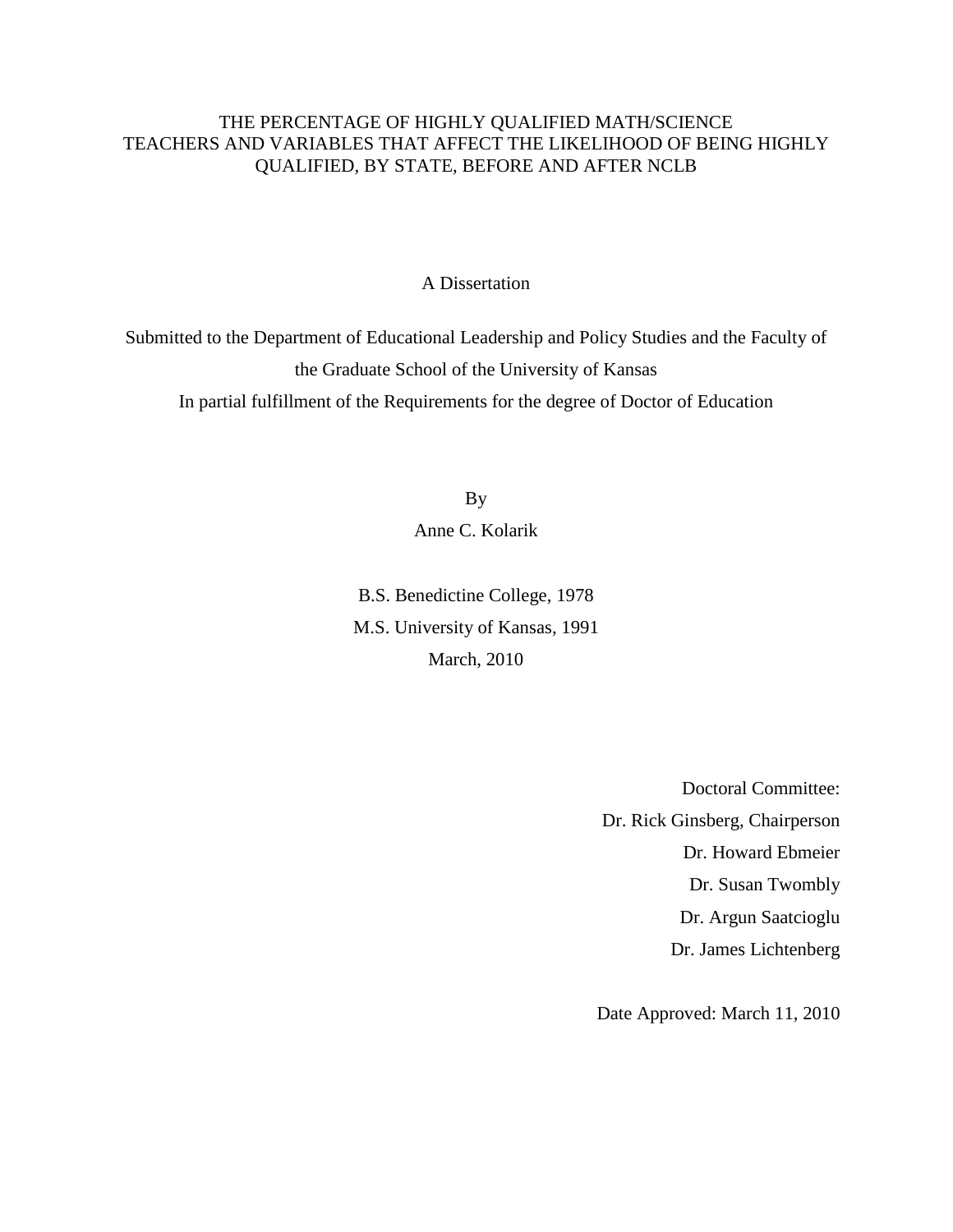#### Abstract

A major concern of educators today is to ensure that our nation's elementary and secondary schools are staffed with qualified teachers. The quality of teachers and teaching undoubtedly becomes one of the most important factors in shaping the learning and growth of students. The assignment of teachers to teach out-of-field is believed by some to be a contributor to low quality teaching. The No Child Left Behind (NCLB) Act of 2001 established a nationwide goal of reducing and eliminating gaps between groups of students, and recognized the key to improving student learning and closing achievement gaps depends upon access to highly qualified teachers for all students.

The purpose of this study was to see how state teacher certification requirements changed after No Child Left Behind Act and whether NCLB affected the percentage of highly qualified teachers in each state. The practical purpose of this study was to ascertain whether NCLB and middle school licensure requirement reform have had an effect on the number of highly qualified and non-highly qualified middle-school teachers in hard to staff areas like math and science.

Using Schools and Staffing Survey data from school years 1999-2000 and 2003-2004, this study found that on the average there was a slight increase in percent middle-school science teachers with science majors from 1999-2000 to 2003-2004 but a decrease in percent of fully certified math and science teachers and a decrease in middle-school math teachers with math majors. Certain states, Nebraska, Alabama, District of Columbia, New York and New Jersey were consistently high in percent majors while certain other states, Kentucky, Georgia, Tennessee, Arizona and North Carolina were consistently low with Kentucky low in both categories (percent fully certified middle-school math teachers with math majors, percent fully certified middle-school science teachers with science majors) during both school years. Some

ii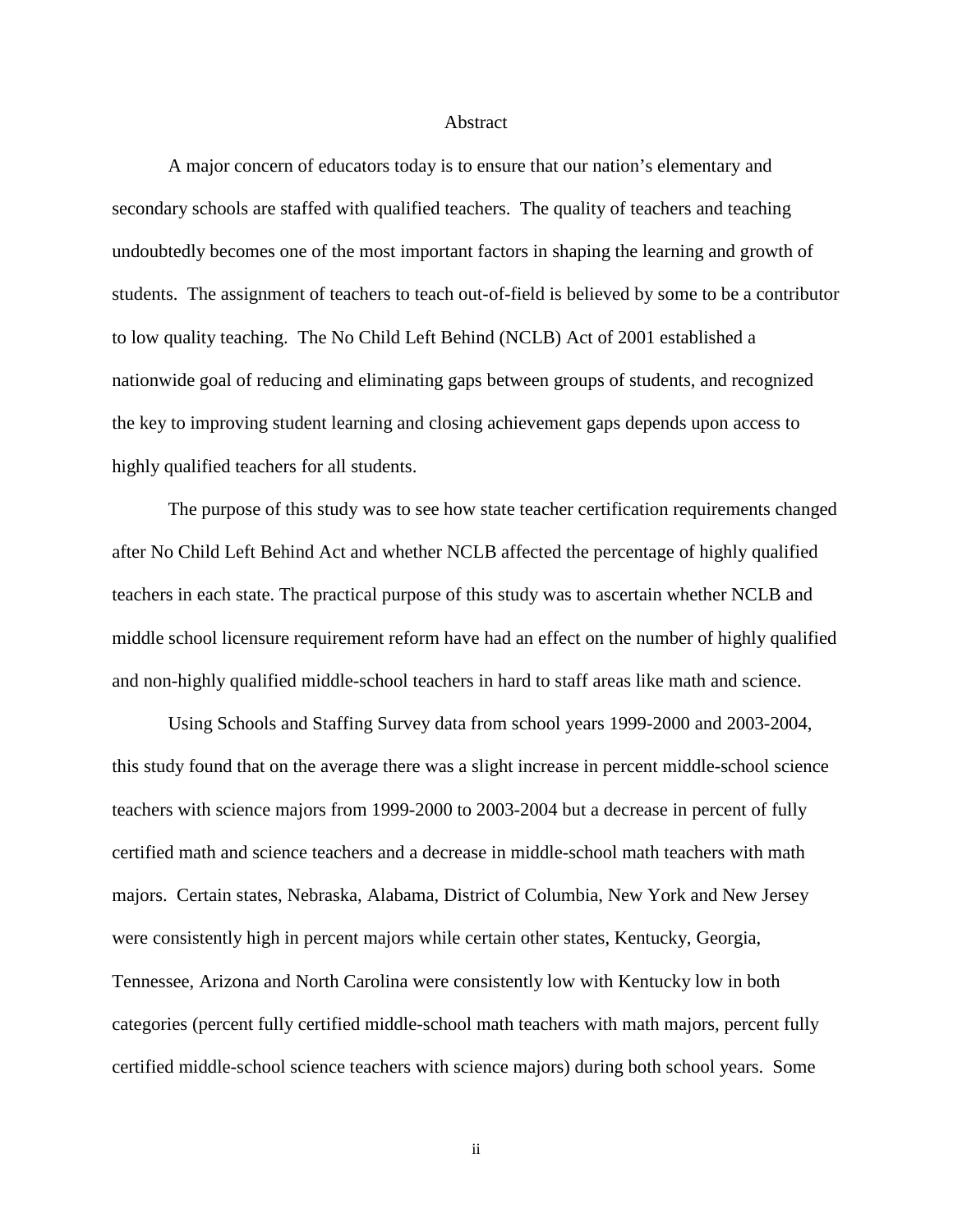states increased in both percent fully certified and majors in both math and science: Minnesota, North Dakota, and New Hampshire. Vermont, DC, Michigan and Ohio decreased in both of these categories. To show statistical significance, a logistic regression and odds ratio was done to compare states' likelihood of having *matched* teachers (which means fully certified with a major in the field taught) to Kansas's teachers' likelihood of being matched. This revealed that teachers who taught in DC were 615% more likely to be matched than those who taught in Kansas during 1999-2000. Only teachers who taught in Minnesota have greater odds of being matched than Kansas teachers during *both* 1999-2000 and 2003-2004. A regression analysis showed that certain teacher factors affected the likelihood of a teacher being *matched*. These variables were middle-school teacher who teaches in high school vs. middle-school teacher who teaches in middle school or elementary school, fully certified vs. not fully certified, and, male vs. female. The individual state certification requirements were compiled from before and after NCLB and compared to see if licensure changes affected how states fared in percent majors and fully certified.

After NCLB, several states added middle level endorsements in math and science that increased teachers' opportunities to become highly qualified. Some states increased the stringency to become highly qualified by adding content preparation requirements and/or "specific subjects required." These changes were considered positive changes in certification requirements after NCLB. A negative change after NCLB was the *decrease* in content preparation requirements, or changing from requiring specific subjects to not requiring these subjects. The results of this study did not show any particular trend in terms of which states tended to increase or decrease in the percent of full certification and major of middle-school math and science teachers from both years of SASS data. It showed that there were particular

iii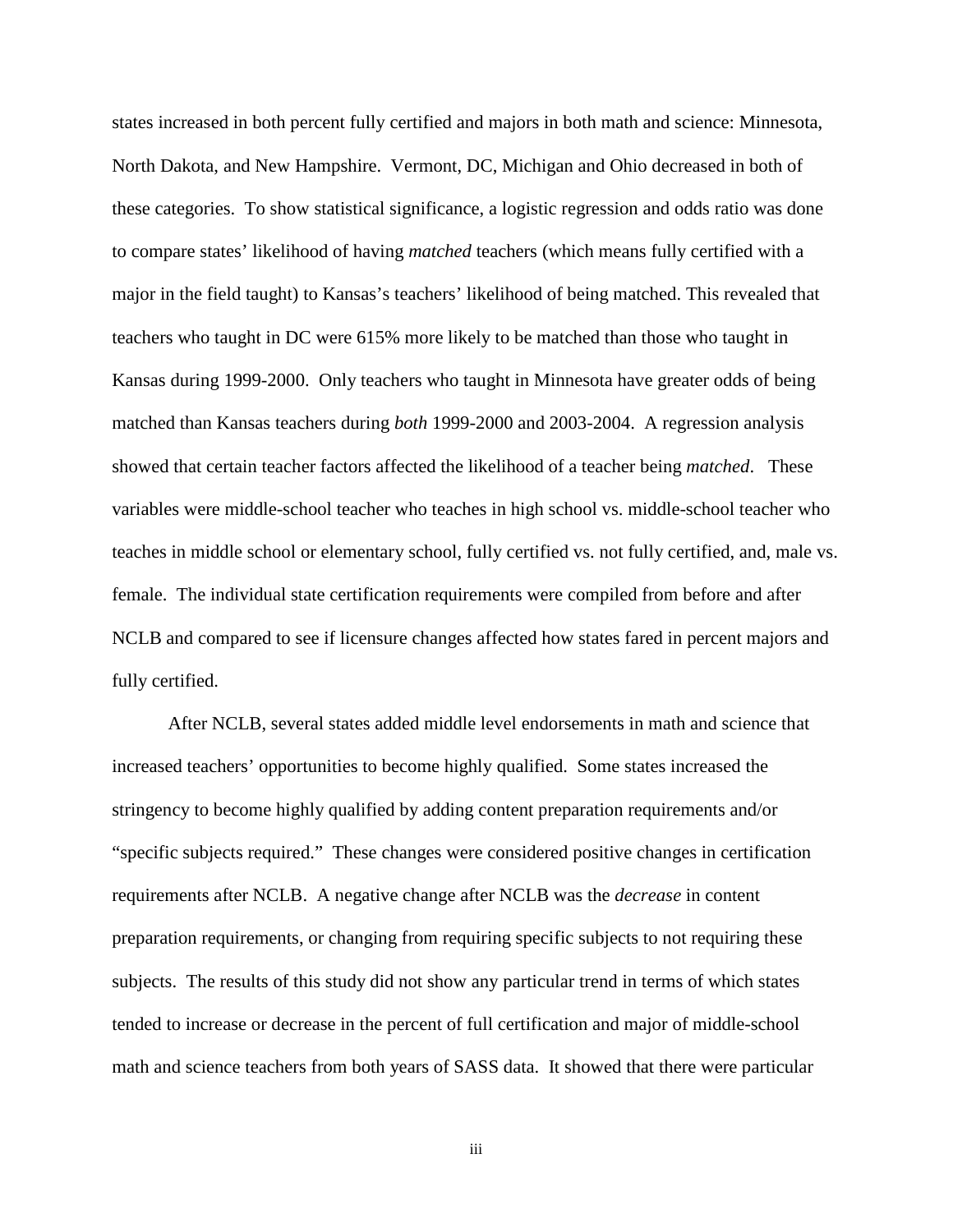states that had increased or decreased in their percent of full certification and major but no correlation emerged.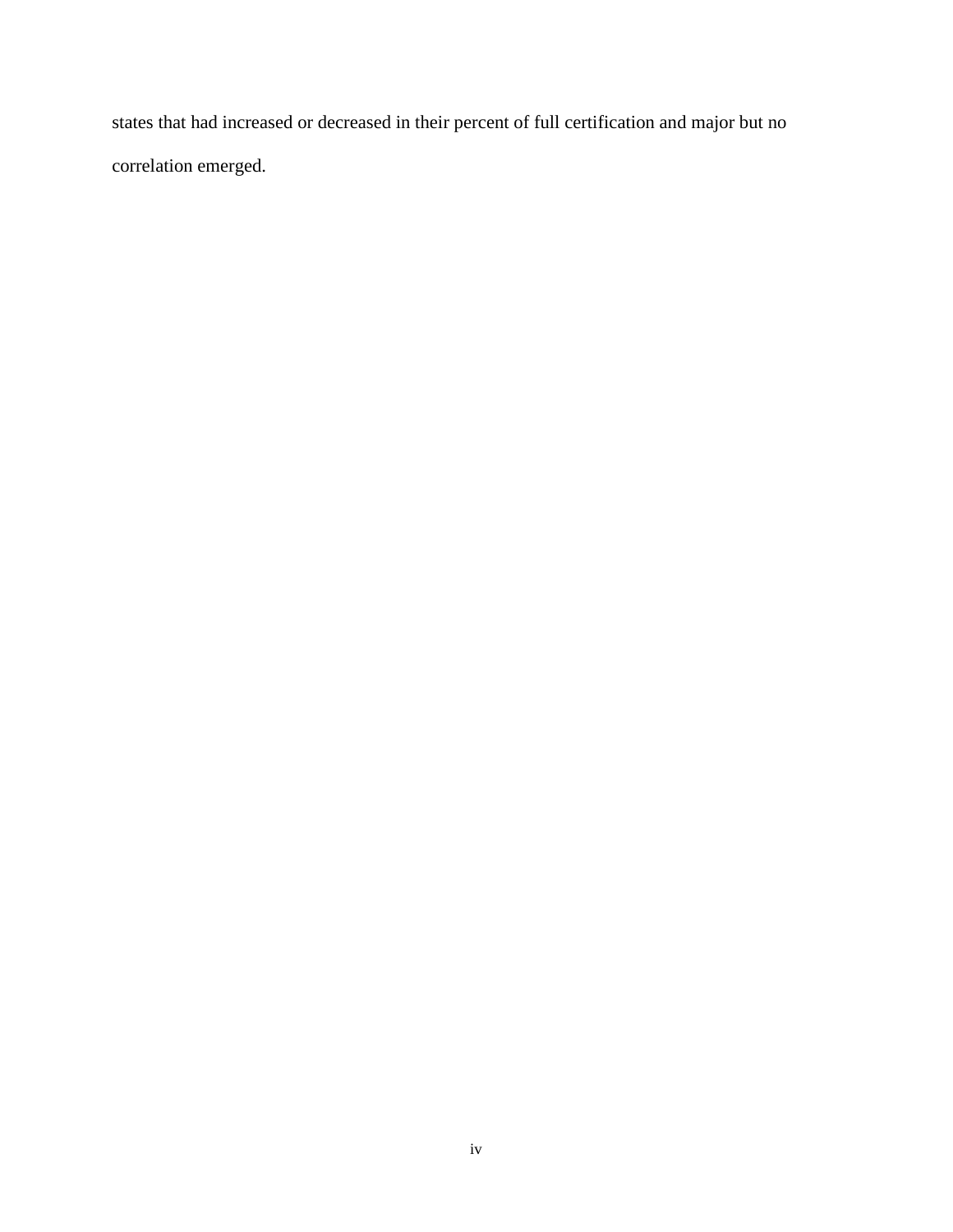| 1.01 Comparing Out-of-Field Teaching Data to State Teacher Certification Requirements . 1                                                                                                                                                                                                                                              |  |
|----------------------------------------------------------------------------------------------------------------------------------------------------------------------------------------------------------------------------------------------------------------------------------------------------------------------------------------|--|
|                                                                                                                                                                                                                                                                                                                                        |  |
| 2.04 Significance and Operational Definition of Highly Qualified Teaching 25<br>2.05 Difficulty Staffing Certain Classrooms with Highly Qualified Teachers 32<br>2.06 Difficulty Meeting Middle Licensure (Certification) Requirements  33<br>2.07 Possible Effects of Policy on Licensure (Certification) and Degree Requirements  35 |  |
|                                                                                                                                                                                                                                                                                                                                        |  |
| 3.06 State Teacher Licensure/Certification Design and Analysis Procedure  49                                                                                                                                                                                                                                                           |  |
|                                                                                                                                                                                                                                                                                                                                        |  |
|                                                                                                                                                                                                                                                                                                                                        |  |

# **TABLE OF CONTENTS**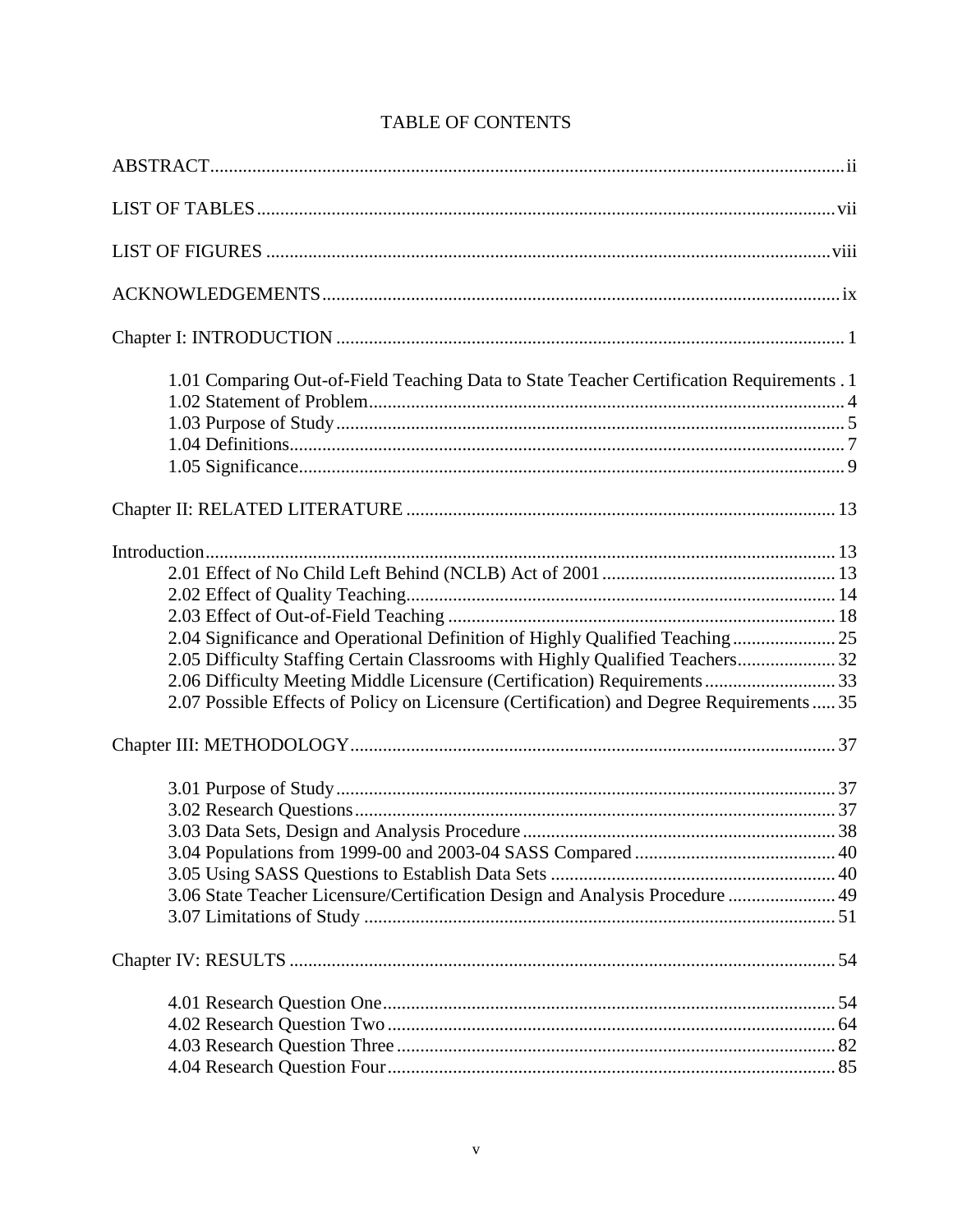| Appendix C: Characteristics of Schools and Staffing Survey 99-00 and 03-04 149 |  |
|--------------------------------------------------------------------------------|--|
| Appendix D: Figures and Tables of Descriptive Data Compiled for Study  152     |  |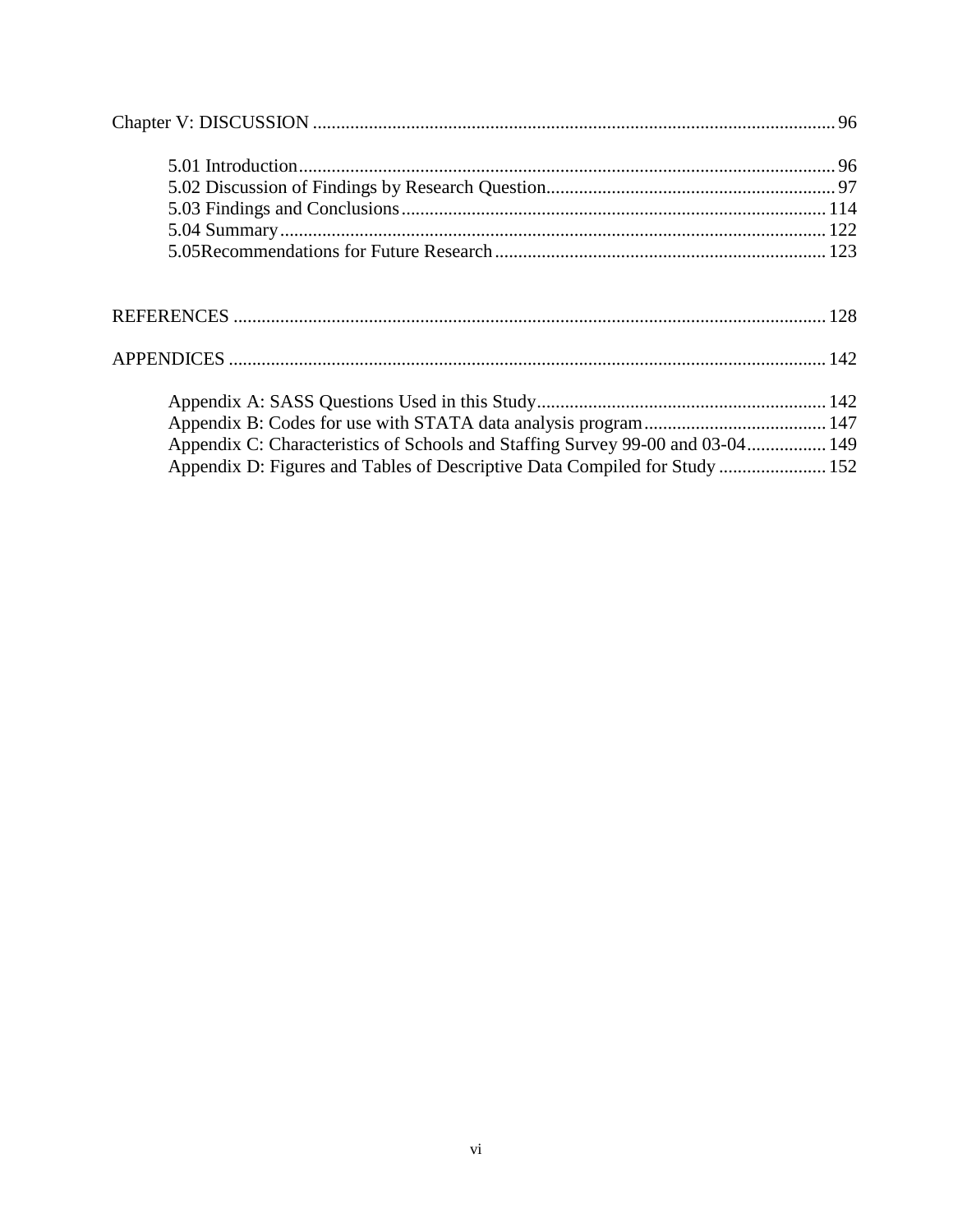# LIST OF TABLES

| 1. |                                                                                                                      |
|----|----------------------------------------------------------------------------------------------------------------------|
| 2. | Core academic subjects taught in Kansas in which less than 94% of the teachers were highly qualified, 2006 31        |
| 3. |                                                                                                                      |
| 4. |                                                                                                                      |
| 5. | Percent of Middle-School Science Teachers Fully Certified and Teach Science - by State 99-00 vs. 03-0458             |
| 6. | Percent Middle-School Math Teachers Have Math Majors and Teach Math - by State 1999-2000 vs. 2003-2004 59            |
| 7. | Middle-School Science Teachers Have Science Majors and Teach Science - by State 1999-2000 vs. 2003-2004 61           |
| 8. | Overall Percent Fully Certified Middle-School Math Teachers with Math Majors, Comparing 1999-00 to 2003-04  62       |
| 9. | Overall Percent Fully Certified Middle-School Science Teachers with Science Majors, Comparing 1999-00 to 2003-04  62 |
|    | 10. Percent of Middle-School Math/Science Teachers that Teach Math/Science & Have Majors in Math/Science -           |
|    |                                                                                                                      |
|    |                                                                                                                      |
|    | 12. Odds of states having "matched" middle-school math and science teachers, compared to teachers in Kansas  79      |
|    | 13. Comparing "matched" middle-school math and science teachers who teach in high schools and middle schools         |
|    |                                                                                                                      |
|    | 14. Certification Requirements and Credentials Offered, and Endorsement and Content Preparation Requirements         |
|    |                                                                                                                      |
|    |                                                                                                                      |
|    | 16. Analysis of trends among states that made certification changes after NCLB: Checking for "Wow" states  111       |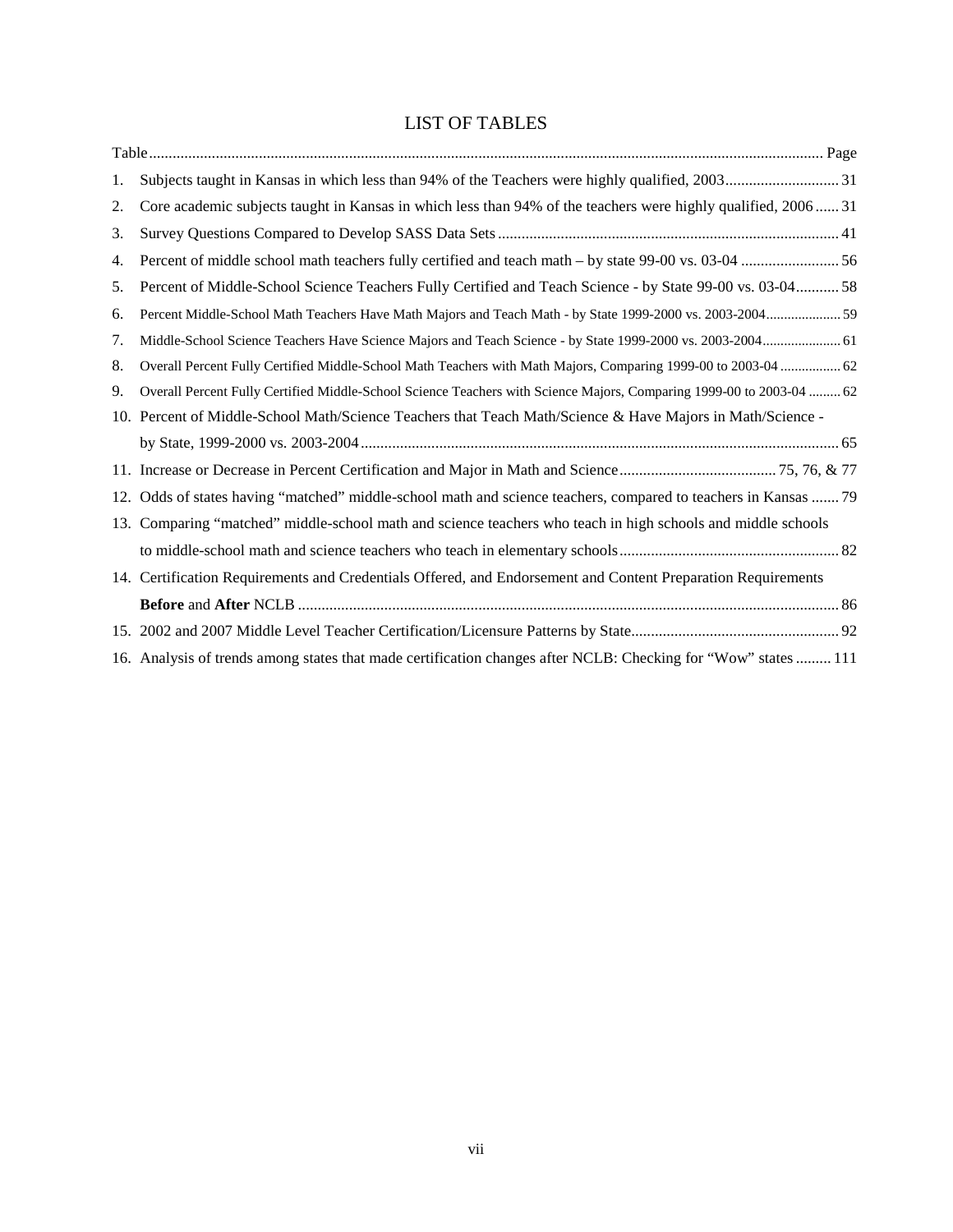# LIST OF FIGURES

|    | 1. Middle-School Fully Certified Math/Science Teachers with Math/Science Majors (99-00 vs. 03-04) 63 |
|----|------------------------------------------------------------------------------------------------------|
|    |                                                                                                      |
|    |                                                                                                      |
|    |                                                                                                      |
| 5. |                                                                                                      |
| 6. |                                                                                                      |
|    |                                                                                                      |
|    |                                                                                                      |
|    |                                                                                                      |
|    |                                                                                                      |
|    |                                                                                                      |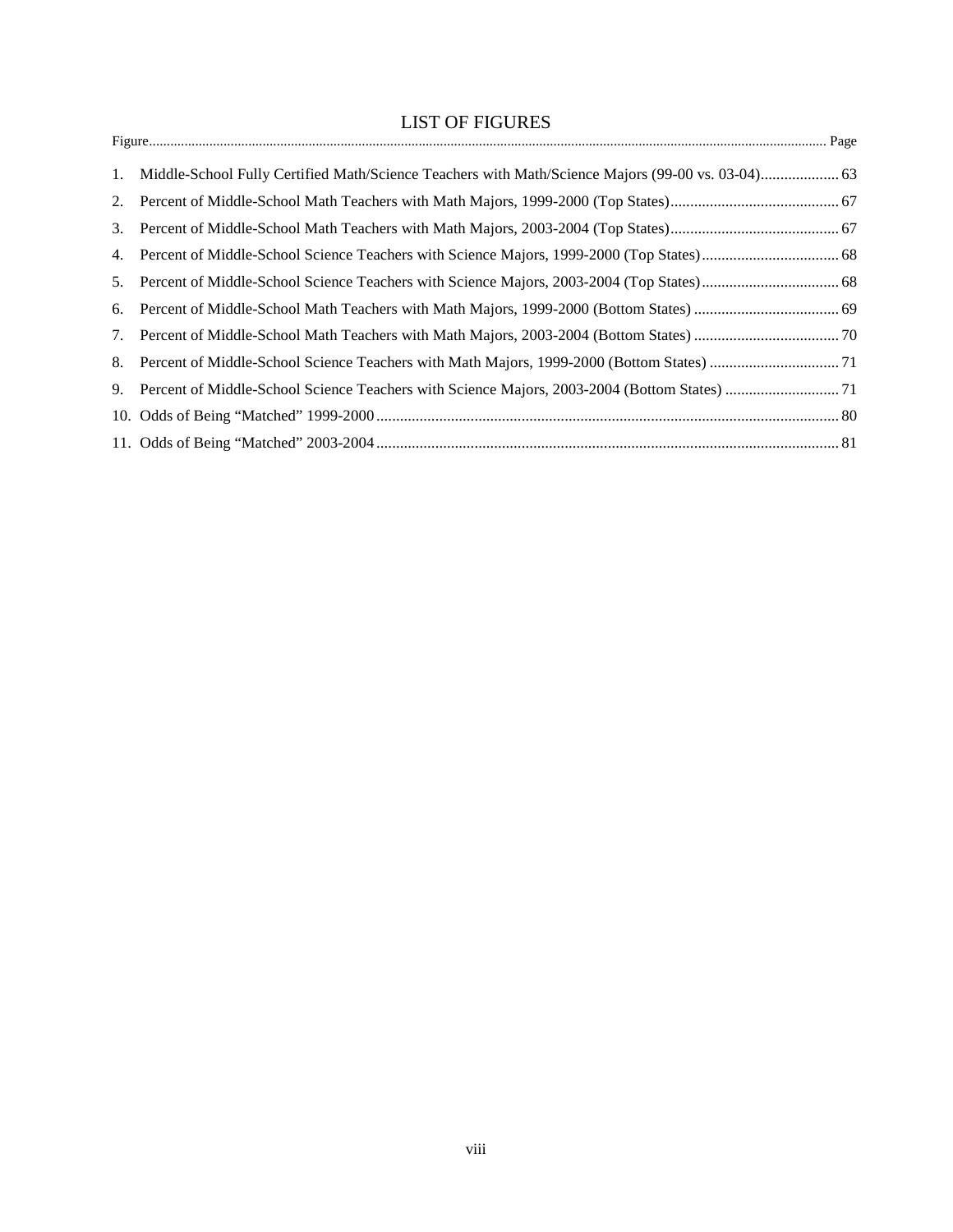## ACKNOWLEDGEMENTS

 It is a pleasure to acknowledge some of the many professors, friends, family members and colleagues who have contributed to this dissertation. I am grateful to Dr. Rick Ginsberg who stepped in to be my advisor. He gave me the timely and persistent assistance I needed in pushing me through to the end. To Dr. Howard Ebmeier who was with me in the beginning when I started my doctorate. He gave me ideas and turned them away if they weren't good enough. To Dr. Lacy Johnson who gave tips on how to write the chapters from an English perspective. To Dr. Bruce Baker, who helped me run tons of data, and shared my passion of working with data. To Dr. Susan Twombly who offered me constructive criticism along the way. To my committee who stayed with me, even after many reschedules. To my study group with which I met once a month for many months after all our coursework was finished. To my family who always wanted an update and continued to encourage me along this very long trek. Many times they asked me "are you a doctor yet?" To my colleagues, who listened to and critiqued my "practice" presentations and helped me format my document. To my friends, especially my best friend Brenda, who gave me endless support and encouragement, and believed in me. To my parents who have provided continuous support through encouragement and prayers. Through the help and moral support from these important people, this dissertation became a reality.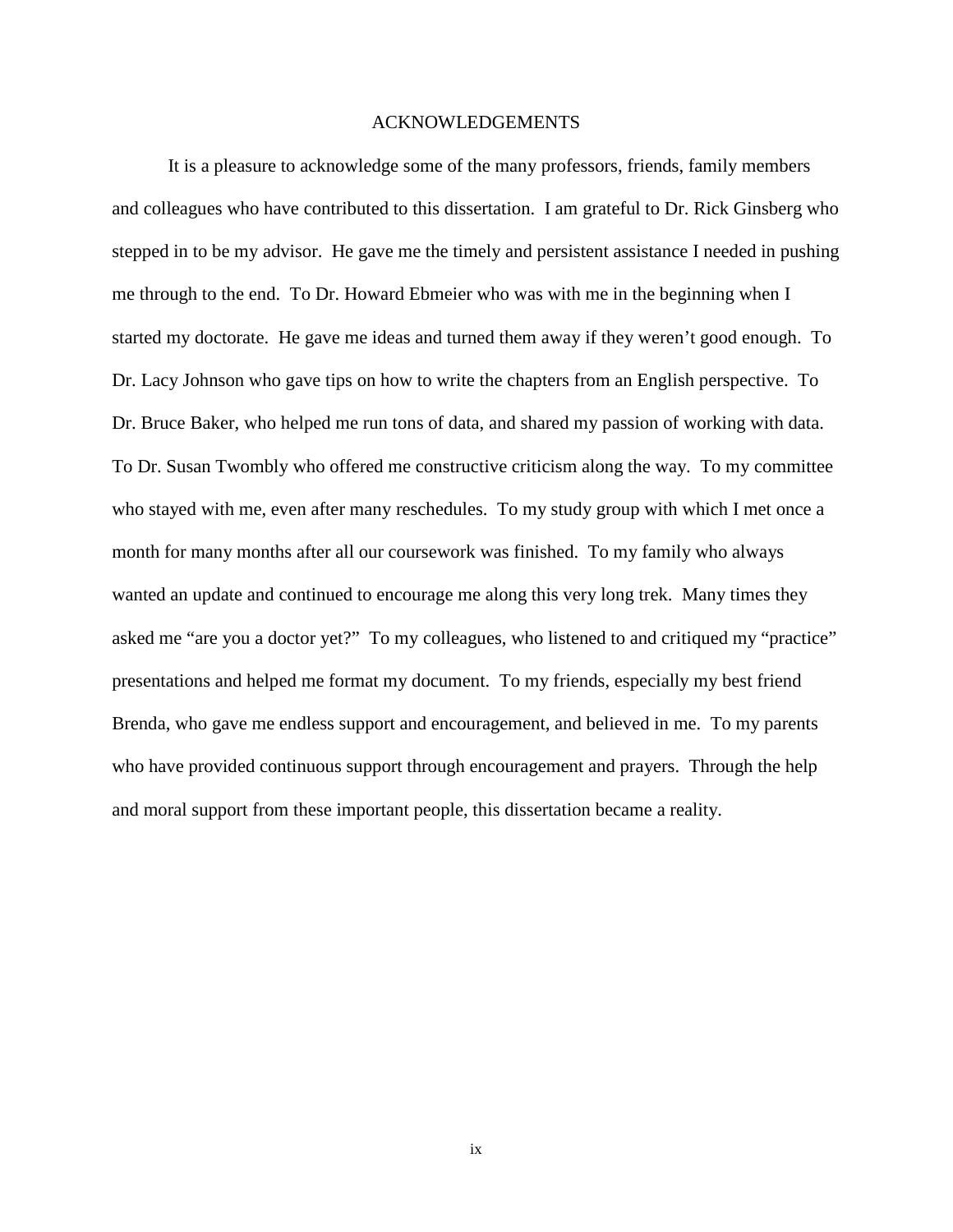#### CHAPTER ONE

### **INTRODUCTION**

#### 1.01 Comparing Out-of-Field Teaching Data to State Teacher Certification Requirements

A major concern of educators today is to ensure that our nation's elementary and secondary schools are staffed with qualified teachers. Students are placed in the mandatory custody of teachers for a significant portion of their lives. The quality of teachers and teaching undoubtedly becomes one of the most important factors in shaping the learning and growth of students. Quality teaching has often been cited as the key to students' success. According to Darling-Hammond (2000, January) knowledge and effectiveness of teachers (which can be characterized as traits of *quality* teachers) is the most important school-based factor in student achievement. Teacher quality has been partially correlated to student success (Sanders and Rivers, 1996). Quality in education is a function of a teacher's preparation and ability to teach children.

The assignment of teachers to teach out-of-field (or *non-highly qualified* as defined in this study) is believed by some to be a contributor to low quality teaching (Ingersoll, 2001, May). The unacceptably high rates of out-of-field assignment in the nation's middle and high schools is the problem related to teacher quality that has received the most attention. Research suggests that teachers must be experts in the subjects they teach, as well as understanding adolescent pedagogy, in order to help students attain high academic standards (Craig, 2003, August). Unfortunately, out-of-field teaching is very common among certain types of schools (Ingersoll, 1996). Many teachers, particularly math and science teachers, are currently teaching in fields in which they are not certified (do not have a major in those fields). High schools rely far too much on assignment of out-of-field teachers, and the problem is far worse in the nation's middle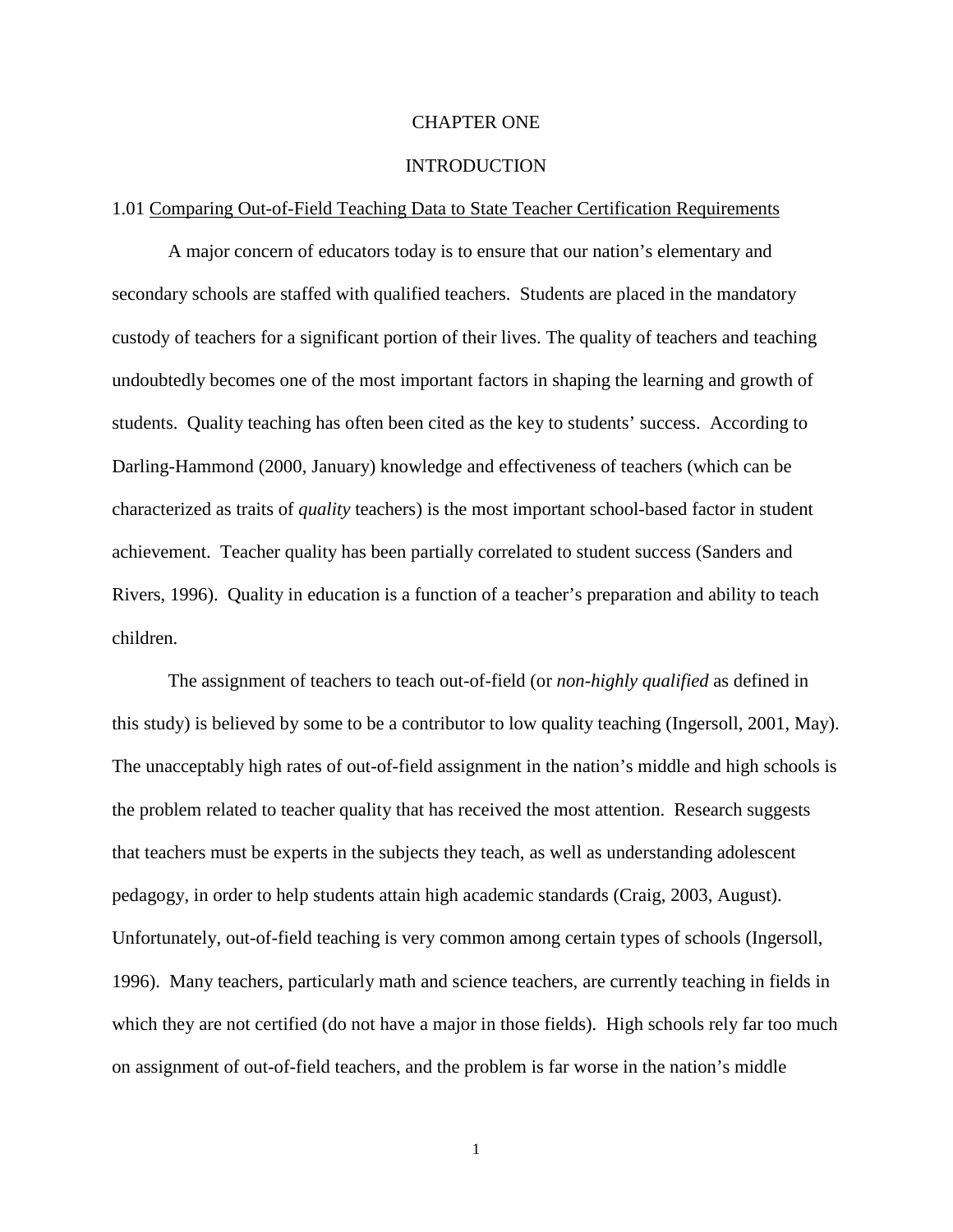grades. According to Ingersoll's analysis of the 1999-2000 School and Staffing Survey, out-offield teaching still remains unacceptably high. Out-of-field teaching has been defined and measured, has long been a prevalent widespread problem, and varies among subjects and kinds of schools (Ingersoll, 2001, May).

Given the obvious benefits students have when taught by highly qualified teachers, it becomes important to investigate the possibility that a state's certification qualifications may influence the number of out-of-field, hence, non-highly qualified teachers in that particular state. United States middle school certifications are quite varied in regard to undergraduate training and licensure requirements, types available, and levels indicated on certificates. States also differ on their definitions of *highly qualified teacher.* 

 The No Child Left Behind (NCLB) Act of 2001 established a nationwide goal of reducing and eliminating gaps between groups of students, and recognized the key to improving student learning and closing achievement gaps depends upon access to highly qualified teachers for all students (Ingersoll, 2002, January). Schools that are staffed with high quality teaching play a key role in reaching this goal. Title IX of NCLB defines highly qualified as those who have acquired full state certification or passed a state teacher certification exam (Arhar, 2003, May).

The National Middle School Association (NMSA) defines highly qualified as "teachers who demonstrate proficiency in pedagogical knowledge, skills, dispositions, classroom management and overall effective teaching practices as well as content knowledge" (Thornton, 2004, March, p. 6). According to the Education Commission of the States (ECS) (retrieved September 13, 2006 from http://www.ecs.org/html/Issue.asp?issueID=129) many states define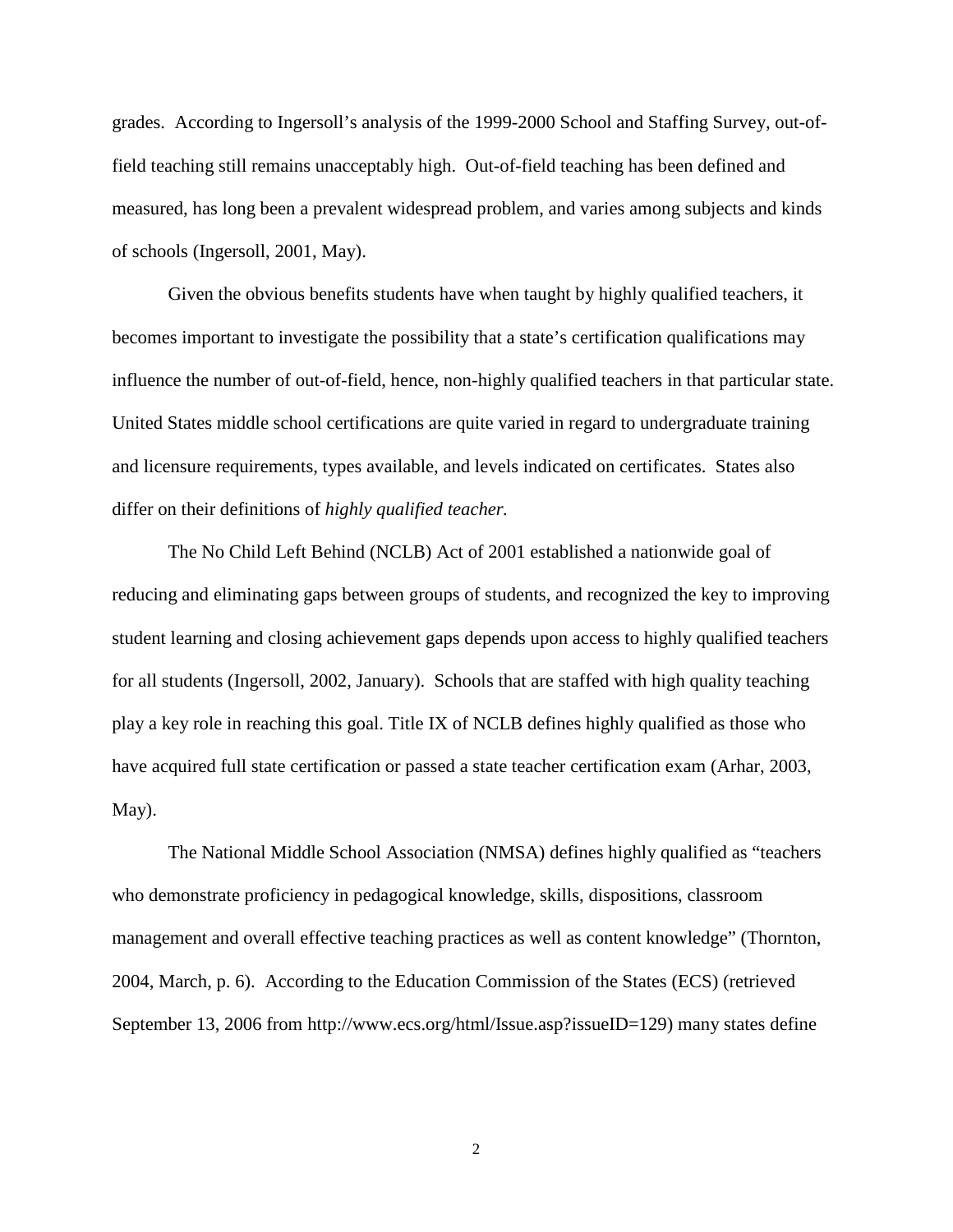*highly qualified teacher* by listing specific requirements, some using a general statement similar to that of NCLB definition, and still others do not have a definition.

Meeting highly qualified status and licensure requirements may prove difficult at the middle level. One reason for the difficulty may be non-uniformity of undergraduate teacher education programs. Most teachers who teach middle level have either an elementary certificate, which may be lacking in middle-school content emphasis, or a secondary certificate, which may be lacking in age-specific pedagogy training. Recently, however, education programs have begun offering a middle school license. But, despite the fact that 43 states and the District of Columbia have established a middle level teacher credential, only 21 of these states require a middle level teacher license to teach in the middle grades (Gaskill, 2002, May). Rural districts have difficulty in meeting these requirements because they struggle with staffing schools with properly licensed teachers (U.S. Department of Education, 2004, March). Due to a shortage of teachers, many are asked to teach more than one subject, some of which they may not be qualified to teach. Another problem due to NCLB is that middle-school teachers, who had previously been allowed to teach more than one subject under traditional certification processes, now must demonstrate competence in each subject taught. The school districts must *switch over* to the more stringent requirements. Finally, the majority of middle-school teachers do not teach in K-8 (kindergarten through eighth grade/elementary) facilities. This creates the issue of middle-school-certified teachers teaching in junior or senior high schools without the content knowledge to teach subjects at that level. These more stringent requirements create difficulty in acquiring, recruiting and retaining middle school teachers.

Some state and district policies use *highly qualified* (as defined by NCLB) to determine teacher certification requirements. These requirements may affect training of middle-school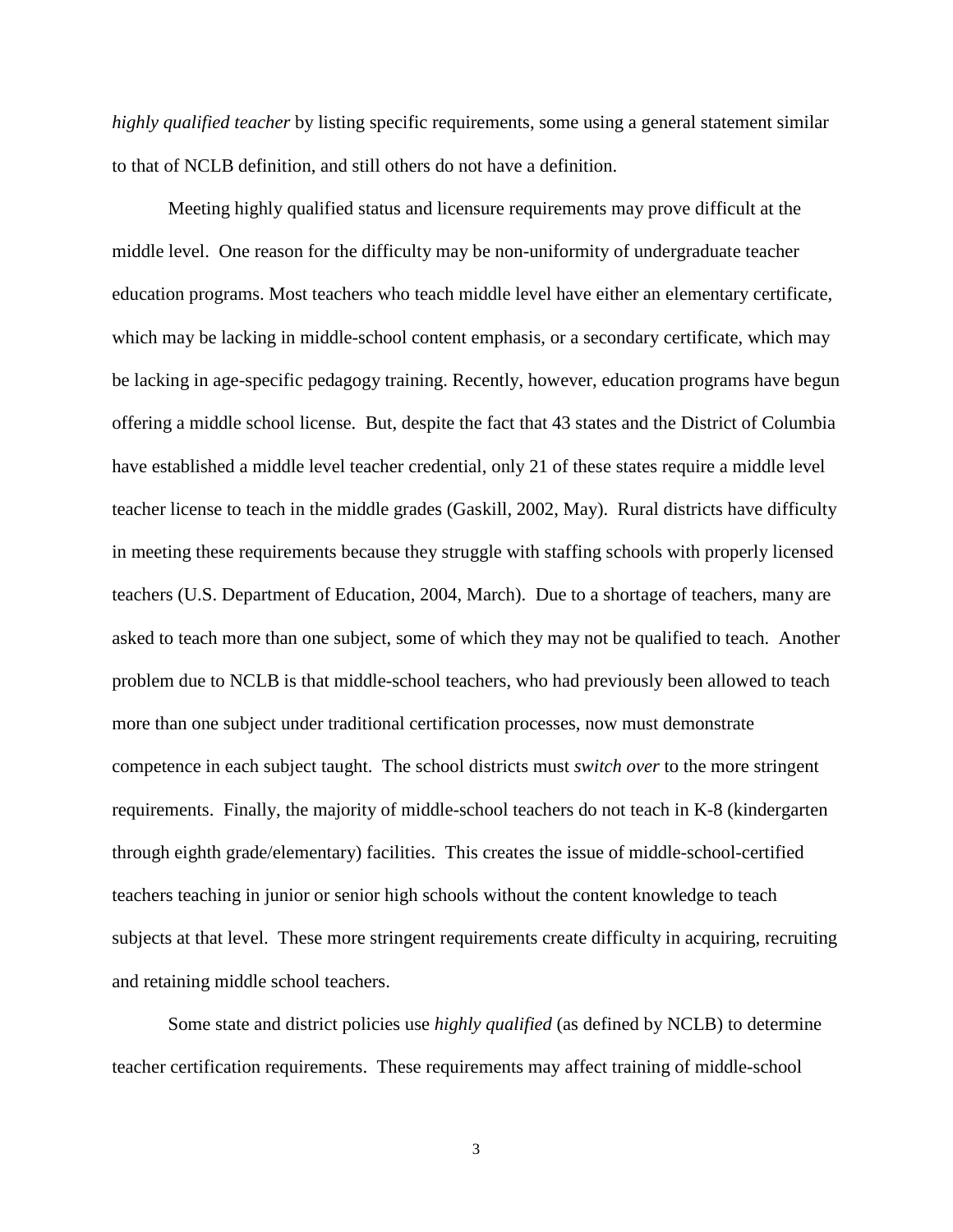teachers, which in turn may impact middle-school students' learning. Since middle-level students have unique needs, policy must dictate that they have teachers who are highly qualified, i.e., those with content knowledge and appropriate pedagogical skills. This requirement, that all teachers are highly qualified, have content knowledge and effectiveness, and are experts in handling the unique needs of middle school students, will likely affect the quality of middleschool teachers.

## 1.02 Statement of Problem

 Too many of our nation's students (especially those in middle schools and high schools) are being taught by teachers who are non-highly qualified. Two reasons for this are that many teachers are out-of-field (teach subjects for which they may not have sufficient content knowledge), and, not all states have a similar definition for highly qualified teacher (Ingersoll, 2001, May).

Since one of the most important components in student learning is teacher quality, (Darling-Hammond, 2000, January), teachers who are not highly qualified may have a negative impact on their students' learning (assuming that highly qualified equals high quality). By determining the percent of teachers who are not teaching in their fields and comparing certification requirements among the states, which include states' definitions of highly qualified, it becomes possible to determine some of the factors impacting quality teaching.

Part of the cause of this problem, especially in middle schools, is mis-assignment and lack of credentials. Mis-assignment is caused by administrators assigning teachers to teach subjects they are not qualified to teach due to convenience, lack of funding, or shortage of teachers in hard to staff content areas (like math and science). Lack of credentials may result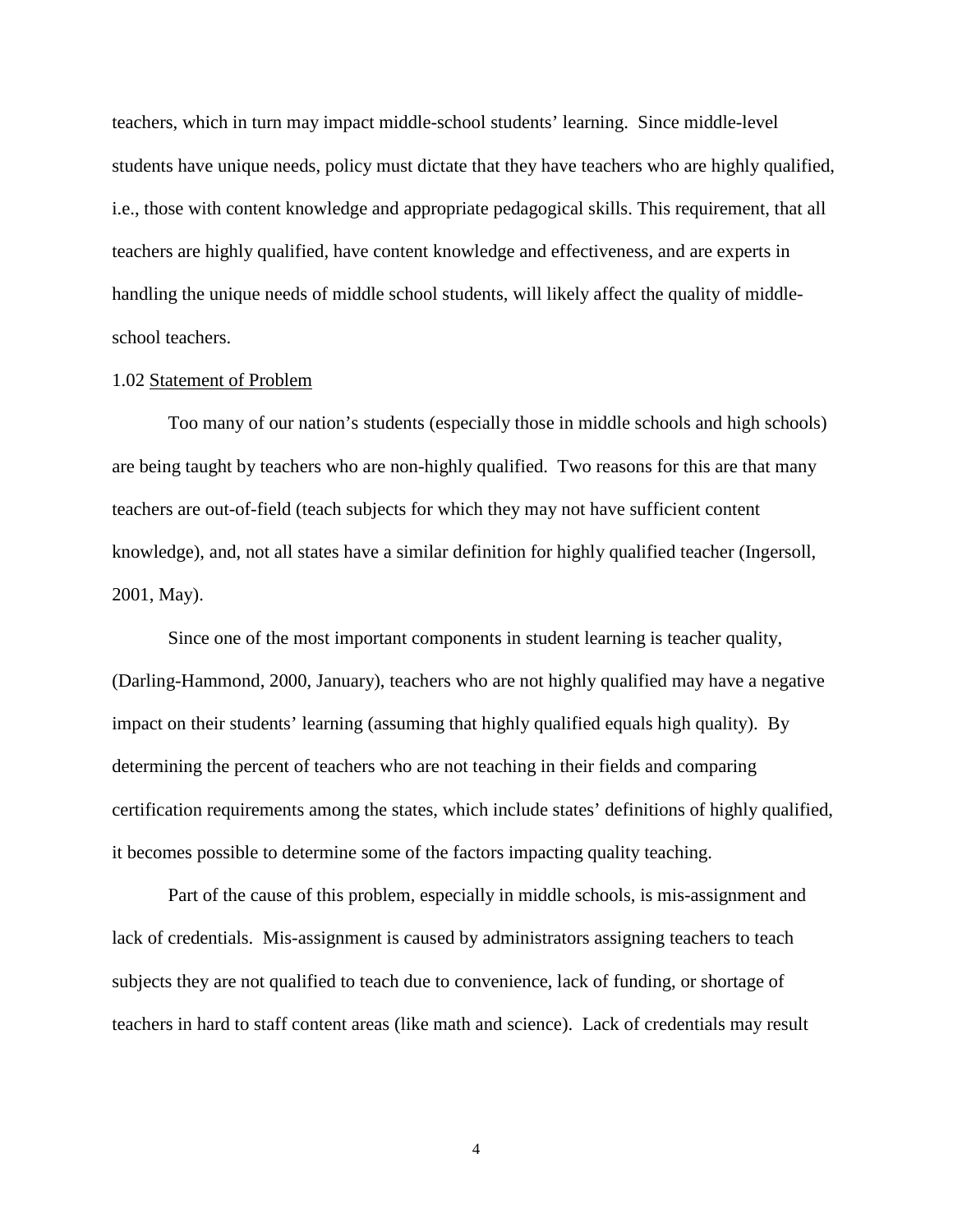from undergraduate universities' *insufficient* (as per the definition of highly qualified teacher) teacher licensure requirements (Craig, 2002, August).

This descriptive study utilizes data from a nationwide survey and data from state departments of education in order to compare percents of out-of-field teachers and certification requirements among states. Through analyses of this information, the impact of policy enactment (NCLB and licensure requirements) may reveal a connection between policy and percent of highly qualified teachers before and after NCLB.

School officials strive to attract and retain quality teachers to provide students with the best possible education. Yet they can only hire/retain teachers if they are classified as *highly qualified.* It is possible that some of the best teachers do not fit the highly qualified definition set by NCLB and licensure requirements. Perhaps policymakers will see a need to standardize licensure requirements. They may need to provide staff development or financial aid to those who have the qualities of a good teacher (but are not defined as highly qualified) to take the needed courses to meet the requirements. These would-be highly qualified teachers (with quality potential) must be acquired, trained, and retained so they can become highly qualified per NCLB's definition.

#### 1.03 Purpose of Study

The purpose of this study is to see how state teacher certification requirements changed after No Child Left Behind Act and whether NCLB affected the percentage of highly qualified teachers in each state. The practical purpose of this study is to ascertain whether NCLB and middle school licensure requirements reform have had an effect on the number of highly and non-highly qualified middle-school teachers in hard to staff areas like math and science. If indeed the results of the data analysis show that policy implementation does have a positive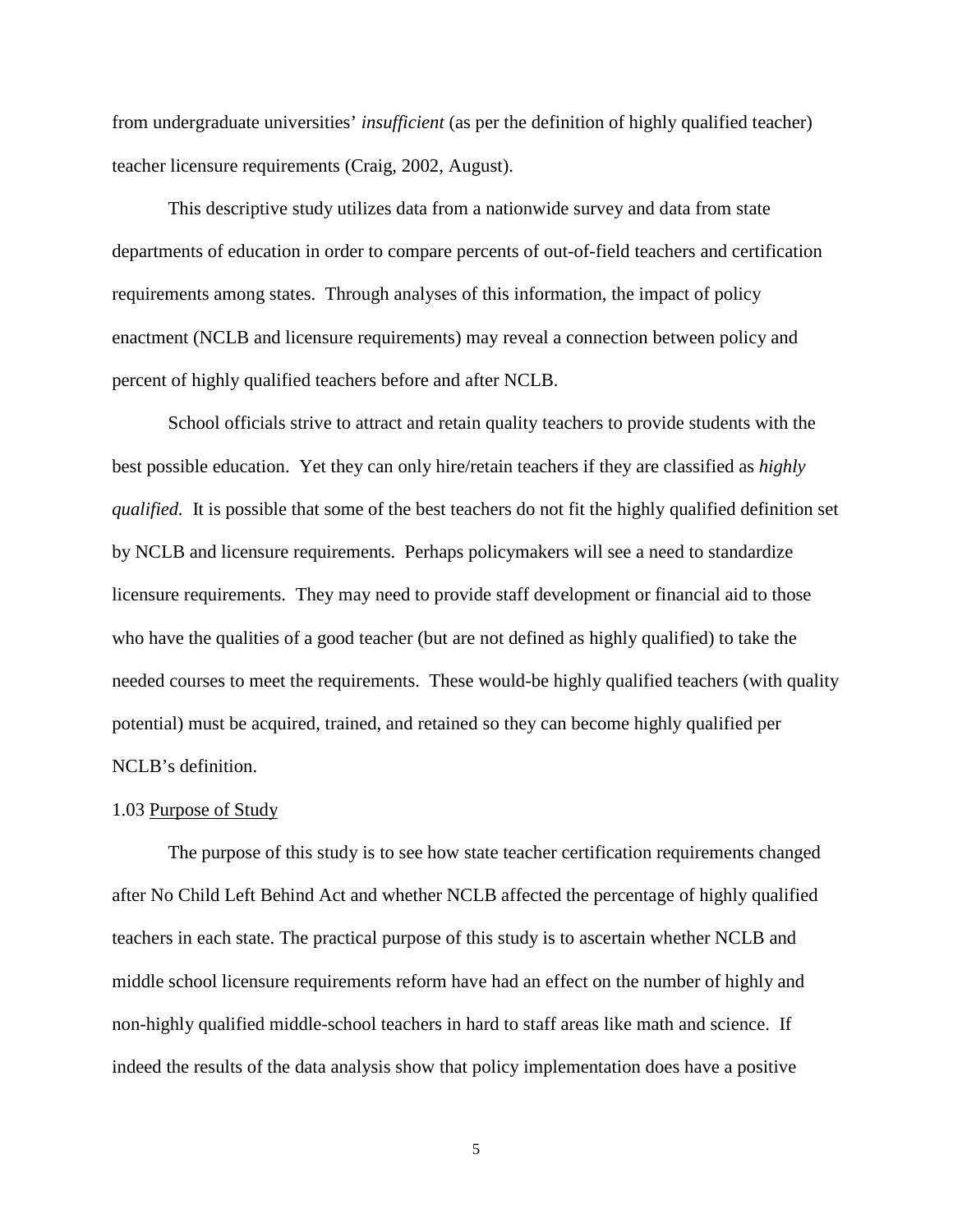impact on teachers becoming highly qualified in their particular state, the study may suggest ways to impact the pool of highly qualified teachers in the future.

Each state's percent of highly qualified teachers and teacher credential requirements will be compared prior to and after NCLB. The definition of *highly qualified* used in this study is "teaches math/science and has a major in math/science" (i.e., is "matched") and has full certification and at least a bachelor's degree. This streamlined and stricter definition was created because of the inconsistencies of definitions among states, and the low standards set, which counters some research on quality teachers that highly qualified means high quality (Darling-Hammond, 2000, January, Hanushek, 1996, Sanders & Rivers, 1996). Based on highly qualified and quality teacher research, U.S. middle school teacher licensure research, and the analysis of the Schools and Staffing Survey (SASS) data of National Center for Education Statistics (NCES), this study, specifically, seeks to answer the following research questions:

- 1. During school years 1999-2000 and 2003-2004, what percent of middle-school teachers in each state who teach math and science are fully certified, and what percent of these teachers who teach math and science have majors in math and science?
- 2. A) During school years 1999-2000 and 2003-2004, which states are consistently ranked high or low in percent of middle-school math and science teachers with math and science majors, and, B) which states show an increase or decrease in percent middle-school teachers with full certification and major in math or science in their teaching field, and, C) which particular states, when compared to Kansas, are more likely to have math and science teachers with math and science majors (have teachers who are "matched") during school years 1999-2000 and 2003-2004?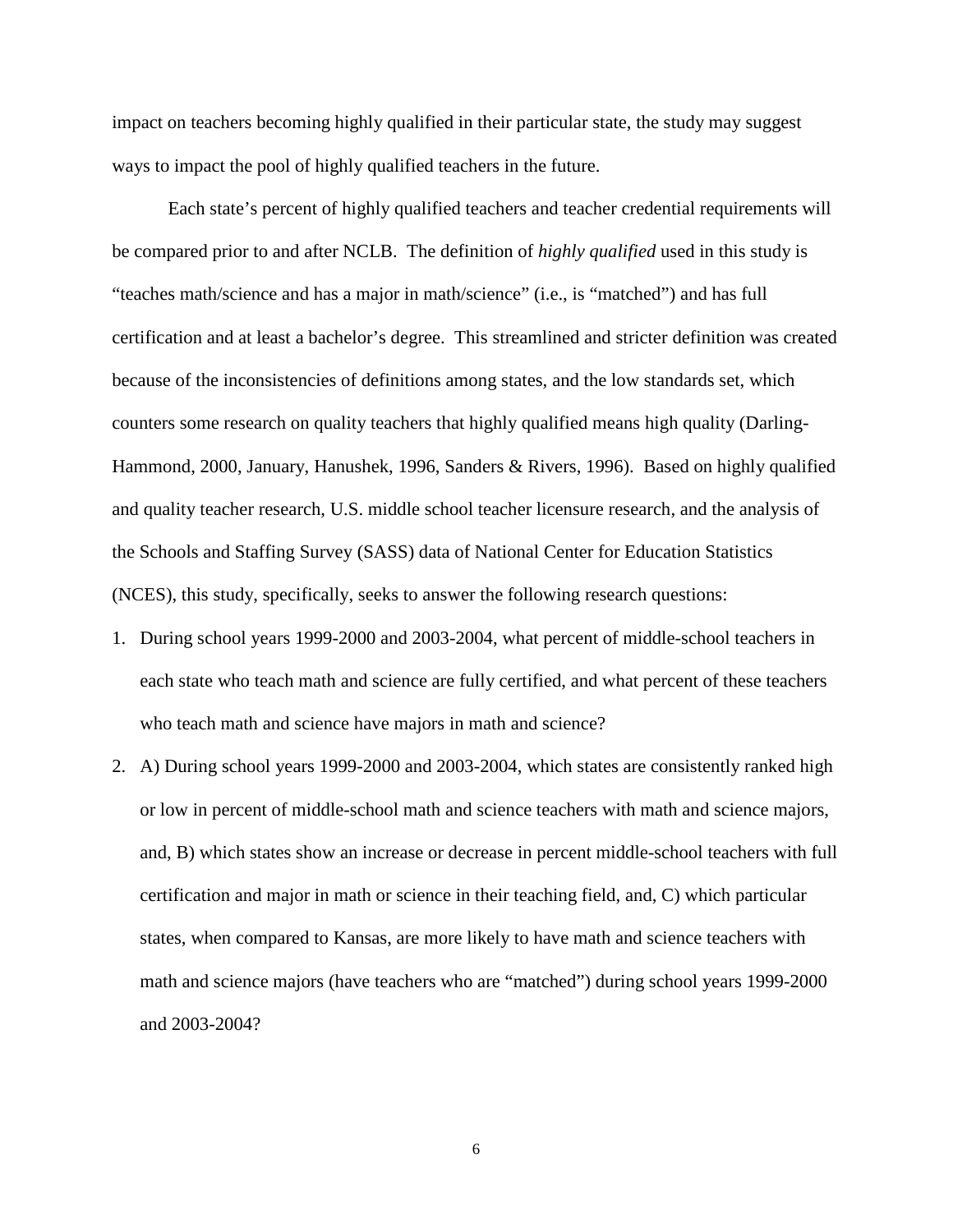- 3. What demographic and background factors affect whether or not a middle-school math or science teacher has a math or science major (what variables predict if teachers are "matched"), during school years 1999-00 and 2003-04?
- 4. How did state licensure requirements for middle-school math and science teachers change between 1999 and 2003?

### 1.04 Definitions

#### **Highly Qualified "Matched" Math/Science Teacher**

The definition of *highly qualified* used in this study is "teaches math/science and has a major in math/science" (i.e., is "matched") and has full certification and at least a bachelor's degree. This streamlined and stricter definition was created because of the inconsistencies of definitions among states, and the low standards set by certain states, which would go against some researchers' belief that highly qualified means high quality. This study defines highly qualified teacher as one with full certification (a state-approved teacher certification or license with grade levels taught matching grade levels listed on license), and at least a bachelor's degree with a major in the field in the content area taught. In other words, in addition to full certification and a bachelor's degree, a teacher must be *matched* (have a major in the academic area in which he or she teaches) to be highly qualified.

## **Highly Qualified**

Most states have adopted the No Child Left Behind Act of 2001 definition of the term highly qualified. In order to be highly qualified, any public middle or secondary school teacher teaching in a particular state must have fulfilled that state's certification and licensing requirements, obtained at least a bachelor's degree, and demonstrated subject matter expertise. Those new to the teaching profession, and teach in middle or high school, must demonstrate competency in each academic subject area they teach either by passing a state academic subject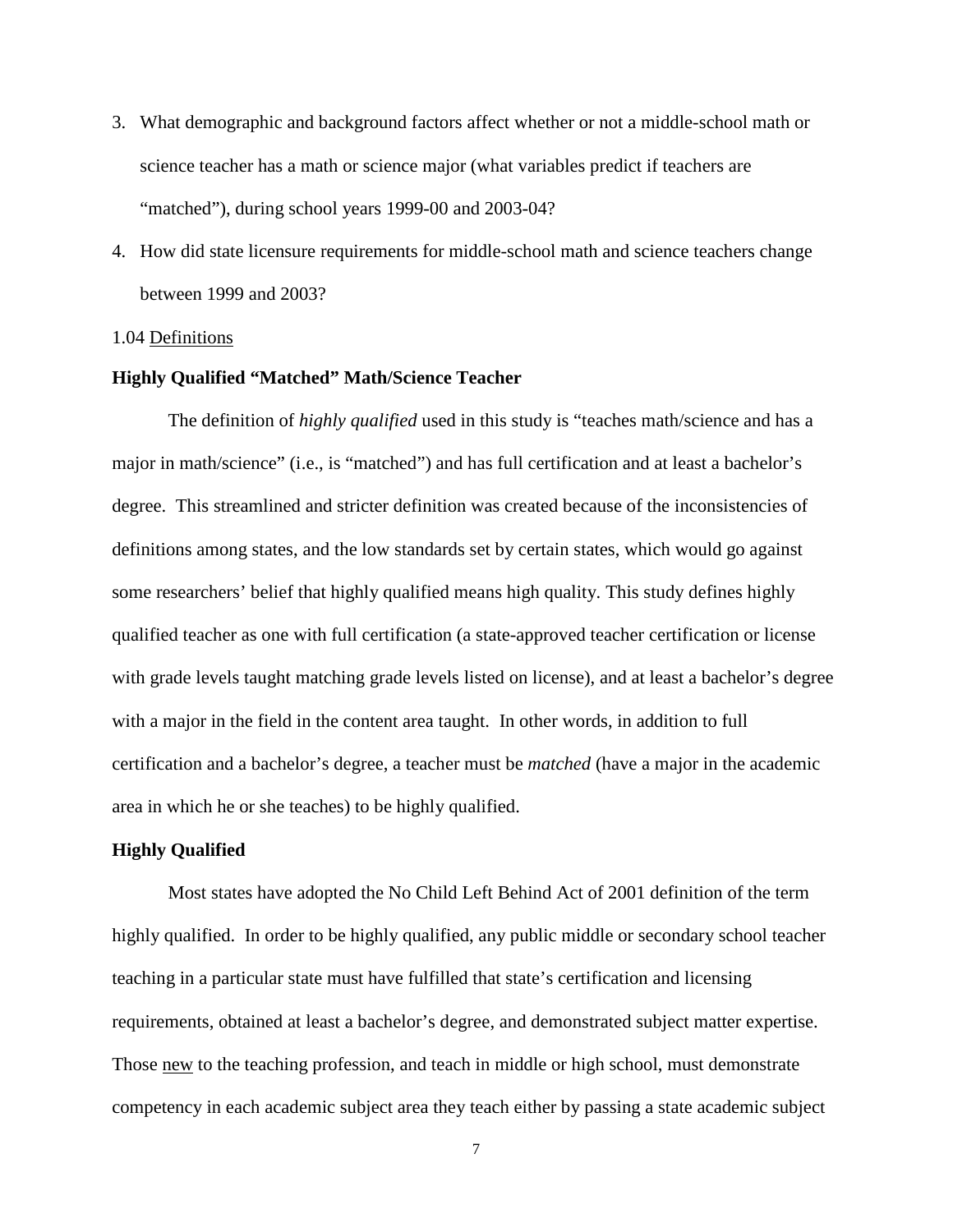test, or, completing at least an undergraduate major, receiving a graduate degree or coursework equivalent to an undergraduate major, or an advanced certification. If teachers possess these attributes, they meet the criteria of highly qualified, according to NCLB Act (Hill, 2002). Experienced teachers are considered highly qualified if they satisfy the subject matter requirement in the same manner as new teachers or demonstrate subject knowledge through a state-determined high objective uniform state standard of evaluation (HOUSSE). This study includes some of the components of highly qualified definition established by NCLB (any public middle or secondary school teacher teaching in a particular state must have a state-approved teacher certification or license, obtained at least a bachelor's degree, and demonstrated subject matter expertise). In addition to these a teacher must be *matched* to be highly qualified (have full certification and a major in the academic area in which he or she teaches). To be considered *matched* in this study, it is not sufficient if the teacher has a math education major or science education major. The major must be in the specific content area.

#### **Out-of-Field Teacher**

 In his studies, Ingersoll (1999, March, 2001, May, 2002, January, 2003, September), often used the term out-of-field teacher and defined it as one who does not have at least a minor in the field in which he or she is teaching. A teacher of this status would be considered *non*highly qualified. A teacher who possesses the characteristic of being out-of-field would be considered *non-highly qualified,* (i.e*., not matched)* because, according to this study, a teacher must have this component of the definition (having a major *in field*) in order to meet the criteria of highly qualified. Being highly qualified means a teacher must meet the *matched* requirement and have an in-*field* major. This is in addition to having full certification and at least a bachelor's degree.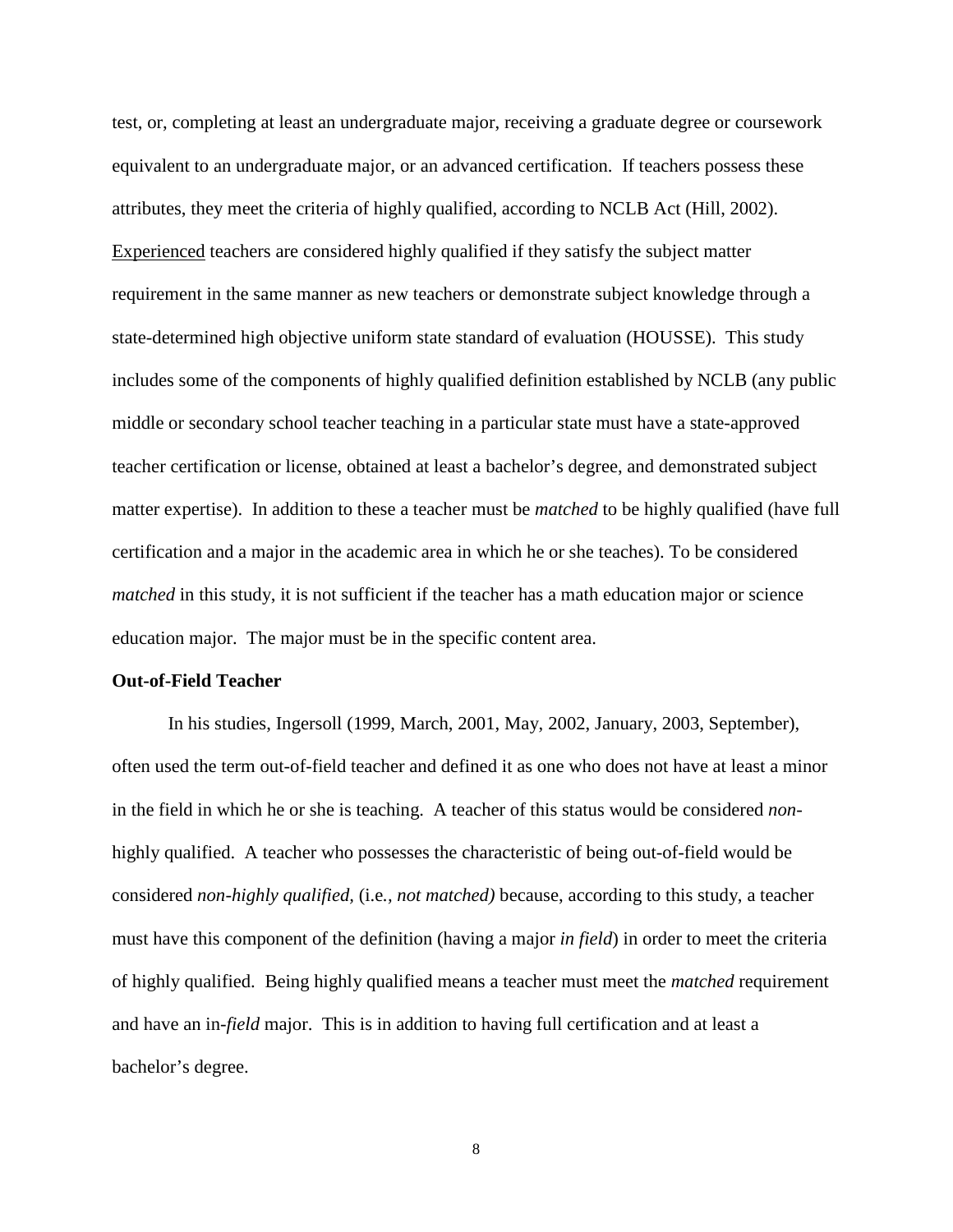### **NCLB Act of 2001**

The No Child Left Behind Act of 2001 (Public Law 107-110) is a United States federal law that reauthorized a number of federal programs aiming to improve the performance of U.S. primary and secondary schools by increasing the standards of accountability for states, school districts, and schools, as well as providing parents more flexibility in choosing which schools their children will attend. Additionally, it promoted an increased focus on reading and reauthorized the Elementary and Secondary Education Act of 1965 (ESEA). The Act was passed in the House of Representatives on May 23, 2001, United States Senate on June 14, 2001, and signed into law on January 8, 2002.

#### **Mis-assignment**

Mis-assignment is the assigning of a certified teacher to teach in a content area that he or she does not have an endorsement or major, and thus has insufficient content mastery. 1.05 Significance

This research is significant for several reasons. First, it addresses the prevalence of outof-field teachers in middle-school math and science classrooms. In his studies, Ingersoll (2001, May, 2002, January, & 2003, September) emphasizes the problem of out-of-field teaching and its detriment to students' learning. These studies bring awareness to school leaders about practices that inhibit the opportunity for all students to be taught by the best possible teachers (i.e. those that are highly qualified). These practices include mis-assignment (which puts certified teachers out of their fields) allowing for improperly credentialed teachers to teach in our nation's middleschool math and science classrooms.According to Craig (2002, August) mis-assignment is a result of administrators' practices of assigning certified teachers to teach subjects for which there are not content-qualified, mostly out of convenience.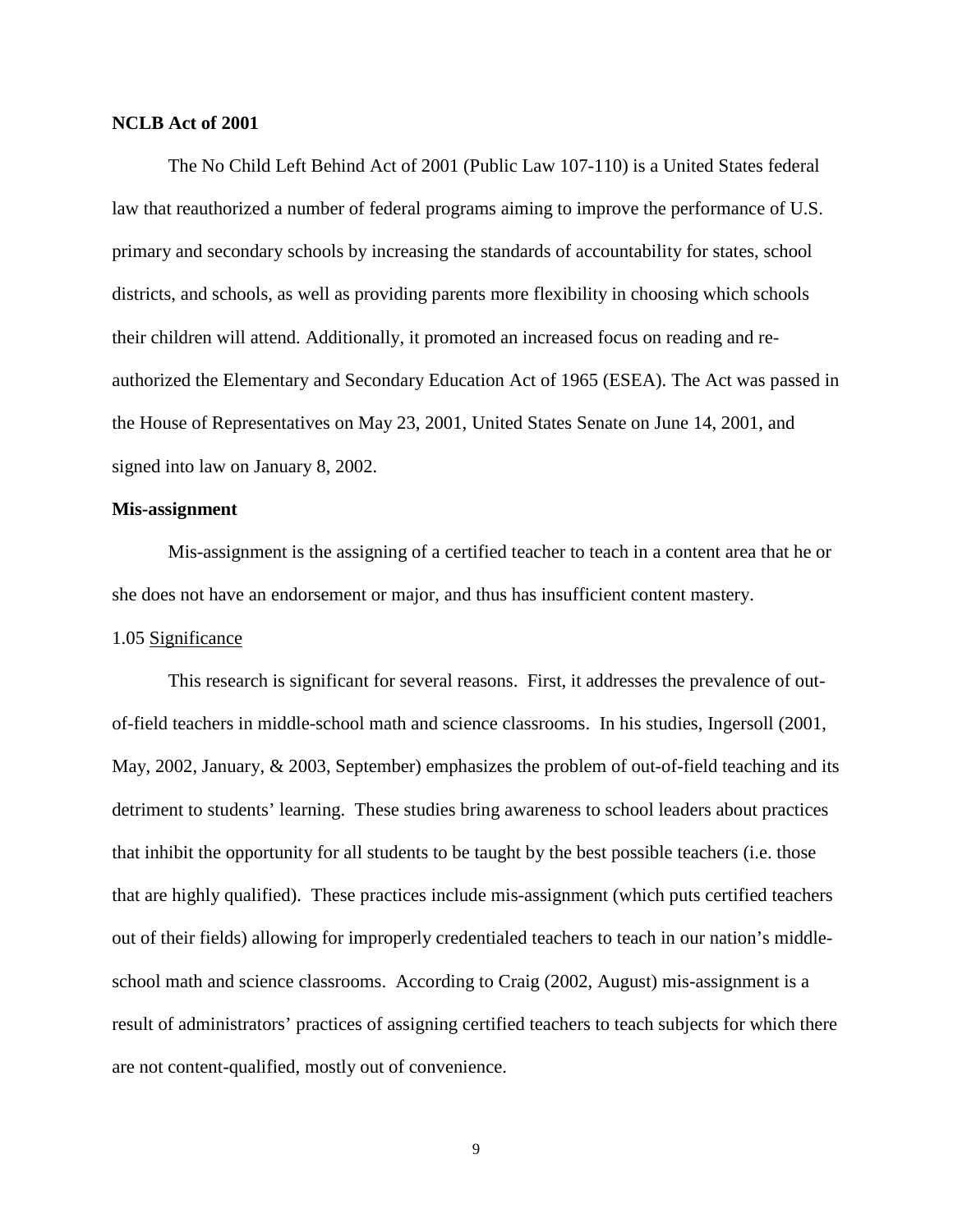Second, the research defines quality teaching (Darling-Hammond, 2001, October 15  $\&$ Hanushek, 1996), highly qualified teacher (Ingersoll, 1999, March), NCLB act (Arhar, 2003, May), out-of-field teacher (Ingersoll, 2001, May), and mis-assignment (Craig, 2002, August) in order to come up with a concise, uniform definition for *highly qualified*. It also points to the potential for further studies needed to address the significance of being taught by highly qualified, high quality, teachers.

This study is also important because it suggests there is a *process* needed to ensure the presence of highly qualified teachers in math and science middle-school classrooms across all states. Educators can begin this process by utilizing a concise, uniform definition of highly qualified teacher.

Creation of such a definition was necessary in this study because definitions of highly qualified teacher are inconsistent among states. States vary in their determinants of highly qualified and researchers disagree on what constitutes quality. Many researchers agree that content knowledge is important to teach, but there is disagreement as to what extent (Cavanaugh, 2009, January 21) – is a math major necessary to adequately teach math or are several courses in math education enough? Defining highly qualified in this stricter manner is an important first step. What needs to be done next is to test this definition to see if it is valid in terms of student achievement. If the requirements essential to become highly qualified are established and tested, state officials will be able to decide who is and who is not highly qualified in their particular state. School officials then can attain accurate data on how many teachers in their districts are not highly qualified. At this point they must remove *non*-highly qualified teachers and put *highly* qualified teachers into their math and science classrooms. To help determine the percentage of highly qualified teachers per this study's definition and the variables that likely determine if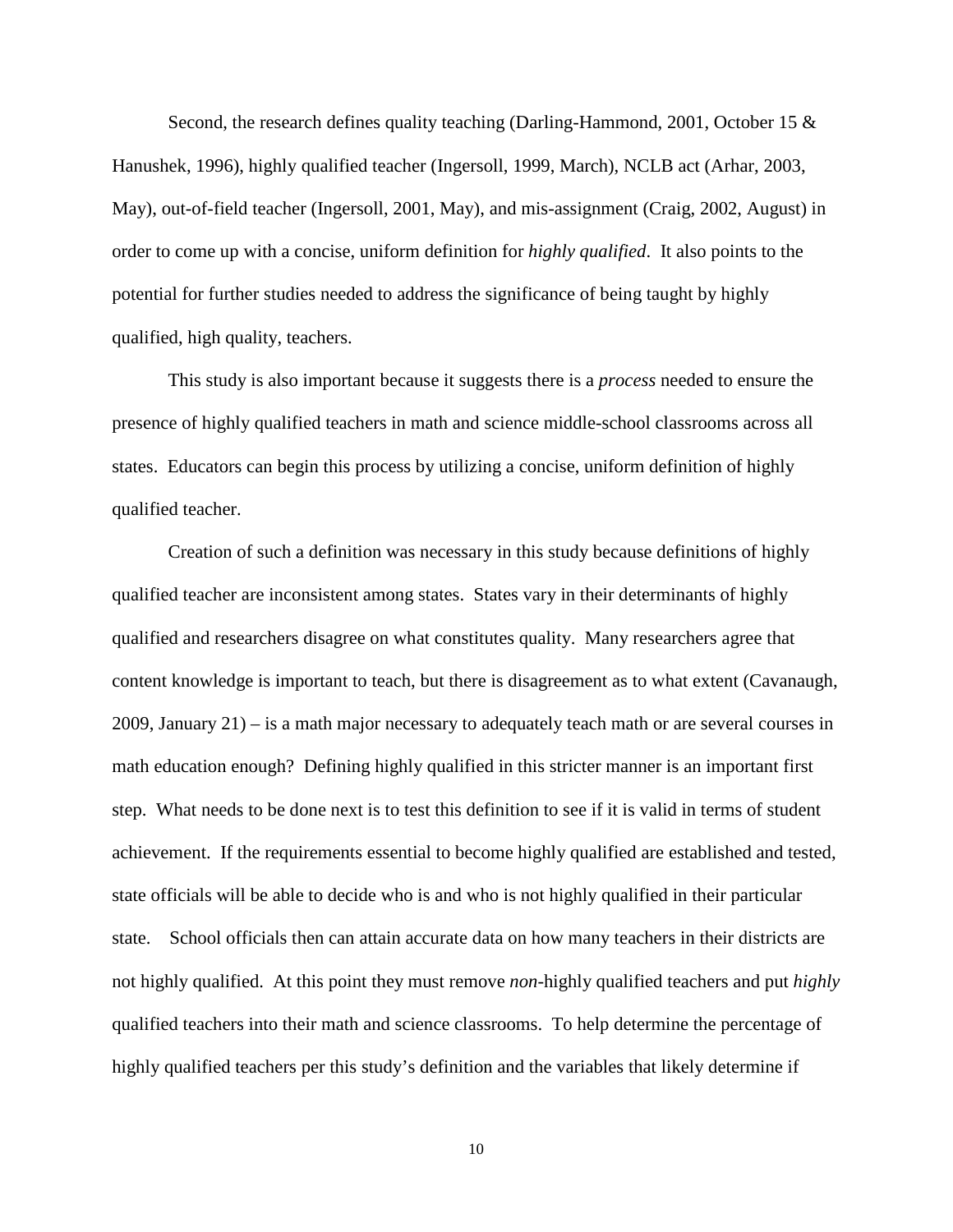teachers are "matched," (a component of *highly qualified*) data from two consecutive distributions of the Schools and Staffing Survey (1999-00 and 2003-04) were compared.

Policy reform may be the needed push for putting highly qualified teachers in middleschool math and science classrooms. Rules and policies must be enacted that address the issue of hiring highly qualified, credentialed teachers - policy that requires strict adherence to no outof-field assignments (Griffin, 1999). A good starting point was the implementation of the NCLB Act which requires that teachers, in general, have a bachelor's degree, have state certification, and demonstrate subject area knowledge for each core subject they teach (General Accounting Office, 2003, July 17). Through their definition of highly qualified, state legislators have created a starting point to help teachers become highly qualified status. This will hopefully positively impact student learning. This study is significant, therefore, because this definition of highly qualified provides school officials with a clear picture of what a highly qualified teacher actually looks like, so they can move in the right direction – toward getting their teachers' highly qualified to improve student achievement.

Due to the disparity among schools, colleges, and Departments of Education in their teacher certification requirements and the type of licensure available, this study suggests that state teacher licensure standards be held high and made clear specifically for teachers in the middle grades. This study is significant as it may lay the groundwork for determining if teacher certification requirements need to be more stringent, clearer, or uniform. Depending on the results of this study, for example, state officials and policy makers may be encouraged (or discouraged) to insist that middle-school teacher certification (by types and grade level), be made uniform, from state to state, and the requirements to gain certification/licensure consistent across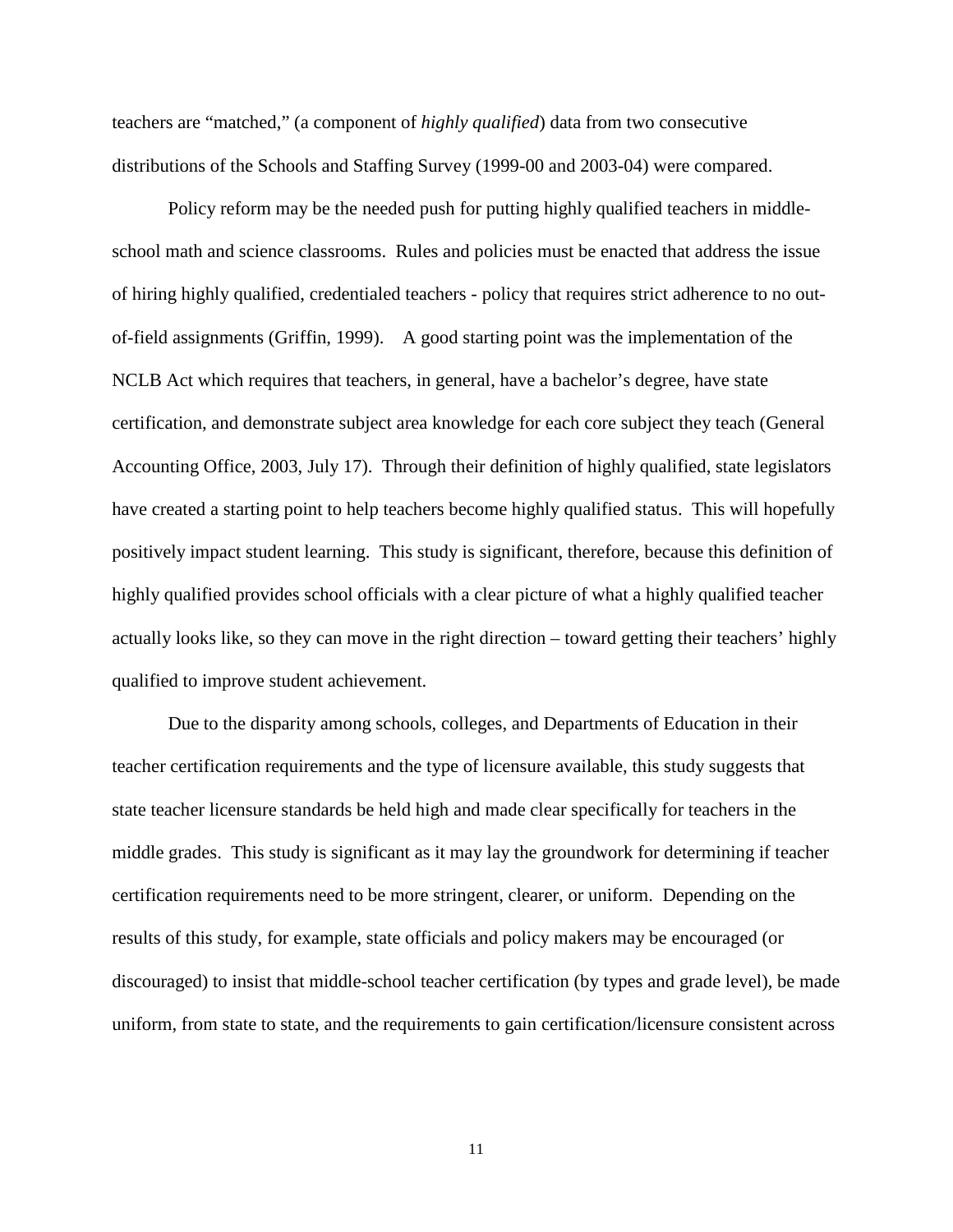all states. So, this study examines where states are, and where they need to be in terms of having highly qualified math and science teachers given the definition employed here.

In summary, this research is significant because educators must be made aware of the prevalence out-of-field teaching. Next, if as suggested by literature reviewed in this study, outof-field teaching is truly detrimental to students, school leaders must remedy this problem. Policy reform may increase the chances of all schools being staffed with highly qualified teachers which would create an environment conducive to students' learning.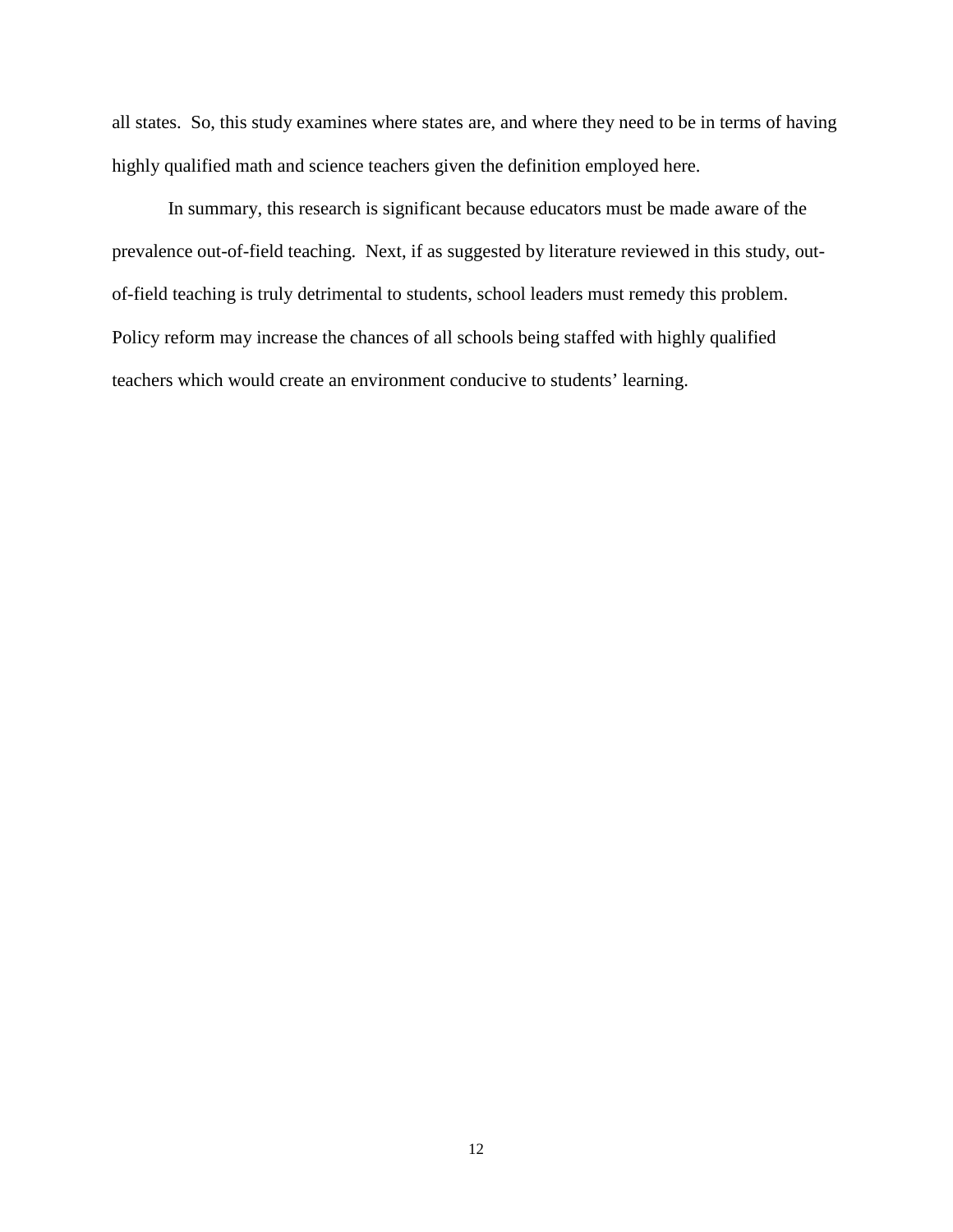#### CHAPTER TWO

#### LITERATURE REVIEW

### **Introduction**

 The presence of out-of-field teaching in schools can negatively impact student performance. Student success is partially dependent upon the quality of their teachers – the ability to communicate, the knowledge of what they are communicating, and the motivation to do so. One of the necessary components to accomplish academic success is to ensure that quality teachers teach each child. According to the National Board for Professional Teaching Standards (NBPTS), the level of training, knowledge of content, pedagogy, skills, dispositions and desire each play a part in creating such teachers (Retrieved December 9, 2009 from http://www.nbpts.org/userfiles/File/NBPTS\_NCLB.pdf). The topics discussed in this chapter include: the effects of NCLB Act of 2001; the effects of quality teaching; the effects of out-offield teaching; the significance and definitions of highly qualified teaching; the difficulty in meeting highly qualified status at the middle level; and the role policy plays on the percent of highly qualified middle-school teachers. This chapter shows that educational policy, high quality teaching, teaching within one's field (not out-of-field), and clearly defining highly qualified, may play a role in the percent of highly qualified teachers in our nation's classrooms.

#### 2.01 The Effects of No Child Left Behind (NCLB) Act of 2001

 The NCLB emphasizes the importance of teacher quality and required all public school teachers of core academic subjects to meet specific criteria in preparation for teaching by academic school year 2006 (National Science Foundation, 2006, February). According to Public Law 107-110 the purpose of NCLB Act of 2001 was to close the achievement gap with accountability, flexibility, and choice, so that no child is left behind (U.S. Department of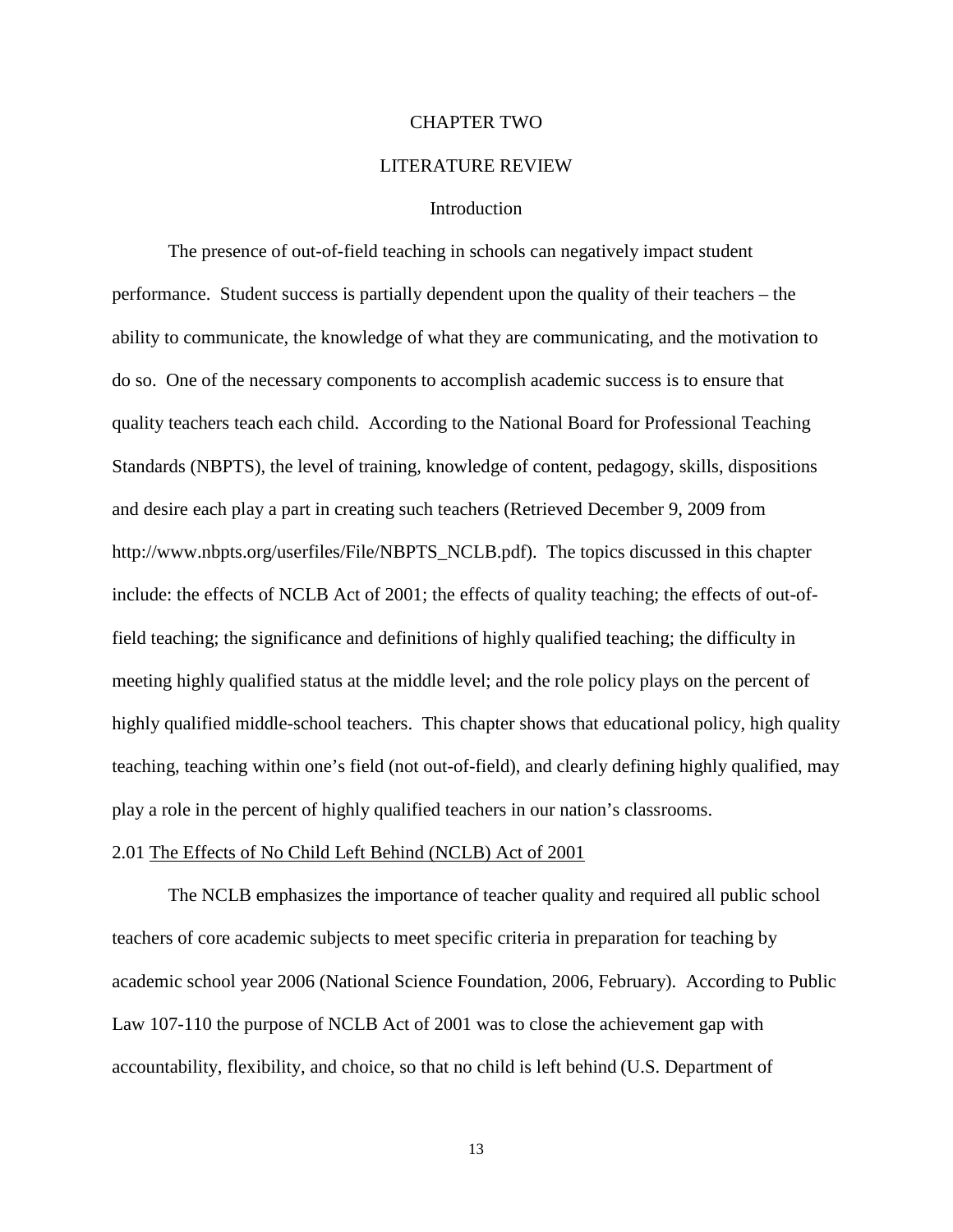Education, 2002). To accomplish this, with the support of scientifically-based research that claimed teacher quality leads to greater student achievement (Darling-Hammond, 2000, January), the federal government created the NCLB Act of 2001. NCLB would not only require teachers to be highly qualified by 2006, but that schools meet adequate yearly progress (AYP). To determine if teachers were highly qualified, states used the standards set by this law to create their own definition of highly qualified teacher. To measure AYP, schools were required to test students at particular grade levels in math and reading.

 The NCLB Act may have been the front runner in policy implementation that will impact/has impacted the way schools prepare teachers for licensure. In 2001, the government put stipulations on the time frame to attain highly qualified status and the requirements needed to be classified as highly qualified (General Accounting Office, 2003, July 17). By June of 2006, schools were required to employ only highly qualified teachers. This meant highly qualified be defined and opportunities for veteran teachers to become highly qualified in their fields be put in place.

Through the impetus of the inception the No Child Left Behind Act of 2001, states have attempted to ensure their teachers were highly qualified by June of 2006. States defined highly qualified by incorporating NCLB requirements. Some states had to modify their licensure requirements and add required hours of content preparation and endorsements to ensure the attainment of the status of highly qualified for all teachers within their particular state (U.S. Department of Education, March, 2004).

#### 2.02 The Effects of Quality Teaching

A major concern of educators today is to ensure that our nation's elementary and secondary schools are staffed with qualified teachers. Students are placed in the mandatory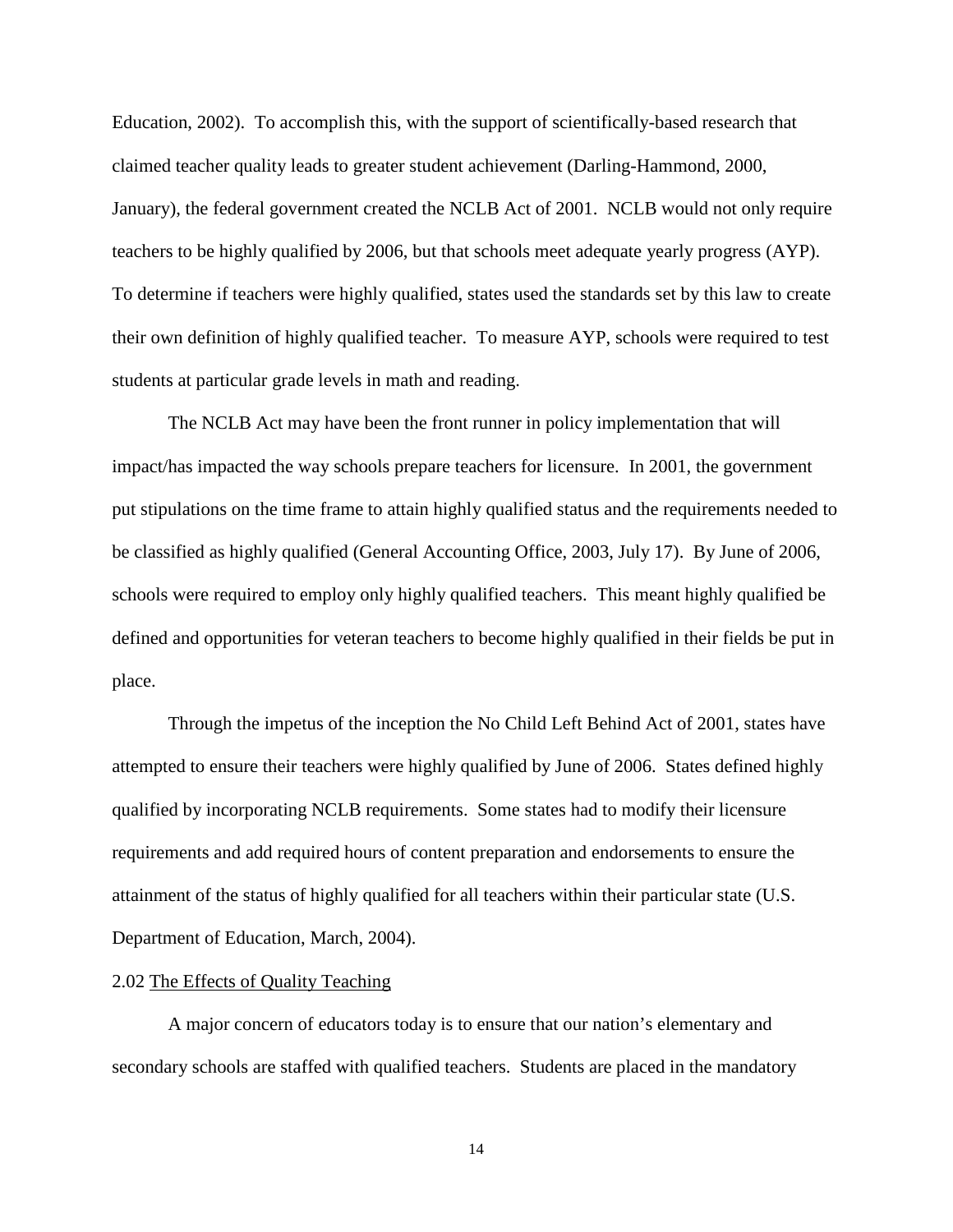custody of teachers for a significant portion of their lives. The quality of teachers and teaching undoubtedly becomes one of the most important factors in shaping the learning and growth of students. Quality teaching has often been cited as the key to students' success. Knowledge and effectiveness of teachers (which can be characterized as traits of *quality* teachers) is the most important school-related factor in student achievement (Darling-Hammond, 2000, January).

There is almost universal agreement that teachers do matter and, furthermore, there exists considerable support for the idea that student learning is affected by the qualifications of teachers. For example, Ingersoll (1999, March) stated that "there is a large body of empirical research devoted to isolating and assessing the effects of various measures of teacher qualification (education, training, and experience) on student achievement" (p.27). Early researchers on the sources of teacher effectiveness (e.g., Darling-Hammond & Hudson, 1990; Hanushek, 1996) claimed that subject knowledge, teaching skills and teacher preparation, and their congruence with assigned teaching fields, are important predictors of both teaching quality and student learning. In particular, Darling-Hammond and Hudson (1990) and Hanushek (1996) focused on the more traditional measures of teaching effectiveness to indicate teacher quality, including the academic background of college graduates entering the teaching force (because these attributes predict teacher subject mastery and verbal ability which are believed to be critical to effective teaching) and the alignment between teacher preparation and their assigned teaching fields.

Sanders and Rivers (1996) claimed that "the single most dominant factor affecting student academic gain is teacher effect" (p. 8). One of the findings in this study was that children assigned to effective math teachers scored much higher in math than students who had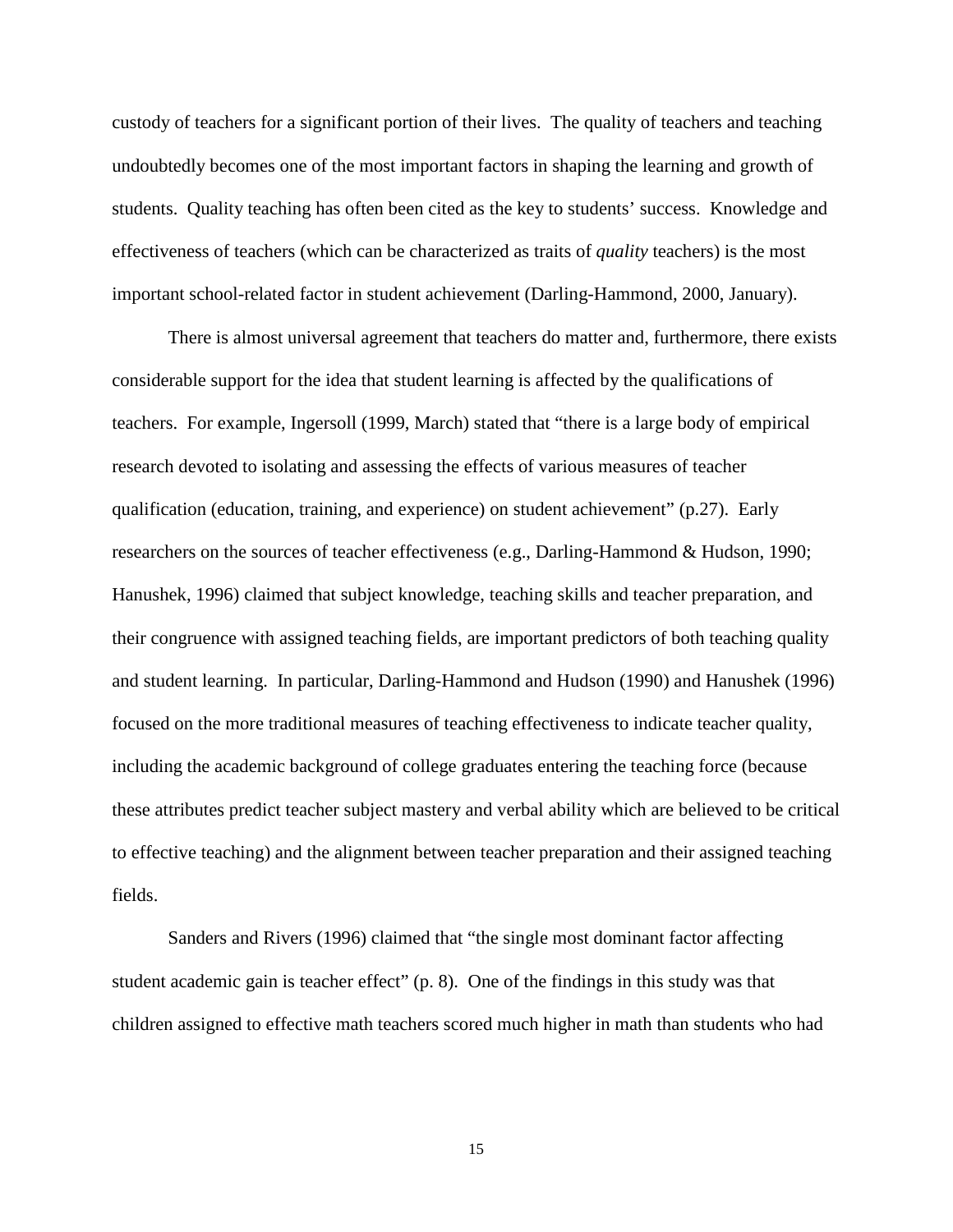ineffective teachers. Thus, quality teachers are significant for improving student performance (Sanders and Rivers, 1996).

More recent studies support the claim that teachers' subject matter knowledge and certification are key components of teacher quality and are significantly associated with student learning (Greenberg, et al., 2004). Although there is substantial agreement that teacher quality is one of the most important influences on student learning, disagreement remains about what specific knowledge and skills constitute "quality." Greenberg's study supports the importance of certification and subject matter competency as key components of teacher quality. Hill et al. (2005, Summer) agree that subject-matter knowledge is important, but claim that what counts as *useful* subject-matter knowledge remains unspecified.

According to Goldhaber and Anthony (2004, April), additional factors, such as ability to motivate students, manage classroom behavior, maximize instructional time, and diagnose and remedy students' learning difficulties, may also play important roles in teacher quality. In addition, Goldhaber and Anthony feel that those certified by National Board for Professional Teaching Standards (NBPTS) were more effective than their non-NBPTS certified cohorts. The findings of these studies imply that policy investments in the quality of teachers may be related to improvements in student performance (National Science Foundation, 2006, February).

Since being in-field and knowledgeable are believed to be contributors to teacher quality, some studies attempted to measure the percentage of math and science teachers with math and science majors and then tie these to student achievement. In their study of 7-12 math and science teachers with majors, Blank and Toye (2007, September) found the percent of math teachers with math majors in secondary school math classroom to be 61%, while science teachers with science majors was 77%. This study, however, did not show whether or not these science and math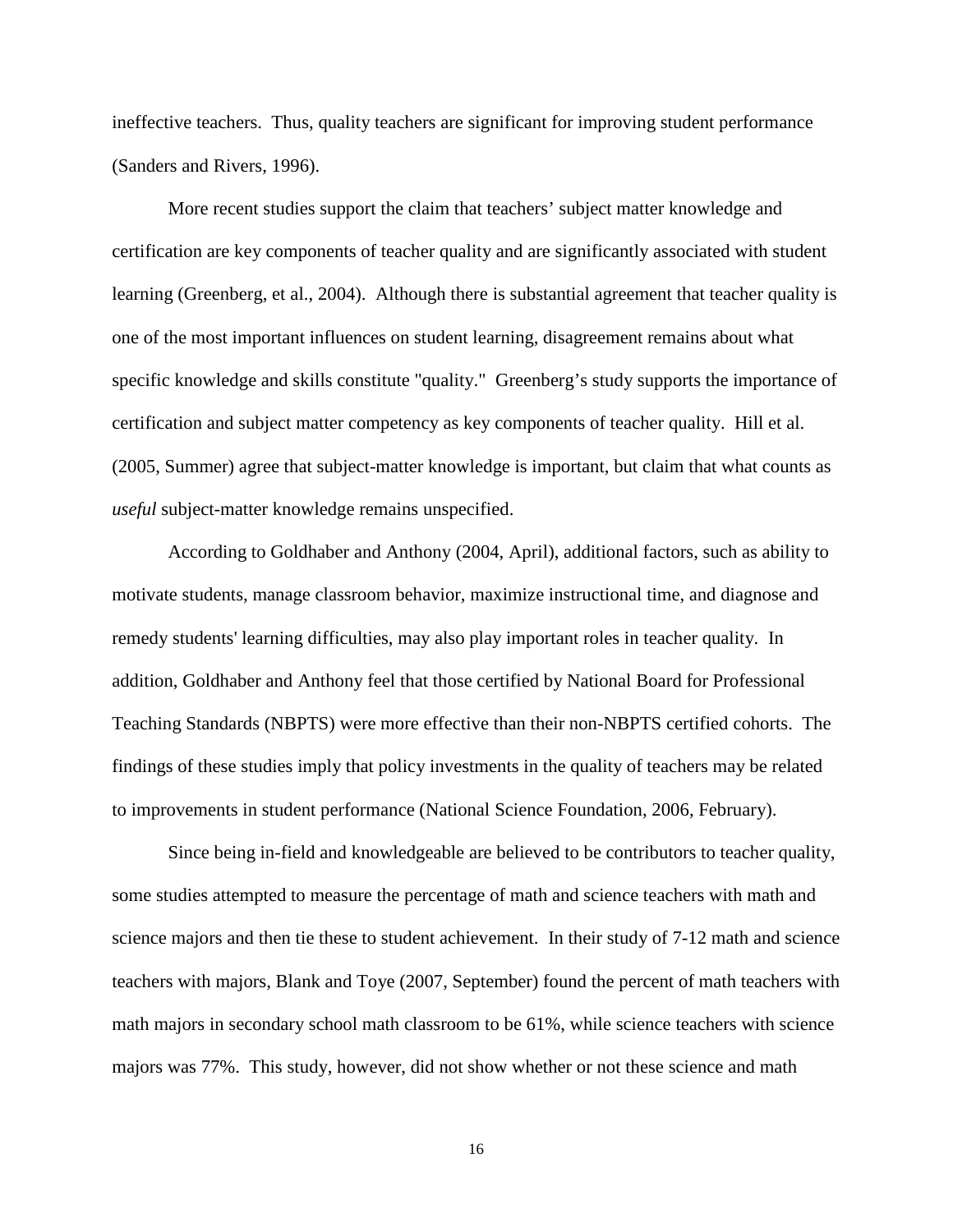teachers with science and math majors affected student academic success in science and math. The results of the 2008 study done by the National Assessment of Educational Progress (NAEP) in which standardized math test scores for 13 year-olds were analyzed showed a slight improvement in academic progress in math for 13 year-olds from 1973 to 2008 but claimed that student progress during the NCLB era was not very impressive (National Center for Education Statistics, 2009, April). This study, however, did not tie students' progress in math to whether or not their teachers had math majors.

 Recent studies continue to support the idea that quality teachers are important in student success in the classroom. The results of the math and science portion of the NAEP reported in 2009 showed that student achievement in the middle grades is rising in most Southern Regional Education Board (SREB) states (Southern Regional Education Board, 2009)*.* Standardized math and reading test scores have been improving slightly among 9 and 13 year-olds from 1971 to 2008 (in math) and from 1973 to 2008 (in reading). Perhaps there is a connection between these students' improvements and whether or not they were taught by quality, highly qualified, teachers (National Center for Education Statistics**,** 2009, April). This study did not, however, specifically tie student academic progress in math to whether or not their teachers had math *majors*.

 Having quality teachers means that standards for teacher certification should be high. SREB states have been national leaders in setting higher standards for teacher preparation programs. Most of the states in this region also require teachers to pass performance tests for licensure and to have on-the-job evaluations. According to a report done by the U.S. Department of Education (2006), in 2005 Georgia, Tennessee, Florida, Delaware, Kentucky, Louisiana, South Carolina, Oklahoma, Mississippi, Alabama, Virginia and Texas, all of which belong to the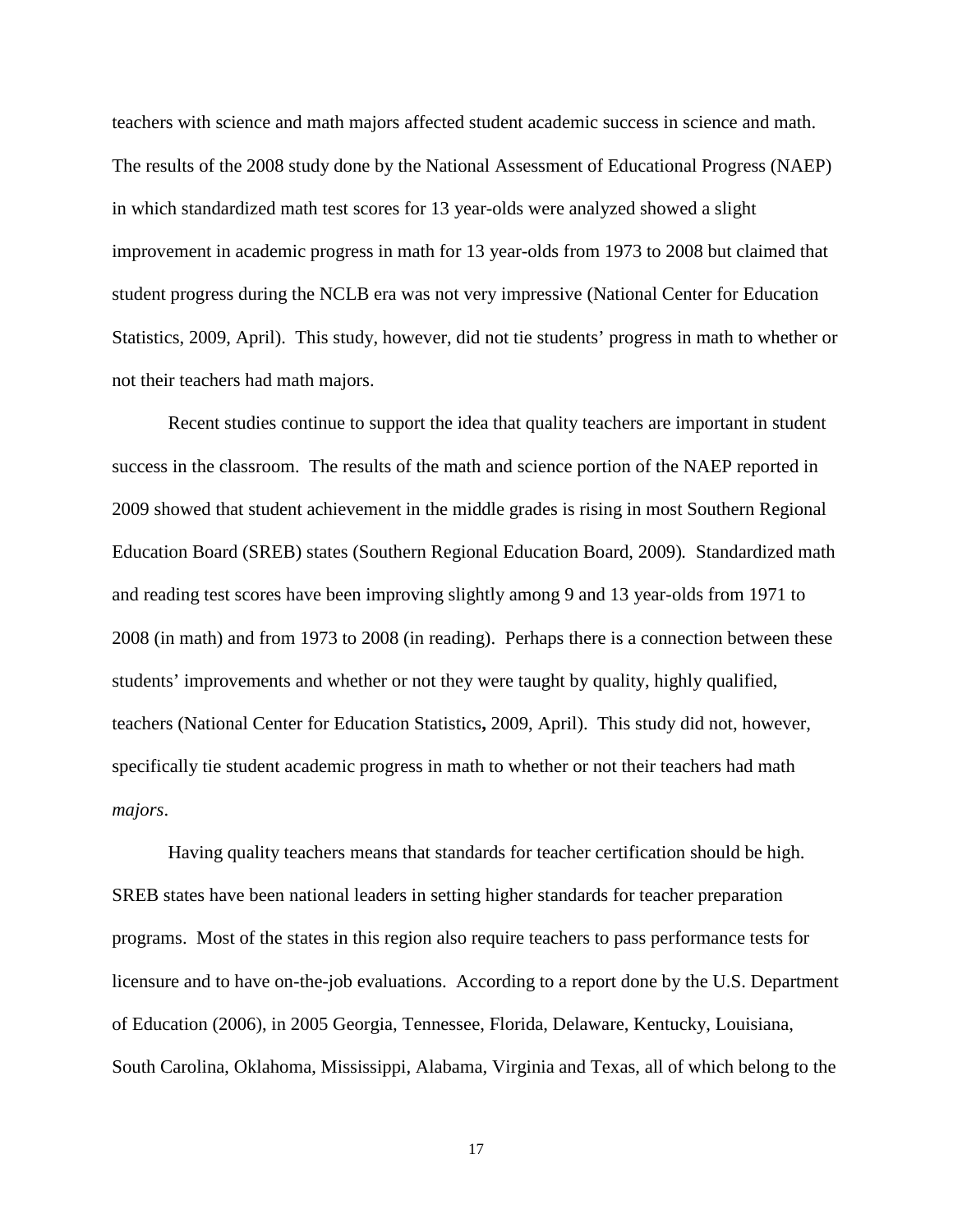SREB, required content-specific degree for initial certificates, showing again that these states set high standards for their teachers by strengthening licensure requirements. And, perhaps the fact that Minnesota created clear and demanding academic standards for their teachers caused their improvement in percent certification and majors (Cavanaugh, 2009, December).

 Since one of the main beliefs of the SREB is that every student must be taught by qualified teachers, it is necessary to have teachers with content preparation in every classroom, and to continue reform of teacher licensure (Southern Regional Education Board, 2009). However, because of the requirement of all teachers being highly qualified, at least 12 states have loosened teacher certification requirements, in some cases lowering test score minimums (Au, 2004).

 Many support the belief that content knowledge is important, but there is question as to what content is instructionally relevant. One study suggested that since there is such uncertainty about *which* math teaching skills demonstrate whether or not a teacher is effective in the classroom, so this is where the action has to come next (Cavanaugh, 2008, March 21). Having a math major to teach math may not be enough.

According to research, then, student learning is impacted by certain teacher attributes that make them quality teachers. Quality teachers are defined by research as those that are effective, knowledgeable, skilled, in-field, and certified. Some studies show that quality teaching positively impacts student learning. The need for students to be taught by quality teachers is very apparent so it is important to look at what the effect might be on students who are taught by out-of-field teachers, a characteristic that may negatively affect their quality.

## 2.03 The Effects of Out-of-Field Teaching

Out-of-field teaching has been around a while, has been defined and measured, and continues to be a prevalent widespread problem. The consequences of it have been noted. Out-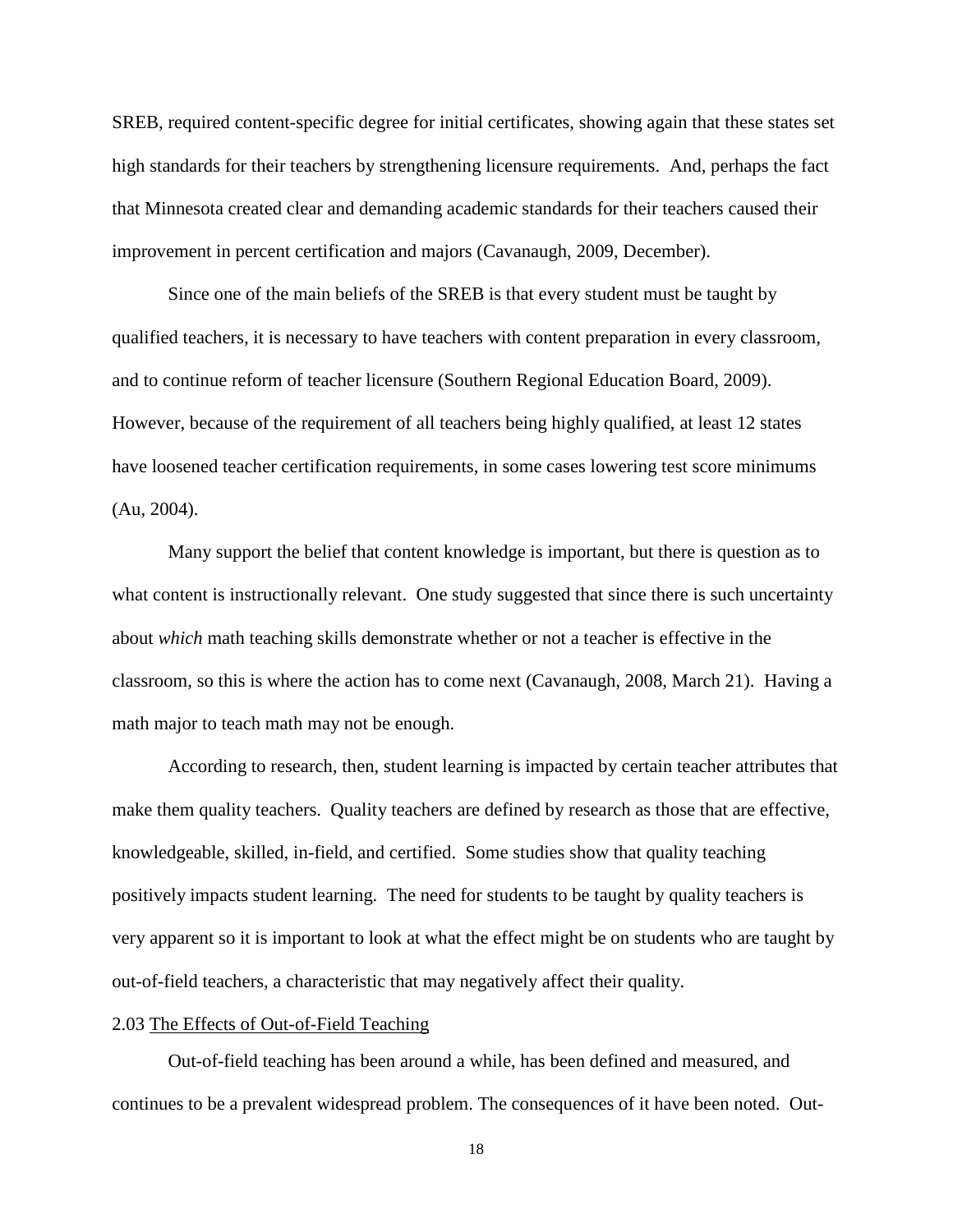of-field teaching varies among subjects and kinds of classrooms and schools, especially middle schools.

Educators have long been aware of this phenomenon now called out-of-field teaching. James Conant called attention to the widespread "misuse of teachers" (Conant, 1963, p. 67) through out-of-field assignments in his landmark 1963 study "The Education of American Teachers." Albert Shanker strongly expressed disapproval of out-of-field teaching as education's "dirty little secret" (Hechinger, 1985, October 8) in an opinion piece in the New York Times. Former Secretary of Education Richard Riley stated in his 1999 State of American Education speech that "there is a unique American phenomenon that really makes no sense – the practice of assigning teachers to teach 'out of field'" (U. S. Department of Education, 1999).

According to Ingersoll (1999, March), out-of-field teachers are those "who teach subjects for which they have little education or training" (p.26).Ingersoll argues that even using a minimum requirement for qualified teachers (a college minor in the subject they teach) the numbers of out-of-field teachers are "striking." Using an upgraded definition of quality teacher to include "*only* those who hold college majors *and* teaching certificates in their fields, the amount of out-of-field teaching is substantially increased" (p. 29). According to National Science Foundation (2006, February), almost all public middle-school and high school math and science teachers held a bachelor's degree and teaching certification, yet many were teaching subjects for which they did not have certification or a college major or minor in the field.

The assignment of teachers to teach out-of-field is believed by some to be a contributor to low-quality teaching (National Center for Education Statistics, 2002, May). Research suggests that "teachers must be knowledgeable about the subjects they teach in order to help students achieve high academic standards" (Craig, 2002, August, p.11). The problem related to teacher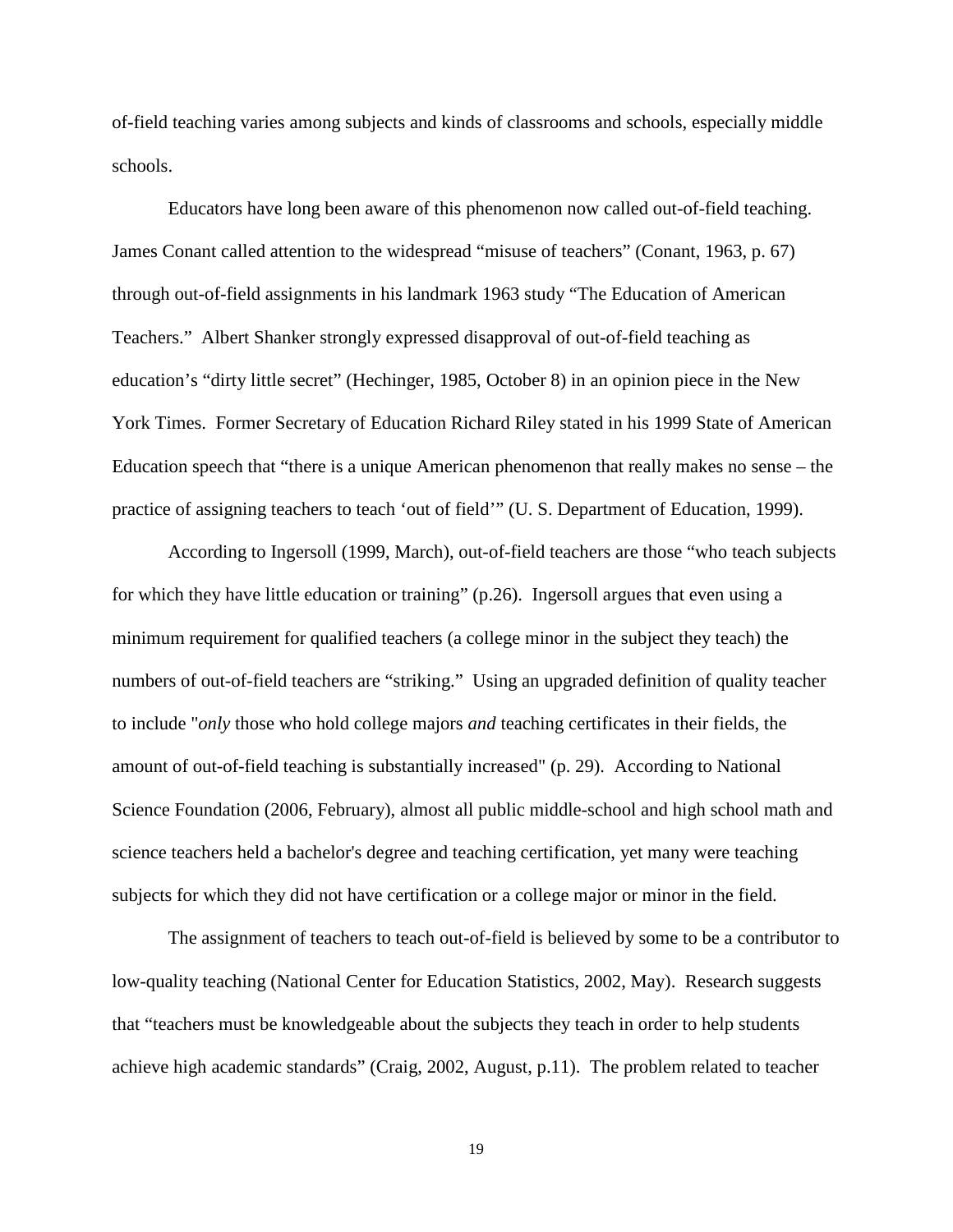quality that has received much attention is the unacceptably high rate of out-of-field assignment in the nation's middle and high schools. Many teachers are currently teaching in fields in which they are not certified. According to Ingersoll's (2002, January) analysis of the 1999-2000 Schools and Staffing Survey, out-of-field teaching is still unacceptably high. Although almost all public middle-school or high school mathematics and science teachers held a bachelor's degree and teaching certification, many were teaching subjects for which they did not have certification or a college major or minor in the field.

 In his study, Ingersoll (1999, March) found that one third of all secondary mathematics teachers have neither a major or minor in math or related fields. One fourth of all secondary English teachers have neither a major or minor in English or related fields. One fifth of all science teachers have neither a major or minor in science or related fields. And, one fifth of social studies teachers had neither a major or minor in social studies or related fields. Forty one percent of  $12<sup>th</sup>$  grade physical science students are taught by teachers without a major or minor in chemistry, physics, or earth science.

Out-of-field teaching varies across subjects, schools and classrooms (Ingersoll, 2003, September).Unfortunately, out-of-field teaching is very common among certain types of schools (Ingersoll, 1996). High schools rely too much on assignment of out-of-field teachers, and the problem is far worse in the nation's middle grades. Those students in low track classrooms as opposed to high track have a higher proportion of out-of-field teachers (1/4 low track English classes taught by out of field teachers as opposed to only 1/10 high track English classes) according to Ingersoll (1999, March).The least qualified teachers teach the neediest students (those from poor and low-income families)**.** This is held as the major reason why such students perform poorly in educational assessments (Ingersoll, 2003, September). Smaller as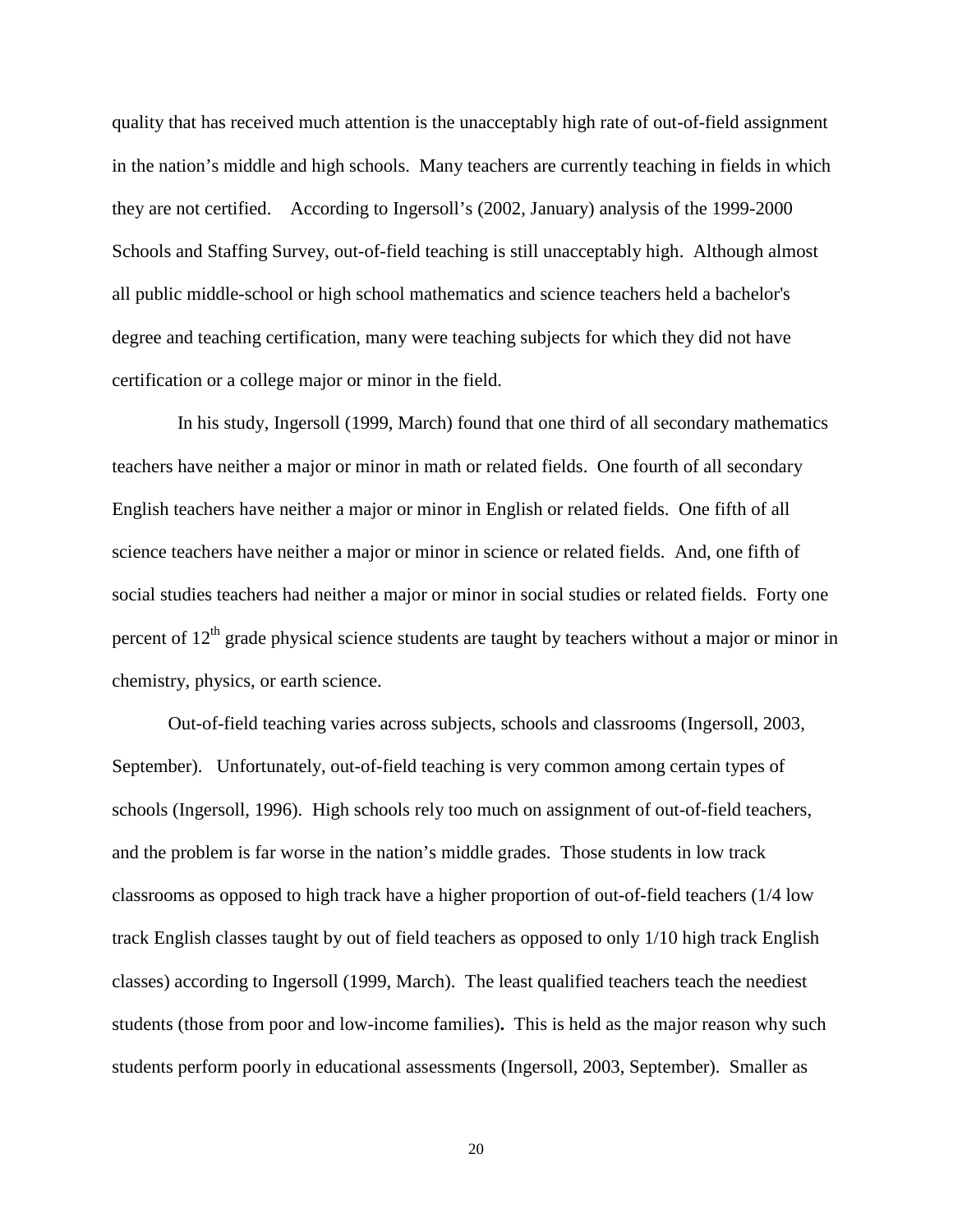opposed to larger schools have more out-of-field teachers, as do private school students compared to public school students. More middle/junior high students are taught by out-of-field teachers as opposed to senior high students. Ingersoll (2003, September) claimed "one third of  $7<sup>th</sup>$  grade science students are taught by out-of-field teachers as opposed to only 1/10 of 12<sup>th</sup> grade science students" (p. 17).

Craig (2002, August) summarizes who is most greatly affected by of out-of-field teaching. He argues that it is American secondary schools that have unacceptably high rates of out-of-field teaching in core academic subjects, with classes in high poverty and high minority schools much more likely to be assigned to an out-of-field teacher than classes in low poverty and low minority schools. The *biggest losers*, therefore, are those students in high poverty and high minority schools (they are most likely to get teachers lacking academic qualifications). Not only are there higher rates of out-of-field teachers in high poverty, high minority schools, it is becoming *worse*. He sums up by stating that "states differ widely in their levels of out-of-field teaching, and vary as well as in the extent to which the practice disproportionately affects poor and minority" students (Craig, 2002, August, p. 4). Regarding middle and high schools, he concludes that "high schools rely far too much on assignments of out-of-field teachers. But the problem is far worse in the nation's middle grades" (p. 5).

Craig (2002, August) also claims that no progress has been made in reducing out-of-field teaching in these particular classrooms. Through comparing the two sets of SASS results (1993- 94 and 1999-2000), the nation made no progress reducing out-of-field teaching between 1993-94 and 1999-2000, with rates becoming slightly worse overall and the biggest increases occurring in high poverty and high minority schools.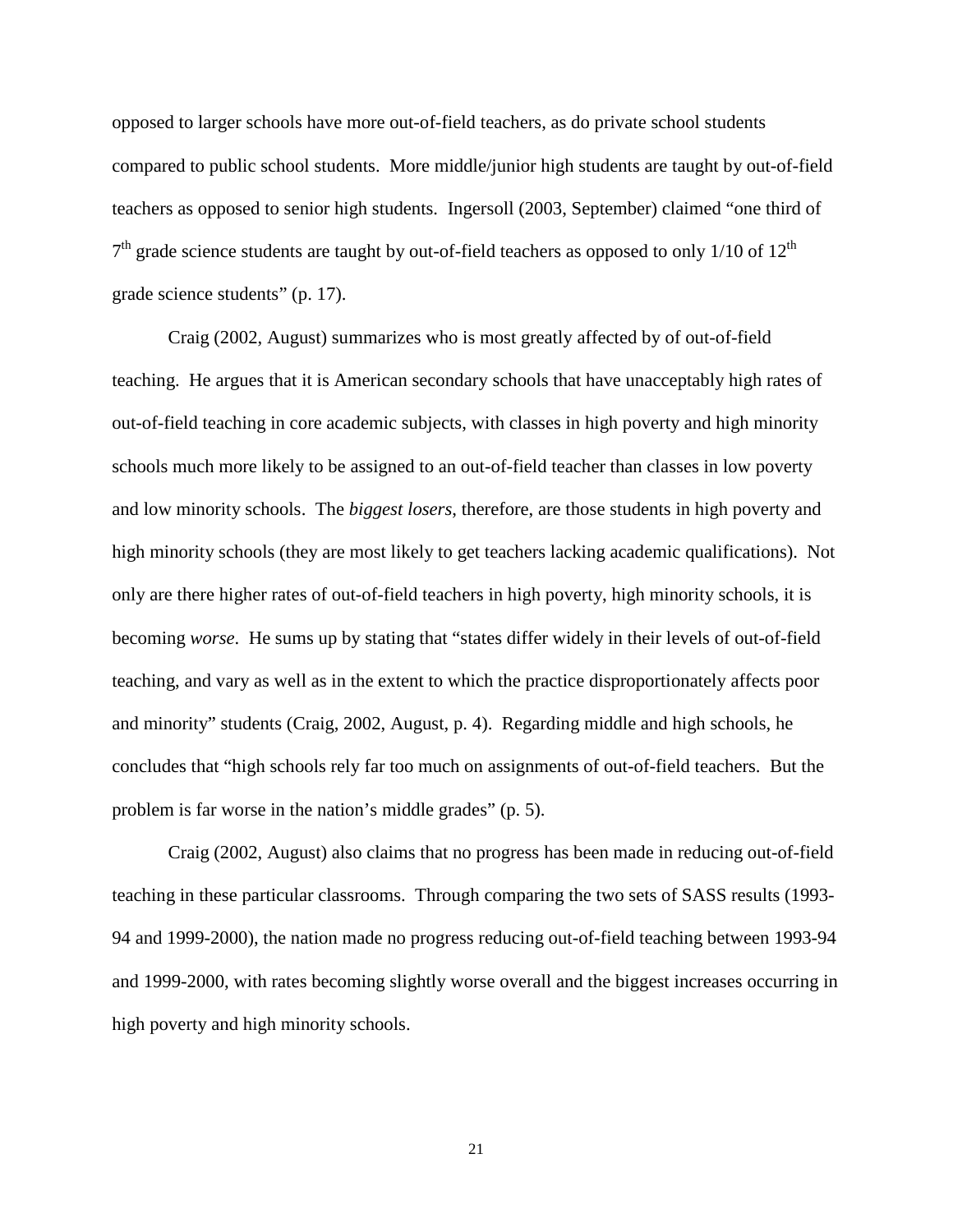According to Cornett (2004), putting teachers with content preparation in every classroom is crucial. In the 1980s and early 1990s educators in many states understood how important it was for teachers to know their subject matter so they moved to require high school teachers to have college content majors. Too few states and districts have worked seriously to abolish the practice of putting a teacher who is not prepared in the subject in a classroom even for one class a day. This is especially true in middle grades schools.

 The reasons out-of-field teaching is so high for middle schools fall into one of two categories: lack of credentials or mis-assignment. When compared to high school teachers, teachers in the middle grades are more likely to lack credentials. Teachers who teach core subjects and particular electives in the middle grades are less likely to be credentialed than those in high school grades (Killion, 1998, March). Many middle school teachers have elementary certification, which does not require as rigorous content study as those certified at the high school level. Mis-assignment, on the other hand, is the result of putting teachers in classrooms for which they are not qualified. It is, in a sense, a form of lack of credentials. A discussion of lack of credentials and mis-assignment follows.

#### *Lack of credentials*

Three key issues impact the lack of credentials for many middle-school teachers. First, lack of credentials may be the result of inconsistency of certification types among states. Middle level credentials vary greatly among states. Some of these are as follows: K-6, 7-12, 1-8, 5-9, K-9, etc. Some states require only elementary certification to teach middle school (which is broad and does not specialize in content). Few states recognize middle schools in teacher licensure. Most teachers who teach middle school prepared in college for either elementary *or* high school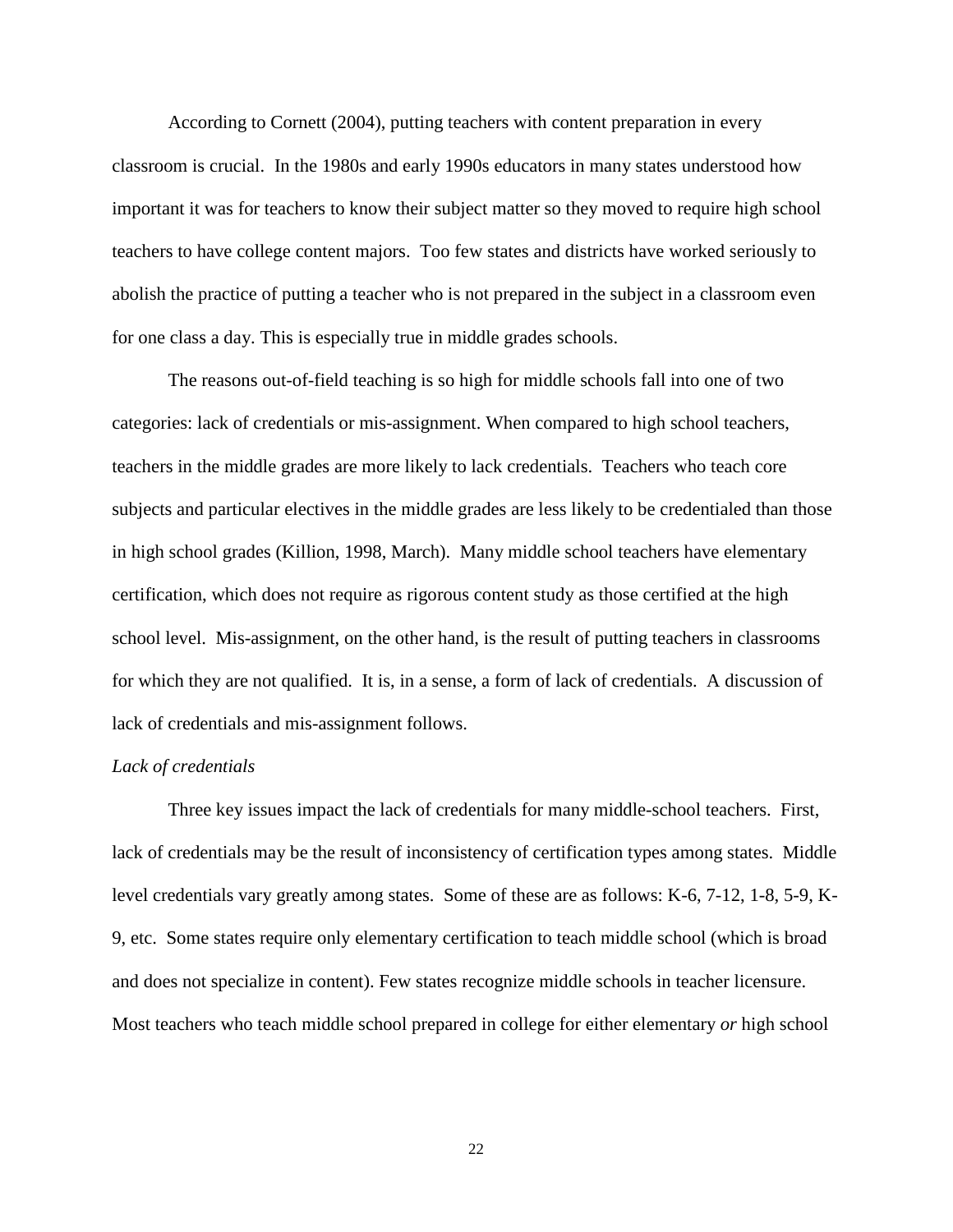teaching positions. Half of U.S. middle-school teachers had no special training for teaching young adolescents (Craig, 2002, August).

 Another reason middle-school teachers lack credentials is the varying levels of requirements between teaching levels. An example of these varying levels shown in Missouri schools is as follows (retrieved September 13, 2006 from http://www.dese.mo.gov/divteachqual/teachcert):

- Elementary teachers (grades 1-6) are required to take 2 courses (6 hours) in methods in math and science, 2 courses in English (minimum 4 hours), 3 hours of history, and 3 hours of government.
- Middle school (5-9) must take 21 hours minimum in subject area, 10 hours in *middle school* methods, and 10 hours clinical experience. The *developmental* aspect of middle level is so often overlooked as a component of middle level certification – "these are the formative years" (Retrieved September 13, 2006 from http://www.dese.mo.gov/divteachqual/teachcert).
- High school (9-12) must compile 32 hours minimum in subject area, 8 hours in foundations, 8 hours of methods courses, and 10 hours of clinical experience.

A third reason that teachers lack credentials to teach middle school is that nationwide middle-school standards are not clear and strict (Craig, 2002, August). Some states are more lenient about the academic training of middle-school teachers than high school teachers. States grant generic kindergarten through eighth grade (K-8) teaching licenses, but, according to Craig (2002, August), should instead get universities to work closely with potential middle-school teachers to create preparation programs specifically for those middle grades. Despite the possibility that doing this may result in fewer middle-school teachers, he believes that teacher preparation programs should be focused on rich academic content and should be aligned with state curriculum standards.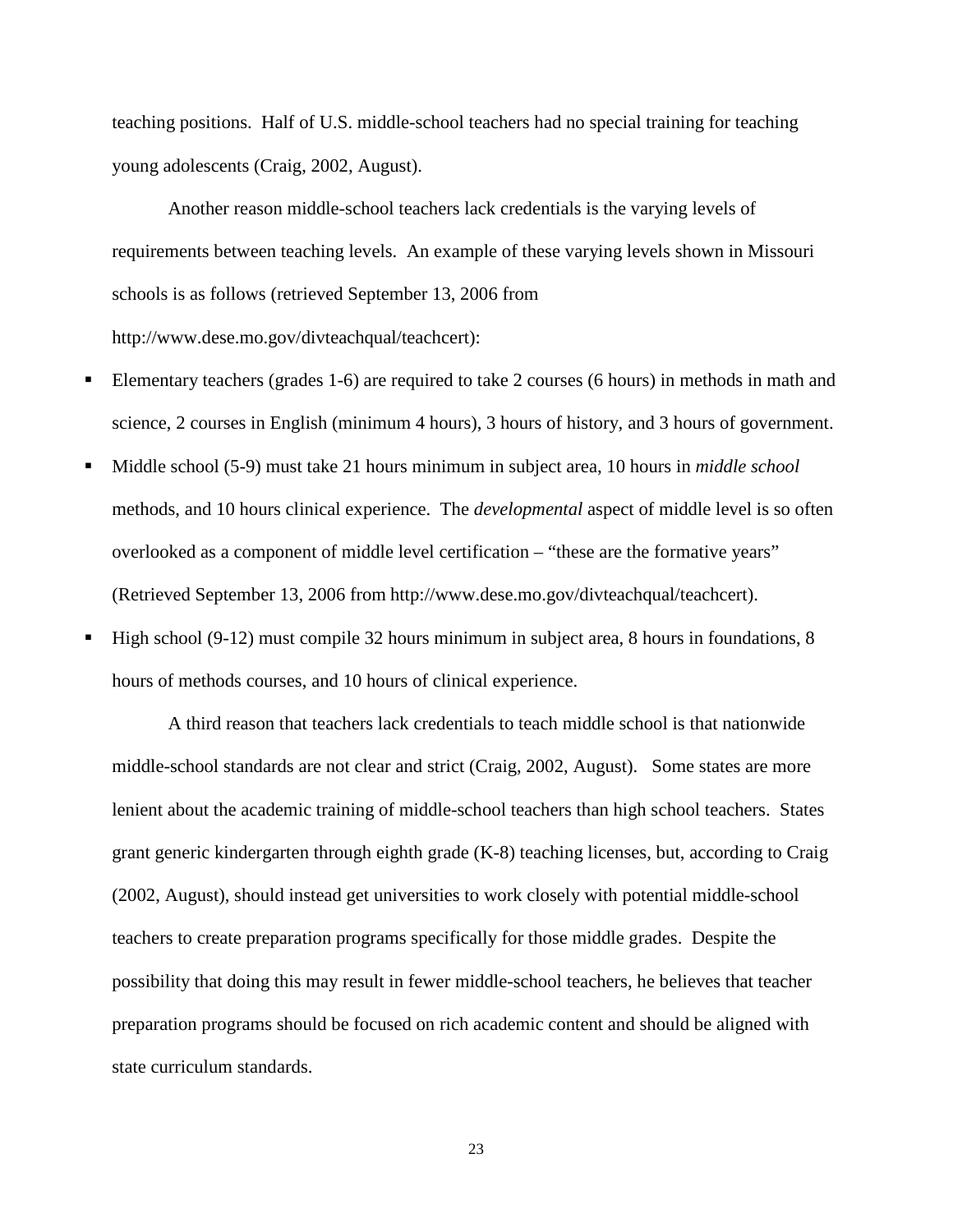## *Mis-assignment*

Mis-assignment is when a teacher may be highly qualified to teach particular subjects but is placed in a classroom in which he or she is not highly qualified, resulting in a teacher placed out of his or her field of expertise. Mis-assignments may happen for several reasons. First, research shows that mis-assignment is a result of administrative *practices* and *attitude*. Misassignment is "not a result of teacher shortage, rather administrative practices" (Association for Supervision and Curriculum Development Research Brief, 2003, March 5, p. 1). This could also happen due to convenience or to a shortage of teachers who are qualified to teach that *particular* core subject. Some administrators re-assign teachers due to teacher shortage, lack of funding, or convenience. Out-of-field teachers are characteristically *experienced* and *qualified* but have been assigned to teach in content areas that do not match their training or educational background (Ingersoll, 2002, January).

Secondly, transition among levels (teachers moving from elementary to middle school or high school to middle school) or changing levels taught in the physical school buildings (reconfiguring), from 1-6 grade elementary, 7-9 junior high and 10-12 high school, to 1-5 elementary, 6-8 middle school and 9-12 high school, are two examples of practices that may result in a *licensed* teacher being *mis-assigned*. Finally, the middle school *structure and philosophy,* of which one component is teaming (Mertens, et al., 2004, May) may also result in a *licensed* teacher being *mis-assigned*. For example, the "team" approach may result in teachers who are certified to teach  $7<sup>th</sup>$  grade but may be asked to teach  $9<sup>th</sup>$  grade - to teach 4 hours in the field in which they are *prepared* to teach, and 1 hour in another field, for which they were *not prepared* to teach.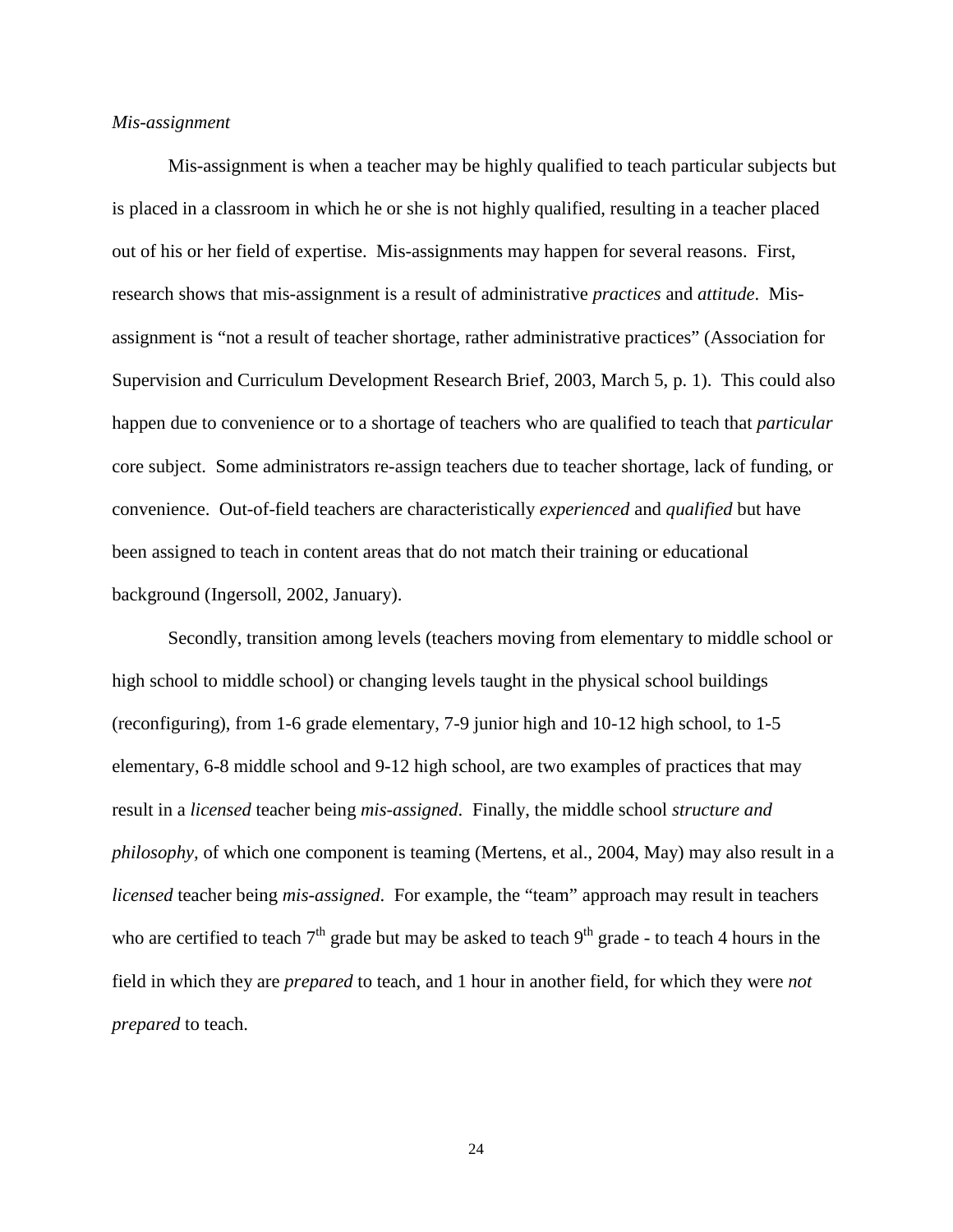There are consequences of teachers teaching out-of-field, i.e., being mis-assigned. Low achievement may be due to high percentage of out-of-field teaching. Someone without a strong background in science may rely heavily on the text, and may be more likely to "teach to the test" in hopes that the students actually perform better on the standardized test. But on the other hand, an out-of-content teacher will have trouble teaching critical thinking skills and instilling interest in the subject (Ingersoll, 1999, March).

Teachers who teach one class out-of-field may spend a greater amount of time preparing for the class for which they have no background, decreasing the amount of time they spend preparing for their regular (in-field) classes. This may have a negative effect on learning environment (Ingersoll, 1999, March). In addition, according to Ingersoll's (1999, March) interpretation of data from Schools and Staffing Survey (SASS) for 1999-2000 school-year, teaching out-of-field is directly related to a decrease in teacher morale and commitment. This may impact teachers' classroom behaviors or desire to remain in the field.

Educators must put an end to assigning teachers out-of-field (Craig, 2002, August). The likelihood of students being taught by teachers who are highly qualified, have high morale, are good disciplinarians, and are committed may possibly improve if out-of-field teaching is alleviated.

#### 2.04 The Significance and Operational Definition of Highly Qualified Teaching

Given the benefits students have when taught by teachers who are qualified, it is important to determine what makes a teacher highly qualified. Putting highly qualified teachers in every classroom may be difficult because the definitions of highly qualified teachers vary among states and organizations. So, it becomes a complex task to study the issue of having a highly qualified teacher in every classroom. A consensus of what constitutes a highly qualified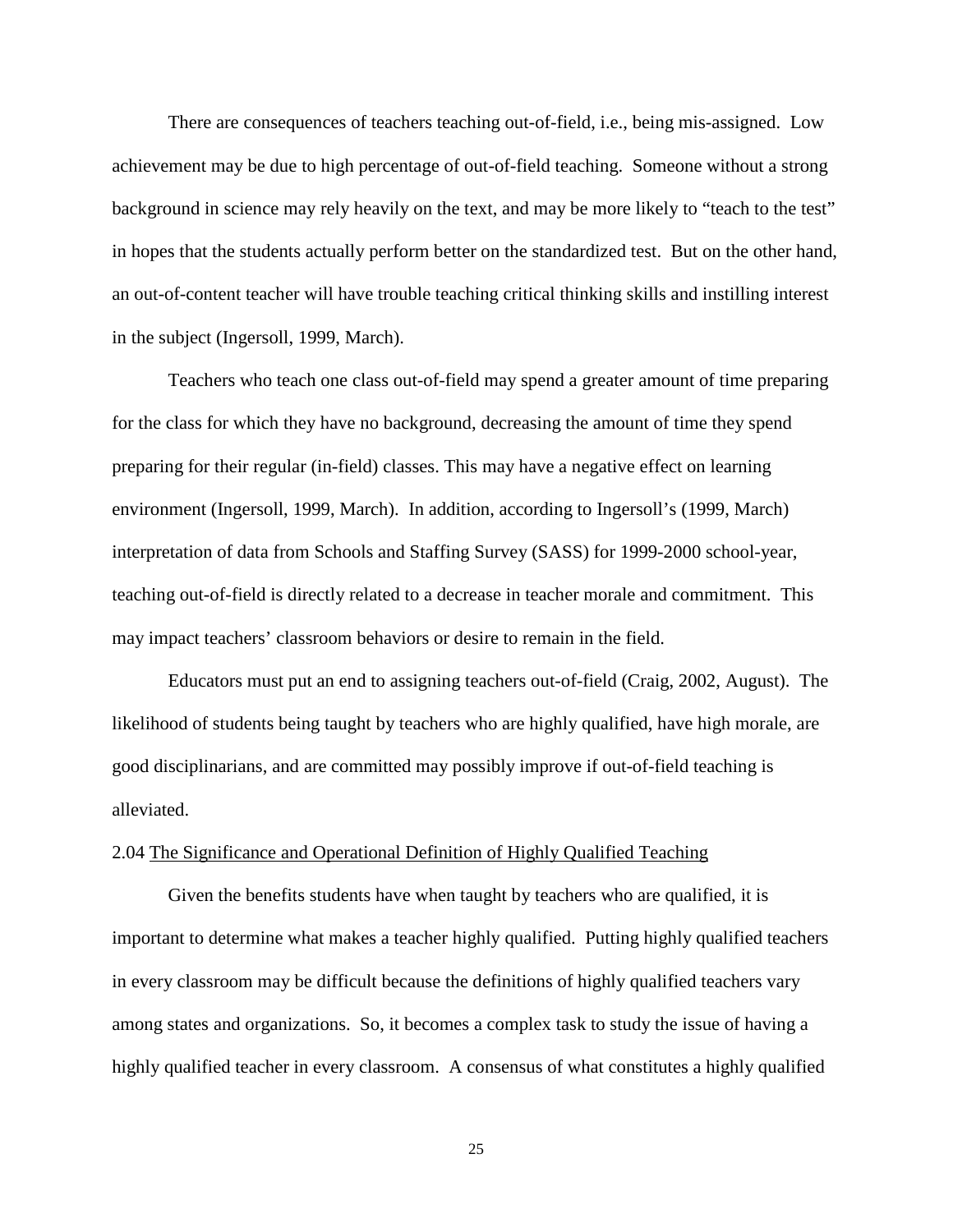teacher must be made in order to define then analyze the impact of highly qualified teachers. The foundation for the definition would likely be that established by NCLB. It provides the *minimum* requirements on which individual states can develop their definitions (which in this study are used as the building blocks for the definition).

Several entities have defined *highly qualified teacher*: NCLB, U.S. State Departments of Education, National Middle School Association, and others. The variation among the states is due primarily to the differences in certification requirements within each state. Thus, *highly qualified* is defined by each state depending on its teacher certification requirements.

In order to compose an operational definition of highly qualified, it is necessary to investigate the degree of leniency or stringency of a state's certification qualifications. This may affect the likelihood of a teacher being highly qualified. If certification requirements are more lenient, for example, the teachers are more likely to be highly qualified in their state. This may weaken the legitimacy of receiving a license in that particular state in terms of actual quality of its teachers. If the requirements are more stringent, there will more likely be a greater number of under-qualified (out-of-field) teachers in that particular state. Important to consider when defining highly qualified is that U.S. middle-school licensures are quite varied. Besides differences in undergraduate training and licensure requirements provided by teacher preparation institutions, only certain types and levels are available on middle level licenses in each state. In addition, some universities do not offer middle level licenses. These factors all contribute to disparity of qualifications within states, thus the differences in definitions.

The No Child Left Behind (NCLB) Act of 2001 established a nationwide goal of reducing and eliminating gaps between groups of students, and recognized that the key to raising student learning and closing achievement gaps lies in access to highly qualified teachers for all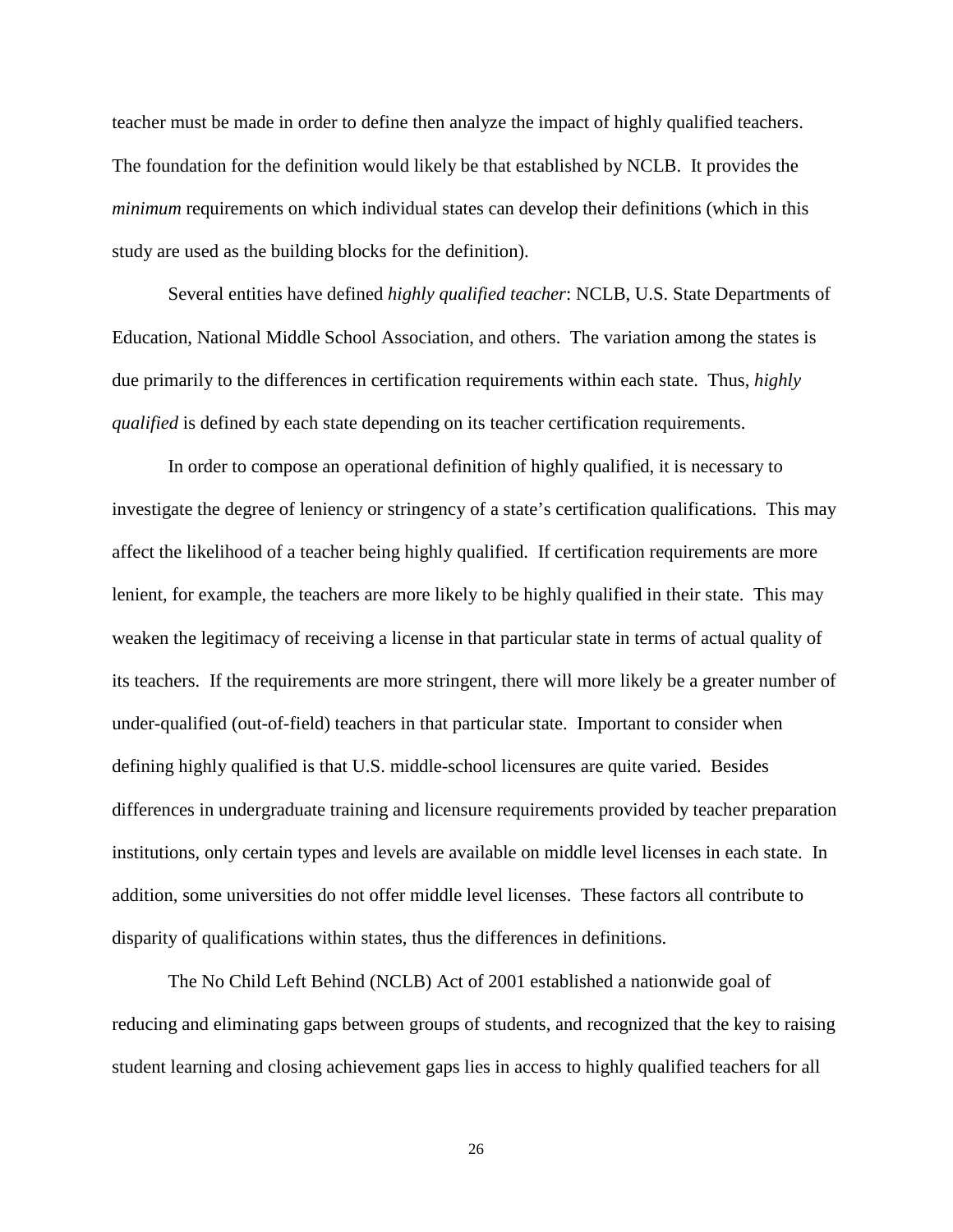students. Schools staffed with high quality teachers play a key role in reaching this goal. However, definitions among states and organizations differ. For example:

- Title IX of NCLB defines highly qualified as those who have obtained full state certification or passed the state teacher licensing exam (Arhar, 2003, May).
- The National Middle School Association (NMSA) defines highly qualified as "teachers who demonstrate proficiency in pedagogical knowledge, skills, dispositions, classroom management and overall effective teaching practices as well as content knowledge" (Thornton, 2004, March, p.6).
- States differ on their definitions of *highly qualified teacher.* Many states define it by listing specific requirements, some use a general statement similar to that of NCLB definition, and still others do not have a definition. Some simply allow passing a content exam. Many states, prior to the conclusion of the 2006-07 school year had used the High Objective Uniform State Standard of Evaluation (HOUSSE) as a measure of highly qualified veteran teacher. This HOUSSE rubric has allowed veteran teachers to be considered highly qualified by being *grandfathered in*. This rubric is a mechanism for veteran teachers to become highly qualified through assessment of teaching experience, college course work and professional development in the content area using a point system. There is a minimum requirement of 100 points, 45 of which must be obtained in the college coursework category. Many states have phased out, or are phasing out, this route to be highly qualified (National Council on Teacher Quality, 2007). As of July of 2006, Kansas had phased out the HOUSSE Rubric.

Some states, like Alaska and Arkansas, are specific in the requirements that define highly qualified, experienced teachers. Most states that have a definition follow a format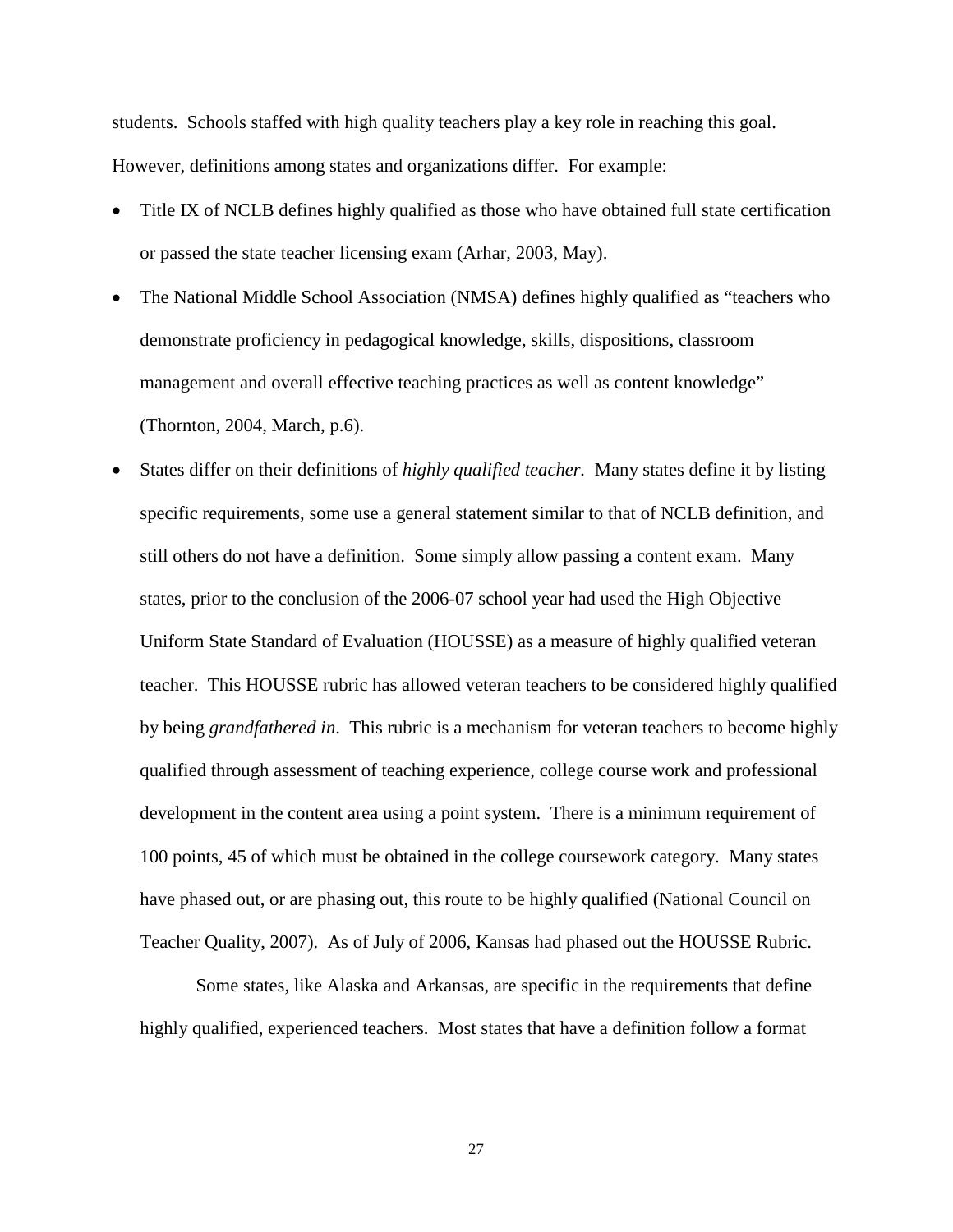similar to this in defining highly qualified teacher. In Alaska, a highly qualified *experienced* middle school teacher is defined as:

- Holds at least a bachelor's degree;
- And holds a full Alaska Teacher certificate;
- And holds a major or degree in each subject taught;
- Or passes a State identified test;
- Or fulfills the requirements of the High Objective Uniform State Standard of Evaluation (HOUSSE)" (retrieved September 13, 2006 from http://www.eed.state.ak.us).Alaska, however, is phasing out this route (National Council on Teacher Quality, 2007).

In Arkansas highly qualified *experienced* middle school teacher is defined as:

- Holds at least a bachelor's degree;
- And is fully licensed with no requirements waived under emergency or temporary conditions;
- And demonstrates subject area competence in each core academic subject taught by:
	- **Passing the Praxis II Middle Childhood assessment(s) associated with the academic** subject area taught;
	- Or, meeting the criteria described in the Arkansas High Objective Uniform State Standard of Evaluation (HOUSSE). Arkansas, unlike some states, is not phasing out this route (National Council on Teacher Quality, 2007).

 Other states like Colorado and Connecticut give broader definitions. Colorado defines highly qualified teachers simply as "those who are licensed and endorsed in each/all coreacademic content area(s) in which they are teaching" (retrieved September 13, 2006 from http://www.cde.state.co.us).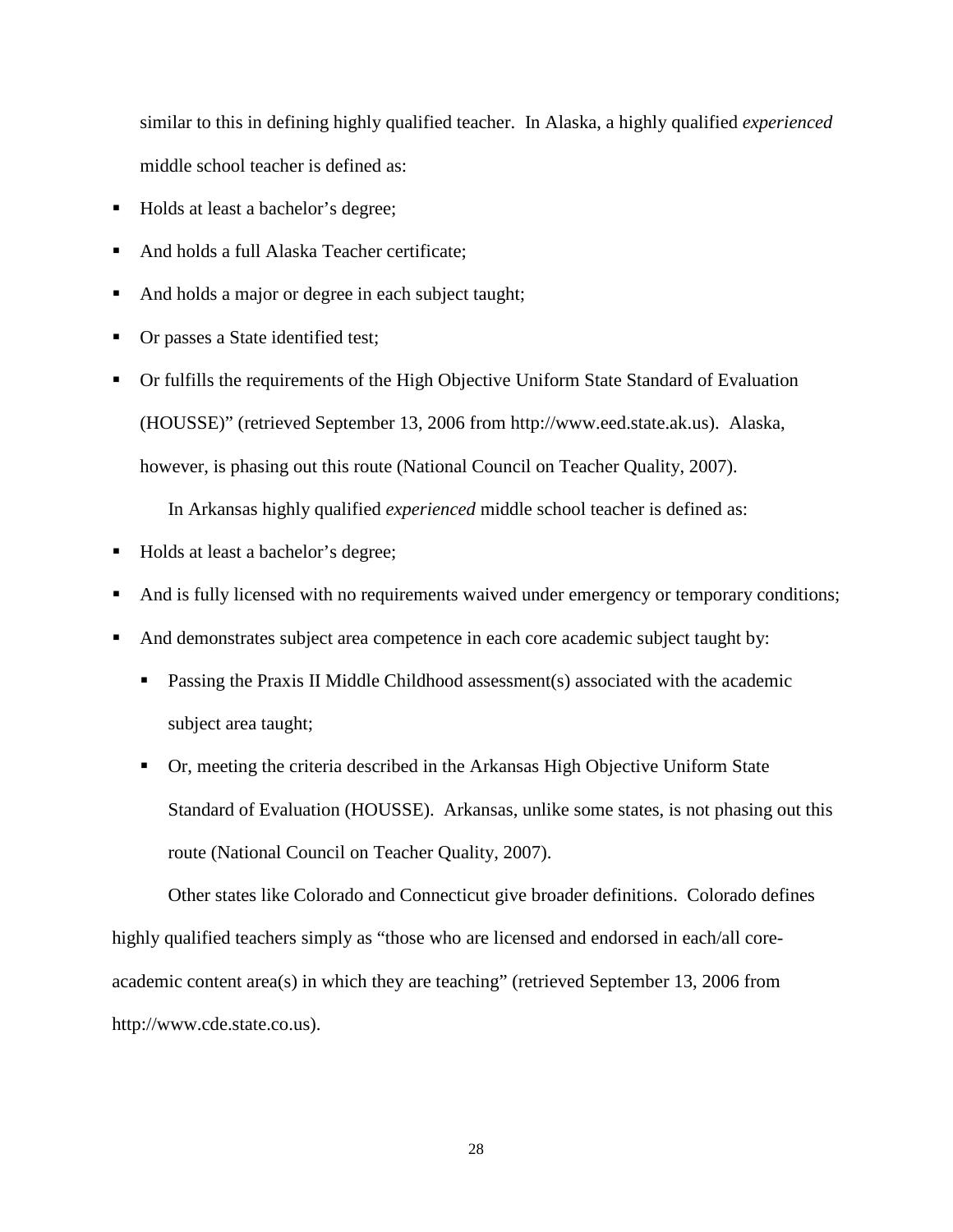Connecticut defines a highly qualified teacher as someone who holds full state certification as a teacher (including alternate routes) or has passed a state teacher licensing exam and holds state certification (retrieved September 13, 2006 from http://www.sde.ct.gov). Some states do not have definitions. For the most part, states have many similarities in definitions simply because they must meet the requirements of NCLB. Some of these definitions are very broad, so they do not guarantee all are held to a high standard.

The requirements for obtaining "highly qualified teacher" status in Kansas were clarified by United School Administrators of Kansas (retrieved September 13, 2006 from http://usaks.org).

- Any new teachers of core academic areas teaching in a program supported with Title I Part A funds have already met the requirements upon hiring, because they must already have met all highly qualified requirements *before* they are hired (U. S. Department of Education, 2008, October, p.64).
- All others, (except special education) including those in non-Title-I schools had until June 30, 2006, to meet these requirements.
- *New* Kansas teachers licensed under the state's new licensure system had to meet the highly qualified criteria based on achieving a passing score (set in January 2005) on a content assessment in all endorsement areas.
- In Kansas, a highly qualified veteran teacher must have a bachelor's degree and a Kansas license. Additional criteria must be used to demonstrate competence. In Kansas, almost 95% of educators hold a license to teach which requires at a minimum, a bachelor's degree. Most veteran teachers had already demonstrated competence because they held an endorsement, a graduate level degree, had completed an approved program, and had taught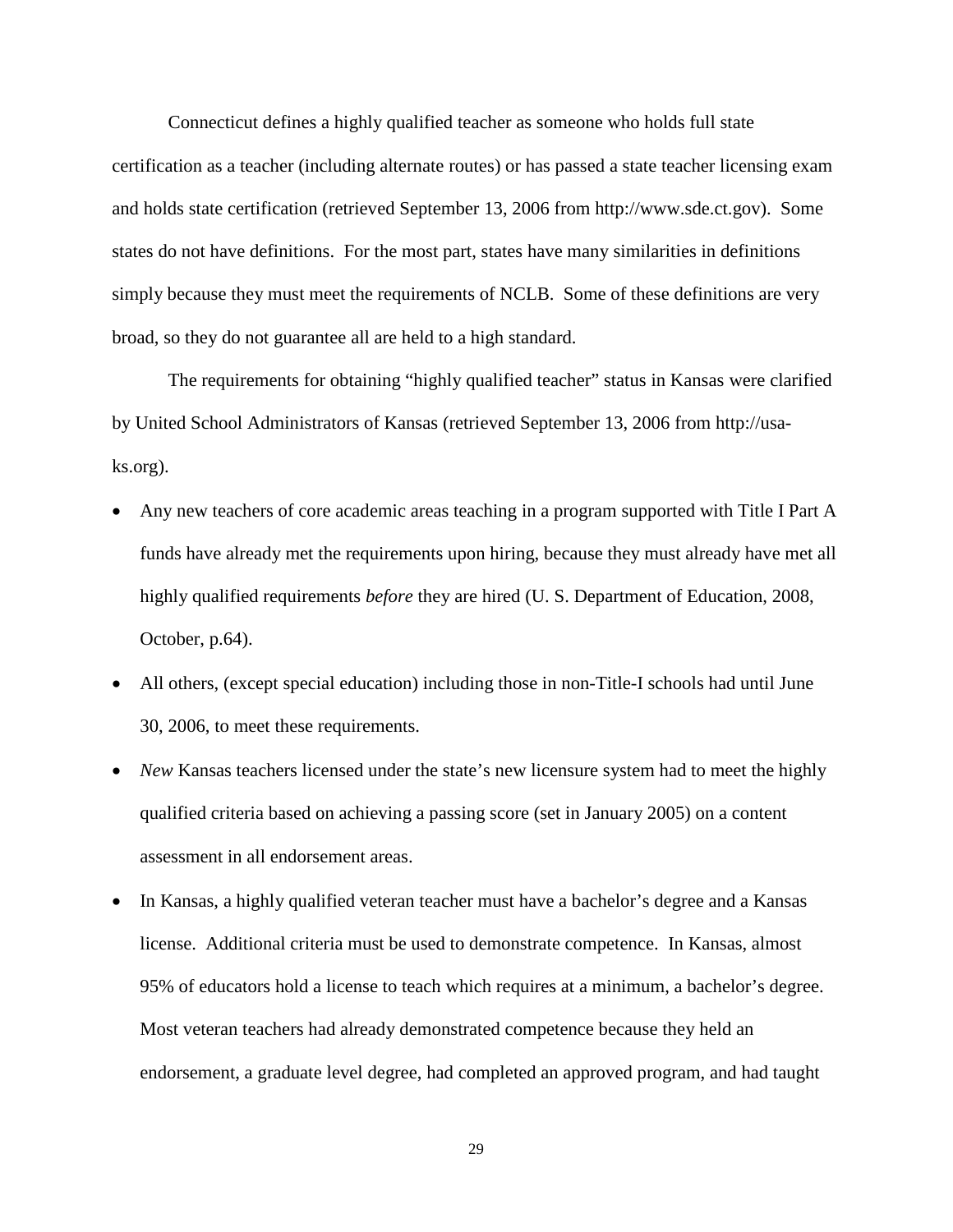for several years. As a result, Kansas State Department of Education (KSDE) did not require every veteran teacher complete a verification form to ensure they were highly qualified.

- However, *two* groups of teachers who *were* required to have their qualifications verified were:
- 1. Any teacher who was kicked out of the certified personnel report. *Kick outs* are defined by Elementary and Secondary Education Act (ESEA) as having one of the following traits:
- No license/out-of-assignment
- Provisional/one-year non-renewable or waivers
- If certified before 1982 might not meet today's standards, so must complete HOUSSE rubric
- Holds a K-9 license and teaches in core subject, so must complete rubric (retrieved March 29, 2004 from https://ks.nea.org/profession/highlyqualified.html?mode=print).
- 2. Any teacher who holds an elementary certificate and is assigned to teach a core content area in the middle or junior high school.

Kansas defined the term highly qualified (*fully qualified*, in 2003, rather than *highly qualified*, in 2005) as a staff member who holds a valid Kansas license with the appropriate subject and grade level endorsement for the assignment. By 2003, approximately 94% of Kansas's teachers were fully qualified for their reported assignments. Fully qualified personnel filled approximately 94.5% of all assignments (retrieved December 17, 2005 from http://www.ksde.org/Default.aspx?tabid=1648).

 Table 1 shows which subject areas fell below this overall average. Since language arts and science fully/highly qualified percent both went down from 2003 to 2006, it is very likely that qualified math teachers did also. All subjects are listed in Table 1 whereas only core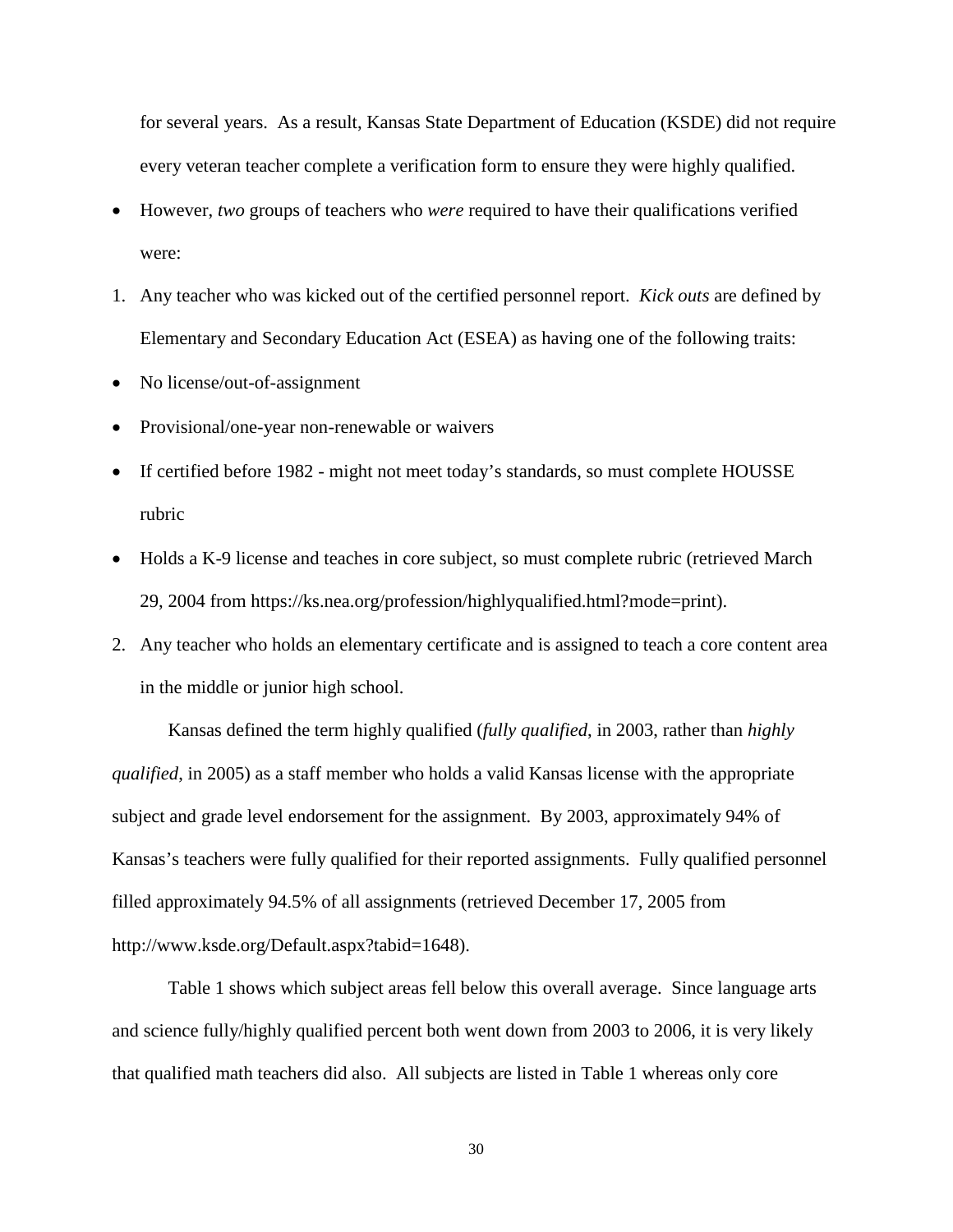subjects are listed in Table 2. This is due to the fact that the information available from the 2003

report (Table 1) was slightly different than that from the 2006 report (Table 2).

Table 1

*Certified Personnel Report: Subjects Taught in Kansas in which less than 94% of the Teachers were Highly Qualified (Kansas State Department of Education, Certification Requirements, 2003)*.

| <b>Subject Taught</b>    | <b>Percent of Teachers that are</b><br><b>Fully Qualified, 2003</b> |
|--------------------------|---------------------------------------------------------------------|
| <b>Special Education</b> | 83.4                                                                |
| Foreign Language         | 88.7                                                                |
| Bilingual/ELL            | 89.5                                                                |
| <b>Computer Studies</b>  | 91.0                                                                |
| <b>Natural Science</b>   | 92.3                                                                |
| Agriculture              | 93.6                                                                |
| Language Arts            | 93.7                                                                |

Notice that in this report KSDE used the term *fully* qualified as opposed to *highly* qualified. In

its 2005-06 preliminary report, in Table 2 that follows, KSDE changed the terminology to *highly* 

qualified teachers. Perhaps this change was made for the purpose of defining highly qualified

according to NCLB requirements.

Table 2

*Licensed Personnel Report: Core Academic Subjects Taught in Kansas in which less than 94% of the Teachers were Highly Qualified (Kansas State Department of Education, Certification Requirements, 2006).* 

| <b>Core Academic Subject Taught</b> | <b>Percent of Teachers that are</b><br><b>Highly Qualified, 2006</b> |
|-------------------------------------|----------------------------------------------------------------------|
| <b>History</b>                      | 76.2                                                                 |
| Economics                           | 83.0                                                                 |
| Language Arts                       | 85.3                                                                 |
| Foreign Language                    | 85.7                                                                 |
| Mathematics                         | 86.9                                                                 |
| Science                             | 86.9                                                                 |
| Geography                           | 89.4                                                                 |
| Fine Arts                           | 90.1                                                                 |

The KSDE maintains a *highly qualified teacher* database on all licensed teachers in the state and

collects assignment and class data on each teacher employed in Kansas every year in the

Licensed Personnel Report (retrieved July 21, 2008 from

www.ed.gov/programs/teacherqual/hqtplans/ks.doc). These data are used to generate a list of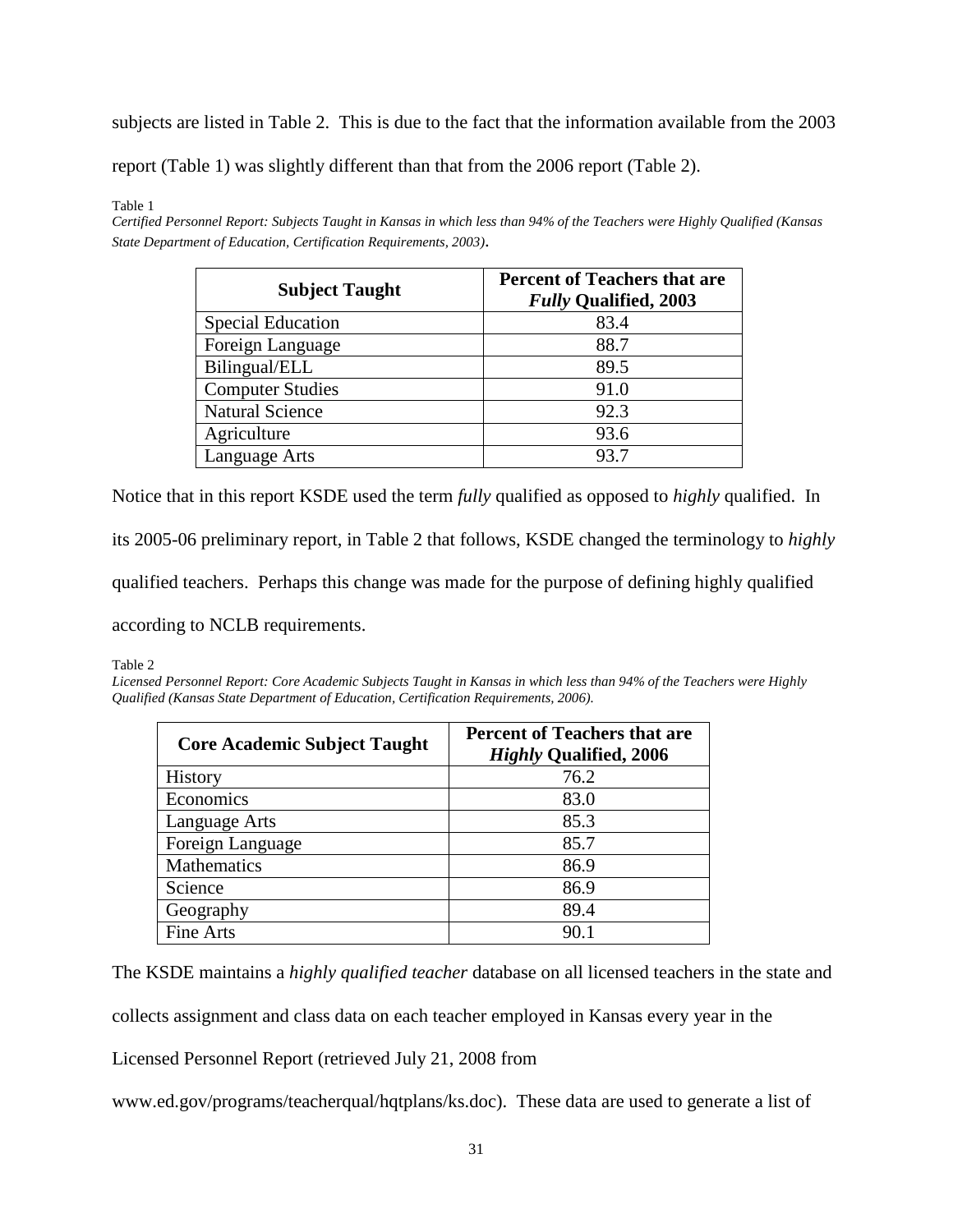core content teachers who are not highly qualified. It is then the district's responsibility to aid these teachers in becoming highly qualified for their particular teaching assignments.

According to research, there are many variables defined by several entities that play a part in determining the definition of a *highly qualified teacher.* It is very difficult, without a concise, streamlined definition of highly qualified to see the *significance* of students being taught by such teachers. If all states and organizations would agree on a common definition it would be easier to determine its importance. For the purposes of this study, a simple concise definition is used. The teacher must *be licensed, have at least a bachelor's degree, and be "matched"* (full certification plus major in subject taught). It is important to add this component for two reasons: first, states' definitions are not uniform, and, second, highly qualified per NCLB may fall short of the meaning of the term *highly qualified*. According to Erb (2004, March), the criteria set by NCLB actually describe a teacher who should be considered *probationary*, one who *could* become "*proficient* or even *excellent* by meeting rigorous standards of performance" (p. 4). This implies that there is a need for a stricter, higher standard definition like the one used for this study. Some states include a pedagogy component in training and certifying middle-school teachers, while others do not. States vary in their certification requirements, including the number of hours required in subject-matter training.

#### 2.05 The Difficulty Staffing Certain Classrooms with Highly Qualified Teachers

Rural districts have difficulty in meeting the highly qualified requirements because they struggle with staffing schools with properly credentialed teachers, that is, assigning contentspecific teachers to teach *each* class. Due to this shortage, many teachers are asked to teach more than one subject, some of which they may not be qualified to teach (Neill, 2006). Urban schools usually have a higher population of poor and minority students (Ingersoll, 2002,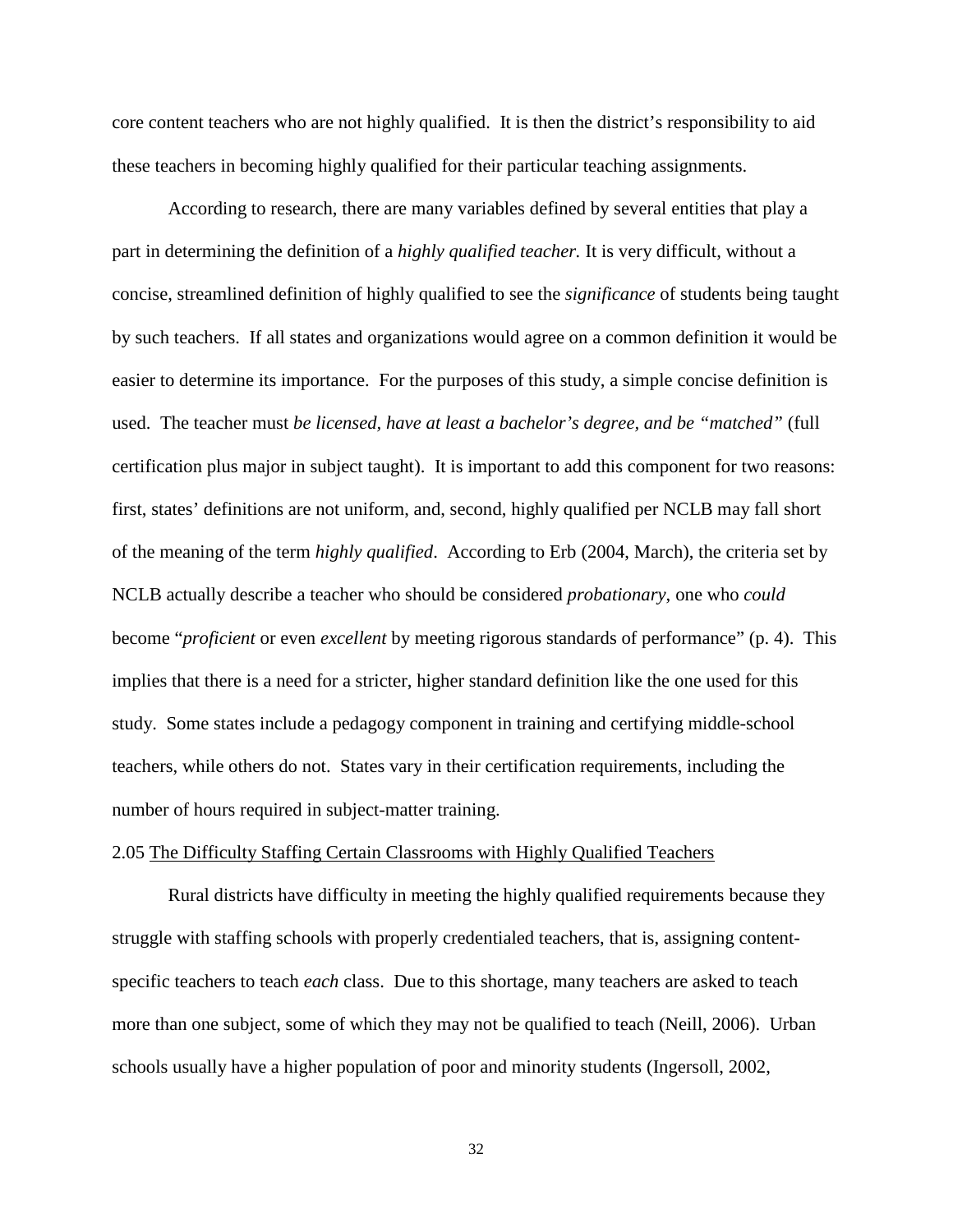January). Because of this low socio-economic population, urban schools also have difficulty in staffing classrooms with highly qualified teachers. The better teachers are not in those classrooms in which students, those from poor, minority, and disadvantaged communities, need them most. Instead they are taught by the least qualified teachers. Because low-income and high-minority schools are unable to offer competitive salaries, benefits, or resources, they simply cannot compete for the available supply of trained teachers (Ingersoll, 2002, January).

Another problem lies in staffing middle level core classes with highly qualified teachers. Middle-school teachers had previously been allowed to teach more than one subject under traditional certification processes, but now must demonstrate competence in each core subject taught. In Kansas, the school districts were required to *switch over* to these more stringent requirements (United School Administrators of Kansas, 2006).

#### 2.06 The Difficulty Meeting Middle Licensure (Certification) Requirements

Meeting highly qualified status and licensure requirements may prove difficult at the middle level. One reason for the difficulty may be non-uniformity of the certification requirements of undergraduate teacher education programs. In Kansas, for example, middle school is considered grades 5-8 and the state's teacher education programs' credentials offered are K-9, 5-9, 7-9, 7-12, and K-12. In Hawaii, the grade span for middle school is 4-8, and the credentials offered are 7-12 and K-12 only (Gaskill, 2002, May). Many middle-school teachers obtain a K-9 license but the majority of middle-school teachers do not teach in K-9 facilities. Historically, teaching institutions offered either an elementary or secondary license that included overlaps with middle level grades. This led to most teachers teaching middle level with either an elementary license, which may be lacking in content emphasis, or a secondary license, which may be lacking in age-specific pedagogy training. Recently, though, education programs have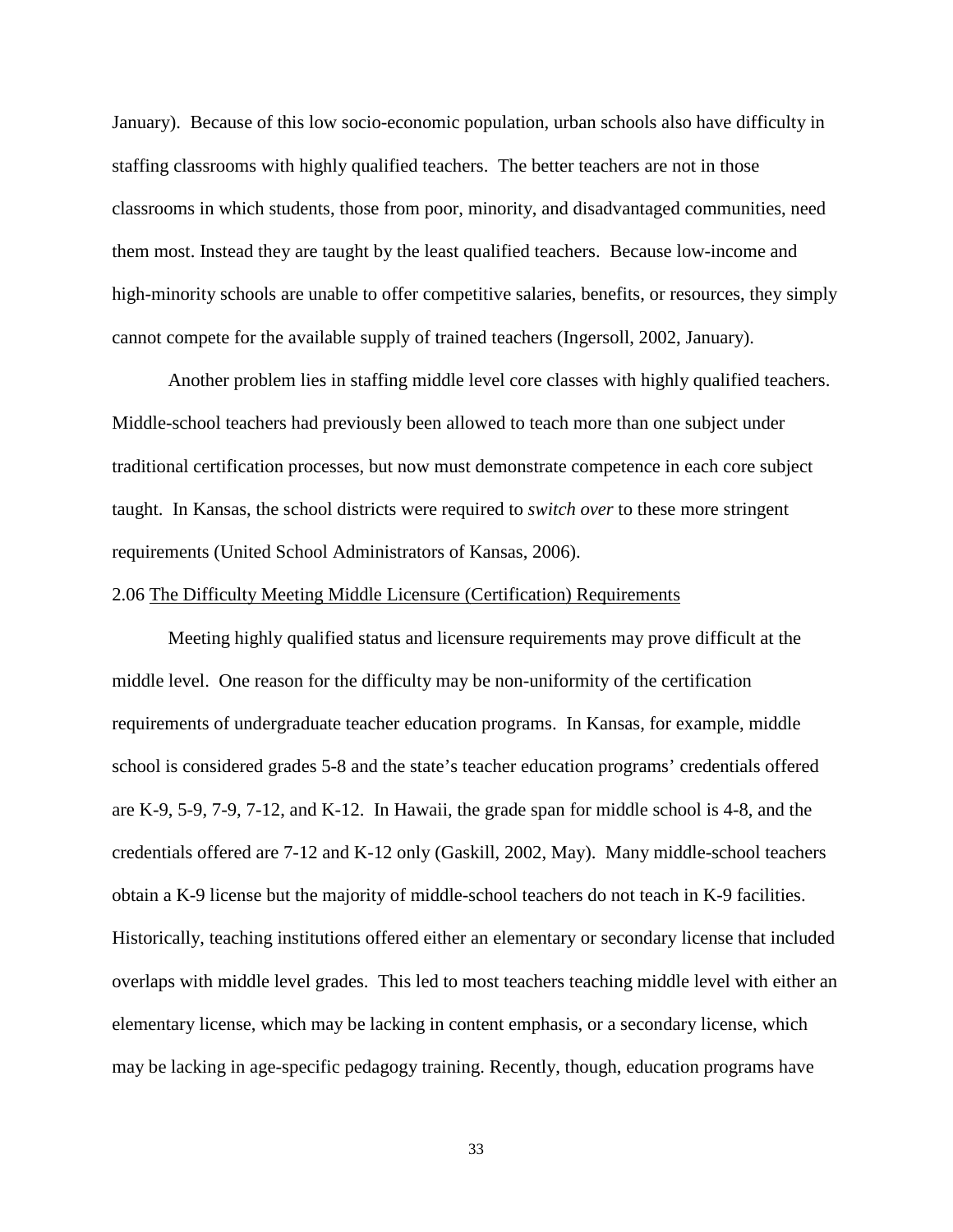begun offering a middle-school license. But, despite the fact that 43 states and the District of Columbia have established a middle-level teacher credential, only 21 of those states *required* a middle-level teacher license to teach in the middle grades (Gaskill, 2002, May).

According to Gaskill (2002, May) and Jackson and Davis (2001), the results of the study done by National Association of Secondary School Principals (NASSP) in 2004 confirm those of other studies. Although progress has been made in the area of certification specific to the middle level, there is still much work to be done (Gaskill, 2002, May; Jackson & Davis, 2001). The sad fact remains that throughout the history of the middle school movement, the majority of teachers have not been educated to teach at this level (Dickinson & Butler, 2001, September). This study revealed that most of teachers had secondary certification in half of the middle schools. Most teachers had elementary certification in about 30% of their middle schools. On a more positive note, the percentage of schools with a majority of teachers who hold middle level certification had increased from 11% in 1992 to 18% in 2000 and to 25% in highly successful schools (Petzko, 2004, March).

There is a movement for common curriculum standards in core classes (Suffren, 2009, July 21). States have invested significant resources into the development of student academic standards and for these standards to be effective, teacher preparation and certification must be aligned with them, so it only makes sense that there should also be a push for standardizing *teacher* requirements. It may be quite a challenge, but a worthwhile one for state departments of education to persuade colleges and universities to align teacher preparation programs with state standards.

Therefore, the discrepancies in available licenses among teaching institutions, the lack of emphasis on the importance of requiring a middle-level credential, the mismatch of middle-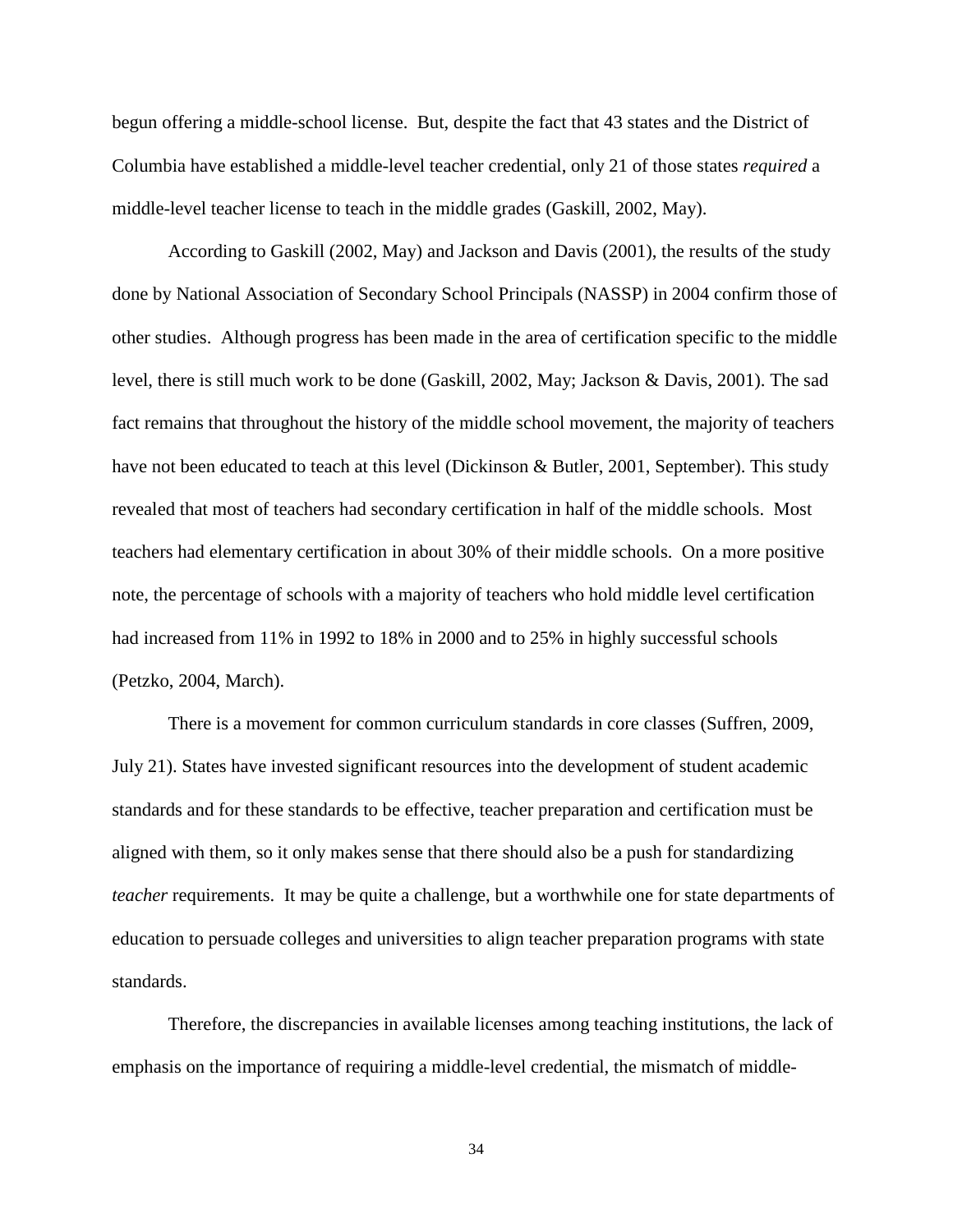school teachers to their physical building (middle-school teachers actually teaching in a middleschool *building*), the difficulty in rural areas, and the now more stringent teacher-licensure requirements create difficulty in acquiring, recruiting and retaining highly qualified, middleschool teachers.

# 2.07 The Possible Effects of Policy on Licensure (Certification) and Degree Requirements

Since middle level students have unique needs, policy could dictate that school children have teachers who are highly qualified or "matched." Some states and districts have changed their policies regarding certification requirements and hours required in subjects taught to meet the *highly qualified* component of NCLB. This may encourage states to tighten teacher licensure and degree requirements and increase hours required to teach a particular subject. These changes that make licensure requirements more stringent could be made in a timely manner to eliminate the chance that this might create a shortage of middle-school teachers. The hope is that these stricter requirements will impact the training of middle-school teachers, which, in turn, may positively influence middle-school students' learning. The condition that all teachers are highly qualified will likely affect the quality of middle-school teachers. The level of training, knowledge of content, pedagogy, skills, dispositions and desire each play a part in creating such teachers. The research referenced supports the need for quality teachers in the classrooms, that out-of-field teaching is prevalent in middle schools and high schools and could possibly be the reason for low achievement (especially in math and science), and that policy dictates that teachers must be highly qualified. Further research that examines all these issues together is needed.

In answer to this need, NCLB has dictated that schools put a highly qualified teacher in every classroom. Since individual state's definitions of highly qualified vary this issue becomes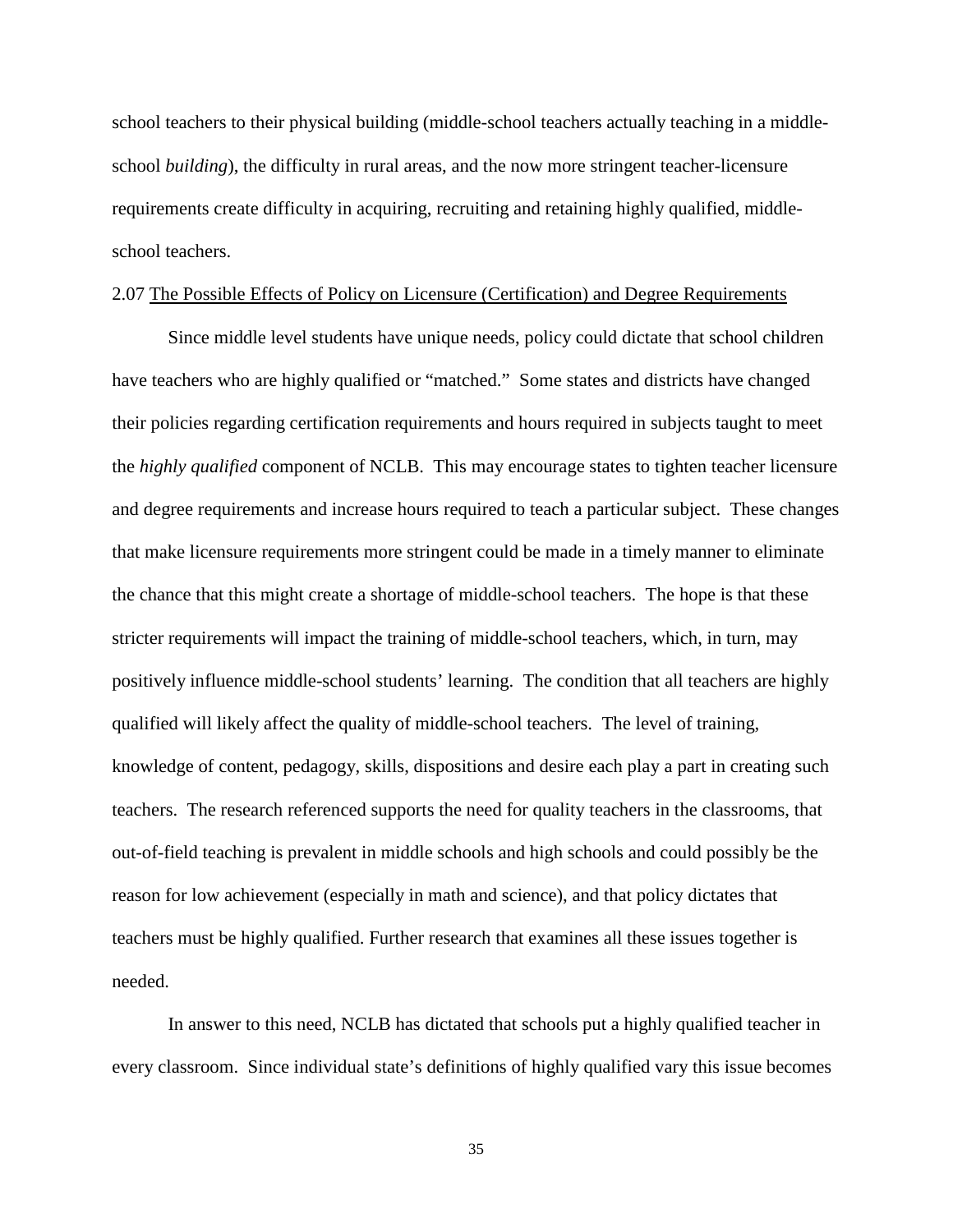significant. And, since undergraduate teacher training programs and middle-school licensure requirements among states vary, it becomes difficult for middle-school teachers to become highly qualified in their fields and difficult to *staff* some middle school math and science classrooms.

Research supports this need for quality teachers in the classrooms. Out-of-field teaching is prevalent in middle schools and high schools and could possibly be the reason for low achievement (especially in math and science), and NCLB dictated that teachers must be highly qualified. Based on the issues identified in this review of literature, this study examines if NCLB, which created the mandate for highly qualified teachers, impacted the number of fully certified math and science middle-school teachers (defined as having a license and a major in the content area) and those particular factors affecting the outcomes of policy.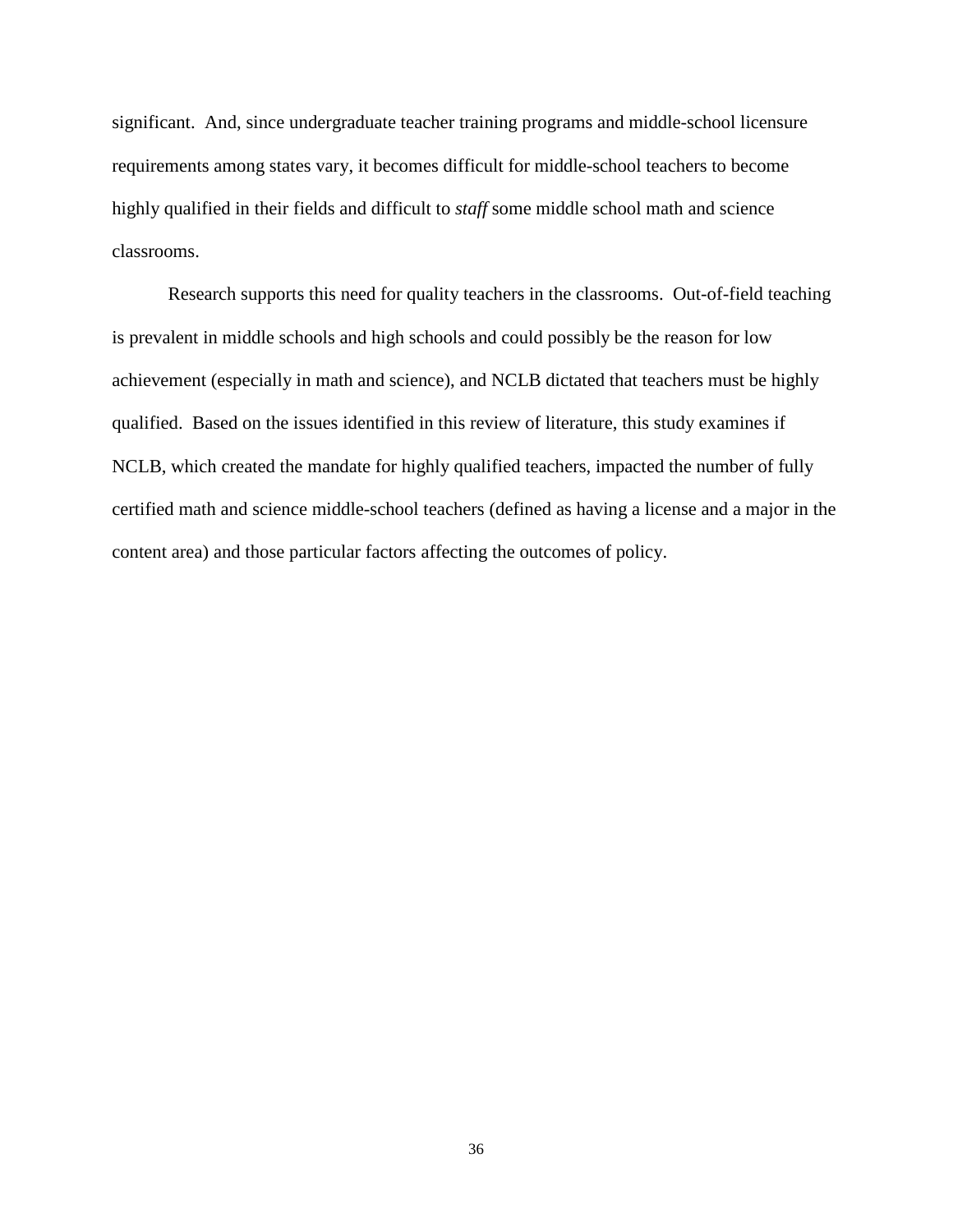# CHAPTER THREE

# METHODOLOGY

### 3.01 Purpose of Study

The purpose of this study is to see how state teacher certification requirements changed after No Child Left Behind Act and whether NCLB affected the percentage of highly qualified ("matched") teachers in each state. The practical purpose of this study is to ascertain whether NCLB and middle school licensure requirements reform have had an effect on the percent of non-highly qualified middle school teachers in hard to staff areas like math and science. Such an analysis may reveal the possible effects of policy implementation (NCLB and middle level licensure requirements reform) on whether or not teachers are teaching out-of-field in their particular state. In other words, will this analysis suggest that NCLB and licensure requirements reform has decreased the percent of out-of-field teachers in each state? Is there any relationship between policy implementation and the percentage of teachers who are not out-of-field?

The purpose of this chapter is to describe the methods and procedures used to conduct this research in order to answer the research questions formulated for the study. The chapter also describes the *type of study*, the *sources of data used*, the *development of the data sets,* and *how the data were analyzed*.

## 3.02 Research Questions

Specifically, this study seeks to answer the following research questions:

1. During school years 1999-2000 and 2003-2004, what percent of middle-school teachers in each state who teach math and science are fully certified, and what percent of these teachers who teach math and science have majors in math and science?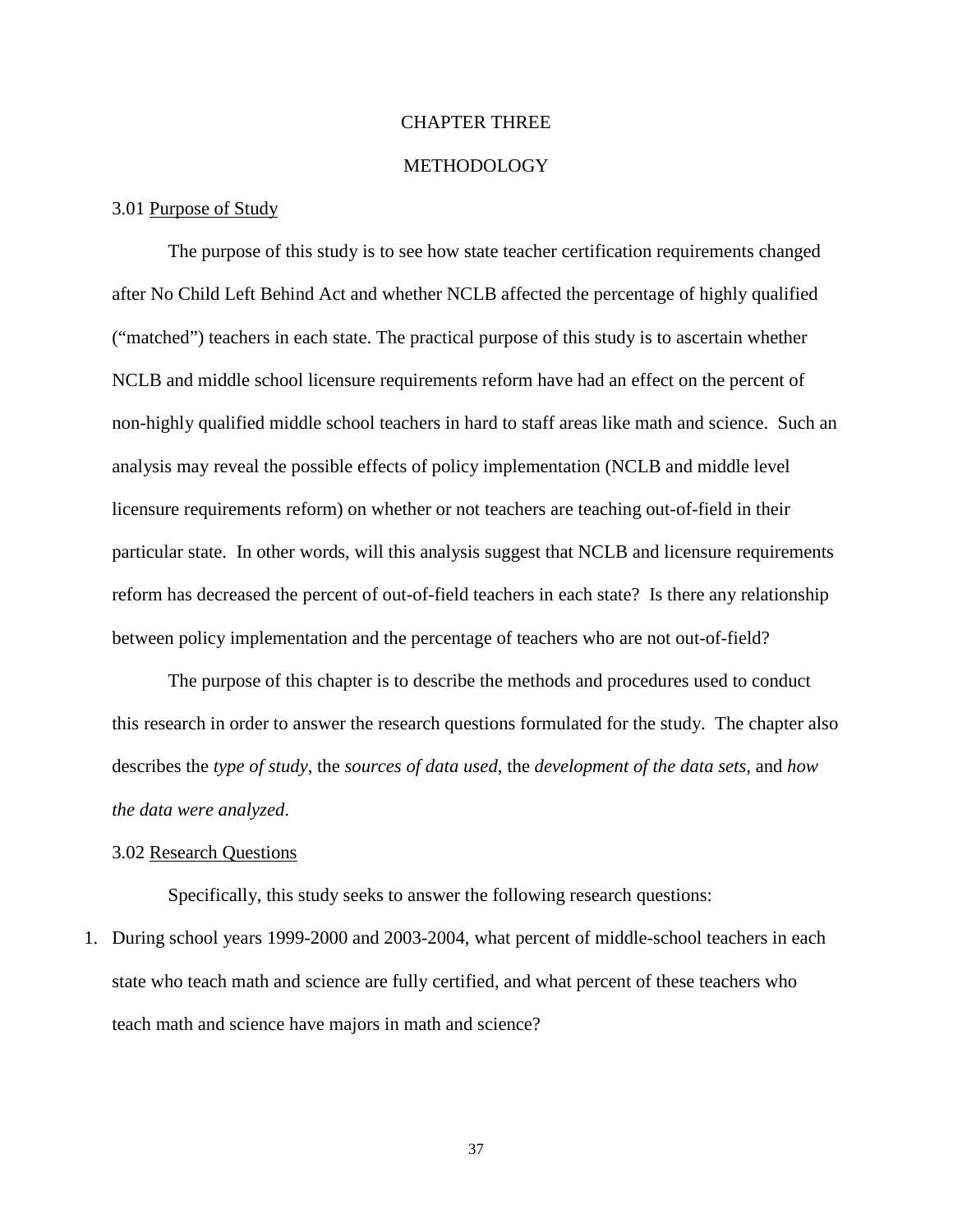- 2. A) During school years 1999-2000 and 2003-2004, which states are consistently ranked high or low in percent of middle-school math and science teachers with math and science majors, and, B) which states show an increase or decrease in percent of middle-school teachers with full certification and major in math or science in their teaching field, and, C) which particular states (when compared to Kansas) are more likely to have middle-school math and science teachers who have math and science majors (have teachers who are "matched")?
- 3. What demographic and background factors affect whether or not a middle-school science or math teacher has a science or math major (what variables predict if teachers are "matched"), during school years 1999-2000 and 2003-2004?
- 4. How did state licensure requirements for middle-school math and science teachers change between 1999 and 2003?

#### 3.03 Data Sets, Design and Analysis Procedure

## **Data Sets Sources**

This study is considered descriptive/quantitative research meaning it uses already established data. The data sets and sources include:

- Teacher and school characteristics data from National Center for Education Statistics (NCES) Schools and Staffing Surveys (SASS) from 1999-00 and 2003-04, which were used to answer Research Questions 1-3.
- Certification requirements and highly qualified teachers definitions from individual state's web sites, Teacher Certifications Publications, and subject matter endorsement listed on teacher certification (nasdtec.org), which were used to answer Research Question 4.

The design and analysis procedure for the SASS data will be addressed first since the first three of the four of this study's questions can be answered using these data. The certification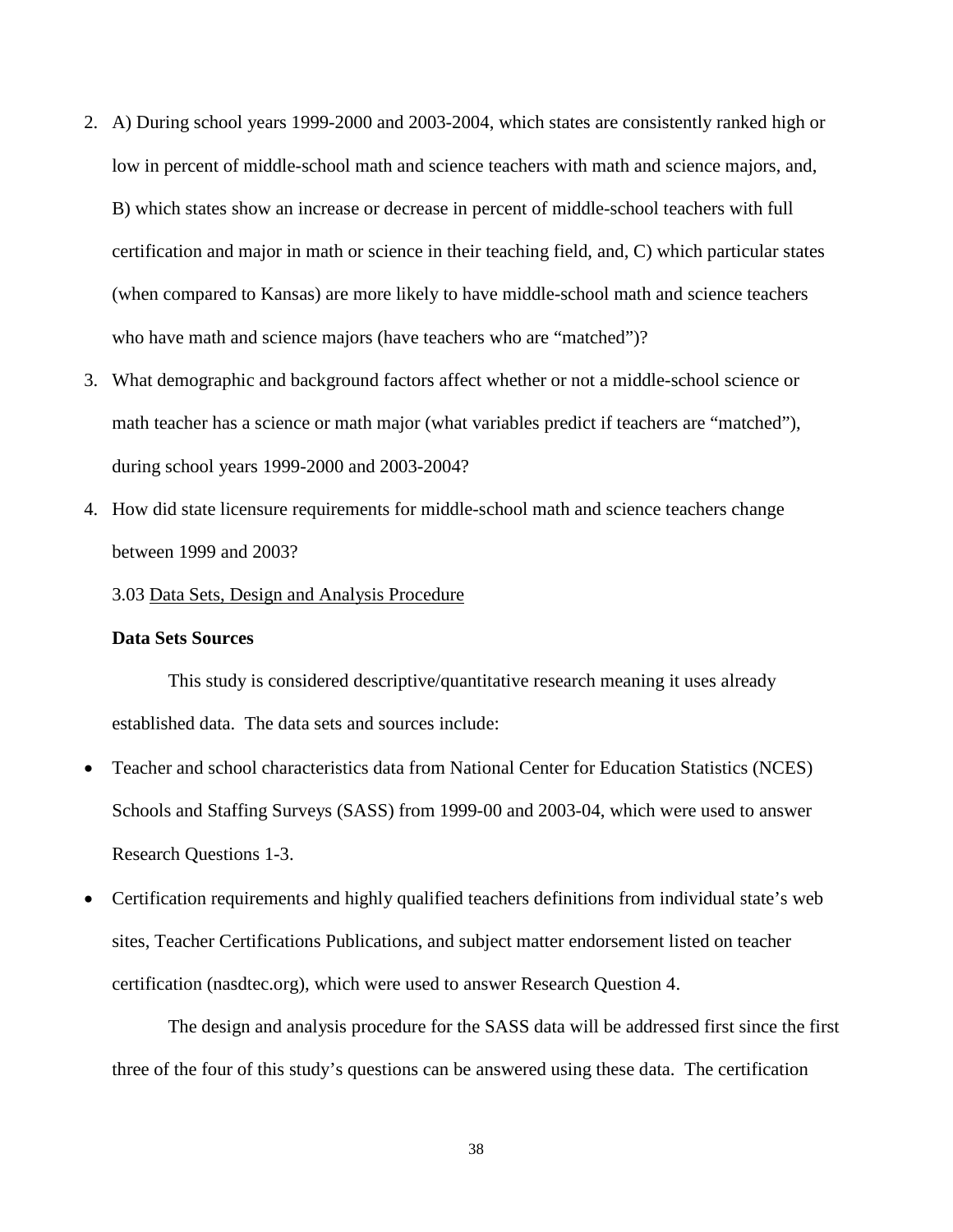requirements data answers Question 4 "how did state licensure requirements for middle school math and science teachers change between 1999 and 2003?" This question was answered by compiling information from various sources and its design and analysis procedure will be addressed later in this chapter.

### **Schools and Staffing Survey Design and Analysis Procedure**

### SASS History

One of several data collection projects that National Center for Education Statistics (NCES) sponsors is the Schools and Staffing Survey (SASS). SASS is the most comprehensive sample survey of the Nation's elementary and secondary schools and their staffs. SASS is considered an integrated public use microdata series (IPUMS) and is one of the frequently used microdata data resources distributed by NCES. It has two important purposes: to provide data that describe and track schools and their staffing; and to provide data to gain insight to changing issues concerning teaching and schools. SASS has several strengths (National Center for Education Statistics, 2000, March). Those related to this study are:

- it is a measure of a comprehensive range of characteristics of teachers, careers, administrators, school programs and school districts
- it is a sample design of national and statewide data
- its samples are very large
- its data come from multiple respondents (teachers, principals, district administrators, and librarians)

These strengths allow researchers and policy makers to paint a state-by-state and nationwide picture of schools. Because it is such a comprehensive database, disaggregation and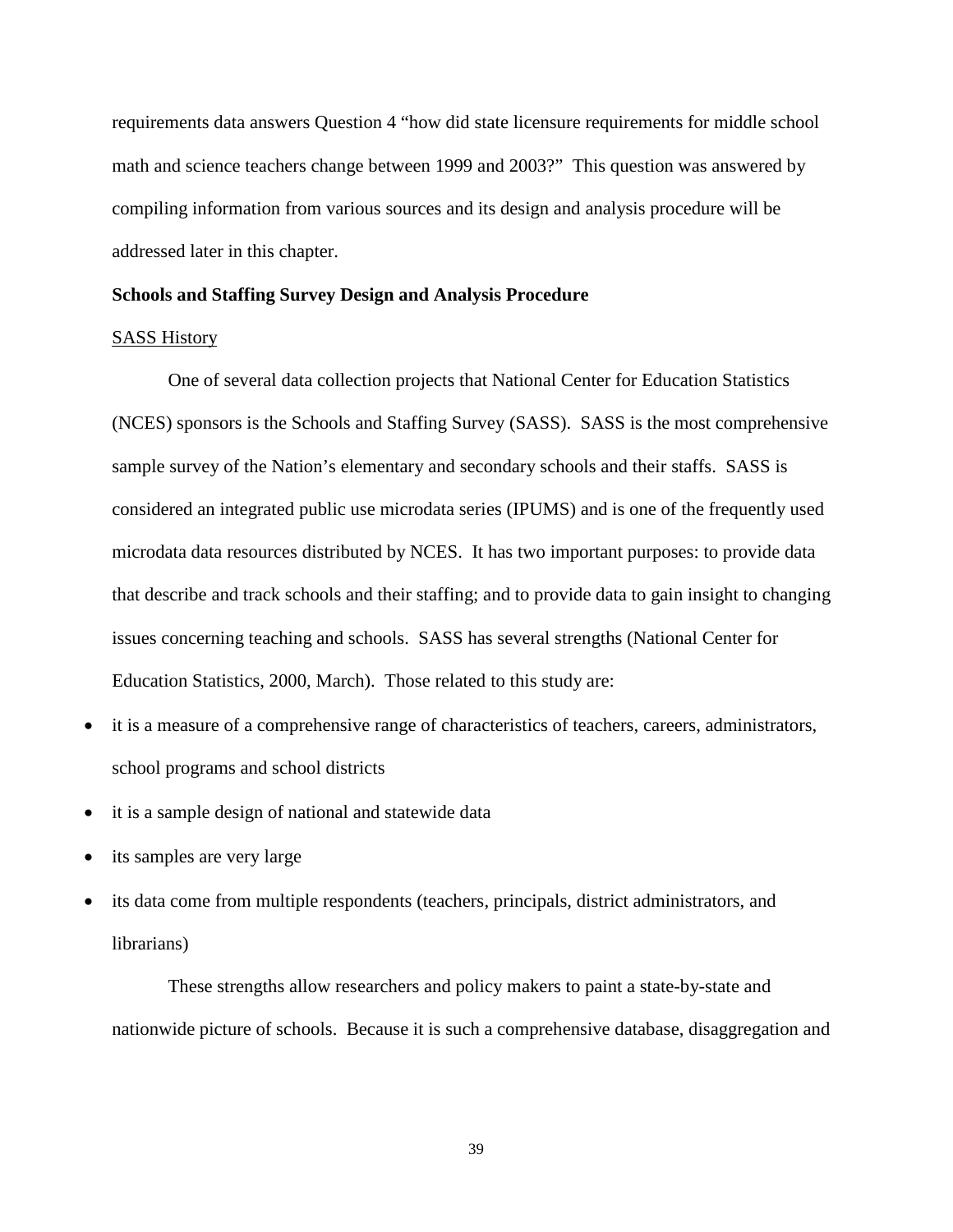comparison of data along several key traits of teachers and schools are possible. SASS was used to answer Research Questions 1 through 3.

## Forms of SASS

The NCES Schools and Staffing Survey has been conducted during these school years: 1987-88, 1990-91, 1999-2000, 2003-04 and, most recently, 2007-08 by the United States Census Bureau. Results from the1999-00 and 2003-04 surveys were compared in this study (the 2007- 2008 data were released after analysis for this study was completed). Two forms of the SASS, the Public Schools Questionnaire (PSQ), and the Public School Teacher Questionnaire (PSTQ), were used.

## 3.04 Populations from 1999-00 and 2003-04 SASS Compared

The 1999-2000 SASS surveyed approximately 15,500 principals or school heads and 77,000 teachers in 15,500 schools (National Center for Education Statistics, 2000, March). The 2003-2004 SASS surveyed about 63,000 teachers and 13,300 principals in 13,300 schools (National Center for Education Statistics, 2006, March). See Appendix C for detailed characteristics of the 1999-00 and 2003-04 Schools and Staffing Surveys. These survey traits include: Questionnaire Design, Sample Design, Data Collection, Weighting, and Response Rate. 3.05 Using SASS Questions to Establish Data Sets

Many of the questions from 1999-00 and 2003-04 Schools and Staffing Surveys were similar so they could easily be utilized in a comparative study. A list of the comparable survey questions used to create the data sets from the four surveys (99-00 PSTQ vs. 03-04 PSTQ and 99-00 PSQ vs. 03-04 PSQ) are shown in Table 3.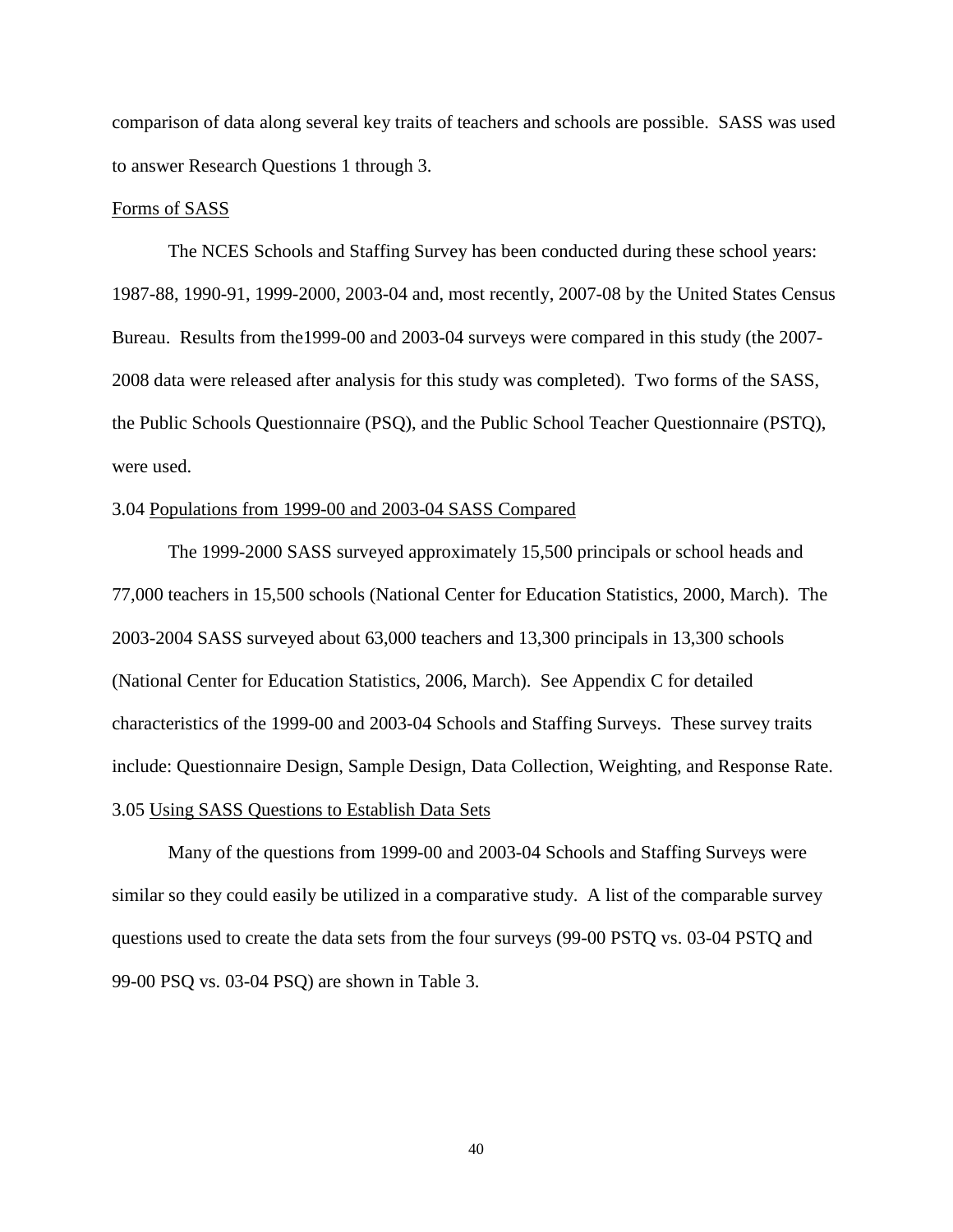| × |  |
|---|--|
|   |  |

*Survey Questions Compared to Develop SASS Data Sets*

| ourvey guestions compared to Develop brisb Data Sets<br><b>Questions from Public School Teacher Questionnaire</b><br>(PSTQ) Schools and Staffing Survey 1999-2000 School Year | <b>Questions from Public School Teacher Questionnaire</b><br>(PSTQ) Schools and Staffing Survey 2003-2004 School Year           |
|-------------------------------------------------------------------------------------------------------------------------------------------------------------------------------|---------------------------------------------------------------------------------------------------------------------------------|
| <b>Training (PSTQ)</b>                                                                                                                                                        | Training (PSTQ)                                                                                                                 |
| 8a. Do you have a bachelor's degree?                                                                                                                                          | 20a. Do you have a bachelor's degree?                                                                                           |
| 8c. What was your major field of study?                                                                                                                                       | 20d. What was your major field of study?                                                                                        |
| Certification (PSTQ)                                                                                                                                                          | Certification (PSTQ)                                                                                                            |
| 13a. Do you have a teaching certificate in this state in your                                                                                                                 | 30a. Which of the following describes the teaching                                                                              |
| <b>MAIN</b> teaching assignment field?                                                                                                                                        | certificate you currently hold in this state? (Mark only one<br>box).                                                           |
| <u>Teaching Assignment ("Out-of-field")</u> (PSTO)                                                                                                                            | Teaching Assignment ("Out-of-field") (PSTO)                                                                                     |
| 12. THIS school year, what is your MAIN teaching                                                                                                                              | 17. This school year, what is your MAIN teaching                                                                                |
| assignment field at this school, that is, the field in which you<br>teach most classes?                                                                                       | assignment field at this school?                                                                                                |
| 13b. What type of certificate do you hold in this field? (If                                                                                                                  | 30a. Which of the following describes the teaching                                                                              |
| yes, mark only one box).                                                                                                                                                      | certificate you currently hold in this state? (Mark only one                                                                    |
|                                                                                                                                                                               | box).                                                                                                                           |
| 15a. This school year are you assigned to teach classes in<br>OTHER fields at this school in addition to your MAIN<br>teaching assignment field?                              | 19. For each class (or section) that you currently teach at<br>THIS school, complete a row/line of information.                 |
| 16a. Do you have a teaching certificate in this state in your                                                                                                                 | 30b. Some certificates may allow you to teach multiple                                                                          |
| OTHER teaching assignment field at this school?                                                                                                                               | content areas. In what content area(s) does the teaching                                                                        |
|                                                                                                                                                                               | certificate marked above allow you to teach in this state?                                                                      |
|                                                                                                                                                                               | Which of the following grade ranges does this certificate                                                                       |
|                                                                                                                                                                               | apply to? Mark all that apply.<br>30c. If there is an additional content area that the                                          |
| 16b. What type of teaching certificate do you hold in this<br>field? (If yes, mark only one box).                                                                             | certificate described above allows you to teach, please list it                                                                 |
|                                                                                                                                                                               | below. Record content area code from Table 3. Which of the                                                                      |
|                                                                                                                                                                               | following grade ranges does this certificate apply to? Mark                                                                     |
|                                                                                                                                                                               | all that apply.                                                                                                                 |
|                                                                                                                                                                               |                                                                                                                                 |
| Questions from Public School Questionnaire (PSQ) Schools                                                                                                                      | Questions from Public School Questionnaire (PSQ) Schools                                                                        |
| and Staffing Survey 1999-2000 School Year<br>General information regarding your school (PSQ)                                                                                  | and Staffing Survey 2003-2004 School Year<br>General information about this school (PSQ)                                        |
| 6. What grades are offered in this school? Mark all that                                                                                                                      | 7. Which of the following grades are offered in this school?                                                                    |
| apply.                                                                                                                                                                        | Mark all that apply.                                                                                                            |
| Admission, programs and performance (PSQ)                                                                                                                                     | Admission, programs and performance (PSQ)                                                                                       |
| 13. What type of school is this? Mark X the box that best                                                                                                                     | 14. Which of the following best describes this school? Mark                                                                     |
| describes this school.                                                                                                                                                        | only one box.                                                                                                                   |
| Students and class organization (PSQ)                                                                                                                                         | Student and class organization (PSQ)                                                                                            |
| 21. Does this school use the following methods to organize                                                                                                                    | 27. THIS school year (2003-04), does this school use the                                                                        |
| classes or student groups?                                                                                                                                                    | following methods to organize classes or student groups?                                                                        |
|                                                                                                                                                                               | (Answer yes or no)                                                                                                              |
| Staffing (PSQ)<br>35a. Were there teaching vacancies in this school for this                                                                                                  | <b>Staffing (PSQ)</b><br>38a. For THIS school year (2003-04) were there teaching                                                |
| school year – that is, teaching positions for which teachers                                                                                                                  | vacancies in this school, that is, teaching positions for which                                                                 |
| were recruited and interviewed?                                                                                                                                               | teachers were recruited and interviewed?                                                                                        |
| 35b. Did this school use the following methods to fill these                                                                                                                  | 39. For THIS school year (2003-04), did this school use the                                                                     |
| vacancies? (Answer yes or no)                                                                                                                                                 | following methods to cover the vacancies? (Answer yes or                                                                        |
|                                                                                                                                                                               | no)                                                                                                                             |
| 36. How difficult or easy was it to fill the vacancies for this                                                                                                               | 38b. How easy or difficult was it to fill the vacancies in each                                                                 |
| school year in each of the following fields? (Choose from:<br>not applicable in this school; no vacancy in that field; easy;                                                  | of the following fields? (Choose from: no positions in this<br>school; no vacancy in this field; easy; somewhat difficult; very |
| somewhat difficult; very difficult; couldn't fill the vacancy)                                                                                                                | difficult; could not fill the vacancy)                                                                                          |
| □<br>Mathematics                                                                                                                                                              | Mathematics<br>□                                                                                                                |
| Biology or life sciences<br>❏                                                                                                                                                 | Biology or life sciences<br>$\Box$                                                                                              |
|                                                                                                                                                                               | Physical sciences                                                                                                               |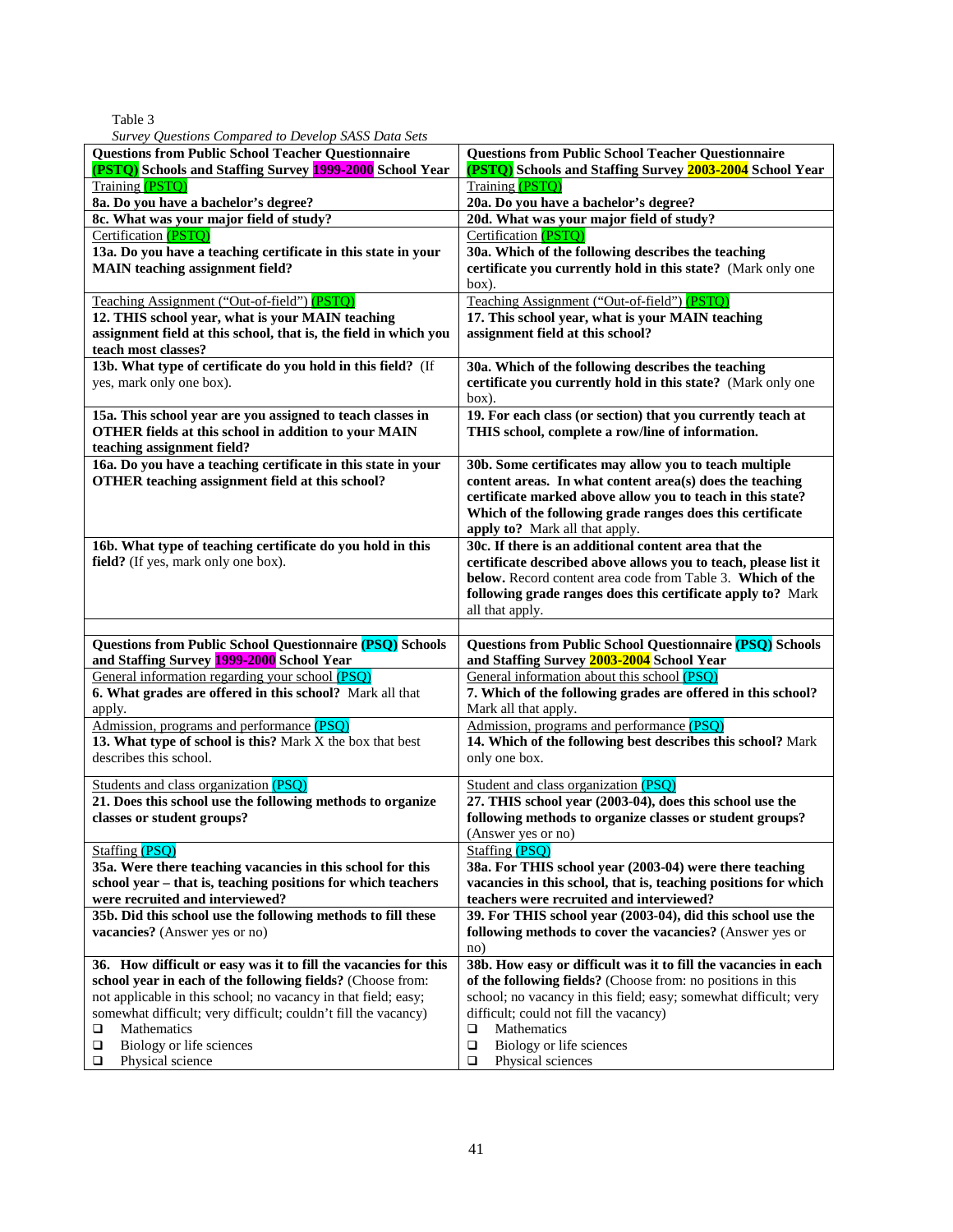Prior to determining which data sets to create and what research questions would be answered by this study, questions that were similar in both surveys were aligned and these comparable questions were chosen from both years of both surveys (99-00 and 03-04 PSQ and PSTQ) to get an overview of how school and teacher traits compare. Specifically, select survey questions were used to establish the following variables: teacher status, demographics of the school in which that teacher taught, and possible reasons for out-of-field teachers and misassigning teachers. To determine teacher certification status, for example, question 13a from 99- 00 PSTQ was "do you have a teaching certificate in this state in your MAIN teaching assignment field?" The similar question from 03-04 PSTQ was question 30a, that read "which of the following describes the teaching certificate you currently hold in this state (mark only one box)?" To determine degree status, 8a and 20a respectively were compared. To determine if a teacher was teaching in-field these questions were compared:  $12 \& 17$ ,  $13b \& 30s$ ,  $15a$  and  $19$ , and  $16a$ & 30b, respectively. These survey questions were used to answer Research Question 1 & part of Research Question 2 and to create the "matched" variable which in turn was used to answer part of Research Question 2 and Research Questions 3 & 4.

To determine demographics of the school in which the teachers taught (elementary, middle, junior high, high school, or an overlap; and private or public; and teaming), these traits were compiled: grades offered (questions  $6 \& 7$ ), type of school (13  $\&$  14), and methods to organize classes (21  $\&$  27, respectively). These questions were used to include elementary and high school data because some of these schools housed middle level students. This helped set up variables to compare "matched" used in Research Questions 2 and 3. The teaming questions were included to support its importance in middle grades and to possibly identify implications for future studies.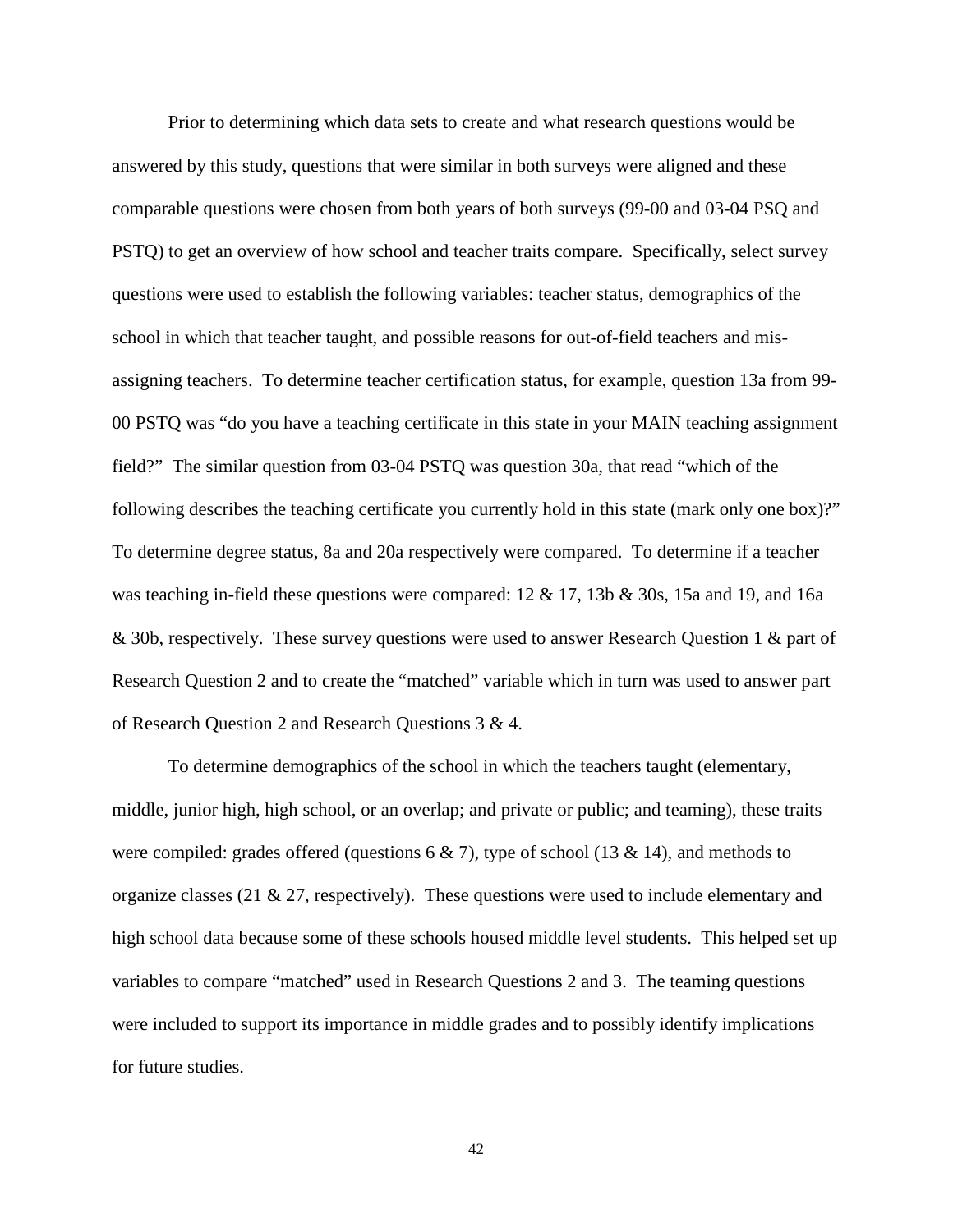To determine possible reasons for out-of-field and mis-assigning (an administrator staffing concern), these variables were addressed through the following questions: vacancies (questions 35a & 38a), methods to fill vacancies (35b & 39), and, how difficult to fill (36 & 38b, respectively). These questions were used to verify that math and science positions are difficult to fill, thus addressing implications for future study in regard to reasons for out-of-field teaching and causes for mis-assignment.

## **SASS Data Sets Created**

Codes were created for these data sets. Then the data sets were constructed using these SASS data to compare 1999-00 SASS middle schools to 2003-04 SASS middle schools. The four data sets were: 1999-00 middle schools, 1999-00 all schools, 2003-04 middle schools, and 2003-04 all schools. These data sets were weighted using teacher final weight and teacher repeated weight. Teacher weightings had to be done to account for the low numbers of teachers in some categories. For example, since there were not as many teachers surveyed in small, rural schools compared to larger suburban schools, those numbers had to be weighted.

In addition to the data that compared middle-school teachers among states, data comparing teachers in "all schools" were included in this study. All schools include all types, all grade levels. When the teacher was given the choice of "what type of school do you teach in" and "what grades are taught/offered at this school?" the type and grades might not match. There could be an overlap in types (elementary, middle, junior high, high school) and grades taught/offered (K-8, 5-8, 7-9, and 9-12, etc). For example, if someone teaches freshmen, it could be in a K-9 building or a junior high building or a high school. This creates difficulty in identifying a teacher who teaches in elementary school, middle school, junior high school and/or high school as a middle-school teacher. Using these combined data would eliminate a study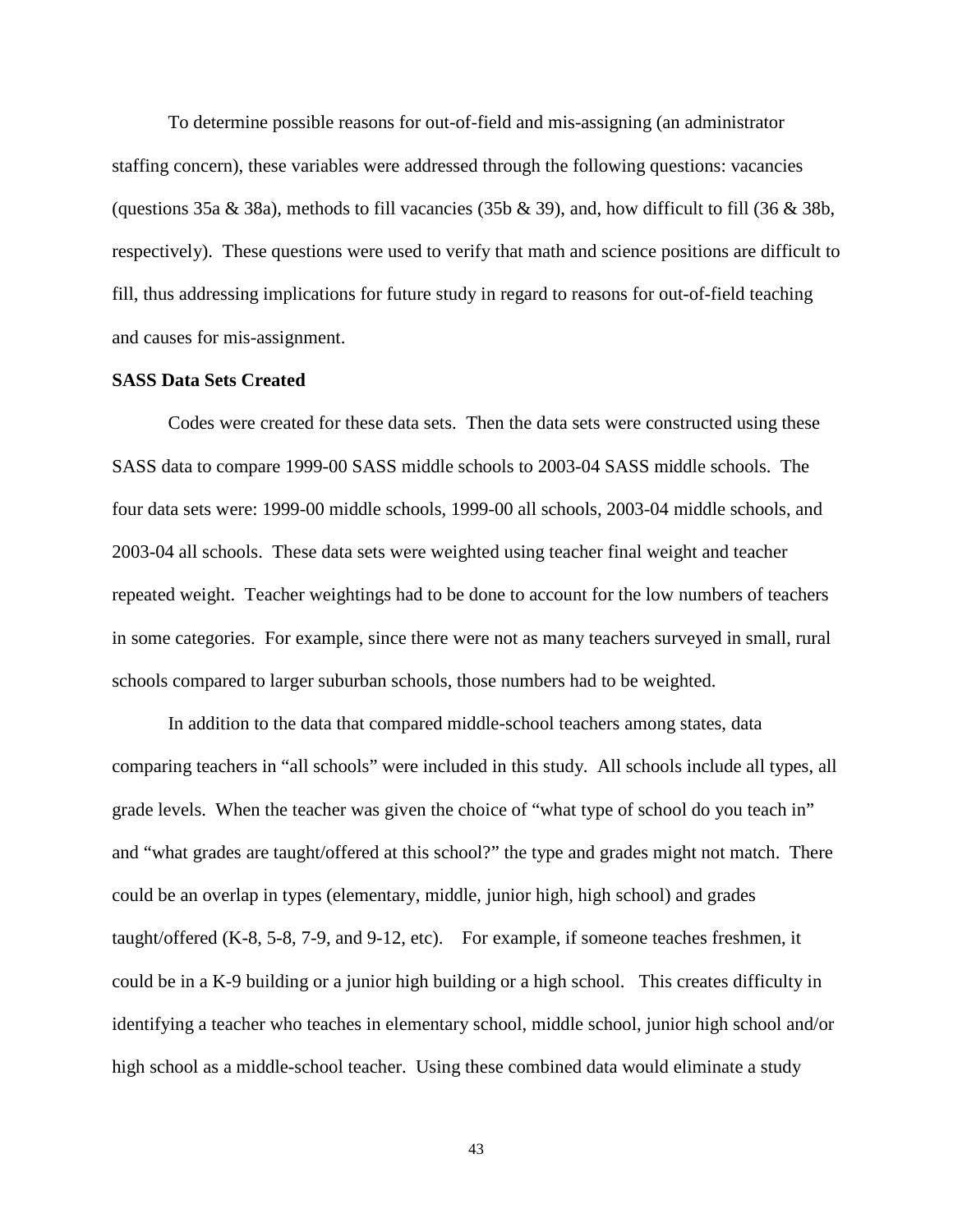limitation of how teachers classified their schools. The data sets and variables codes can be found in Appendix B.

## **Running SASS Descriptive Statistics**

Limited descriptive statistics can be run using the 1999-00 and 2003-04 PSQ and PSTQ from SASS (public use data). Access to SASS for running tabulations that compare teacher traits across *multiple* variables is limited to those who have a restricted-use license obtained from the Department of Education. The author did not have a restricted use permit, so was assisted in obtaining such data by a licensed user. A restricted-use license allows for linkage across many more SASS components (e.g., main teaching assignment to certification in main teaching field), enriching potential analyses. Without a restricted-use license the comparisons would have been more limited (e.g., percent of teachers who teach math, *or* percent of teachers who have full certification). A restricted-use license allows for linkage across many more SASS components allowing for potentially richer comparisons and analyses of data (e.g., percent of teachers who teach math *and* have a major in math in their states; or, main teaching assignment *and* certification in main teaching field).

STATA was the statistics data analysis program used to run the descriptive statistics for this study. The first step in running statistics was weighting samples and creating do-files. Samples were weighted using tfnlwgt (teacher final weight) and brr (balanced repeated replication) prior to running tabulations and logistic regression. Balance repeated replication (brr) is a statistical technique for estimating the sampling variability of a statistic obtained by stratified sampling. There are advantages of replication: knowledge of the design is not needed, and disclosure of Primary Sampling Units (PSU's) and strata is avoided. Weighting accounts for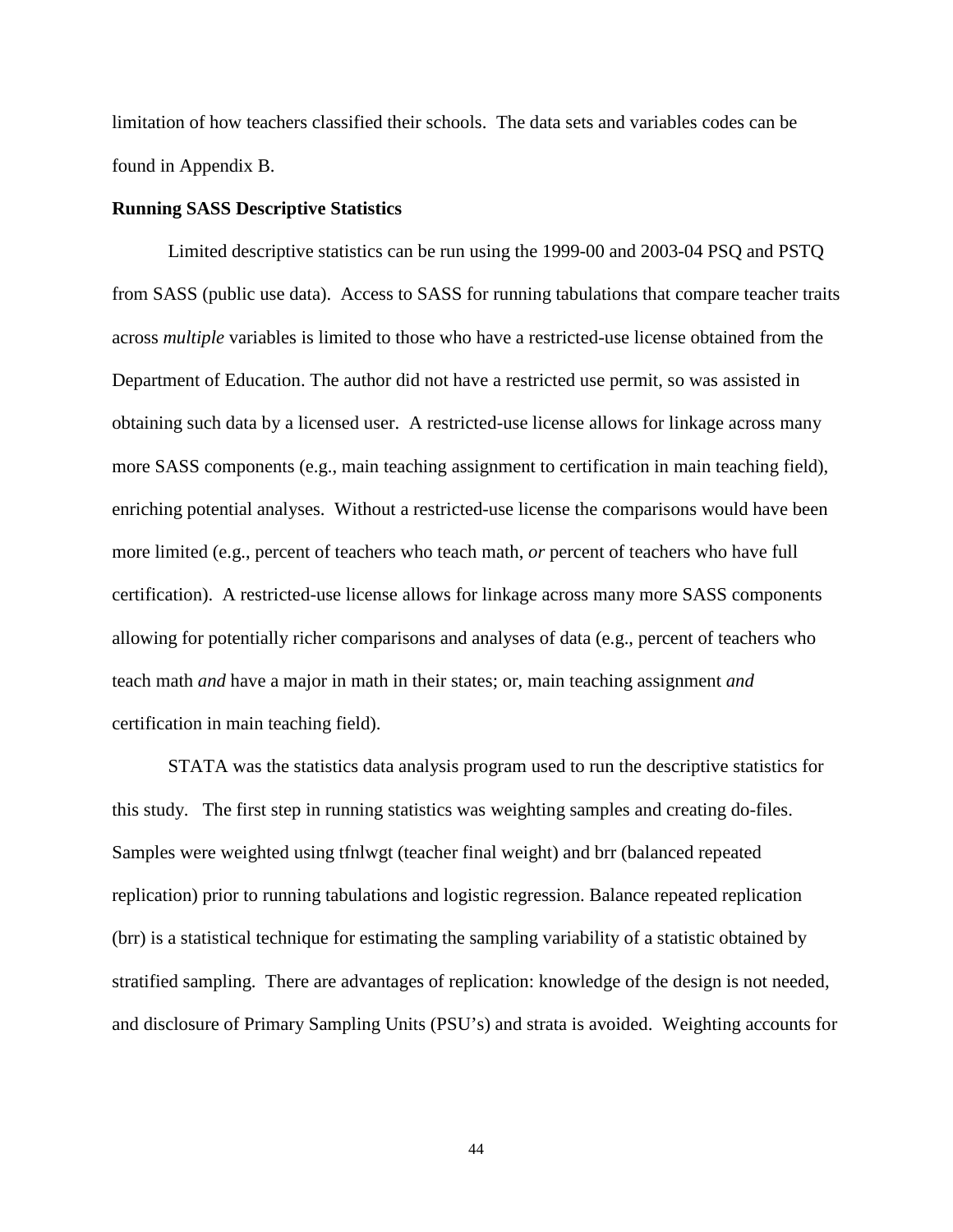selection probabilities, non-response, etc. Codes for weighting do-files can be found in Appendix B.

First, codes to run analyses were created for STATA. Tabulations were done with STATA to get information to compare across several variables. The comparisons run included middle-school teachers and all school teachers who had math majors, taught math, had science majors, and taught science for the 1999-00 and 2003-04 school years. Specifically, data sets included comparisons such as: middle-school math and science teachers' majors by state in 99- 00 and 03-04; and, all schools math and science teachers' majors by state in 99-00 and 03-04. Also, certification type and state for 99-00 and 03-04 school years were coded and analyses were run. These included: middle-school math and science teachers' certification by state in 99-00 and 03-04; and, all schools math and science teachers' certification by state in 99-00 and 03-04. These tabulations helped answer Research Questions 1 and 2.

 For part of Question 2, a logistic regression was done, using STATA, to determine what states have a higher percent of teachers with full certification and majors when compared to Kansas and what that likelihood is (using odds ratio), and in which states this would be statistically significant. Kansas data are used in this study to compare all other states' status of being "matched" (fully certified with a major in subject taught), because Kansas was typically in the middle of the states in percent certified and percent with majors and so served well as baseline state. In addition, Kansas was chosen as the baseline state because it typically falls in about the middle of the states in funding (in 2006 it ranked  $30<sup>th</sup>$  with \$8,392 per pupil spending), ranked 21<sup>st</sup> in per capita income (KS =  $$34,743 \& U.S. = $36,276$ ), and scored well above the nation on national assessment tests. In 2007, 80% of Kansas 8<sup>th</sup> grade math students scored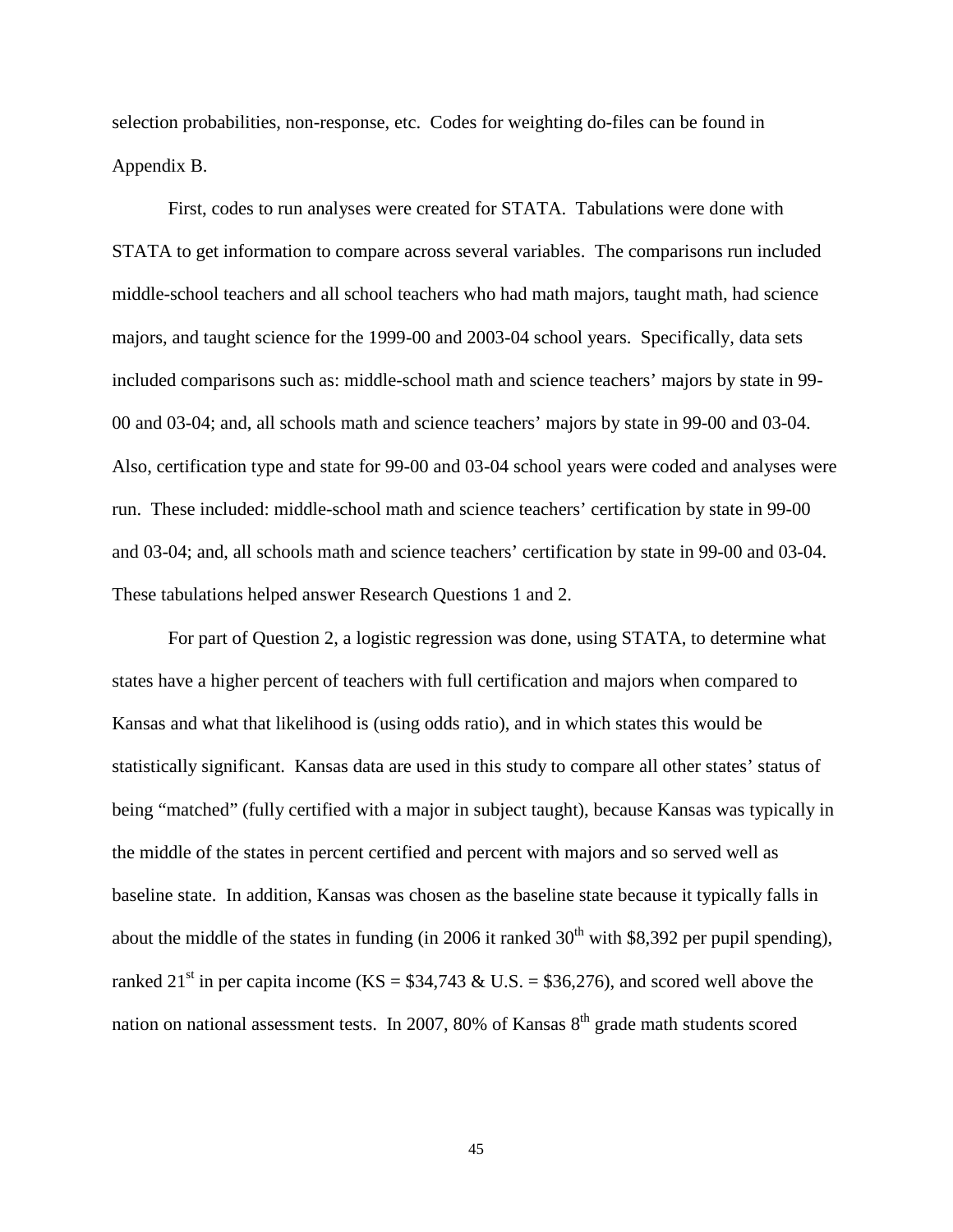basic or higher on the NAEP test as compared to the U.S. average where only 70% scored basic or higher (Kansas Association of School Boards, 2009, June).

For Question 3 a logistic regression was done to determine the possible factors that affect the likelihood (odds) that a teacher is "matched." *Matched* is defined as a fully certified teacher who teaches math and has a major in math, or a fully certified teacher who teaches science and has a major in science. This study defines highly qualified teacher as one with full certification (a state-approved teacher certification or license with grade levels taught matching grade levels listed on license), and at least a bachelor's degree with a major in the field in the content area taught. In other words, in addition a bachelor's degree, a teacher must be *matched* (be fully certified and have a *major* in the academic area in which he or she teaches) to be highly qualified. This logistic regression helped answer Part C of Research Question 2 and Research Question 3. Tabulations and Logistic Regression do-files can also be found in Appendix B.

### **Using Data Sets to Answer Research Questions**

For the SASS data set, analyses (tabulations, comparisons and logistic regression) were performed to answer specific research questions. To begin to answer Research Question 1, "during school years 99-00 and 03-04, what percent of middle-school teachers who teach math and science in each state are fully certified, and what percent of these teachers who teach math and science have majors in math and science?" the following descriptive statistics were run:

- 1. Tabulate certification types of middle-school teachers, across all states, who teach science and who teach math
- 2. Tabulate teachers with major in math and teach math in middle schools, and with major in science and teach science in middle schools
- 3. Tabulate the distribution of middle-school teacher credentials (has major and fully certified) across states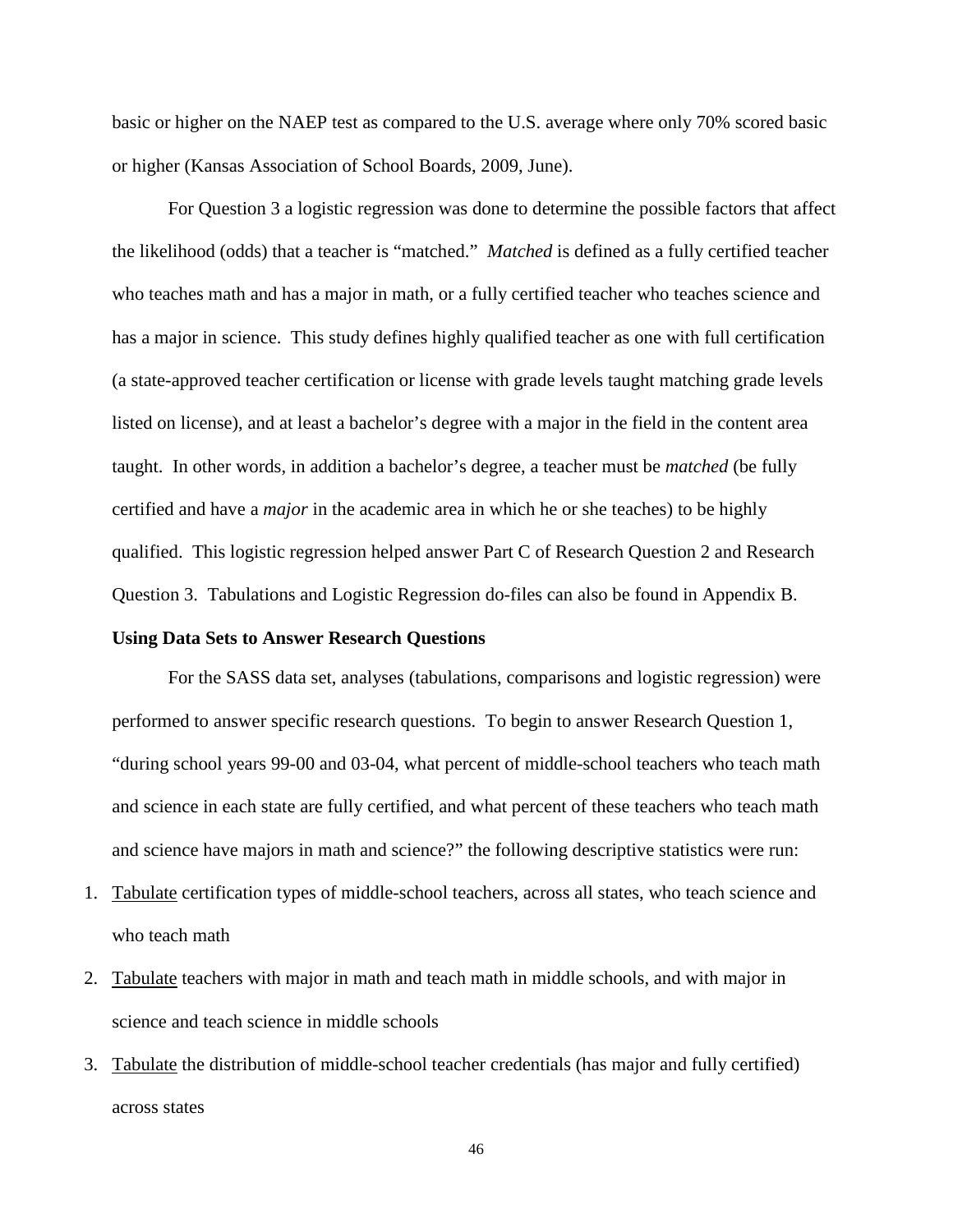- 4. *Compare* percent of fully certified middle-school math and science teachers in 99-00 to percent of fully certified middle-school math and science teachers in 03-04, by state
- 5. *Compare* percent of 99-00 middle-school math and science teachers who have math and science majors to percent of 03-04 middle-school math and science teachers who have math and science majors, by state

The above tabulations and comparisons were also used to answer Research Question 2 – Parts A and B, "which states are consistently ranked high or low in percent of middle-school teachers with full certification and major in math or science in their teaching field; and, which states show an increase or decrease in percent of middle-school teachers with full certification and major in math or science in their teaching field?" States were then ranked by sorting high to low in percent fully certified and percent majors in their fields, then, taking the top and bottom 15, these states were compared, looking for those that were consistently ranked high or low. Finally it was determined if there were particular states that decreased or increased in certification and major, or both.

Research Question 2 – Part C is "during school years 1999-2000 and 2003-2004, which particular states (when compared to Kansas) are more likely to have math and science teachers who have math and science majors (have teachers who are "matched")? Research Question 2 – Part C can be answered by doing a logistic regression and odds ratio. This regression and odds ratio included an analysis that compared the dependent variable "matched/ not matched" middleschool math and science teachers to the independent variable, state. "Matched" means is a fully certified science (or math) teacher who has a science (or math) major. The state of Kansas "matched" math and science teachers was used as the baseline state (Kansas = 1.0).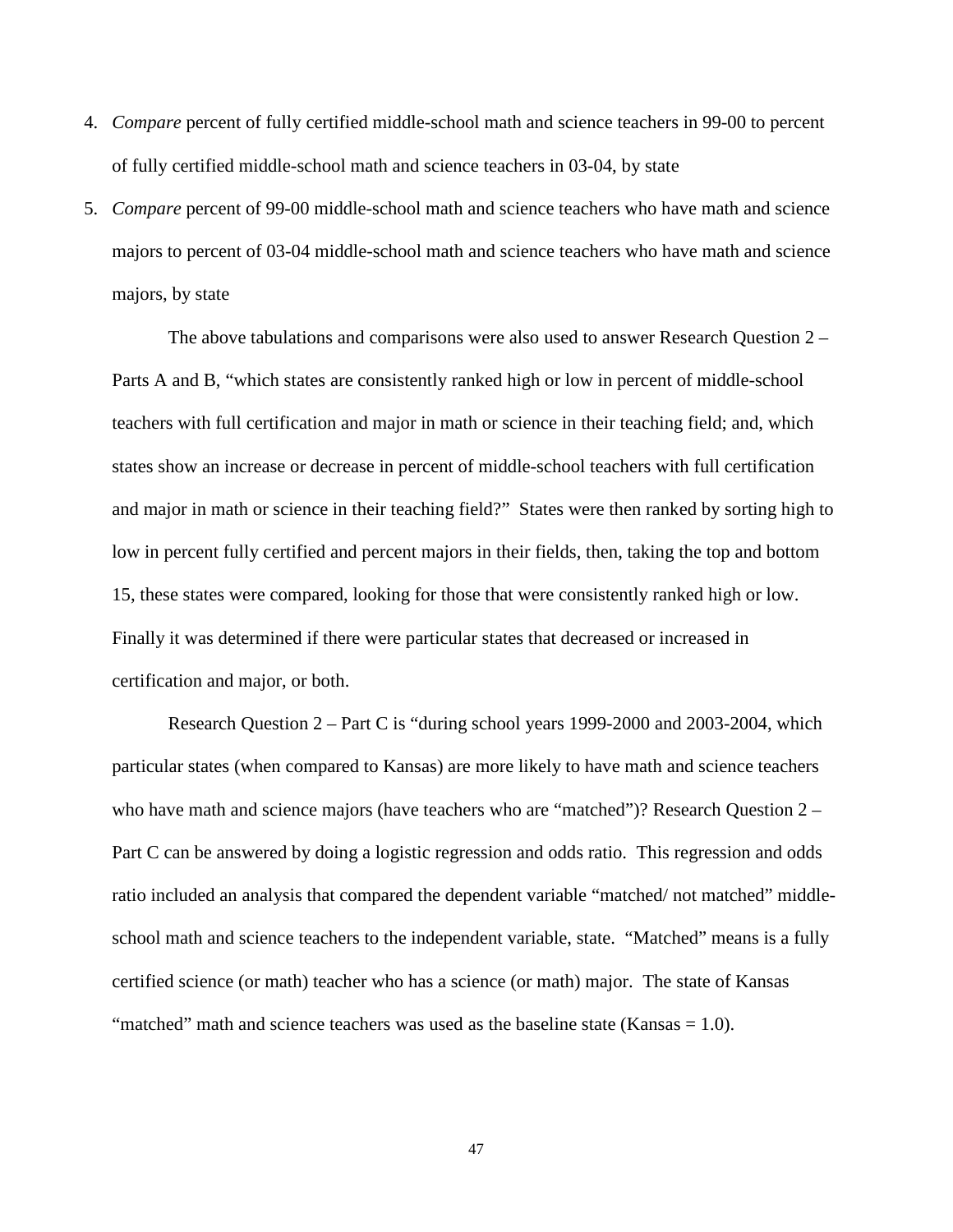Research Question 3 is "what demographic and background factors affect whether or not a middle-school science or math teacher has a science or math major (what variables predict if teachers are "matched"), during school years 99-00 and 03-04?" "Matched" and what variables affect the likelihood of being matched had to be determined to more clearly define *highly*  qualified. Research Questions 3 was answered by doing a logistic regression. This is the logit output for math and science teachers only, with the dependent variable being an indicator of whether the teacher is a science teacher with a science major or math teacher with a math major – identified as "matched" if yes (1, all else 0). As predictors (independent variables) of matched teachers, the grade level of the school they were in was used (all were middle-school teachers). Whether they held full, regular certification in their main field was also used as a predictor of "matched." (This variable had to be built with each piece of certification for 2003-04 survey, but for 1999-00 survey Certification in Main Field was used. This had to be done because of the difference in how the question was asked on the two surveys). This regression included an analysis that compared "matched" (the dependent variable) across the following independent variables:

- Middle school teachers who teach in high schools  $(6, 7, or 8$  through 12 schools) and middleschool teachers who teach in middle schools (6 to 8 or 7 to 9 schools) compared against middle-school teachers who teach in elementary school (K-8 school)
- Fully certified, vs. not (teachers were defined as "not fully certified" if they had any other type of certification: provisional, emergency, etc. regardless of content background)
- Natural log of years experience
- Years since Bachelor's degree
- Minority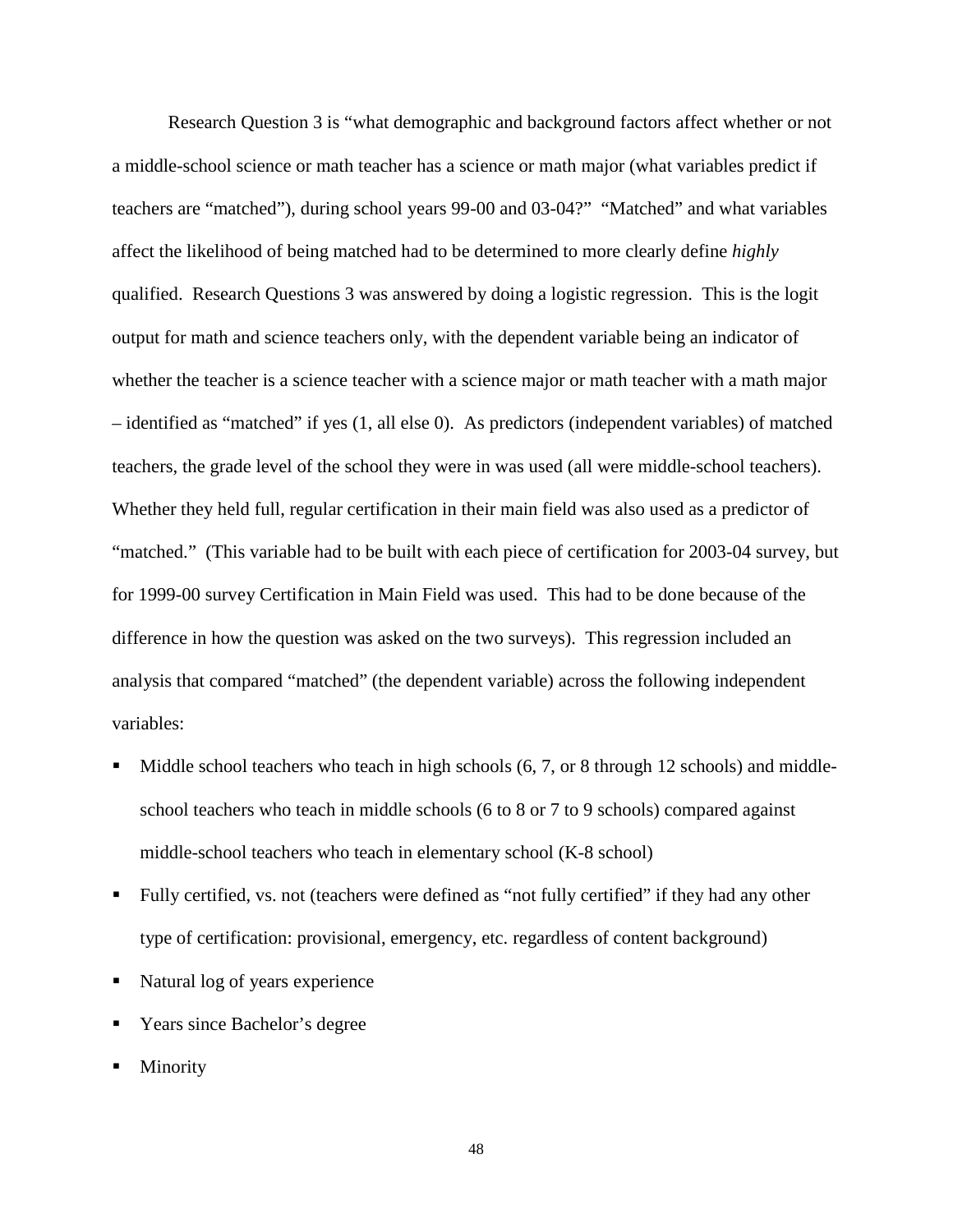- Male (vs. female)
- Suburb (vs. urban)
- Rural (vs. urban)

## 3.06 State Teacher Licensure/Certification Design and Analysis Procedure

# **State Teacher Licensure/Certification Data Set Created**

One goal of this study was to collect data on teacher licensure requirements in each state in order to determine if there were any changes from before NCLB to after. It was necessary to contact several entities in order to create this data set on teacher licensure in each state. These included: as many State Departments of Education web sites as possible, Education Commission of the States (ECS) web site, National Council on Teacher Quality (NCTQ) web site, and National Association of State Directors of Teacher Education and Certification (NASDTEC) Knowledge web site. These were referenced and examined to create a state teacher certification/licensure descriptive data set.

Question 4 "how did state licensure requirements for middle-school math and science teachers change between 1999 and 2003?" was answered by compiling information from each of the following sources:

# **Licensure/Certification Requirements Web Sites Data**

- The University of Kentucky web site features a link to 50 State's Certification Requirements (www.uky.edu/Education/TEP/usacert.html).
- Academic Employment Network (www.academploy.com/certif.cfm) is another web site that links to states' certification requirements. These web sites were utilized to obtain web addresses for each state's department of education to examine certification requirements. Highly qualified experienced middle-school teacher definitions and rubrics were also found on state department web sites.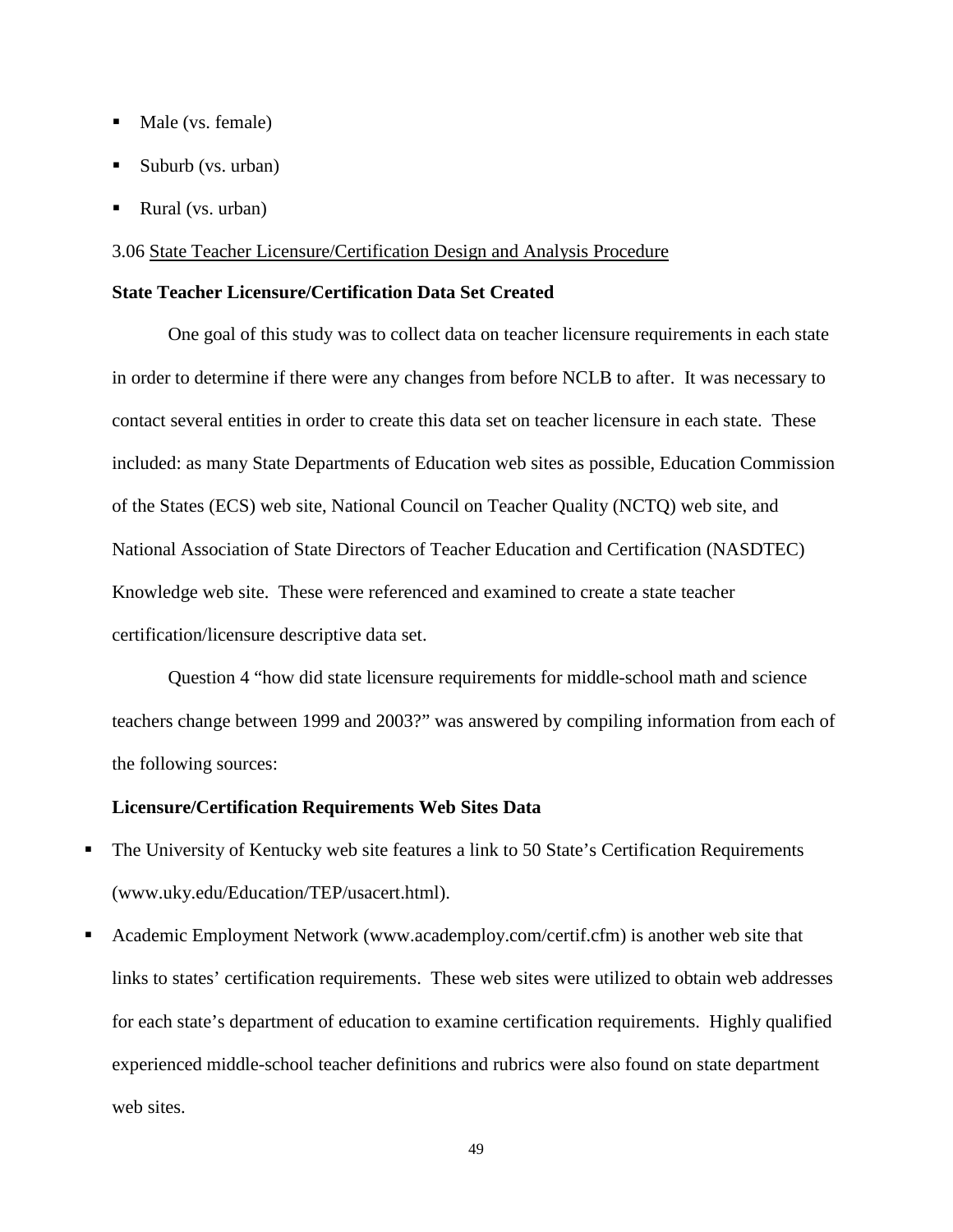# **States' Web Sites Data**

 Specific certification data from states web sites included: type of license offered, number of hours required for a major, and whether or not bachelor's degree is required to teach. Teacher licensure requirements, definitions of highly qualified, and HOUSSE (high objective uniform state standard of evaluation) rubrics were obtained from State Department of Education web sites. (Not all 50 states' web sites were referenced due to the difficulty in navigating some of these for teacher certification requirements).

#### **Various "Other Sources" Data**

- The Teacher Certification Publications and the Academic Employment Network were also used to find state information on teacher licenses and endorsements.
- National Association of State Directors of Teacher Education and Certification (NASDTEC Knowledgebase). Endorsements listed on teaching certificate were obtained from NASDTEC Clearinghouse, a searchable database administered by education departments of members that contains information on certification requirements for U.S. states and Canada.
- National Council for Teacher Quality (NCTQ) was used to find progress on teacher quality within the U.S. states. This was done periodically to attempt to keep up with any changes. Certification data were compiled and put into Excel spreadsheets for analysis and comparison to SASS data. These analyses were done to determine if policy implementation and reform might affect the percent of highly qualified middle-school science and math teachers.
- Three studies, one by Gaskill (2002, May), one by Pinney (2005), another by McEwin (2007, January). These studies were cited for middle-school certification requirements comparisons before and after NCLB. This information was compiled and put into Excel spreadsheets for analyses and can be found in Tables 14 and 15 in Chapter 4.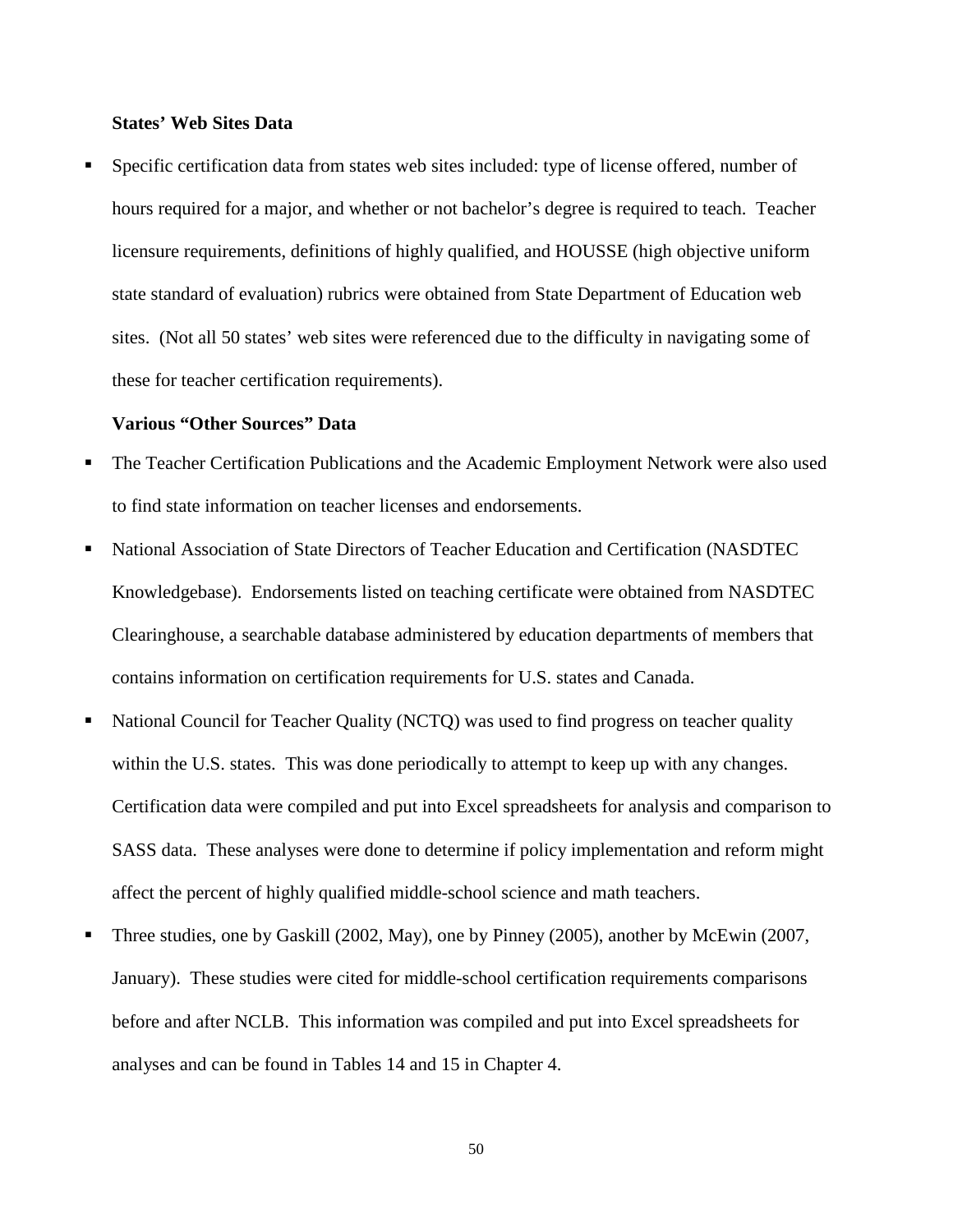Finally, to answer Research Question 4, these data on teacher licensure requirements from 1999-00 were compared to teacher licensure requirements from 2003-04 to analyze the emergence of trends in individual state's licensure policy.

## 3.07 Limitations

There were several limitations, variables that were not or could not be controlled, in this study. These limitations will be discussed within the following categories: SASS data sets, highly qualified status, and certification requirements.

Components of the SASS data sets limit this study. Elementary, middle school, junior high and high schools were not clearly defined within SASS surveys and data sets. There were grade levels variations indicated for grade level taught. This created an overlapping of grade level identification. A certain grade level (like  $6<sup>th</sup>$  grade) may have been identified as elementary by one teacher or as middle school by another teacher (depending on what physical building they taught in). Likewise, a ninth grade teacher could be considered a high school teacher or a junior high/middle school teacher. This could result in middle school data not being *true* middle school data. The definition of a school as elementary, middle, junior high or high school in terms of grades included varies among, and within, states. Teachers may not have had a clear cut gradelevel status choice when answering survey background questions. This confusion may have led to inaccurate reporting of information. All data for the Schools and Staffing Survey were selfreported by teachers so there were no validity checks. It is possible that this information was not completely accurate.

This study used the definition of highly qualified to draw comparisons and make conclusions. With regard to teachers' highly qualified status, there are several limitations. First, the number of highly qualified teachers was self-reported by each state. If not reported accurately and honestly the validity of these numbers can be questioned. It can only be assumed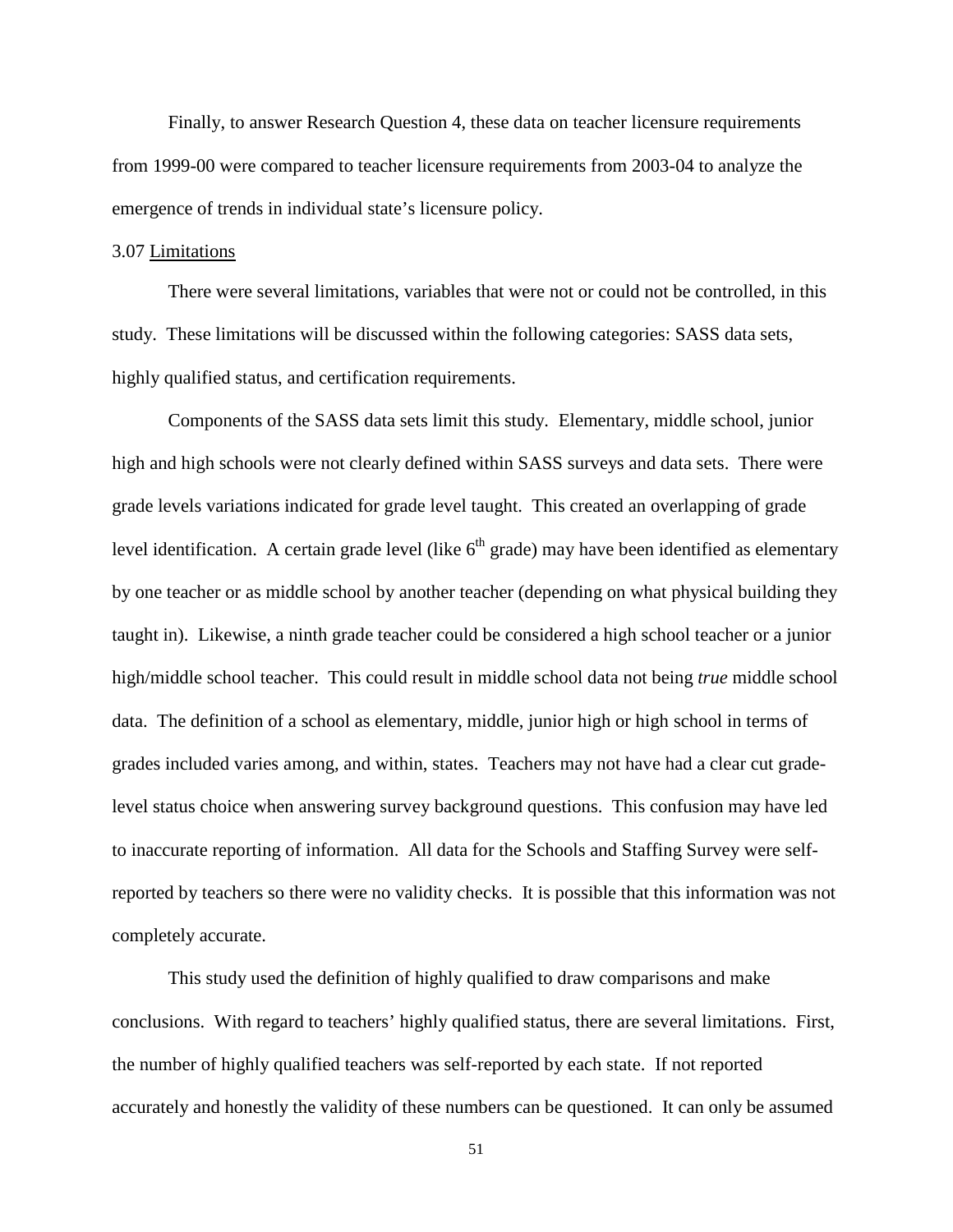that these are accurate and honest numbers. Second, since *highly qualified* definitions differ among states, meaningful conclusions about the number of highly qualified teachers cannot be made using these definitions. Because of these variations, the study uses a tighter definition of highly qualified. A highly qualified teacher has full certification, at least a bachelor's degree and a major in the content area taught (i.e., is *matched*)*.* This limits the study but allows for clearer conclusions. Third, the Federal Government has loosened the restrictions set by NCLB for *highly qualified* especially in rural areas where there may be teacher shortages. Because of this, many of these teachers would not be considered highly qualified according to this study's definition. Fourth, since the inception of NCLB, some states have implemented, or changed, the requirements necessary for teachers to be considered highly qualified. Therefore, teachers may be highly qualified according to the new requirements, whereas they may not have been according to the old requirements. This change can create difficulty in drawing meaningful conclusions regarding the number of highly qualified teachers. This is why a different definition had to be made for this study. Finally, this study assumes highly qualified teachers equals high quality teachers. Some literature (e.g. Erb, 2004, March) would argue that being highly qualified is only *one* component necessary for a teacher to be high quality, or may not mean high quality at all.

The teacher's ability, or inability, to obtain certification is a limitation of this study. Each state certifies teachers differently. In other words, the requirements to obtain fully certified status varies among states. This can limit the study in that a teacher may be certified in one state but not in another. The comparison of being certified prior to NCLB vs. after would only be reasonable if the unit of comparison was "state." Many states have not finalized their requirements for middle level certification, so since it cannot be determined if the teachers in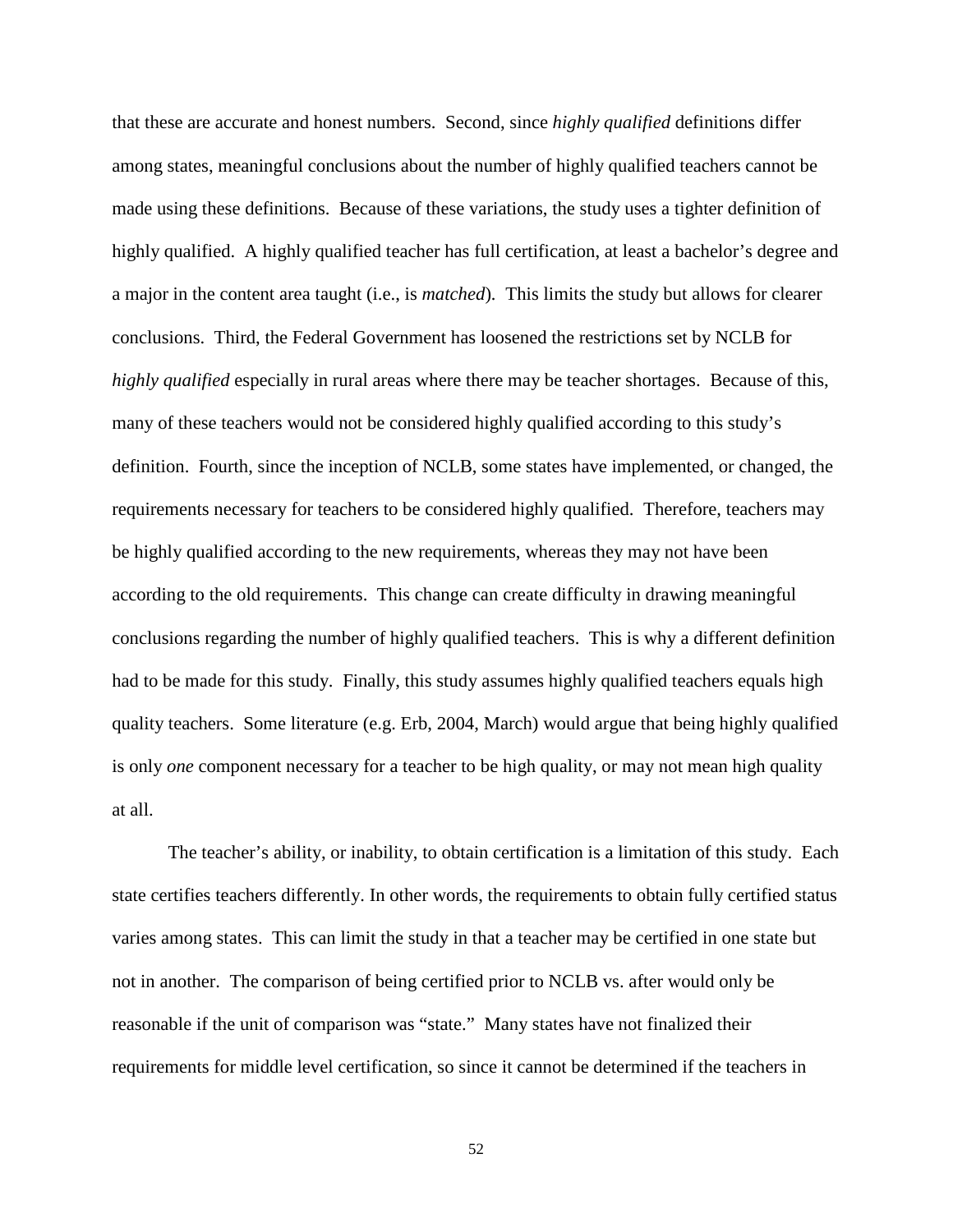these states hold a middle-level licensure, they would be eliminated from this study. States may not be accurate and/or honest in their reporting of percent of teachers teaching in their field and percent of teachers who are fully certified. This potential inaccuracy is a limitation to the study.

For this study, "major" was defined as major in science or major in math for these data sets. This precluded those who had a math or science *education* major. Due to the study's requirement to have a major in the field in which they teach, it is possible that very qualified math teachers were eliminated from this number, thereby limiting any conclusions. It may be argued that math or science *education* majors have as much background in their content area (if not more than) as math or science majors (which would suggest they be included in the study as part of the definition that says "has a major in the field taught").

Much of the certification and highly qualified data were obtained from ECS (Education Commission of the States) and NCTQ (National Council on Teacher Quality). Due to the fact that ECS data are quite limited and therefore may possibly be incomplete or inaccurate, and NCTQ is an interest group whose conclusions are not reviewed, reliance on quality of these analyses to answer Question 4, "How did state licensure requirements for middle-school math and science teachers change between 1999 and 2003," may be problematic. Along these same lines, some of the state departments of education also had incomplete data. Many state teachereducation universities make middle level licensure accessible while others do not have middle level certificates available. This limits that opportunity for some teachers to obtain middle level licensure so comparing middle level licensure among states is not completely fair.

Despite the limitations of this study, important conclusions can be drawn with regard to the effect of policy implementation on the number of highly qualified (not out-of-field) middleschool math and science teachers in the U.S.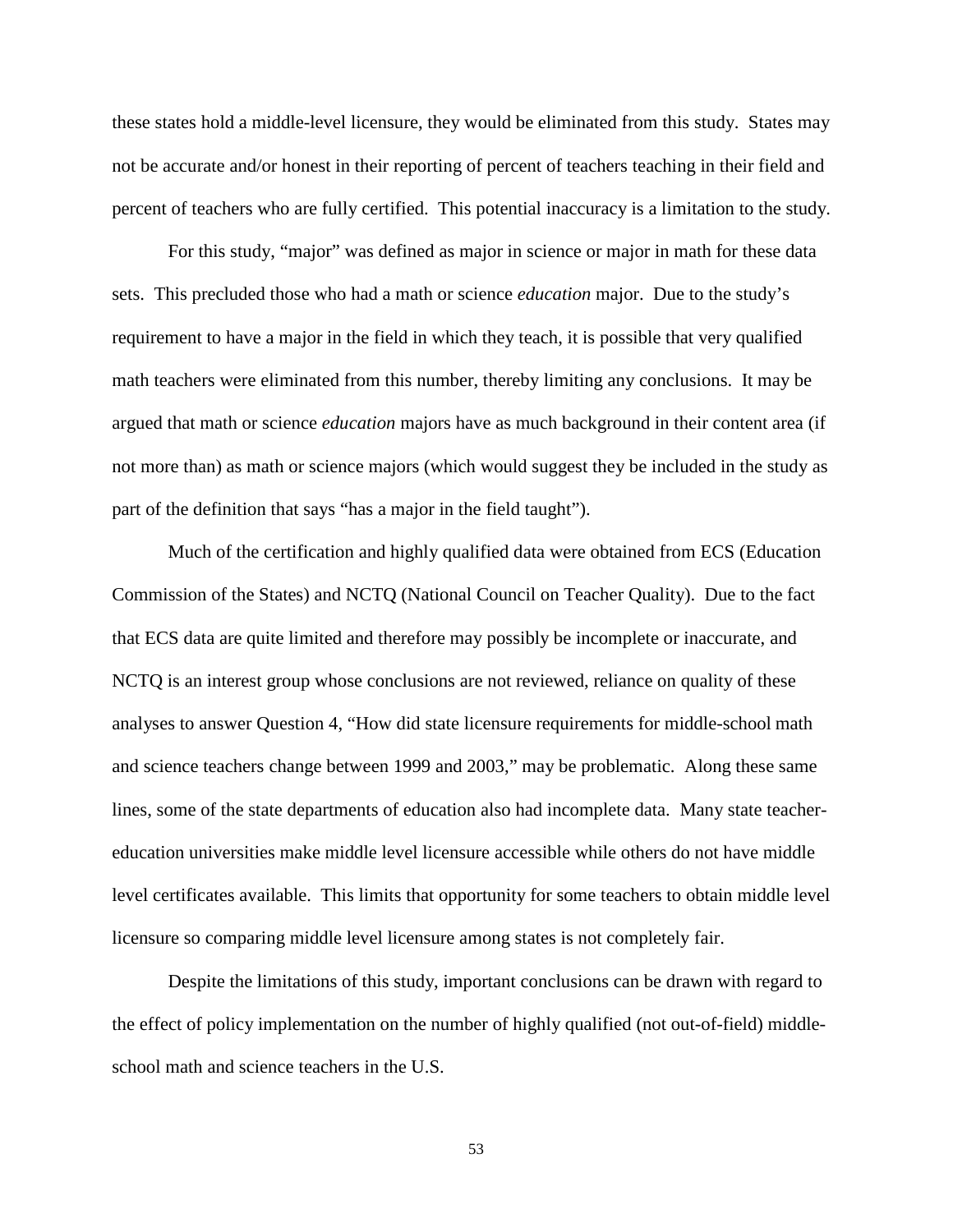#### CHAPTER FOUR

### RESULTS

 The purpose of this study is to see how state certification requirements changed after NCLB and whether NCLB affected the percentage of highly qualified teachers in each state. The practical purpose of this study is to ascertain whether NCLB and middle school licensure requirements' reform have had an effect on the number of non-highly qualified middle school teachers in hard to staff areas like math and science.

Middle-school math and science teachers' certification and majors in their teaching fields across states, from school years 1999 and 2003, were compared. The comparison of these characteristics determines the percent of not out-of-field (highly qualified) teachers in each state. An analysis was done to determine which demographic and background factors of a particular middle-school math or science teacher predict whether or not that teacher has a math or science major and is fully certified (which is defined as "matched"). Next, 1999 state licensure requirements for middle-school math and science teachers was compared to 2003. Lastly, any certification requirements changes from before NCLB to after NCLB were noted. This chapter includes discussions of the study results to answer the research questions.

4.01 Research Question One: During school years 1999-00 and 2003-04, what percent of middle-school teachers in each state who teach math and science are fully certified, and what percent of these teachers who teach math and science have majors in math and science? Tables 4-9 and Figure 1 help answer this question.

Table 4 shows middle-school math teachers who were fully certified. In 1999, the percentage of math teachers who were fully certified ranges from 100% to 51.8%. The overall average percent of teachers with full certification was 86.8%. In 2003, the range was from 100%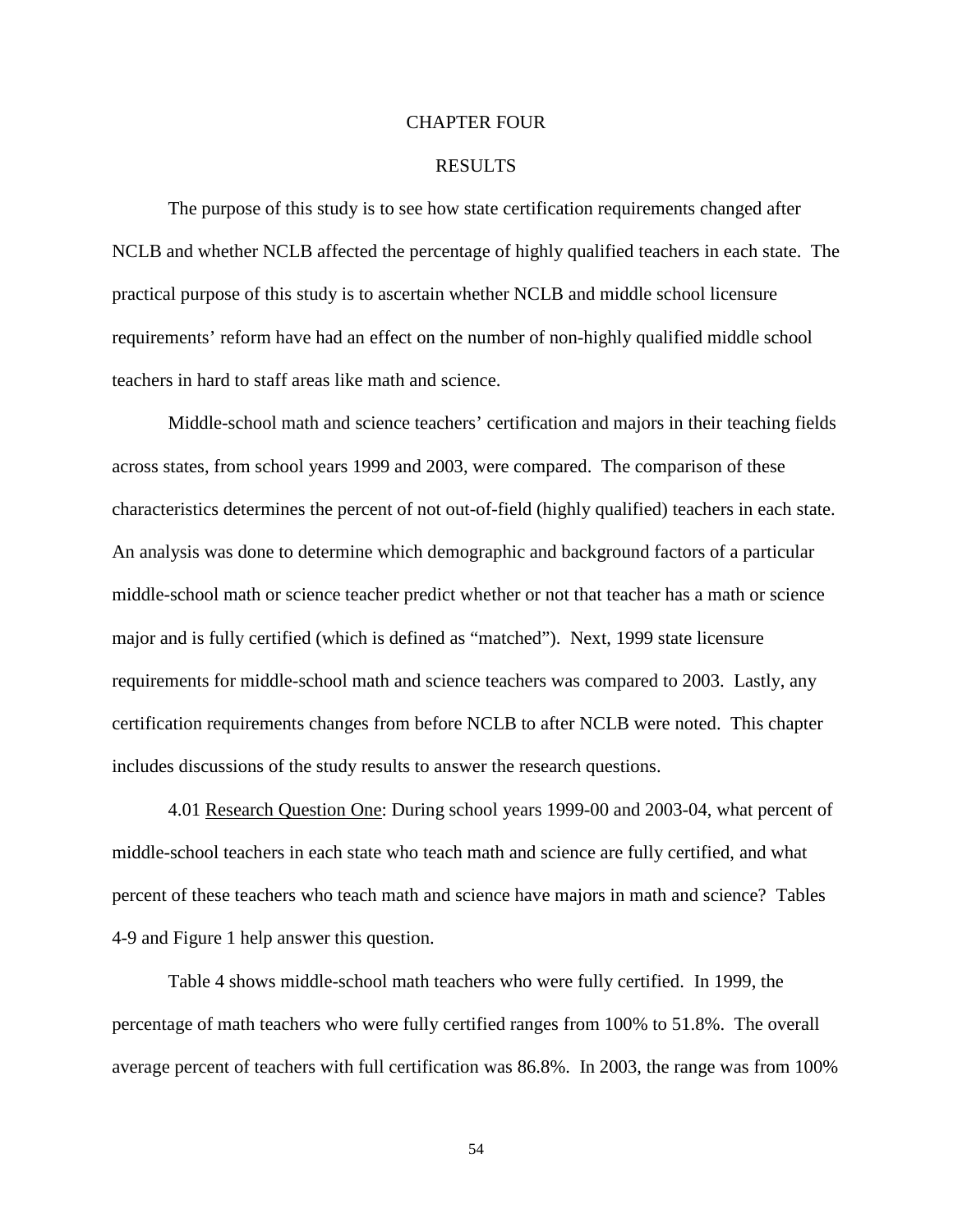to 52.5%. The average was 85.1%. This indicates an overall *decrease* in percent of middleschool *math* teachers with *full certification* from 1999-00 to 2003-04. The top three states in fully certified math teachers in 1999 were Rhode Island, South Dakota and West Virginia, and the bottom three were South Carolina, Delaware, and North Carolina. In 2003, the three states at the top were Montana, North Dakota and South Dakota, and the bottom three states were New York, Colorado and Michigan. There was a big drop in RI, from 100% to 91.5% math certified. There was a big jump in KS, from 80% to 99% math certified. CO and NC remained near the bottom both years in math certified. SD, MT, IN, and ND stayed near the top for both years in math certified.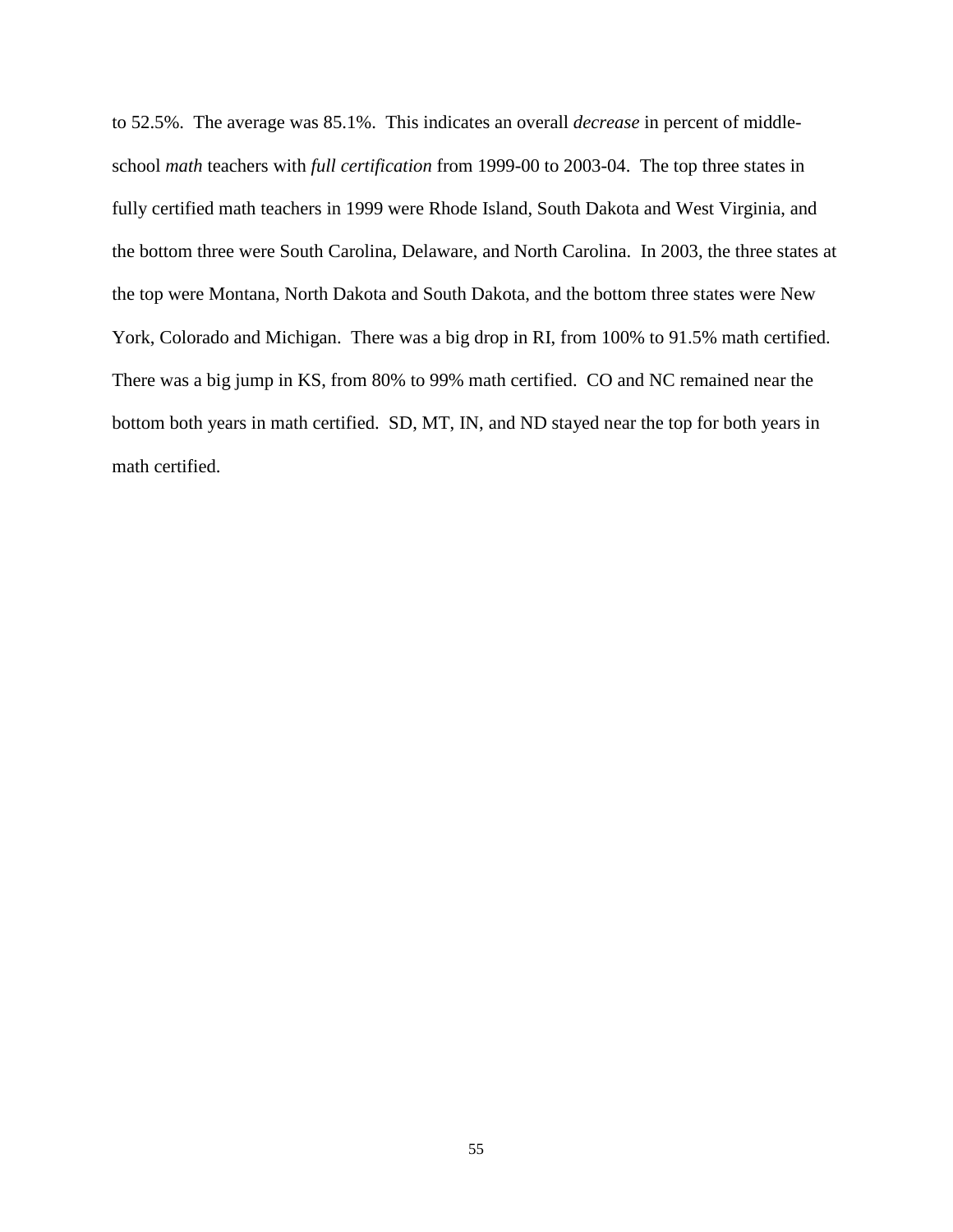|           | Percent of Middle School Math Teachers Fully Certified and Teach Math - by Stai |                |       |
|-----------|---------------------------------------------------------------------------------|----------------|-------|
| 1999-2000 |                                                                                 | 2003-2004      |       |
| RI        | 100                                                                             | MT             | 100   |
| <b>SD</b> | 100                                                                             | ND             | 100   |
| WV        | 100                                                                             | SD             | 100   |
| MO        | 98.84                                                                           | KS             | 99.31 |
| MT        | 98.77                                                                           | WA             | 98.68 |
| WI        | 98.57                                                                           | CT             | 97.84 |
| IN        | 98.42                                                                           | MN             | 97.83 |
| ND        | 97.85                                                                           | VA             | 97.21 |
| PA        | 97.68                                                                           | IN             | 97.05 |
| GA        | 97.56                                                                           | OK             | 96.79 |
| NY        | 97.45                                                                           | NJ             | 96.71 |
| UT        | 97.33                                                                           | H <sub>I</sub> | 96.61 |
| <b>OR</b> | 97.06                                                                           | ID             | 96.23 |
| MA        | 96.31                                                                           | <b>NE</b>      | 96.08 |
| AR        | 96.29                                                                           | WY             | 95.87 |
| <b>NE</b> | 95.22                                                                           | SC             | 95.1  |
| IA        | 94.63                                                                           | WV             | 94.84 |
| WY        |                                                                                 |                |       |
|           | 93.58                                                                           | UT             | 94.62 |
| WA        | 93.15                                                                           | MS             | 94.48 |
| MN        | 92.42                                                                           | CA             | 94.46 |
| OK        | 92.03                                                                           | TN             | 93.88 |
| ID        | 91.85                                                                           | AR             | 92.29 |
| NJ        | 91.17                                                                           | MD             | 91.77 |
| ME        | 90.41                                                                           | RI             | 91.54 |
| OH        | 90.4                                                                            | IA             | 91.05 |
| MD        | 90.39                                                                           | NH             | 90.43 |
| IL        | 89.44                                                                           | WI             | 89.69 |
| LA        | 89.21                                                                           | MO             | 89.3  |
| NM        | 88.8                                                                            | LA             | 88.34 |
| AL        | 88.04                                                                           | NM             | 87.71 |
| NV        | 86.75                                                                           | AZ             | 86.3  |
| AK        | 85.57                                                                           | AL             | 86.23 |
| MS        | 85.42                                                                           | ${\rm NV}$     | 85.77 |
| MI        | 83.05                                                                           | GA             | 85.24 |
| CA        | 82.17                                                                           | PA             | 84.78 |
| VT        | 81.03                                                                           | IL             | 84.19 |
| KS        | 80.86                                                                           | TX             | 81.86 |
| VA        | 80.65                                                                           | OH             | 81.85 |
| NH        | 80.14                                                                           | KY             | 81.63 |
| НІ        | 78.21                                                                           | ME             | 80.67 |
| DC        | 77.45                                                                           | AK             | 78.09 |
| ΚY        | 75.65                                                                           | VT             | 76.94 |
| TX        | 75.33                                                                           | MA             | 75.49 |
| FL        | 74.95                                                                           | FL             | 74.37 |
|           |                                                                                 |                | 73.79 |
| TN        | 74.68                                                                           | NC             |       |
| $\rm CO$  | 74.57                                                                           | <b>OR</b>      | 72.97 |
| CT        | 74.54                                                                           | DC             | 66.91 |
| AΖ        | 72.83                                                                           | DE             | 66.21 |
| SC        | 69.42                                                                           | NY             | 63.45 |
| DE        | 60.88                                                                           | $\rm CO$       | 58.17 |
| NC        | 51.84                                                                           | MI             | 52.46 |
| Average   | 86.78                                                                           | Average        | 85.13 |

| Table 4   |                                                                                                          |
|-----------|----------------------------------------------------------------------------------------------------------|
|           | Percent of Middle School Math Teachers Fully Certified and Teach Math - by State 1999-2000 vs. 2003-2004 |
| 1999-2000 | 2003-2004                                                                                                |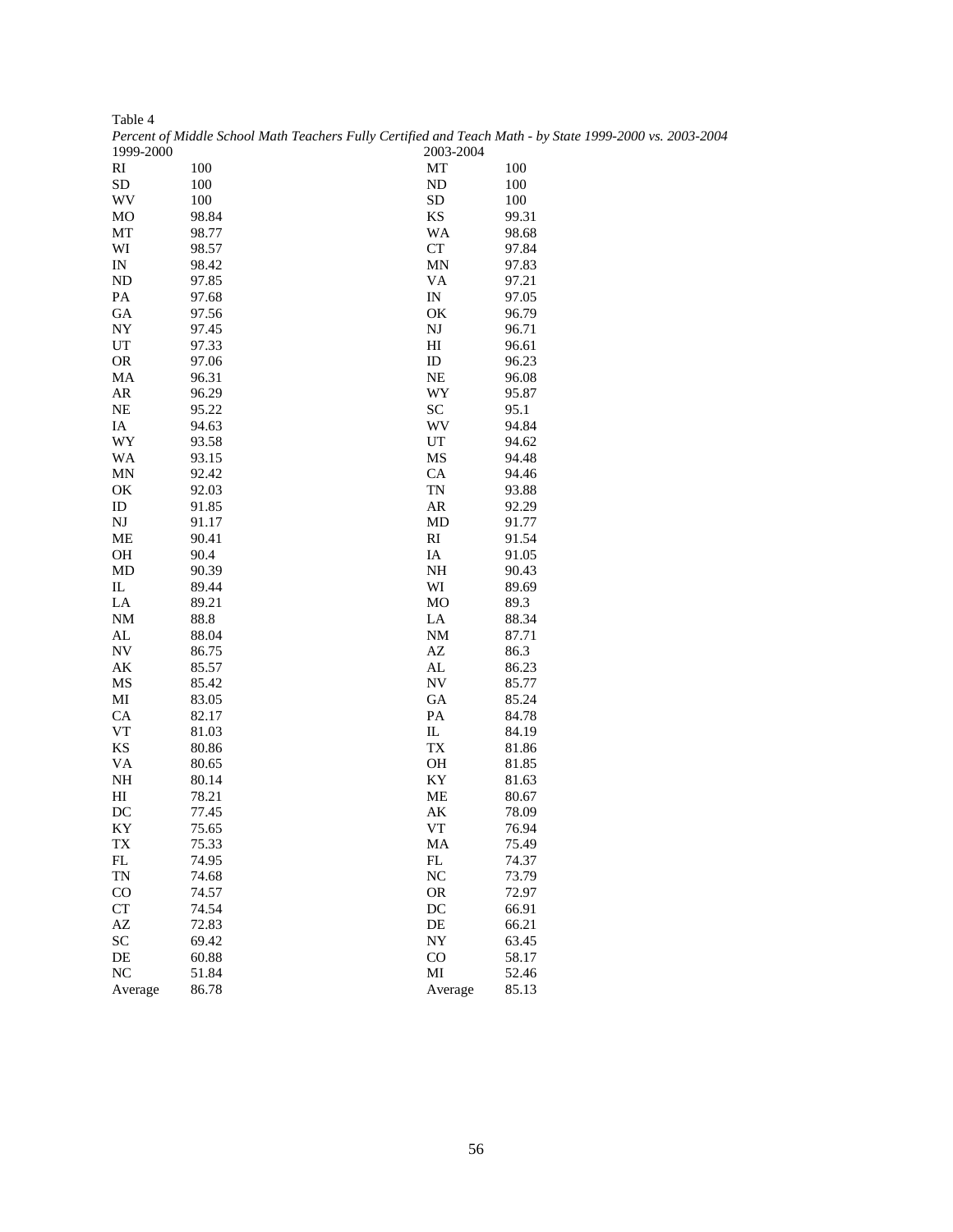A similar trend in middle-school science teachers is shown in Table 5. In 1999, science teachers who were fully certified ranges from 100% to 51.9%. The overall average percent of science teachers with full certification was 88.4%. In 2003, the range was from 100% to 61.1%. The average was 84.1%. This also indicates an overall *decrease* in percent of middle-school *science* teachers with *full certification* from 1999-00 to 2003-04. Indiana and Idaho had 100% science teachers fully certified in both 1999 and 2003. The bottom states in fully certified science teachers in 1999 were New Hampshire, Georgia and New Jersey. The bottom states in 2003 were Texas, Tennessee and District of Columbia. IN and ID were high in science certified both years, while CA & DC were low in science certified both years.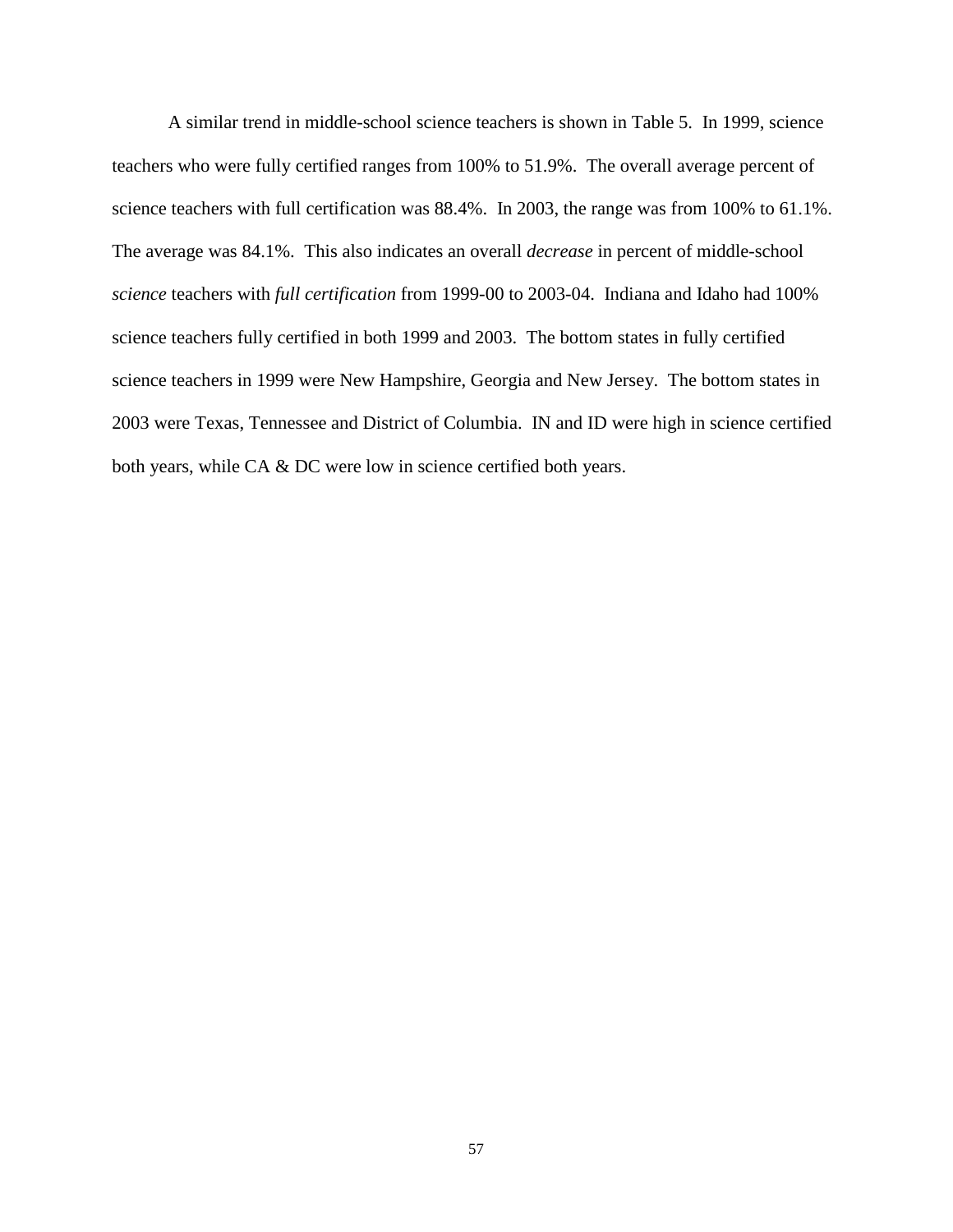|                          | Percent of Middle-School Science Teachers Fully Certified and Teach Science - by State 1999-2000 vs. 2003-2004 |                           |          |
|--------------------------|----------------------------------------------------------------------------------------------------------------|---------------------------|----------|
| 1999-2000                |                                                                                                                | 2003-2004                 |          |
| ID                       | 100                                                                                                            | AR                        | 100      |
| IN                       | 100                                                                                                            | ID                        | 100      |
| ME                       | 100                                                                                                            | $\mathop{\text{IN}}$      | 100      |
| <b>NV</b>                | 100                                                                                                            | KS                        | 100      |
| RI                       | 100                                                                                                            | <b>MN</b>                 | 100      |
| <b>SC</b>                | 100                                                                                                            | $\rm ND$                  | 100      |
| <b>SD</b>                | 100                                                                                                            | WI                        | 100      |
| VT                       | 100                                                                                                            | WY                        | 100      |
| WA                       | 100                                                                                                            | NE                        | 98.1     |
| WV                       | 100                                                                                                            | UT                        | 97.75    |
| NC                       | 98.89                                                                                                          | MD                        | 97.5     |
| OK                       | 98.55                                                                                                          | $\rm{NM}$                 | 97.41    |
| FL                       | 98.49                                                                                                          | OK                        | 96.93    |
| VA                       | 97.88                                                                                                          | AK                        | 96.68    |
|                          |                                                                                                                |                           |          |
| WI                       | 97.69                                                                                                          | <b>SD</b>                 | 96.68    |
| AR                       | 97.52                                                                                                          | LA                        | 95.88    |
| IA                       | 97.47                                                                                                          | SC                        | 95.59    |
| KS                       | 96.94                                                                                                          | AL                        | 95.0     |
| ND                       | 96.81                                                                                                          | $\mathbf{N}\mathbf{J}$    | 94.51    |
| $\mathbf{A}\mathbf{K}$   | 96.77                                                                                                          | ${\rm GA}$                | 94.3     |
| MA                       | 96.03                                                                                                          | <b>WA</b>                 | 94.02    |
| NY                       | 95.81                                                                                                          | ${\rm VT}$                | 93.7     |
| <b>OR</b>                | 95.64                                                                                                          | $\rm HI$                  | 93.32    |
| TN                       | 94.98                                                                                                          | PA                        | 92.65    |
| UT                       | 93.21                                                                                                          | MT                        | 923      |
| WY                       | 92.47                                                                                                          | MS                        | 89.63    |
| $\mathcal{T}\mathcal{X}$ | 92.13                                                                                                          | WV                        | 89.5     |
| <b>MN</b>                | 90.87                                                                                                          | <b>MO</b>                 | 88.72    |
| AL                       | 89.19                                                                                                          | <b>NV</b>                 | 88.03    |
| MT                       | 89.01                                                                                                          | $\mathbf{A}\mathbf{Z}$    | 87.63    |
| <b>NE</b>                | 88.34                                                                                                          | CT                        | 87.38    |
| MS                       | 87.96                                                                                                          | $\rm NH$                  | 85.96    |
| IL                       | 87.25                                                                                                          | VA                        | 85.79    |
| DE                       | 86.83                                                                                                          | $\rm DE$                  | 84.75    |
| $\rm OH$                 | 86.12                                                                                                          | NY                        | 83.6     |
| CO                       | 83.92                                                                                                          | RI                        | 83.47    |
| MO                       | 83.8                                                                                                           | MA                        | 83.06    |
| PA                       | 83.3                                                                                                           | OH                        | 82.41    |
| $\rm{NM}$                | 82.03                                                                                                          | ${\sf OR}$                | 81.97    |
| HI                       | 82.0                                                                                                           | KY                        | 81.65    |
| MI                       | 81.68                                                                                                          | NC                        | 81.21    |
| LA                       | 80.49                                                                                                          | IA                        | $80.8\,$ |
|                          |                                                                                                                |                           | 80.57    |
| MD                       | 7918                                                                                                           | $_{\rm CO}$<br>${\rm FL}$ |          |
| AZ                       | 78.8                                                                                                           |                           | 80.13    |
| ${\cal C}{\cal T}$       | 77.92                                                                                                          | CA                        | 7514     |
| CA                       | 75.17                                                                                                          | $\mathbf{M}\mathbf{I}$    | 74.47    |
| KY                       | 69.92                                                                                                          | IL                        | 72.42    |
| DC                       | 67.68                                                                                                          | ME                        | 71.23    |
| NH                       | 62.92                                                                                                          | $\mathcal{T}\mathcal{X}$  | 67.48    |
| GA                       | 57.62                                                                                                          | <b>TN</b>                 | 61.68    |
| NJ                       | 51.87                                                                                                          | DC                        | 61.08    |
| Average                  | 88.42                                                                                                          | Average                   | 84.06    |

Table 5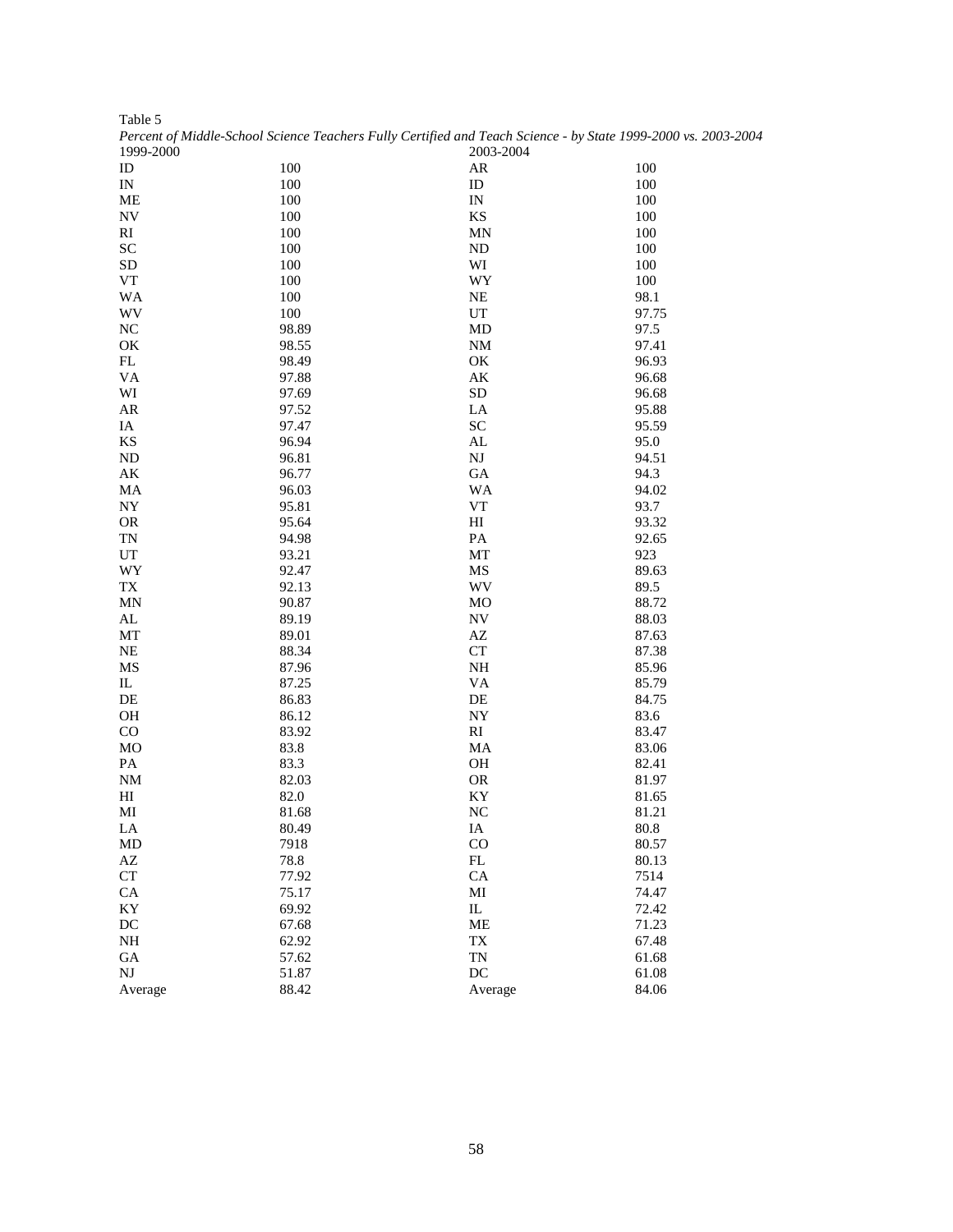| Table 6                |                                                                                                        |                          |       |
|------------------------|--------------------------------------------------------------------------------------------------------|--------------------------|-------|
|                        | Percent Middle-School Math Teachers Have Math Majors and Teach Math - by State 1999-2000 vs. 2003-2004 |                          |       |
| 1999-2000              |                                                                                                        | 2003-2004                |       |
| DC                     | 67.17                                                                                                  | MN                       | 52.66 |
| NE                     | 58.68                                                                                                  | ND                       | 48.94 |
| PA                     | 56.32                                                                                                  | ${\rm SD}$               | 48.87 |
| AL                     | 51.98                                                                                                  | <b>NE</b>                | 47.34 |
| SD                     | 50.32                                                                                                  | ${\cal C}{\cal T}$       | 46.31 |
| MN                     | 49.65                                                                                                  | NY                       | 39.36 |
| WY                     | 49.4                                                                                                   | IN                       | 39.03 |
| <b>OH</b>              | 48.94                                                                                                  | WY                       | 34.65 |
| MT                     | 45.68                                                                                                  | $\mathbf{R}\mathbf{I}$   | 34.5  |
| NY                     | 45.53                                                                                                  | AL                       | 34.11 |
| HI                     | 44.98                                                                                                  | IA                       | 33.61 |
| NJ                     | 44.88                                                                                                  | $\rm NH$                 | 33.51 |
| ${\rm SC}$             |                                                                                                        | NJ                       |       |
|                        | 43.56                                                                                                  |                          | 29.68 |
| MA                     | 42.75                                                                                                  | UT                       | 29.34 |
| ND                     | 41.58                                                                                                  | ID                       | 28.1  |
| RI                     | 40.87                                                                                                  | ${\sf AR}$               | 27.67 |
| MD                     | 39.12                                                                                                  | CA                       | 27.08 |
| ME                     | 37.92                                                                                                  | PA                       | 25.88 |
| VT                     | 37.15                                                                                                  | DC                       | 24.84 |
| NM                     | 36.58                                                                                                  | MT                       | 24.56 |
| AR                     | 35.92                                                                                                  | OH                       | 24.08 |
| MI                     | 35.44                                                                                                  | ${\rm VT}$               | 23.74 |
| IA                     | 32.79                                                                                                  | OK                       | 23.6  |
| WI                     | 32.12                                                                                                  | AK                       | 23.49 |
| UT                     | 31.8                                                                                                   | <b>OR</b>                | 22.02 |
| DE                     | 31.08                                                                                                  | DE                       | 21.79 |
| OK                     | 29.64                                                                                                  | ${\rm T}{\rm X}$         | 20.96 |
| IN                     | 28.01                                                                                                  | H                        | 20.69 |
| <b>OR</b>              | 27.36                                                                                                  | WI                       | 20.46 |
| WV                     | 24.81                                                                                                  | MO                       | 20.02 |
| FL                     | 24.8                                                                                                   | MI                       | 19.57 |
| GA                     | 24.8                                                                                                   | TN                       | 19.32 |
| VA                     | 23.92                                                                                                  | LA                       | 18.39 |
| LA                     | 23.68                                                                                                  | NC                       | 17.88 |
| MS                     | 22.82                                                                                                  | MS                       | 17.66 |
| KS                     | 22.21                                                                                                  | CO                       | 17.57 |
| NV                     | 18.65                                                                                                  | $\mathbf{K}\mathbf{S}$   | 14.19 |
| CA                     | 17.83                                                                                                  | ME                       | 13.63 |
| AΚ                     | 16.21                                                                                                  | WV                       | 12.14 |
| TX                     | 16.1                                                                                                   | MD                       | 11.62 |
| WA                     | 15.9                                                                                                   | AΖ                       | 10.61 |
| $\rm CO$               | 15.81                                                                                                  | WA                       | 10.35 |
| ID                     | 13.93                                                                                                  | $\rm{NM}$                | 9.55  |
| AZ                     | 13.55                                                                                                  | MA                       | 9.0   |
| $_{\rm IL}$            | 13.22                                                                                                  | <b>SC</b>                | 8.31  |
|                        |                                                                                                        |                          |       |
| MO                     | 10.66                                                                                                  | $\rm GA$                 | 8.1   |
| $\mathbf{K}\mathbf{Y}$ | 10.64                                                                                                  | $\ensuremath{\text{NV}}$ | 8.03  |
| NC                     | 10.43                                                                                                  | VA                       | 5.51  |
| ${\cal C}{\cal T}$     | 8.85                                                                                                   | KY                       | 5.32  |
| NH                     | 6.36                                                                                                   | ${\rm FL}$               | 3.47  |
| TN                     | 4.99                                                                                                   | ${\rm IL}$               | 0.54  |
| Average                | 28.94                                                                                                  | Average                  | 21.34 |

 Table 6 shows middle-school math teachers who have majors in math. This percentage is considerably lower than that of fully certified middle-school math teachers. During 1999, the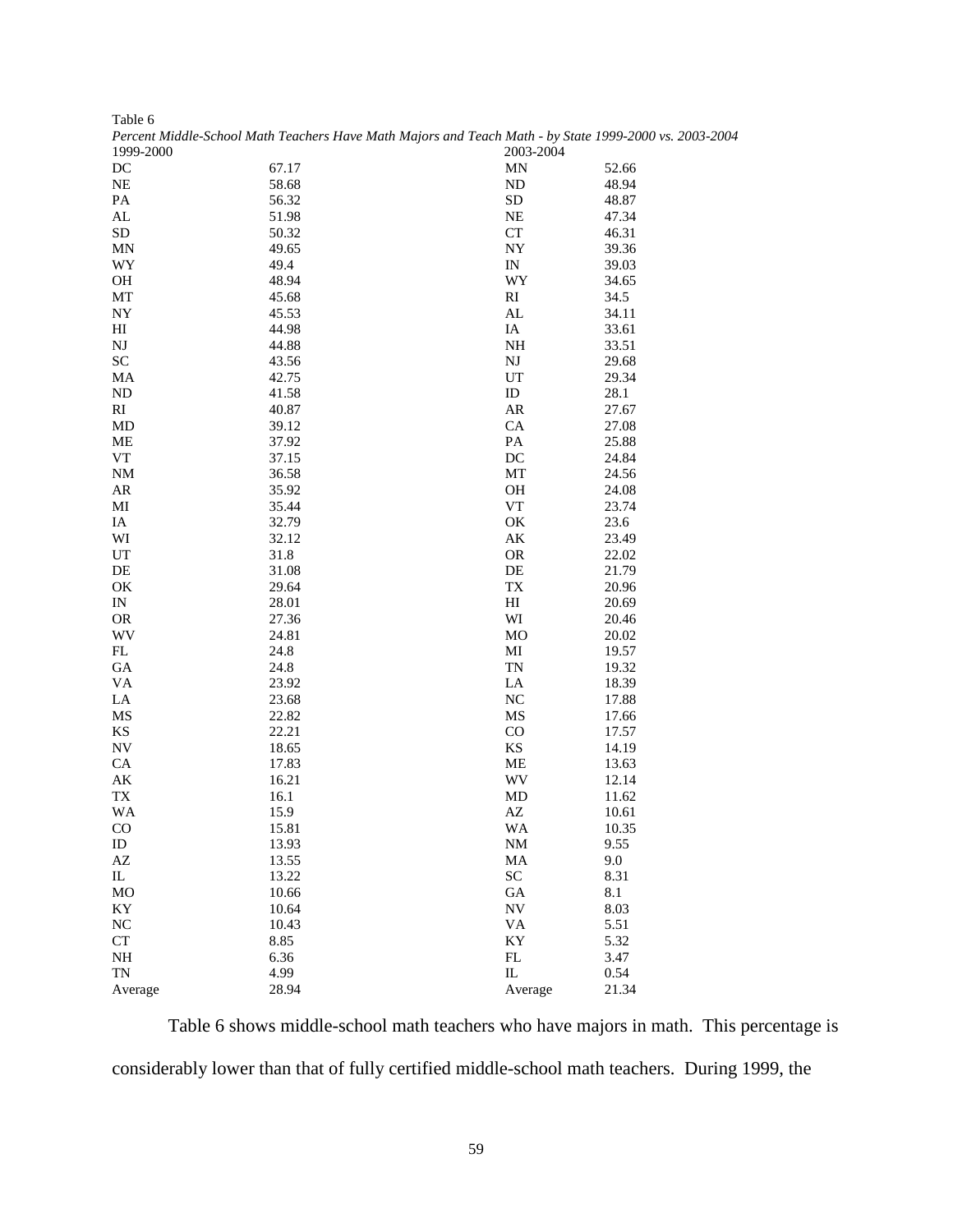percent of math teachers who had math majors ranged from 67.2% majors in District of Columbia to 5.0% majors in Tennessee. The overall percentage of math teachers with math majors was 28.9%. In 2003, the range is from 52.7% in Minnesota to 5.4% in Illinois. The overall average in 2003 is much lower at 21.3%. This indicates an overall *decrease* in percent of middle-school *math* teachers with *math majors* from 1999-00 to 2003-04. For math teachers with math majors NE, SD, MN, WY, and NY were high both years, while KY & IL were low both years.

Table 7 shows middle-school science teachers with science majors. This percentage is also much lower than that of fully certified middle-school science teachers. In 1999, science teachers with science majors ranged from 67.0% in District of Columbia to 0% in Georgia and Louisiana. The overall average percent of science teachers with science majors was 28.3%. In 2003, the range was from 68.6% in New York to 3.5% in Tennessee. The overall average percent was much higher than in 1999 at 40.3%. This indicates an overall *increase* in percent of middle-school *science* teachers with *science majors* from 1999-00 to 2003-04. Tennessee was the lowest state for both math teachers with math majors in 1999 (5.0%) and science teachers with science majors in 2003 (3.5%). For science teachers with science majors AK, VT, CA, and MN were high both years. KY, TN, GA, and LA were low both years.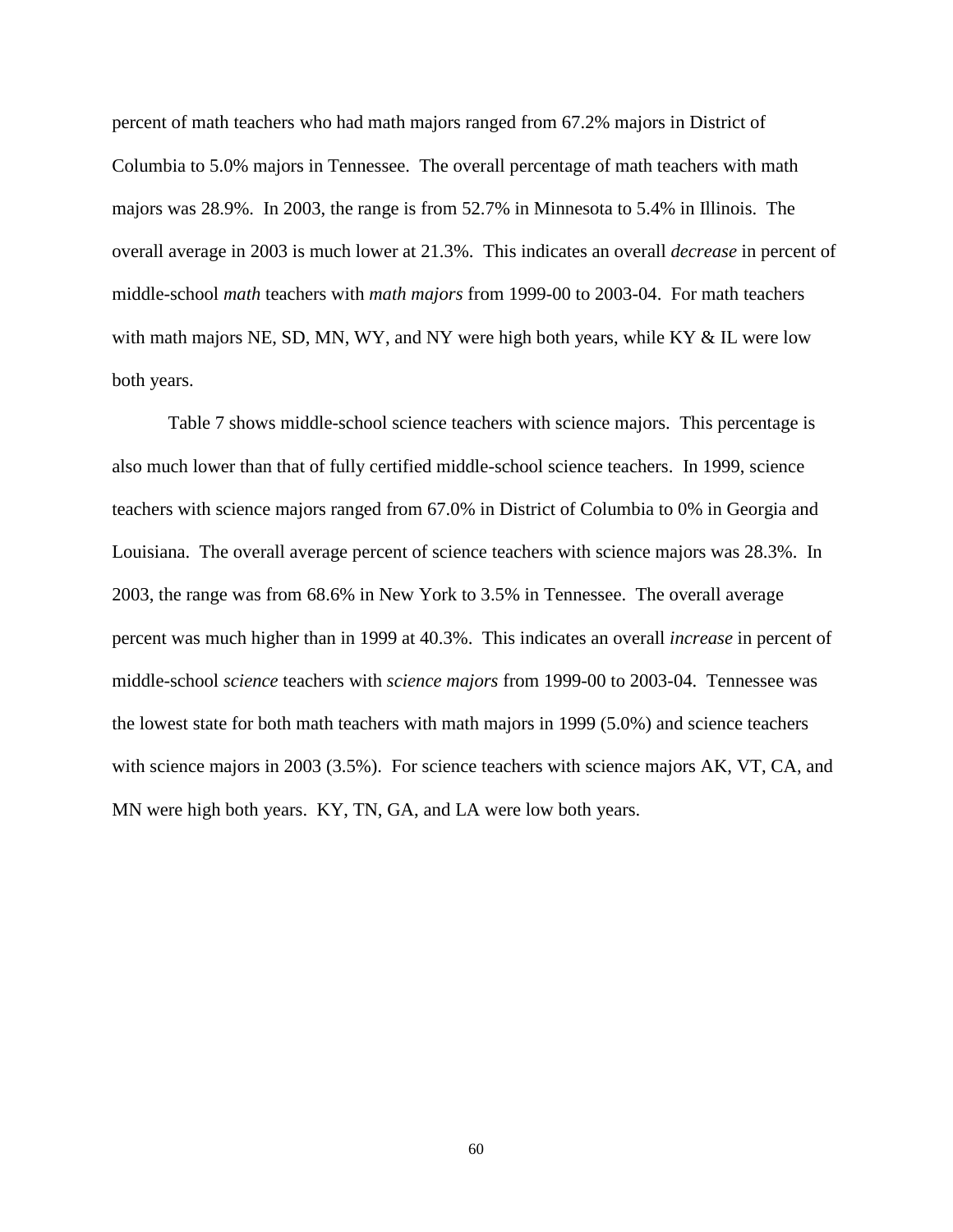|                  | Middle-School Science Teachers Have Science Majors and Teach Science - by State 1999-2000 vs. 2003-2004 |                        |               |
|------------------|---------------------------------------------------------------------------------------------------------|------------------------|---------------|
| 1999-2000        |                                                                                                         | 2003-2004              |               |
| DC               | 66.98                                                                                                   | NY                     | 68.6          |
| AK               | 66.63                                                                                                   | ${\rm T}{\rm X}$       | 66.1          |
| <b>VT</b>        | 63.05                                                                                                   | MN                     | 60.74         |
| CO               | 59.22                                                                                                   | АK                     | 60.63         |
| CA               | 53.48                                                                                                   | NJ                     | 57.05         |
| MN               | 51.94                                                                                                   | NE                     | 56.49         |
| <b>VA</b>        | 51.77                                                                                                   | ${\rm VT}$             | 55.55         |
| UT               | 48.48                                                                                                   | CA                     | 53.94         |
| MI               | 45.53                                                                                                   | <b>NV</b>              | 53.79         |
| IA               | 43.24                                                                                                   | IN                     | 53.03         |
| WA               | 42.03                                                                                                   | DE                     | 51.63         |
| WI               | 41.49                                                                                                   | AL                     | 50.84         |
| ${\rm AL}$       | 40.58                                                                                                   | UT                     | 47.54         |
| PA               | 40.24                                                                                                   | DC                     | 46.96         |
| <b>NE</b>        | 40.2                                                                                                    | <b>OR</b>              | 46.73         |
| <b>SC</b>        | 37.62                                                                                                   | MT                     | 44.17         |
| <b>NV</b>        | 37.58                                                                                                   | <b>ND</b>              | 44.11         |
| <b>CT</b>        | 34.87                                                                                                   | MO                     | 44.0          |
| RI               | 33.7                                                                                                    | MD                     | 43.25         |
| SD               | 33.3                                                                                                    | CO                     | 43.2          |
| IL               | 32.91                                                                                                   | $\mathbf{I}$           | 41.79         |
| IN               | 32.71                                                                                                   | MI                     | 41.05         |
| ID               | 32.24                                                                                                   | IA                     | 40.18         |
| <b>OR</b>        | 31.85                                                                                                   | H <sub>I</sub>         | 39.07         |
| MT               | 31.78                                                                                                   | WY                     | 38.88         |
| MO               | 30.29                                                                                                   | <b>SC</b>              | 38.5          |
| WY               | 29.62                                                                                                   | RI                     | 37.83         |
| <b>NM</b>        | 29.56                                                                                                   | NH                     | 37.3          |
| <b>OH</b>        | 28.35                                                                                                   | WV                     | 36.69         |
| $\rm NH$         | 25.97                                                                                                   | ID                     | 35.91         |
| HI               | 25.01                                                                                                   | WA                     | 35.83         |
| $\mathrm{OK}$    | 23.91                                                                                                   | MA                     | 35.64         |
| KS               | 23.26                                                                                                   | FL                     | 34.72         |
| ME               | 23.06                                                                                                   | ME                     | 33.77         |
| AZ               | 19.2                                                                                                    | ${\rm SD}$             | 33.5          |
| <b>ND</b>        | 19.08                                                                                                   | CT                     | 33.4          |
| MS               | 18.94                                                                                                   | MS                     | 31.46         |
| AR               | 17.81                                                                                                   | <b>NM</b>              | 31.32         |
| MA               | 17.6                                                                                                    | <b>VA</b>              | 30.88         |
| MD               | 17.26                                                                                                   | NC                     | 30.15         |
| NY               | 15.44                                                                                                   | KY                     | 29.63         |
| KY               | 13.3                                                                                                    | KS                     | 29.21         |
| <b>WV</b>        | 12.44                                                                                                   | WI                     | 28.43         |
| $_{\rm NJ}$      | 10.91                                                                                                   | PA                     | 28.21         |
| TX               | 10.04                                                                                                   | $\mathbf{A}\mathbf{Z}$ | 26.4          |
| NC               | 7.42                                                                                                    | OK                     | 21.77         |
| TN               | 5.11                                                                                                    | ${\rm GA}$             | 18.73         |
|                  |                                                                                                         |                        |               |
| DE<br>FL         | 4.81<br>3.04                                                                                            | LA<br>${\sf AR}$       | 16.51<br>11.7 |
|                  |                                                                                                         |                        |               |
| GA<br>${\rm LA}$ | $\boldsymbol{0}$<br>$\mathbf{0}$                                                                        | OH<br><b>TN</b>        | 6.47          |
|                  | 28.32                                                                                                   |                        | 3.45          |
| Average          |                                                                                                         | Average                | 40.29         |

Table 7

Table 8 compares *overall* percent of fully certified middle-school math teachers in 1999 to fully certified middle-school math teachers in 2003, and the percent of middle-school math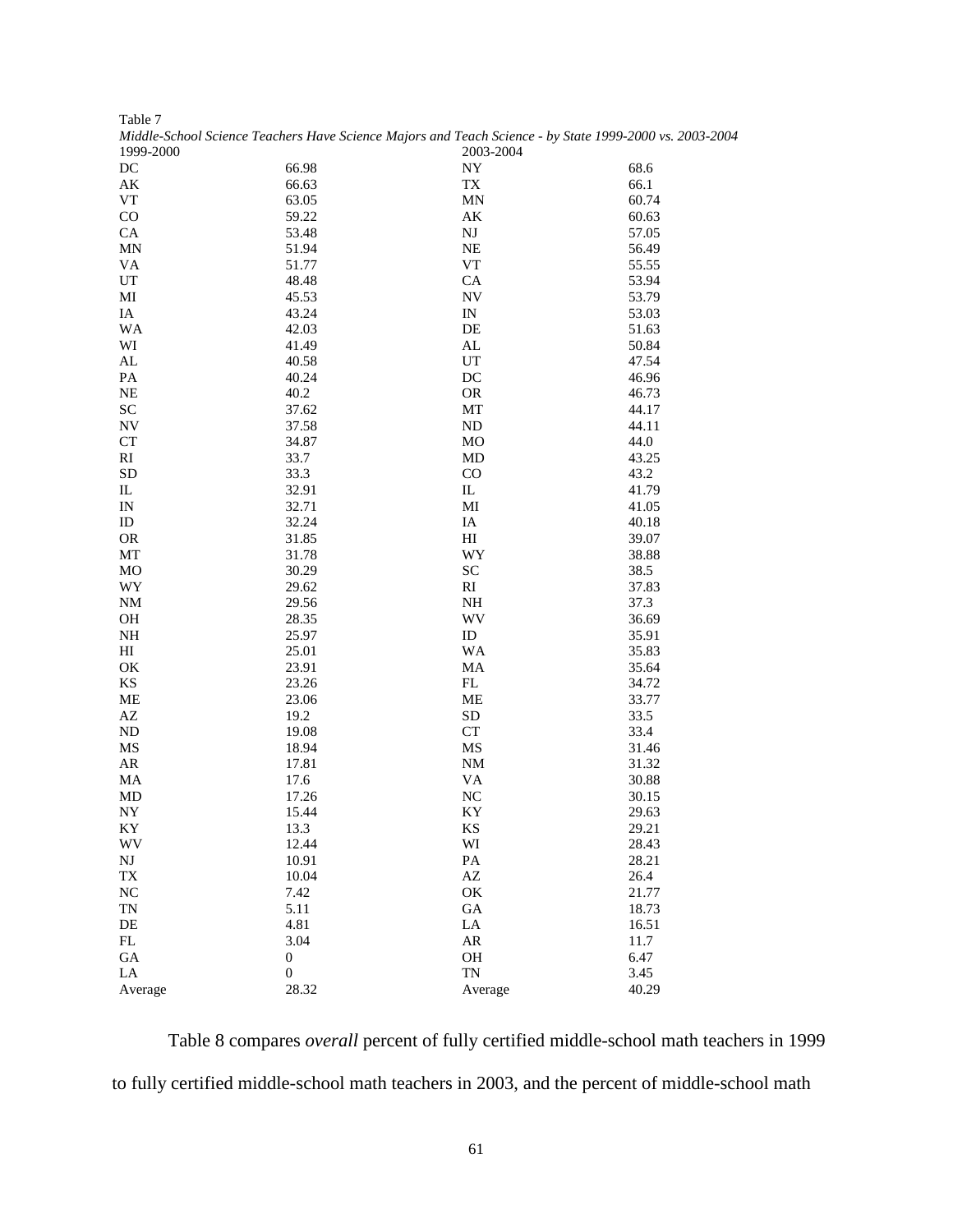teachers with math majors in 1999 to middle-school math teachers with math majors in 2003. The percent of fully certified middle-school math teachers *decreased* from 1999 to 2003 as did the percent of math teachers with math majors, as shown in Table 8.

| Table 8   |                                                                                                            |                           |
|-----------|------------------------------------------------------------------------------------------------------------|---------------------------|
|           | Overall Percent Fully Certified Middle-School Math Teachers with Math Majors, Comparing 1999-00 to 2003-04 |                           |
|           | Fully Certified & Teaches Math                                                                             | Math Major & Teaches Math |
| 1999-2000 | 86.78                                                                                                      | 28.94                     |
| 2003-2004 | 85.13                                                                                                      | 21.34                     |

Similarly, Table 9 compares *overall* percent of fully certified middle-school science teachers in 1999 to fully certified middle-school science teachers in 2003, and the percent of middle-school science teachers with science majors in 1999 to middle-school science teachers with science majors in 2003. The percent of fully certified middle-school science teachers *decreased* from 1999-2003, whereas the percent of middle-school science teachers with science majors *increased* from 1999 to 2003.

Table 9

| Overall Percent Fully Certified Middle-School Science Teachers with Science Majors, Comparing 1999-00 to 2003-04 |                                   |                                 |
|------------------------------------------------------------------------------------------------------------------|-----------------------------------|---------------------------------|
|                                                                                                                  | Fully Certified & Teaches Science | Science Major & Teaches Science |
| 1999-2000                                                                                                        | 88.42                             | 28.32                           |
| 2003-2004                                                                                                        | 84.06                             | 40.29                           |

Figure 1 compares all middle-school variables from Tables 4 through 9 on one graph. This graph shows that *both* math and science fully certified *decreased* from 1999-00 to 2003-04. Science teachers with science majors *increased* from 1999-00 to 2003-04 while math teachers with math majors *decreased*. This figure also displays that the percentage of teachers who are certified and teach science or math is much higher than the percentage who have majors and teach science and math.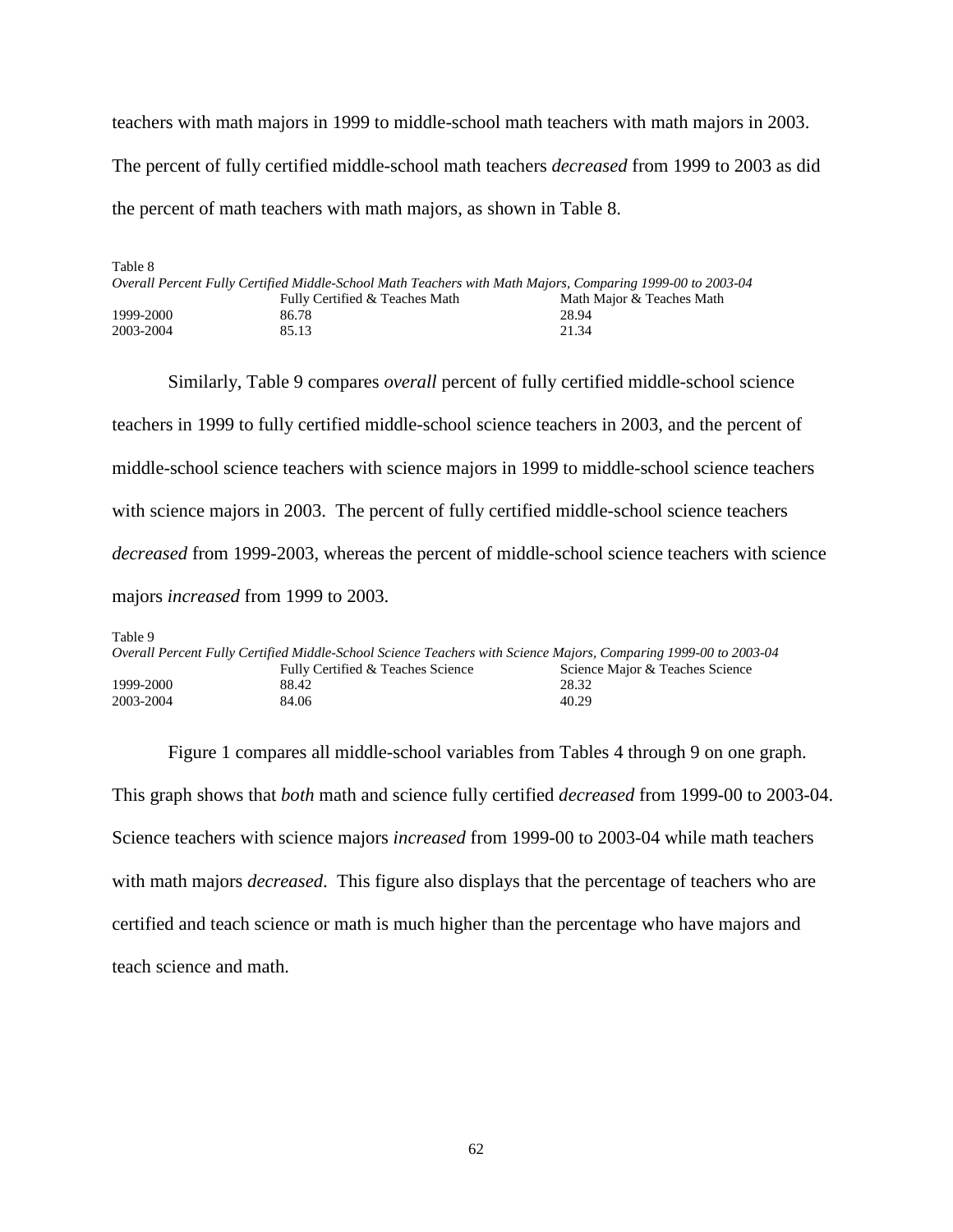## *Figure 1*

Middle-School Fully Certified Math/Science Teachers with Math/Science Majors (1999-2000 vs. 2003-2004).



The four variables involved in determining the status of percent of middle-school teachers teaching out-of-field were: math teachers with full certification, science teachers with full certification, math teachers with math majors, and science teachers with science majors. The results of this study showed that in 3 of these 4 categories, there was an *increase* in out-of-field teachers from before NCLB (determined though the analyses of 1999-00 SASS data) to after NCLB (determined though the analyses of 2003-04 SASS data). There was an overall *decrease* in percent of *both* middle-school *math* teachers and *science* teachers with *full certification* from 1999-00 to 2003-04. Science percentage decreased more than math. There was a *decrease* in percent of math teachers with *math majors*. There was an *increase* in percent of science teachers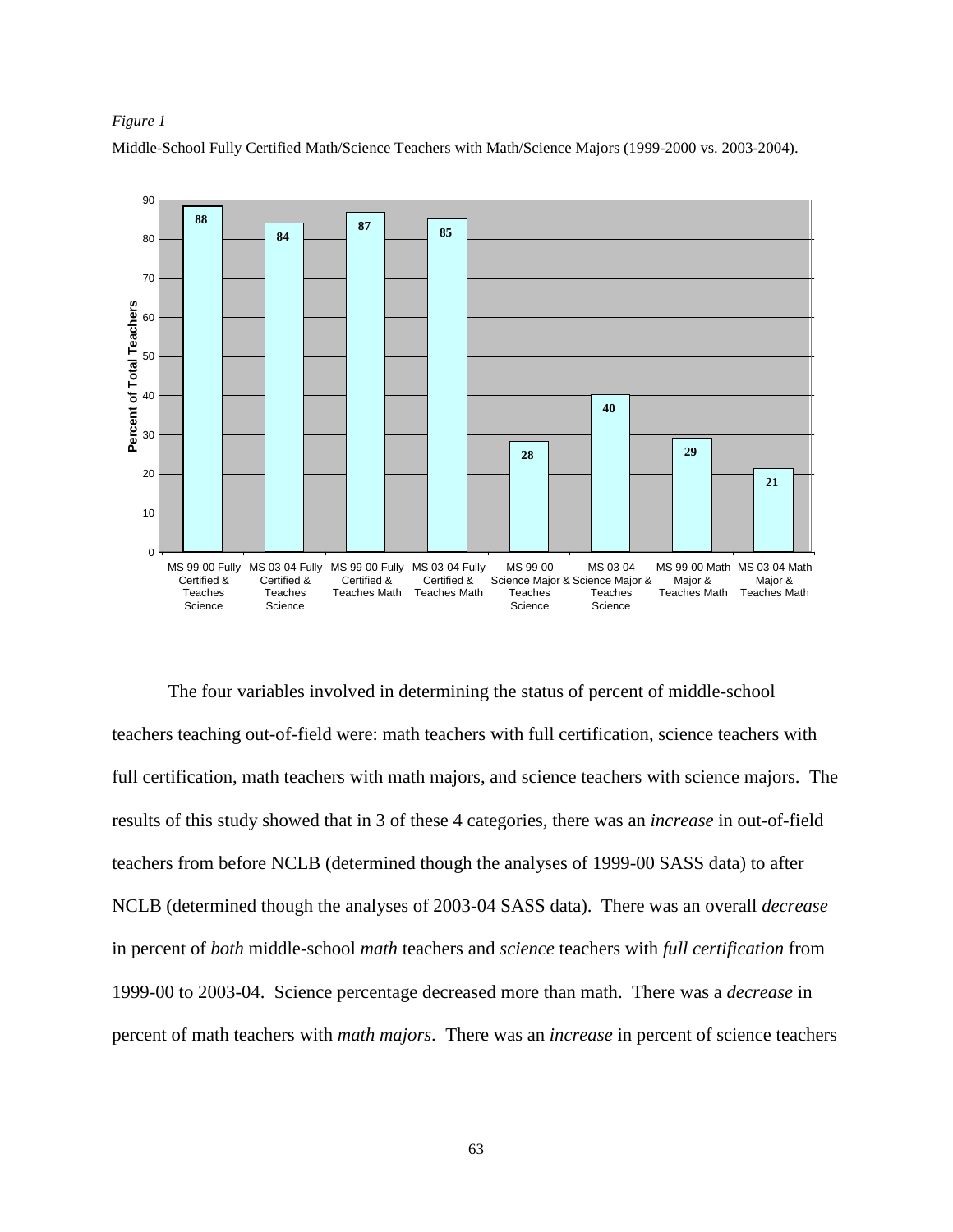with *science majors*. Notably, the percentage of science and math teachers with majors was consistently lower than the percentage of math and science teachers who were fully certified.

4.02 Research Question Two – Part A: During school years 1999-2000 and 2003-2004, which states are consistently ranked high or low in percent of middle-school math and science teachers with math and science majors? The percent of math and science teachers with math and science majors between years 1999-2000 and 2003-2004 ranking component can be answered by referencing Table 10 and Figures 2 through 7.

Table 10 shows middle-school teachers who teach math and science and have majors in math and science among states from highest percentage to lowest percentage during 1999-00 and 2003-04 school years. The top 30% (15 states) in all four categories are shown in green with those states that occur at the top in at least 3 of the 4 categories are shown in *bold italic* print. Those states that are top in *all* categories are underlined. The bottom states are shown in red with those states that occur at the bottom in at least 3 of the 4 categories are shown in *bold italic* print. The state (Kentucky) that was near the bottom in *all* categories is underlined.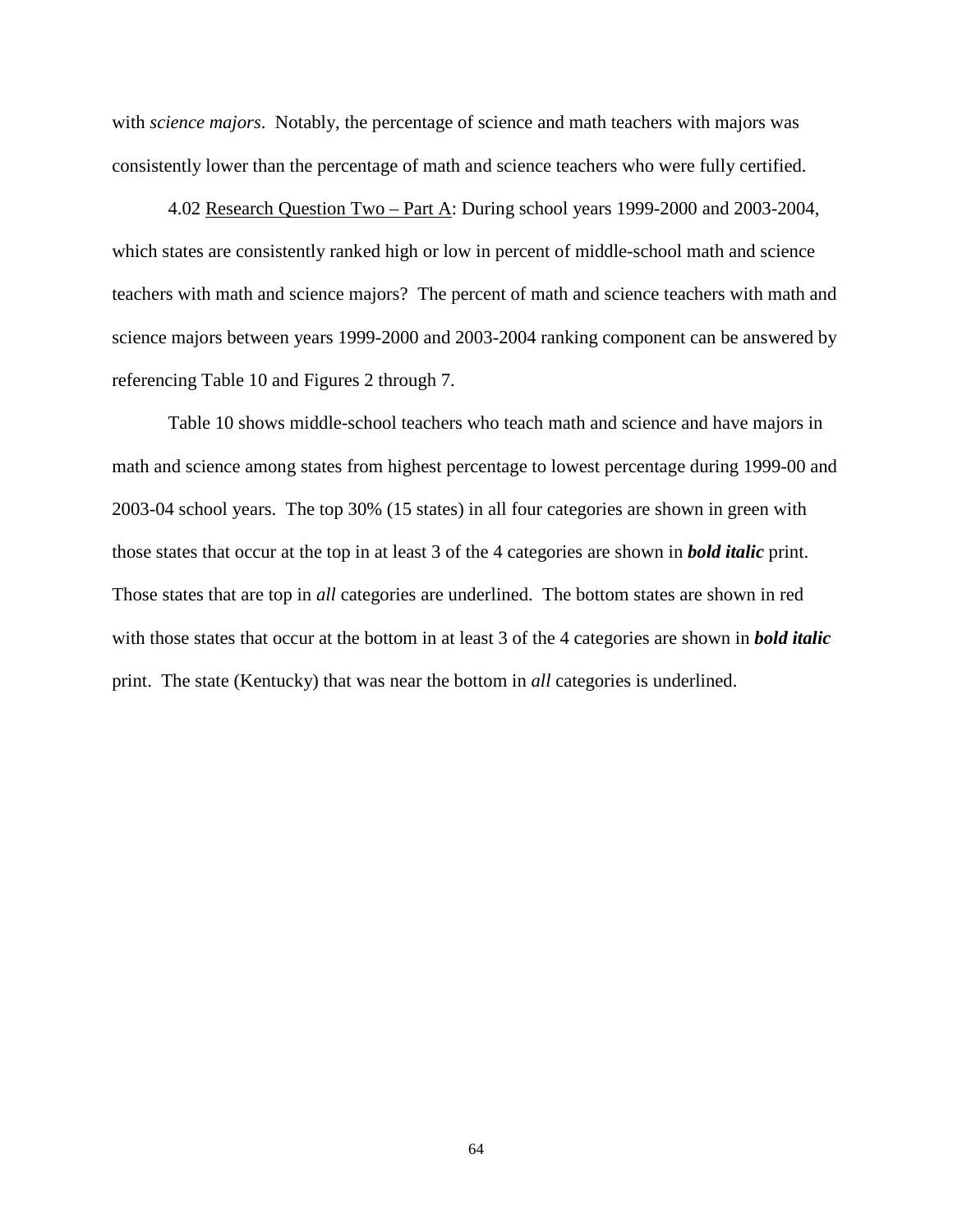### Table 10

*Percent of Middle-School Math/Science Teachers that Teach Math/Science & Have Majors in Math/Science - by State, 1999-2000 vs. 2003-2004* 

| 1999-2000 Middle-              |         | 2003-2004 Middle-               |              | 1999-2000 Middle-              |         | 2003-2004 Middle-               |         |  |
|--------------------------------|---------|---------------------------------|--------------|--------------------------------|---------|---------------------------------|---------|--|
| <b>School Math Teachers</b>    |         | <b>School Math Teachers</b>     |              | <b>School Science Teachers</b> |         | <b>School Science Teachers</b>  |         |  |
| Teach Math & Have              |         | Teach Math & Have               |              | Teach Science & Have           |         | Teach Science & Have            |         |  |
| <b>Math Majors</b>             |         | Math Majors                     |              | Science Majors                 |         | Science Majors                  |         |  |
| <b>STATE</b>                   | Percent | <b>STATE</b>                    | Percent      | <b>STATE</b>                   | Percent | <b>STATE</b>                    | Percent |  |
| DC                             | 67.17   | <b>MN</b>                       | 52.66        | $\overline{DC}$                | 66.98   | $\boldsymbol{N} \boldsymbol{Y}$ | 68.6    |  |
| NE                             | 58.68   | ND                              | 48.94        | <b>AK</b>                      | 66.63   | <b>TX</b>                       | 66.1    |  |
| <b>PA</b>                      | 56.32   | <b>SD</b>                       | 48.87        | <b>VT</b>                      | 63.05   | <b>MN</b>                       | 60.74   |  |
| $\boldsymbol{A}\boldsymbol{L}$ | 51.98   | $N\!E$                          | 47.34        | CO                             | 59.22   | AK                              | 60.63   |  |
| <b>SD</b>                      | 50.32   | <b>CT</b>                       | 46.31        | CA                             | 53.48   | $N\!J$                          | 57.05   |  |
| MI                             | 49.65   | $\boldsymbol{N}$                | 39.36        | MI                             | 51.94   | $N\!E$                          | 56.49   |  |
| <b>WY</b>                      | 49.40   | IN                              | 39.03        | <b>VA</b>                      | 51.77   | <b>VT</b>                       | 55.55   |  |
| <b>OH</b>                      | 48.94   | <b>WY</b>                       | 34.65        | <b>UT</b>                      | 48.48   | CA                              | 53.94   |  |
| <b>MT</b>                      | 45.68   | RI                              | 34.50        | <b>ME</b>                      | 45.53   | <b>NV</b>                       | 53.79   |  |
| $\boldsymbol{N}$               | 45.53   | $\boldsymbol{A}\boldsymbol{L}$  | <b>34.11</b> | IA                             | 43.24   | IN                              | 53.03   |  |
| H <sub>I</sub>                 | 44.98   | IA                              | 33.61        | <b>WA</b>                      | 42.03   | DE                              | 51.63   |  |
| NJ                             | 44.88   | <b>NH</b>                       | 33.51        | WI                             | 41.49   | ${\bf \overline{AL}}$           | 50.84   |  |
| <b>SC</b>                      | 43.56   | $\boldsymbol{N} \boldsymbol{J}$ | 29.68        | AL                             | 40.58   | <b>UT</b>                       | 47.54   |  |
| <b>MA</b>                      | 42.75   | <b>UT</b>                       | 29.34        | PA                             | 40.24   | $\bm{D}\bm{C}$                  | 46.96   |  |
| <b>ND</b>                      | 41.58   | ID                              | 28.10        | <b>NE</b>                      | 40.2    | <b>OR</b>                       | 46.73   |  |
| RI                             | 40.87   | AR                              | 27.67        | SC                             | 37.62   | MT                              | 44.17   |  |
| MD                             | 39.12   | CA                              | 27.08        | <b>NV</b>                      | 37.58   | ND                              | 44.11   |  |
| MN                             | 37.92   | $\mathbf{PA}$                   | 25.88        | <b>CT</b>                      | 34.87   | MO                              | 44.00   |  |
| <b>VT</b>                      | 37.15   | DC                              | 24.84        | RI                             | 33.70   | MD                              | 43.25   |  |
| NM                             | 36.58   | MT                              | 24.56        | <b>SD</b>                      | 33.30   | CO                              | 43.20   |  |
| AR                             | 35.92   | OH                              | 24.08        | $\rm IL$                       | 32.91   | IL                              | 41.79   |  |
| ME                             | 35.44   | <b>VT</b>                       | 23.74        | $\ensuremath{\text{IN}}$       | 32.71   | MI                              | 41.05   |  |
| IA                             | 32.79   | OK                              | 23.60        | ID                             | 32.24   | IA                              | 40.18   |  |
| WI                             | 32.12   | AK                              | 23.49        | <b>OR</b>                      | 31.85   | H <sub>I</sub>                  | 39.07   |  |
| <b>UT</b>                      | 31.80   | <b>OR</b>                       | 22.02        | MT                             | 31.78   | WY                              | 38.88   |  |
| DE                             | 31.08   | DE                              | 21.79        | MO                             | 30.29   | <b>SC</b>                       | 38.50   |  |
| OK                             | 29.64   | <b>TX</b>                       | 20.96        | WY                             | 29.62   | RI                              | 37.83   |  |
| $\ensuremath{\text{IN}}$       | 28.01   | H                               | 20.69        | $\rm{NM}$                      | 29.56   | NH                              | 37.30   |  |
| <b>OR</b>                      | 27.36   | WI                              | 20.46        | OH                             | 28.35   | WV                              | 36.69   |  |
| WV                             | 24.81   | MO                              | 20.02        | $\rm NH$                       | 25.97   | ${\rm ID}$                      | 35.91   |  |
| FL                             | 24.80   | MI                              | 19.57        | H <sub>I</sub>                 | 25.01   | <b>WA</b>                       | 35.83   |  |
| GA                             | 24.80   | $\mathbf{TN}$                   | 19.32        | OK                             | 23.91   | MA                              | 35.64   |  |
| <b>VA</b>                      | 23.92   | LA                              | 18.39        | KS                             | 23.26   | FL                              | 34.72   |  |
| LA                             | 23.68   | NC                              | 17.88        | MN                             | 23.06   | <b>ME</b>                       | 33.77   |  |
| MS                             | 22.82   | MS                              | 17.66        | AZ                             | 19.20   | <b>SD</b>                       | 33.50   |  |
| $\mathop{\rm KS}\nolimits$     | 22.21   | CO                              | 17.57        | $\rm ND$                       | 19.08   | CT                              | 33.40   |  |
| <b>NV</b>                      | 18.65   | <b>KS</b>                       | 14.19        | <b>MS</b>                      | 18.94   | <b>MS</b>                       | 31.46   |  |
| CA                             | 17.83   | <b>ME</b>                       | 13.63        | AR                             | 17.81   | <b>NM</b>                       | 31.32   |  |
| AK                             | 16.21   | <b>WV</b>                       | 12.14        | MA                             | 17.60   | <b>VA</b>                       | 30.88   |  |
| <b>TX</b>                      | 16.10   | <b>MD</b>                       | 11.62        | <b>MD</b>                      | 17.26   | NC                              | 30.15   |  |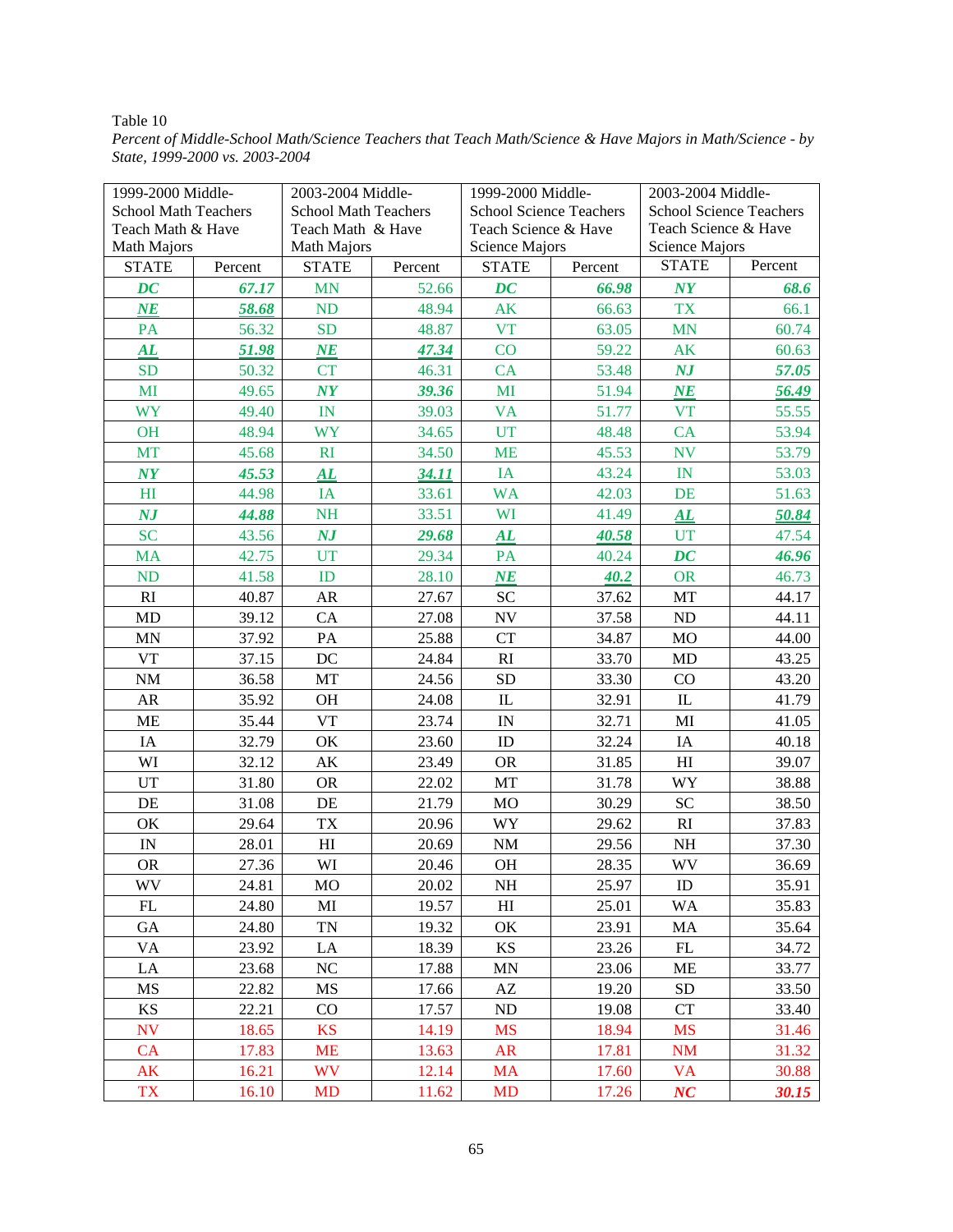| <b>WA</b>     | 15.90 | $\bm{A}\bm{Z}$ | 10.61 | <b>NY</b>                       | 15.44    | <b>KY</b>           | 29.63 |
|---------------|-------|----------------|-------|---------------------------------|----------|---------------------|-------|
| CO            | 15.81 | <b>WA</b>      | 10.35 | $\boldsymbol{K} \boldsymbol{Y}$ | 13.30    | <b>KS</b>           | 29.21 |
| ID            | 13.93 | <b>NM</b>      | 9.55  | WV                              | 12.44    | WI                  | 28.43 |
| $A\mathbf{Z}$ | 13.55 | MA             | 9.00  | NJ                              | 10.91    | <b>PA</b>           | 28.21 |
| IL            | 13.22 | <b>SC</b>      | 8.31  | <b>TX</b>                       | 10.04    | $A\mathbf{Z}$       | 26.40 |
| <b>MO</b>     | 10.66 | <b>GA</b>      | 8.10  | NC                              | 7.42     | <b>OK</b>           | 21.77 |
| KY            | 10.64 | <b>NV</b>      | 8.03  | <b>TN</b>                       | 5.11     | <b>GA</b>           | 18.73 |
| NC            | 10.43 | <b>VA</b>      | 5.51  | DE                              | 4.81     | LA                  | 16.51 |
| CT            | 8.85  | KY             | 5.32  | FL                              | 3.04     | AR                  | 11.70 |
| <b>NH</b>     | 6.36  | FL             | 3.47  | <b>GA</b>                       | 0        | <b>OH</b>           | 6.47  |
| $\sqrt{TN}$   | 4.99  | IL             | .54   | LA                              | $\Omega$ | $\boldsymbol{T\!N}$ | 3.45  |
|               |       |                |       |                                 |          |                     |       |
| Average       | 28.94 | Average        | 21.34 | Average                         | 28.32    | Average             | 40.29 |

 Figures 2 and 3 show the top states (top 30%), those with the highest percentage of middle-school math teachers with math majors, in 1999 and 2003. Figures 4 and 5 show the top states for highest percentage of middle-school science teachers with science majors, in 1999 and 2003, respectively. Figures 2 and 3 show seven particular U.S. states are consistently represented as top percent of middle-school *math* teachers with *math* majors, during both 1999 and 2003. These states are Nebraska, Alabama, South Dakota, Wyoming, New York, New Jersey and North Dakota. Figures 4 and 5 show three states, Alabama, Nebraska and District of Columbia, are also top in middle-school *science* teachers with *science* majors. Nebraska and Alabama were in the top 30% in all four categories (1999 math teachers with math majors, 2003 math teachers with math majors, 1999 science teachers with science majors, and 2003 science teachers with science majors). New York, New Jersey and District of Columbia were top in 3 of the 4 categories. States that were in the top 30% in at least 3 of the 4 categories were represented on the graphs as non-blue, patterned bars.

Minnesota moved from the middle of the pack to the top in both math and science. In math, Minnesota teachers moved from 37.9% to 52.7%, which was the very top percent. In science, they moved from 23.1% to 60.7% (third from the top).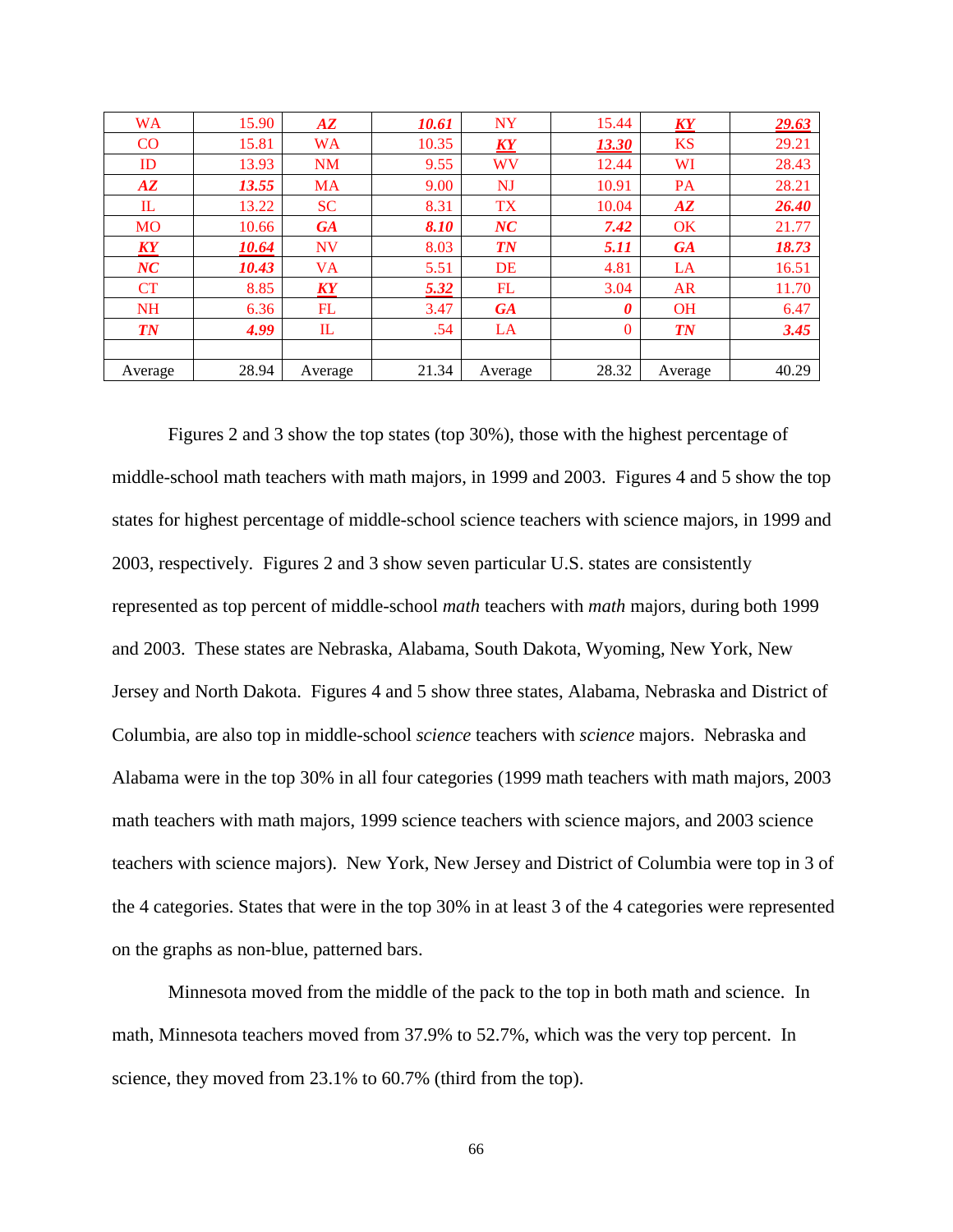

*Figure 2*  Percent of Middle-School Math Teachers with Math Majors, 1999-2000 (States in Top 30%)





Top 15 States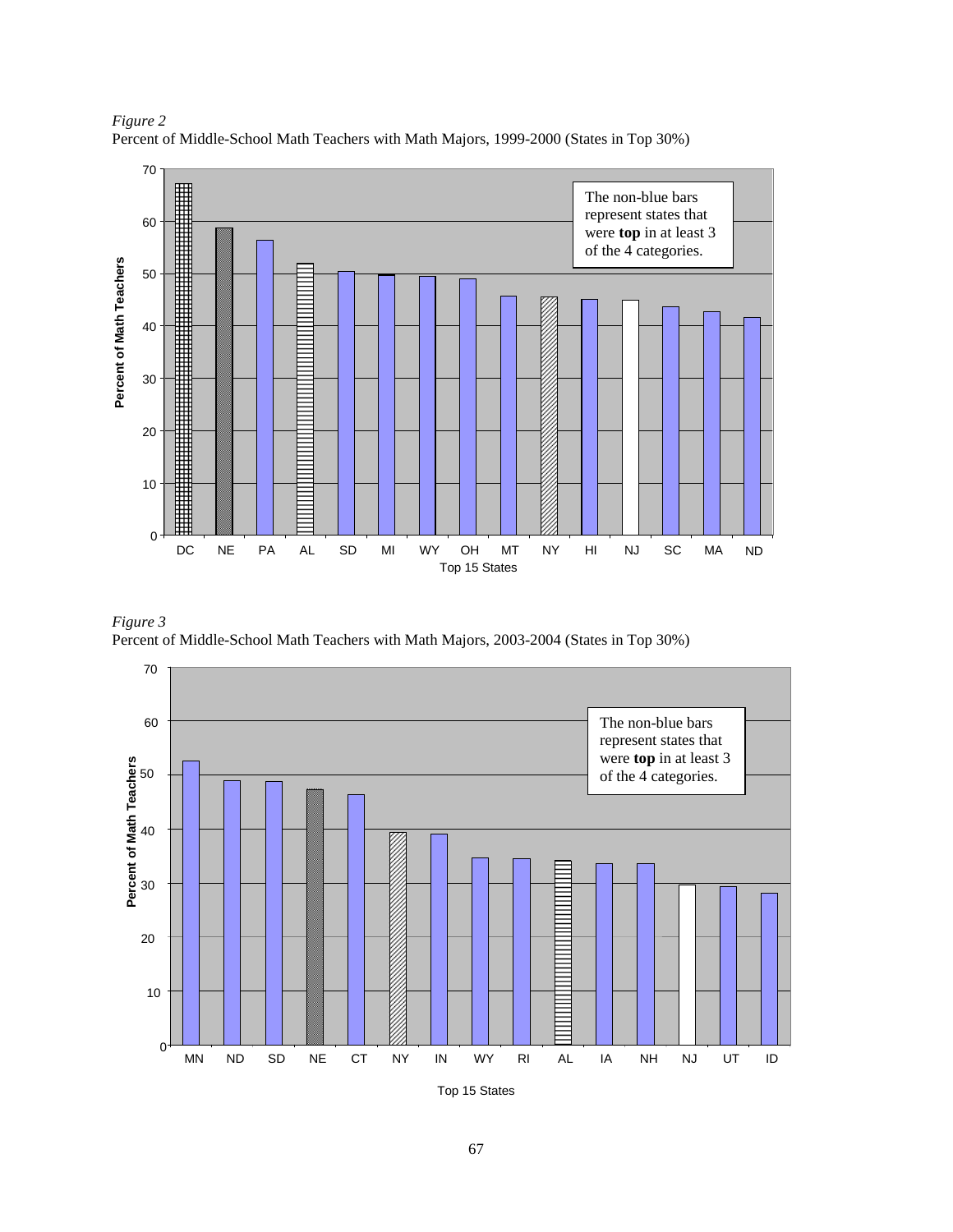

*Figure 4* Percent of Middle-School Science Teachers with Science Majors, 1999-2000 (States in Top 30%)



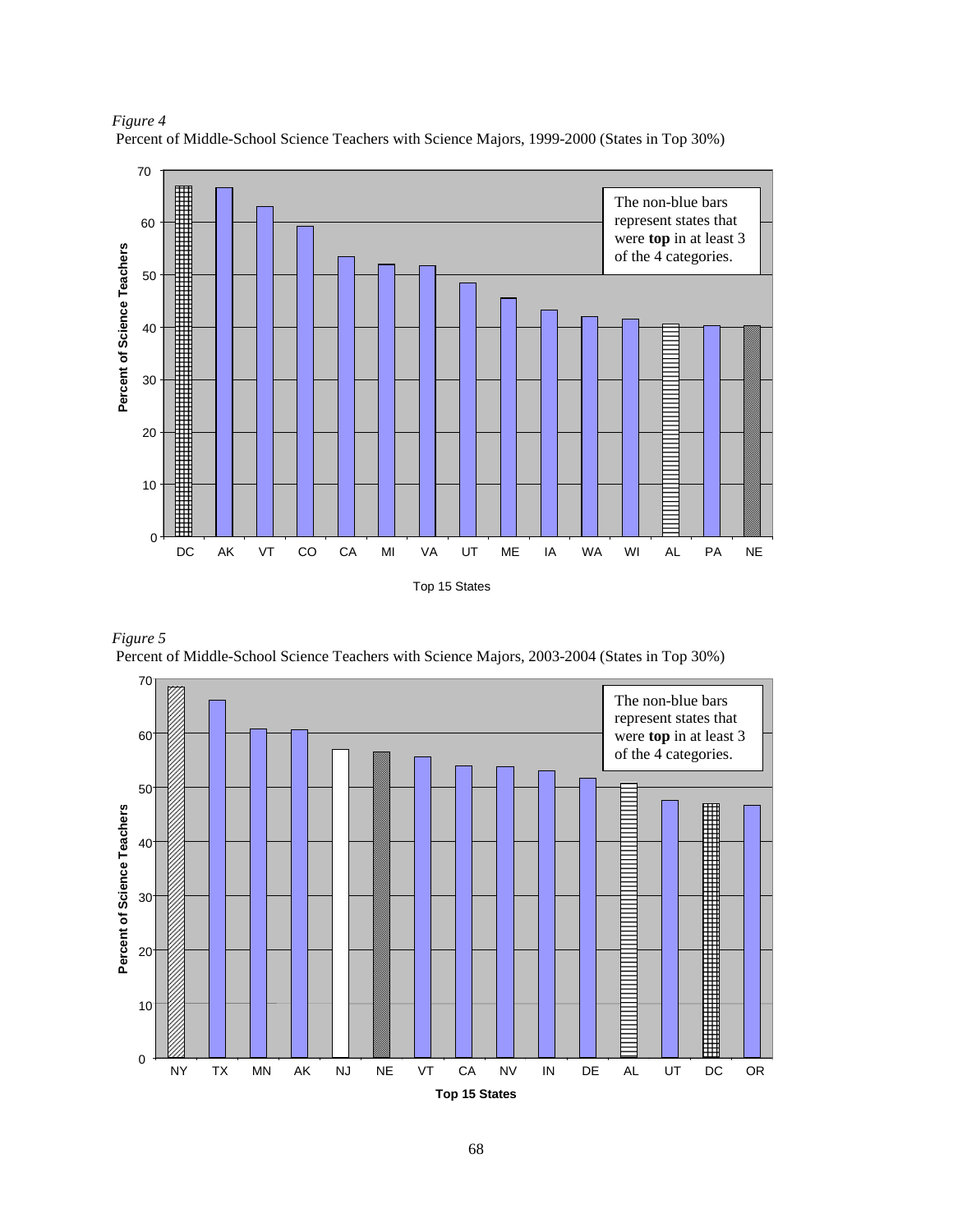Figures 6 through 9 show the 1999-00 bottom states (bottom 30%) in which middleschool math and science teachers have math and science majors, and the bottom states in 2003- 04 in which middle-school math and science teachers have math and science majors.



*Figure 6*  Percent of Middle-School Math Teachers with Math Majors, 1999-2000 (States in Bottom 30%)

States that were in the bottom 30% in at least 3 of the 4 categories were shown as non-blue, patterned bars.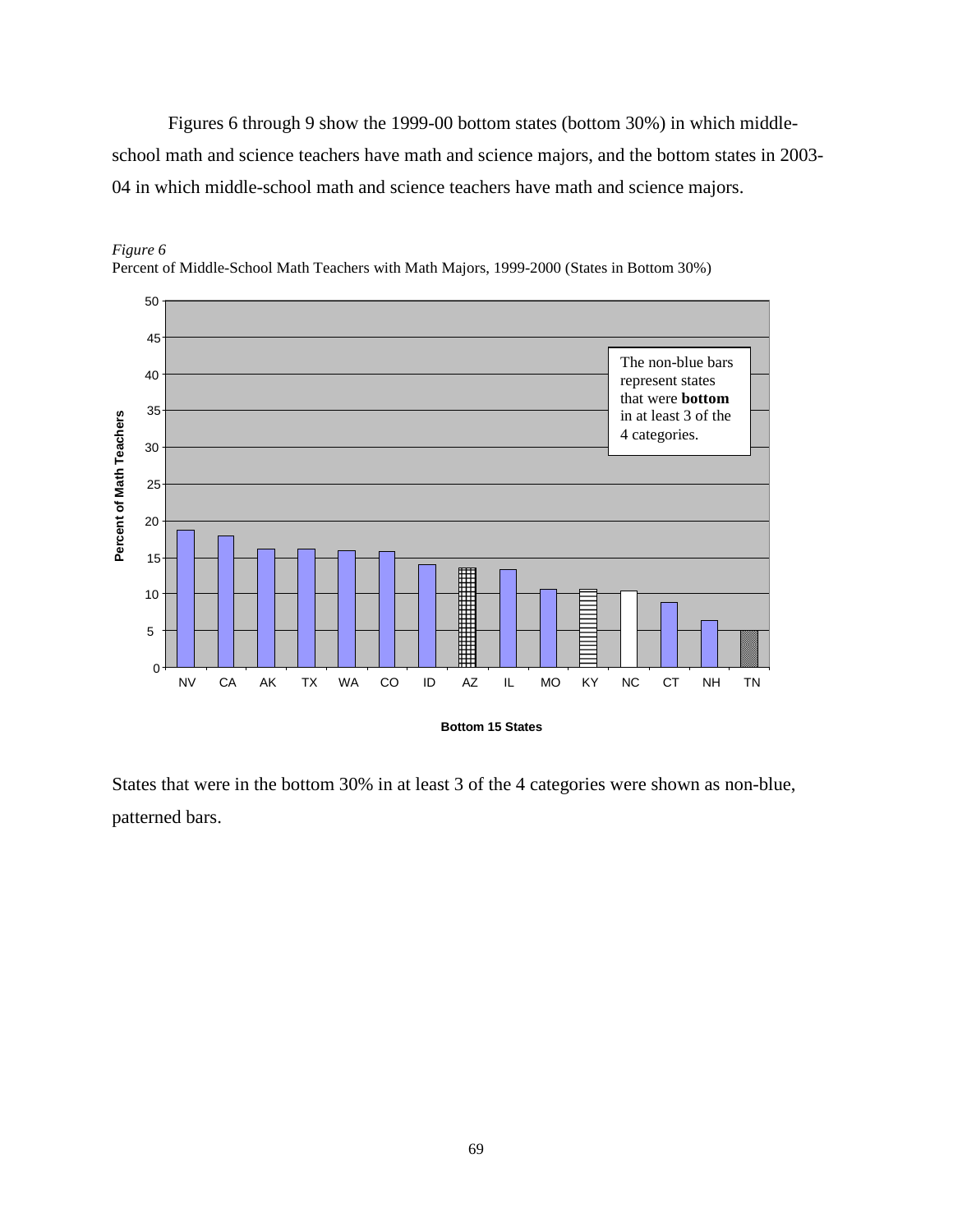

*Figure 7*  Percent of Middle-School Math Teachers with Math Majors, 2003-2004 (States in Bottom 30%)

These figures (6 through 9) also show during 1999-00 and 2003-04 school years, three to five of the same states are consistently represented as bottom in percent of 1999 middle-school math teachers with math majors, 2003 middle-school math teachers with math majors, 1999 middleschool science teachers with science majors and 2003 middle-school science teachers with science majors. These five states were Kentucky, Arizona, Tennessee, North Carolina and Georgia.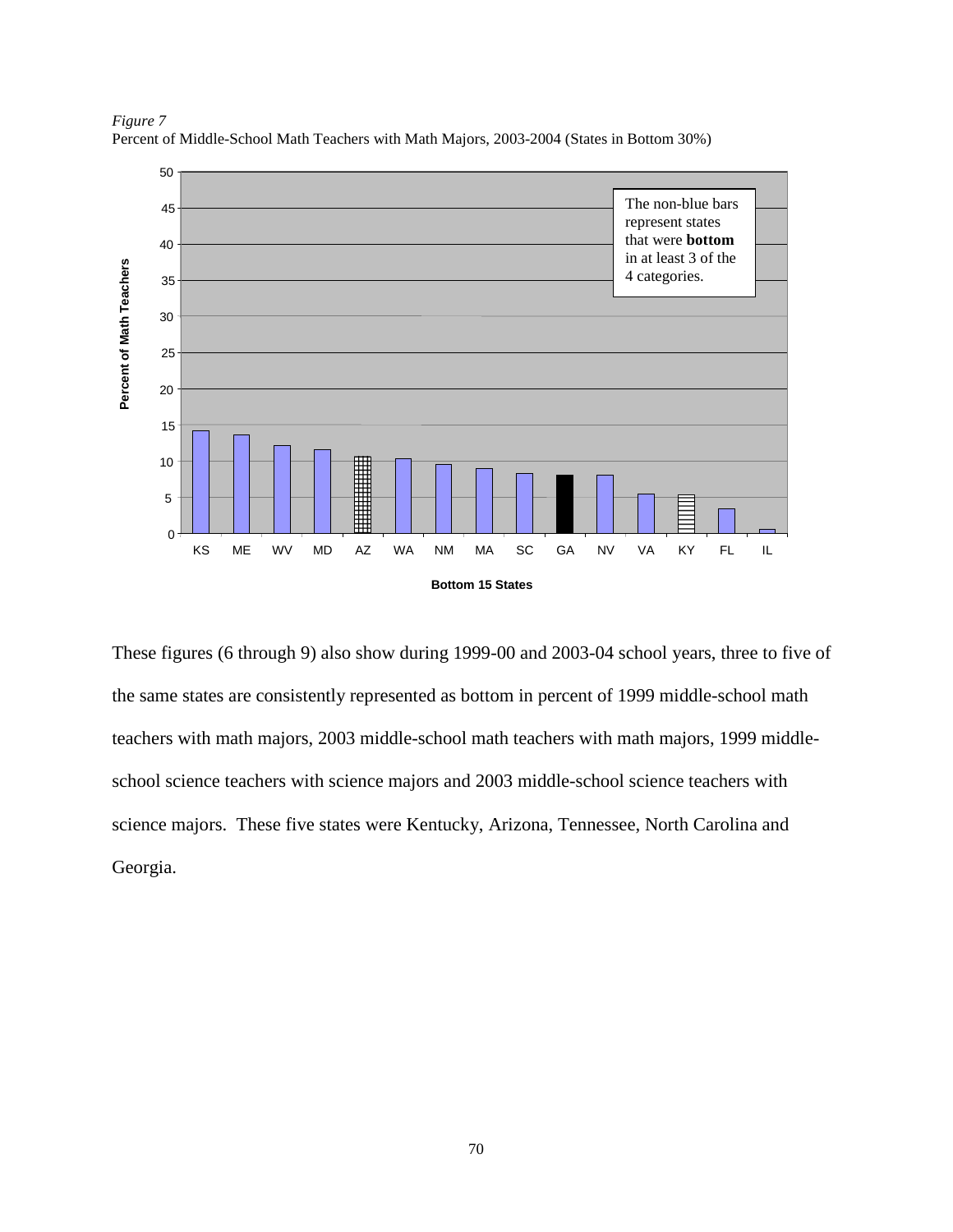

*Figure 8*  Percent of Middle-School Science Teachers with Science Majors, 1999-2000 (States in Bottom 30%)



**Bottom 15 States**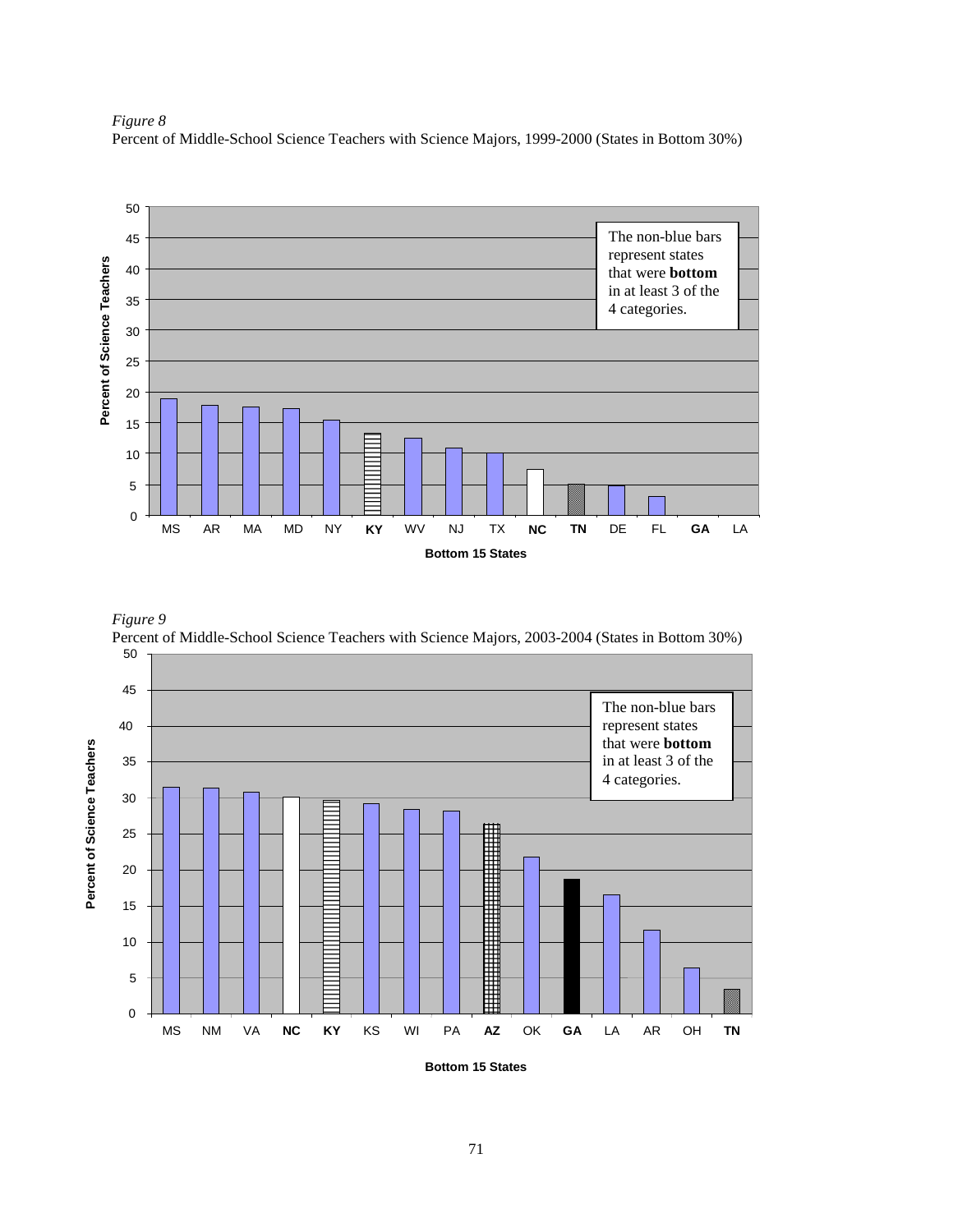Kentucky was in the bottom percent in both subjects and both years (math, science, 1999, 2003). In addition, Tennessee was in the bottom 30% of both middle-school math teachers with math majors and middle-school science teachers with science majors in 1999. Georgia was in the bottom percent in both math and science in 2003. Arizona *remained in* the bottom 30% in math and moved *to* the bottom in science. Tennessee and North Carolina were in the bottom 30% in math and science in 1999. Tennessee moved to the *very* bottom in science and *out of* the bottom 30% in math. North Carolina improved slightly in science (remained in bottom 30%, though) and moved out of the bottom in math. These are all southern states.

Some states consistently fell in either the top third or bottom third in both science and math majors. During 1999-00 at least three of the same states fell in the *top* 30% among both math teachers with math majors and science teachers with science majors. At least three of the same states fell in the *bottom* 30% among both math teachers with math majors and science teachers with science majors during 1999-00. A similar pattern of top and bottom states was also apparent during 2003-04 where four of the same states fell in the *top* 30% among both math teachers with math majors and science teachers with science majors. Three of the same states fell in the *bottom* 30% in math teachers with math majors and science teachers with science majors during 2003-04.

Three of the same states were ranked in top third in science and math majors and five of the same states were ranked bottom in math and science majors. In other words, certain states either ranked high or low in both subjects in each year. Several states, NE, AL, NY, and NJ remained the top states in math teachers with math majors from 1999-00 to 2003-04. Two states, AZ and KY, remained the bottom states in math teachers with math majors. DC, AL, and NE were top states in percent science teachers with science majors from both years. KY, NC, TN,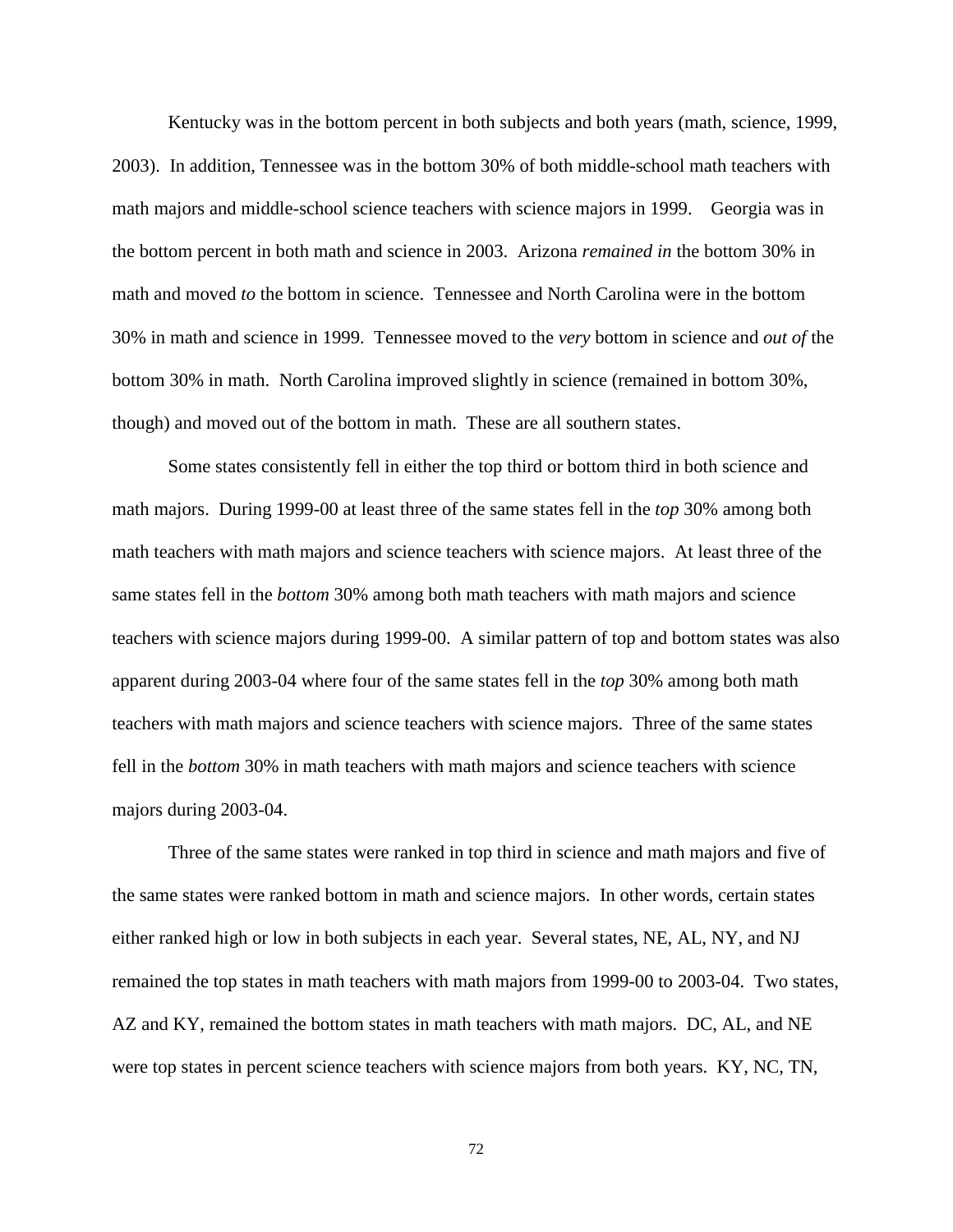and GA were bottom states in science teachers with science majors from both 1999-00 and 2003- 04. Only Nebraska and Alabama were top states from both years for both math and science majors. Kentucky was the only state that was in the bottom third of both math and science majors from both years.

In comparing top states in 1999-00 to top states in 2003-04, there are more consistently top states in 2003-04 (four) than in 1999-00 (three). District of Columbia was in both top categories in 1999-00, but only top in science during 2003-04. New York and New Jersey were top in two groups in 2003 but only in one group during 1999. Nebraska and Alabama were in both top categories for both years.

In comparing bottom states in 1999-00 to bottom states in 2003-04, there were three consistently *bottom* states in both 2003-04 and in 1999-00. In science, North Carolina, Kentucky, and Georgia are on the bottom during both years. In math, Kentucky and Arizona are in the bottom 30% during both years. Further study may reveal the reason that some states remained consistently high in percent major, whereas others remained low.

In addition to states being ranked in the top or bottom 30%, it is also interesting to note, as illustrated in Tables 10 & 11 (and Table 17 in Appendix D), that certain states *dramatically* increased or decreased in their percentages of majors from 1999-2000 to 2003-2004. These states *fell* considerably in percent math teachers with *math* majors: DC from 67 to 24% (-42%), SC 44 to 8% (-36%), MA 43 to 9% (-34%), PA 56 to 25% (-31%), OH 48 to 24% (-24%), HI 45 to 21% (-24%), and MT 46 to 25% (-21%). These states fell in percent *science* majors: DC from 70 to 47% (-23%), VA 52 to 31% (-21%), CO 59 to 43% (-16%), WI 42 to 28% (-14%), and PA 40 to 28% (-12%). Ohio decreased in science major from 28 to 6% (-22%).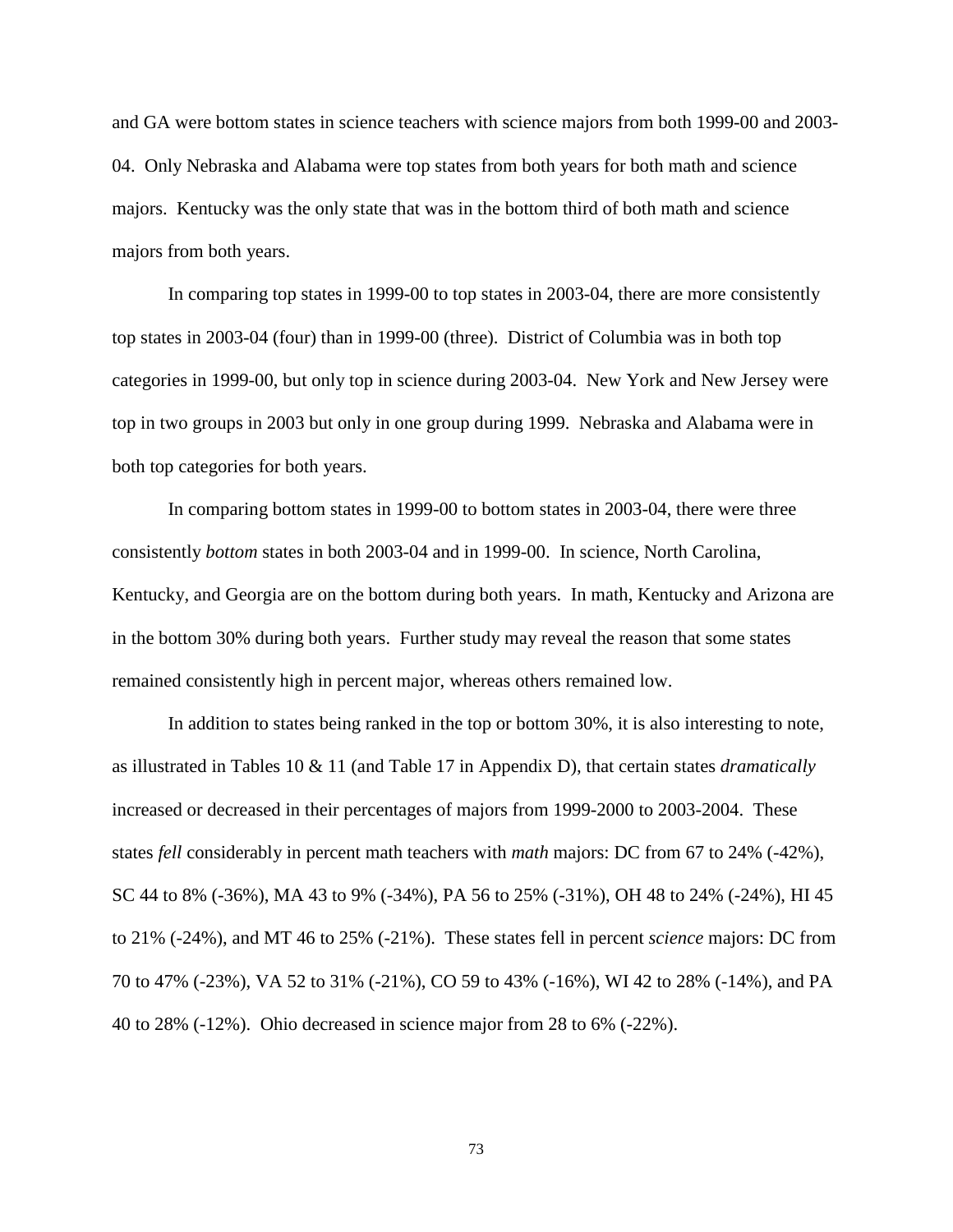Likewise, some states *rose* in percent math and science teachers with math and science majors. Some states in particular had very *large* jumps. NJ increased tremendously in percent science majors (from 11 % to 57% for an increase of 46%). Connecticut had a similar jump in math majors (from 9% to 46% for an increase of 37%) as did New Jersey (from 6% to 34% for an increase of 32%). These states increased considerably in percent science majors: In addition to New Jersey's jump, New York increased from 15 to 69% (+54%) and Texas from 10 to 66% (+56%). In order to reveal what caused these significant jumps from high to low and low to high in percent majors from 1999-2000 to 2003-2004, further research is recommended.

Research Question Two – Part B: During school years 1999-2000 and 2003-2004, which states show an increase or decrease in percent middle-school teachers with full certification and major in math or science in their teaching field? The states' trends in full certification and major in middle-school math and science teachers, 1999-00 vs. 2003-04, component of this question can be answered by referencing Tables 11A through 11D. Greater detail of these data with percentages can be found in Appendix D in Table 17. These tables show increases and decreases in states' middle-school math and science teachers with math and science majors and increases and decreases in full certification among states.

Table 11A shows the states that had an *increase*, from 1999-00 to 2003-04, in middleschool math and science teachers with full certification *and* majors in math and science. There are three states, Minnesota, North Dakota and New Hampshire, with an increase in percent of both math and science certification and percent of math and science majors. There are more states (18) that have science teachers that showed an increase in both certification and major than math teachers (9) that showed an increase in teachers who are fully certified and have majors.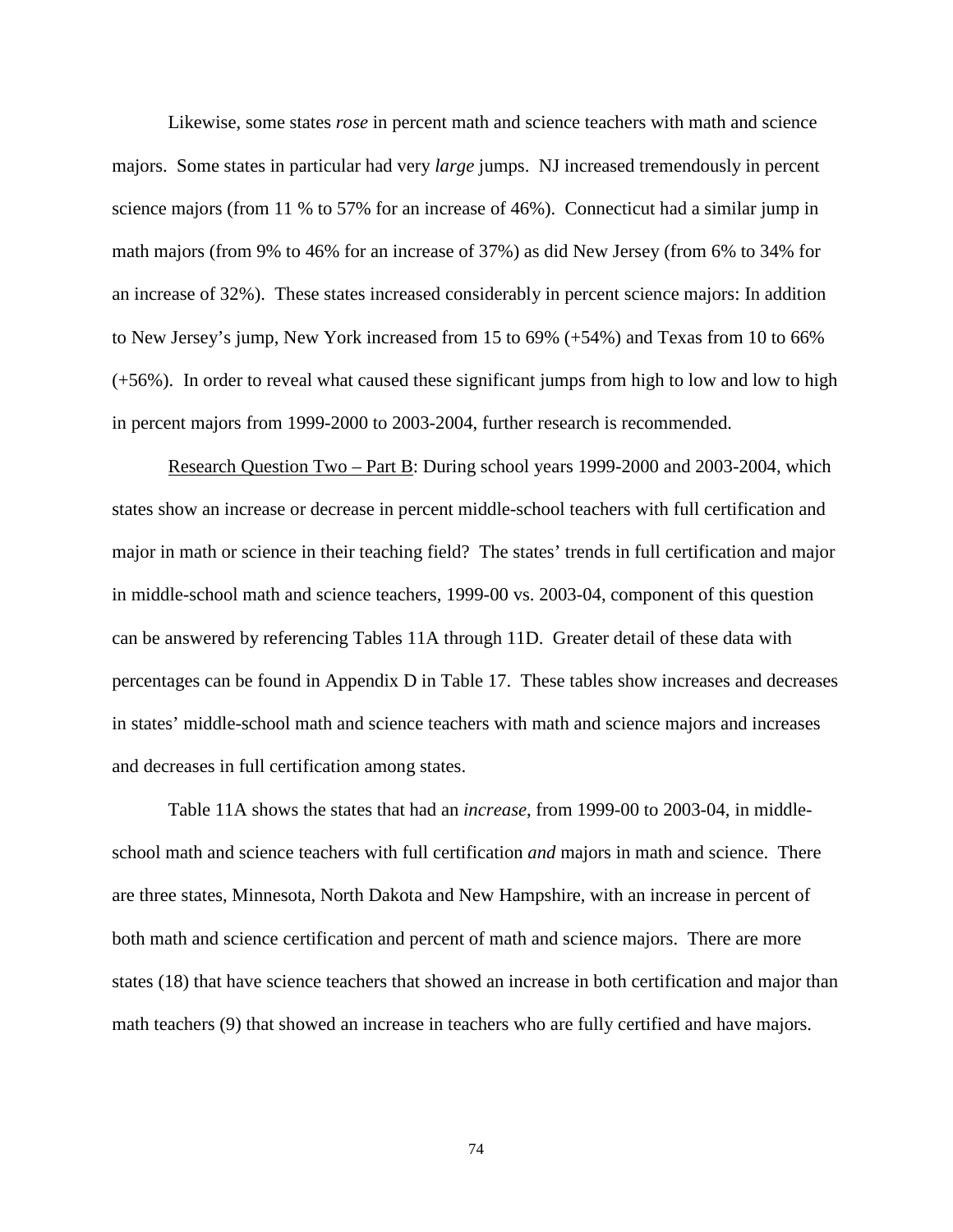|                                                                  | Increase Percent Middle-<br>School Math Teachers with | Math Majors                  |                              | Increase Percent Middle-School Science<br>Teachers with Science Majors                                                                                        |  |  |  |  |           |
|------------------------------------------------------------------|-------------------------------------------------------|------------------------------|------------------------------|---------------------------------------------------------------------------------------------------------------------------------------------------------------|--|--|--|--|-----------|
| Increase Percent Math Teachers with<br><b>Full Certification</b> | MN<br>ND<br>NH                                        | <b>CT</b><br>ID<br><b>CA</b> | TX <sup>-</sup><br>TN<br>NC. | MN<br>ND<br>NH<br>MN<br>HI<br>MT<br><b>NM</b><br>NJ<br>AZ<br>ND<br><b>NE</b><br>WY<br>MO.<br>KY<br>N <sub>H</sub><br><b>MS</b><br>ΚS<br>AL<br><b>MD</b><br>LA |  |  |  |  |           |
| Increase Percent Science Teachers<br>with Full Certification     |                                                       | MN<br>ND<br>NH               |                              |                                                                                                                                                               |  |  |  |  | <b>GA</b> |

Table 11A *States that Increased in Both Percent Math/Science Teachers with Full Certification and Math/Science Majors from 1999-0000 to2003-04*

*Bold italic* print signifies states that are on both science *and* math teacher lists.

Table 11B shows the states that had a *decrease*, from 1999-00 to 2003-04, in middleschool math and science teachers with full certification *and* majors in math and science. There are four states, Vermont, District of Columbia, Michigan and Ohio, with a decrease in percent of math and science teachers in both certification and math and science majors. There are more states (22) that have math teachers that showed a decrease in both percent certification and major than states (11) that have science teachers that showed a decrease in teachers who are fully certified and have majors.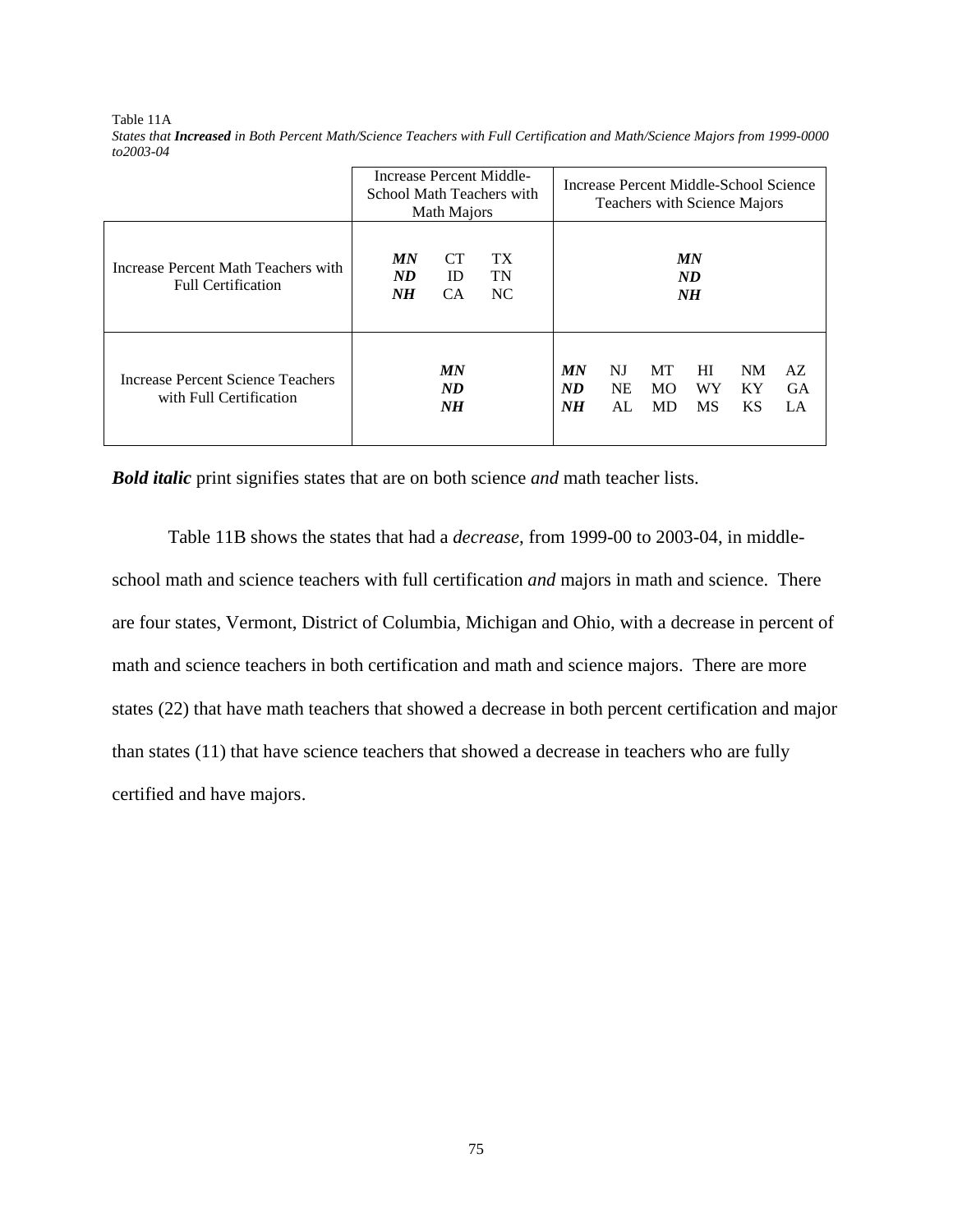|                                                              |                      | Decrease Percent Middle-School Math<br>Teachers with Math Majors |                               |                             |                                           |          |                            | Decrease Percent Middle-School<br>Science Teachers with Science<br>Majors<br>VT<br>DC<br>МI<br>OН<br>VT<br>AK<br>VA. |          |  |  |
|--------------------------------------------------------------|----------------------|------------------------------------------------------------------|-------------------------------|-----------------------------|-------------------------------------------|----------|----------------------------|----------------------------------------------------------------------------------------------------------------------|----------|--|--|
| Decrease Percent Math Teachers<br>with Full Certification    | VT<br>DC<br>МI<br>OH | <b>SD</b><br><b>NY</b><br><b>RI</b><br>AL                        | UT<br>AR<br><b>PA</b><br>OR.  | WI<br>LA<br><b>ME</b><br>WV | NM<br><b>MA</b><br><b>GA</b><br><b>NV</b> | FL<br>IL |                            |                                                                                                                      |          |  |  |
| Decrease Percent Science Teachers<br>with Full Certification |                      |                                                                  | DC<br><b>MI</b><br>$\theta$ H | VT                          |                                           |          | DC<br>МI<br>O <sub>H</sub> | CO<br>IA<br><b>WA</b>                                                                                                | OK<br>TN |  |  |

Table 11B *States that Decreased in Both Percent Math/Science Teachers with Math/Science Majors and Full Certification from 1999-00 to2003-04* 

*Bold italic* print signifies states that are on both science *and* math teacher lists.

Table 11C *States that Increased in Percent Science or Math Major Only from 1999-00 to 2003-04* 

|                                                                               | Middle-School <i>Science</i> Teachers<br>with <i>Increase</i> Percent <i>Majors Only</i> | Middle-School <i>Math</i> Teachers with Increase<br>Percent <i>Majors Only</i> |
|-------------------------------------------------------------------------------|------------------------------------------------------------------------------------------|--------------------------------------------------------------------------------|
| $NY (+40%)$<br>$TX (+40%)$<br>CA.<br><b>NV</b><br>IN<br>DE<br><b>OR</b><br>IL | <sub>RI</sub><br>$WV (+30%)$<br>ID<br>MA.<br>FL<br><b>ME</b><br>SD.<br>$NC (+20\%)$      | IN<br><b>IA</b><br>AK<br>MO<br>CO                                              |
| SC.                                                                           |                                                                                          |                                                                                |

*Bold italic* print signifies states that are on both science *and* math teacher lists.

Table 11C shows only Indiana *increased* in percent majors from 1999-00 to 2003-04 among both science and math middle-school teachers. Table 11C shows that New York and Texas increased science majors *only* by over 40%. West Virginia increased in science majors by over 30% and Indiana and North Carolina increased by over 20%. There were no similar *large* increases in percent math majors only. Table 11C also shows there were greater numbers of states (17) with increased percent science majors only as compared to the number of states (5)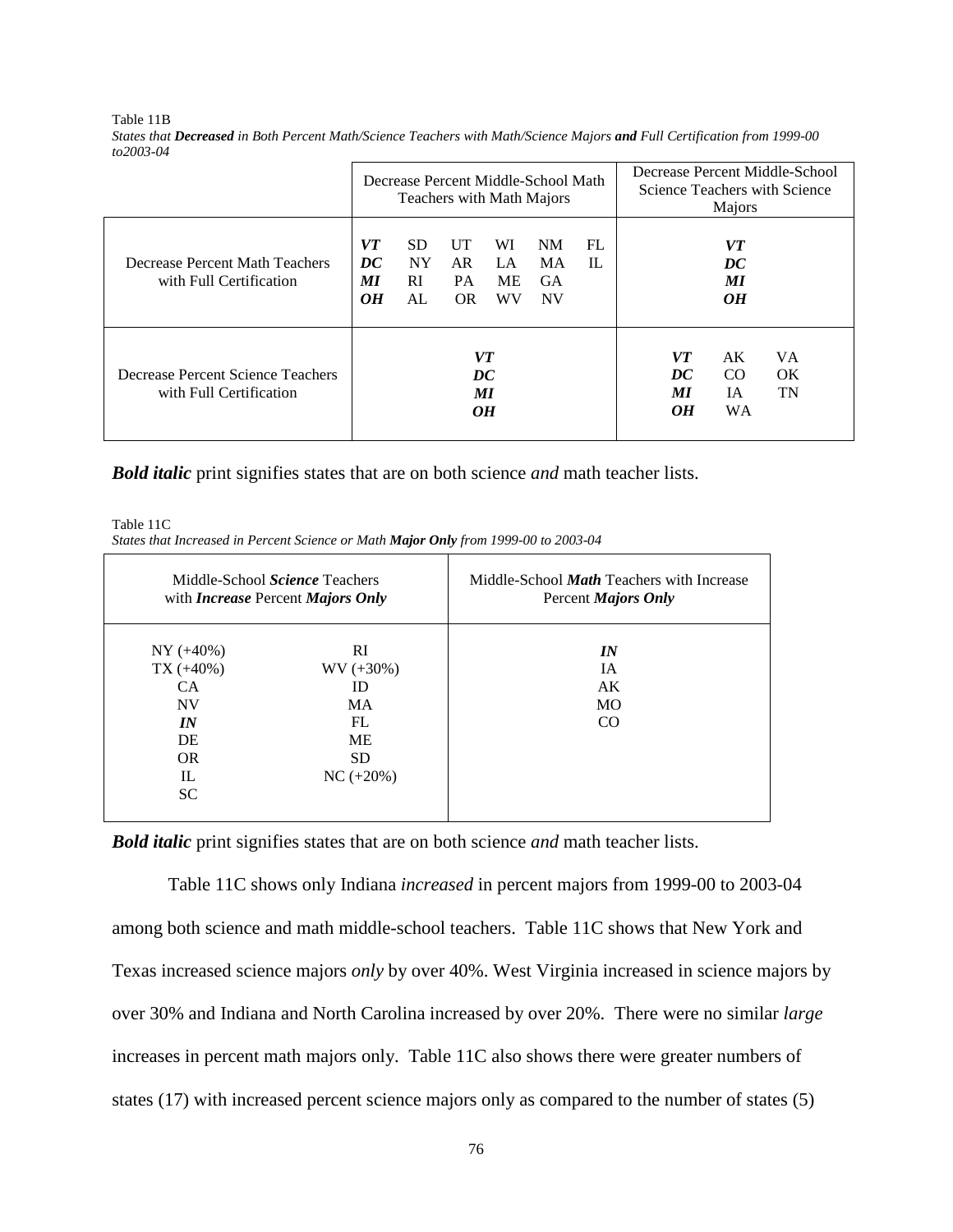with an increased percent in math majors only, from 1999-00 to 2003-04, among middle-school

teachers.

*Increase* Percent *Certification only* – Middle-School *Science* Teachers *Increase* Percent *Certification only* – Middle-School *Math* Teachers UT CT WI PA AR MT KS WA VA OK NJ HI NE WY SC (+26%) MS MD AZ KY DE

Table 11D *States that Increased in Percent Certification Only from 1999-00 to 2003-04* 

*Bold italic* print signifies states that are on both science *and* math teacher lists.

Table 11D shows there were *no* states that increased in percent certification only from 1999-00 to 2003-04 among both science and math middle-school teachers. There were 15 states in which middle-school math teachers had an increase in percent certification only compared to only five states in which middle-school science teachers had an increase in percent certification only from 1999-00 to 2003-04. Table 11D shows a huge increase in percent math teachers with certification in South Carolina.

There were no states that decreased in percent majors *only* among middle-school science and math teachers. And there were no states that decreased in percent certification *only* among middle-school science and math teachers. Again, why some states had drastic changes while others had only slight changes requires further research.

Research Question Two – Part C: During school years 1999-2000 and 2003-2004, which particular states (when compared to Kansas) are more likely to have math and science teachers who have math and science majors (have teachers who are "matched")? Table 12 and Figures 10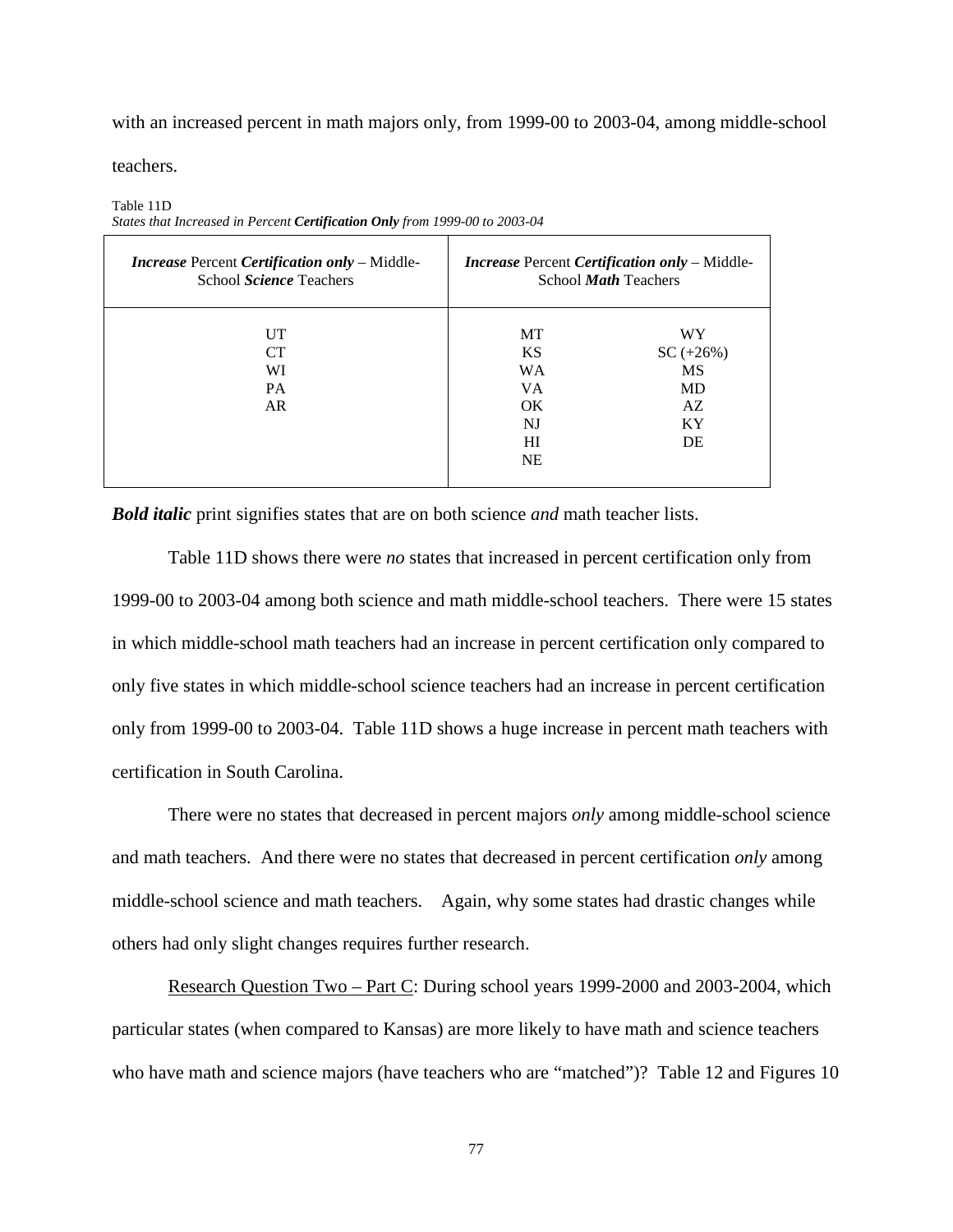and 11 will help determine which particular states are more likely to have middle-school math and science teachers who are "matched," 1999 vs. 2003. Research Question 2 – Part C was answered by doing a logistic regression and odds ratio. This regression and odds ratio included an analysis that compared the dependent variable "matched/not matched" middle-school math and science teachers to the independent variable, state. "Matched" means teaches math/science and has a major in math/science.

The state of Kansas "matched" math and science teachers was used as the baseline state  $(Kansas = 1.0)$ . Kansas data are used in this study to compare all other states' status of being "matched" (fully certified with a major in subject taught), because Kansas was typically in the middle of the states in percent certified and percent with majors and so served well as baseline state. Kansas was chosen as the baseline state because it typically falls in about the middle of the states in funding (in 2006 it ranked  $30<sup>th</sup>$  with \$8,392 per pupil spending), ranked  $21<sup>st</sup>$  in per capita income (KS =  $$34,743 \& U.S. = $36,276$ ), and scored well above the nation on national assessment tests. In 2007, 80% of Kansas  $8<sup>th</sup>$  grade math students scored basic or higher on the NAEP test as compared to the U.S. average where only 70% scored basic or higher (Kansas Association of School Boards, 2009, June).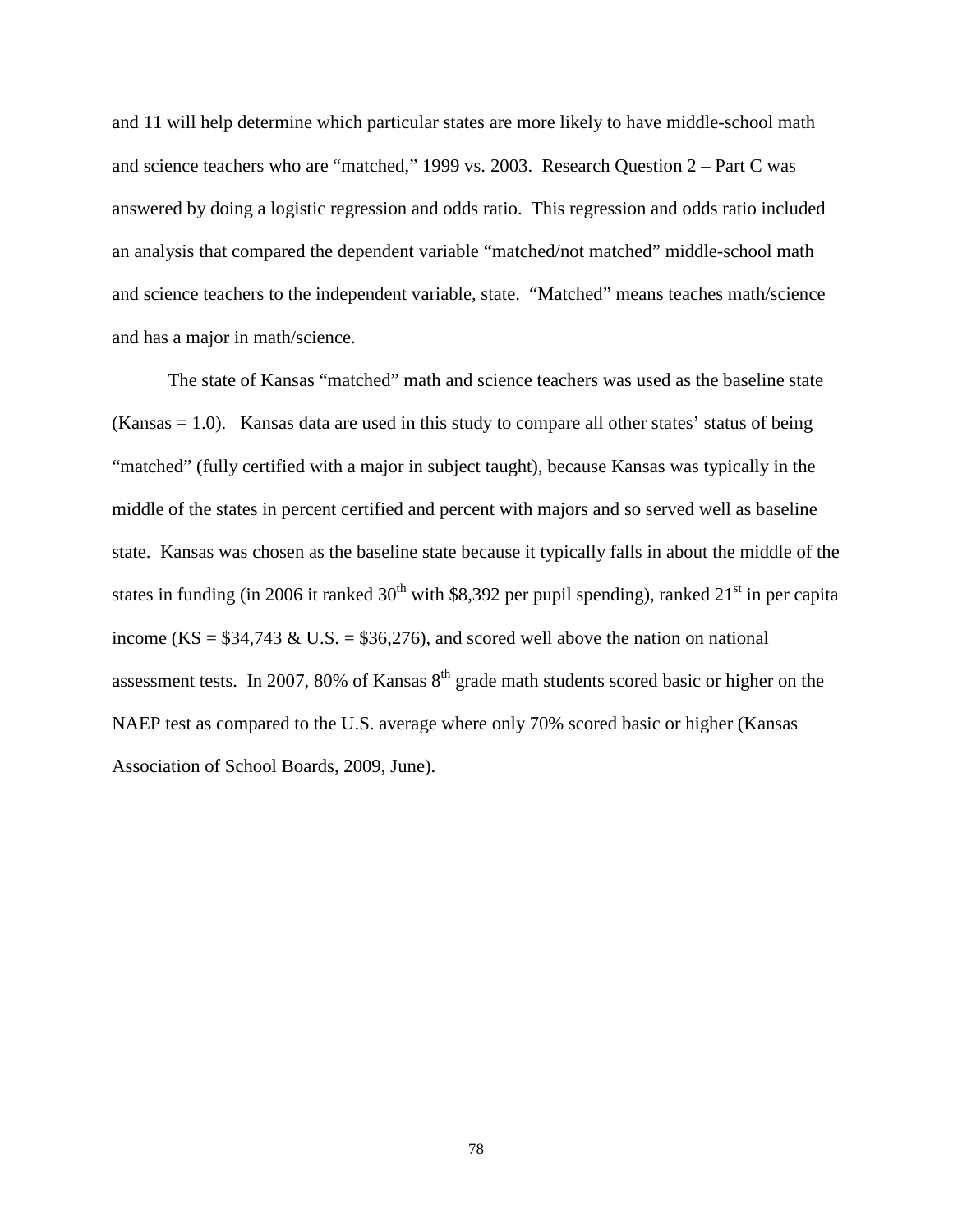| Table 12                                                                                                |  |  |  |  |
|---------------------------------------------------------------------------------------------------------|--|--|--|--|
| Odds of states having "matched" middle-school math and science teachers, compared to teachers in Kansas |  |  |  |  |

| 1999-2000              |                   |                       |                    |                | 2003-2004    |                        |                       |                    |                |
|------------------------|-------------------|-----------------------|--------------------|----------------|--------------|------------------------|-----------------------|--------------------|----------------|
| State                  | <b>Odds Ratio</b> | <b>Standard Error</b> | t                  | P              | <b>State</b> | <b>Odds Ratio</b>      | <b>Standard Error</b> | t                  | P              |
| DC                     | 7.147468          | 6.904912              | 2.04               | 0.042          | <b>NJ</b>    | 5.520203               | 3.242244              | 2.91               | 0.004          |
| VT                     | 3.558928          | 2.190028              | 2.06               | 0.039          | <b>NY</b>    | 5.261228               | 3.243194              | 2.69               | 0.007          |
| PA                     | 3.488069          | 1.97169               | 2.21               | 0.027          | <b>MN</b>    | 4.618926               | 1.845284              | 3.83               | 0              |
| <b>MN</b>              | 3.421544          | 1.753925              | 2.4                | 0.016          | <b>NE</b>    | 3.236276               | 1.480563              | 2.57               | 0.01           |
| AK                     | 3.38938           | 2.189145              | 1.89               | 0.059          | CA           | 3.230227               | 1.563125              | 2.42               | 0.015          |
| AL                     | 2.856546          | 1.619295              | 1.85               | 0.064          | CO           | 3.226636               | 1.868508              | 2.02               | 0.043          |
| <b>NE</b>              | 2.689859          | 1.394936              | 1.91               | 0.056          | <b>TX</b>    | 3.135558               | 1.562108              | 2.29               | 0.022          |
| SC                     | 2.63204           | 1.685824              | 1.51               | 0.131          | СT           | 3.053233               | 1.808673              | 1.88               | 0.06           |
| <b>MT</b>              | 2.573388          | 1.301641              | 1.87               | 0.062          | ΜI           | 2.947128               | 1.489115              | 2.14               | 0.033          |
| МI                     | 2.537765          | 1.557449              | 1.52               | 0.129          | <b>RI</b>    | 2.46469                | 1.29418               | 1.72               | 0.086          |
| CO                     | 2.473481          | 1.413401              | 1.58               | 0.113          | <b>SD</b>    | 2.402902               | 1.047904              | 2.01               | 0.044          |
| IA                     | 2.381857          | 1.321762              | 1.56               | 0.118          | <b>AL</b>    | 2.328192               | 1.07462               | 1.83               | 0.067          |
| <b>SD</b>              | 2.367062          | 1.184519              | 1.72               | 0.085          | <b>ND</b>    | 2.315647               | 1.05923               | 1.84               | 0.067          |
| MN                     | 2.320653          | 1.606029              | 1.22               | 0.224          | AK           | 2.263421               | 1.02966               | 1.8                | 0.073          |
| NJ                     | 2.265562          | 1.517357              | 1.22               | 0.222          | NΗ           | 2.169051               | 1.143634              | 1.47               | 0.142          |
| OН                     | 2.201449          | 1.293259              | 1.34               | 0.179          | <b>NV</b>    | 2.137765               | 1.188413              | 1.37               | 0.172          |
| VA                     | 2.151087          | 1.206892              | 1.37               | 0.172          | IN           | 2.093477               | 1.002768              | 1.54               | 0.123          |
| <b>WY</b>              | 2.064719          | 1.179704              | 1.27               | 0.205          | ME           | 1.950521               | 1.174669              | 1.11               | 0.267          |
| СA                     | 2.036954          | 1.092437              | 1.33               | 0.185          | DE           | 1.917405               | 1.133054              | 1.1                | 0.271          |
| RI                     | 2.021692          | 1.388302              | 1.03               | 0.305          | <b>MO</b>    | 1.91636                | 1.08093               | 1.15               | 0.249          |
| WI                     | 1.97439           | 1.187904              | 1.13               | 0.258          | MT           | 1.819871               | 0.8755528             | 1.24               | 0.213          |
| МA                     | 1.73199           | 0.9990757             | 0.95               | 0.341          | ID           | 1.806113               | 0.7826928             | 1.36               | 0.173          |
| <b>OR</b>              | 1.723921          | 1.03482               | 0.91               | 0.364          | IA           | 1.773777               | 0.8457039             | 1.2                | 0.229          |
| HI                     | 1.672483          | 1.215204              | 0.71               | 0.479          | OR           | 1.693502               | 1.077035              | 0.83               | 0.408          |
| NY                     | 1.639528          | 0.9667716             | 0.84               | 0.402          | <b>WY</b>    | 1.685562               | 0.8519315             | 1.03               | 0.302          |
| <b>MD</b>              | 1.636681          | 1.142594              | 0.71               | 0.48           | <b>NC</b>    | 1.680207               | 0.9718326             | 0.9                | 0.37           |
| IN                     | 1.504429          | 0.9723899             | 0.63               | 0.528          | <b>MD</b>    | 1.65642                | 0.8884287             | 0.94               | 0.347          |
| <b>NM</b>              | 1.444691          | 0.8378191             | 0.63               | 0.526          | VT           | 1.619964               | 0.8804692             | 0.89               | 0.375          |
| <b>CT</b>              | 1.217073          | 0.8551231             | 0.28               | 0.78           | DC           | 1.583441               | 1.053336              | 0.69               | 0.49           |
| <b>NV</b>              | 1.184436          | 0.8136174             | 0.25               | 0.805          | UT           | 1.577652               | 0.707429              | 1.02               | 0.309          |
| <b>ND</b>              | 1.107022          | 0.5493237             | 0.2                | 0.838          | <b>MA</b>    | 1.425717               | 0.8817977             | 0.57               | 0.566          |
| OK                     | 1.100004          | 0.5374183             | 0.2                | 0.845          | PA           | 1.356778               | 0.5763759             | 0.72               | 0.473          |
| UT                     | 1.067729          | 0.5546732             | 0.13               | 0.9            | WI           | 1.3563                 | 0.6570684             | 0.63               | 0.529          |
| KS                     | 1                 |                       |                    |                | FL           | 1.352437               | 0.8199089             | $0.5\,$            | 0.619          |
| IL.                    | 0.9738972         | 0.5661193             | $-0.05$            | 0.964          | HI           | 1.27792                | 0.8304339             | 0.38               | 0.706          |
| MS                     | 0.9555048         | 0.5702963             | $-0.08$            | 0.939          | OH           | 1.15534                | 0.6350966             | 0.26               | 0.793          |
| <b>WV</b>              | 0.9323406         | 0.5520193             | $-0.12$            | 0.906          | LA           | 1.150424               | 0.6324484             | 0.25               | 0.799          |
| FL.                    | 0.882991          | 0.7335533             | $-0.15$            | 0.881          | <b>NM</b>    | 1.148726               | 0.5983156             | 0.27               | 0.79           |
| <b>WA</b>              | 0.843305          | 0.4899927             | $-0.29$            | 0.769          | AZ           | 1.141246               | 0.6479235             | 0.23               | 0.816          |
| AR                     | 0.7423325         | 0.3758277             | $-0.59$            | 0.556          | <b>WA</b>    | 1.051992               | 0.4842531             | 0.11               | 0.912          |
| AZ                     | 0.7258154         | 0.4680021             | $-0.5$             | 0.619          | <b>KS</b>    | 1                      |                       |                    |                |
| ID                     | 0.7164509         | 0.4300041             | $-0.56$            | 0.579          | МS           | 0.9499082              | 0.4786182             | $-0.1$             | 0.919          |
| KY                     | 0.7112736         | 0.4810751             | $-0.5$             | 0.614          | <b>VA</b>    | 0.9407735              | 0.5241642             | $-0.11$            | 0.913          |
| <b>MO</b>              | 0.699825          | 0.4226958             | $-0.59$            | 0.555          | KY.          | 0.8965319              | 0.5725534             | $-0.17$            | 0.864          |
| LA                     | 0.6886591         | 0.5297323             | $-0.48$            | 0.628          | SC           | 0.8238663              | 0.4926011             | $-0.32$            | 0.746          |
| GA                     | 0.6299618         | 0.5595959             | $-0.52$            | 0.603          | <b>WV</b>    | 0.8237867              | 0.4774016             | $-0.33$            | 0.738          |
| TX<br><b>NH</b>        | 0.5303567         | 0.3002497             | $-1.12$            | 0.263<br>0.467 | AR<br>IL.    | 0.7043833<br>0.6881113 | 0.348965              | $-0.71$<br>$-0.44$ | 0.479<br>0.661 |
| DE                     | 0.5039774         | 0.474244              | $-0.73$<br>$-1.1$  | 0.271          | OK           |                        | 0.5863353             | $-0.94$            |                |
|                        | 0.4031173         | 0.3323191             |                    |                | <b>TN</b>    | 0.6859758              | 0.2761097             |                    | 0.349          |
| <b>NC</b><br><b>TN</b> | 0.3907261         | 0.2704212             | $-1.36$<br>$-2.49$ | 0.175          | GA           | 0.5797178              | 0.4192207             | -0.75              | 0.451          |
|                        | 0.2250123         | 0.1350197             |                    | 0.013          |              | 0.4130905              | 0.3147208             | $-1.16$            | 0.246          |

**P<.10 is significant** 

Note. Table 12 and Figures 10 and 11 show state odds ratio. For 1999-00, the number of observations = 2558 and the population size = 160,705.99. For 2003-04, the number of observations = 2827 and the population size = 207,062.47). Baseline state is Kansas =  $1.0$ .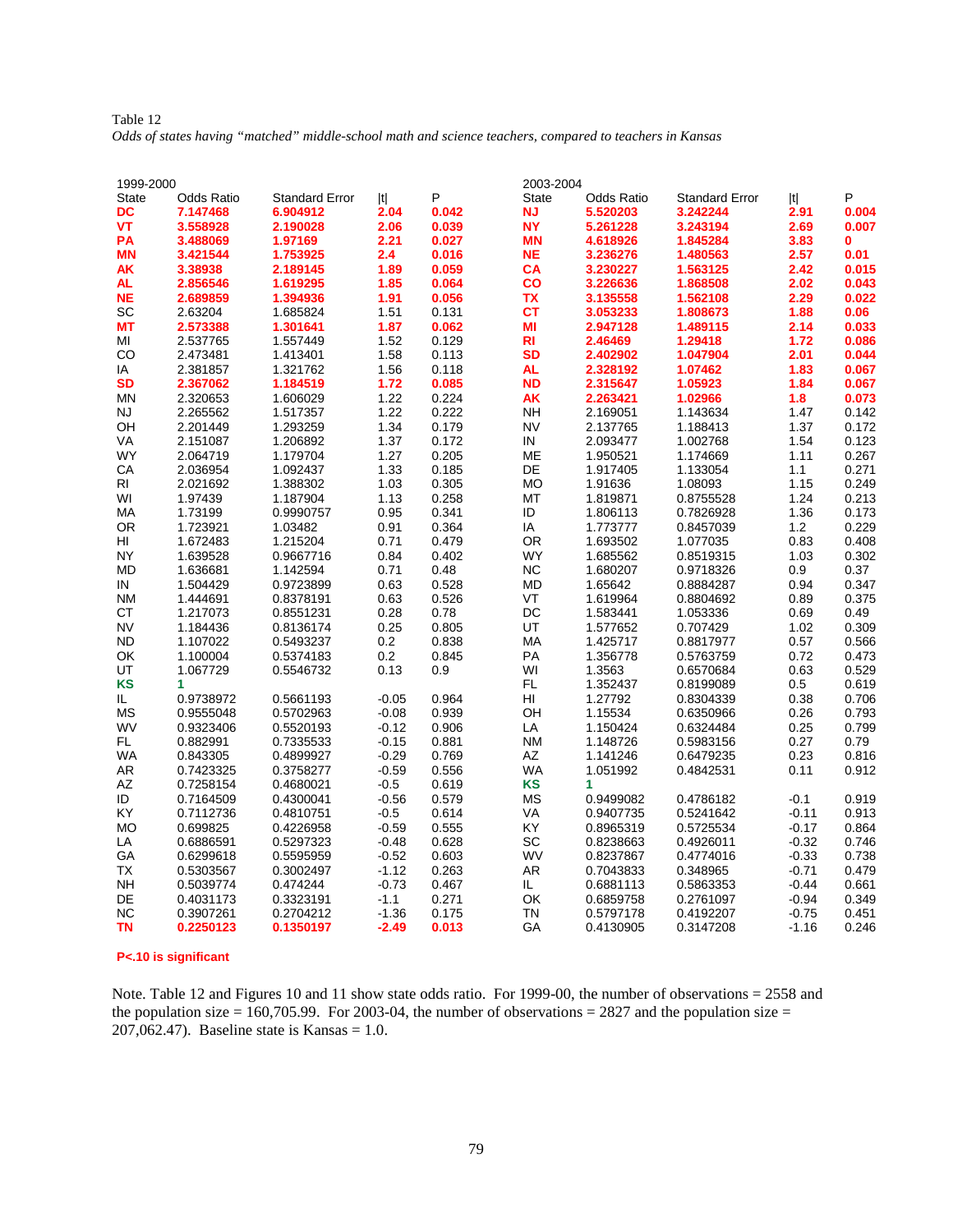Figure 10 shows in 1999-00, teachers in 16 states were *less* likely to be "matched" than were math and science teachers in Kansas. The red bars on this graph indicate significance (P<.10). During 1999-2000, DC was 7 times *more* likely to have teachers who were matched than Kansas. Teachers in Tennessee were 0.8 times *less* likely to be matched than Kansas teachers during that same school year.



*Figure 10* Odds of States Having "Matched" Middle-School Math and Science Teachers, Compared to Kansas during 1999-2000

Figure 11 shows in 2003-04, teachers in only 10 states were *less* likely to have teachers who were "matched" than were math and science teachers in Kansas. Red bars indicate significance (P<.10). During 2003-2004, NJ was 5.5 times *more* likely to have teachers who were matched than were teachers in Kansas, while NY and MN were not far behind with 5.3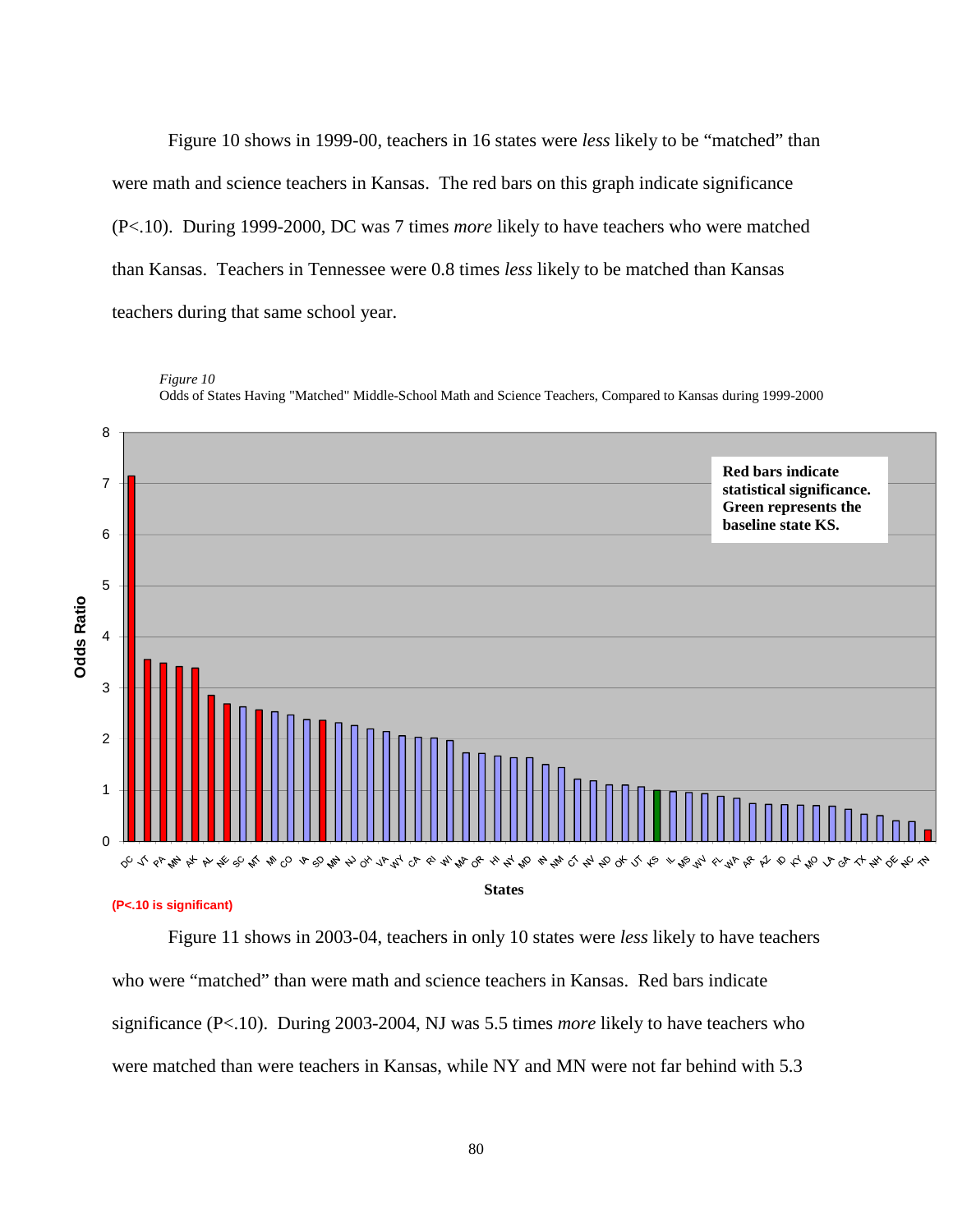times and 4.6 times more likely, respectively. It is interesting to note that Kansas ranks in about the middle in terms of national assessment scores and money spent per pupil but seems to be toward the low end of likelihood of being matched during 1999-2000 and 2003-2004. Perhaps the results of the work done by some states to put teachers with majors in the middle-school math and science classrooms has not yet come to fruition. Further studies are needed.

*Figure 11*

Odds of States Having "Matched" Middle-School Math and Science Teachers, Compared to Kansas during 2003-2004



In 1999-00 teachers in 9 states (DC, VT, PA, MN, AK, AL, NE, MT, and SD) can be said, with statistical significance, to more likely be "matched" than teachers in Kansas, whereas, in 2003-04, thirteen states can be said (P<.10) to more likely be matched. The number of states that had greater odds of being "matched" when compared to Kansas *increased* from 1999-00 to 2003-04. The number of states that were *less* likely than Kansas to be "matched" *decreased* from 1999-00 to 2003-04. From 1999-00 to 2003-04 certain states declined in their likelihood to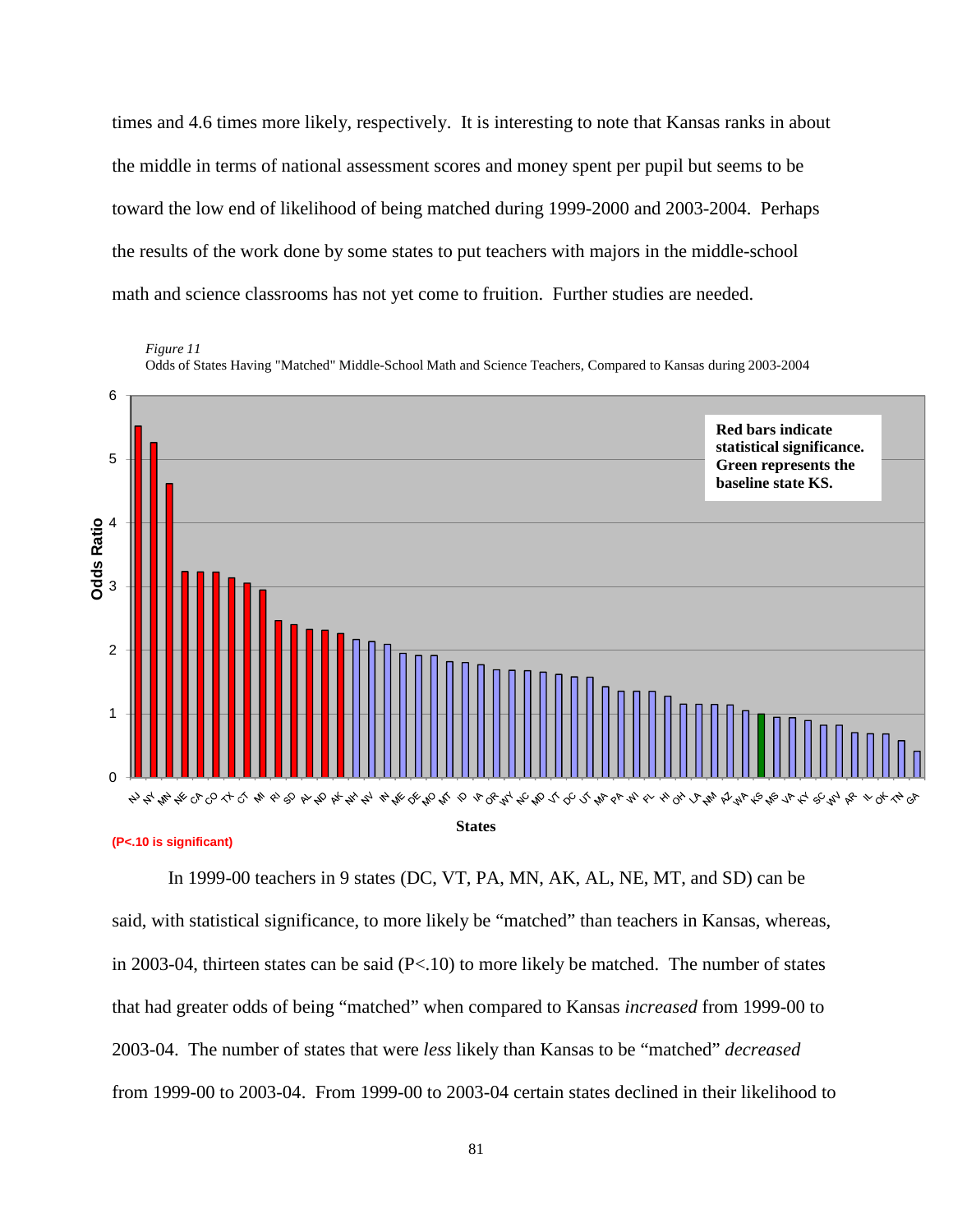be "matched." Five states (MN, AK, AL, NE, & SD) can be said (P<.10) to have greater odds of being matched in both 1999-00 *and* 2003-04, when compared to Kansas. Many states also *remained* less likely than Kansas to have teachers who were "matched" (IL, MS, WV, AR, KY, GA, and TN) from 1999-00 to 2003-04. All but Illinois is from the south.

4.03 Research Question Three: What demographic and background factors affect whether or not a math or science teacher has a math or science major (what variables predict if teachers are "matched"), during school years 1999-00 and 2003-04? The information in Table 13 helped determine teacher demographic and background variables that affect middle-school math and science teachers' status of being "matched," 1999 vs. 2003. Table 13 discusses the odds of being "matched" by comparing "matched" middle-school math and science teachers who teach in high schools and middle schools to middle-school math and science teachers who teach in elementary schools.

| variables inal Affect the Liketinood of Midate-School Main and Science Teachers Deing Maichea |              |            |           |          |         |            |           |          |         |
|-----------------------------------------------------------------------------------------------|--------------|------------|-----------|----------|---------|------------|-----------|----------|---------|
|                                                                                               | matched      | 1999-00    |           |          |         | 2003-04    |           |          |         |
|                                                                                               |              | Odds Ratio | Std. Err. | P >  t   |         | Odds Ratio | Std. Err. | P >  t   |         |
| Grade baseline = $K-8***$                                                                     |              | 1.0        |           |          |         | 1.0        |           |          |         |
| Grade 6 to 8 or 7 to 9 school                                                                 | middle sch-I | 1.89783    | 0.518001  | 0.019    |         | 1.040358   | 0.197798  | 0.835    |         |
| Grade 6, 7 or 8 through 12 school                                                             | high         | 5.022875   | 1.314891  | $\Omega$ | $\star$ | 1.53445    | 0.32133   | 0.041    | $\star$ |
| Fully Certified (vs. not)                                                                     | certified    | 2.320331   | 0.51225   | $\Omega$ | $\star$ | 8.745947   | 1.650782  | $\Omega$ | $\star$ |
| Natural log of years experience                                                               | In_exper     | 0.7699121  | 0.068362  | 0.003    |         | 0.8688359  | 0.087505  | 0.163    |         |
| years since BA degree                                                                         | ba_years     | 0.999012   | 0.000503  | 0.05     |         | 0.9980156  | 0.001032  | 0.055    | $***$   |
| minority                                                                                      | minority     | 1.24602    | 0.350538  | 0.434    |         | 2.086367   | 0.59781   | 0.01     | $\star$ |
| male (vs. female)                                                                             | male         | 1.401109   | 0.229879  | 0.04     |         | 1.241063   | 0.216221  | 0.215    |         |
| Suburb (vs. urban)                                                                            | suburb       | 1.005946   | 0.220645  | 0.978    |         | 0.838497   | 0.192242  | 0.442    |         |
| rural (vs. urban)                                                                             | rural        | 0.8145211  | 0.202597  | 0.41     |         | 1.20968    | 0.292962  | 0.432    |         |

Table 13

| Variables that Affect the Likelihood of Middle-School Math and Science Teachers Being Matched |  |  |  |
|-----------------------------------------------------------------------------------------------|--|--|--|
|                                                                                               |  |  |  |

P<.05 \* significant

P<.10 \*\* significant

\*\*\*Baseline was middle-school math and science teachers who teach in elementary (K-8) schools.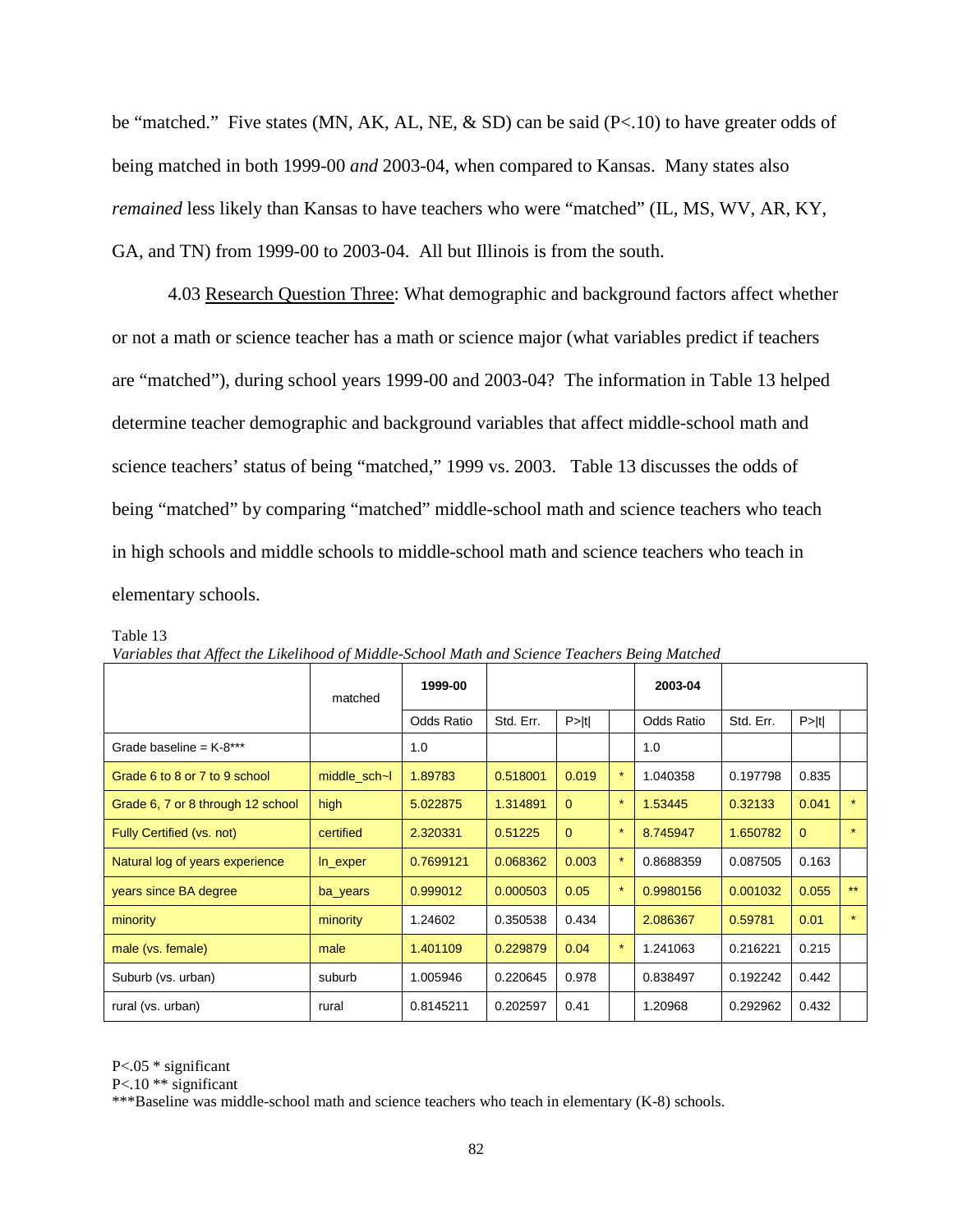Research Question 3 was answered by doing a logistic regression (logit). Table 13 is the logit output for math and science teachers only, with the dependent variable being an indicator of whether the teacher is a science teacher with a science major or math teacher with a math major – identified as "matched" if yes (1, all else 0). As predictors (independent variables) of matched teachers, the grade level of the school in which they taught was used (all were middle-school teachers). Whether they held full, regular certification in their main field was also used as a predictor of "matched." (This variable had to be built with each piece of certification for 2003- 04 survey, but for 1999-00 survey Certification in Main Field was used. This had to be done because of the difference in how the question was asked on the two surveys). This regression included an analysis that compared "matched" (the dependent variable) across the following independent variables:

- Middle school teachers who teach in high schools  $(6, 7, or 8$  through 12 schools) and middleschool teachers who teach in middle schools (6 to 8 or 7 to 9 schools) compared against middle-school teachers who teach in elementary school (K-8 school)
- Fully certified, vs. not (teachers were defined as "not fully certified" if they had any other type of certification: provisional, emergency, etc. regardless of content background)
- Natural log of years experience
- Years since Bachelor's degree
- Minority
- Male (vs. female)
- Suburb (vs. urban)
- Rural (vs. urban)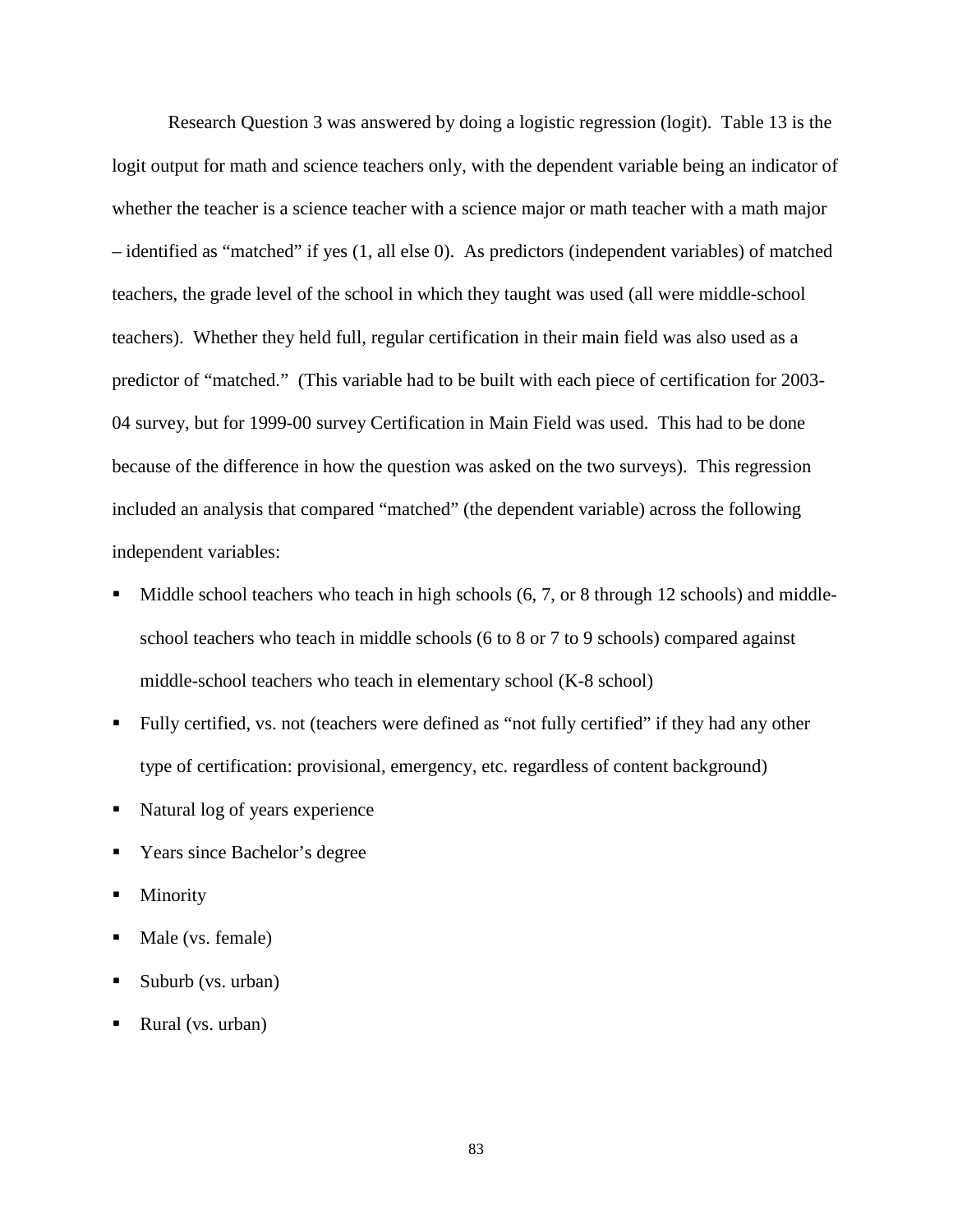This table includes odds ratios, standard error, and significance  $(P > |t|)$ . If  $P < .10$ , it was considered statistically significant. The baseline grade level (1.0) is K-8 (defined as an elementary school). Middle school is a building with either grades 6-8 or 7-9, and high school is a building with grades 6, 7, or 8-12. It was controlled for size.

According to Table 13, in 1999-00, middle-school math or science teachers who teach in middle schools were almost twice as likely (O.R.=1.89783) to be "matched" (have majors in their fields) than middle-school math or science teachers who taught math or science in elementary schools (K-8). This dropped off in 2003-04 (O.R.  $= 1.040358$ ). These data also showed that 1999-00 middle-school teachers in high schools were 5 times (O.R. = 5.0222875) more likely than middle-school math or science teachers in elementary schools to have content majors in their fields. This dropped to 1.5 times more likely in 2003-04. There was a tighter connection (the likelihood in 2003-04 was greater than in 1999-00), however, between full regular certification and "matched" in 2003-04 (O.R. = 8.74) than in 1999-00 (O.R. = 2.32).

In 1999-00, middle-school teachers in middle schools were also *more likely* to have majors. But this faded somewhat by 2003-04. In 1999-00, middle-school teachers in high schools were *more likely* to have majors, but this dropped considerably in 2003-04, as well. Math and science teachers were *more likely* to be "matched" if fully certified in 2003-04 than in 1999-00.

Other significant findings were: in 2003-04 male teachers were 1.4 times more likely to be matched than female teachers. In 1999-00 the natural log (exponential growth curve) of years' experience decreased the likelihood of being matched. Years since obtaining a Bachelor's degree had basically no effect on the likelihood on being matched (was equally likely) during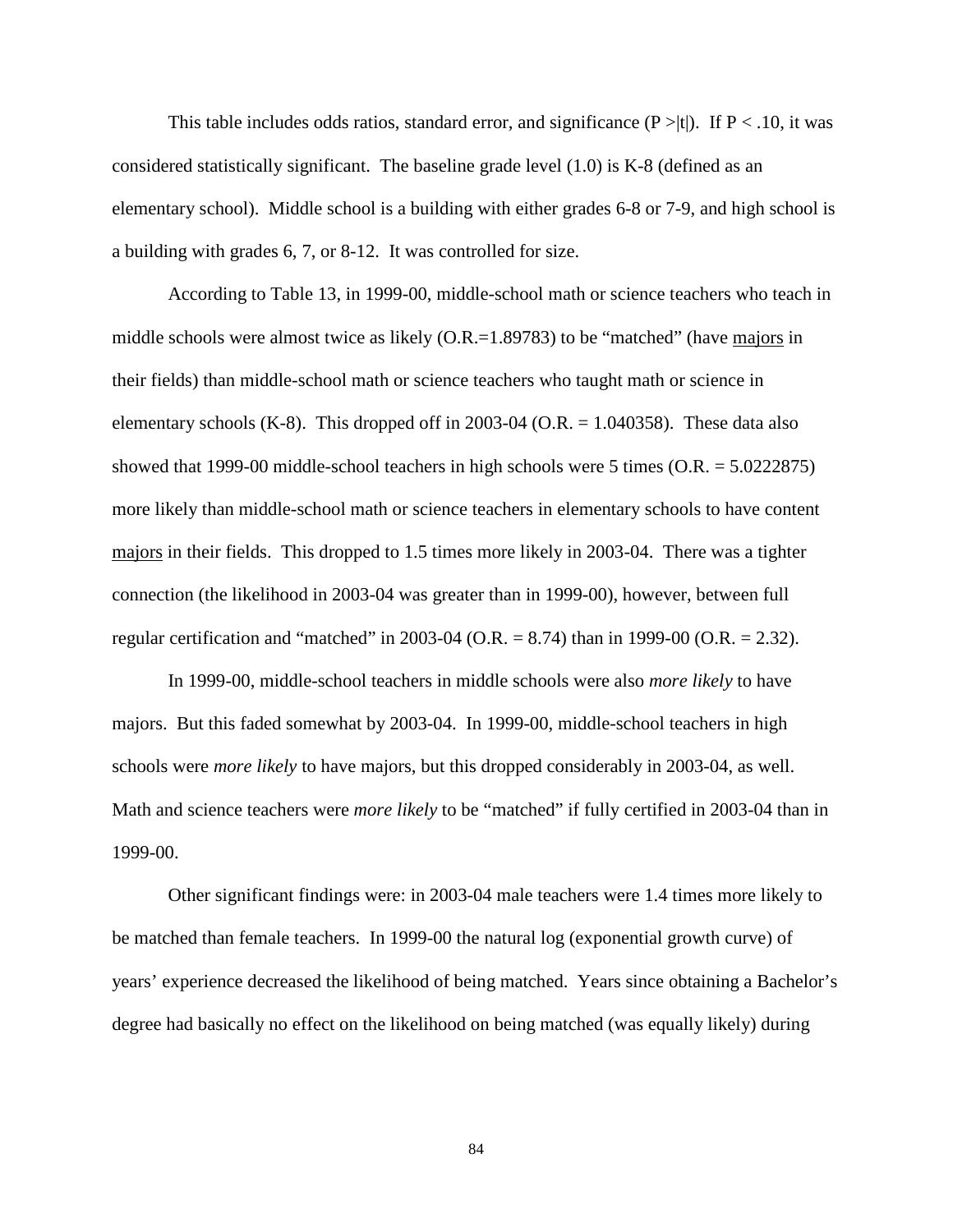both 1999-00 and 2003-04. A minority teacher was 2 times more likely to be matched than a non-minority teacher in 2003-04.

4.04 Research Question 4: How did state licensure requirements for middle-school math and science teachers change between 1999 and 2003? Tables 14 & 15 illustrate the changes in the states' middle-school math and science teachers' licensure requirements before and after NCLB. Table 14 compares certification requirements before and after NCLB. After NCLB, several states added middle level endorsements in math and science that increased teachers' opportunities to become highly qualified. These 18 states were: AR, CA, GA, ID, IN, KY, LA, MD, MA, MO, MT, NM, NY, OH, OR, PA, SC, and WI. Some states also increased the stringency to become highly qualified by adding content preparation requirements. Those 10 states were: AK, CT, DC, ID, ME, MA, MS, NJ, NY, and OH. PA added "specific subjects required." These are considered positive changes in certification requirements after NCLB. A negative change after NCLB was the *decrease* in content preparation requirements in AZ, HI, IA, and KY. Another negative change was moving from requiring specific subjects to not requiring these subjects. This change was made in the following states: AL, AK, IL, KS, MN, MT, NE, NH and WA. Several states changed requirements after NCLB. Some of these changes increased opportunity and stringency. Others made middle level math and science certification easier, thus perhaps lowering teachers' standards to become highly qualified.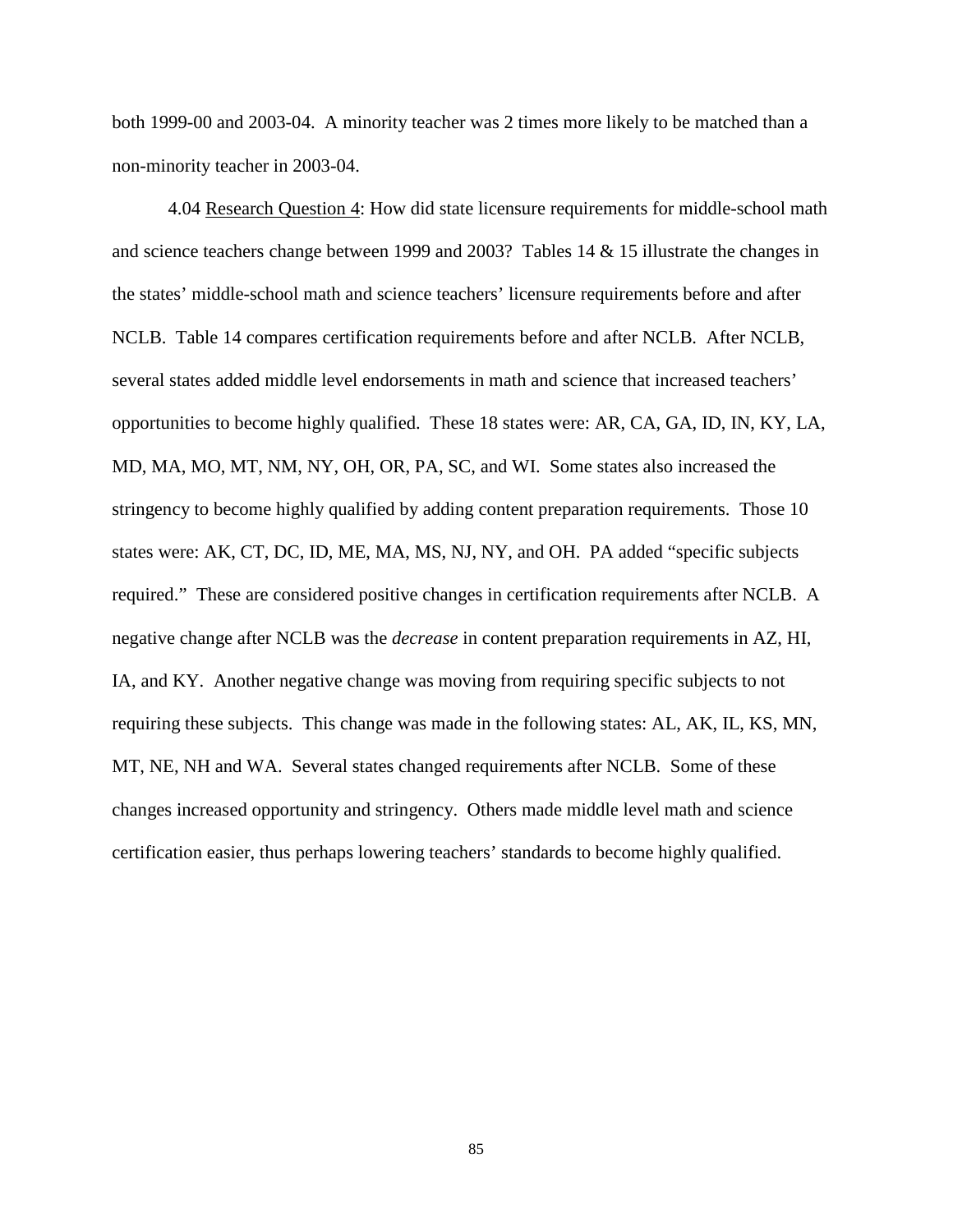Table 14

*Certification Requirements and Credentials Offered, and Endorsement and Content Preparation Requirements Before and After NCLB*

| <b>State</b>       | * Middle Level Credential<br>Offered | Licensure/Certificate     | * Credential Required     | * Grade Span | * Name of Credential | Credential Grade<br>Ranges Offered | Credential Grade Ranges<br>Offered (each state's web<br>site) | ** Endorsement in<br>science & math                 | <b>Before</b><br>** Content Prep<br>Requirements<br><b>NCLB</b> | Requirements After NCLB<br>** Content Prep | ** Are Specific Subjects<br>Required? |
|--------------------|--------------------------------------|---------------------------|---------------------------|--------------|----------------------|------------------------------------|---------------------------------------------------------------|-----------------------------------------------------|-----------------------------------------------------------------|--------------------------------------------|---------------------------------------|
| Alabama            | X                                    | X                         | $\boldsymbol{\mathsf{X}}$ | $4 - 8$      | Middle<br>Level      | $6-12, 4-8$                        | $P-12$                                                        | $\mathsf X$                                         | 18 hours                                                        | 18 hours                                   | <b>No</b>                             |
| <b>Alaska</b>      | $\boldsymbol{\mathsf{X}}$            |                           |                           | $5-9$        | Middle<br>School     | K-8, K-12,<br>7-12, 9-12           |                                                               | $\mathsf X$                                         |                                                                 | 15                                         | <b>No</b>                             |
| <b>Arizona</b>     | $\boldsymbol{\mathsf{X}}$            |                           |                           |              | Middle<br>Grades     | K-8, 7-12                          |                                                               | $\mathsf X$                                         | 18                                                              | <b>NA</b>                                  | Yes                                   |
| Arkansas           | $\pmb{\times}$                       | X                         | X                         | $5-9$        | Middle<br>Childhood  | $4-8, 7-12$                        | $4 - 8$                                                       | <b>Middle/Secondary or only</b><br><b>Secondary</b> |                                                                 |                                            | Yes                                   |
| California         |                                      |                           |                           |              |                      | K-9, 7-12                          |                                                               | <b>Only Secondary, or none</b>                      |                                                                 |                                            | $\cdots$                              |
| Colorado           | $\mathsf X$                          |                           |                           | $4 - 8$      | Middle<br>School     | $K-12$                             |                                                               | $\mathsf X$                                         |                                                                 |                                            | $\sim$                                |
| <b>Connecticut</b> | X                                    | $\mathsf X$               | $\mathsf X$               | $5-9$        | Middle<br>Grades     | $4-8, 7-12$                        | $7 - 12$                                                      | $\mathsf X$                                         | 18 (9 in 3<br>areas)                                            | 24 (9 in 3<br>areas)                       | <b>Yes</b>                            |
| Delaware           | X                                    | $\boldsymbol{\mathsf{X}}$ | $\mathsf X$               | $4 - 8$      | Middle<br>Level      | 5-8, 7-12                          |                                                               | $\mathsf X$                                         |                                                                 |                                            | <b>Yes</b>                            |
| D.C.               | $\mathsf X$                          |                           |                           | $5 - 8$      | Middle<br>School     | MS, 7-12                           |                                                               | $\mathsf X$                                         | <b>NA</b>                                                       | 21                                         | $\cdots$                              |
| Florida            | $\pmb{\times}$                       | $\mathsf X$               | $\boldsymbol{\mathsf{X}}$ | $4 - 8$      | Middle<br>Grades     | 5-9, 6-12                          | $5-9, 6-12$                                                   | $\mathsf X$                                         | 18                                                              | 18                                         | Yes                                   |
| Georgia            | X                                    | $\boldsymbol{\mathsf{X}}$ | $\mathsf X$               | $5-9$        | Middle<br>Grades     | $4-8, 7-12$                        |                                                               | <b>Middle/Secondary, or</b><br>none                 | 15                                                              | 15                                         | Yes                                   |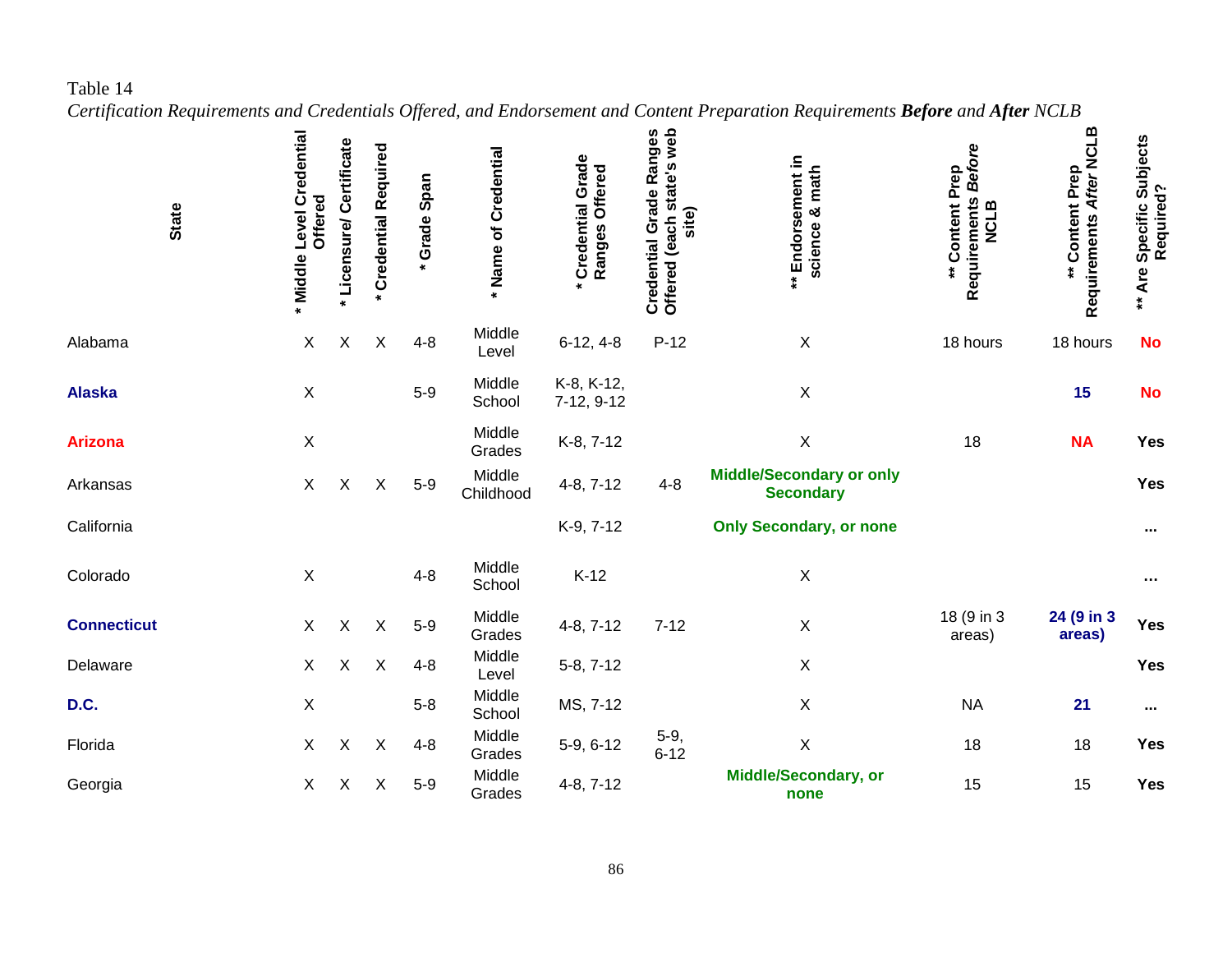| <b>State</b>    | Middle Level Credential<br>Offered | Licensure/ Certificate | * Credential Required | * Grade Span | Name of Credential                         | Credential Grade<br>Ranges Offered | Credential Grade Ranges<br>Offered (each state's web<br>site) | ** Endorsement in<br>science & math                                           | Requirements Before<br>** Content Prep<br><b>NCLB</b> | Requirements After NCLB<br>** Content Prep | ** Are Specific Subjects<br>Required? |
|-----------------|------------------------------------|------------------------|-----------------------|--------------|--------------------------------------------|------------------------------------|---------------------------------------------------------------|-------------------------------------------------------------------------------|-------------------------------------------------------|--------------------------------------------|---------------------------------------|
| <b>Hawaii</b>   | $\mathsf X$                        | $\mathsf X$            |                       | $4 - 8$      | Middle<br>School                           | 7-12, K-12                         |                                                               | X                                                                             | 18                                                    | <b>NA</b>                                  | $\cdots$                              |
| Idaho           |                                    |                        |                       |              |                                            | K-8, 6-12                          |                                                               | <b>Middle/Secondary</b>                                                       | 20                                                    | 44 in 8<br>areas                           | <b>Yes</b>                            |
| Illinois        | $\boldsymbol{\mathsf{X}}$          |                        | X                     | $6-8$        | Middle<br>Grades                           | K-9, 6-12                          |                                                               | $\mathsf X$                                                                   | 18                                                    | 18                                         | <b>No</b>                             |
| Indiana         | X                                  | X                      | Χ                     | $5-8$        | $\mathsf{J}\mathsf{r}$<br>Hi/Middle<br>Sch | 5-9, 5-12,<br>$9 - 12$             |                                                               | <b>Middle/Secondary, or</b><br>none                                           | 18                                                    | 18                                         | Yes                                   |
| lowa            | $\boldsymbol{\mathsf{X}}$          |                        |                       | $5-9$        | Middle<br>School                           | $7 - 12$                           |                                                               | Χ                                                                             | 30                                                    | 12                                         | <b>Yes</b>                            |
| Kansas          | $\boldsymbol{\mathsf{X}}$          |                        |                       | $5 - 8$      | Middle<br>Level                            | K-9, 5-9, 7-<br>9, 7-12, K-<br>12  |                                                               | X                                                                             |                                                       |                                            | <b>No</b>                             |
| <b>Kentucky</b> | $\sf X$                            | X                      | $\mathsf X$           | $5-9$        | Middle<br>School                           | 5-9, 8-12,<br>$P-12$               |                                                               | <b>Only Secondary, Only</b><br>Middle, or none                                | 24                                                    | 22 in 2<br>areas                           | <b>Yes</b>                            |
| Louisiana       |                                    |                        |                       |              |                                            | $1-8, 7-12$                        |                                                               | <b>Only Secondary, Only</b><br>Middle,<br><b>Middle/Secondary, or</b><br>none |                                                       |                                            | <b>Yes</b>                            |
| <b>Maine</b>    | $\boldsymbol{\mathsf{X}}$          |                        |                       | $5-9$        | Content<br>Areas                           | K-8, 7-12,<br>$K-12$               |                                                               | $\mathsf X$                                                                   | 16 in 4 subjects                                      | 36 liberal<br>arts                         | $\cdots$                              |
| Maryland        |                                    |                        |                       |              | N-12, 1-6,<br>Middle<br>Sch                | 7-12, K-12                         |                                                               | <b>Only Secondary, Only</b><br>Middle,<br><b>Middle/Secondary, or</b><br>none |                                                       |                                            | $\cdots$                              |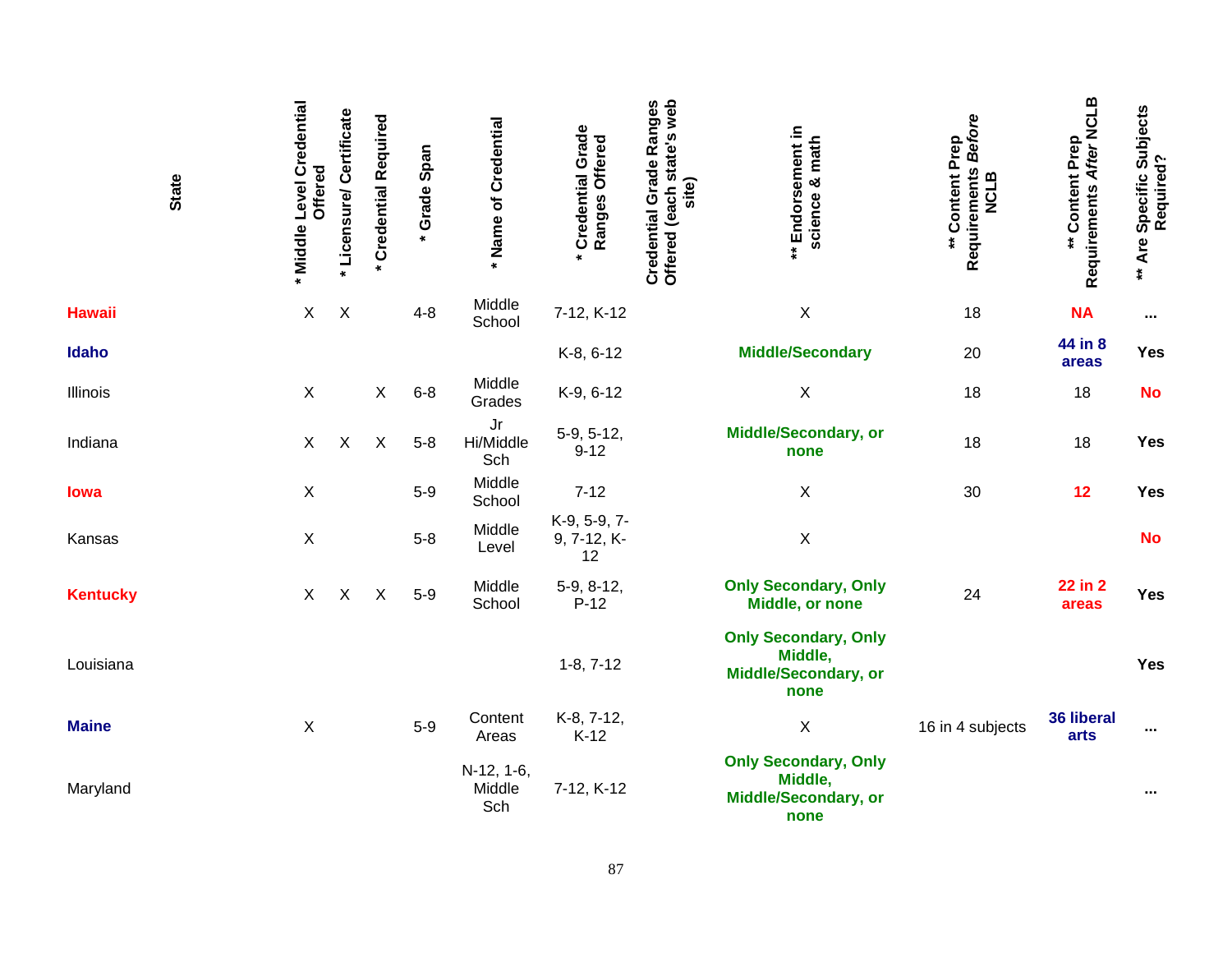| <b>State</b>         | Middle Level Credential<br>Offered | Licensure/Certificate | * Credential Required | * Grade Span | Name of Credential  | <b>Credential Grade</b><br>Ranges Offered<br>$\bullet$ | Credential Grade Ranges<br>Offered (each state's web<br>site) | ** Endorsement in<br>science & math                                           | <b>Before</b><br>** Content Prep<br>Requirements<br><b>NCLB</b> | Requirements After NCLB<br>** Content Prep | ** Are Specific Subjects<br>Required? |
|----------------------|------------------------------------|-----------------------|-----------------------|--------------|---------------------|--------------------------------------------------------|---------------------------------------------------------------|-------------------------------------------------------------------------------|-----------------------------------------------------------------|--------------------------------------------|---------------------------------------|
| <b>Massachusetts</b> | X                                  | $\mathsf X$           | $\mathsf X$           | $5-9$        | Middle<br>School    | P-9.5-9,<br>5-12, 9-12                                 |                                                               | <b>Only Secondary, Only</b><br>Middle,<br><b>Middle/Secondary, or</b><br>none |                                                                 | 36                                         | <b>Yes</b>                            |
| Michigan             | X                                  |                       |                       | $5-9$        | Middle<br>Level     | K-8, 7-12,<br>$K-12$                                   |                                                               | $\mathsf X$                                                                   | 18                                                              | 18                                         | Yes                                   |
| Minnesota            | X                                  | $\mathsf X$           |                       | $5-9$        |                     | $7 - 12,$<br>$K-12$                                    |                                                               | $\mathsf X$                                                                   | 12                                                              | 12                                         | <b>No</b>                             |
| <b>Mississippi</b>   |                                    |                       |                       |              |                     | K-8, 7-12                                              |                                                               | <b>NA</b>                                                                     | 24                                                              | 36 in 2<br>areas                           | $\cdots$                              |
| Missouri             | $\sf X$                            | $\mathsf X$           | X                     | $5-9$        | Middle<br>School    | 5-9, 9-12                                              |                                                               | <b>Only Secondary, or</b><br><b>Middle/Secondary</b>                          |                                                                 | 21                                         | Yes                                   |
| Montana              |                                    |                       |                       |              |                     | K-8, 5-12,<br>$7 - 12$                                 |                                                               | <b>Middle/Secondary</b>                                                       | 20                                                              | 20                                         | <b>No</b>                             |
| Nebraska             | $\boldsymbol{\mathsf{X}}$          |                       |                       | $4 - 9$      | Middle<br>Grades    | K-9, 4-9,<br>7-12, 9-12,<br>$K-12$                     |                                                               | $\mathsf X$                                                                   |                                                                 |                                            | <b>No</b>                             |
| Nevada               | $\boldsymbol{\mathsf{X}}$          |                       |                       | $5 - 8$      | Middle<br>School    | K-8, 7-12                                              |                                                               | $\mathsf X$                                                                   | 36                                                              | 36                                         | <b>Yes</b>                            |
| New Hampshire        | X                                  |                       |                       | $5-9$        | Science             | K-8, 5-12,<br>$5-8, 5-9,$<br>7-12, K-12                |                                                               | X                                                                             |                                                                 |                                            | <b>No</b>                             |
| <b>New Jersey</b>    |                                    |                       |                       |              |                     | N-8,<br>$N-12$                                         |                                                               | <b>NA</b>                                                                     |                                                                 | 30                                         | $\sim$ $\sim$                         |
| New Mexico           | X                                  | $\mathsf X$           |                       | $5-9$        | Middle<br>Level     | K-8, 5-9,<br>$7 - 12$                                  |                                                               | <b>All grades</b>                                                             | 24 (6 hours in 4<br>subjects)                                   | 24                                         | Yes                                   |
| <b>New York</b>      | X                                  | $\mathsf X$           |                       | $5-9$        | Middle<br>Childhood | 5-9, 7-12,<br>$P-12$                                   |                                                               | <b>Middle/Secondary, or</b><br>none                                           |                                                                 | 36                                         | <b>Yes</b>                            |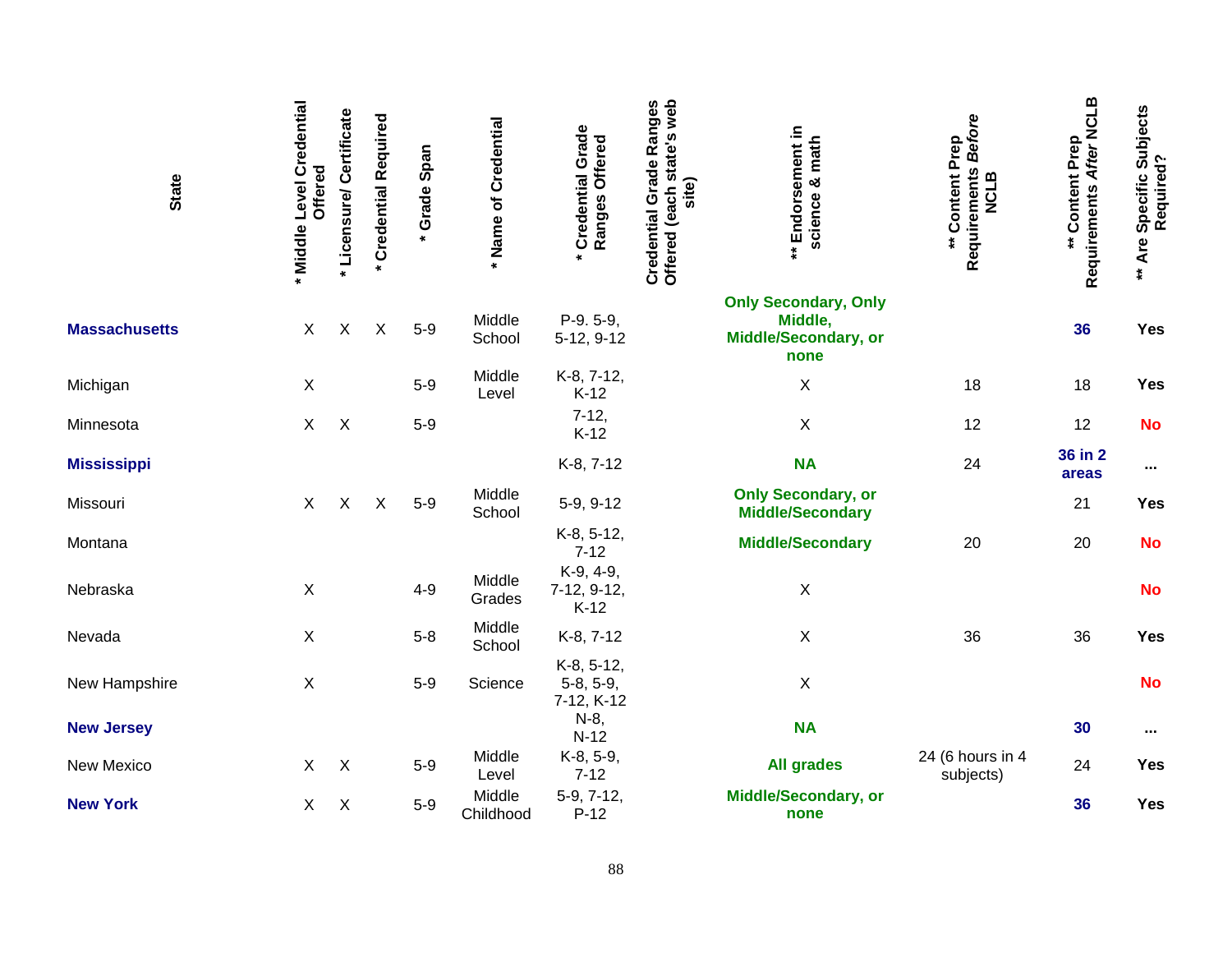| <b>State</b>   | * Middle Level Credential<br>Offered | Licensure/Certificate     | <b>Credential Required</b> | Grade Span | Name of Credential<br>$\star$   | <b>Credential Grade</b><br>Ranges Offered | Credential Grade Ranges<br>Offered (each state's web<br>site) | ** Endorsement in<br>science & math               | Requirements Before<br>** Content Prep<br><b>NCLB</b> | Requirements After NCLB<br>** Content Prep | ** Are Specific Subjects<br>Required? |
|----------------|--------------------------------------|---------------------------|----------------------------|------------|---------------------------------|-------------------------------------------|---------------------------------------------------------------|---------------------------------------------------|-------------------------------------------------------|--------------------------------------------|---------------------------------------|
| North Carolina | X                                    | X                         | Χ                          | $6-9$      | Middle<br>Grades                | 6-9, 9-12,<br>$K-12$                      | $6-9,$<br>$9 - 12$                                            | <b>NA</b>                                         | 18                                                    | 18                                         |                                       |
| North Dakota   | $\mathsf{X}$                         | X                         | $\boldsymbol{\mathsf{X}}$  | $5 - 8$    | Middle<br>School                | K-8, 1-8,<br>5-8, K-12                    |                                                               | $\mathsf X$                                       |                                                       |                                            | $\cdots$                              |
| Ohio           | $\sf X$                              | $\boldsymbol{\mathsf{X}}$ |                            | $4 - 9$    | Middle<br>Childhood             | 4-9, 7-12,<br>$P-12$                      |                                                               | <b>Middle/Secondary, or see</b><br>footnotes      | 20                                                    | 24 in 2<br>areas                           | Yes                                   |
| Oklahoma       | $\mathsf{X}$                         | $\mathsf X$               |                            | $5-9$      | Mid. Lev. &<br>Subject<br>Areas | $1-8, 6-12$                               |                                                               | $\mathsf X$                                       | 24                                                    | 24                                         | Yes                                   |
| Oregon         | X                                    | X                         | X                          | $5 - 10$   | Middle<br>Level                 | P-9, 5-12                                 | $5 - 10,$<br>$7 - 12$                                         | <b>Middle/Secondary, or</b><br><b>Only Middle</b> | 15                                                    | 15                                         | $\cdots$                              |
| Pennsylvania   | X                                    | $\mathsf X$               |                            | $6-9$      | Middle<br>Level                 | 7-12, K-12                                |                                                               | <b>Middle/Secondary, or see</b><br>footnotes      |                                                       |                                            | <b>Yes</b>                            |
| Rhode Island   | $\boldsymbol{\mathsf{X}}$            |                           | $\mathsf X$                | $5 - 8$    | Middle<br>School                | 7-12, P-12                                |                                                               | Χ                                                 | 21                                                    | 21                                         |                                       |
| South Carolina | $\mathsf{X}$                         | $\mathsf X$               | $\mathsf X$                | $5-9$      | Middle<br>Level                 | $1-8, 7-8,$<br>$7 - 12$                   |                                                               | <b>Middle/Secondary, Only</b><br>Middle, or none  |                                                       |                                            | <b>Yes</b>                            |
| South Dakota   | X                                    | X                         | $\pmb{\times}$             | $5 - 8$    | Middle<br>Level                 | K-8, 7-12,<br>$K-12$                      |                                                               | Χ                                                 |                                                       |                                            | Yes                                   |
| Tennessee      | X                                    |                           |                            | $5 - 8$    | Middle<br>Grades                | K-8, P-12,<br>$1-8, 7-12$                 |                                                               | $\mathsf X$                                       |                                                       |                                            | Yes                                   |
| Texas          | X                                    | $\sf X$                   | $\mathsf X$                | $4 - 8$    | Middle<br>School                | $4-8, 8-12,$<br>$P-12$                    |                                                               | none                                              |                                                       |                                            |                                       |
| Utah           | $\boldsymbol{\mathsf{X}}$            |                           |                            | $4 - 8$    | Middle<br>Level                 | $1-8, 6-12$                               |                                                               | X                                                 |                                                       |                                            |                                       |
| Vermont        | $\mathsf X$                          | $\mathsf X$               |                            | $5 - 8$    | Middle<br>Grades                | 5-8, 7-12                                 |                                                               | $\mathsf X$                                       |                                                       |                                            | Yes                                   |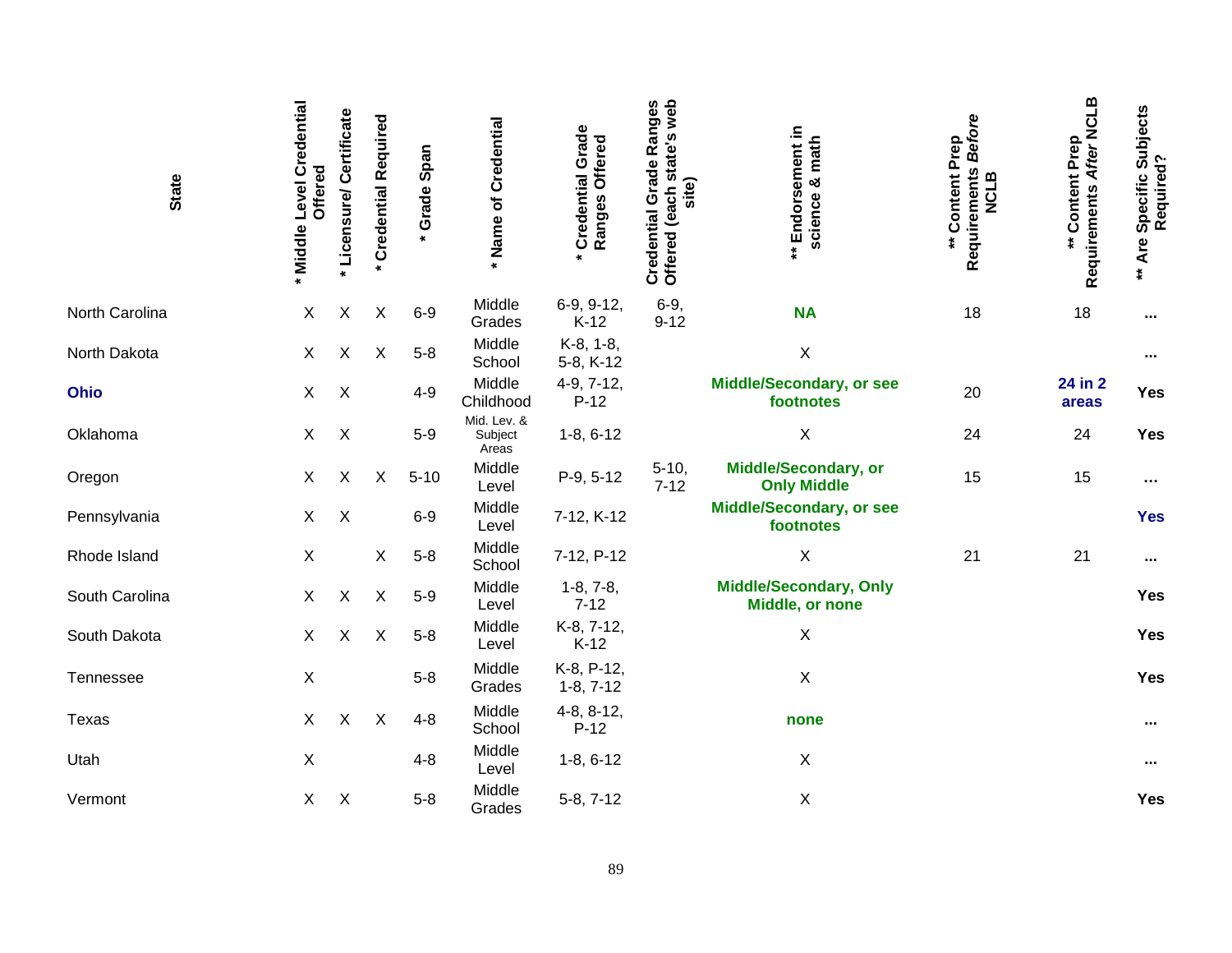| <b>State</b>  | Middle Level Credential<br>Offered | Certificate<br><b>Licensure/</b> | <b>Credential Required</b> | * Grade Span | Name of Credential  | Grade<br>Ranges Offered<br>Credential<br>$\star$ | web<br>Credential Grade Ranges<br>nstate's<br>site)<br>site<br>Offered (each | ** Endorsement in<br>& math<br>science | 9<br><b>Befo</b><br><b>Content Prep</b><br>Requirements<br>NCLB<br>$\ddot{\hat{}}$ | <b>NCLB</b><br><b>Content Prep</b><br>Requirements After | Subjects<br>Required?<br>Specific<br>** Are |
|---------------|------------------------------------|----------------------------------|----------------------------|--------------|---------------------|--------------------------------------------------|------------------------------------------------------------------------------|----------------------------------------|------------------------------------------------------------------------------------|----------------------------------------------------------|---------------------------------------------|
| Virginia      | $\mathsf X$                        |                                  | $\mathsf X$                | $4 - 8$      | Middle<br>Education | $6-8, 6-12,$<br>$P-12$                           |                                                                              | Χ                                      |                                                                                    |                                                          |                                             |
| Washington    | X                                  |                                  |                            | $5-9$        | Middle<br>Level     | K-8, 4-12                                        |                                                                              | X                                      |                                                                                    |                                                          | <b>No</b>                                   |
| West Virginia | $\mathsf X$                        |                                  | $\mathsf X$                | $5-9$        | Middle<br>Grades    | $5-9, 5-12,$<br>9-12, K-12                       |                                                                              | Χ                                      |                                                                                    |                                                          | Yes                                         |
| Wisconsin     | $\mathsf{X}$                       | $\boldsymbol{\mathsf{X}}$        |                            | $5-9$        | Middle<br>Level     | $1-9, 5-9,$<br>6-12, 9-12                        |                                                                              | <b>Middle/Secondary</b>                |                                                                                    |                                                          | Yes                                         |
| Wyoming       | X                                  | $\boldsymbol{\mathsf{X}}$        | X                          | $5-8$        | Middle<br>Grades    | K-8, 5-8,<br>7-12, K-12                          |                                                                              | X                                      |                                                                                    |                                                          | Yes                                         |

•**green = after NCLB** 

• **red shows negative change after NCLB**  • **blue shows positive change after NCLB**

\*Gaskill Study, 2002 and McEwin Study, 2007<br>\*\*nasdtec.org, NASDTEC (National Association of State Directors of Teacher Education and Certification) Knowledgebase Clearinghouse (subject<br>matter endorsements listed on teacher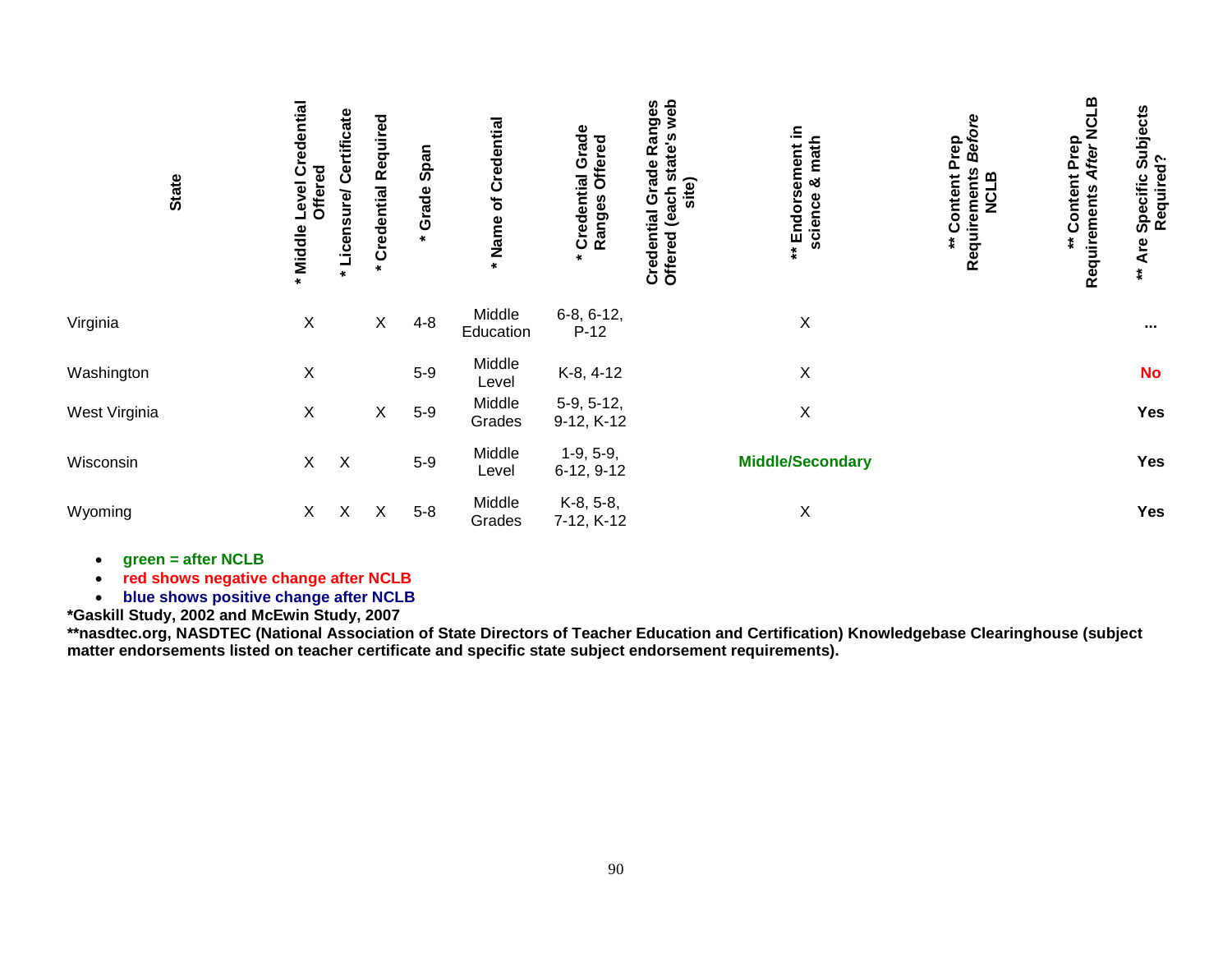Table 15 shows the middle-school grade span for each state in the 2002 study by Gaskill and the 2007 study by McEwin. It also indicates whether or not a middle level credential was offered by the time each of these studies were complete. In 2002, there were 44 states plus the District of Columbia with a middle level license/certificate or endorsement. In 2007 there were 46 states plus the District of Columbia, which is a positive increase of two. In 2002, there were 26 states with a middle level license and in 2007 there were 28 states plus the District of Columbia, again, an increase of two. And finally, there were 17 states plus the District of Columbia with middle level endorsements. This total number was maintained because there were 18 states with middle level endorsements in 2007.

Specifically, after NCLB, twenty-eight states changed the grade span on their middle level classification. Four states *added* a middle level credential after NCLB: LA, MD, MS, and NJ. Three states, CA, ID, and MT, did not offer a middle level credential even after NCLB.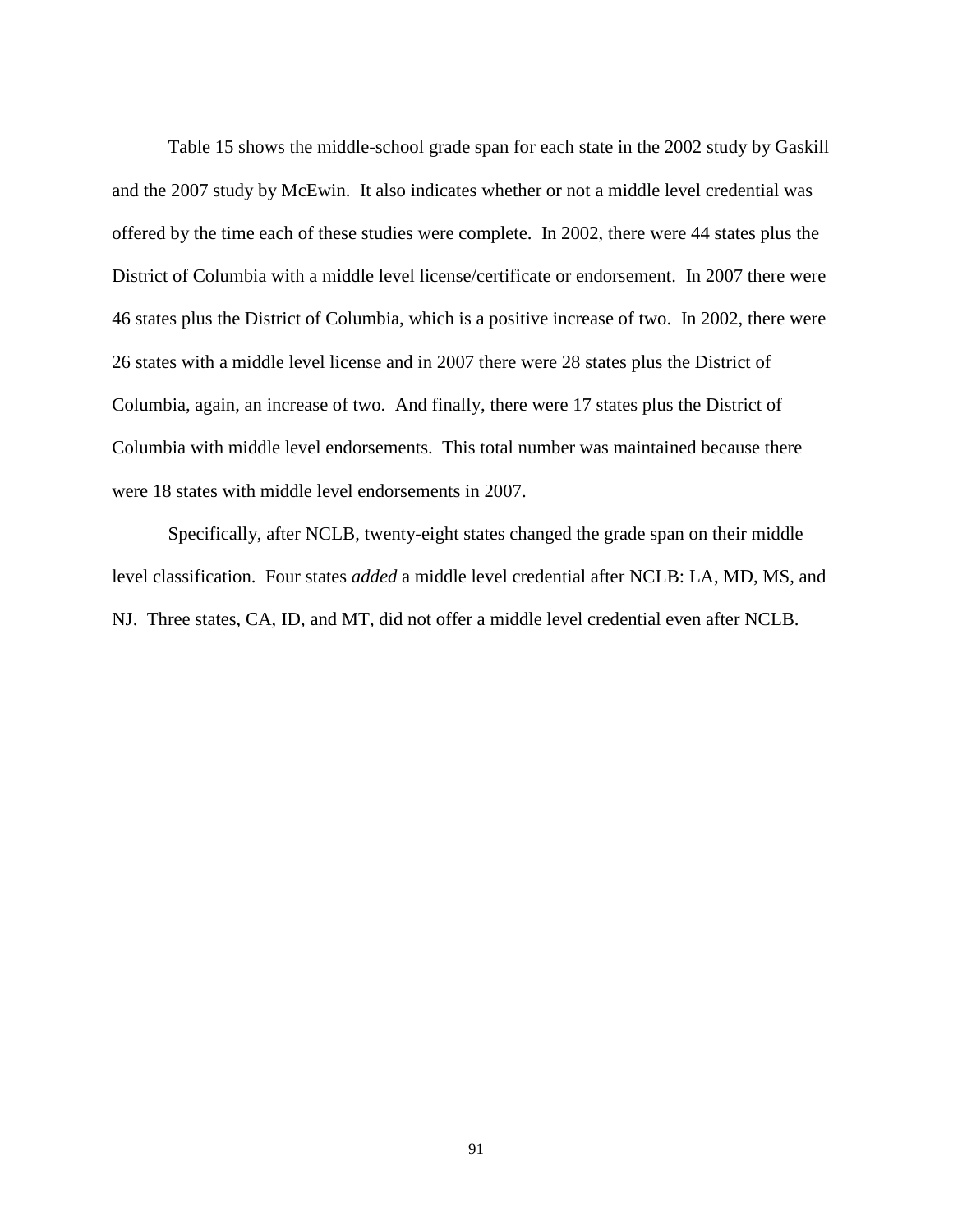| Table 15 |  |                                                                              |  |
|----------|--|------------------------------------------------------------------------------|--|
|          |  | 2002 and 2007 Middle Level Teacher Certification/Licensure Patterns by State |  |

| <b>State</b>    | <b>License Type</b><br>2002 Study | License<br><b>Type 2007</b><br><b>Study</b> | <b>Credential</b><br><b>Required</b><br>2002 | <b>Grade Span</b><br>2002 Study | Grade<br><b>Span 2007</b><br><b>Study</b> | <b>Middle Level</b><br><b>Credential Offered</b><br>$X = both, X = 2007$<br>only |
|-----------------|-----------------------------------|---------------------------------------------|----------------------------------------------|---------------------------------|-------------------------------------------|----------------------------------------------------------------------------------|
| Alabama         | License                           | License                                     | X                                            | $4 - 8$                         | 4-8                                       | X                                                                                |
| Alaska          | Endorsement                       | Endorsement                                 |                                              | $5-9$                           | $5 - 8$                                   | X                                                                                |
| Arizona         | Endorsement                       | Endorsement                                 |                                              | N/A                             | $5-9$                                     | X                                                                                |
| Arkansas        | License                           | License                                     | X                                            | $5-9$                           | $4 - 8$                                   | X                                                                                |
| California      | None                              | none                                        |                                              | N/A                             | none                                      | O                                                                                |
| Colorado        | Endorsement                       | none                                        |                                              | $4 - 8$                         | none                                      | X                                                                                |
| Connecticut     | License                           | License                                     | X                                            | $5-9$                           | $5-9$                                     | X                                                                                |
| Delaware        | License                           | License                                     | X                                            | $4 - 8$                         | $5-9$                                     | X                                                                                |
| D.C.            | Endorsement                       | License                                     |                                              | $5 - 8$                         | $5 - 8$                                   | X                                                                                |
| Florida         | License                           | Endorsement                                 | X                                            | $4 - 8$                         | $5-9$                                     | X                                                                                |
| Georgia         | License                           | License                                     | X                                            | $5-9$                           | 4-8                                       | X                                                                                |
| Hawaii          | License                           | License                                     |                                              | $4 - 8$                         | $5-9$                                     | X                                                                                |
| Idaho           | None                              | none                                        |                                              | N/A                             | none                                      | O                                                                                |
| Illinois        | Endorsement                       | Endorsement                                 | X                                            | $6 - 8$                         | $5 - 8$                                   | X                                                                                |
| Indiana         | License                           | License                                     | X                                            | $5 - 8$                         | $5 - 8$                                   | X                                                                                |
| Iowa            | Endorsement                       | Endorsement                                 |                                              | $5-9$                           | $5 - 8$                                   | X                                                                                |
| Kansas          | Endorsement                       | License                                     |                                              | $5 - 8$                         | $5 - 8$                                   | X                                                                                |
| Kentucky        | License                           | License                                     | $\mathsf X$                                  | $5-9$                           | $5-9$                                     | X                                                                                |
| Louisiana       | None                              | Endorsement                                 |                                              | N/A                             | 4-8                                       | X                                                                                |
| Maine           | Endorsement                       | Endorsement                                 |                                              | $5-9$                           | $5 - 8$                                   | X                                                                                |
| Maryland        | None                              | License                                     |                                              | N/A                             | 4-9                                       | X                                                                                |
| Massachusetts   | License                           | License                                     | $\mathsf X$                                  | $5 - 9$                         | $5-9$                                     | X                                                                                |
| Michigan        | Endorsement                       | Endorsement                                 |                                              | $5-9$                           | $5 - 9$                                   | X                                                                                |
| Minnesota       | License                           | License                                     |                                              | $5-9$                           | $5 - 8$                                   | X                                                                                |
| Mississippi     | None                              | Endorsement                                 |                                              | N/A                             | $4 - 8$                                   | X                                                                                |
| Missouri        | License                           | Endorsement                                 | X                                            | $5-9$                           | $5 - 8$                                   | X                                                                                |
| Montana         | None                              | none                                        |                                              | N/A                             | none                                      | O                                                                                |
| Nebraska        | Endorsement                       | Endorsement                                 |                                              | 4-9                             | 4-9                                       | X                                                                                |
| Nevada          | Endorsement                       | License                                     |                                              | $5-8$                           | $7 - 9$                                   | X                                                                                |
| New Hampshire   | Endorsement                       | License                                     |                                              | $5-9$                           | $5-8$                                     | X                                                                                |
| New Jersey      | None                              | Endorsement                                 |                                              | N/A                             | $5-8$                                     | X                                                                                |
| New Mexico      | License                           | Endorsement                                 |                                              | $5-9$                           | $5 - 8$                                   | X                                                                                |
| New York (2003) | License                           | Endorsement                                 |                                              | $5-9$                           | $5-9$                                     | X                                                                                |
| North Carolina  | License                           | License                                     | X                                            | $6 - 9$                         | $6-9$                                     | X                                                                                |
| North Dakota    | License                           | License                                     | $\mathsf X$                                  | $5 - 8$                         | $5 - 8$                                   | X                                                                                |
| Ohio            | License                           | License                                     |                                              | $4 - 9$                         | $4 - 9$                                   | X                                                                                |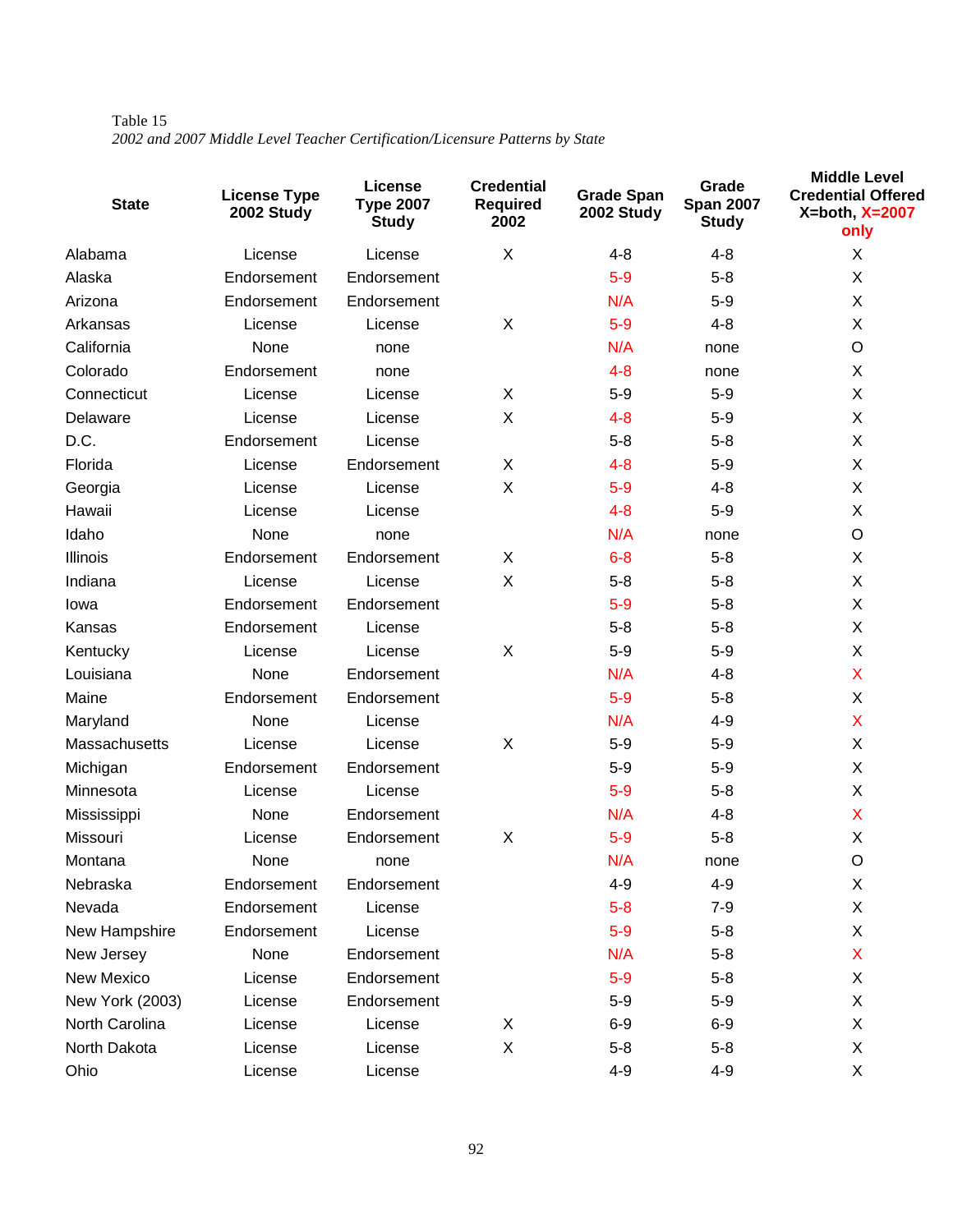| Table 15 |  |                                                                              |  |  |
|----------|--|------------------------------------------------------------------------------|--|--|
|          |  | 2002 and 2007 Middle Level Teacher Certification/Licensure Patterns by State |  |  |

| <b>State</b>   | <b>License Type</b><br>2002 Study | <b>License Type</b><br>2007 Study | <b>Credential</b><br><b>Required</b><br>2002 | Grade<br><b>Span 2002</b><br><b>Study</b> | Grade<br><b>Span 2007</b><br><b>Study</b> | <b>Middle Level</b><br><b>Credential Offered</b><br>$X = both$ , $X = 2007$<br>only |
|----------------|-----------------------------------|-----------------------------------|----------------------------------------------|-------------------------------------------|-------------------------------------------|-------------------------------------------------------------------------------------|
| Oregon         | License                           | License                           | X                                            | $5 - 10$                                  | $5-9$                                     | X                                                                                   |
| Pennsylvania   | License                           | License                           |                                              | $6-9$                                     | 4-8                                       | X                                                                                   |
| Rhode Island   | Endorsement                       | Endorsement                       | X                                            | $5 - 8$                                   | $5 - 8$                                   | X                                                                                   |
| South Carolina | License                           | License                           | X                                            | $5-9$                                     | $5 - 8$                                   | X                                                                                   |
| South Dakota   | License                           | License                           | X                                            | $5 - 8$                                   | $5 - 8$                                   | X                                                                                   |
| Tennessee      | Endorsement                       | License                           |                                              | $5 - 8$                                   | $5 - 8$                                   | X                                                                                   |
| Texas (2001)   | License                           | License                           | X                                            | 4-8                                       | 4-8                                       | X                                                                                   |
| Utah           | Endorsement                       | License                           |                                              | $4 - 8$                                   | $5 - 9$                                   | X                                                                                   |
| Vermont        | License                           | License                           |                                              | $5 - 8$                                   | $5 - 8$                                   | X                                                                                   |
| Virginia       | Endorsement                       | License                           | X                                            | $4 - 8$                                   | $6 - 8$                                   | X                                                                                   |
| Washington     | Endorsement                       | Endorsement                       |                                              | $5-9$                                     | $5 - 9$                                   | X                                                                                   |
| West Virginia  | Endorsement                       | License                           | X                                            | $5-9$                                     | $5 - 9$                                   | X                                                                                   |
| Wisconsin      | License                           | License                           |                                              | $5-9$                                     | $5 - 9$                                   | X                                                                                   |
| Wyoming        | License                           | License                           | Χ                                            | $5 - 8$                                   | $5 - 8$                                   | X                                                                                   |

2002 Number of states with middle level license/certificate or endorsement: 44 + D.C. 2007 Number of states with middle level license/certificate or endorsement: 46 + D.C.

2002 Number of states with middle level license: 26 2007 Number of states with middle level license: 28 + D.C.

2002 Number of states with middle level endorsements: 17 + D.C. 2007 Number of states with middle level endorsements: 18

"License" means that a separate middle level license is available. "Endorsement" means that the middle level teaching license is available only as an add-on credential for those also qualifying for a different license. For example, adding a grades 5 through 8 mathematics middle level endorsement to an elementary teaching license.

2002 data taken from Middle School Journal Gaskill, Peggy E. (2002, May). Progress in the Certification of Middle Level Personnel. Middle School Journal, 33(5): 33-40.

2007 data taken from Middle School Journal McEwin, C. Kenneth (2007, January). Middle level teacher preparation certification and/or licensure patterns by state. http://www.nmsa.org/ProfessionalPreparation/CertificationLicensurebyState/tabid/1235/Default.aspx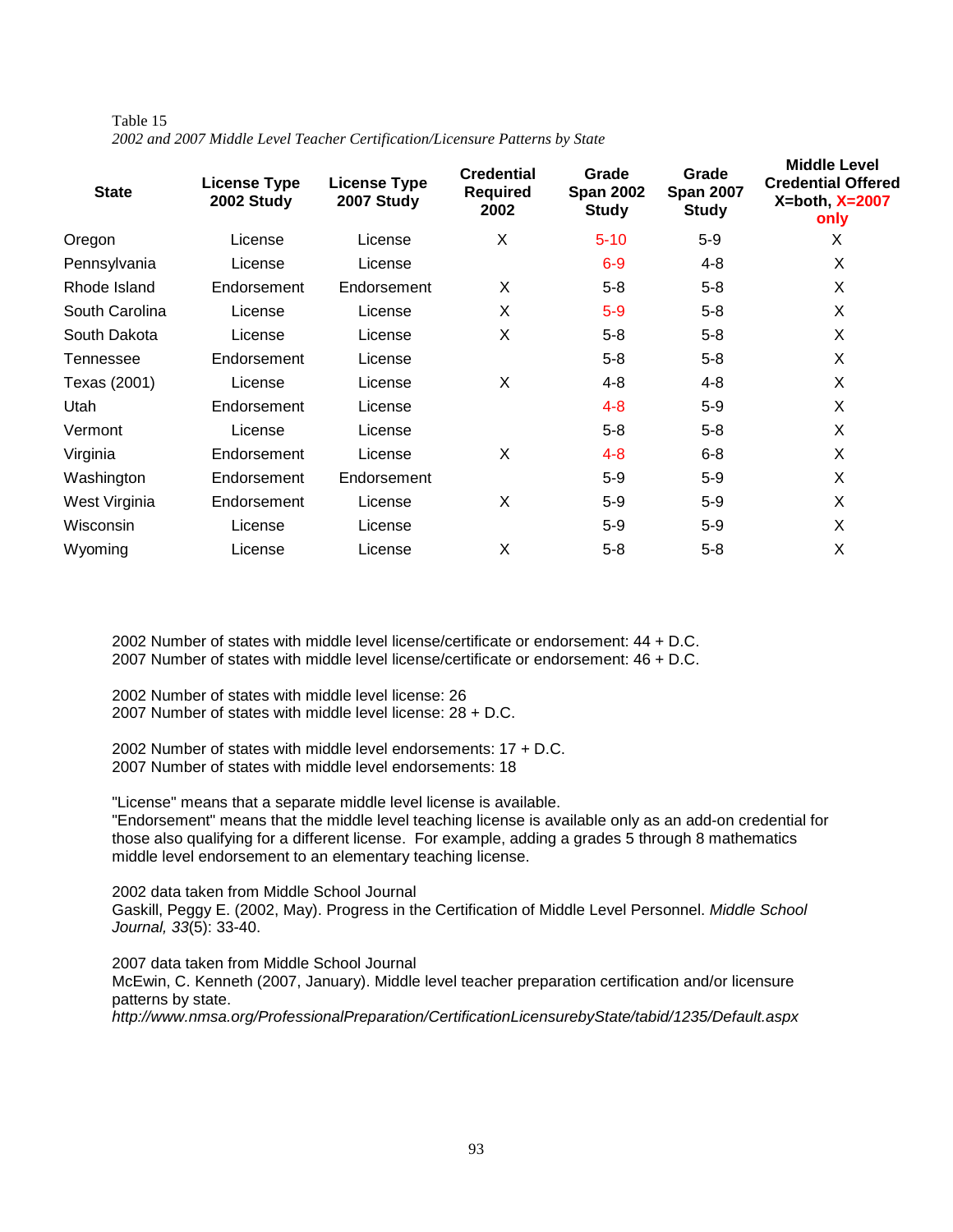The results of this study do not show any particular trend in terms of which states tend to increase or decrease in the percent of full certification and major of middle-school math and science teachers from both years of SASS data. It shows that there are particular states that have increased or decreased in their percent of full certification and major but no pattern emerges.

The challenge remains to analyze data that may allow for some logical conclusion. At this point it makes sense to compare an increase or decrease in certification and majors in math and science in particular states to licensure requirement changes made after NCLB. Minnesota, North Dakota, and New Hampshire increased in both percent certification and majors from 1999- 2000 to 2003-2004 among both math and science teachers. Neither Minnesota nor New Hampshire required teachers to take specific subjects after NCLB. North Dakota made no change in content prep requirements after NCLB. These examples of weakening or maintaining the requirements for certification and major *could* account for these states gaining in percent certification and majors. Vermont, D.C., Michigan, and Ohio decreased in percent certification and majors from 1999-00 to 2003-04 among both math and science teachers. Vermont and Michigan made no changes in certification requirements, and D.C. and Ohio increased content prep requirements. No cause-effect trend can be made with these four states. Indiana was the only state that increased in percent majors in both math and science, but not in certification. They added an endorsement yet they had an *increase* in majors. It seems that this should have caused a *decrease*. There were greater numbers of states with increased percent science majors only (17) as compared to increased percent in math majors only (5) from 1999-00 to 2003-04. This overall increase in majors may be due to the fact that after NCLB several states added content requirements in math and science (improving their chances of obtaining a major).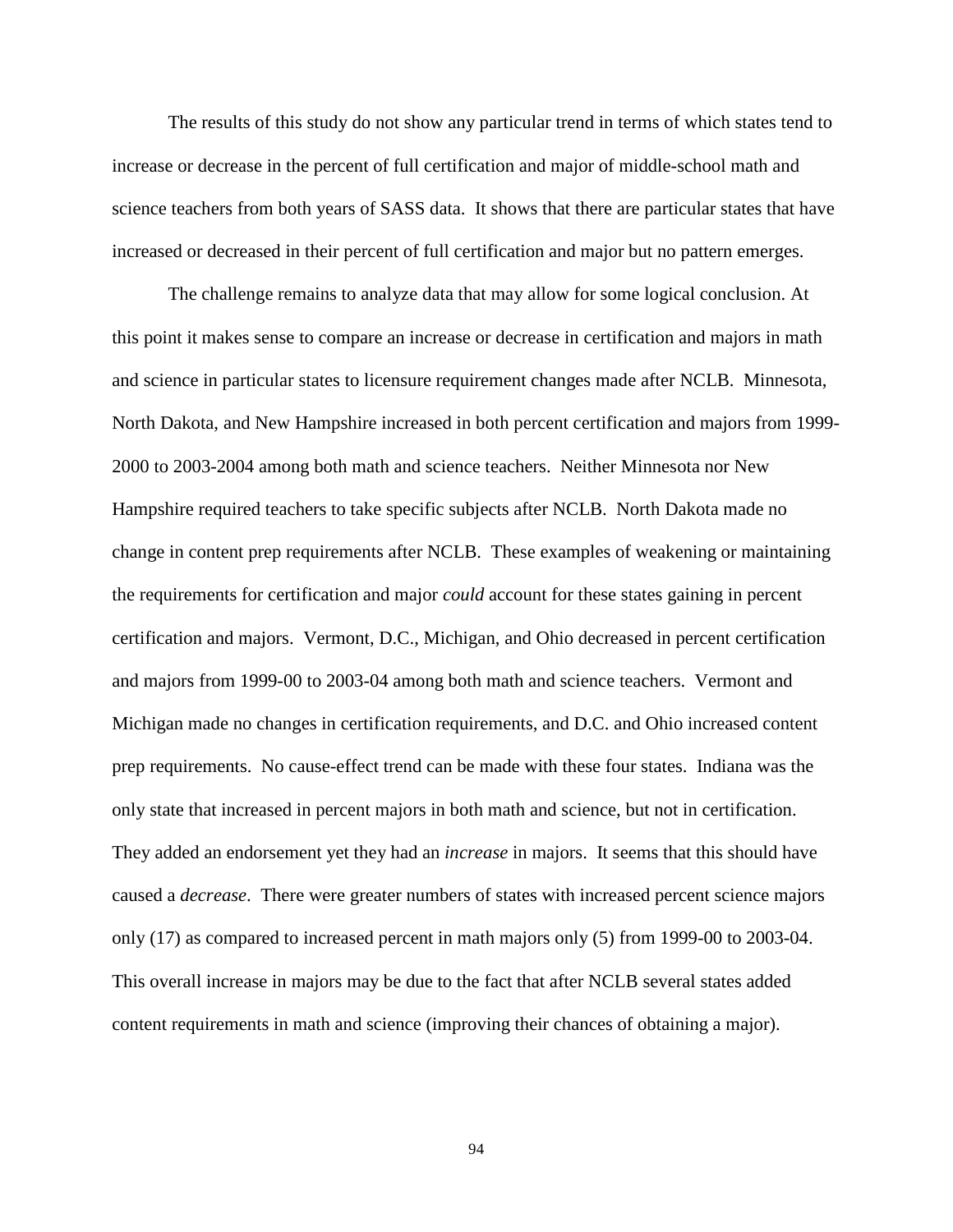Nebraska and Alabama were in the top 30% in majors for both years in both content areas (math and science). This may be because neither state required their teachers to take specific subjects and did not change the content prep requirements from prior to NCLB thus perhaps lessening the stringency of certification requirements. Kentucky was the bottom state in percent math major and science major. This state actually decreased content preparation requirements. There is no logical explanation for this from these data but it may be due to an underlying reason such as quality of schools.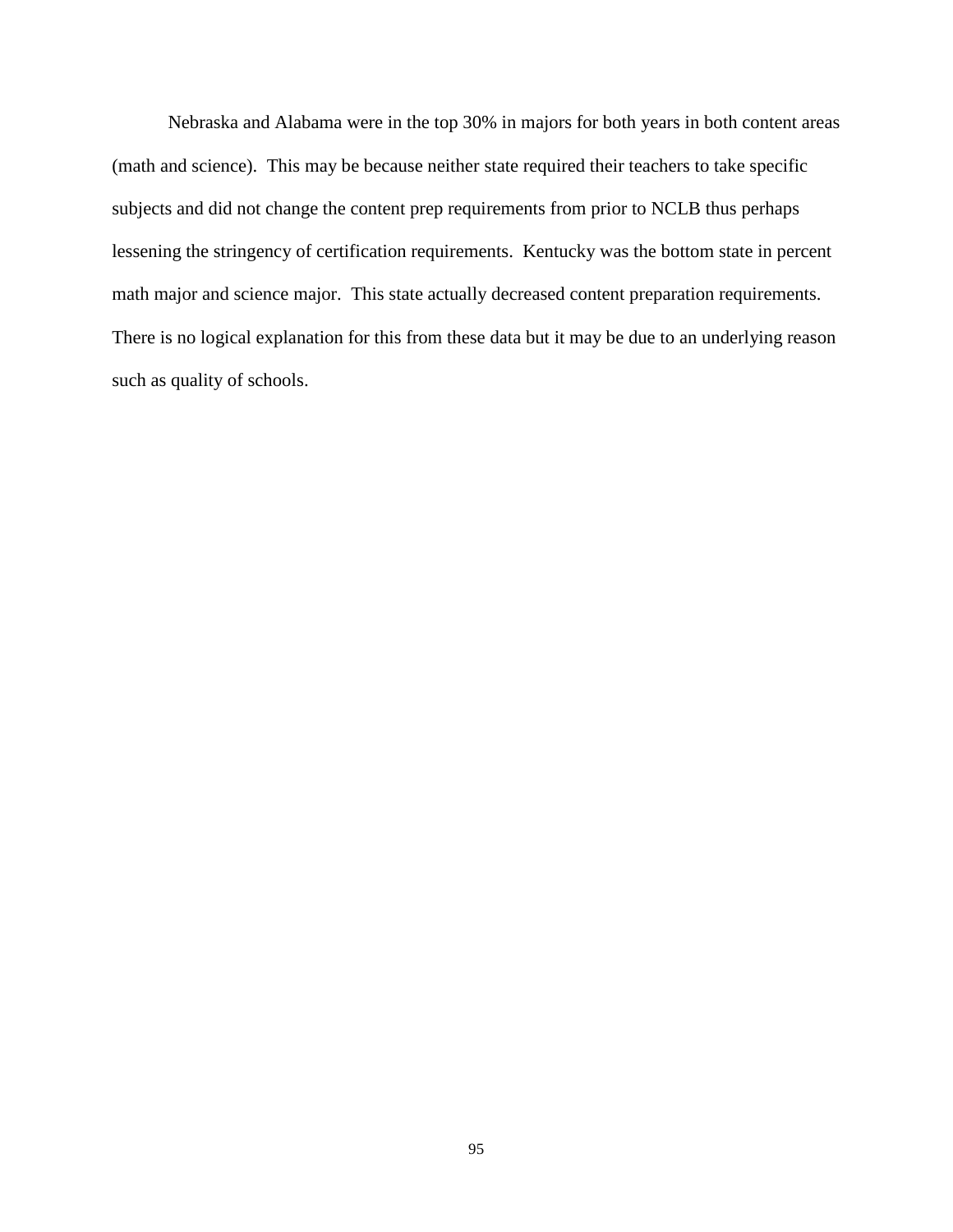### CHAPTER FIVE

# SUMMARY, CONCLUSIONS AND RECOMMENDATIONS

#### 5.01 Introduction

According to research, there are high percentages of middle-school math and science teachers teaching out of their fields. Based on the definition established by NCLB Act of 2001, out-of-field teachers are not highly qualified. The degree of content expertise affects teacher quality. Since research links quality of teachers to student success, those teachers that do not teach in their fields lack an important teacher quality indicator and may be less effective in teaching their students.

This study builds on this premise of the importance of putting high quality teachers in middle-school classrooms. First, highly qualified was defined as having a major in the field taught and full certification. Since, for this study, highly qualified requires that teachers have majors in their fields with full certification, the percent of middle-school math and science teachers with majors in their fields and full certification were compared in each state, before and after NCLB. In addition, states that were consistently high or low in percent highly qualified (major and full certification) were compared as were those states that increased or decreased in percent highly qualified from before to after NCLB. The teacher demographic and background factors that affected whether or not teachers were matched were also analyzed in this study. And, finally, licensure requirements for each state were compiled in order to compare certification policy before and after NCLB.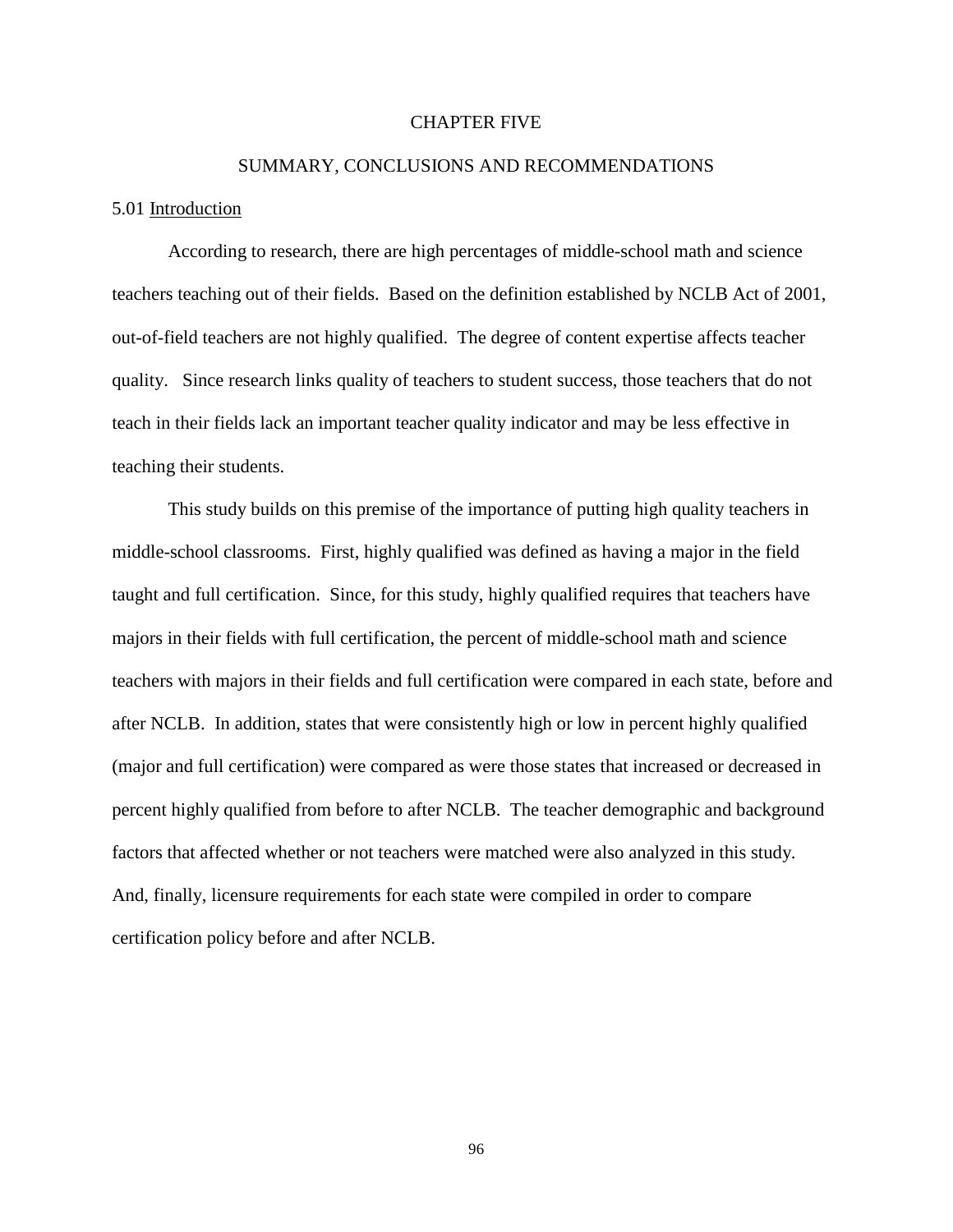#### 5.02 Discussion of Findings by Research Question

## *Research Question One*:

**During school years 1999-00 and 2003-04, what percent of middle-school teachers in each state who teach math and science are fully certified, and what percent of these teachers who teach math and science have majors in math and science?** 

States use the determination of whether or not the teacher is highly qualified to measure teacher quality. *Highly qualified* for this study is full certification and a major in the field taught. Results from the analyses of the 1999-2000 and 2003-2004 Schools and Staffing Survey show that overall the percent of fully certified middle-school science teachers decreased from 1999-00 to 2003-04 but the percent of science teachers with science majors increased. The percent of fully certified middle-school math teachers decreased as did the percent of math teachers with math majors. In three of the four categories, overall percentage of highly qualified decreased from 1999-00 to 2003-04. No trends within individual states stood out until Research Question 2 was addressed.

This study showed that during 1999-2000, 87% of middle-school math teachers were fully certified and only 29% of these teachers had math majors. During 2003-2004, fully certified math teachers dropped *slightly* to 85% (-2%) and math teachers with math majors dropped to 21% (-8%). It also showed that during 1999-2000, 88% of middle-school science teachers were fully certified and only 28% had science majors. During 2003-2004 fully certified science teachers also dropped *slightly* to 84% (-4%). However, science teachers with science majors did increase to 40% (+12%). Despite the fact that the percentage of math and science teachers who were fully certified decreased, this percentage of full certification was still considerably high. On the other hand, the percentage of math and science majors was still low in 2003-2004 (after NCLB).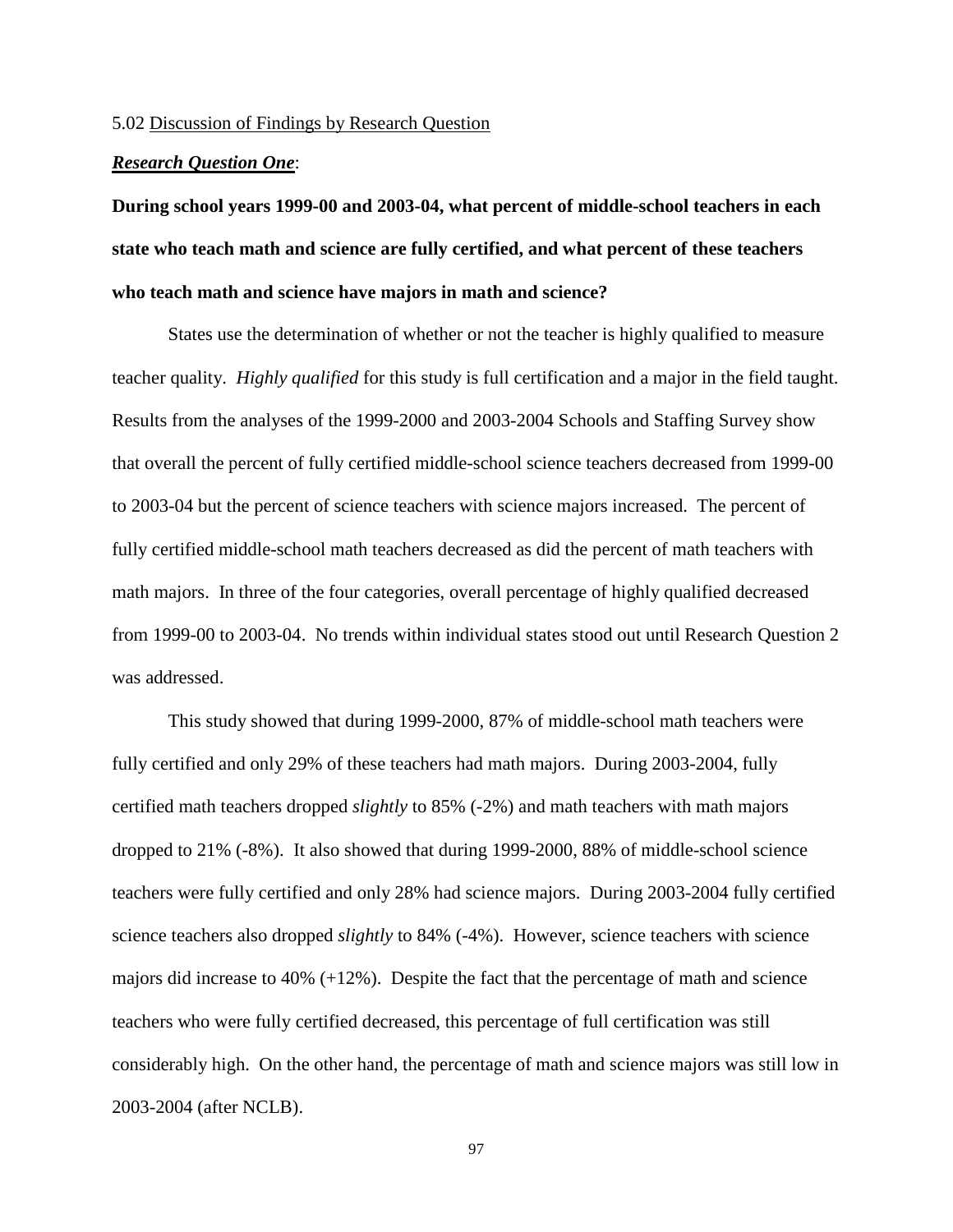So what does this *say*? Why did certification drop but remain high? This could possibly be due to some states simply putting certification requirements in place for the first time, or some states making certification requirements stricter. Or, perhaps the data were not honestly reported because of the pressure put on administrators to *have* their teachers highly qualified, or provide staff development for them to *become* highly qualified.

 The percentage of teachers who had math majors may have decreased because about the time of the inception of NCLB many states were requiring potential teachers to pass a Praxis test to become certified. Some states accepted the passing of this test as evidence that the teachers had content knowledge, i.e. they allowed teachers to become highly qualified in the content knowledge component by passing a Praxis test. In other words, a major was not mandatory to show content knowledge.

During the time span of this study, math teachers could be classified as highly qualified through math education majors and/or math endorsements. Math teachers were considered highly qualified and could teach math if they had a math education degree so did not need a math major. Also, to meet this content-knowledge piece, some states added subject-matter endorsements, rather than having teachers go back to school and major in math.

In addition, veteran teachers were able because of NCLB to become highly qualified through a HOUSSE rubric. This may have happened with elementary certified teachers who did not have much math content coursework but met the highly qualified piece by gaining points on the rubric through years experience and staff development hours.

But why did the percentage of science majors go up? Perhaps the increase in science teachers with science majors increased due to the push to get people who were in science-related fields into to the classroom because of middle-school science teacher shortages. These people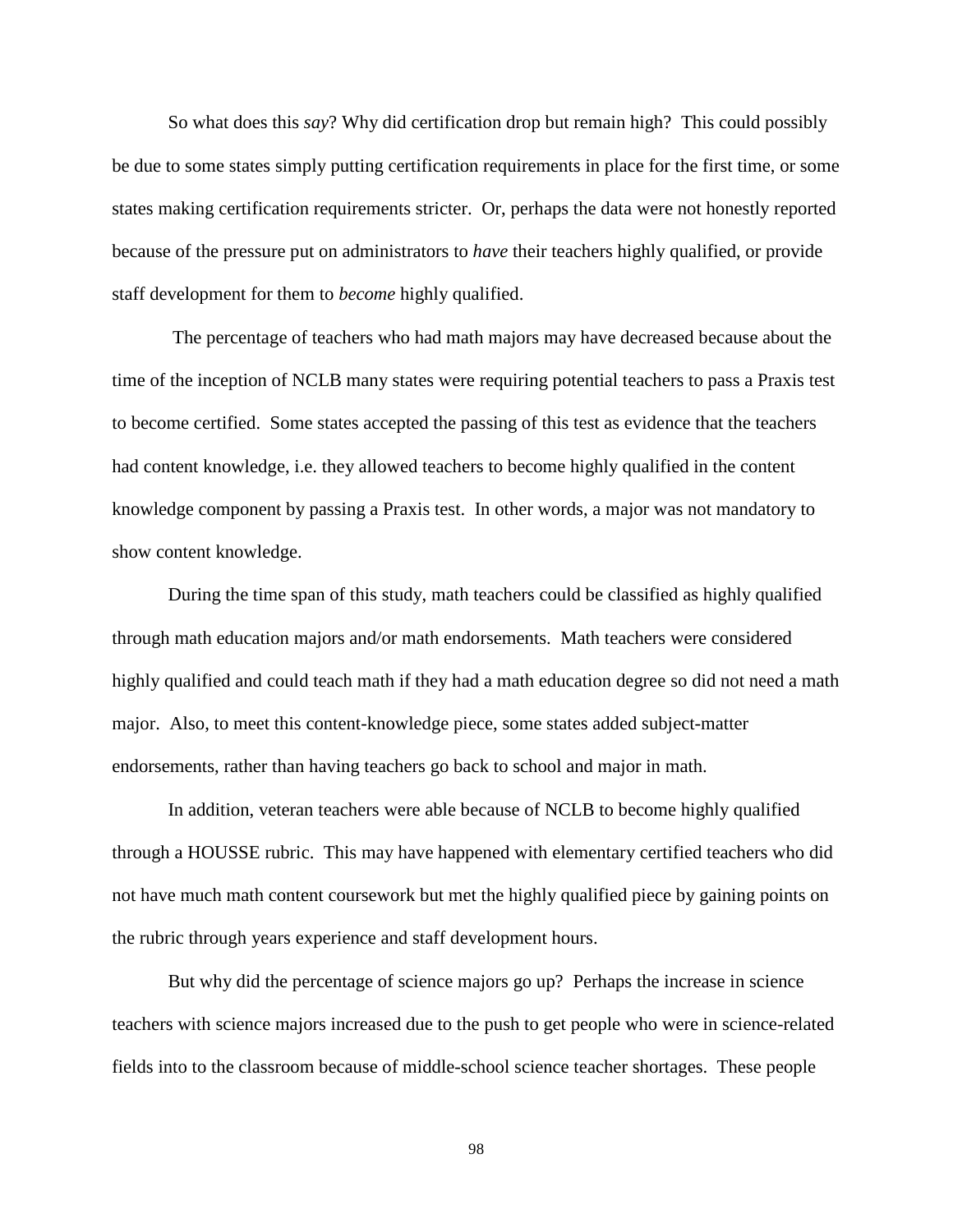very likely had science majors. Or perhaps universities were doing a better job emphasizing that those planning to teach science at the middle or high school level should major in a particular science field (physics, Biology, chemistry, etc.).

It is difficult to say based on these results whether or not NCLB impacted the percentage of highly qualified teachers, as there is no definite pattern. Maybe an increase in science majors was due to something other than NCLB. Further research is needed.

Research shows that teachers' content knowledge is important to students' academic success. Teachers must be knowledgeable about the subjects they teach in order to help students achieve high academic standards (Craig, 2002, August). The results of this study show that not only were 79% of middle-school math teachers teaching math without math majors during 2003- 2004, but that percent had *increased* (from about 71%) from 1999-2000. Middle-school science teachers fared a little better in that the overall percent of middle-school science teachers without science majors decreased. Even though the percent of science teachers with*out* science majors *decreased* (from 72%) in 1999-2000 to 60% in 2003-2004, it is still high.

 The results of this study are somewhat supported by a study done in by Blank and Toye in 2007. Their study determined the percentage of grades 7-12 math and science teachers with majors. Blank and Toye (2007) found the percent of math teachers with math majors in secondary school math classroom to be 61%, (as compared to 21% of *middle-school* math teachers from this study during 2003-2004), while science teachers with science majors was 77%, (as compared to 40% of *middle-school* science teachers from this study during 2003-2004). These studies are similar in that both show that the percentage of math teachers with majors was lower than the percentage of science teachers with majors.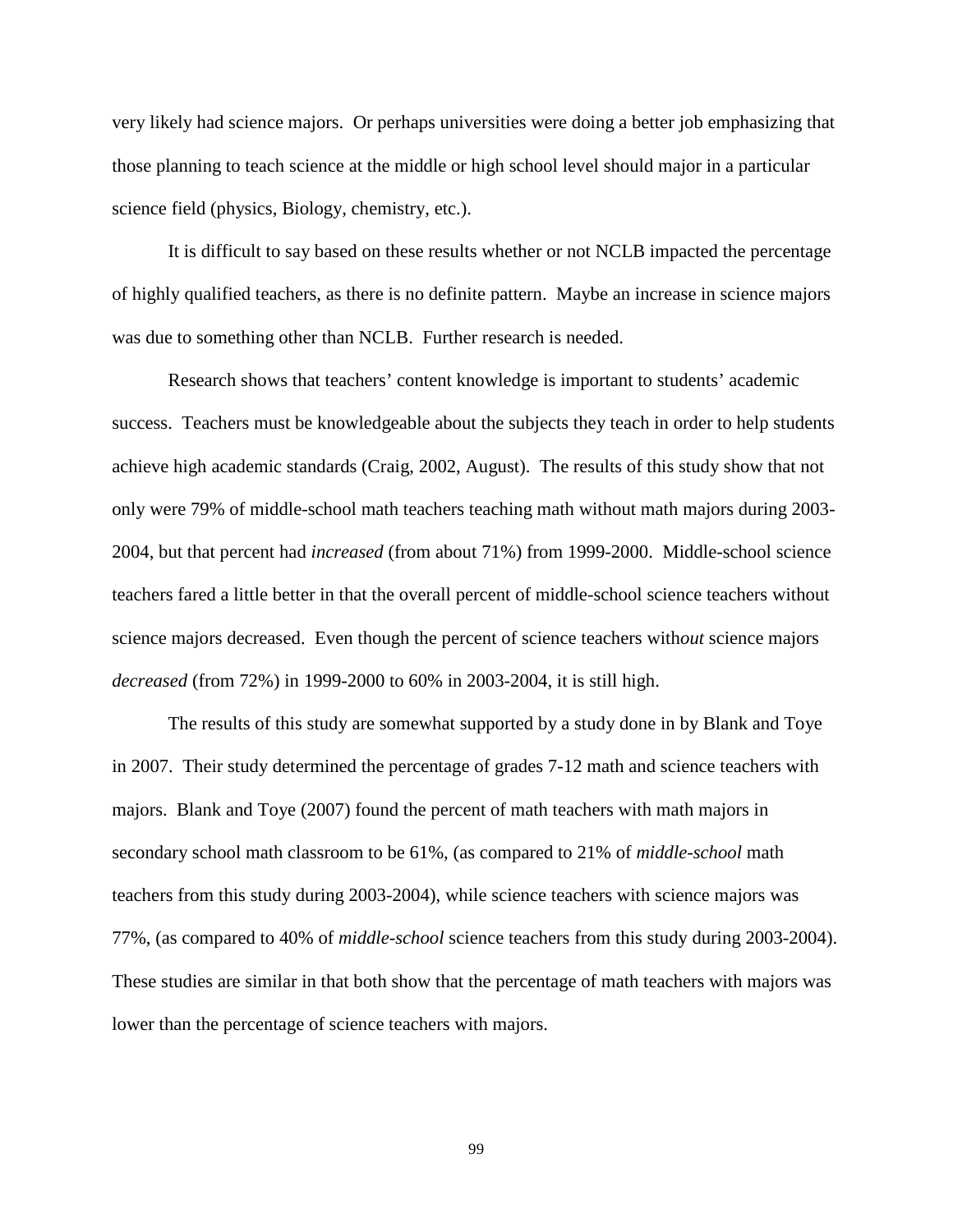According to NCLB, students need to be taught by highly qualified teachers. NCLB recognized the key to student learning is access to highly qualified teachers. By NCLB's definition of highly qualified, teachers must be fully certified. In 1999-2000 13% or our nation's middle-school math classrooms and 12% of middle-school science classrooms were staffed with teachers without full state certification. The percent of math teachers and the percent of science teachers was even higher (15% and 16% respectively) in 2003-2004.

If teacher quality *does* matter in student academic success, then based on the results of this study, the Schools and Staffing Survey data from school years 1999-2000 and 2003-2004, where little or no improvement in the percent of highly qualified teachers (fully certified with majors in their fields) was shown, much still needs to be done. The National Assessment of Educational Progress (NAEP) did a study analyzing standardized math test scores for 13 year olds. This 2008 study showed a slight improvement in academic progress in math for 13 yearolds from 1973 to 2008 (an increase of 15 points in NAEP math test results), but claimed that student progress during the NCLB era was not very impressive (National Center for Education Statistics, 2009, April). Perhaps this is due to the lack of improvement in percent of highly qualified middle-school math teachers.

Research claims (Thornton, 2004, March) that if middle-school math and science students are taught by teachers who have majors (as opposed to being taught by those out-offield) with full certification, having math and science teachers who are of high quality (i.e. are effective, knowledgeable, skilled, in-field and certified) and are highly qualified as per the NCLB definition, these students will more likely than not succeed academically. Further research to support the claim made by this study and the results of the NAEP study must be done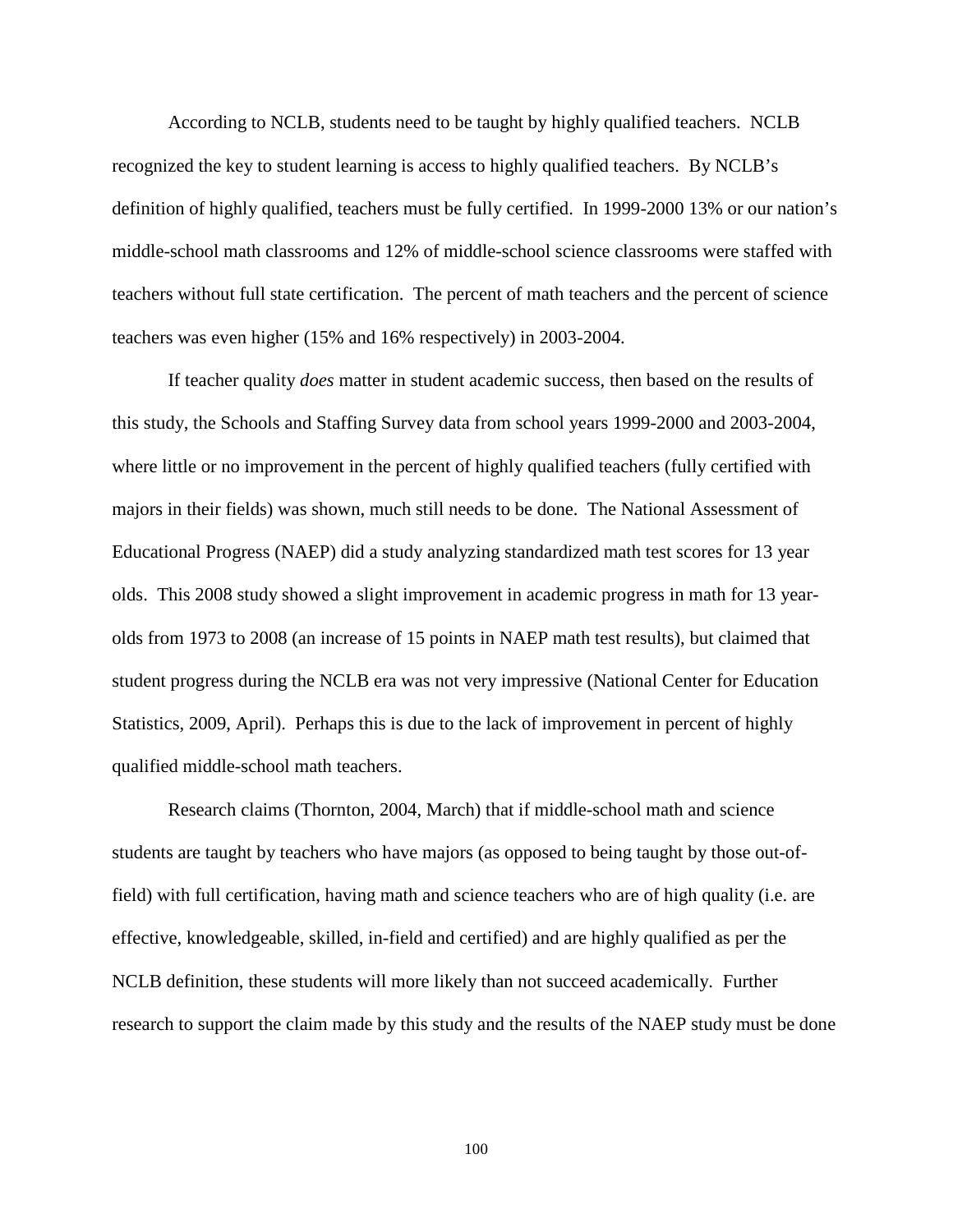to determine if highly qualified teachers will indeed have more successful students than those who are not highly qualified.

## *Research Question Two – Part A:*

# **Which states are consistently ranked high or low in percent of middle-school math and science teachers with math and science majors?**

Two particular U.S. states were consistently represented as top 30% percent of middleschool math and science teachers with math and science majors. Nebraska and Alabama were in the top in all four categories (1999 math teachers with math majors, 2003 math teachers with math majors, 1999 science teachers with science majors, and 2003 science teachers with science majors). Only Kentucky was in the bottom percent in both subjects and both years (math, science, 1999, 2003).

Certain states either ranked high or low in both subjects in each year. Several states, NE, AL, NY, and NJ remained the top states in math teachers with math majors from 1999-00 to 2003-04. DC, AL, and NE were top states in percent science teachers with science majors from both years. Only Nebraska and Alabama were top states from both years for both math and science majors. Two states, AZ and KY, remained the bottom states in math teachers with math majors. KY, NC, TN, and GA were bottom states in science teachers with science majors from both 1999-00 and 2003-04. Kentucky was the only state that was in the bottom third of both math and science majors from both years.

In comparing states consistently in the top in percent major in 1999-00 to those states that were consistently in the top in 2003-04, there were overall more (four) consistently top states in 2003-04 as compared to fewer (three) in 1999-00. The District of Columbia was in both top categories in 1999-00, but only top in science during 2003-04. New York and New Jersey were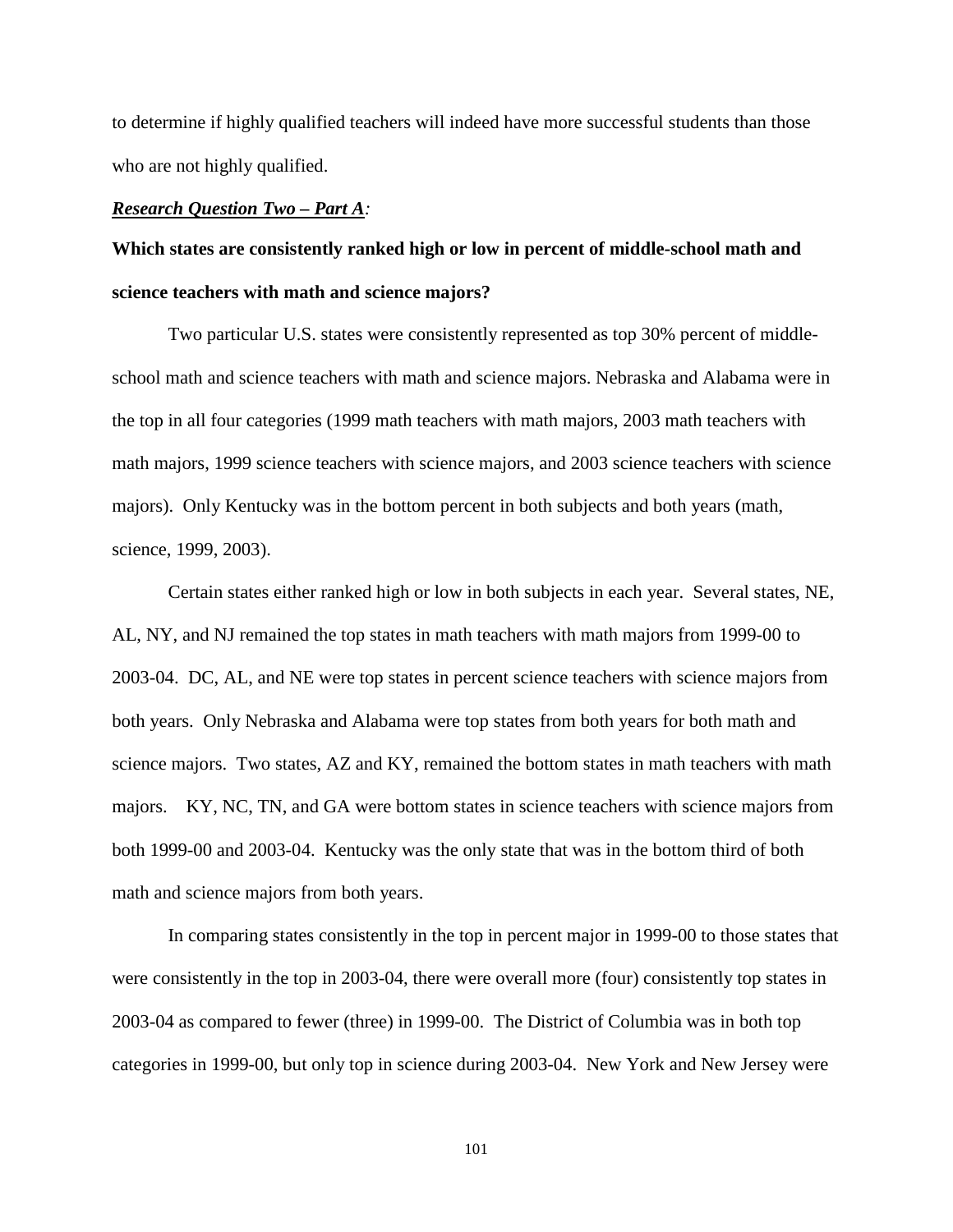top in two groups in 2003 but only in one group during 1999. Nebraska and Alabama were in both top categories for both years.

In comparing bottom states in 1999-00 to bottom states in 2003-04, there was the same number (three) of consistently *bottom* states in both 2003-04 and in 1999-00. In science, North Carolina, Kentucky, and Georgia are on the bottom during both years. In math, Kentucky and Arizona are in the bottom 30% during both years. There were three consistently *bottom* states in both 2003-04 and in 1999-00. In science, North Carolina, Kentucky, and Georgia are on the bottom during both years. In math, Kentucky and Arizona are in the bottom 30% during both years.

NCLB may have influenced the top states to continue this trend. And, perhaps NCLB encouraged the bottom states to strengthen certification requirements and increase their staff development opportunities in order to improve teacher quality. It seems, though, that regardless of the efforts some of these bottom, mostly southern, states may have made to improve teacher quality, there still remains a high percentage of these states remaining on the bottom. The fact that some states were in the top or bottom and remained there may have happened without NCLB.

#### *Research Question Two – Part B:*

**Which states show an increase or decrease in percent middle-school teachers with full certification and major in math or science in their teaching field?**

There are three states, Minnesota, North Dakota and New Hampshire, with an increase in percent of *both* science and math certification *and* percent of science and math majors. Perhaps Minnesota's improvement in percent certification and majors was its creating clear and demanding academic standards (Cavanaugh, 2009). There are more states in which science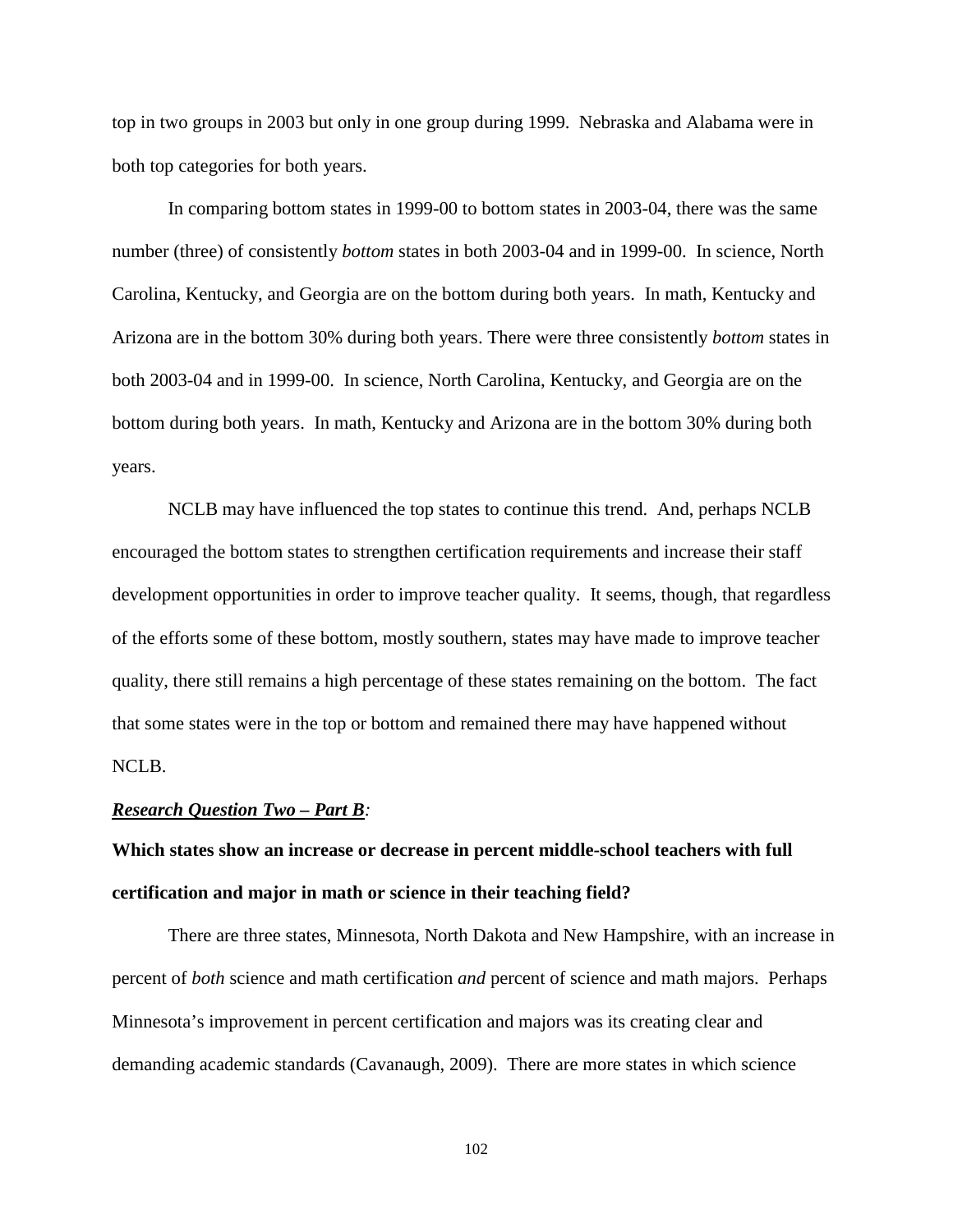teachers showed an increase percent both in full certification and major than states that had math teachers that showed this same increase.

There were four states, Vermont, District of Columbia, Michigan and Ohio, that had a decrease in percent of *both* science and math teachers with full certification *and* percent of science and math teachers with science and math majors. There are more states that have math teachers that showed a decrease in both percent certification and major than states that showed an increase in science teachers who are fully certified and have majors.

Indiana was the only state that *increased* in percent majors *only* from 1999-00 to 2003-04 among both science and math middle-school teachers. According to Table 11C, from 1999-2000 to 2003-2004, there were a greater number of states (17) with increased percent science majors only among middle-school teachers as compared to the number of states (5) with an increased percent in math majors only. There were no states that increased in percent certification only from 1999-00 to 2003-04 among both science and math middle-school teachers. According to Table 11D, there were a greater number of states with increased percent in math certification only (15) as compared to five states increased percent in science certification only from 1999-00 to 2003-04, among middle-school teachers.

 It is important to discuss here the possible reasons why many of the states that were consistently on the bottom (KY, NC, TN, and GA) are from a particular southern region in the United States. The Southern Regional Education Board (SREB) is a region of 16 southern states that includes: Alabama, Arkansas, Delaware, Florida, Georgia, Kentucky, Louisiana, Maryland, Mississippi, North Carolina, Oklahoma, South Carolina, Tennessee, Texas, Virginia, and West Virginia. This pattern of decline could be due to the strictness of the requirements to become licensed in these states. The SREB created a set of goals in their "Challenge to Lead – Goals for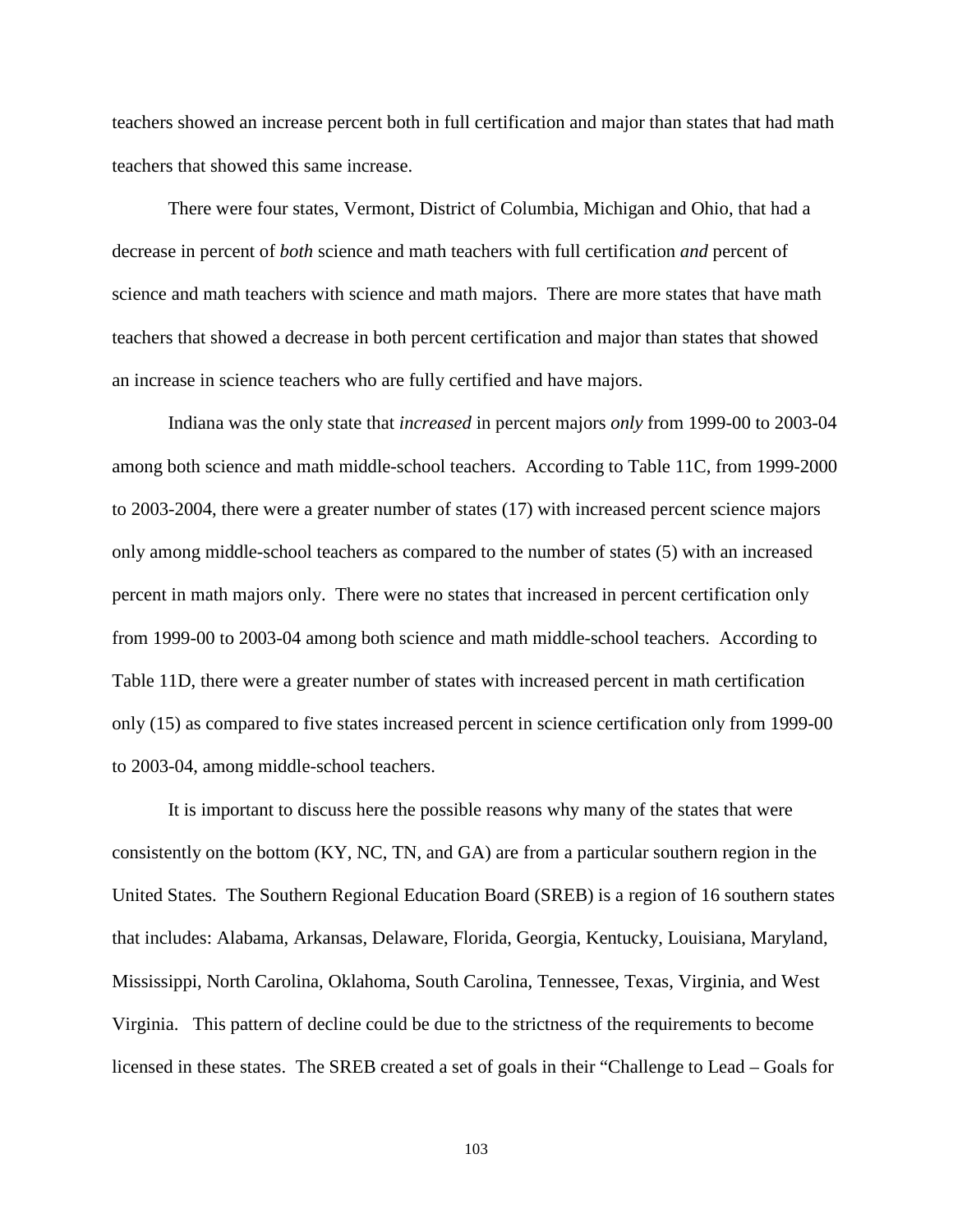Education" (Cornett, 2004). Two of their goals are significant to this study. The first of these goals, Goal 10, states that every student must be taught by qualified teachers, which necessitates having teachers with content preparation in every classroom, and continued reform of teacher licensure (SREB, 2009). The second of the SREB goals that is relevant to this study is Goal 3, which states that the "achievement in the middle grades for all groups of students is to exceed achievement levels on the NAEP" (Southern Regional Education Board, 2009, p. 15). The results show that student achievement in the middle grades is rising in most SREB states, but *not quickly enough* to meet the requirements of the federal *No Child Left Behind Act.* Despite the fact that these states had strict requirements for teachers, their students still had a consistent pattern of poor performance on the NAEP tests.

 SREB states have been national leaders in setting higher standards for teacherpreparation programs. Most of the states in this region also require teachers to pass performance tests for licensure and to have on-the-job evaluations. According to a report by U.S. Department of Education (2006) in 2005, Georgia, Tennessee, Florida, Delaware, Kentucky, Louisiana, South Carolina, Oklahoma, Mississippi, Alabama, Virginia and Texas, all of which belong to the SREB, required content-specific degree for initial certificates, showing again that these states altered standards for their teachers by strengthening licensure requirements. Based on the results from the SASS from 1999-2000 and 2003-2004, these states, Georgia, Tennessee, Florida, Kentucky and Louisiana, started on the bottom and remained on the bottom. South Carolina in math started (in 1999-00) on the top and moved to the bottom (in 2003-04), and in science started on the top and moved to the middle. Virginia moved from the middle in math and top in science to bottom in both. Oklahoma moved from middle to bottom in science and stayed in middle in math. Mississippi stayed in bottom middle in both math and science. Delaware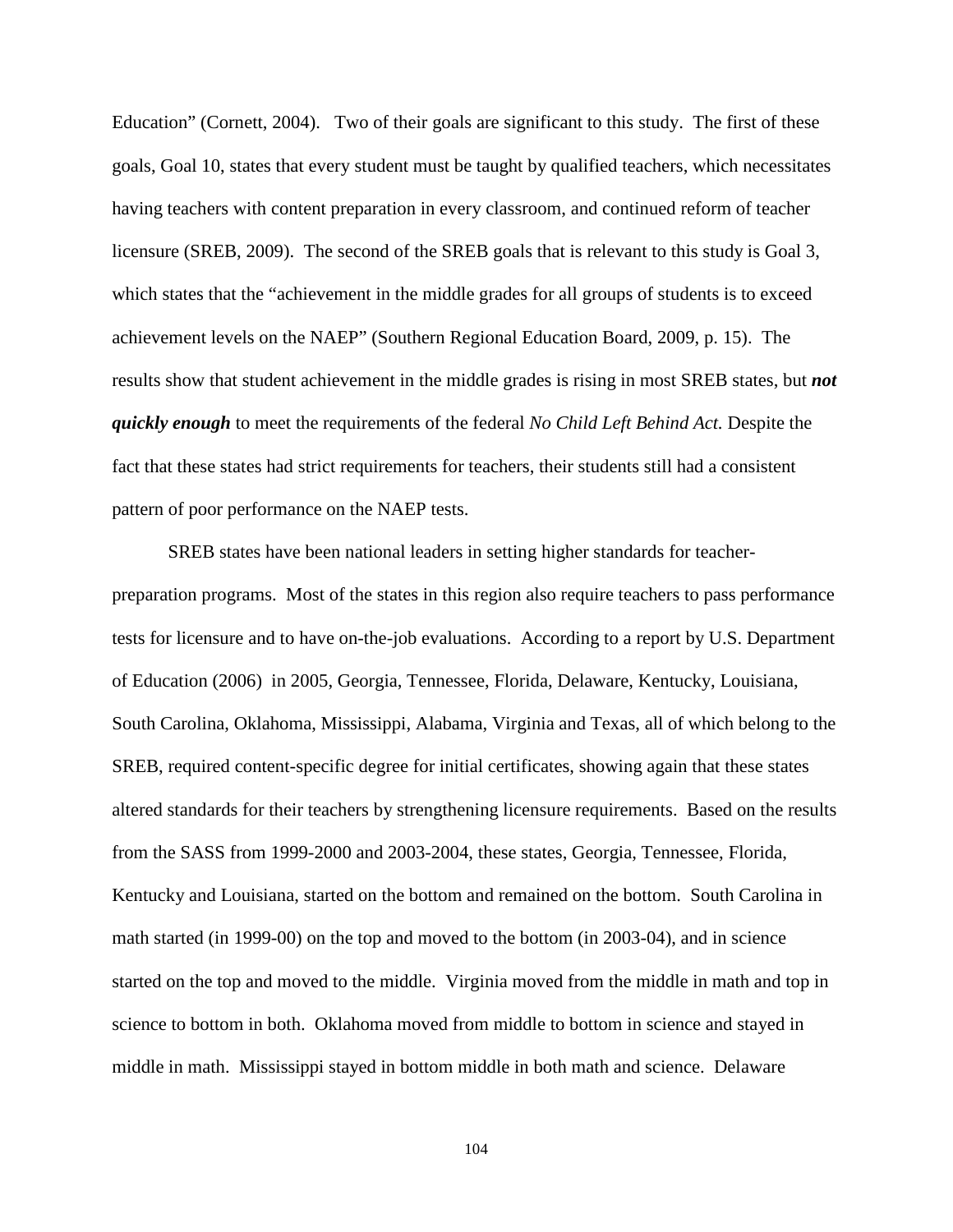moved to top in science but remained in bottom in math. Texas moved from bottom to top in both math and science, and Alabama was top in both math and science in both years. Despite the fact that *some* of these states do match the assumption that if standards are raised percent highly qualified will decrease, due to the inconsistencies within this group of states, it is difficult to see any pattern. Perhaps the reason some of the states from this region have decreased in percent majors and/or percent fully certified is that they *raised* their certification standards, actually having made the licensure certification more stringent due to NCLB. It is possible, though, that the changes in certification had no impact.

 There were also four states that are not members of the SREB, Alaska, Arizona, District of Columbia and Nebraska, which were consistently high in percent majors with full certification. These states required *no* uniform content-specific requirement for initial certification, supporting the assumption that lowering standards would make majoring in science or math easier, thus causing an increase in percent majors.

#### *Research Question Two – Part C*:

**Which particular states, when compared to Kansas, are more likely to have math and science teachers who have math and science majors (have teachers who are "matched") during school years 1999-00 and 2003-04?** 

States vary in their degree of likelihood of their teachers being matched. Minnesota teachers were likely to be matched during both 1999-00 (3.4 times more likely than Kansas) and 2003-04 (4.6 times more likely). A goal of state departments of education could be to match Minnesota's likelihood of having "matched" math and science teachers in our middle schools. All highly qualified teachers could teach in all states if the certification of middle-school math and science teachers was standardized, stringent and available at all state universities.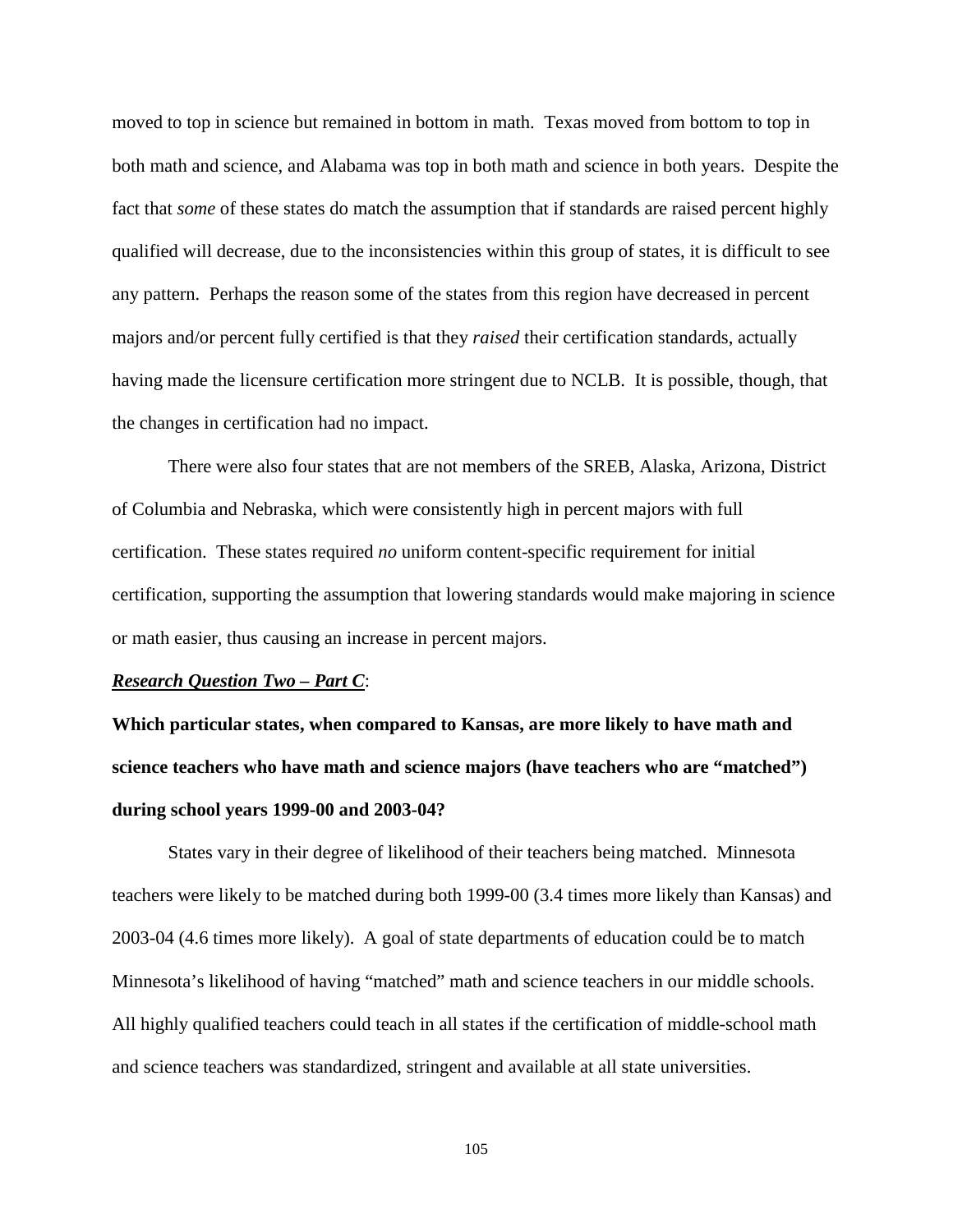With the trend of some states consistently top or bottom during 1999-00 and 2003-04, certain states increasing or decreasing in percent majors and/or certification, and states likelihood of being matched when compared to a middle-of-the-road state like Kansas, a closer look at the characteristics of these states is needed. Research claims (Ingersoll, 2001, May) that middle schools are difficult to staff with highly qualified math and science teachers. But, in addition to this middle school difficulty, poor urban school classrooms are also difficult to staff. Could the variation among states possibly be due to economic status, or urban vs. rural vs. suburban, or geography, or increasing stringency/leniency of licensure requirements be factors? A closer look at these factors must be considered. This discussion is found later in the study following the analysis of Research Questions 3 & 4.

## *Research Question Three*:

**What demographic and background factors affect whether or not a math or science teacher has a math or science major (what variables predict if teachers are "matched"), during school years 1999-00 and 2003-04?** 

According to the answer of Research Questions 3, during school year 1999-2000, a middle-school teacher who teaches in a middle school building as opposed to teaching in an elementary building is almost twice as likely to be "matched". This dropped off to *about* as likely in 2003-04. These data also showed that 1999-00 middle-school teachers in high school buildings were 5 times *more likely* than middle-school teachers in elementary school buildings to have content majors. This dropped to about 1.5 times more likely in 2003-04. There was a tighter connection to the timing of NCLB however, between full regular certification and "matched" in 2003-04 (O.R.  $= 8.74$ ) than in 1999-00 (O.R.  $= 2.32$ ) (the likelihood in 2003-04 was greater than in 1999-00). In addition, in 1999-00, male teachers were 1.4 times more likely to be matched than female teachers and, in 2003-04, minority teachers are 2.1 times more likely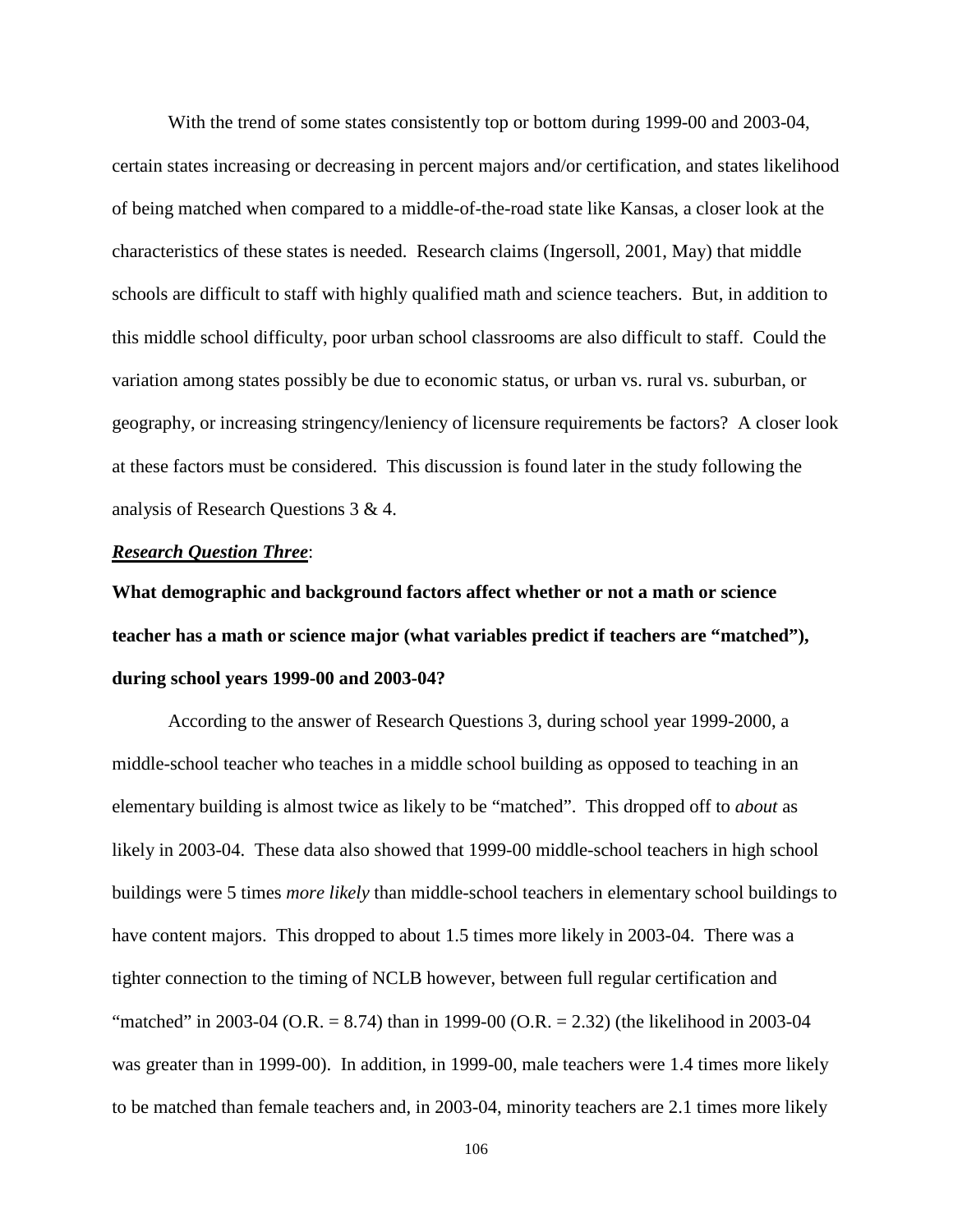to be matched than non-minority teachers. The other variables tested (years experience, years since Bachelor's degree, suburban vs. urban, and rural vs. urban) seemed to have no effect on teachers being matched.

Policymakers, school administrators, teaching institutions, and middle-school teachers must make note of the fact that there has been no apparent increase in math and science middleschool teachers being matched from 1999-00 to 2003-04, that there are still more matched teachers in high school buildings than middle school buildings, and the likelihood of fully certified teachers being matched increased from 1999-00 to 2003-04. These results imply that there is a need for middle-school teacher education programs to become more of a focus so that teachers can obtain middle-level certification. Assuming that having a major affects the quality of teaching, these programs might consider requiring middle-school math and science teachers to obtain majors in the subjects they teach (or will teach) so that there are just as many matched teachers in middle schools as there are in high schools. Education institutions should offer, and school districts should require, middle level licensure with a major in core subjects taught. School administrators should hire only teachers who are highly qualified and that match subject and grade level taught. The results of the answer to this question seem to say that NCLB had some impact on fully certified but no apparent impact on whether or not teachers were matched. It could be said though that NCLB *indirectly* affected matched because teachers were more likely matched if they were fully certified.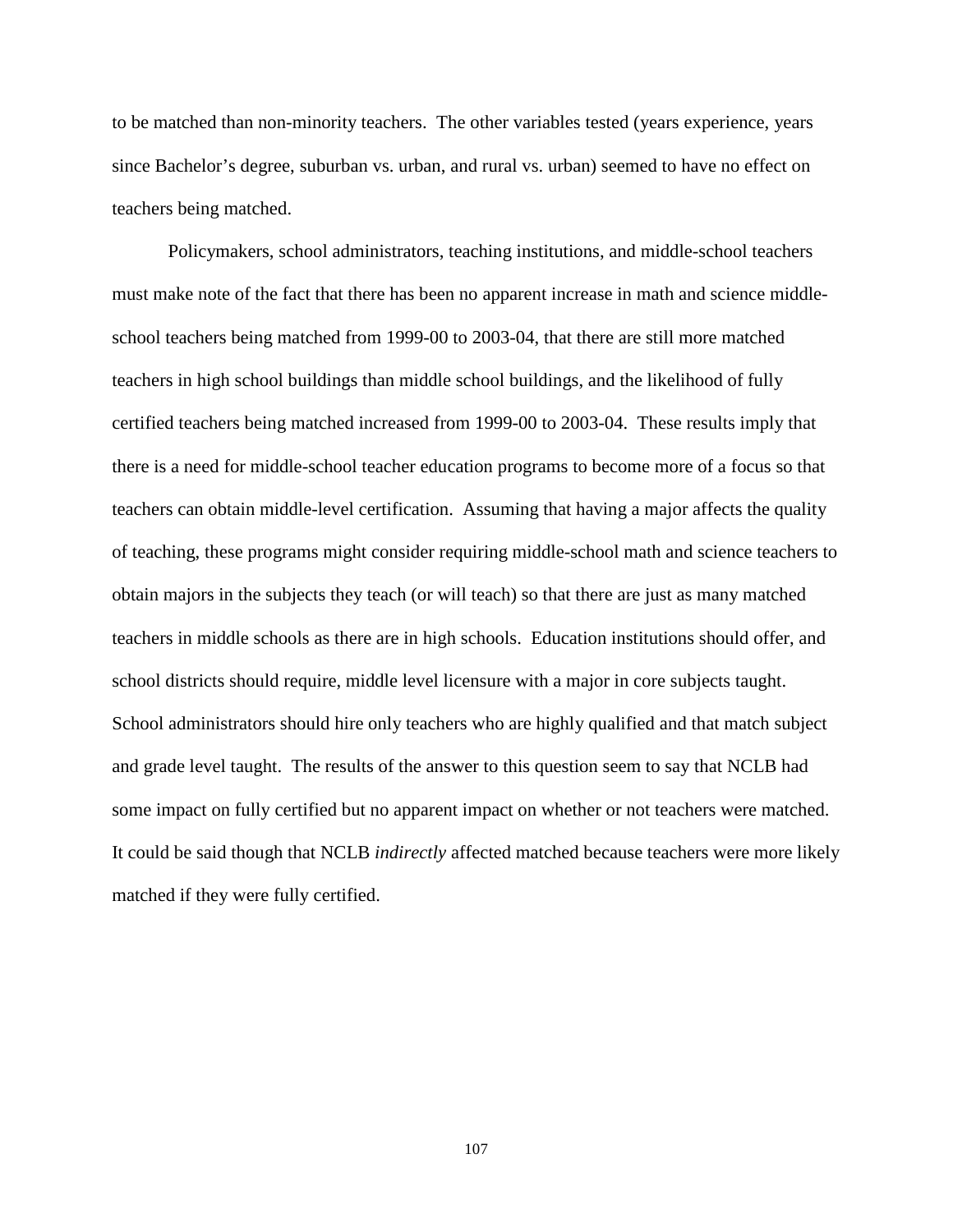### *Research Question Four*:

# **How did state licensure requirements for middle-school math and science teachers change between 1999 and 2003?**

 There have been changes among states of licensure requirements, middle-level credential offered, grade span offered, and endorsements and content preparation requirements added from before to after NCLB. Much of this information was obtained from two separate studies, one done in 2002 and the other in 2007.

This information was compiled to see if there is a relationship between licensure requirements from before to after NCLB to the following variables:

- the percent of highly qualified teachers in a particular state;
- the trends in typically top or bottom states in percent math and science teachers with math and science majors;
- the trends in increasing or decreasing status of having a major and being fully certified;
- the variables that determine the likelihood if a teacher being highly qualified; and,
- the likelihood of a middle-school math and science teacher being highly qualified in a particular state.

The policy implementation in states that were consistently high or low must be analyzed. Did policy changes match with the states that were consistently top or bottom or with those that moved to the top or bottom? Did policy changes match with those states that increased or decreased in major and/or certification? And is there a connection between policy changes and the trend to be consistently bottom or top or move to the bottom or top, or to increase or decrease percent major and/or certification? Through further thorough analysis of this study's data (the collective results of all four Research Questions) *these* questions may be answered.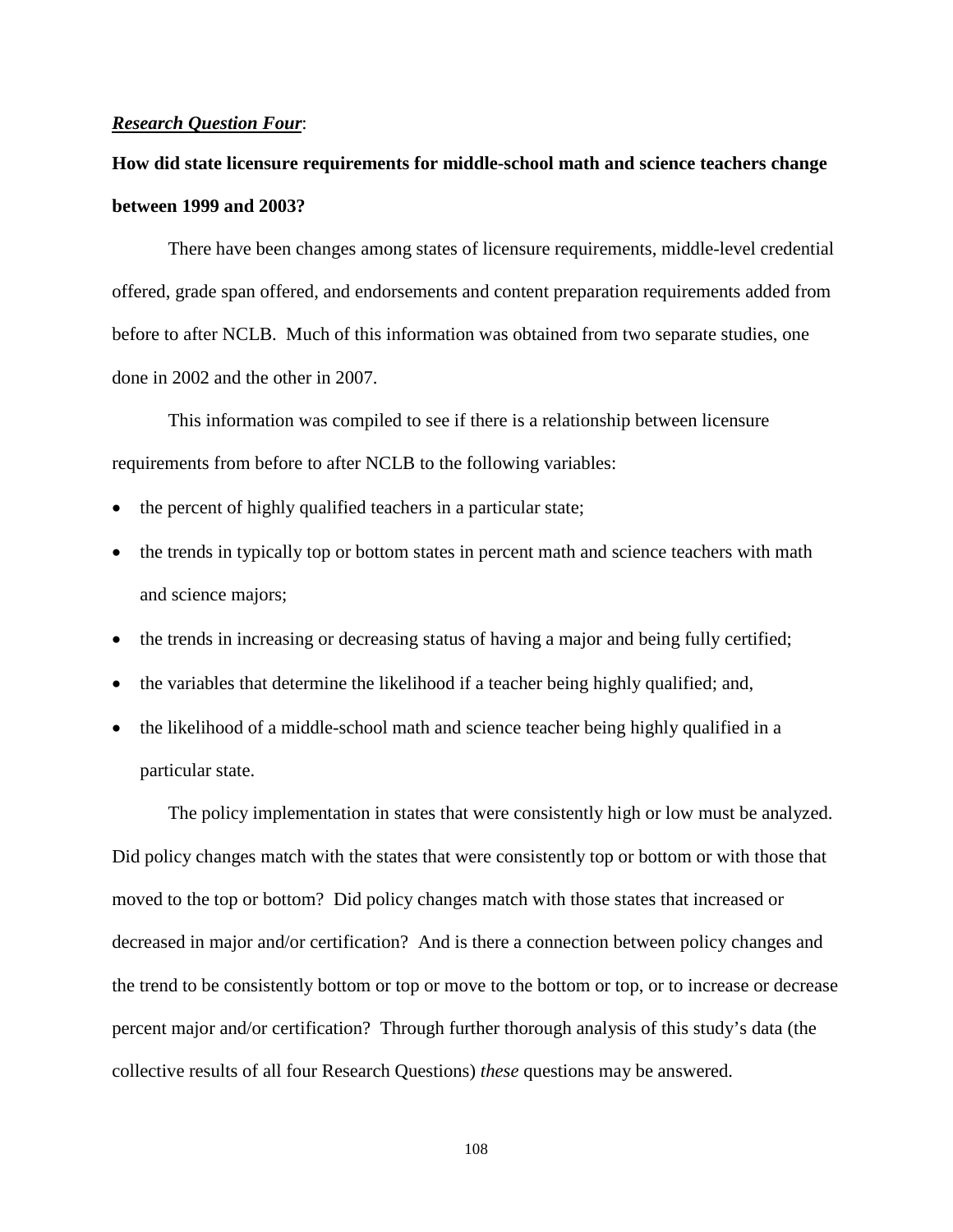Perhaps the variation among states was due to things other than the impact of NCLB, such as the state's schools' socio-economic status, or whether or not the majority of the schools within the states were urban, rural or suburban. Maybe per pupil federal funding or geographical location had a greater influence on trends of staying on, or moving to, the top or bottom. Or perhaps NCLB caused a change in some states' stringency/leniency of licensure requirements, thus affecting states' high or low status or moving from high to low. A closer look at these factors must be considered.

 During 1999-2000, when Kansas was compared to all other states in odds of being matched, 17 states were less likely to be matched than teachers in Kansas. Most of these were southern states which included Mississippi, Florida, Arkansas, Arizona, Kentucky, Louisiana, Georgia, Texas, North Carolina, and Tennessee. During 2003-2004, ten states were less likely to be matched than Kansas. Of those states, Mississippi, Kentucky, South Carolina, Arkansas, Tennessee and Georgia were southern states. On the other hand, some southern states, Alabama, Delaware, Florida, Maryland, Louisiana, North Carolina and Texas were *more* likely than KS to be matched. In addition, six of these states, DE, FL, MD, LA, NC, & TX, made huge jumps from less to more likely to be matched than Kansas (especially Texas, from 0.5 times *less* likely to 3 times *more* likely).

According to Education Week's Quality Counts 2010 report on NAEP math progress, Kansas is just above the average for math progress score (Education Week, 2010, January 14). Many of these southern states are more likely than Kansas to have teachers that are matched (teach math/science have a major in math/science). In 2009, only 51% of Kansas  $8<sup>th</sup>$  grade math students had teachers with "a major or minor in math" (p. 15) which was  $13<sup>th</sup>$  from the bottom (which was better than only six southern state). However, even though some of the southern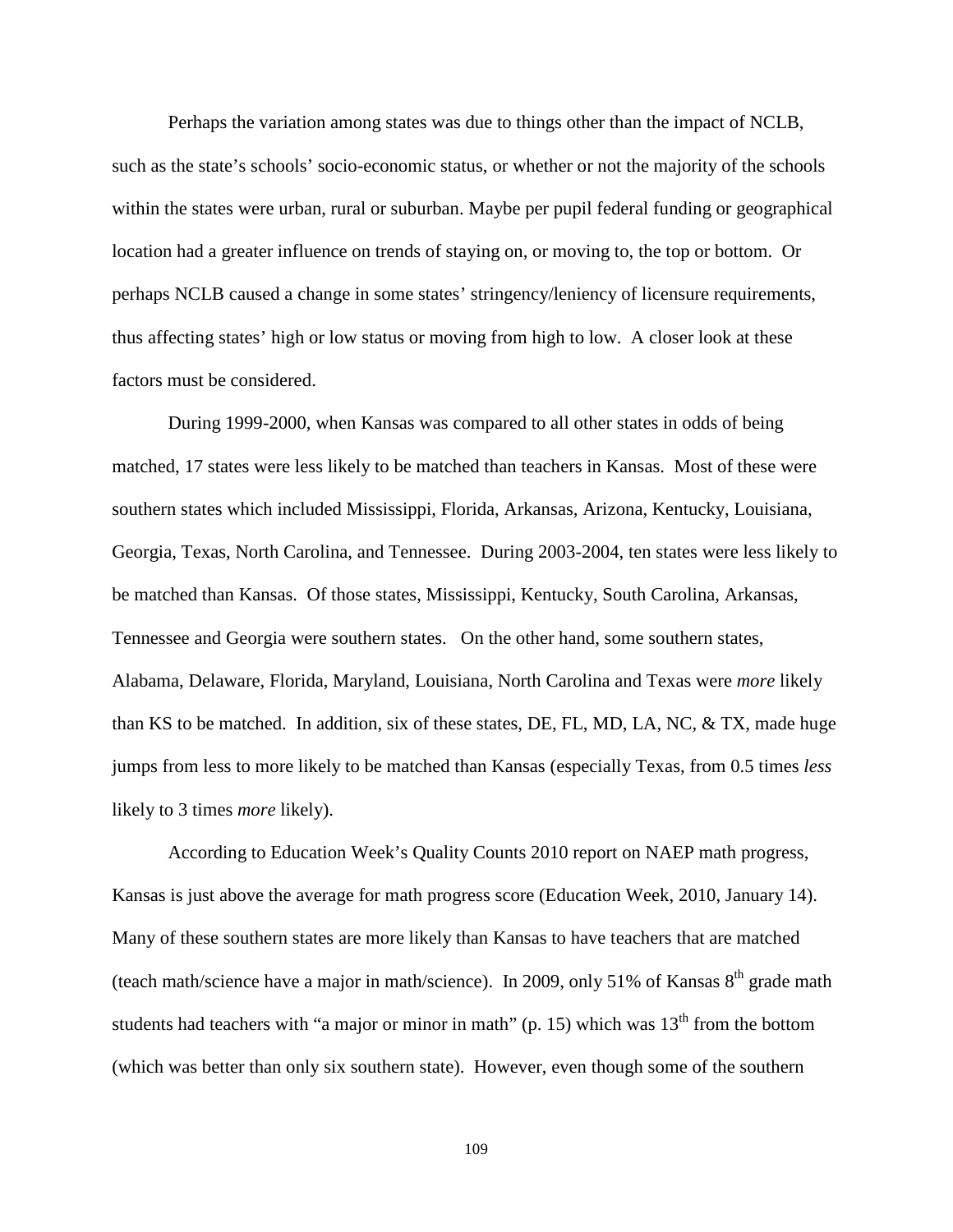states have attempted to improve their teacher quality, the fact that they are matched does not seem to have helped their math progress index score. Of these southern states, only KY and FL had higher index scores on  $8<sup>th</sup>$  grade math NAEP tests than Kansas. So it seems that NCLB affected certification requirement changes but not the percentage of matched teachers. Whether or not teachers in particular states have majors in the subjects taught seemed to have been affected more so by their geographic location than by NCLB.

 The purpose of Table 16 was to compile data that would compare states' certification requirement changes to changes in stringency or leniency and/or opportunity. Table 16 compared states that were in the top percentage of math/science majors and math/science teachers that were fully certified during both years of the study, states that were on the bottom, and states that moved up or down in percentage, to changes in certification requirements. This chart includes only the states that made certification changes *or* were southern states and were on the bottom during both years of the study. Some southern states did not change certification requirements from 1999-2000 to 2003-2004 and were included on the bottom of the chart. It is possible that NCLB affected states adding endorsements and/or content preparation in individual states, but again no common thread was revealed. Perhaps certification changes and geographical location *together* reveal a trend. Because there may have been an effect of schools being in southern states, these were all included and highlighted on the chart.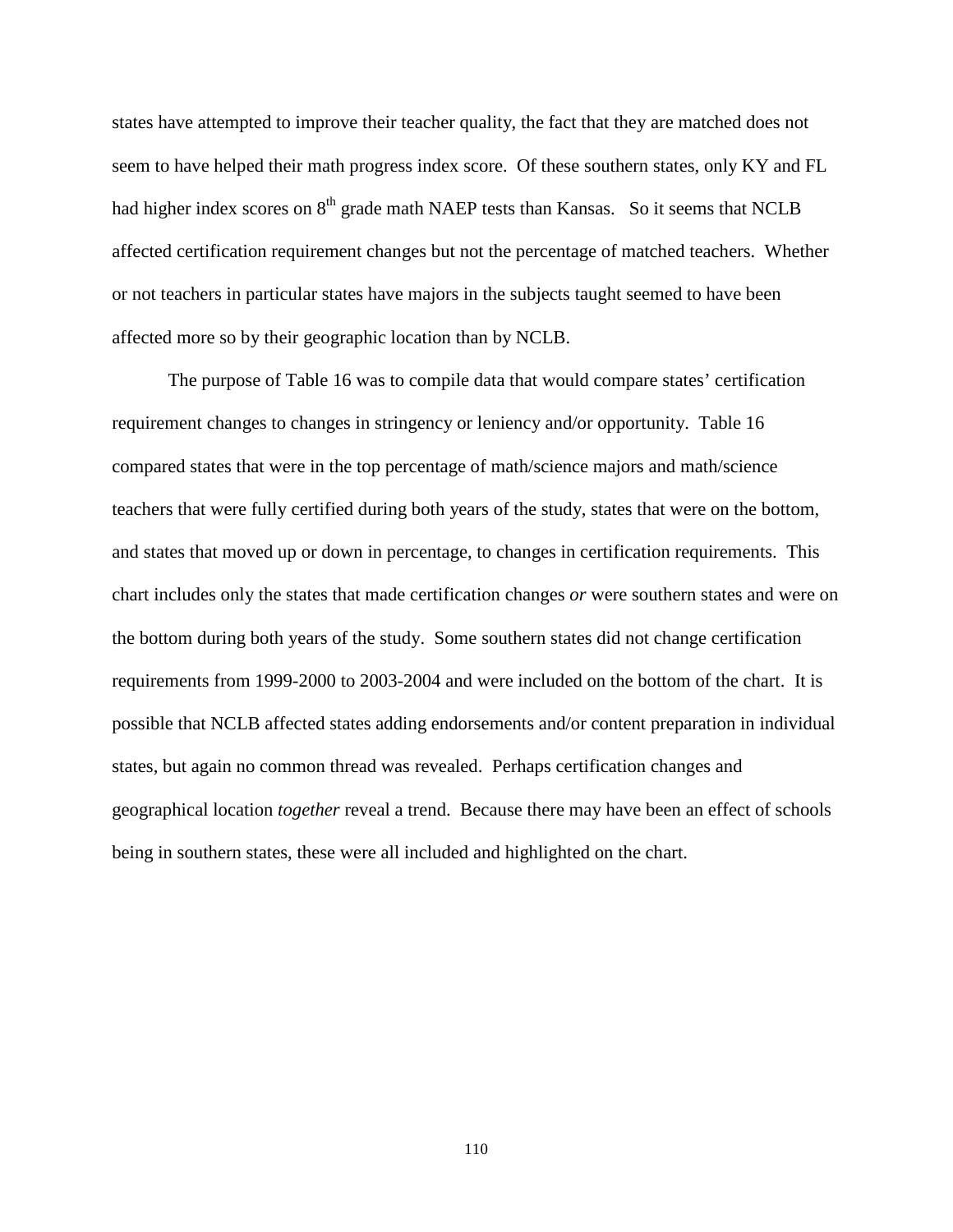| Table 16:                                                                                              |
|--------------------------------------------------------------------------------------------------------|
| Analysis of trends among states that made certification changes after NCLB: Checking for "Wow" States. |

| State                    | Increasing<br>stringency or<br>leniency and/or<br>opportunity | $\operatorname{Geography}$ | % Majors<br>(top, middle<br>or bottom) | Thatysis of irenas among states mai maat terufication enanges after TVCLD. Checking for Mow Blates.<br>Moved up or down<br>(from 1999 to<br>2003) | Increase<br>percent<br>major<br>and/or<br>certifica<br>tion | Decrease<br>percent<br>major<br>and/or<br>certification | Added<br>endorsements<br>(increase)<br>opportunity to<br>become HQ) | Increased +<br>$_{\mathrm{or}}$<br>decreased o<br>content<br>prep | No<br>subjects<br>required | Added middle<br>level credential<br>$(x)$ or none $(o)$ | Less likely to have<br>matched teachers<br>when compared to<br>KS (x='99, o='03) |
|--------------------------|---------------------------------------------------------------|----------------------------|----------------------------------------|---------------------------------------------------------------------------------------------------------------------------------------------------|-------------------------------------------------------------|---------------------------------------------------------|---------------------------------------------------------------------|-------------------------------------------------------------------|----------------------------|---------------------------------------------------------|----------------------------------------------------------------------------------|
| AR                       | $\pm$                                                         | south                      | Mid math,<br>bottom<br>science         | Down (math)<br>Up (science cert)                                                                                                                  | $\mathbf X$                                                 | $\mathbf X$                                             | $\mathbf X$                                                         |                                                                   |                            |                                                         | $\mathbf{X}\mathbf{O}$                                                           |
| CT                       | $^+$                                                          |                            |                                        |                                                                                                                                                   |                                                             |                                                         |                                                                     | $\,$ + $\,$                                                       |                            |                                                         |                                                                                  |
| $\rm ID$                 | $^+$                                                          |                            |                                        |                                                                                                                                                   |                                                             |                                                         |                                                                     | $^+$                                                              |                            |                                                         | $\mathbf x$                                                                      |
| $\ensuremath{\text{IN}}$ | $^+$                                                          |                            |                                        |                                                                                                                                                   |                                                             |                                                         | $\mathbf X$                                                         |                                                                   |                            |                                                         |                                                                                  |
| LA                       | $\pm$                                                         | south                      | Mid math,<br>bottom<br>science         | Down (math)                                                                                                                                       |                                                             | $\mathbf X$                                             | $\mathbf X$                                                         |                                                                   |                            | $\mathbf x$                                             | $\mathbf x$                                                                      |
| $\mbox{MD}$              | $\pm$                                                         | south                      | <b>Bottom</b><br>math, mid<br>science  | Up (math cert)<br>Up (science)                                                                                                                    | $\mathbf X$                                                 |                                                         | $\mathbf X$                                                         |                                                                   |                            | $\mathbf x$                                             |                                                                                  |
| $ME$                     | $^+$                                                          |                            |                                        |                                                                                                                                                   |                                                             |                                                         |                                                                     | $^+$                                                              |                            |                                                         |                                                                                  |
| $\mathbf{M}\mathbf{I}$   | $^+$                                                          |                            |                                        | Down all                                                                                                                                          |                                                             | $\mathbf X$                                             |                                                                     |                                                                   |                            |                                                         |                                                                                  |
| MO                       | $^+$                                                          |                            |                                        |                                                                                                                                                   |                                                             |                                                         | $\mathbf X$                                                         |                                                                   |                            |                                                         | $\mathbf x$                                                                      |
| MS                       | $\pm$                                                         | south                      | Mid math,<br>bottom<br>science         | Up (math cert &<br>science)                                                                                                                       | $\mathbf X$                                                 |                                                         |                                                                     | $^{\rm +}$                                                        |                            | $\mathbf X$                                             | $\mathbf{X}\mathbf{O}$                                                           |
| ND                       | $^+$                                                          |                            |                                        | Up all                                                                                                                                            | $\mathbf X$                                                 |                                                         |                                                                     |                                                                   |                            |                                                         |                                                                                  |
| $_{\rm NJ}$              | $^+$                                                          |                            | Top                                    |                                                                                                                                                   |                                                             |                                                         |                                                                     | $^+$                                                              |                            | $\mathbf x$                                             |                                                                                  |
| <b>NM</b>                | $^+$                                                          |                            |                                        |                                                                                                                                                   |                                                             |                                                         | $\mathbf X$                                                         |                                                                   |                            |                                                         |                                                                                  |
| <b>OR</b>                | $^+$                                                          |                            |                                        |                                                                                                                                                   |                                                             |                                                         | $\mathbf X$                                                         |                                                                   |                            |                                                         |                                                                                  |
| $\mathbf{PA}$            | $\,$ + $\,$                                                   |                            |                                        |                                                                                                                                                   |                                                             |                                                         | $\mathbf X$                                                         |                                                                   |                            |                                                         |                                                                                  |
| ${\rm SC}$               | $\pm$                                                         | south                      | <b>Bottom</b><br>math, mid<br>science  | Up (science major)<br>Up (math cert)                                                                                                              | $\mathbf X$                                                 |                                                         | $\mathbf X$                                                         |                                                                   |                            |                                                         | $\mathbf{o}$                                                                     |
| <b>VT</b>                | $^+$                                                          |                            |                                        | Down all                                                                                                                                          |                                                             | $\mathbf X$                                             |                                                                     |                                                                   |                            |                                                         |                                                                                  |
| GA                       | $^{++}$                                                       | south                      | <b>Bottom</b>                          | Up (science)<br>Down (math)                                                                                                                       | $\mathbf X$                                                 | $\mathbf X$                                             | $\mathbf X$                                                         | $^{+}$                                                            |                            |                                                         | $\mathbf{X}\mathbf{O}$                                                           |
| MA                       | $^{\rm ++}$                                                   |                            |                                        |                                                                                                                                                   |                                                             |                                                         | $\mathbf X$                                                         | $^+$                                                              |                            |                                                         |                                                                                  |
| $_{\mathrm{NY}}$         | $^{\rm ++}$                                                   |                            | Top                                    |                                                                                                                                                   |                                                             |                                                         | $\mathbf X$                                                         | $\ddot{}$                                                         |                            |                                                         |                                                                                  |
| OH                       | $^{++}\,$                                                     |                            |                                        | Down all                                                                                                                                          |                                                             | $\mathbf X$                                             | $\mathbf X$                                                         | $\,$ + $\,$                                                       |                            |                                                         |                                                                                  |
| WI                       | $^{\rm ++}$                                                   |                            |                                        |                                                                                                                                                   |                                                             |                                                         | $\mathbf X$                                                         | $^+$                                                              |                            |                                                         |                                                                                  |
| $\mathbf{A}\mathbf{K}$   | $\rm{+O}$                                                     |                            |                                        |                                                                                                                                                   |                                                             |                                                         |                                                                     | $^+$                                                              | $\,$ O                     |                                                         |                                                                                  |
| CA                       | $\rm{+O}$                                                     |                            |                                        |                                                                                                                                                   |                                                             |                                                         | $\mathbf X$                                                         |                                                                   |                            | $\,$ O                                                  |                                                                                  |
| $_{\mathrm{DC}}$         | $\rm{+O}$                                                     |                            | Top                                    | Down all                                                                                                                                          |                                                             | $\mathbf X$                                             |                                                                     | $^+$                                                              |                            |                                                         |                                                                                  |
| $\rm ID$                 | $\rm{+O}$                                                     |                            |                                        |                                                                                                                                                   |                                                             |                                                         | $\mathbf X$                                                         |                                                                   |                            | $\,$ O                                                  |                                                                                  |
| KY                       | $+\mathbf{O}$                                                 | south                      | <b>Bottom</b>                          | Up (math cert &<br>science)                                                                                                                       | $\mathbf X$                                                 |                                                         | $\mathbf X$                                                         | $\,$ O                                                            |                            |                                                         | $\mathbf{X}\mathbf{O}$                                                           |
| $\ensuremath{\text{MN}}$ | $\rm{+O}$                                                     |                            |                                        | Up all                                                                                                                                            | $\mathbf X$                                                 |                                                         |                                                                     |                                                                   | $\,$ O                     |                                                         |                                                                                  |
| MT                       | $\rm{+O}$                                                     |                            |                                        |                                                                                                                                                   |                                                             |                                                         | $\mathbf X$                                                         |                                                                   | $\,$ O                     |                                                         |                                                                                  |
| $\rm{NH}$                | $\rm{+O}$                                                     |                            |                                        | Up all                                                                                                                                            | $\mathbf X$                                                 |                                                         |                                                                     |                                                                   | $\mathbf{o}$               |                                                         |                                                                                  |
| $\mathbf{AL}$            | $\mathbf{o}$                                                  | south                      | Top                                    | Down (math)<br>Up (science)                                                                                                                       | $\mathbf X$                                                 | $\mathbf X$                                             |                                                                     |                                                                   | $\mathbf{o}$               |                                                         |                                                                                  |
| $\mathbf{A}\mathbf{Z}$   | $\mathbf O$                                                   | south                      | <b>Bottom</b>                          | Up (science)<br>Down (math cert)                                                                                                                  | $\mathbf X$                                                 | $\mathbf X$                                             |                                                                     | $\mathbf{o}$                                                      |                            |                                                         | $\mathbf x$                                                                      |
| $_{\rm HI}$              | $\rm{O}$                                                      |                            |                                        |                                                                                                                                                   |                                                             |                                                         |                                                                     | $\,$ O                                                            |                            |                                                         |                                                                                  |
| IA                       | $\rm{O}$                                                      |                            |                                        |                                                                                                                                                   |                                                             |                                                         |                                                                     | $\,$ O                                                            |                            |                                                         |                                                                                  |
| $\rm IL$                 | $\rm{O}$                                                      |                            |                                        |                                                                                                                                                   |                                                             |                                                         |                                                                     |                                                                   | $\,$ O                     |                                                         | $\rm\,XO$                                                                        |
| $_{\rm KS}$              | $\rm{O}$                                                      |                            |                                        |                                                                                                                                                   |                                                             |                                                         |                                                                     |                                                                   | $\mathbf{o}$               |                                                         |                                                                                  |
| $_{\rm NE}$              | $\rm{O}$                                                      |                            | Top                                    |                                                                                                                                                   |                                                             |                                                         |                                                                     |                                                                   | $\,$ O                     |                                                         |                                                                                  |
| WA                       | $\rm{O}$                                                      |                            |                                        |                                                                                                                                                   |                                                             |                                                         |                                                                     |                                                                   | $\,$ O                     |                                                         | $\,$ O                                                                           |
| $_{\mathrm{NC}}$         | N/A                                                           | south                      | <b>Bottom</b>                          | Up (science major)                                                                                                                                | $\mathbf X$                                                 |                                                         |                                                                     |                                                                   |                            |                                                         | $\mathbf x$                                                                      |
| TN                       | $\mathrm{N}/\mathrm{A}$                                       | south                      | <b>Bottom</b><br><b>Bottom</b>         | Up (math)<br>Down (science)                                                                                                                       | $\mathbf X$                                                 | $\mathbf X$                                             |                                                                     |                                                                   |                            |                                                         | XO                                                                               |
| <b>WV</b>                | N/A                                                           | south                      | math, mid<br>science                   | Down (math)<br>Up (science major)                                                                                                                 | $\mathbf X$                                                 | $\mathbf X$                                             |                                                                     |                                                                   |                            |                                                         | $\mathbf{X}\mathbf{O}$                                                           |
| ${\rm FL}$               | $\mathrm{N}/\mathrm{A}$                                       | south                      | <b>Bottom</b><br>math, mid<br>science  | Up (science major)<br>Down (math)                                                                                                                 | $\mathbf X$                                                 | $\mathbf X$                                             |                                                                     |                                                                   |                            |                                                         | $\mathbf x$                                                                      |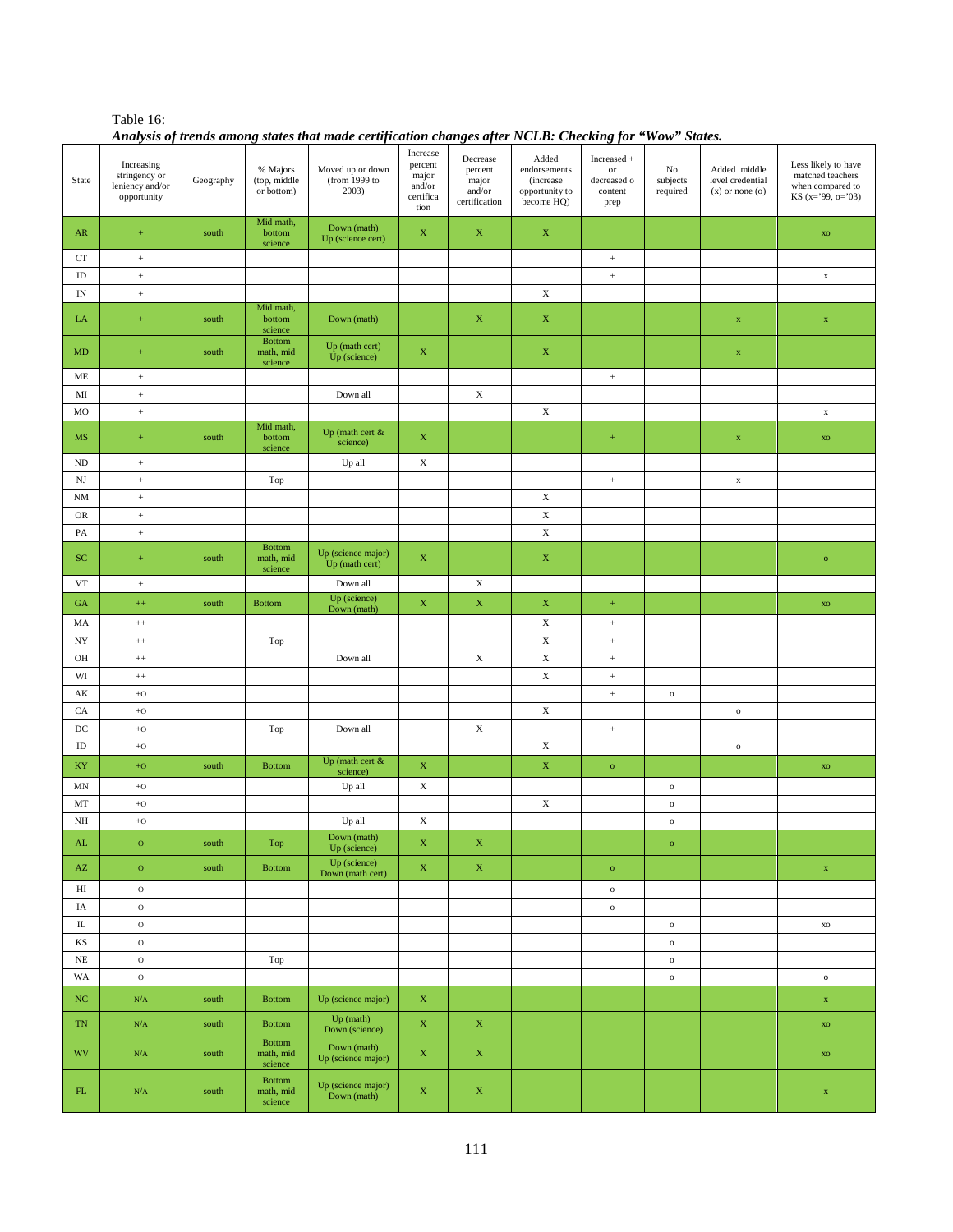| <b>TX</b> | N/A | south | Mid math,<br>top science             | $Up$ (math)<br>Up (science major)    | X              |   |  |  |         |
|-----------|-----|-------|--------------------------------------|--------------------------------------|----------------|---|--|--|---------|
| <b>DE</b> | N/A | south | Mid math,<br>top science             | Up (science major)<br>Up (math cert) | X              |   |  |  |         |
| <b>VA</b> | N/A | south | Bottom<br>math,<br>bottom<br>science | Down (science)<br>Up (math cert)     | <b>XF</b><br>A | X |  |  |         |
| NH        | N/A |       |                                      |                                      |                |   |  |  |         |
| OK        | N/A |       |                                      |                                      |                |   |  |  | $\circ$ |

Column one in Table 16 shows increased opportunity (endorsements and credentials) vs. increased stringency (through added subject area requirements), combining positive and negative factors that may or may not have been affected by NCLB. The certification changes that might improve teacher quality are the addition of content preparation required, and added endorsement and credential. "+" means a positive change toward highly qualified which would include adding an endorsement, a credential and more content preparation. "0" indicates a negative change (away from being highly qualified. So, a "+" means an addition of opportunity *or* an increase in content requirement, a "0" means a decrease in content requirements. "++" means *both* positives were added after NCLB, and "+0" means either opportunity or content prep were added, and no content required. The two "+" variables, added endorsements and/or credentials and content requirements, could, however, have had a countering effect. While adding endorsements and credentials increased teachers' opportunities to become highly qualified, adding content prep requirements made it more difficult. Adding credentials could either make it easier or, if before NCLB no credentials were required, tougher. Thus, added opportunities to become highly qualified through added endorsements and/or credentials may *increase* the teachers' likelihood to become highly qualified, whereas increasing content preparation requirements may *decrease* the likelihood to become highly qualified.

Georgia, Louisiana, Maryland, Mississippi and Kentucky are all southern states which changed their certification requirements and were in the bottom 30% during both years of the study. Georgia added endorsements and content prep requirements after NCLB, so opportunity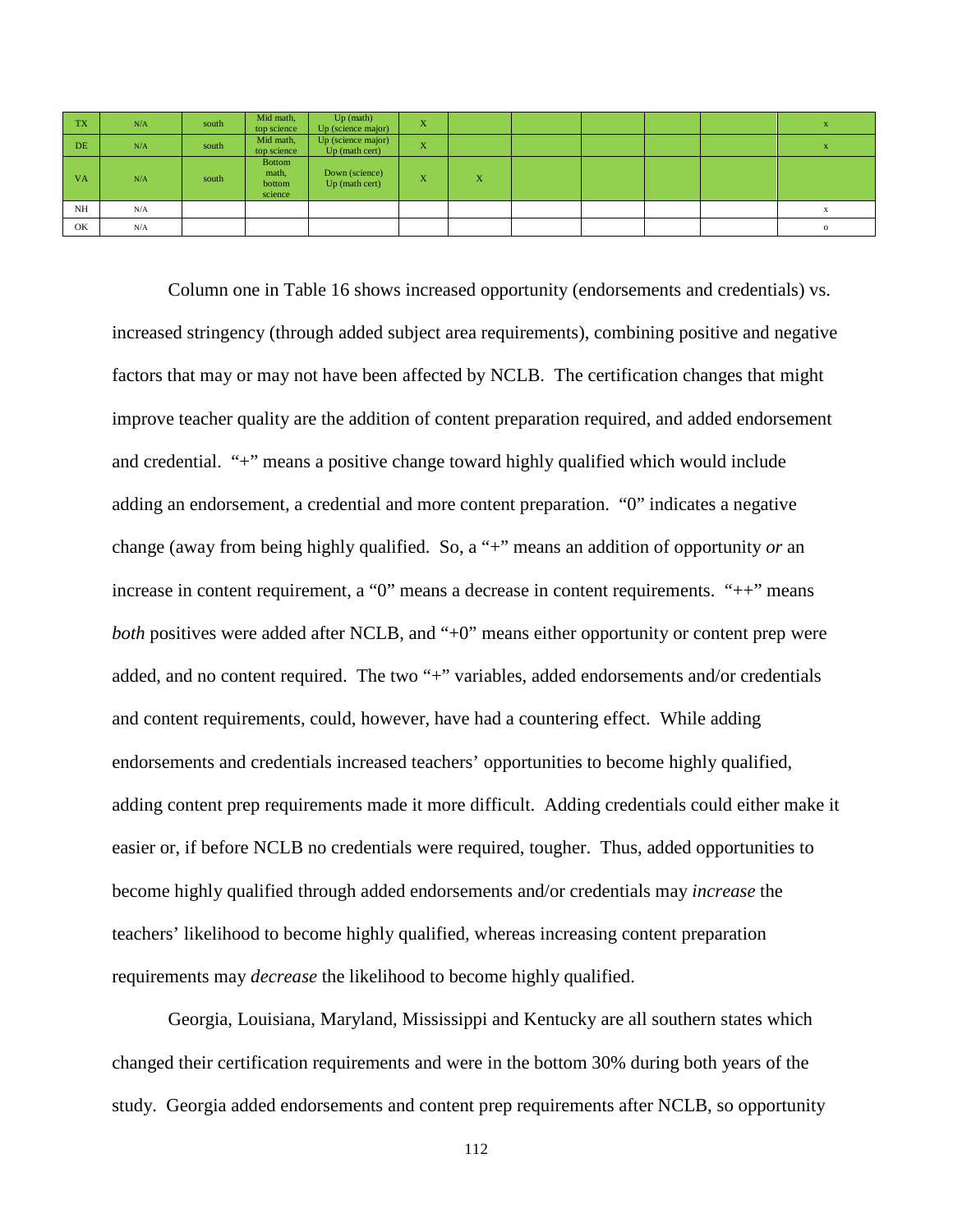*and* stringency were increased. Georgia went up in percent science teachers with science majors and certification but down in percent math majors and certification. This state remained in the bottom 30% in math and science majors after NCLB. In 1999-00 and 2003-04 Georgia was less likely than Kansas to have teachers who were matched.

Louisiana and Maryland added endorsements and credentials, increasing opportunity to become highly qualified. LA went down in math major and certification causing it to move to the middle. Louisiana stayed in the bottom 30% in science. LA was less likely than Kansas to have matched teachers in 1999-00, but more likely in 2003-04. MD went up in math certification and science certification and major, but remained in the bottom in math majors and moved to the middle in science majors. It was more likely than Kansas to have matched teachers in both years of the study.

Mississippi added endorsements but decreased content prep requirements, increasing opportunity but decreasing rigor. Mississippi went up in math certification, and up in science majors and certification. This state remained in the middle in math majors, but was still on the bottom in science majors. MS was less likely than Kansas to have matched teachers during both years of the study.

Minnesota and North Dakota increased in certification and major perhaps because they either weakened their subject requirements (MN took away the specific subjects required after NCLB) or maintained their subject requirements (ND did not change their subject requirements after NCLB). Both Nebraska and Alabama dropped in percent math majors and improved in percent science majors after NCLB. Both states remained in the top 30%, Nebraska possibly because they *maintained* their content preparation requirement, and Alabama perhaps due to *dropping* specific subjects required. Once again, it is difficult to link being on the bottom,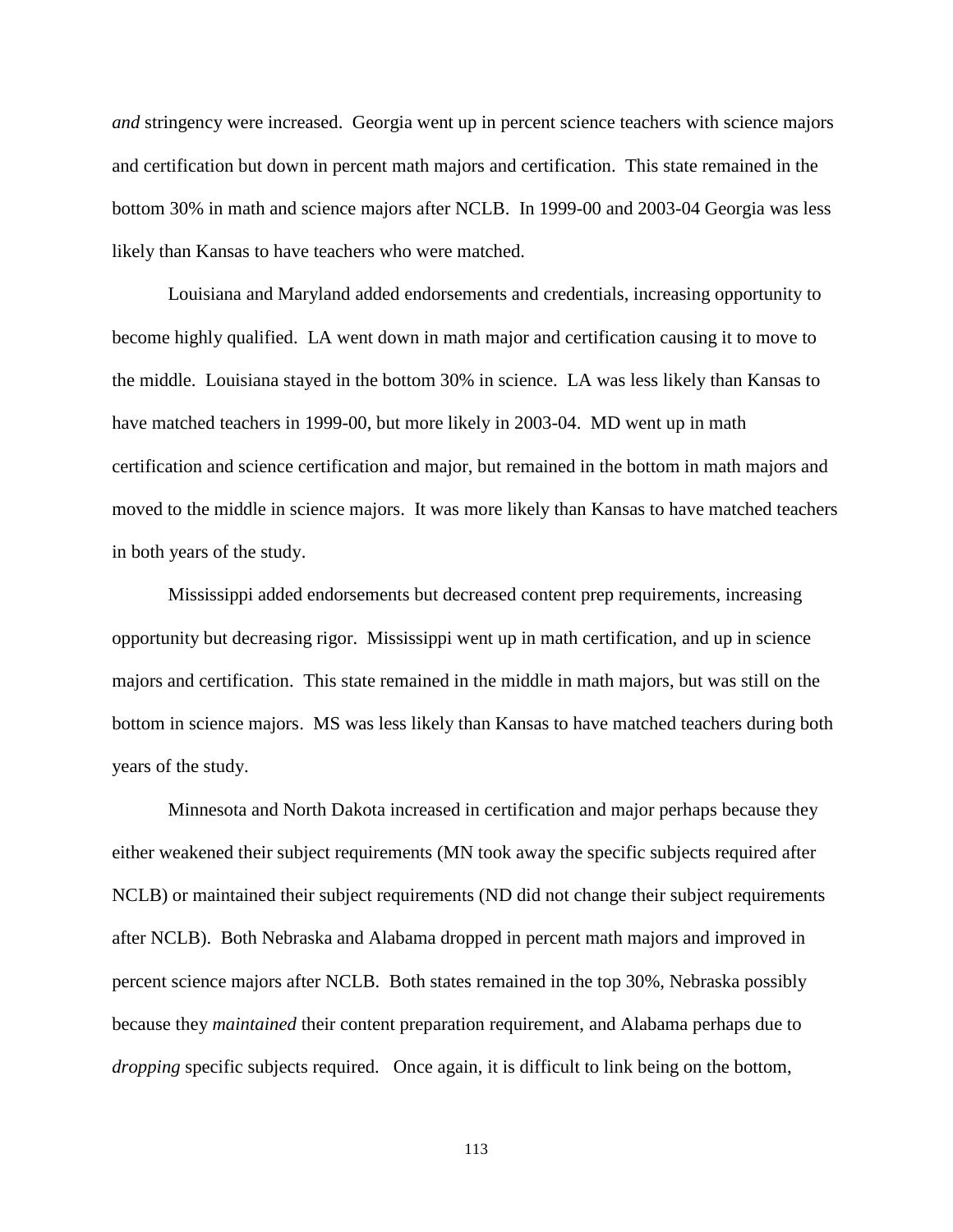changing certification requirements, and becoming more or less stringent, on the movement (increasing or decreasing) of majors and certification and whether or not these states are *now* on top, in the middle, or on the bottom. Further studies and further interpretation of the data from this study are needed to link the change (increase or decrease stringency) of licensure requirements to these variables: movement from top to middle to bottom in percent majors, increase or decrease in percent majors and/or certification, and likelihood of teachers being matched. More important, deciphering any relationship among these factors to improve teaching performance is needed. Further research should examine the stringency, leniency, and opportunity factors to determine effects of such policy changes on teaching effectiveness.

## 5.03 Findings and Conclusions

 This study did several things in order to determine if NCLB caused schools to put highly qualified teachers in their classrooms. First, the possible impact of NCLB's definition of highly qualified on states' definition was analyzed. Second, this study attempted to determine the impact NCLB had on the percent of middle-school math and science teachers with full certification, and the percent of middle-school math and science teachers with majors. Third, NCLB's impact on middle-school licensure requirements was examined. Finally, its impact on administrators' behavior was examined.

Recall that for this study, teachers had to be "matched" and fully certified to be classified as highly qualified. "Matched" meant a major in the field taught, i.e., a math teacher must have a math major. These more stringent requirements of highly qualified used in this study may have in and of itself caused the drop in percent of fully certified.

So, *did* NCLB make a difference?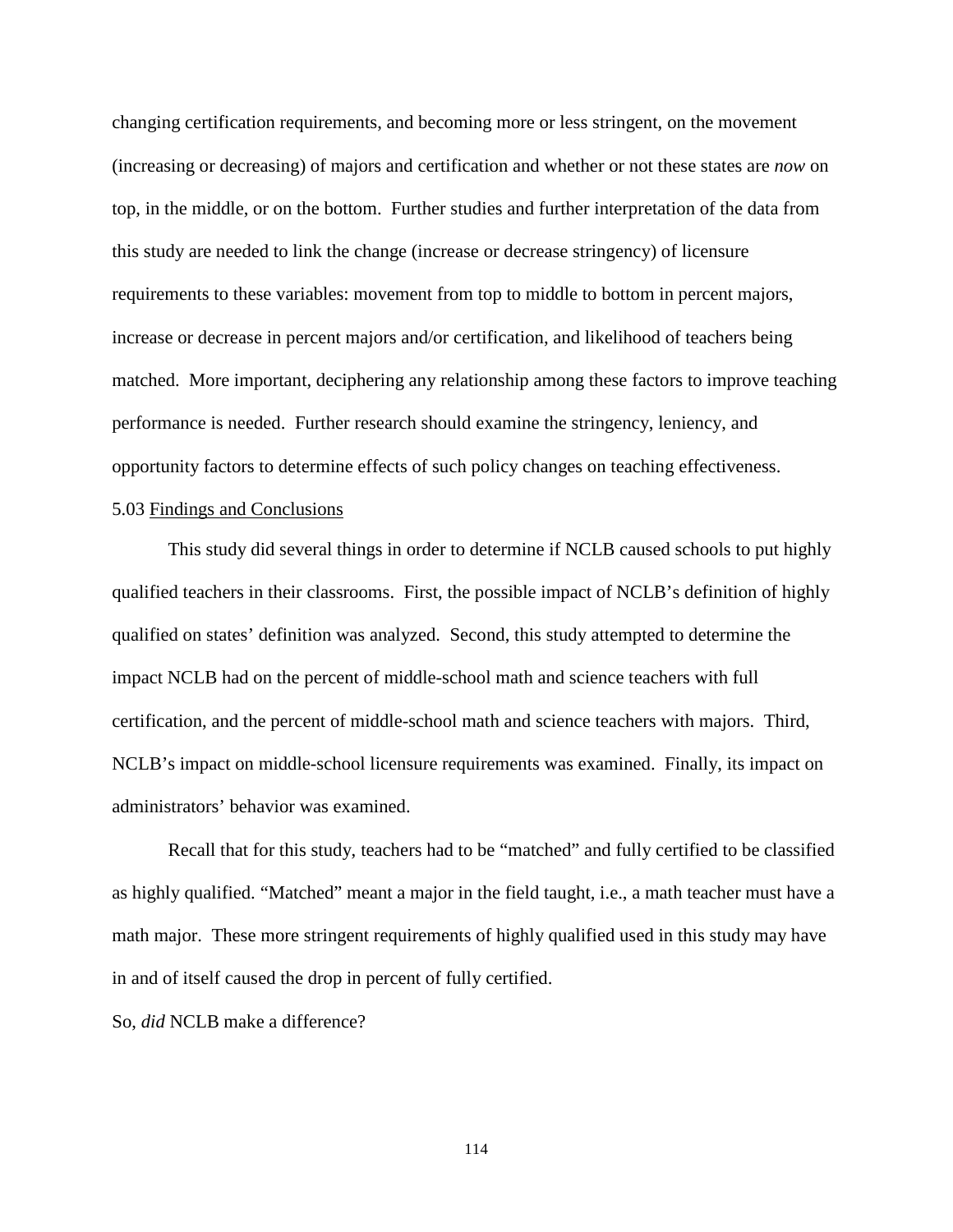#### NCLB's definition of highly qualified impact

 NCLB's defining of highly qualified impacted education by requiring states to do the same, using state certification, bachelor's degree and content knowledge as requirements. How states determined content knowledge was left to each state's discretion. This research used stricter requirements for highly qualified since some research argues that NCLB's definition requires that a teacher be only minimally qualified with the potential to *become* highly qualified (Erb, 2004). However, despite the stricter definition, as some states adopted these more stringent harsher requirements, this added stringency did not seem to make a difference on national test scores. Some of the SREB states tightened their highly qualified teacher requirements, yet these states still have not improved their NAEP scores. Overall, the percent of highly qualified teachers decreased from 1999-2000 to 2003-2004. This decrease in percent fully certified middle-school math and science teachers might imply that NCLB caused state legislators to strengthen licensure requirements. So NCLB may, in a sense, have affected certification. It may have caused policymakers to strengthen certification requirements, thus decreasing the percent of fully certified middle-school math and science teachers. Or, NCLB could possibly have had no impact.

Since there still remains a fairly high percent of out-of-field (non-highly qualified) middle-school science (72% in 1999-2000 to 60% in 2003-2004) and math teachers (71% in 1999-2000 to 79% in 2003-2004), from before to after NCLB, there is a need for policymakers to find a solution to help teachers become highly qualified. So, NCLB may not necessarily have affected the percent of highly qualified teachers among states, as no overall increase or decrease in percent of highly qualified middle-school math and science teachers was apparent from the results of this study.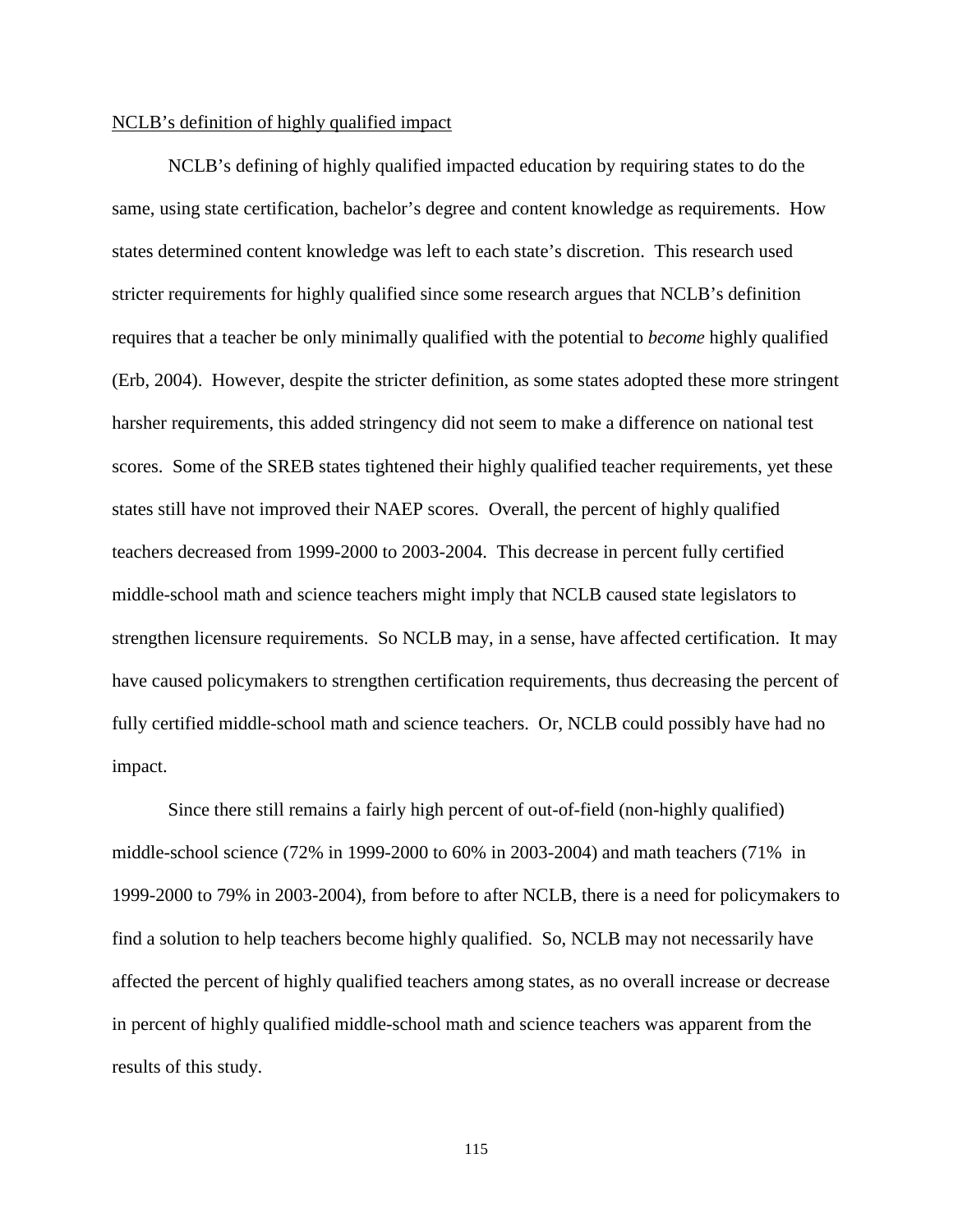# NCLB impact on percent majors and percent fully certified

First, in order to see if NCLB impacted the percentage of teachers with majors and the percentage of fully certified teachers, the results of Research Questions 1-3 were analyzed. The percent and whereabouts of non-highly qualified teachers (as per this study's definition) in the nation's middle schools were determined. The results of this study supported claims made by research that the type of classrooms where the problem of non-highly qualified (not fully certified and no major in field taught) teachers is greatest is middle-school math and science classrooms (Ingersoll, 2002, January & Craig, 2002, August). This study showed that only 28% of these science teachers had science majors in 1999-2000 and 40% in 2003-2004, and only 29% of math teachers had math majors in 1999-2000 and 21% in 2003-2004. An attempt to identify trends in decreasing and/or increasing percent fully certified with majors was made. The percent fully certified math and science teachers decreased (from 87% to 85% and 88% to 84% respectively). No trends were found as some states increased in percent certified with majors in both math and science (MN, ND, NH) and some decreased (VT, MI, OH, and DC).

In determining the status of highly qualified for this study, all four components (fully certified math, fully certified science, have major in math, and have major in science) were considered together. The analysis showed that highly qualified *decreased* in three of the four categories. According to the results of Research Questions 1, 2, and 3 there was no overall change in percent major after NCLB, as there was a decrease in math and an increase in science, thus indicating that NCLB had no apparent effect on percent major. There was a *decrease* in fully certified in both middle-school math and science teachers. So, perhaps, full certification was affected by NCLB. NCLB may have influenced states to strengthen their certification requirements. Finally, as shown in the compilation and analysis of middle school certification among U.S. states, some licensure requirements *did* change. Some states made licensure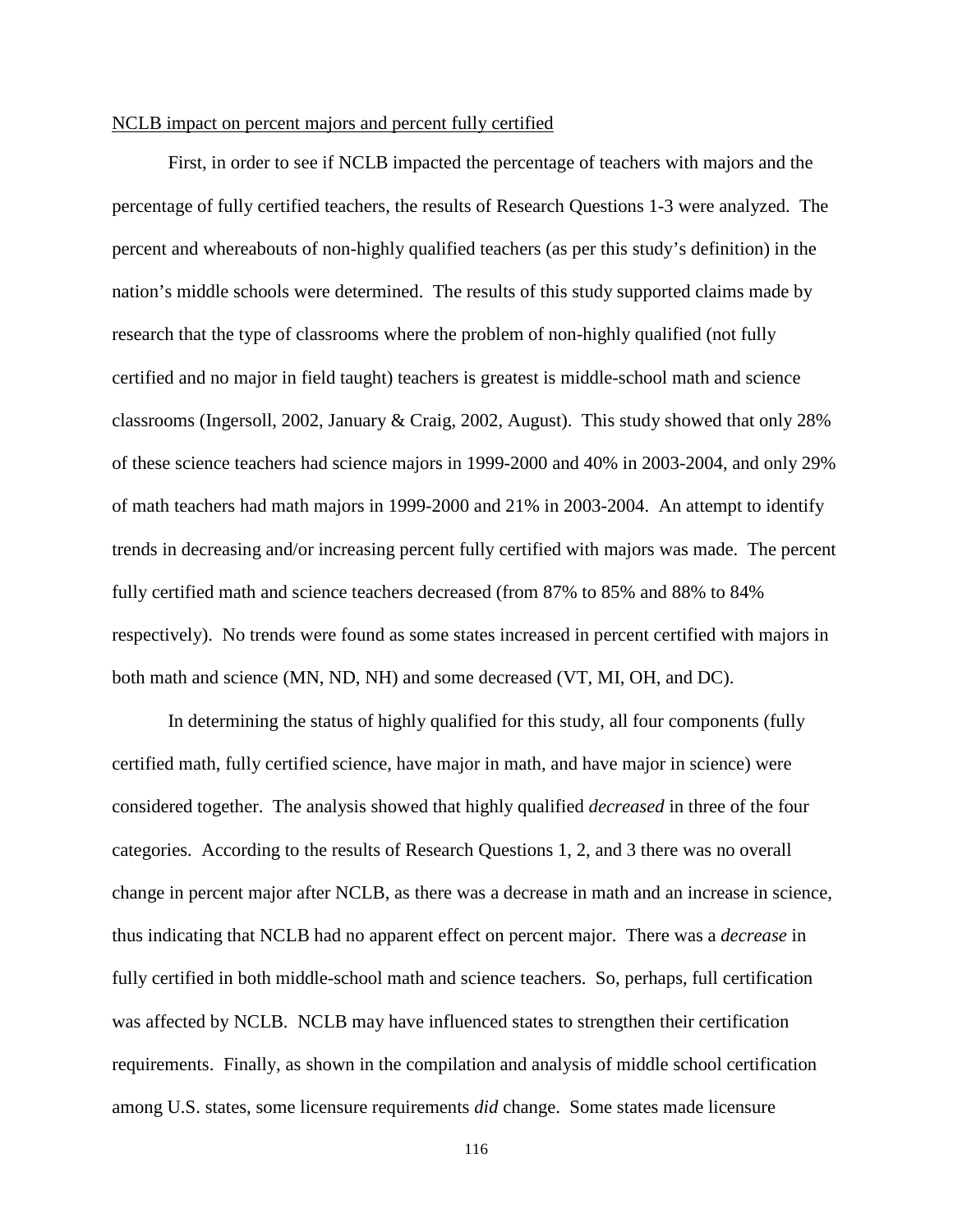requirements stricter while others made them more lenient. For example, Alaska, Connecticut, Idaho, Maine, Massachusetts, Mississippi, New Jersey, and Ohio all increased content preparation requirements. On the other hand, Arizona, Hawaii, Iowa, and Kentucky decreased these requirements. So, despite strengthening or weakening of certification requirements, the overall percentage of fully certified did not change, i.e. there is no overall increase or decrease in certification requirements by the states. It appears that NCLB may have encouraged some states to change certification requirements but this may have solely been the result of states' need to simply *have* or *create* definitions that include these requirements.

 The variable that combines major *with* full certification is called "matched." To determine if NCLB impacted whether or not middle-school math and science teachers were matched (fully certified with a major in the field taught), Research Question 3 was analyzed. According to the answer to Question 3, math and science teachers who taught in high schools were more likely to have majors (be "matched") than math and science teachers who taught in middle schools. This study revealed that fully certified male teachers who taught in high schools had the greatest likelihood of being matched. After NCLB middle school teachers who taught in middle schools were less likely to be matched than before NCLB. The likelihood of middle school teachers having majors also dropped after NCLB. However, if fully certified, middle school teachers' likelihood of being matched *increased* after NCLB. So, once again, NCLB seems to have possibly affected the percentage of fully certified but not percentage of middle school teachers with majors. Thus, it can be said that NCLB *indirectly* affected matched because teachers were more likely matched *if they were fully certified*!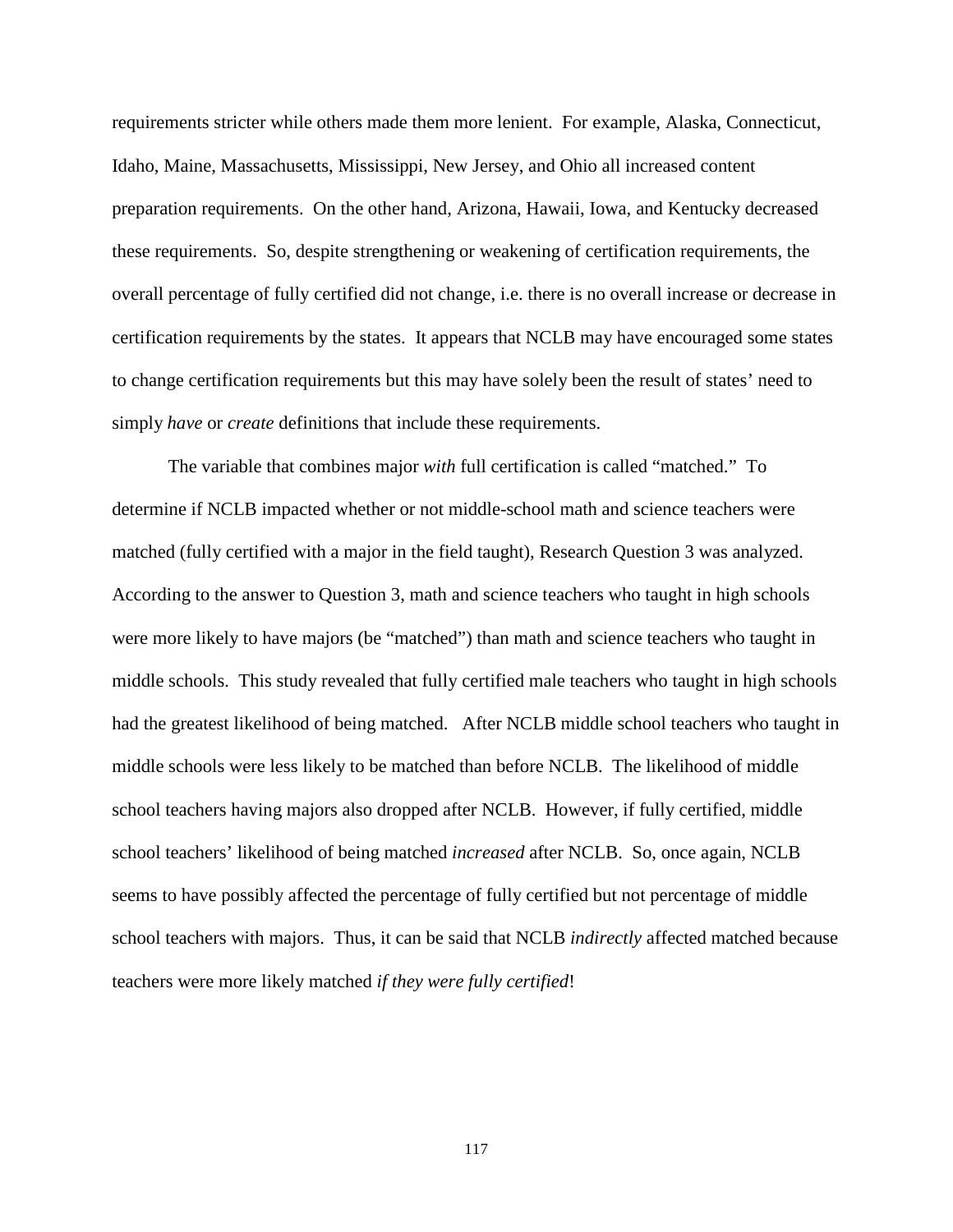#### NCLB impact on middle-school certification

According to the results obtained from Research Question 4, some states did change licensure requirements. Many middle-school math and science teachers are still elementary and secondary certified, even though most states offer middle level certification. And, in spite of NCLB, certification requirements are still extremely varied. But, NCLB required all middleschool teachers be highly qualified. The minimum requirements for highly qualified are full state certification, content knowledge in the subject taught, and at least a bachelor's degree. The measure of content knowledge, though, can vary from obtaining a major in the field taught, getting an endorsement, passing the Praxis test, or fulfilling the HOUSSE requirements. The requirements to obtain teacher certification also vary among states. Some states require several college hours or a major, while some require only a few courses.

 Many middle-school teachers obtain a K-9 license but the majority of these teachers do not teach in K-9 facilities (Gaskill, 2002, May). Historically, teaching institutions offered either an elementary or secondary license that included overlaps with middle level grades. This led to most teachers teaching middle level with either an elementary license, which may be lacking in content emphasis, or a secondary license, which may be lacking in age-specific pedagogy training. Recently, though, according to the data compiled for this study (from Gaskill's 2002 study and McEwin's 2007 study), education programs have begun offering a middle-school license. But, despite the fact that 43 states and the District of Columbia have established a middle-level teacher credential, only 21 of those states *required* a middle-level teacher license to teach in the middle grades (Gaskill, 2002, May).

Certification requirements for middle-school math and science teachers often vary from state to state. At the time of this study, several states (CA, CO, DC, KS, MD, NE, NH, ND, TX,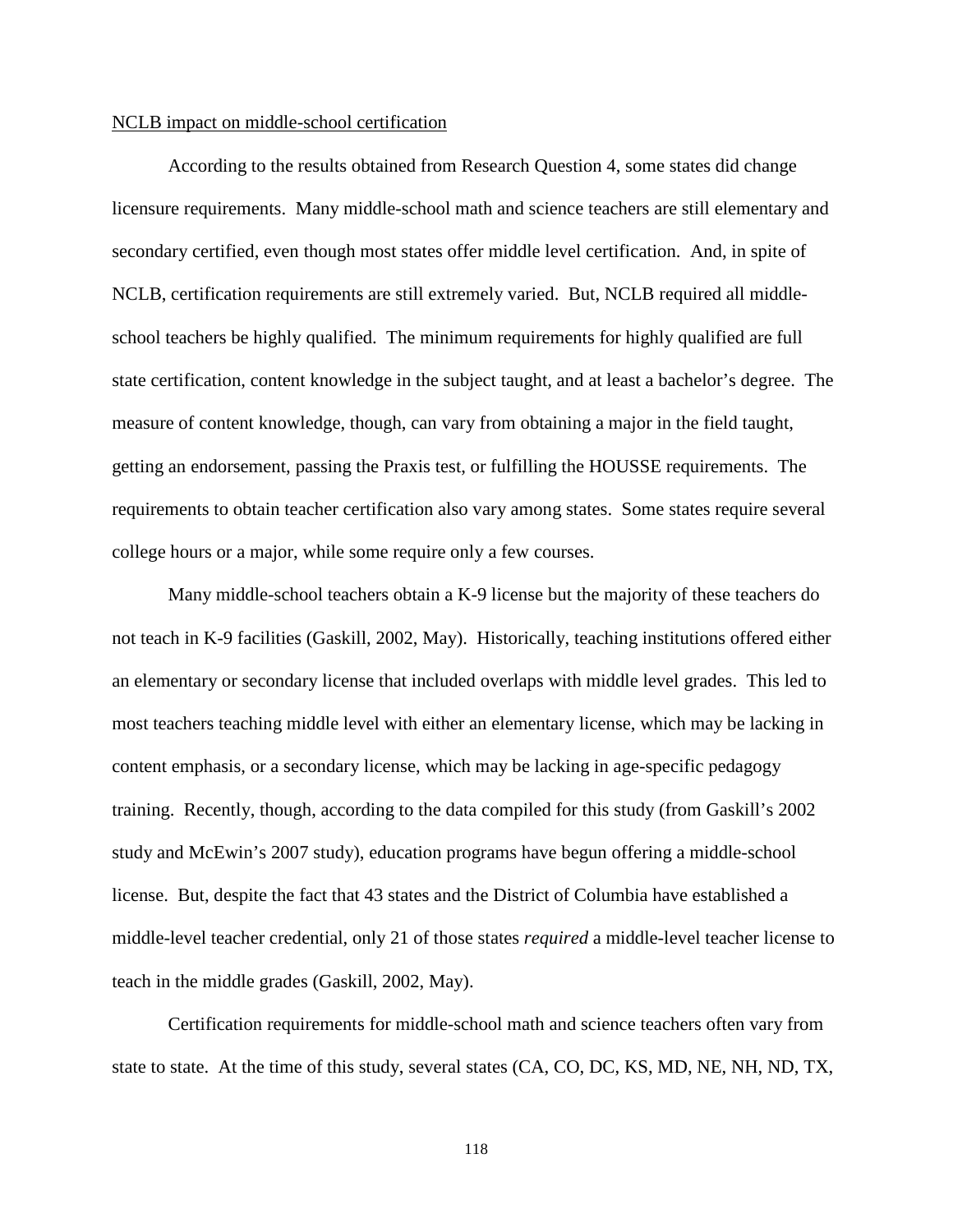VA, and WA) did not require hours of content preparation in math or science and/or specific subjects in math or science. According to the U.S. Department of Education (2004), some states provided for a general science certification, while others required subject-specific certification. Some states allowed teachers to be highly qualified in a broad field science or individual disciplines of science such as chemistry, physics or biology. The stricter definition devised for this study that, in order to truly have content knowledge, the teacher should have a major in the field taught, allowed for this disparity to be eliminated, thus ensuring that teachers have strong content knowledge in the subject taught. To solve this issue, teaching institutions could standardize certification, testing and degree requirements to teach middle-school math or science. They could offer a license specifically for middle-school math and science teachers. In addition, state departments of education could standardize certification requirements across all states so that teachers can teach in all states. Middle school certification could be standardized by grades levels (*all* 6-9, or 5-8, etc.).

According to the results of Question Four, middle school certification remains varied. The data compiled in Tables 14 and 15 show that most states (46 plus D.C.) offer either a middle level licensure or endorsement. Despite this fact, most middle-school math and science teachers are still elementary and secondary certified. In this study it was difficult to define a middle school teacher because of the confusion due to the varying grade spans identified as middle school, and whether or not certification was offered by a particular state. For example, according to Tables 14 and 15, 13 states' middle school grade spans were 5-8, nine states had 5-9, others designated grades 4-8, 4-9, 7-9 (Nevada), and some did not designate a grade span for middle schools in their states. This leads to the question of where did they classify those schools that are still junior highs (grades 7-9)? Was Nevada the only state with junior high schools? There are a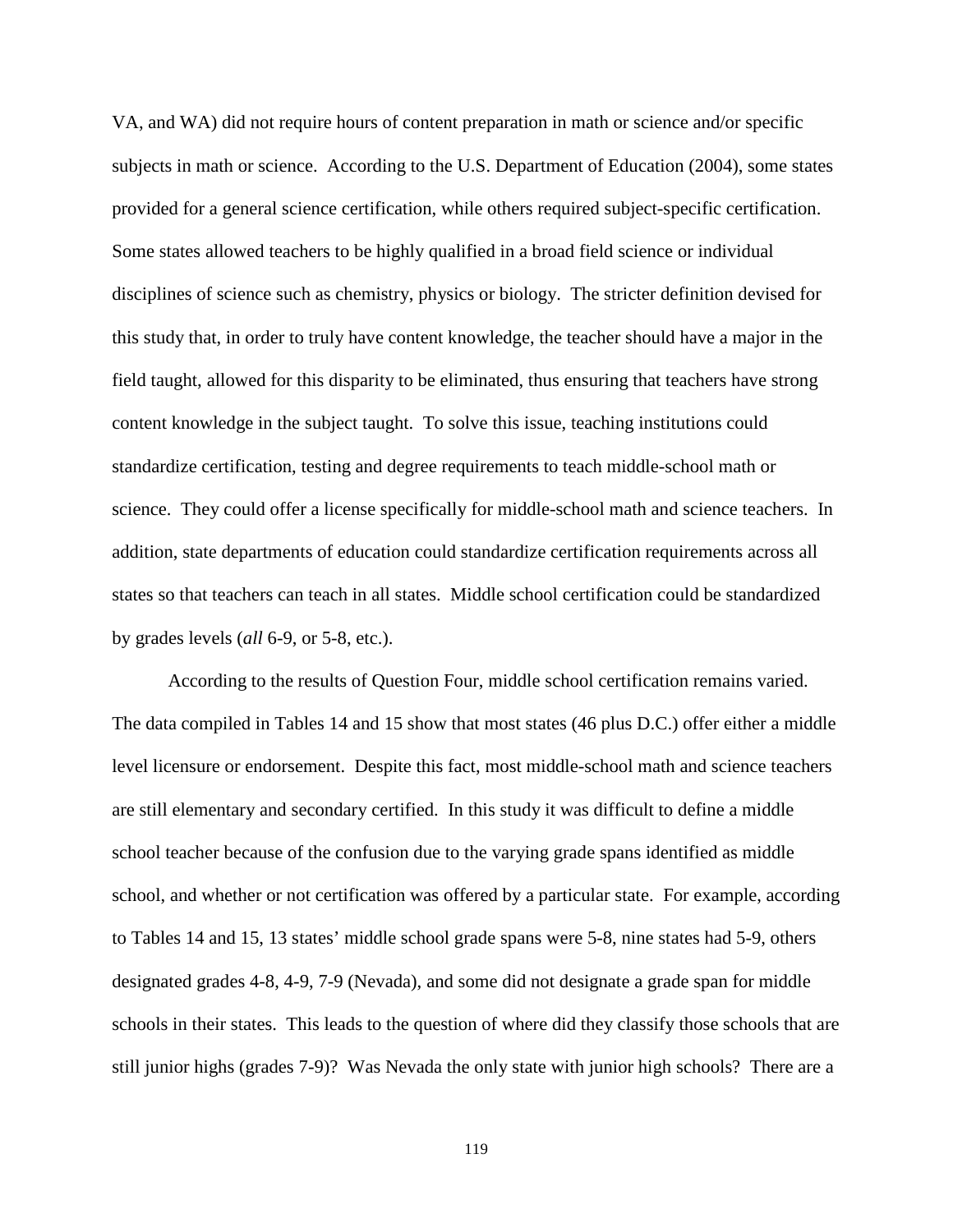few states that do not offer a middle level credential. In spite of NCLB, then, middle school licensure requirements are still "all over the place."

This study showed that after NCLB several states offered a middle level licensure and/or endorsements in math and science. According to research, having middle level licensure and/or endorsements available is important for middle school teachers. Research supports the need for colleges and universities to make middle-level teacher licensure available. This will help middle-school teachers become knowledgeable about, and skilled in teaching, early adolescents. This is critical to the success of middle grades education (Jackson and Davis, 2001). The rationale for *this* study was that middle-school math and science teachers should have a major in the fields they teach. However, there remains a lack of quality research on effective teacher preparation in middle school math and science (Cavanaugh, 2008, March 21).

This study also showed that, after NCLB, four more states (Louisiana, Maryland, Mississippi and New Jersey) added a middle level credential and at the time of this study only three states (California, Idaho and Montana) still did not have such a credential. This is supported by the study done by National Association of Secondary Principals (NASSP) in 2004 (Petzko, 2004). It showed that progress has been made in the area of certification specific to the middle level, but there is still much work to be done. Many states offered a middle level credential after NCLB. The sad fact remains that the majority of teachers throughout the history of the middle school movement have not been educated to teach at this level (Dickinson and Butler, 2001). Their study revealed that approximately half of middle schools still employ a majority of teachers with secondary certification. Thirty percent employed a majority of teachers with elementary certification. However, the percentage of schools with a majority of teachers who hold middle level certification had increased from 11% in 1992 to 18% in 2000. Also, those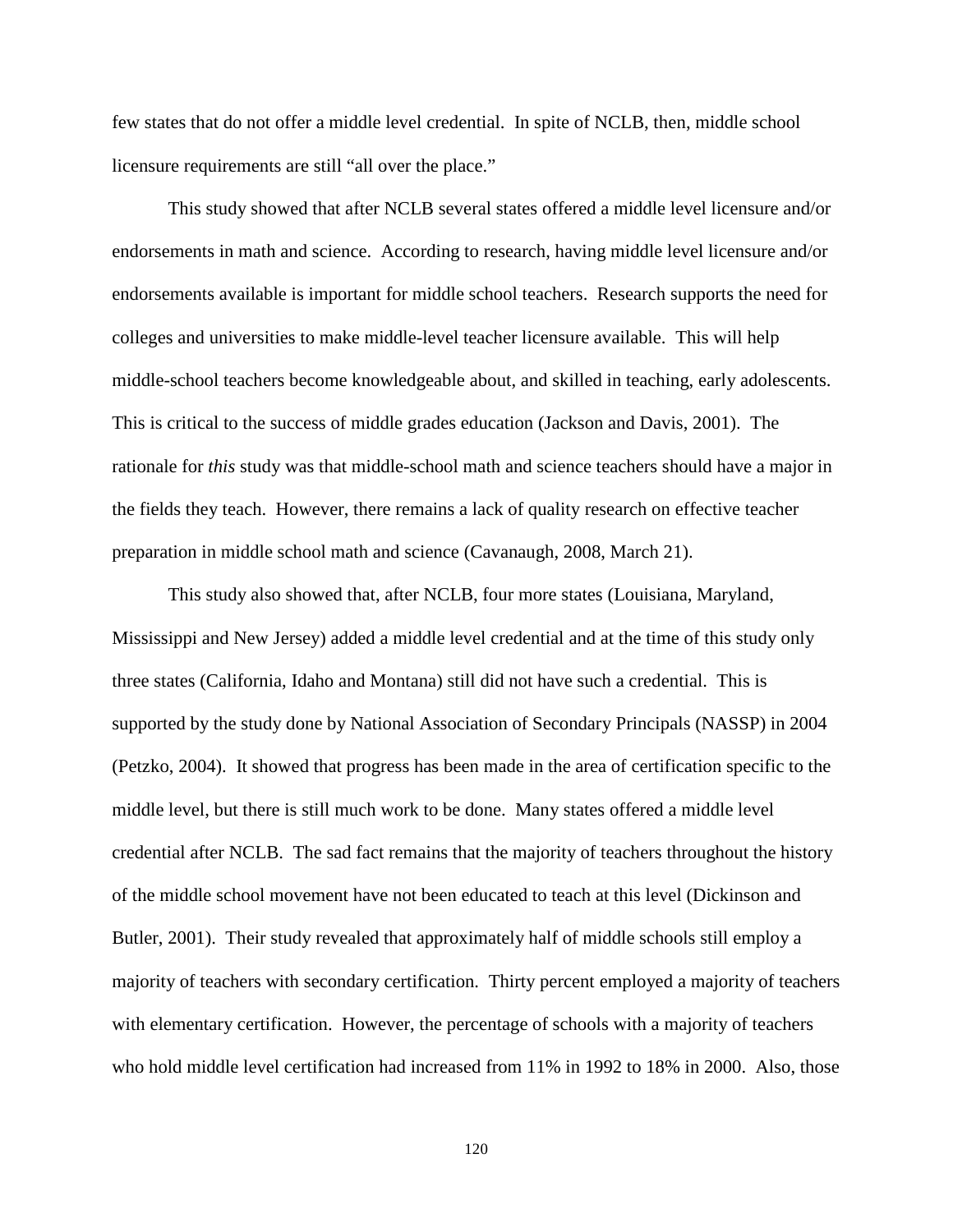schools classified as highly successful had 25% with middle level certification by 2000 (Petzko, 2004). The compilation of data from these studies and others indicates that NCLB positively affected an increase in middle level certification programs among certain states, but the results here suggest the changes are not having much impact.

#### NCLB impact on administrators' behavior

Whether or not NCLB impacted school administrators' behavior is purely speculative. However, NCLB seems to have affected the behavior of school administrators at the state and district level in two ways. First, because it dictated that they only hire highly qualified teacher per NCLB's definition, school administrators are no longer allowed to hire teachers unless they have at least a bachelor's degree, full state certification and content knowledge, which could add to the problem of shortages of middle-school math and science teachers. Second, states may be inclined to change certification requirements to fit their teachers into the definition of highly qualified, thus lowering the standards. This study may support this claim because math and science certification percent had decreased from 1999-2000 to 2003-2004. According to the results from Research Question 4, some states did change licensure requirements. Since NCLB required states to define and hire highly qualified teachers, some states may have chosen to weaken requirements while some strengthened requirements. Because there is no pattern, it is difficult to determine if NCLB affected the percent certified middle-school math and science teachers. Because of the requirement of all teachers being highly qualified, at least 12 states have loosened teacher certification requirements, in some cases lowering test score minimums (Au, 2004). The net effect is an actual lowering of teacher certification standards, while at the same time meeting the requirements of highly qualified.

 If policy implementation has indeed impacted state and district administrators to see the necessity of improving the quality of teachers, and to help them *become* highly qualified, then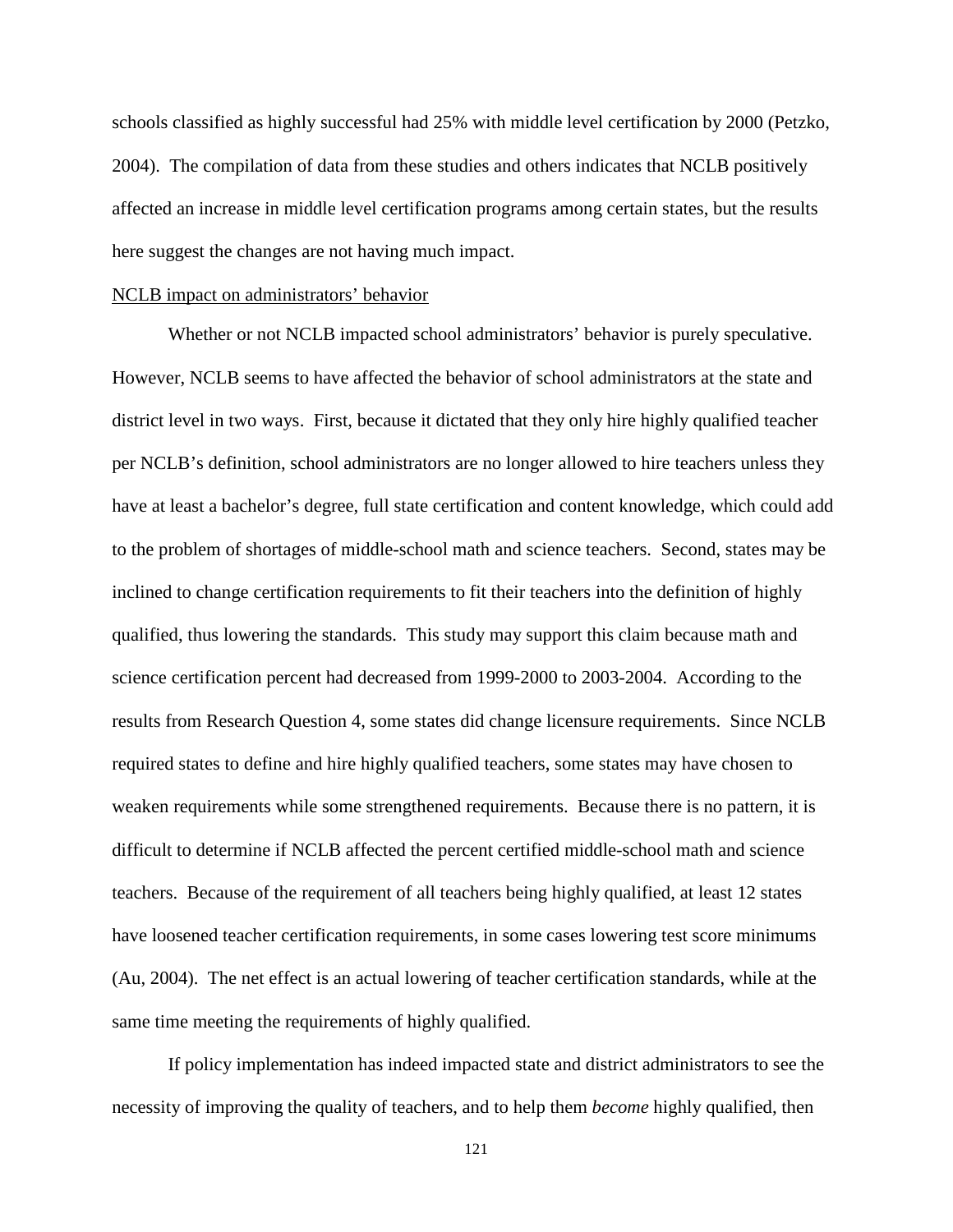they may be encouraged to continue to come up with ways to fill middle schools with highly qualified teachers. Since NCLB's impact on administrators was not directly measured by the results of this study, much future research must be done.

# 5.04 Summary

 Based on the results of this study the following conclusions can be drawn. It is still unclear exactly what NCLB did, as it seems to not have had an effect on the percent of highly qualified teachers. Collectively the states decreased in percent math certification and math major after NCLB. Individually some states increased. Overall the states increased in science major but decreased in percent science certification. Again, some states did improve in these categories. If nothing else NLCB has forced the issue of states looking more closely at certification requirements. As indicated by the inconsistency of middle-school teacher certification requirements states need more guidance in determining what these policies should be. Policymakers should ensure that their teachers are highly qualified through requiring appropriately stringent standards.

 The states in the south appear to be on the bottom of percent highly qualified as per this study's definition despite the fact that, according to SREB, they have been working to improve teacher quality by offering professional development opportunities. Even though many of these states (TX, AL, DE, NC, MD, DC, FL, LA, & AZ) are more likely to be matched than Kansas after NCLB, many southern states (GA, NC, AR, AL, SC, TN, WV, DC, AZ, MS, and LA) ranked lower than Kansas on the NAEP math progress index score. DE, TX and AL were the only southern states that were not on the bottom in percent major during 2003-04. Despite these southern states' efforts to improve teacher quality (which may or may not have been due to NCLB), their students still had lower academic achievement than even the students in some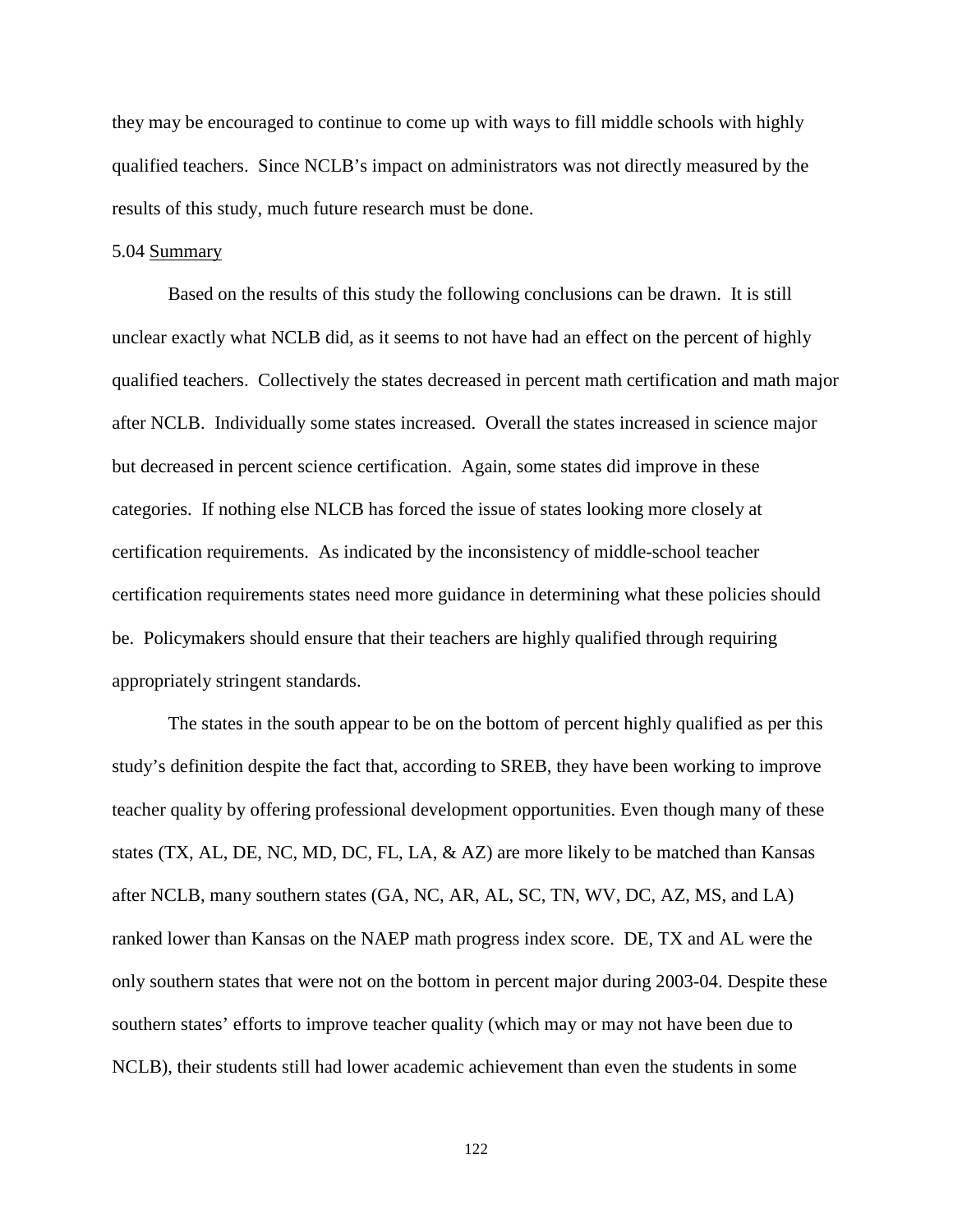states whose teachers had a low likelihood of being "matched." They may have simply been victims of their geography.

 A stricter definition for highly qualified is needed to capture the "quality" component. There has been much discussion as to what makes a teacher a quality teacher. This study required a more stringent definition in hopes that highly qualified could be better characterized. Perhaps states can work together to follow the belief that certification requirements for middleschool math and science teachers should be held strict and high.

# 5.05 Recommendations for Future Research

 More studies are needed to examine the inconsistencies in the results of this study that showed the percent of science teachers with science majors *increased* after NCLB while percent of fully certified science teachers, percent of math teachers with math majors, and fully certified math teachers *decreased*. In addition, more research must be done to determine if a major in the field taught is a necessary component of being a quality teacher. And if it is, what needs to be done to increase these percents?

This study also showed that "matched" middle-school math and science teachers are more likely to be teaching in high schools as opposed to middle schools, are more likely to be male than female, are more likely to be fully certified than not and more likely to be a minority. Future research should examine why these characteristics matter in the likelihood of being matched and if being matched really makes a difference in student achievement.

This study provides a stricter definition of highly qualified specifically that a teacher must have full certification and have a major in the field taught. More studies need to be done to determine if this stricter definition results in quality teachers in the classrooms or negatively affects the chances of getting our classrooms staffed with highly qualified, quality teachers. It is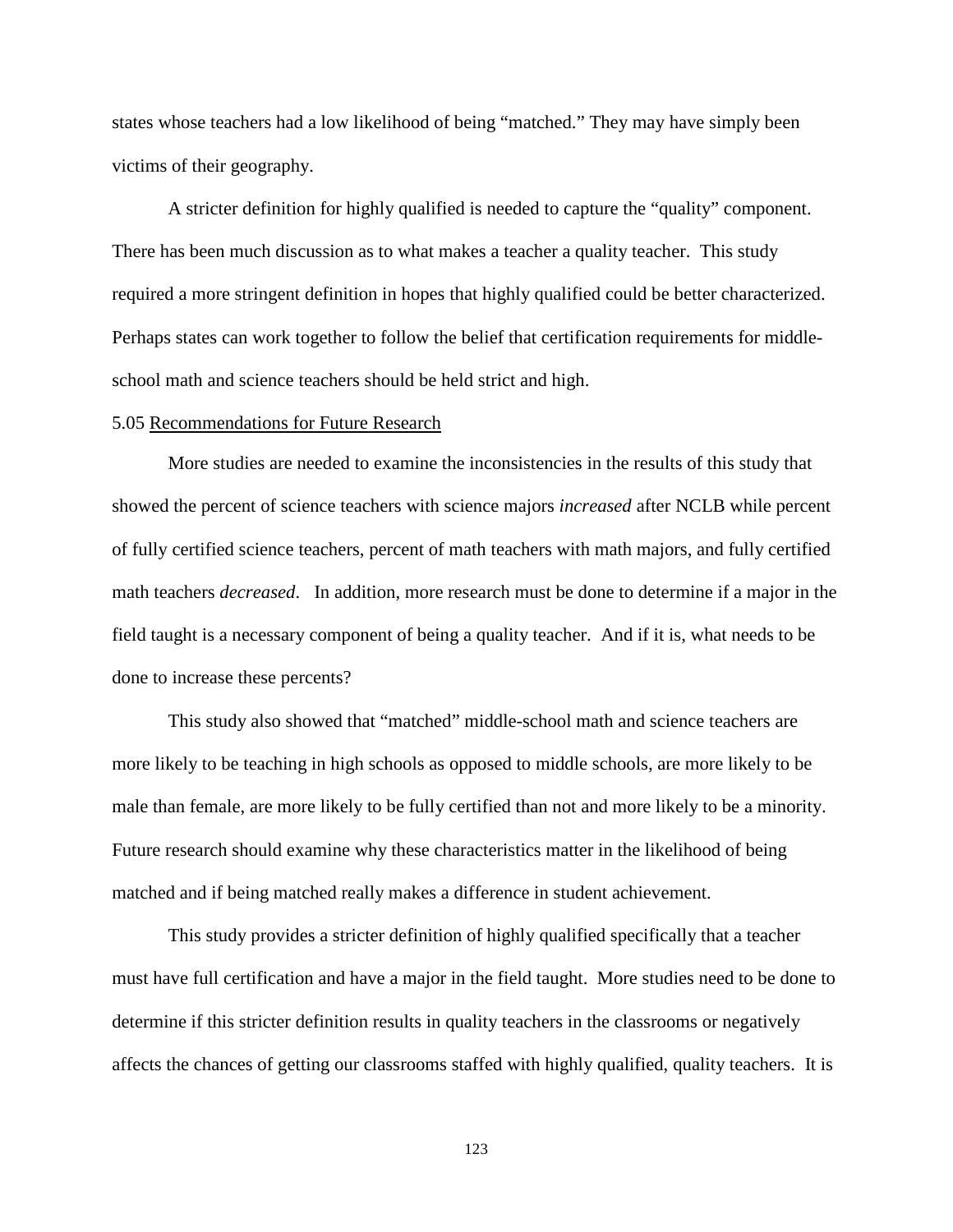possible that stricter requirements will discourage college students from becoming teachers, thus defeating the intent of toughening these requirements.

In this study, middle-school certification requirements from before and after NCLB have been compiled and analyzed. Some states added endorsements and credentials after NCLB. Other states added content preparation requirements. Some decreased requirements. It is probable that some of these changes that were made were likely due to this policy implementation but it is also apparent that these requirements are changing and will continue to be modified. It is important that these changes continue to be observed and monitored to see the direction middle-school certification is going.

Studies have shown that being taught by a quality teacher can positively affect student learning. The results of this study showed that there still remained a high percentage of middleschool math (79%) and science (60%) teachers without majors in their content taught and that the percent of fully certified middle-school math (from 87% to 85%) and science (from 88% to 84%) teachers dropped after NCLB. Further research should be done to see if out-of-field teachers negatively affect student learning and to determine the long-term effects of students being taught by out-of-field (teachers who lack credentials and/or are mis-assigned) vs. teachers with majors and/or full certification. More studies need to be done to determine if it really does matter that teachers are quality as defined here – are effective, knowledgeable, skilled, in-field, and certified. More studies have to be done to answer the question, what is the significance of a highly qualified teacher, as defined by NCLB.

 Why particular states (like Nebraska, Alabama, New Jersey, New York, and DC) were consistently represented in the top 30% of middle-school math and science teachers with full certification and math and science majors, while other states (like Arizona, Kentucky, North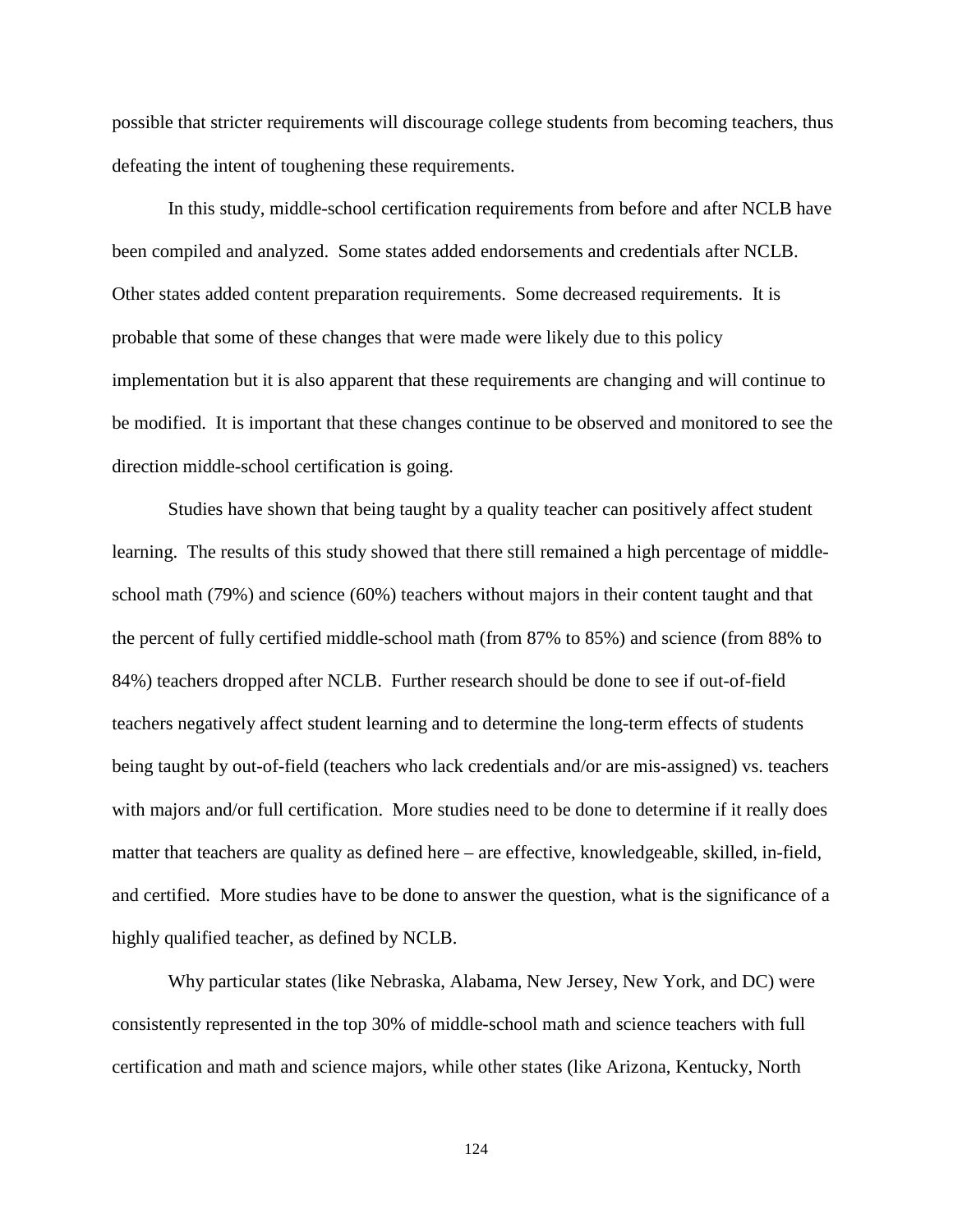Carolina, Tennessee and Georgia) were consistently represented in the bottom 30%, and why certain states made such drastic changes, should receive further study. For example, NY was in the top 30% in math in both 1999-2000 (at 45%) and 2003-2004 (at 39%) but was in the bottom in science in 1999-2000 (at 15%) then jumped to the top in 2003-2004 (at 61%). MN moved from the middle to the top in both math (38 to 55%) and science (23 to 61%) majors. More research also needs to be done to determine why certain states (Minnesota, North Dakota, and New Hampshire) increased in both the percent of middle-school math and science teachers with full certification and math and science majors, while other states (Vermont, DC, Ohio, and Michigan) decreased in both categories. The reason this study attempted to determine the high to low and increase to decrease in percent "matched" was to search for relationships between these trends within certain states and policy (certification requirements) changes, and geographical location and socio-economic status. But it remains unclear why states actually increased or decreased.

 In attempting to answer Research Question 3, certain teacher characteristics emerged as components that impacted teachers being "matched." More research needs to be done to understand this. Why were middle-school math and science teachers who taught in high schools and middle schools more likely to be matched than middle-school teachers who taught in elementary schools? Why did the likelihood of being matched drop off during 2003-04? Why were fully certified middle-school math and science teachers more likely to be matched during 2003-04 than 1999-00? Why were male teachers more likely to be matched than female teachers in 1999-00? Why were minority teachers more likely to be matched than non-minority teachers in 2003-04? NCLB seems to not be impacting a variety of what it argued were keys for student success. Reasons for these changes need to be further examined.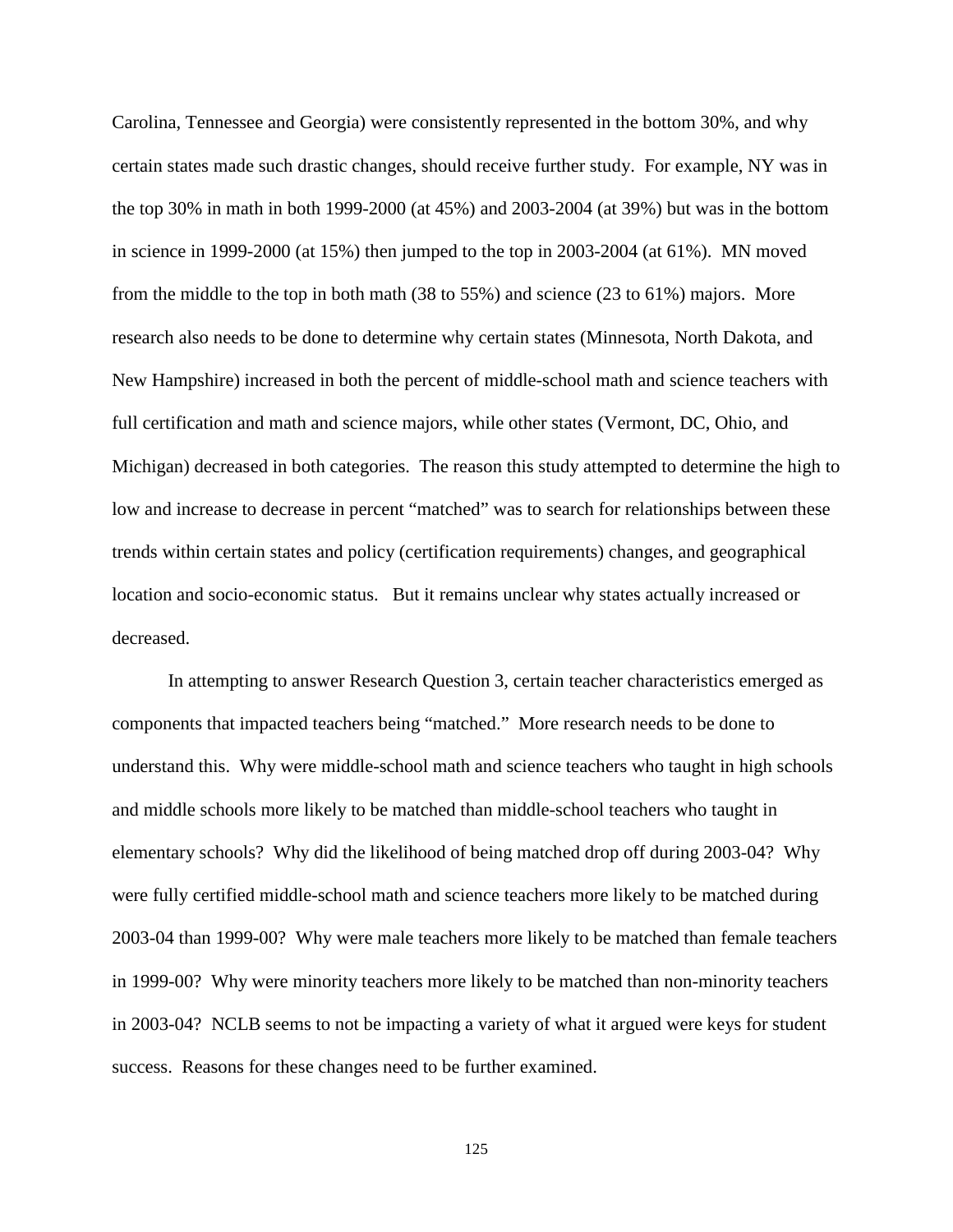One of the components of this study was to determine the middle-school licensure requirements for middle-school math and science teachers from 1999 to 2003. In general, some states increased the content preparation requirement, some changed grade level span on license, while some states increased the opportunity to gain a middle-level license or endorsement. Further research should be done to determine *why* these changes were made. Perhaps these changes represent the effort to improve teacher quality while at the same time continue to get (or keep) teachers highly qualified.

 This study did not examine any differences between traditional and alternative certification routes. Further research might examine the impact of alternative routes on the variables of interest in this study – lack of credentials and mis-assignment of middle-school math and science teachers and the shortage of middle-school math and science teachers.

 This study revealed that the following teacher factors and credentials lead to math and science teachers being matched: Years experience, degree (major in field taught), certification type, undergraduate institution competitiveness attended, gender, and race. More studies need to be done to find the connection between these middle-school teacher factors and credentials. In addition, this study did not examine the impact of these variables on student achievement. Such research is necessary to determine if the components of highly qualified make any difference. What is the significance of a highly qualified teacher? And, how can educators be sure that "highly qualified teachers" are indeed *highly qualified* – how can we standardize its operational definition? More studies need to be done to answer these questions.

 This study did not reveal the essential attributes for quality teachers. Since these qualities are still unknown, more research must be done to determine them. It must be decided where to go next to improve teacher quality. One study suggested that since there is such uncertainty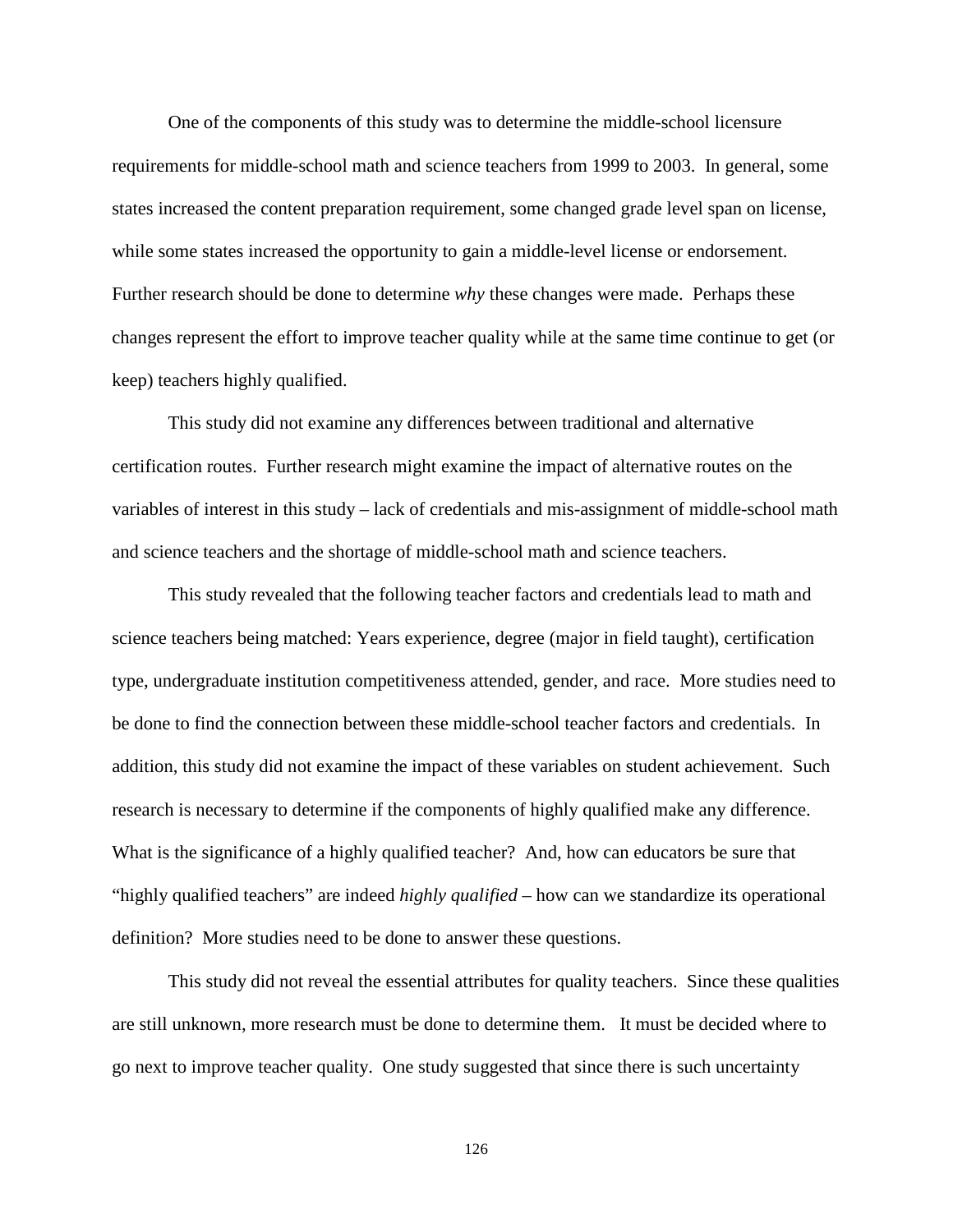about *which* math teaching skills demonstrate whether or not a teacher is effective in the classroom, this is where the action has to come next (Cavanaugh, 2008, April). Having a math major to teach math may not be enough. The percent of fully certified math teachers remained fairly high after NCLB, but the percent with math majors decreased. More studies will have to be done to evaluate the impact of having a major has on student achievement in math. Perhaps it is simply the teacher's attitude regarding math that positively or negatively affects the math student's success.

 This study assumes that a major is an important component of being a highly qualified and an effective teacher. According to parents, politicians and school board members, having a college major would be high on the list (Cavanaugh, 2009, January). Recent results from the NAEP show that, when looking at the necessity of a major to teach math, results are mixed. On average  $8<sup>th</sup>$  graders taught by a teacher with a math major scored 9 points higher than their peers taught by a non-major. In Kansas however, students taught by math majors and non-majors scored at about the same level (Cavanaugh, 2009, January). More research must be done on the importance of a major in teaching middle-school math or science.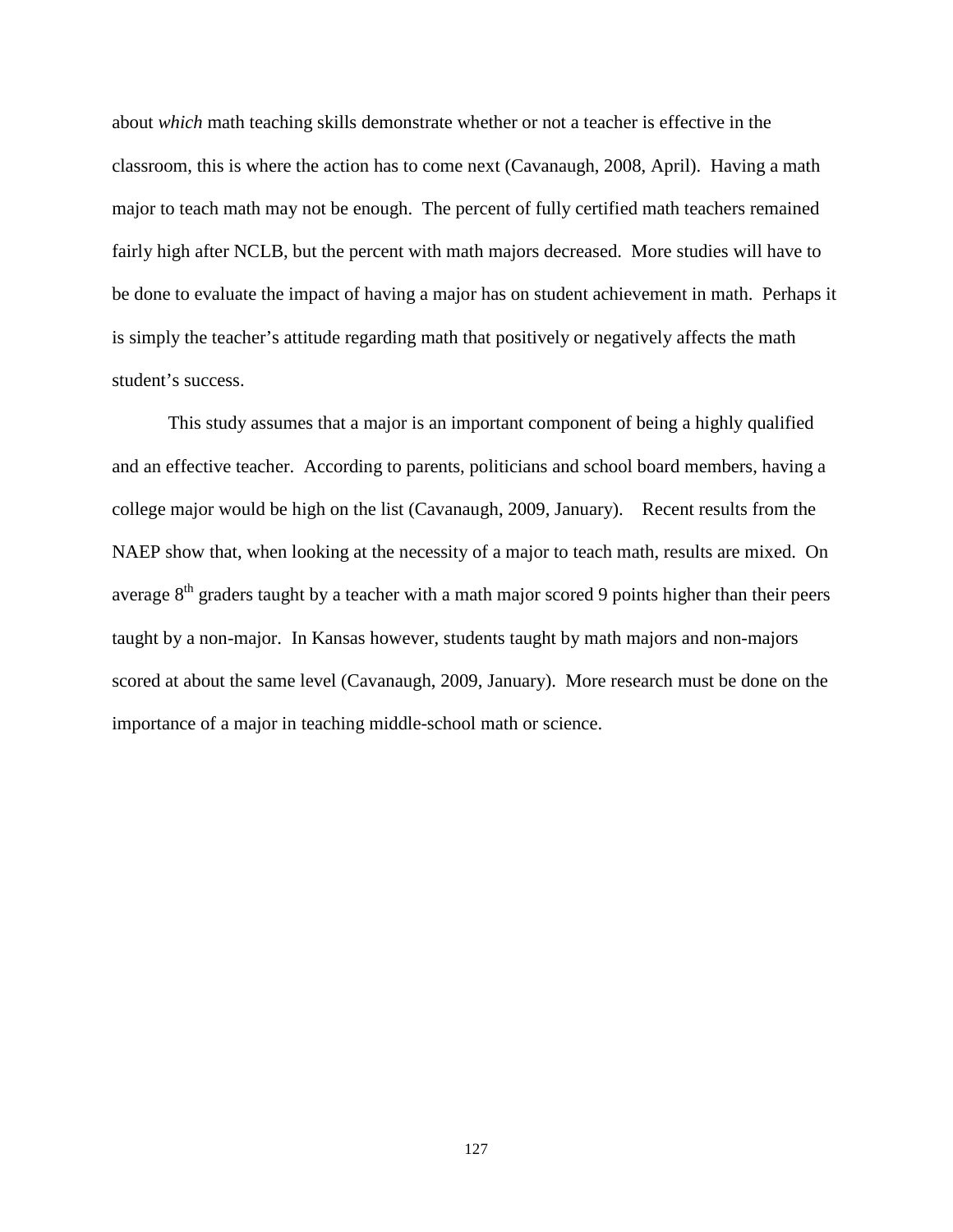### **REFERENCES**

- Anderson, Sue and Harding, Edie (1999, October). *Alternate Routes to Teacher Certification.* Olympia, Washington: Author.
- Alaska Department of Education and Early Development. Retrieved September 13, 2006 from http://www.eed.state.ak.us/TeacherCertification/.
- Alliance for Excellent Education. (2003, July). *NCLB and Middle Schools: Confronting the Challenge Policy Brief*. Washington, DC: Author.
- Arhar, J. M. (2003, May). No child left behind and middle level education: A look at research, policy, and practice. *Middle School Journal, 35*(5): 45-51.
- Association for Supervision and Curriculum Development (ASCD) Research Brief (2003, March 5). *Teaching Out-of-Field: An Overlooked Factor in Underqualified Teaching, 1(*5).

Au, W. (2004). No child left untested: The NCLB zone. *Rethinking Schools On-Line, 19*(1).

- Baber, A. (2007). State-level testing requirements for teacher certification. Retrieved from http://www.ecs.org/clearinghouse/72/92/7292.pdf.
- Blank, Rolf K. and Toye, Carla (2007, September). *50-State Analysis of the Preparation of Teachers and the Conditions for Teaching Results from the NCES Schools and Staffing Survey, 2003-2004,* Council of Chief State School Officers*,* Washington, DC: Author. Retrieved from http://www.ccsso.org/projects/State\_Education\_Indicators/
- Boyer, S. J., & Bishop, P. A. (2004). Young adolescent voices: Students' perceptions of interdisciplinary teaming. *Research in Middle Level Education Online, 28*(1). Retrieved from http://www.nmsa.org/Publications/RMLEOnline/tabid/101/Default.aspx.
- Caskey, Micki M., Editor (2006). Dignity and Democracy: An Exploration of Middle School Teachers' Pedagogy. *National Middle School Association, 29*(8): 1-17.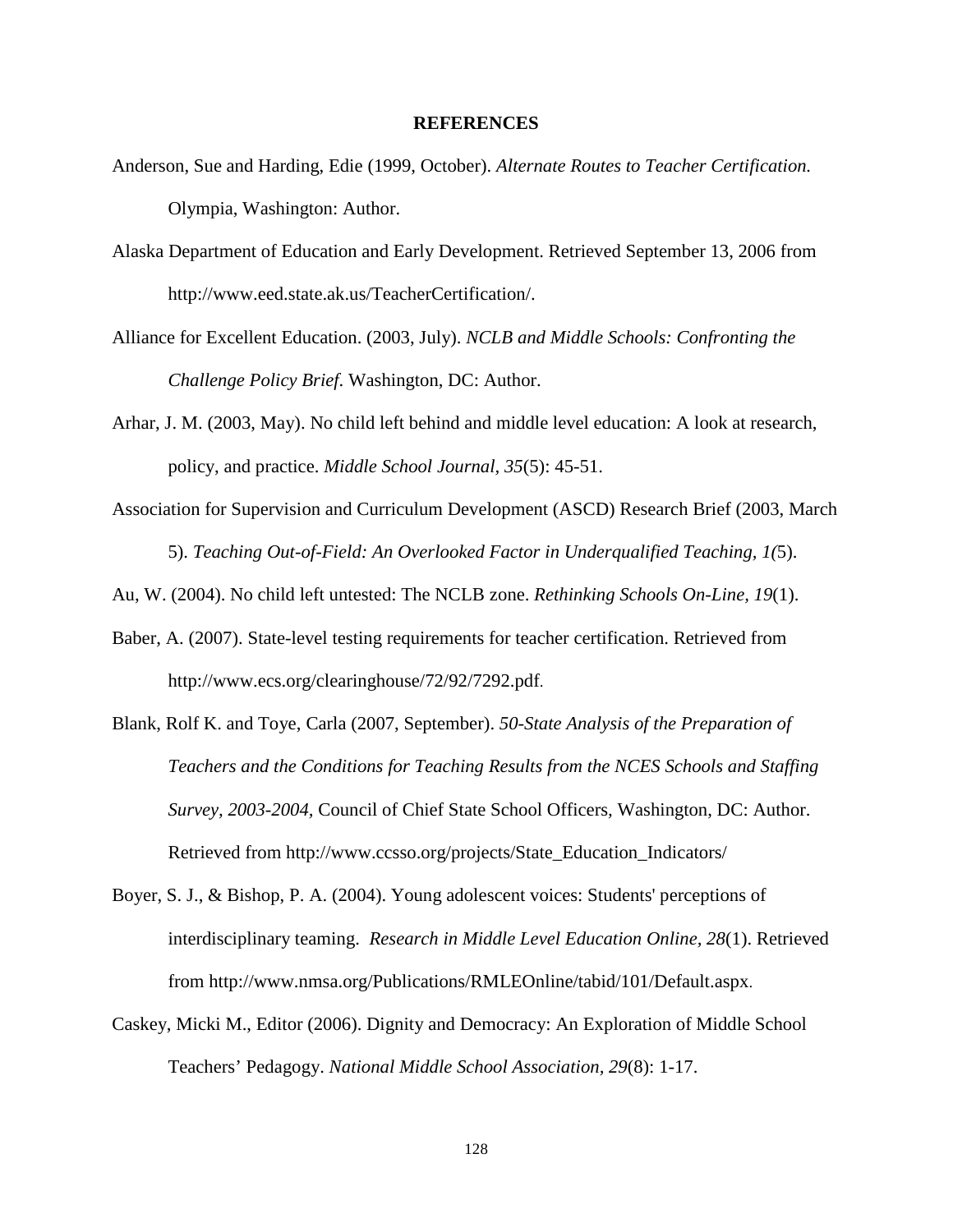- Cavanaugh, Sean (2008, March 21). Essential Qualities of Math Teaching Remain Unknown. *Education Week, 27*(31): 1, 15.
- Cavanaugh, Sean (2009, January 21). Standards Help Minnesota Vie with Top Nations. *Education Week, 28*(18): 1, 12-13.
- Cavanaugh, Sean (2009, November 25). Majoring in Math Not Always a Classroom Plus. *Education Week, 29*(13): 1, 14-15.
- Cavanaugh, Sean (2009, December). Some Urban Districts Show Progress in Math NAEP. *Education Week, 29*(15): 6.
- Clotfelter, C., Ladd, H.F., and Vigdor, J.L. (2007a, March). How and why do teacher credentials matter for student achievement? Working paper 2. National Center for Analysis of Longitudinal Data in Education Research. Retrieved from http://www.caldercenter.org/PDF/1001058\_Teacher\_Credentials.pdf.
- Clotfelter, C., Ladd, H.F., and Vigdor, J.L. (2007b, September). Teacher credentials and student achievement in high school: A cross-subject analysis with student fixed effects. Retrieved from http://www.caldercenter.org/PDF/1001104\_Teacher\_Credentials\_HighSchool.pdf.
- Clotfelter, C.T., Ladd, H.F., and Vigdor, J.L. (2007c). Teacher credentials and student achievement: Longitudinal analysis with student fixed effects. *Economics of Education Review*, *26*(6), 673-682.
- Colorado Department of Education. Retrieved September 13, 2006 from http://www.cde.state.co.us.
- Conant, James B. (1963). The Education of American Teachers. McGraw-Hill, New York.
- Connecticut State Department of Education. Retrieved September 13, 2006 from

http://www.sde.ct.gov.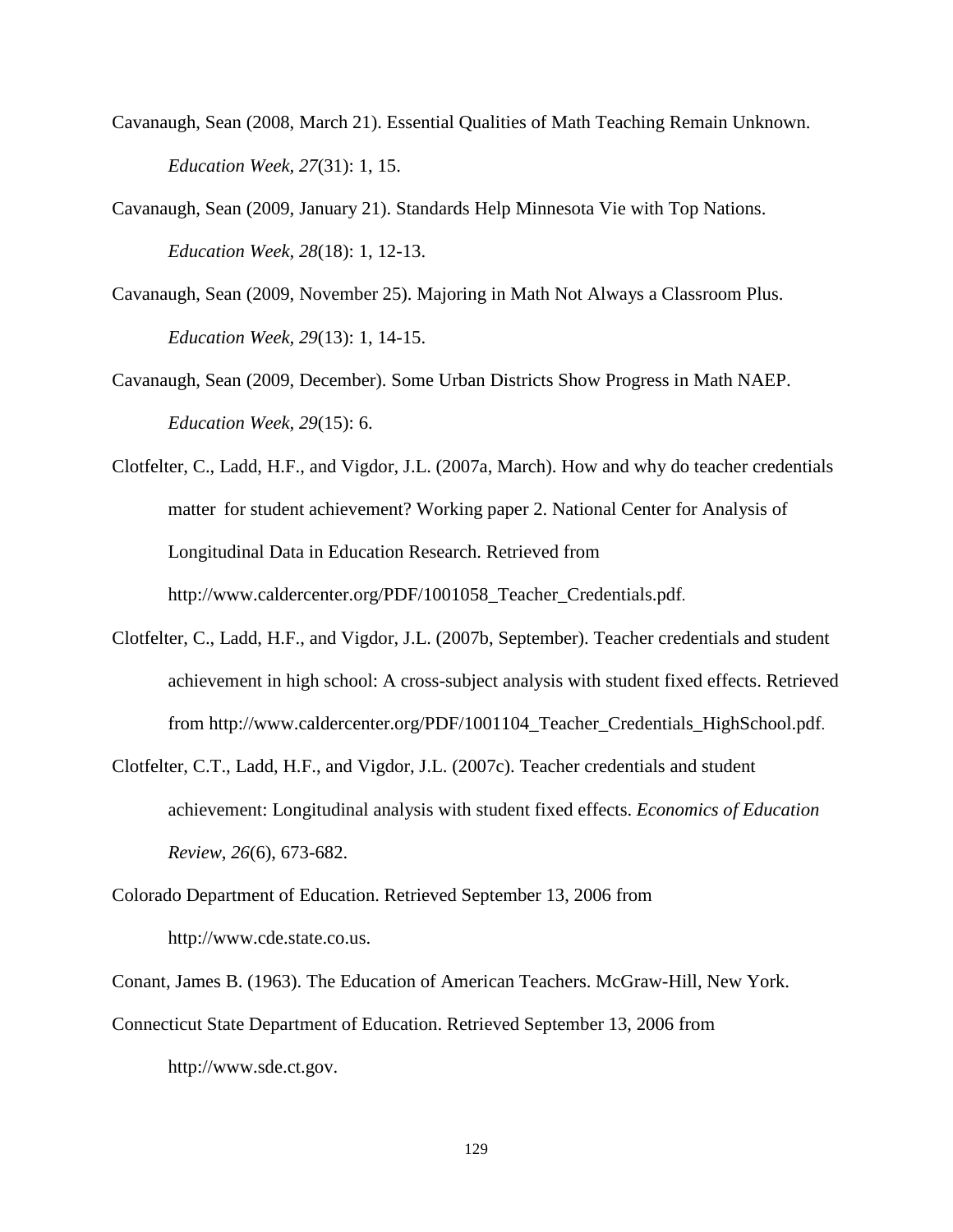- Cornett, Lynn (2004). Getting the Mission Right in the Middle Grades 2004: Resolve and Resources to Get a Qualified Teacher in Every Classroom. Retrieved December 30, 2009 from http://publications.sreb.org/2004/04E05-Middle\_Grades\_Mission.pdf
- Cornett, Lynn and Bailey, Alice A. (2003, October). Focus on 'Highly Qualified' Teachers: SREB States Take Action. *The Southern Regional Education Board*.
- Craig, Jerald D. (2002, August). All Talk, No Action: Putting an End to Out-of-Field Teaching. *The Education Trust*, 1-14.
- Darling-Hammond and Lisa Hudson (1990). Precollege Science and Mathematics Teachers: Supply, Demand and Quality. *In Review of Research in Education, 16*, 223-264.
- Darling-Hammond L. (2000, January). Teacher quality and student achievement: A review of state policy evidence. *Education Policy Analysis Archives (EPAA), 8*(1). Retrieved from http://olam.ed.asu.edu/epaa/v8n1.
- Darling-Hammond (2001, October 15). The Research and Rhetoric on Teacher Certification: A Response to 'Teacher Certification Reconsidered.' *Education Policy Analysis Archives (EPAA), 10(*36). Retrieved from http://epaa.asu.edu/epaa/v10n36.html
- Dickinson, Thomas & Butler, Deborah (2001, September). Reinventing the Middle School. *Middle School Journal, 33*(1).
- Dilworth, M.E., Aguerrebere, J.A., and Keller-Allen, C. (2006, May). National Board for Professional Teaching Standards initial thoughts on the reauthorization of the No Child Left Behind Act. Excerpts from unpublished manuscript. Retrieved September 20, 2009 from http://www.nbpts.org/resources/research
- Education Commission of the States (ECS) Education Policy Issue Site: Teaching Quality. Retrieved September 13, 2006 from http://www.ecs.org/html/Issue.asp?issueID=129.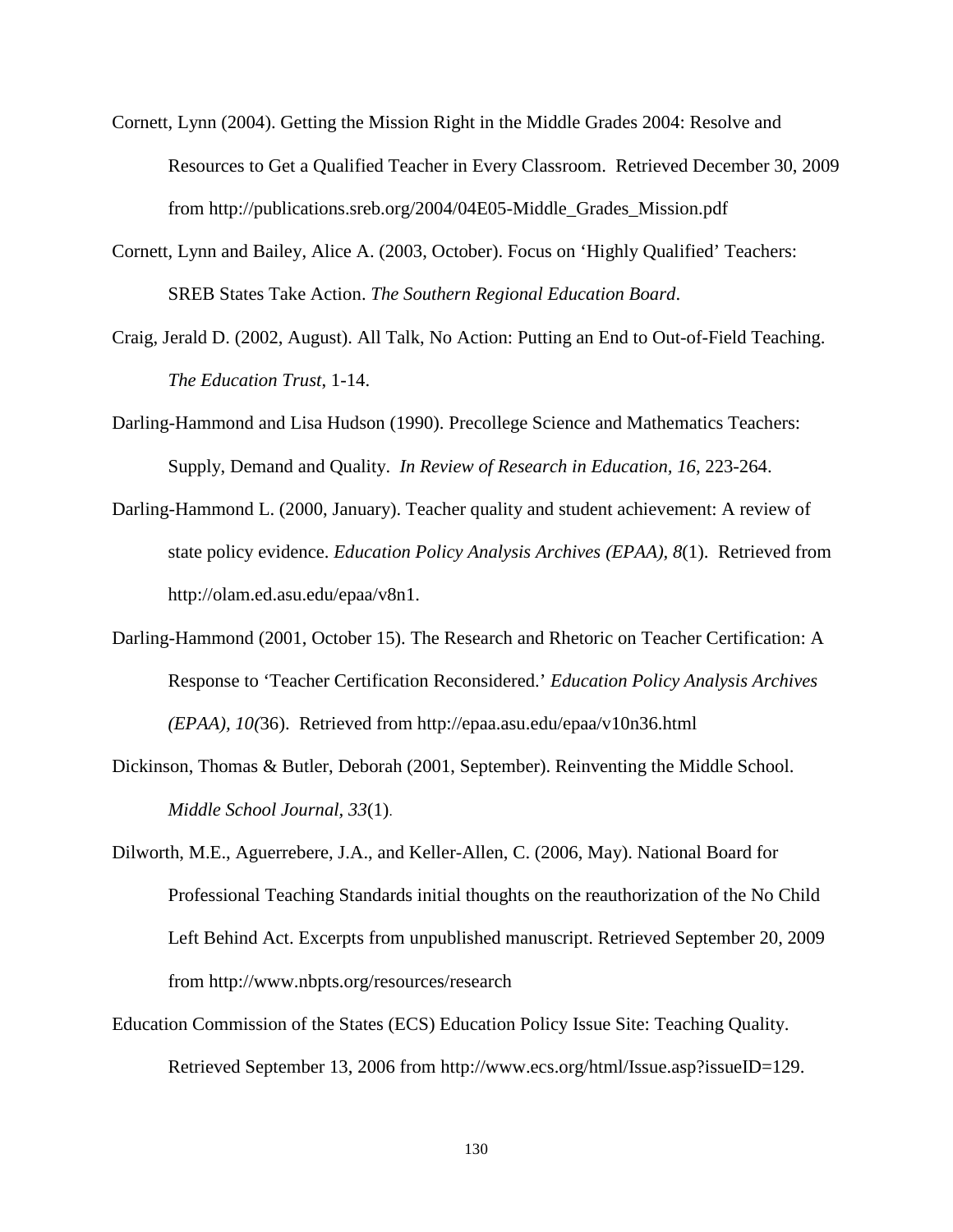- *Education Week*. (2010, January 14). Quality Counts 2010. Retrieved February 15, 2010 from www.edweek.org/go/qc10.
- Erb, T. O. (2004, March). To Be 'Highly Qualified' No Longer Requires Any Evidence of Effective Teaching. *Middle School Journal, 35*(4): 4, 46.
- Gaskill, Peggy E. (2002, May). Progress in the Certification of Middle Level Personnel. *Middle School Journal, 33*(5): 33-40.
- General Accounting Office (GAO-03-631) (2003, July 17). *No Child Left Behind Act: More Information Would Help Determine Which Teachers Are Highly Qualified*. Washington, DC: Author.
- Gewertz, Catherine (2003, June 12). Qualifications of Teachers Falling Short. *Editorial Projects in Education, 21*(40): 1, 18.
- Goldbauer, Dan & Anthony, Emily. (2004, April). Can Teacher Quality Be Effectively Assessed? Retrieved from

http://www.teacherleaders.org/sites/default/files/Goldhaber.pdf.

- Goldhaber, D., and Anthony, E. (2007). Can teacher quality be effectively assessed? National board certification as a signal of effective teaching. *Review of Economics and Statistics*, *89*(1), 134-150.
- Goldhaber, D., and Hansen, M. (2007). National board certification and teacher career paths: Does NBPTS certification influence how long teachers remain in the profession and where they teach? Arlington, VA: National Board for Professional Teaching Standards. Retrieved from http://www.nbpts.org/resources/research/browse\_studies?ID=184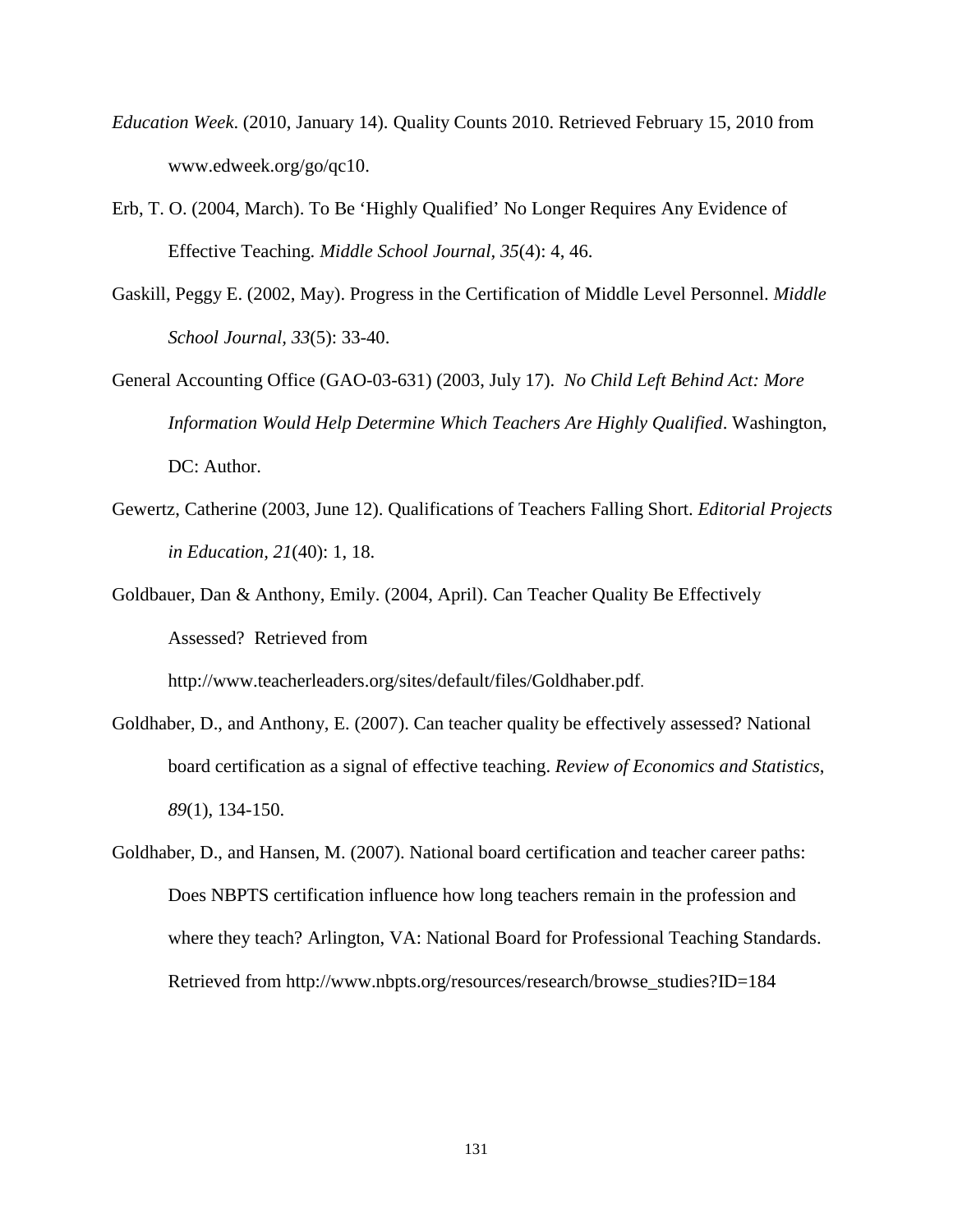- Greenberg E, Rhodes D, Ye X, Stancavage F. (2004). Prepared to teach: Teacher preparation and student achievement in eighth-grade mathematics. Paper presented at 2004 annual meeting of American Educational Research Association; April 12–16; San Diego.
- Griffin, G. A. (1999). Keeping Incompetent Teachers Out of the Classroom: Gate-Keeping Practices in Teacher Education Programs. Retrieved from www.allacademic.com/meta/p\_mla\_apa\_research\_citation/0/3/6/2/3/pages36234/p36234- 4.php.
- Hadley, Wynton H. (1996, March). Teacher Preparation and Certification in Middle Grades Education. *Journal of Instructional Psychology, 23*: 21-25.
- Hanushek, Eric A (1989). The Impact of Differential Expenditures on School Performance. *Educational Researcher*, *18*: 45-62.
- Hanushek, Eric A. (1996). A more complete picture of school resource policies. *Review of Educational Research*, *66*(3):397–409.
- Hanushek, E.A., Kain, J.F., O'Brien, D.M., and Rivkin, S.G. (2005, February). The market for teacher quality. *National Bureau of Economic Research*. Retrieved from http://www.nber.org/papers/w11154
- Hechinger, Fred M. (1985, October 8). About Education; 'Dirty, Little Secret' of Unlicensed Teachers. *New York Times*. 1.

Hill, Heather C., et al. (2005, Summer). Effects of Teachers' Mathematical Knowledge for Teaching on Student Achievement*. American Educational Research Journal*, *42*(2), 371- 406. Retrieved from

http://www.sii.soe.umich.edu/documents/Hill\_Rowan\_Ball\_030105.pdf .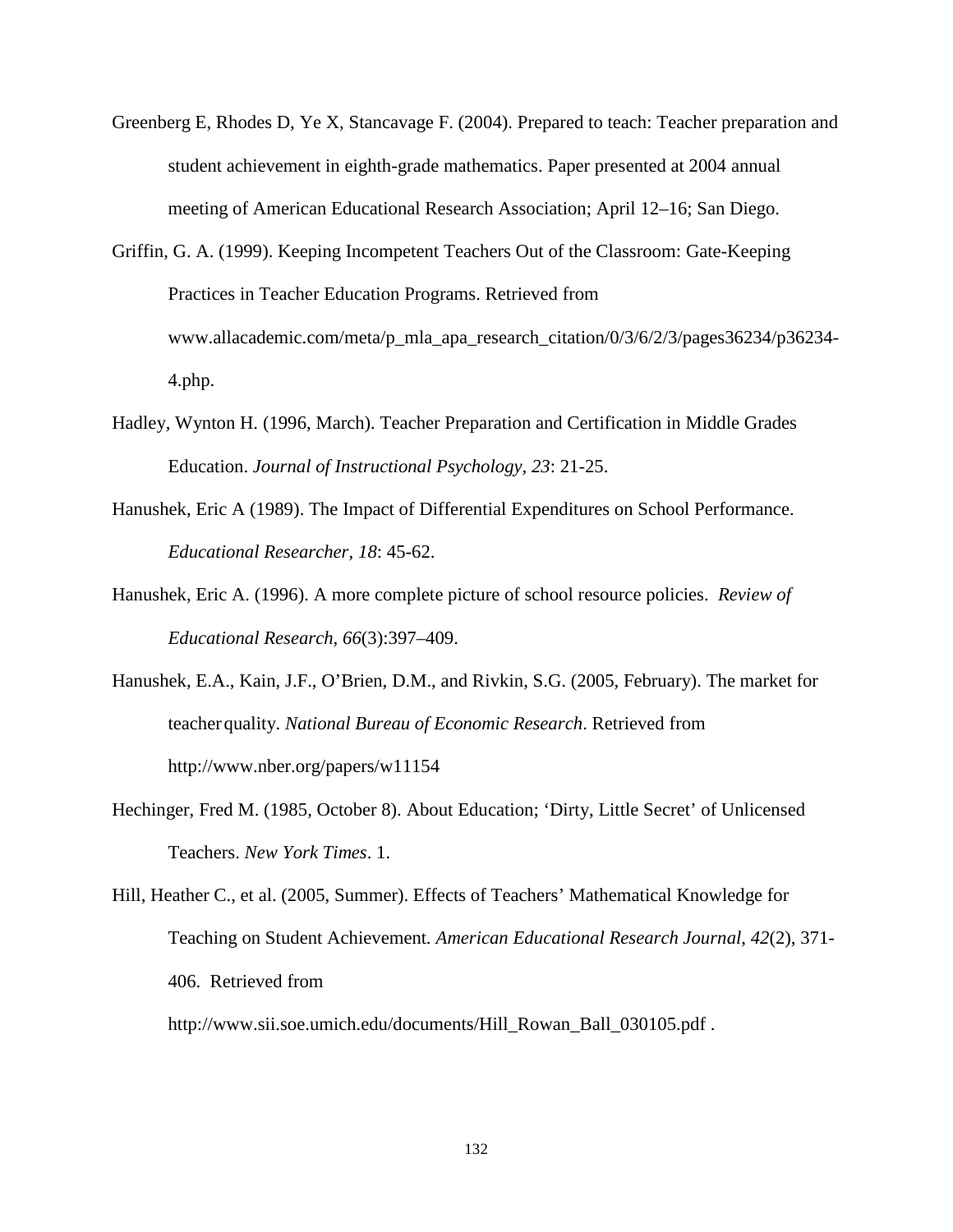Hill, Heather C. and Lubienski, Sarah (2007). Teachers' Mathematics Knowledge for Teaching and School Context A Study of California Teachers. *Educational Policy*, *21*(5), 747-768. Retrieved from http://epx.sagepub.com.

Hill, Twanna L. (2002). No Child Left Behind Policy Brief: Teaching Quality. *Education Commission of the States (ECS).* Retrieved from http://www.ecs.org/clearinghouse/34/63/3463.pdf.

- Ingersoll, Richard M. (1996). *Out-of-Field Teaching and Educational Equality*. Washington, DC: National Center for Education Statistics. (1996). (NCES Report No. 96-040). U.S. Department of Education, Washington, DC: Author. Retrieved from http://www.ed.gov.
- Ingersoll, Richard M. (1999, March). The Problem of Underqualified Teachers American Schools. *Educational Researcher, 28*(2): 26-37.
- Ingersoll, Richard M. (2001, May). The Realities of Out-of-Field Teaching. *Educational Leadership, 58*(8): 42-45.
- Ingersoll, Richard M. (2002, January). Out-of-Field Teaching, Educational Inequality, and the Organization of Schools: An Exploratory Analysis. *Center for the Study of Teaching and Policy: A National Research Consortium,* 1-32.
- Ingersoll, Richard M. (2003, September). Out-of-Field Teaching and the Limits of Teacher Policy. *Center for the Study of Teaching and Policy: A National Research Consortium*, 1- 28.
- Ingersoll, Richard M. (2008). Teacher quality, educational inequality, and the organization of schools. In A.R. Sadovnik, J. O'Day, G. Bohrnstedt, and K. Borman (Eds.), No Child Left Behind and the reduction of the achievement gap: Sociological perspectives on federal educational policy. 153-175. New York: Routledge.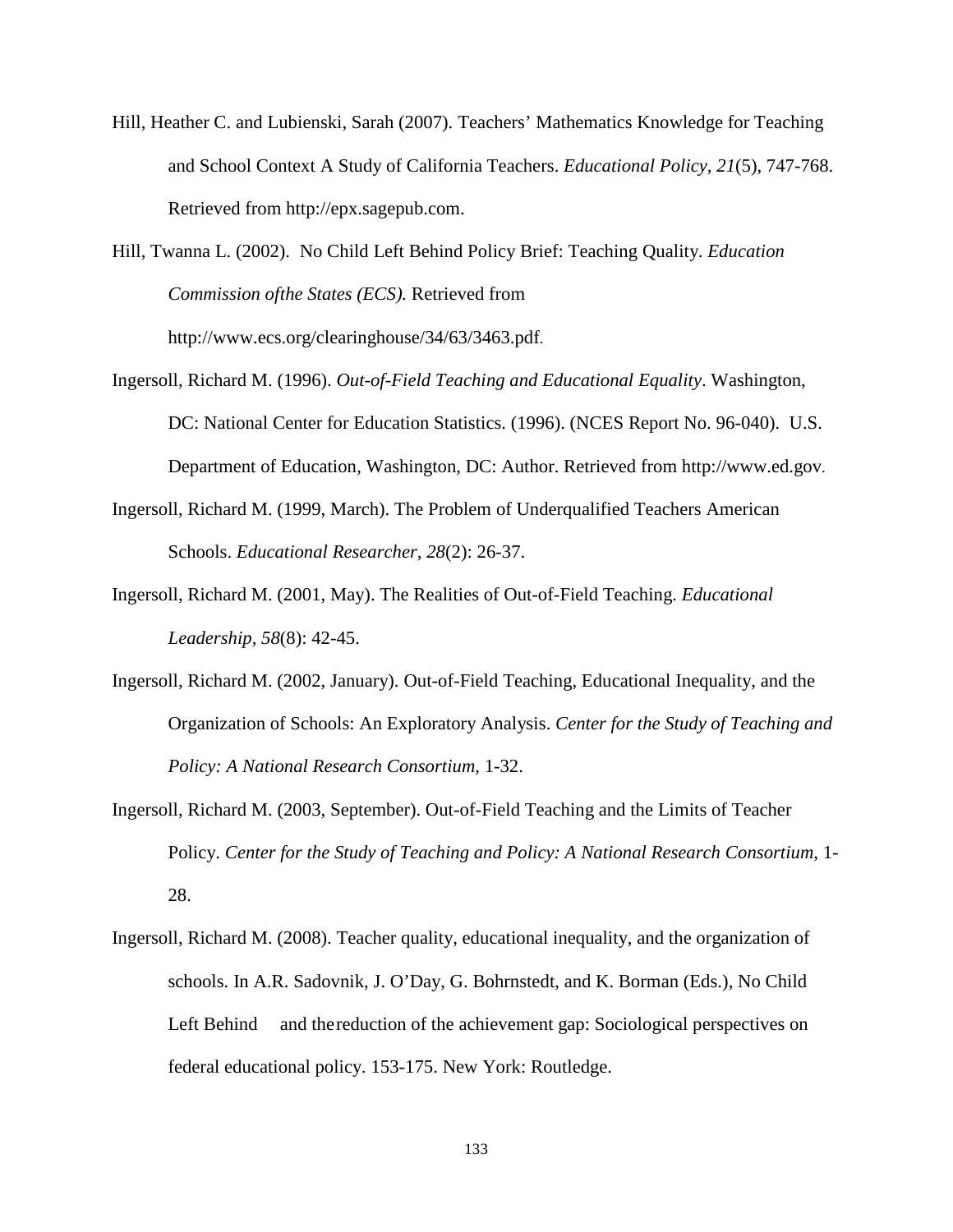- Jackson, A. & Davis, G., (2001). *Turning Points 2000: Educating Adolescents in the 21st Century*. New York: Teachers College Press.
- Jacob, B.A., and Lefgren, L. (2004). The impact of teacher training on student achievement: Quasi-experimental evidence from school reform efforts in Chicago. *Journal of Human Resources*, 39(1), 50-79.
- Kansas Association of School Boards (2009, June). School Funding and the Future of Kansas. Retrieved from http://www.kasb.org/legis/EducationFundingJune2009.pdf.
- Kansas Public Schools Scores: What These Scores Mean. (2003, October 26). *Kansas City Star,*  G2-G4.
- Kansas State Department of Education. Certification Requirements. 2003. Teacher Education and Licensure. Retrieved December 17, 2005 from http://www.ksde.org/Default.aspx?tabid=1648.
- Kansas State Department of Education. Certification Requirements. 2006. Teacher Education and Licensure. Retrieved July 21, 2008 from www.ed.gov/programs/teacherqual/hqtplans/ks.doc.
- Keller, Bess (2004, April 7). Phila. Middle School Teachers Fail 'Highly Qualified' Tests.  *Education Week, 23*(30): 9.
- Keller, Bess (2004, November 3). NCLB Presents Middle School Complications: 'Highly Qualified' Vexes Teachers. *Education Week, 24*(10): 1, 18.
- Killion, Joellen (1998, March). A Crack in the Middle. *National Staff Development Council (NSDC) Education Week*.
- King Rice, Jennifer (2003). Teacher Quality: Understanding the Effectiveness of Teacher Attributes. *Economic Quality Institute.*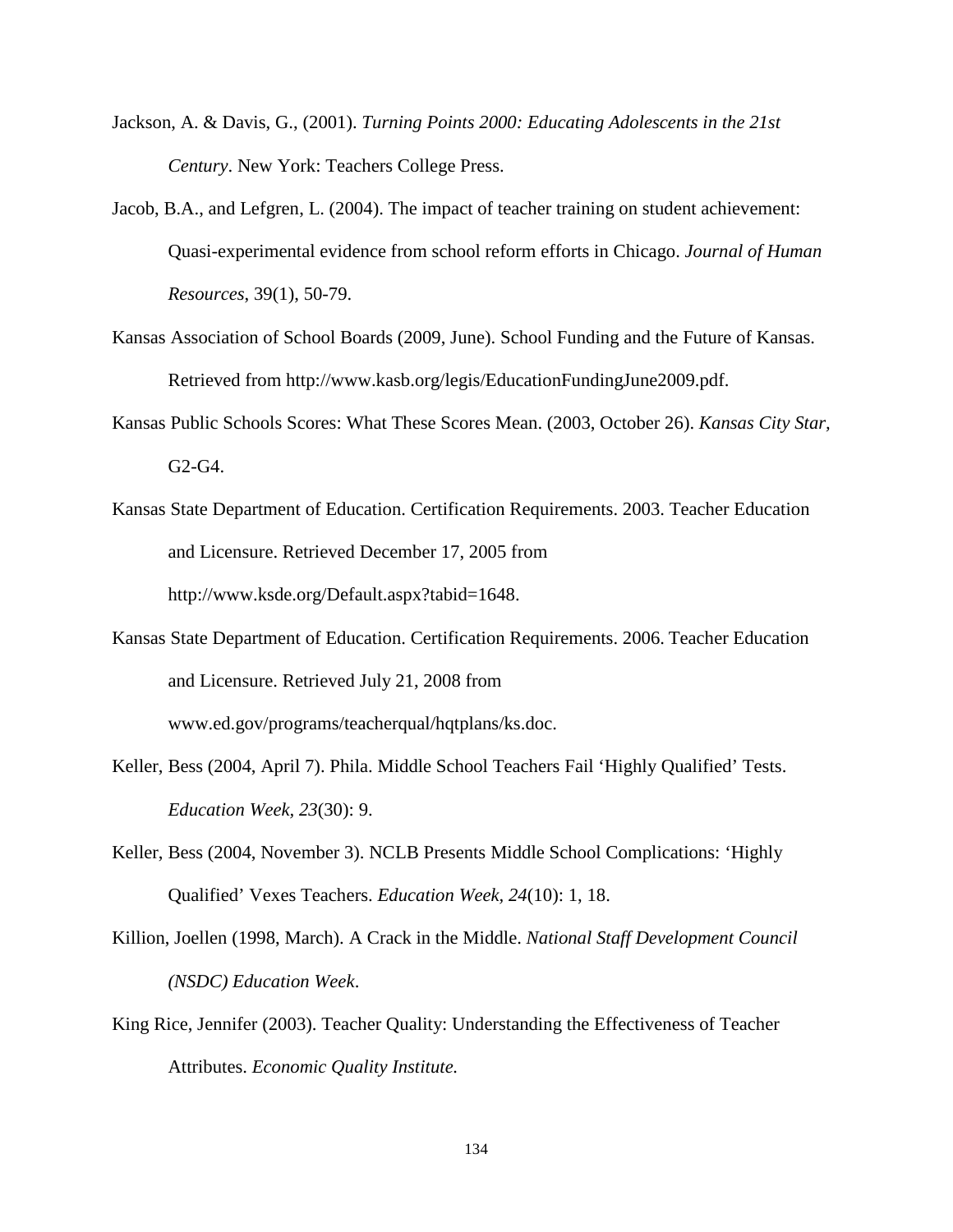McEwin, C. Kenneth. (2007, January 15). Certification/Licensure by State. *National Middle School Association*. Retrieved from http://www.nmsa.org/ProfessionalPreparation/CertificationLicensurebyState/tabid/1235/

Default.aspx.

McEwin, C. Kenneth, Dickinson, Thomas S. & Smith, Tracy W. (2002, September). May I See Your License? *Principal Leadership, 3*(1): 40-44.

*McRel Policy Brief* (1999, June). Improving Teaching Quality: Issues and Policies.

- Mertens, Steven B. & Flowers, Nancy (2004, May). NMSA Research Summary #21. Interdisciplinary Teaming. Retrieved from http://www.nmsa.org/research/summary/interteaming.htm.
- Mertens, Steven B., Flowers, Nancy, & Mulhall, Peter F. (2005, May). How Does Middle Grades Teacher Certification Affect Teacher Practices and Student Learning? *Middle School Journal*. *36*(5), 56-60.
- Miller, Judi (2006, July 7). Revised state plan for meeting highly qualified teacher goal in NoChild Left Behind. Retrieved from

http://www.ed.gov/programs/teacherqual/hqtplans/ks.doc.

- Missouri Department of Elementary and Secondary Education. Retrieved September 13, 2006 from http://www.dese.mo.gov/divteachqual/teachcert.
- National Association of State Directors of Teacher Education and Certification. Retrieved November 29, 2007 from www.nasdtec.org.
- National Board for Professional Teaching Standards. *Initial Thoughts on Reauthorization of the No Child Left Behind Act*.Retrieved December 9, 2009 from http://www.nbpts.org/userfiles/File/NBPTS\_NCLB.pdf.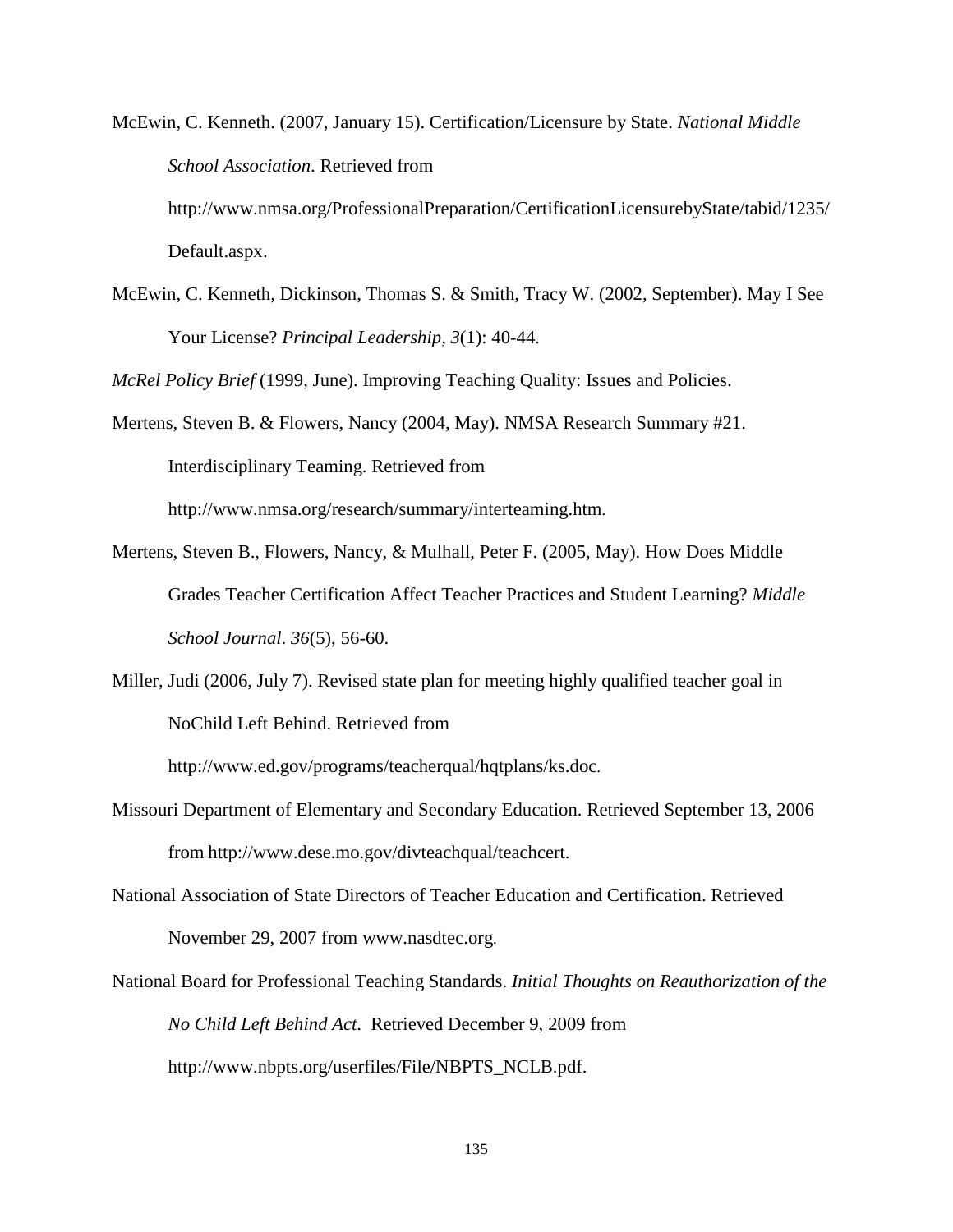- National Center for Education Statistics. (1997). *Credential and tests in teacher hiring: What do districts require?* (NCES Report No. 97-592). U.S. Department of Education, Washington, DC: Author. Retrieved from http://www.ed.gov.
- National Center for Education Statistics. (1999, January). *Teacher Quality: A Report on the Preparation and Qualifications of Public School Teachers.* U.S. Department of Education, Washington, DC: Author. Retrieved from http://www.ed.gov.
- National Center for Education Statistics. (1999, August). *Public school questionnaire: Schools and staffing survey 1999-2000 school year.* (NCES SASS-3A). U.S. Department of Education, Washington, DC: Author. Retrieved from http://nces.ed.gov/surveys/sass/pdf/9900/sass3a.pdf.
- National Center for Education Statistics. (1999, November). *Public school teacher questionnaire: Schools and staffing survey 1999-2000 school year.* (NCES SASS-4A). U.S. Department of Education, Washington, DC: Author. Retrieved from http://nces.ed.gov/surveys/sass/pdf/9900/sass4a.pdf
- National Center for Education Statistics. (2000, March). *A Research Agenda for the 1999-2000 Schools and Staffing Survey.* McGrath, Daniel and Luekens, Michael. Working Paper Series Working Paper Number 2000-10 U.S. Department of Education, Washington, DC: Office of Educational Research and Improvement. Retrieved from http://nces.ed.gov/pubs2000/200010.pdf.

National Center for Education Statistics. (2002). *Qualification of the Public School Teacher Workforce: Prevalence of Out-of-Field Teaching 1987-88 to 1999-2000*. (NCES SASS). Washington, DC: U.S. Department of Education: Author. Retrieved from http://www.ed.gov.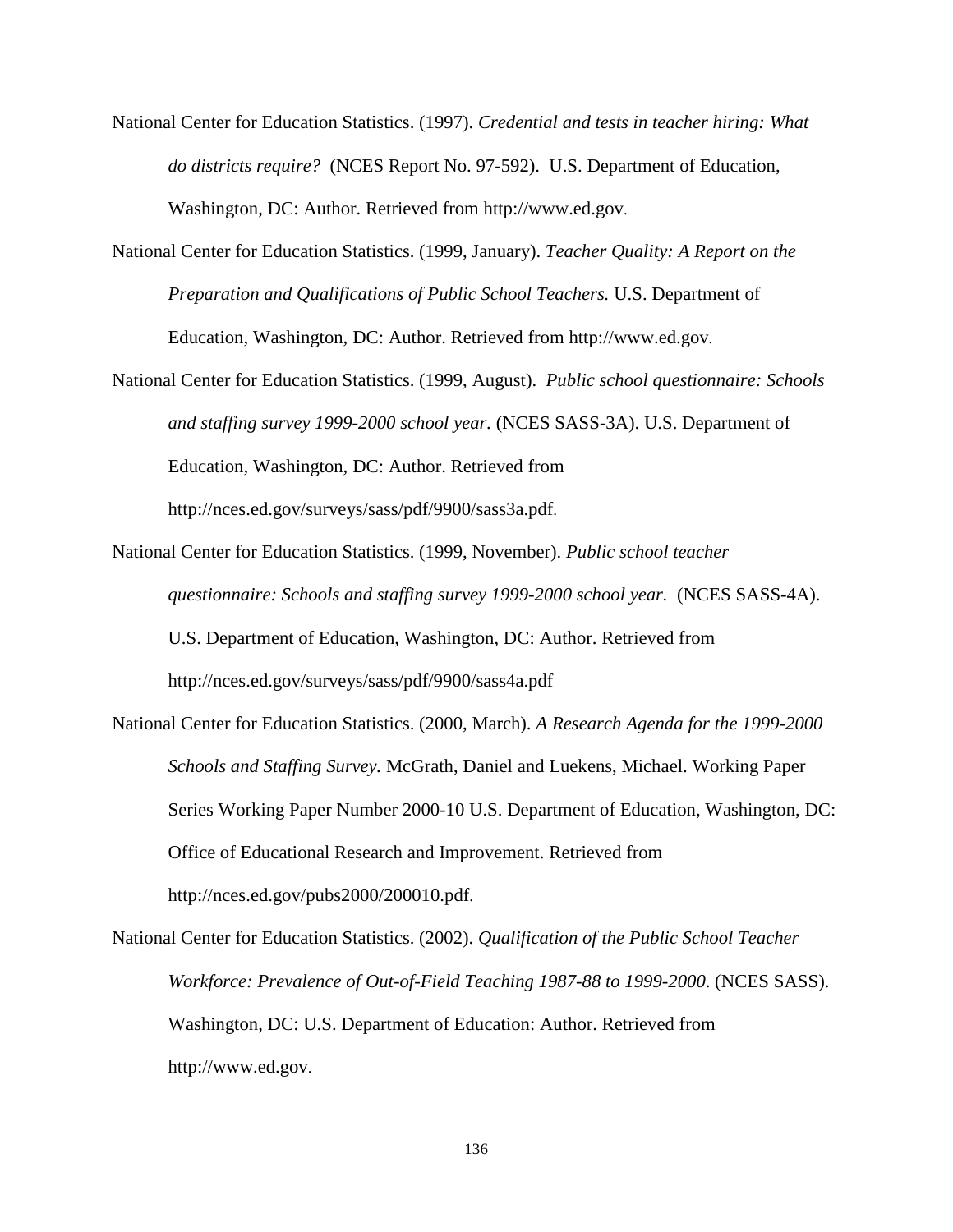- National Center for Education Statistics. (2002, May). *Schools and Staffing Survey, 1999-2000: Overview of the Data for Public, Private, Public Charter, and Bureau of Indian Affairs Elementary and Secondary Schools.* U.S. Department of Education, Washington, DC, Office of Educational Research and Improvement: Gruber, Kerry & Strizek, Gregory. Retrieved from http://nces.ed.gov/pubs2002/2002313.pdf.
- National Center for Education Statistics. (2003, June). *A Brief Profile of America's Public Schools*. U.S. Department of Education, Washington, DC: Holton, Barbara, Project Officer. Retrieved from http://nces.ed.gov/pubs2003/2003418.pdf.
- National Center for Education Statistics. (2003, July). *Teacher questionnaire: Schools and staffing survey 2003-2004 school year*. (NCES SASS-4A). U.S. Department of Education, Washington, DC: Author. Retrieved from http://nces.ed.gov/surveys/SASS/pdf/0304/sass4a.pdf.
- National Center for Education Statistics. (2003, July). *School questionnaire: Schools and staffing survey 2003-04 school year*. (NCES SASS-3A). U.S. Department of Education, Washington, DC: Author. Retrieved from

http://nces.ed.gov/surveys/sass/pdf/0304/sass3a.pdf.

National Center for Education Statistics. (2004, November). *1999-2000 Schools and Staffing Survey (SASS) Data File User's Manual*. U.S. Department of Education, Washington,

DC: Tourkin, Steven C., et al. Retrieved from http://nces.ed.gov/pubs2004/2004303.pdf.

National Center for Education Statistics. (2005, June). *Qualifications of Public Secondary School Biology Teachers, 1999-2000*. U.S. Department of Education, Washington, DC: Author. Retrieved from http://www.ed.gov.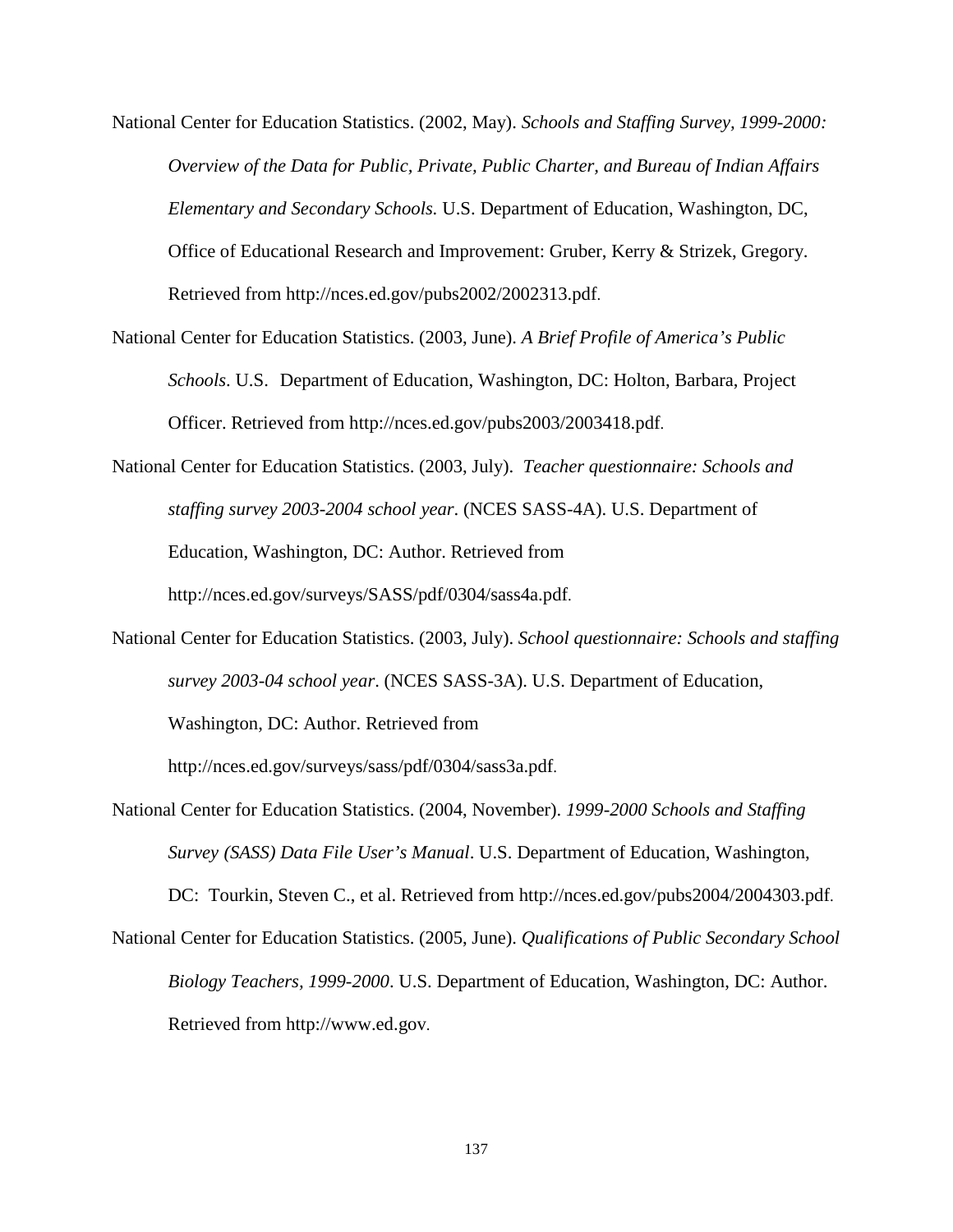- National Center for Education Statistics. (2006, March, Revised 2007, June). *Characteristics of Schools, Districts, Teachers, Principals, and School Libraries in the United States: 2003- 04 Schools and Staffing Survey*. Strizek, Gregory A., et.al. U.S. Department of Education, Washington, DC: U.S. Government Printing Office. Retrieved from http://nces.gov/pubs2006/2006313.pdf.
- National Center for Education Statistics. (2007, January). *Documentation for 2003-2004 Schools and Staffing Survey.* U.S. Department of Education, Washington, DC: Tourkin, Steven C., et al. Retrieved from http://nces.gov/pubs2007/2007337.pdf.
- National Center for Education Statistics. (2009, April). *The Nation's Report Card: Trends in Academic Progress in Reading and Mathematics 2008.* U.S. Department of Education, Washington, DC: Rampey, B. D., et al. Retrieved from http://nces.ed.gov/nationsreportcard/pubs/main2008/2009479.asp.
- National Council on Teacher Quality (2007). *State Teacher Policy Yearbook: Progress on Teacher Quality, National Summary*. Retrieved from

http://www.nctq.org/stpy/reports/stpy\_national.pdf

- National Science Foundation, Division of Science Resources Statistics (2006, February). *Science and Engineering Indicators.* Arlington, VA (NSB 06-01). Retrieved from http://www.nsf.gov/statistics/seind06/c1/c1s3.htm.
- Neill, Mark W. (2006). Highly Qualified Teachers: Provisions, Problems, & Prospects. *Catalyst for Change. 43*(2): 3-10.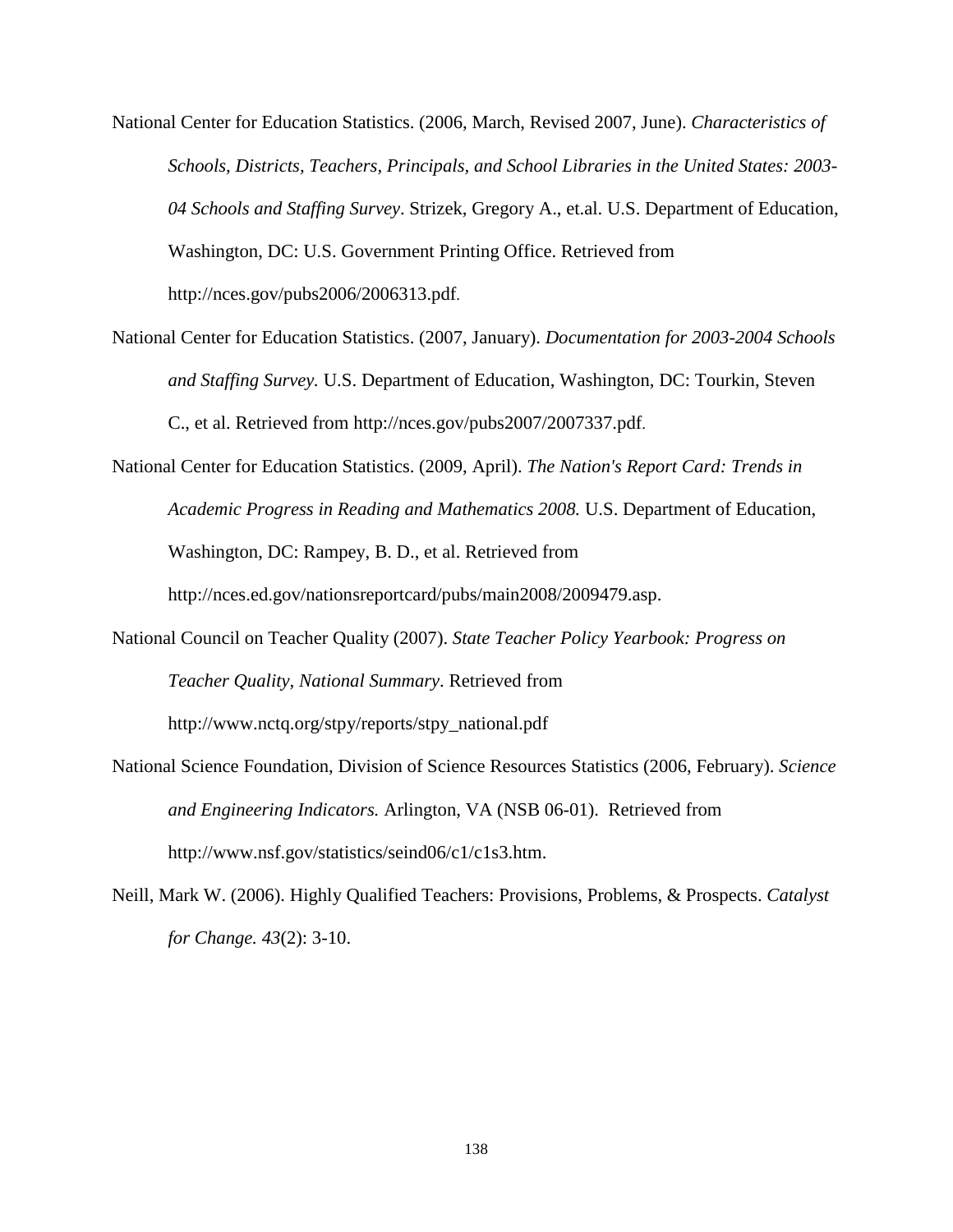Petzko, Vicki N. (2004, March). Findings and Implications of the NASSP National Study of Leadership in Middle Level Schools, Volumes I and II: Teachers in Middle Level Schools *National Association of Secondary School Principals (NASSP) Bulletin*. *88*(638): 69-88. Retrieved from

http://www.principals.org/s\_nassp/bin.asp?CID=843&DID=48391&DOC=FILE.PDF.

- Pinney, Jean. (2005). *How states are meeting the highly qualified teacher component of NCLB*. Ph.D. dissertation, University of New Orleans, Louisiana, United States. Retrieved March 1, 2008 from *ProQuest Digital Dissertations* database. (Publication No. AAT 3175829).
- Putting the Right Teachers in the Right Places. (2002, December). *The Education Digest*, *68*(4): 64-67.
- Rivkin, S.G., Hanushek, E.A., and Kain, J.F. (2005, March). Teachers, schools, and academic achievement. *Econometrica*, *73*(2), 417-458
- Sanders, W. L., & Rivers, J. C. (1996). *Cumulative and residual effects of teachers on future academic achievement*. University of Tennessee Value-Added Research and Assessment Center.
- Southern Regional Education Board 2009 Annual Report. Retrieved December 30, 2009 from http://publications.sreb.org/2009/09E03\_2009\_SREB\_%20Ann\_Rep.pdf.
- Strizek, Gregory A. (2006, March). *Characteristics of Schools, Districts, Teachers, Principals, and School Libraries in the United States 2003-04 Schools and Staffing Survey*. Retrieved from http://nces.ed.gov.pubs2006/2006313.pdf.
- Suffren, Quentin (2009, July 21). The Death of Quality by Consensus: What to Avoid in the Search for Common Standards. *Education Week, 28*(37).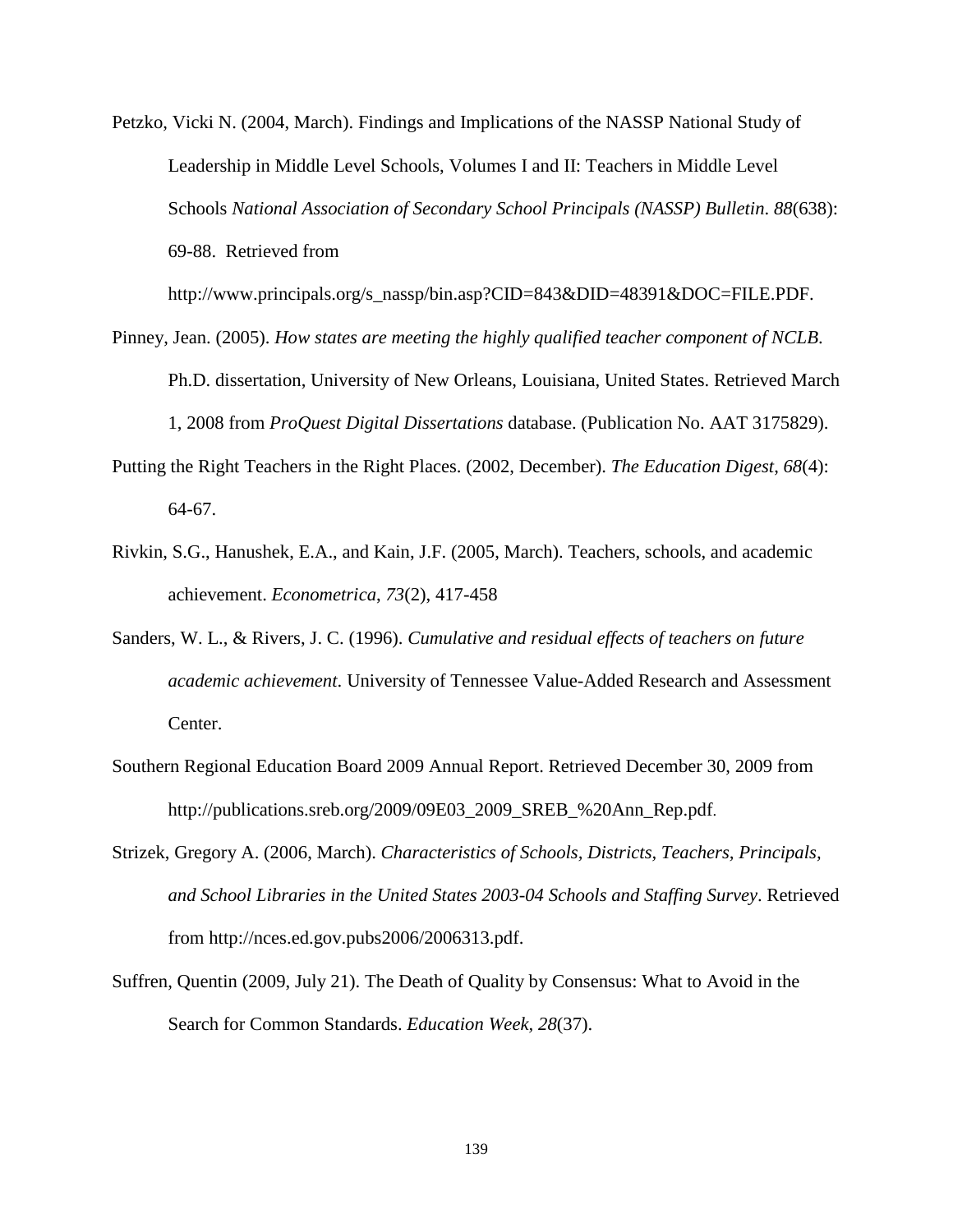- Teachers Teaching What They Don't Know. (2002, November). *The Education Digest*, *68*(3): 61-64.
- Telling the Whole Truth (or not) About Highly Qualified Teachers. (2003, December). *Education Trust.*
- *The Secretary's Fifth Annual Report On Teacher Quality A Highly Qualified Teacher In Every Classroom*, *2006.* U.S. Department of Education, Office of Postsecondary Education, Washington, DC: Author. Retrieved from http://www.ed.gov/about/reports/annual/teachprep/2006-title2report.pdf.
- Thompson, Bruce. (2004, January 7). Quantitative vs. Qualitative: Envisioning a 'Partnership' in Educational Research. *Education Week*, *23*(16), 39.
- Thornton, Holly J. (2004, March). What can we learn about retaining teachers from PDS teachers' voices? *Middle School Journal*, 5-12.
- United School Administrators of Kansas, 2006. Retrieved September 13, 2006 from http://usaks.org.
- U.S. Department of Education. (1999). New Challenges, a New Resolve: Moving American Education into the  $21<sup>st</sup>$  Century. Archived: February 16, 1999. Retrieved from http://www.ed.gov/Speeches/02-1999/990216.html.
- U.S. Department of Education. (2002). Elementary and Secondary Education Act (The NCLB Act of 2001). Washington, DC: Author. Retrieved from http://www.ed.gov/policy/elsec/leg/esea02/index.html.
- U.S. Department of Education. (2004, March). New No Child Left Behind Flexibility: Highly Qualified Teacher. Washington, DC: Author. Retrieved from http://www2.ed.gov/nclb/methods/teachers/hqtflexibility.pdf.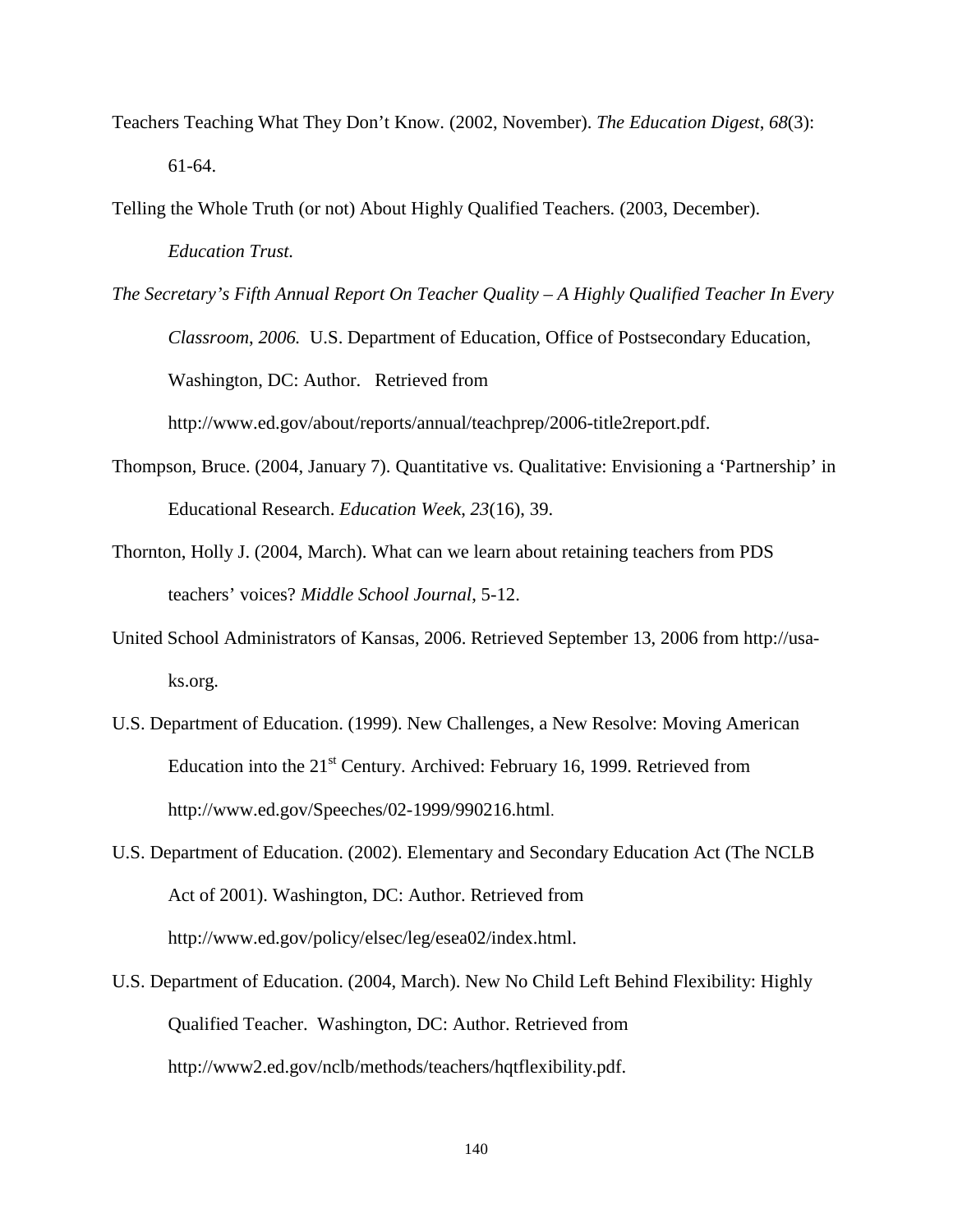- U.S. Department of Education. (2004, March 31). Key Policy Letters Signed by the Education Secretary or Deputy Secretary. Washington, DC: Author. Retrieved from http://www2.ed.gov/policy/elsec/guid/secletter/040331.html.
- U.S. Department of Education. (2004, May). No Child Left Behind: A Toolkit for Teachers. Washington, DC: Author. Retrieved from http://www.ed.gov/teachers/nclbguide/index2.html.
- U.S. Department of Education, Office of Postsecondary Education. (2006). The Secretary's fifth annual report on teacher quality: A highly qualified teacher in every classroom. Washington, DC: Author. Retrieved from

http://www.ed.gov/about/reports/annual/teachprep/2006-title2report.pdf.

- U.S. Department of Education: Rules and Regulations. (2008, October 29). Title I: Improving the Academic Achievement of the Disadvantaged. *Federal Register, 73*(210): 64. Retrieved from http://www.ed.gov/legislation/FedRegister/finrule/2008-4/102908a.pdf.
- University of Kentucky College of Education. Certification Requirements of 50 States. Retrieved September 13, 2006 from www.uky.edu/Education/TEP/usacert.html.
- Voke, Heather. (2002, May). Understanding and Responding to the Teacher Shortage. *Associaton for Supervision and Curriculum Development* (*ASCD) Infobrief*. (29).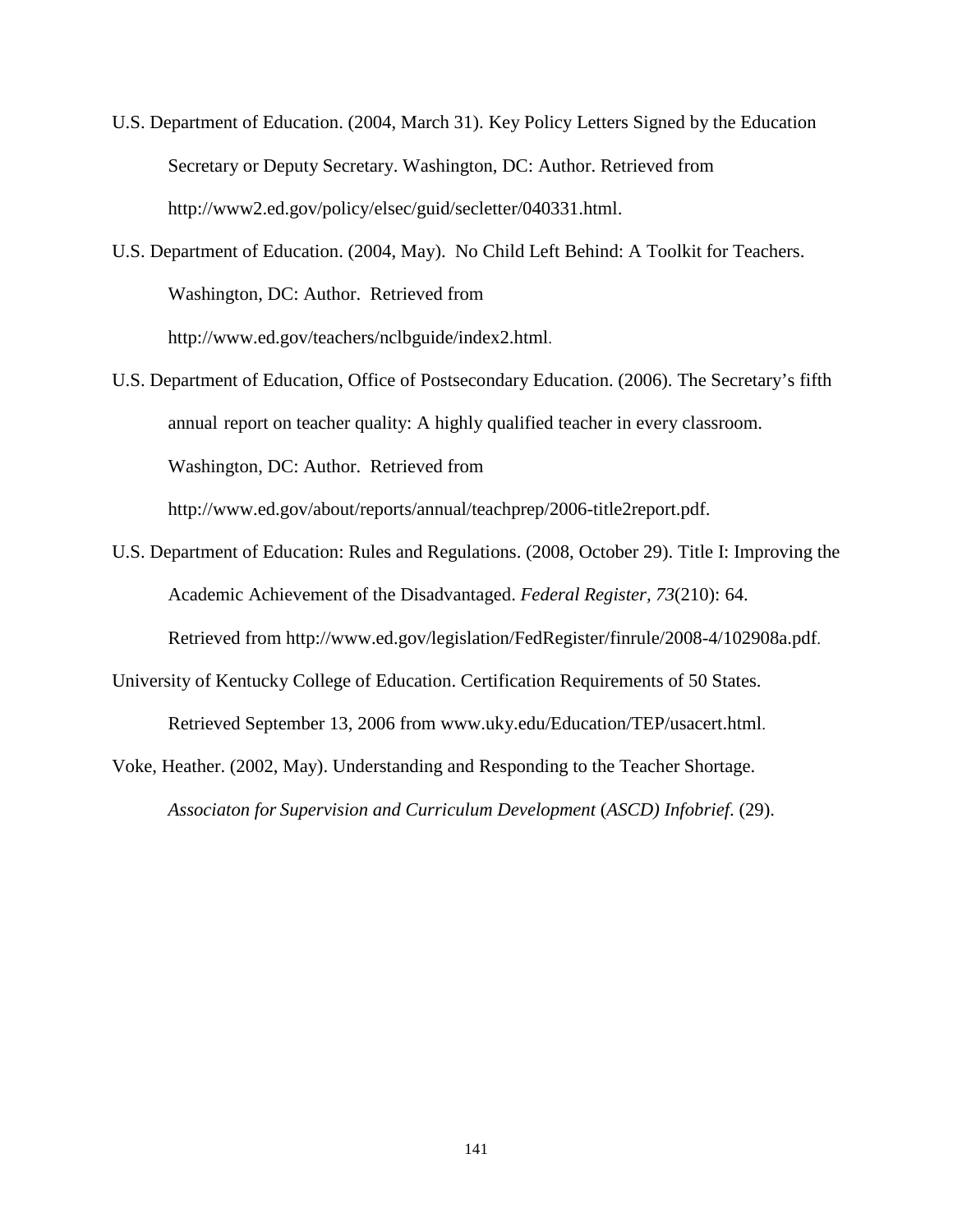## **Appendix A**

# **SASS Questions Used in this Study**

**I. Questions from Public School Teacher Questionnaire (PSTQ) and Public School Questionnaire (PSQ) Schools and Staffing Survey 1999-2000 School Year.** 

General information regarding your teaching assignment (PSTO)

**1a. How would you classify your main assignment at THIS school, that is, the activity at which you spend most of your time during this school year?** Mark only one box.

**4a. What was your MAIN activity LAST school year?** 

**6a. How many years have you worked as a FULL-TIME elementary or secondary teacher in PUBLIC schools?** 

**6b. How many years have you worked as a PART-TIME elementary or secondary teacher in PUBLIC school?**

# Teaching Assignment ("Out-of-field") (PSTQ)

**12. THIS school year, what is your MAIN teaching assignment field at this school, that is, the field in which you teach most classes? 15a. This school year are you assigned to teach classes in OTHER fields at this school in addition to your MAIN teaching assignment field? 38. For each class (or section) that you taught during your MOST RECENT FULL WEEK of teaching at this school 38b.What subject did you teach?** 

# Training (PSTQ)

**8a. Do you have a bachelor's degree? 8b. In what year did you receive your bachelor's degree? 8c. What was your major field of study? 8d. Did you have a second major field of study? 8e. What was your second major field of study? 10a. Do you have a master's degree? 10b. What was your major field of study?**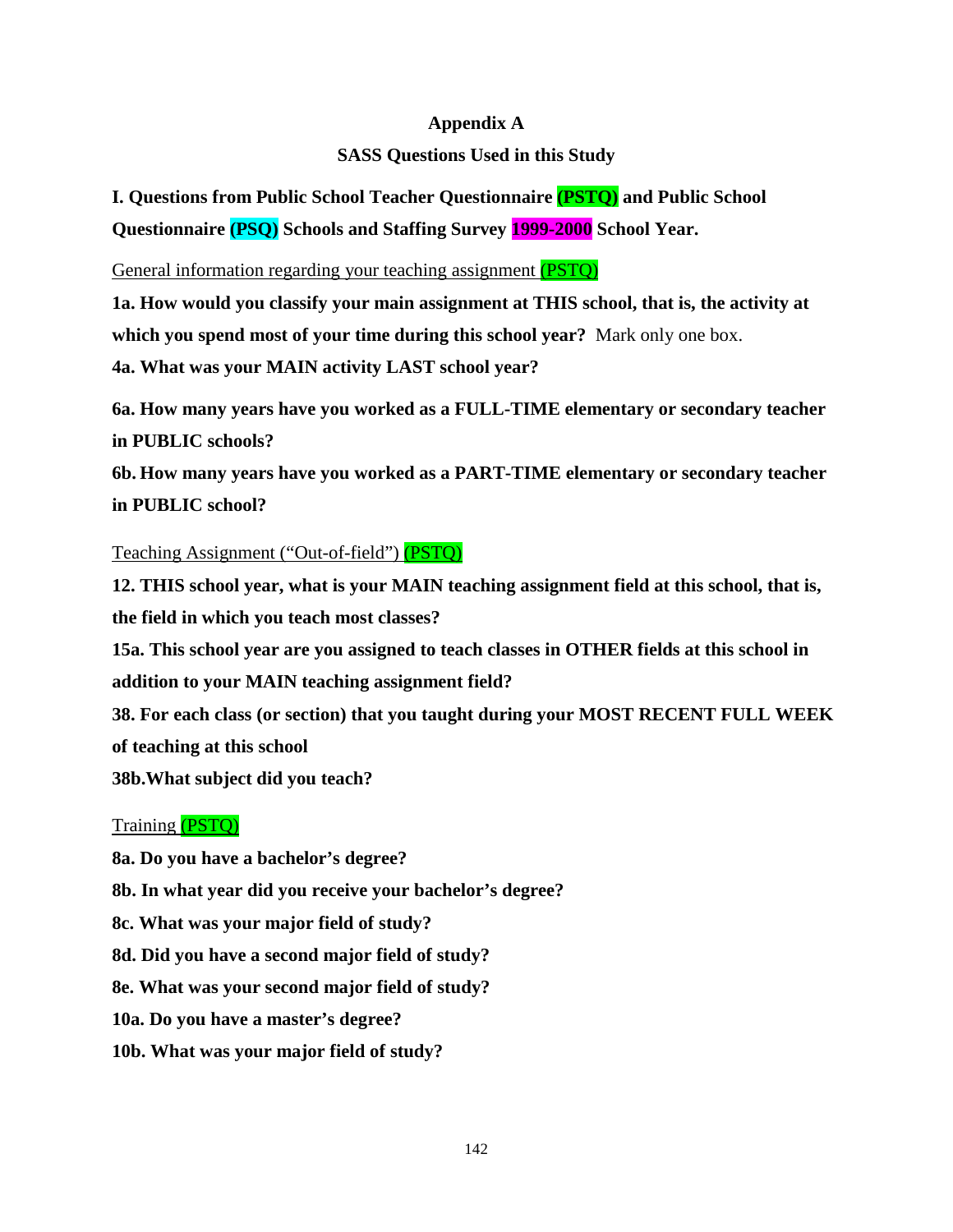Certification (PSTQ)

**13a. Do you have a teaching certificate in this state in your MAIN teaching assignment field?** 

**13b. What type of certificate do you hold in this field?** (If yes, mark only one box).

**16a. Do you have a teaching certificate in this state in your OTHER teaching assignment field at this school?** 

**16b. What type of teaching certificate do you hold in this field?** (If yes, mark only one box).

Organization of classes in which you teach (PSTQ)

**33. In which grades are the students in the classes you currently teach at THIS school?** Mark all that apply

**34a. Which category best describes the way YOUR classes at this school are organized? 38. For each class (or section) that you taught during your MOST RECENT FULL WEEK of teaching at this school –** (complete a line of the table for each class that you taught). **38b. What subject did you teach?** (Record the subject matter code and the name of subject)

General information regarding your school (PSQ)

**6. What grades are offered in this school?** Mark all that apply.

Admission, programs and performance (PSQ)

**13.** What type of school is this? **Mark X the box that best describes this school.**

Students and class organization (PSQ)

**21. Does this school use the following methods to organize classes or student groups?**

## Staffing (PSQ)

**35a. Were there teaching vacancies in this school for this school year – that is, teaching positions for which teachers were recruited and interviewed? 35b. Did this school use the following methods to fill these vacancies?** (Answer yes or no)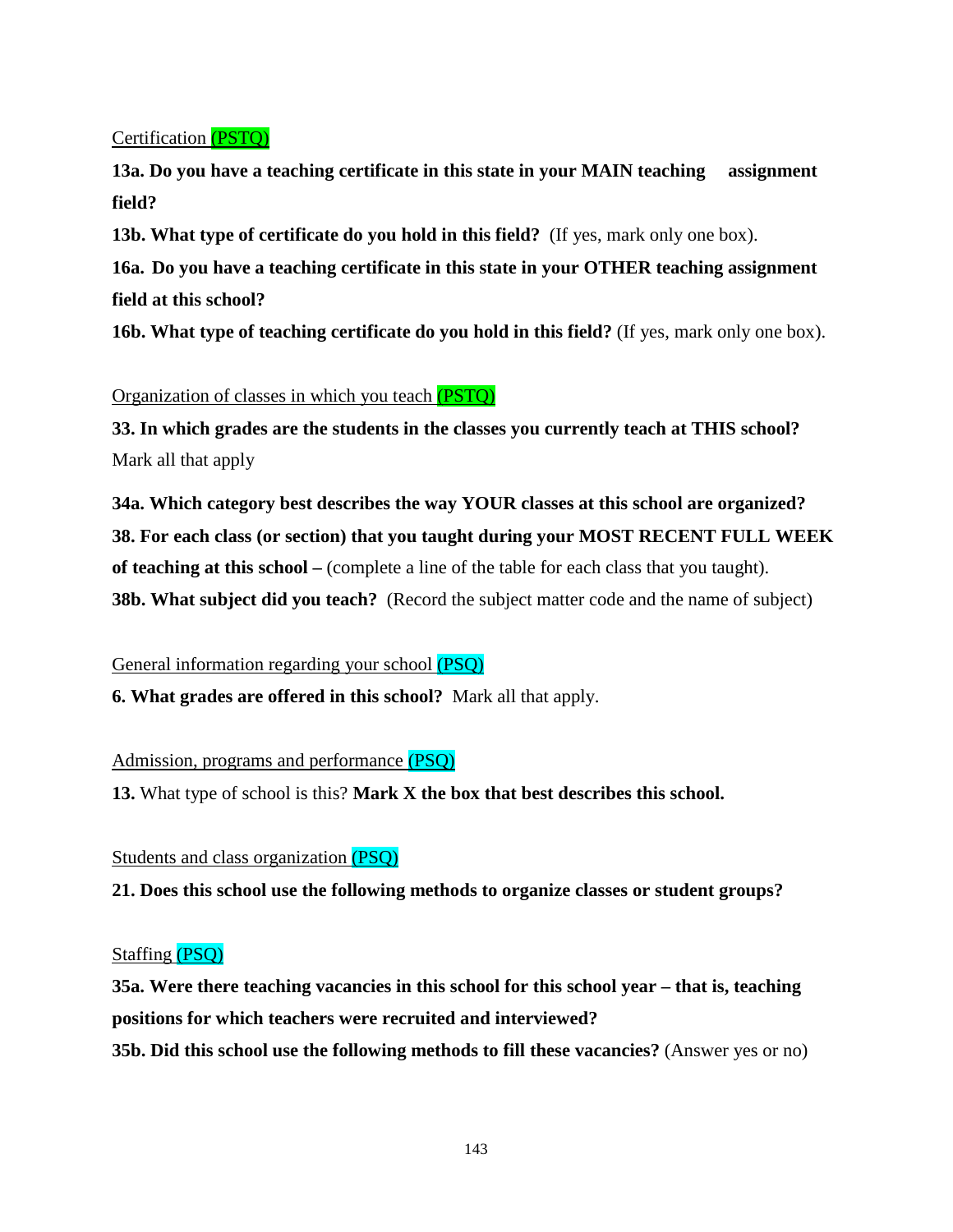# **37. How difficult or easy was it to fill the vacancies for this school year in each of the**

**following fields?** (Choose from: not applicable in this school; no vacancy in that field; easy; somewhat difficult; very difficult; couldn't fill the vacancy)

- $\Box$ **Mathematics**
- □ Biology or life sciences
- □ Physical science

**II. Questions from Public School Teacher Questionnaire (PSTQ) and Public School Questionnaire (PSQ) Schools and Staffing Survey 2003-2004 School Year** 

#### General information (PSTQ)

**1. How do you classify your position at THIS school, that is, the activity at which you spend most of your time during this school year?** Mark only one box.

**5. What was your MAIN activity LAST school year (2002-03)?** Mark only one box.

# **6a. How many years have you worked as a FULL-TIME elementary or secondary teacher in PUBLIC, CHARTER and/or INDIAN schools?**

Teaching Assignment ("Out-of-field") (PSTQ)

**17. This school year, what is your MAIN teaching assignment field at this school?**

**19. For each class (or section) that you currently teach at THIS school, complete a row/line of information.** 

## Training (PSTQ)

**20a. Do you have a bachelor's degree?** 

**20b. In what year did you receive your bachelor's degree?** 

**20d. What was your major field of study?** 

**20e. Did you have a second major field of study?**

**20f. What was your second major field of study?**

**22a. Do you have a master's degree?** 

**22d. What was your major field of study?**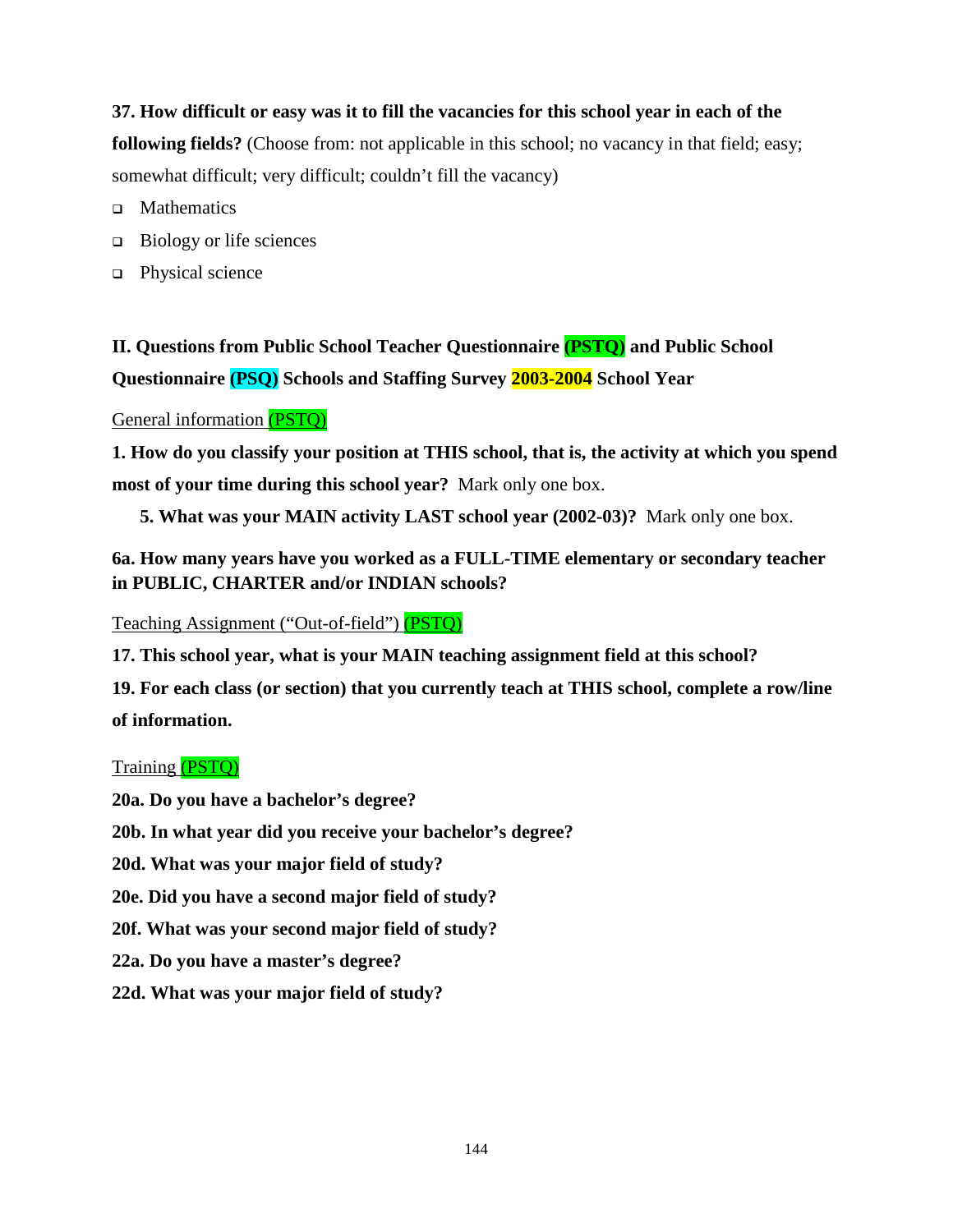# Certification (PSTQ)

**30a. Which of the following describes the teaching certificate you currently hold in this state?** (Mark only one box).

**30b. Some certificates may allow you to teach multiple content areas. In what content area(s) does the teaching certificate marked above allow you to teach in this state? Which of the following grade ranges does this certificate apply to?** Mark all that apply. **30c. If there is an additional content area that the certificate described above allows you to teach, please list it below.** Record content area code from Table 3. **Which of the following grade ranges does this certificate apply to?** Mark all that apply.

## Class organization (PSTQ)

**11. In which grades are the STUDENTS you currently teach at THIS school?** Mark all that apply.

**12. Which statement best describes the way YOUR classes at this school are organized?** 

**19. For each class (or section) that you currently teach at THIS school, complete a row/line of information.** 

General information about this school (PSQ)

**7. Which of the following grades are offered in this school?** Mark all that apply.

## Admission, programs and performance (PSQ)

**14. Which of the following best describes this school?** Mark only one box.

Student and class organization (PSQ)

**27. THIS school year (2003-04), does this school use the following methods to organize classes or student groups?** (Answer yes or no)

## Staffing (PSQ)

**38a. For THIS school year (2003-04) were there teaching vacancies in this school, that is, teaching positions for which teachers were recruited and interviewed?**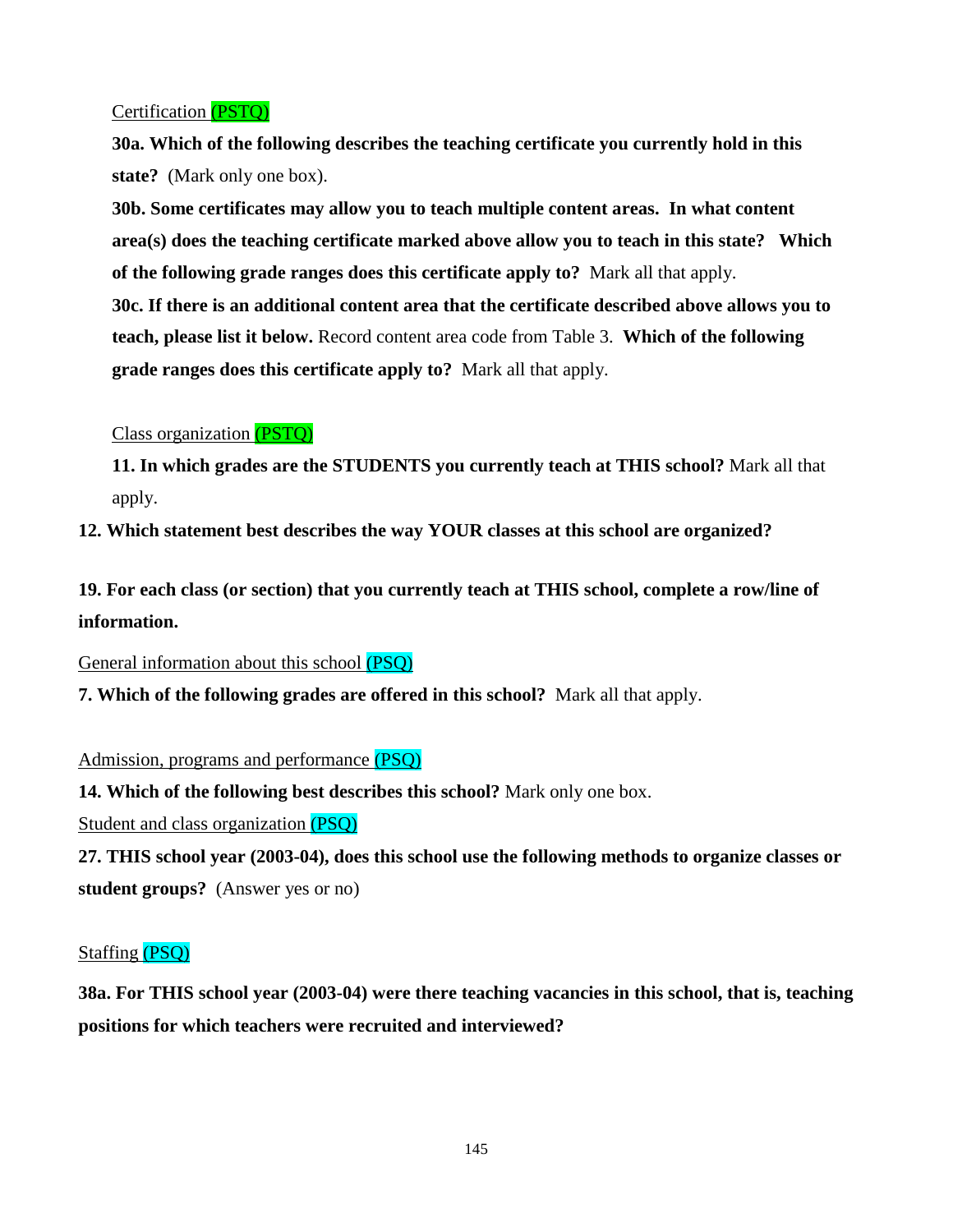**38b. How easy or difficult was it to fill the vacancies in each of the following fields?** (Choose from: no positions in this school; no vacancy in this field; easy; somewhat difficult; very difficult; could not fill the vacancy)

- □ Mathematics
- $\Box$ Biology or life sciences
- □ Physical sciences

# **39. For THIS school year (2003-04), did this school use the following methods to cover the**

**vacancies?** (Answer yes or no)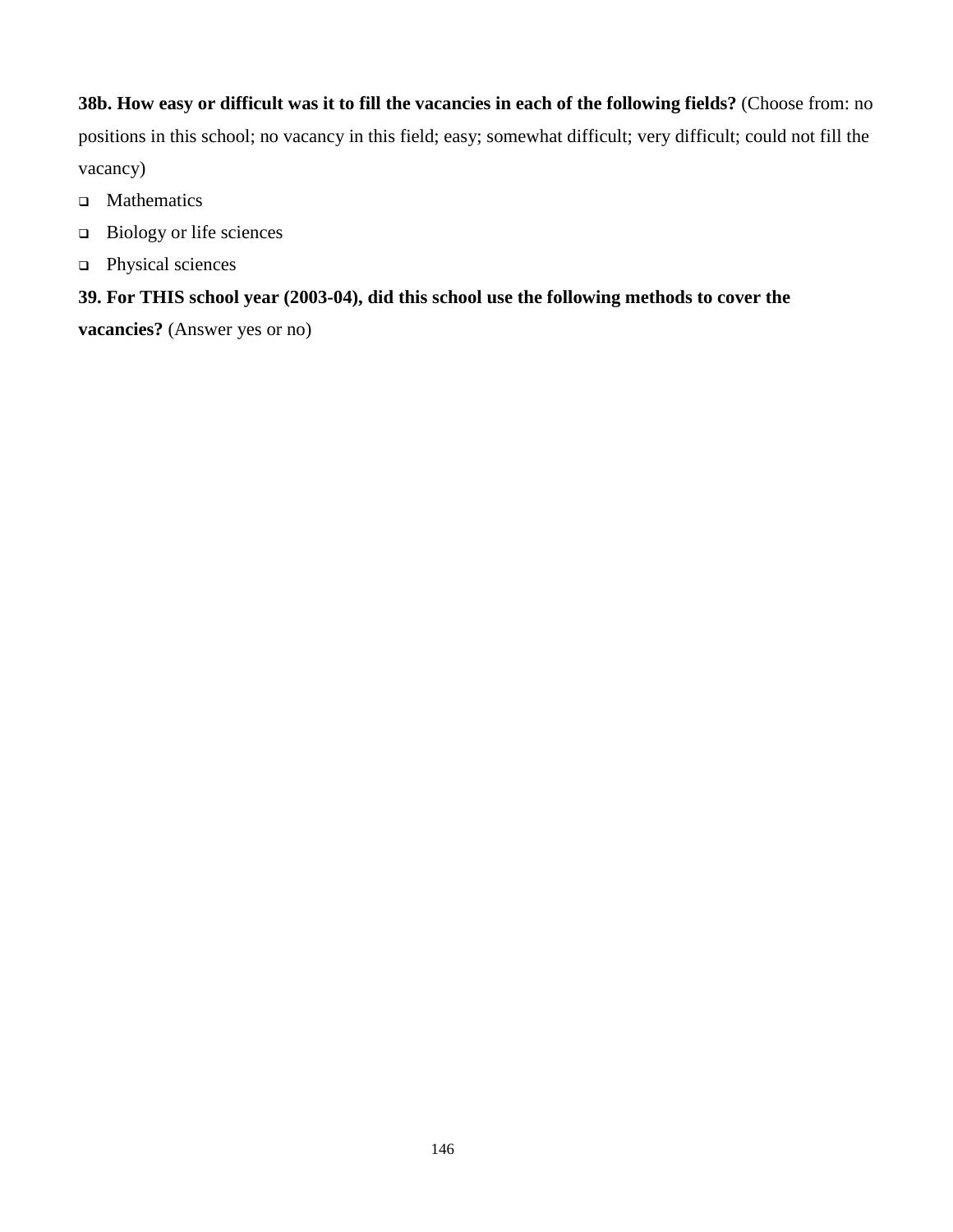## **Appendix B**

### **Codes for use with STATA data analysis program**

Weightings codes: Teacher Final Weight = svyset[pw=tfnlwgt] for 99-00 SASS, or svyset[pw=TFNLWGT] for 03-04 SASS. Teacher Repeated Weight = brrweight(trepwt1-trepwt88) for 99-00 SASS, or brrweight(TREPWT1- TREPWT88) for 03-04 SASS.

Data Sets and Variables codes: 99-00 codes: c:\sass\ms9900b.dta = SASS Middle Schools 99-00 data set c:\sass\all9900b.dta = SASS All Schools 99-00 data set  $math$ inathmajor = has mathmajor sciencemajor = has science major  $t$ chmath = teaches math tchscience = teaches science state  $=$  state certification type =  $t0103$ 

03-04 codes:

c:\sass\ms0304b.dta = SASS Middle Schools 03-04 data set c:\sass\all9900b.dta = SASS All Schools 03-04 data set  $math$ inathmajor = has mathmajor sciencemajor = has science major  $t$ chmath = teaches math tchscience = teaches science  $STAT$   $ABB = state$ certification type  $=$  T0166

Tabulation codes examples: c:\sass\ms9900b.dta svyset [pw=tfnlwgt], brrweight(trepwt1-trepwt88) tab mathmajor tchmath, col tab state mathmajor tab state tchmath

c:\sass\all0304b.dta svyset [pw=TFNLWGT], brrweight(TREPWT1-TREPWT88) tab sciencemajor tchscience, col tab STAT\_ABB sciencemajor tab STAT\_ABB tchscience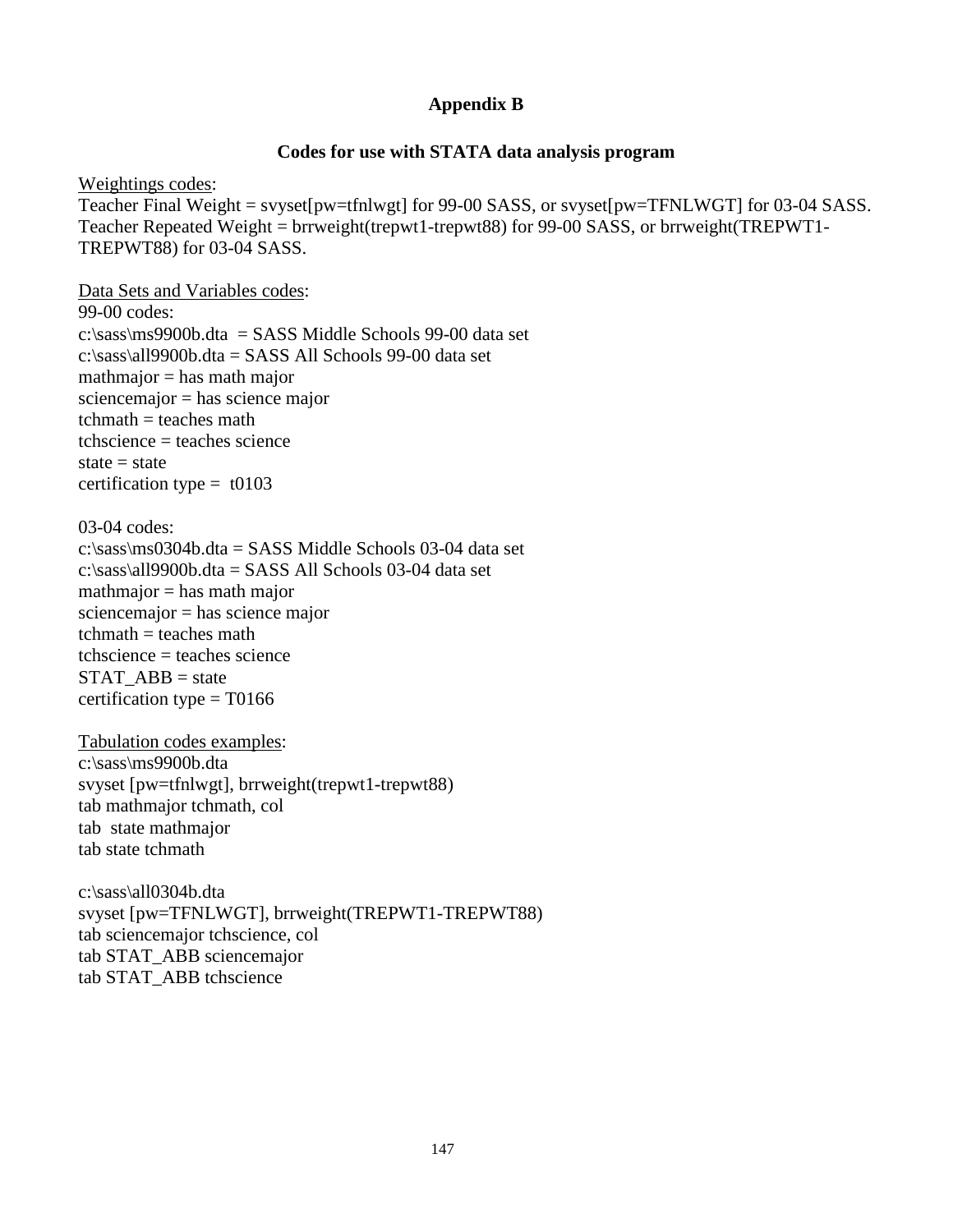Multiple Variables codes: \*\*\*state vs. math/science major vs. teaches math/science vs. certification type\*\*\*

c:\sass\ms9900b.dta tab state t0103 if tchmath==1 [iwei=tfnlwgt], row tab state mathmajor if tchmath==1 [iwei=tfnlwgt], row

c:\sass\ms0304b.dta tab STAT\_ABB T0166 if tchscience==1 [iwei=TFNLWGT], row tab STAT\_ABB sciencemajor if tchscience==1 [iwei=TFNLWGT], row

c:\sass\all9900b.dta tab state t0103 if tchscience==1 [iwei=tfnlwgt], row tab state sciencemajor if tchscience==1 [iwei=tfnlwgt], row

c:\sass\all0304b.dta tab STAT\_ABB T0166 if tchmath==1 [iwei=TFNLWGT], row tab STAT\_ABB mathmajor if tchmath==1 [iwei=TFNLWGT], row

Logistical Regression code:

\*\*\*predictors of whether science teachers have science majors & math teachers have math majors\*\*\*

xi: svy:logit matched middle\_school high certified ln\_exper ba\_year minority male suburb rural i.state i.schsize if tchscience==1| tchmath==1, or vce(brr)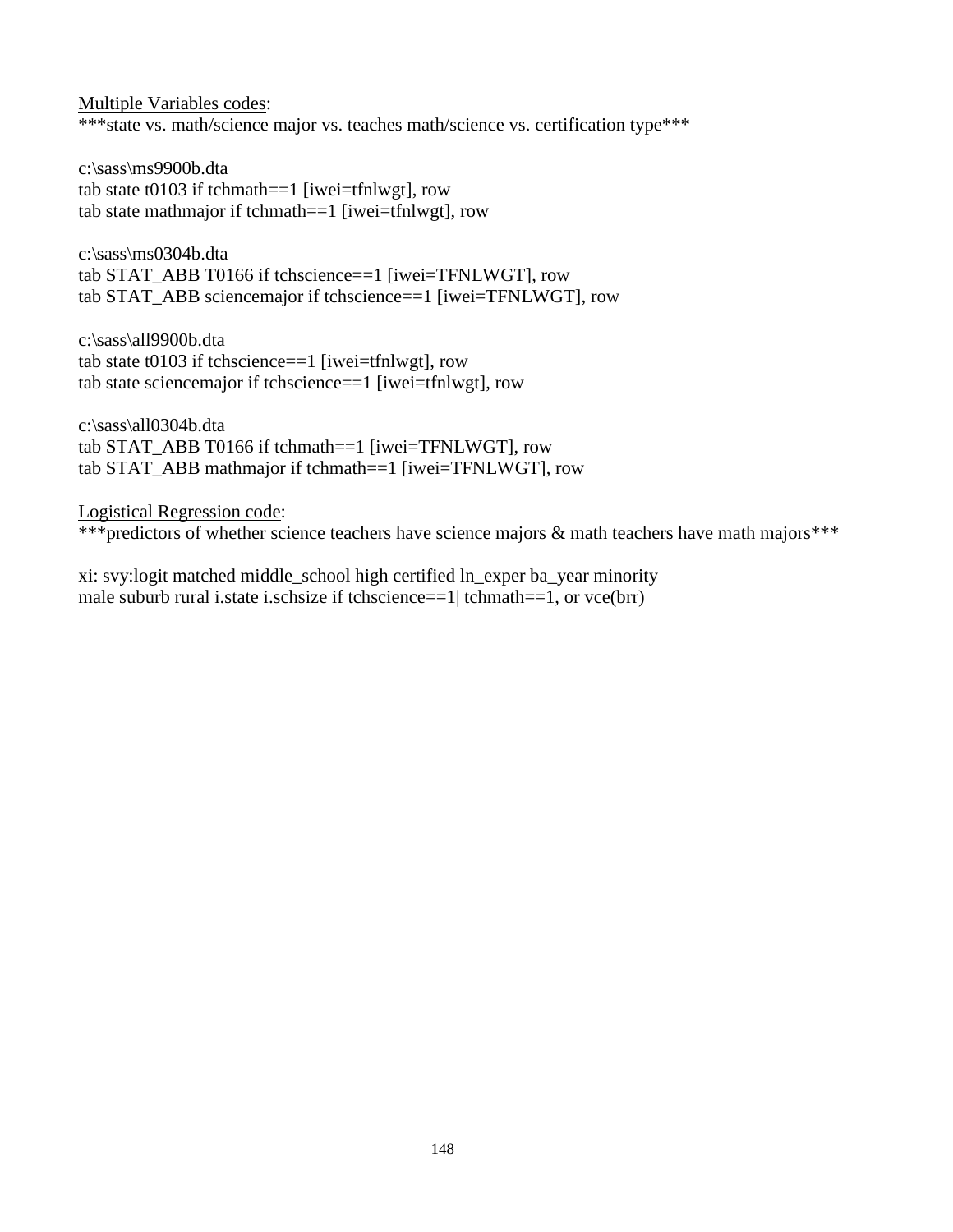# **Appendix C**

# **Characteristics of Schools and Staffing Survey 1999-00 and 2003-04**

## 1999-00 and 2003-04 Questionnaire Design

The 1999-00 and 2003-04 SASS questionnaires were revised in preparation for each year's upcoming survey distribution. The newly designed questionnaires continue to measure the same five major policy issues: teacher shortage and demand; characteristics of elementary and secondary teachers; teacher workplace conditions; characteristics of school principals; and school programs and policies. New items for the 1999-00 questionnaires included school and district performance reports, standards for homeschooled students, charter schools, migrant students and availability and use of computers and the Internet. New items about teachers' career paths, parental involvement, and school safety, have been added to the 2003-04 questionnaires.

# 1999-00 and 2003-04 Sampling Frame

CCD is a universe file that includes all elementary and secondary schools in the United States. In the table below are the strata for public school teachers in both years.

| Year Survey Given      | 1999-2000 | 2003-2004 |
|------------------------|-----------|-----------|
| Total teachers         | 56,860    | 53,188    |
| Asian/Pacific Islander | 1,216     | 1,466     |
| Native American        | 1,420     | 1,435     |
| <b>ELL</b>             | 2,040     |           |
| <b>New</b>             | 7,012     | 8,032     |
| Experienced            | 45,172    | 42,255    |

#### **Public School Teacher Strata 1999-00 and 2003-04**

# 1999-00 and 2003-04 Sample Design

Both the 1999-00 and 2003-04 use stratified probability sample design. *Stratified sampling* is commonly used probability method that is superior to random sampling because it reduces sampling error. A stratum is a subset of the population that shares at least one common characteristic. The researcher first identifies the relevant stratums and their actual representation in the population. Random sampling is then used to select a *sufficient* number of subjects from each stratum. "*Sufficient*" refers to a sample size large enough to be reasonably confident that the stratum represents the population. Stratified sampling is often used when one or more of the stratums in the population have a low incidence relative to the other stratums.

Reliability and validity tests have already been done on SASS. Because stratified random sampling was used it has external validity. This ensures variability in the population. External validity relies on methods of sampling (probability sampling method used in SASS) and population size. The larger the population, the greater the external validity.

To produce a broad cross-section of schools and their staffs, NCES sorted schools into categories based on state, type of community, size of enrollment, and grade levels served. The sampling frame for the 1999-2000 public school sample was the 1997-98 Common Core of Data (CCD) school file. The frame used for the 2003-2004 public school sample was the 2001–02 CCD school file. The NCES collects these data annually from all state education agencies (NCES, 2002).Within the public group, the NCES randomly selected schools to be in the samples for each survey. Each selected school was asked to provide a list of all its teachers along with teacher characteristics**.** Teachers with certain characteristics such as new teachers and (English Language Learners (ELL) teachers were chosen at a greater rate to ensure that these samples were large enough to be considered reliable.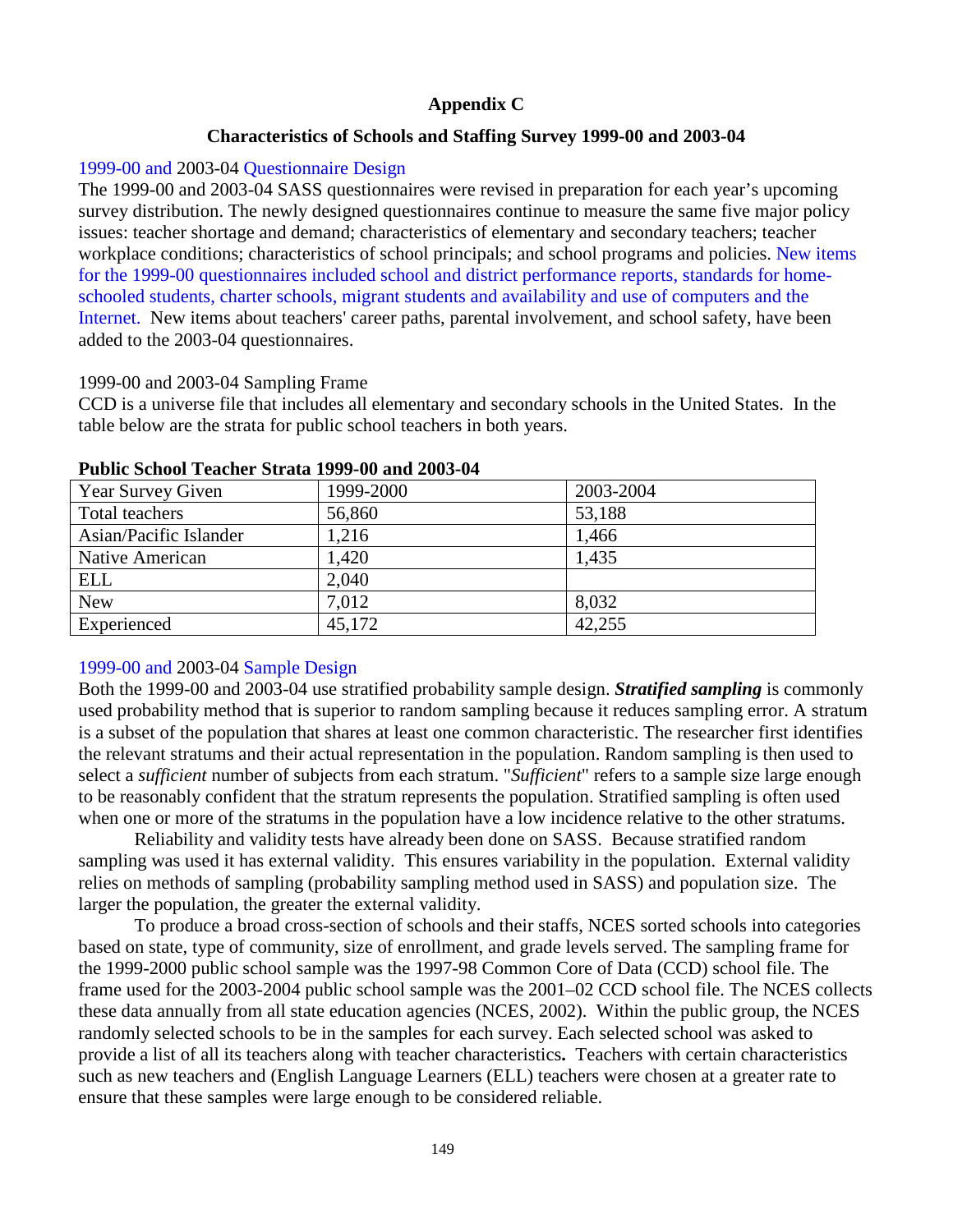## 1999-00 Data Collection

For the 1999-00 data collection, the U.S. Census Bureau performed the data collection and began by sending advance letters to the sampled LEA's in August, and schools, in September 1999. Questionnaires were mailed in October of 1999 and a reminder postcard was sent several weeks later. Follow-up for nonresponding teachers was conducted using Computer-Assisted Telephone Interviewing (CATI). Data collection was completed by May of 2000 (NCES, 2002).

## 2003-04 Data Collection

For the 2003-04 data collection, the U.S. Census Bureau performed the data collection and began by performing an address verification operation in June 2003 to verify school names and addresses. Advance letters were sent to the sampled LEA's in September and advance postcards requesting appointments with Census Bureau field representatives were sent to sampled schools in September and October 2003. Verification of school data was conducted by telephone and using computer-assisted personal interviewing (CAPI). Collection of teacher lists by field representatives and distribution of school questionnaires began in October 2003. Field representatives distributed teacher questionnaires after school questionnaires were collected. Respondents were asked to complete the questionnaire and mail it back to the U.S. Census Bureau. Follow-up for non-responding teachers was conducted by in-person pickups or by verifying that the respondent had sent the questionnaires in by mail. Data collection was completed by February 2004 (NCES, 2007).

| <b>Activity</b>                                                   | <b>Month and year for 1999-00 SASS</b> | Month and year for 2003-04 SASS |
|-------------------------------------------------------------------|----------------------------------------|---------------------------------|
| Sent advance letters to<br>district                               | <b>August 1999</b>                     | September 2003                  |
| <b>Census Bureau contacted</b><br>schools for list of<br>teachers | September 1999                         | October 2003                    |
| <b>Questionnaires</b> were<br>distributed                         | December 1999 – March 2000             | October 2003 – May 2004         |
| Completion of data<br>collection                                  | <b>May 2000</b>                        | February 2004                   |

## **Data Collection Time Schedule 1999-00** and 2003-04

## 1999-00 and 2003-04 SASS Weighting

Weighting of the sample units was carried out to produce national, regional, and state estimates for public schools, districts, principals, teachers, and school libraries. Private schools, principals, and teachers were weighted to produce national, regional, and affiliation estimates. The weighting procedures used in the Schools and Staffing Survey have three purposes: to take into account the school's selection probability; to reduce biases that may result from unit non-response; and to make use of available information from external sources to improve the precision of sample estimates.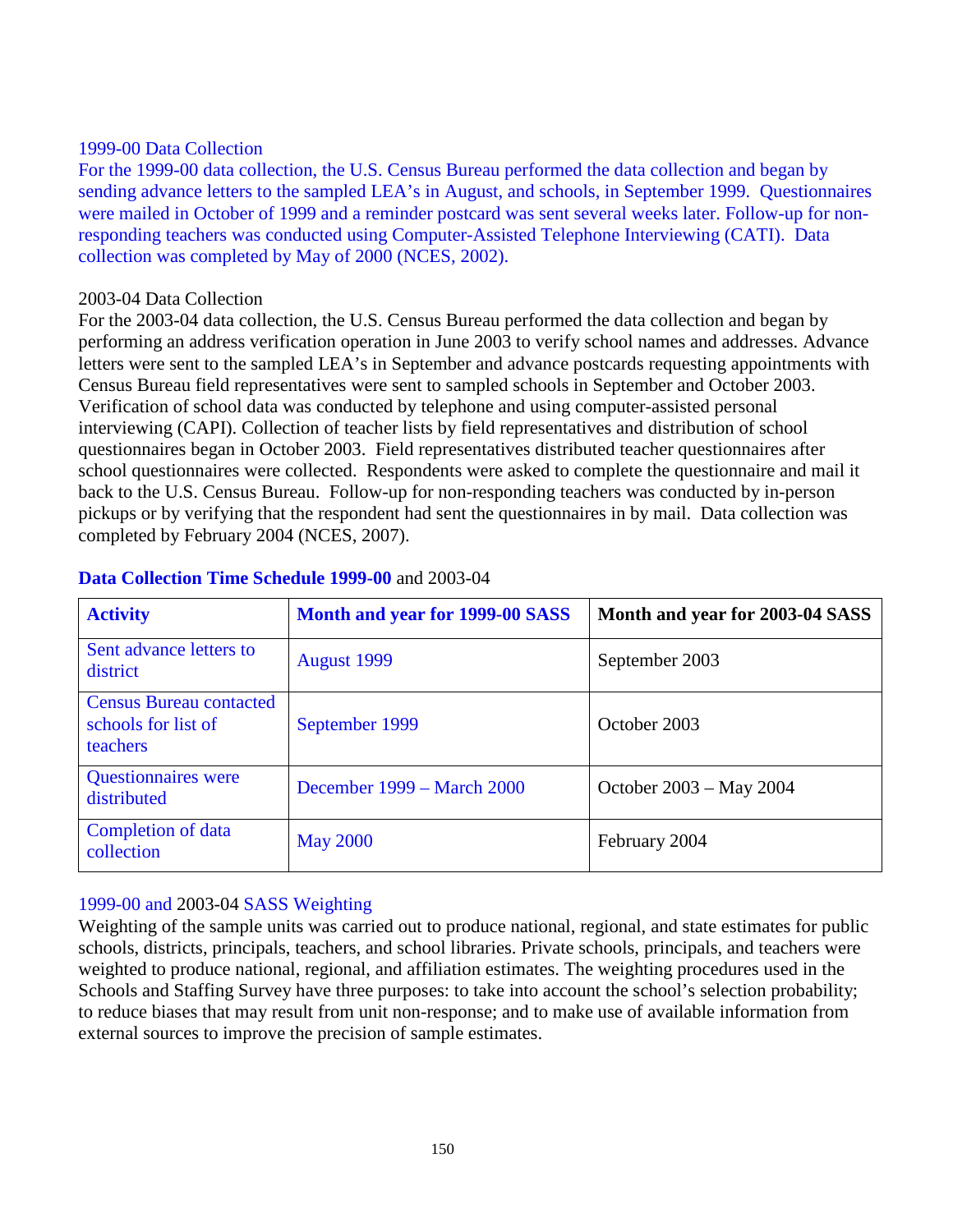# 1999-00 and 2003-04 SASS Response Rate

The response rates were weighted using the inverse of the probability of selection. Weighted response rates are defined as the number of in-scope responding questionnaires divided by the number of in-scope sample cases, using the basic weight (inverse of the probability of selection) of the record. There are two sampling stages for teachers; first, the school-level collection of the teacher listing form, and then, the teacher level. When both stages are multiplied together, that is the overall weighted response rate. For example, from the 1999-00 data,  $(83.1 \text{ times } 92.2 = 76.6)$ , is the overall weighted response rate for 1999-00. From the 2003-04 data,  $(84.8 \text{ X } 89.3 = 75.7)$ , is the overall weighted response rate for 2003-04. Unweighted = number of interviewed sampled units (teachers) divided by the number of eligible (inscope) units teachers.

Sample size, weighted and unweighted response rates and weighted overall response rates in percent, by public school survey population: 1999-00

| <b>Survey Population</b> | Sample size | Unweighted    | Weighted      |  |
|--------------------------|-------------|---------------|---------------|--|
|                          |             | response rate | response rate |  |
| <b>Teacher</b>           | 56,860      | 81.2          | 83.T          |  |
| <b>Teacher Listing</b>   |             | 93.1          | 92.2          |  |
| Form                     |             |               |               |  |
| School                   | 9,374       | 88.5          | 88.5          |  |
| <b>District</b>          | 5,465       | 87.1          | 88.6          |  |

Response rates were weighted using the inverse of the probability of selection. Taken from: 1999-00 SASS Data File Users Manual, November 2004.

Sample size, weighted and unweighted response rates and weighted overall response rates in percent, by public school survey population: 2003-04

| <b>Survey Population</b> | Sample size | Unweighted    | Weighted      |  |
|--------------------------|-------------|---------------|---------------|--|
|                          |             | response rate | response rate |  |
| Teacher                  | 53,188      | 84.0          | 84.8          |  |
| <b>Teacher Listing</b>   | 10,202      | 89.4          | 89.3          |  |
| Form                     |             |               |               |  |
| School                   | 10,202      | 80.5          | 80.8          |  |
| District                 | 5,437       | 81.9          | 82.9          |  |

Response rates were weighted using the inverse of the probability of selection. Taken from: Documentation for the 2003-04 Schools and Staffing Survey, January 2007.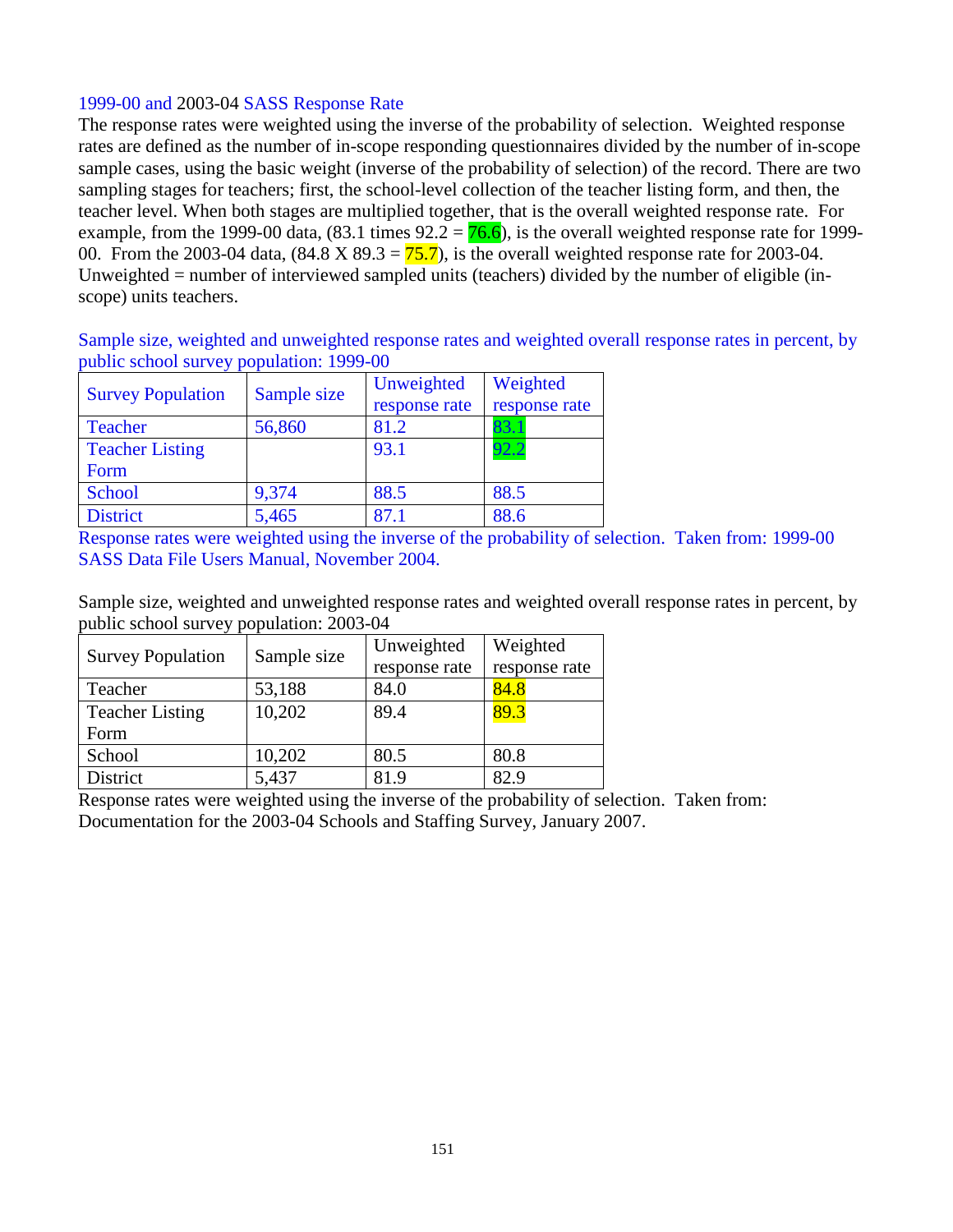**Appendix D Figures and Tables of Descriptive Data Compiled for Study**





Middle School Math Fully Certified & Teach Math 99-00

*Figure 13* Middle School Math Fully Certified & Teach Math 03-04

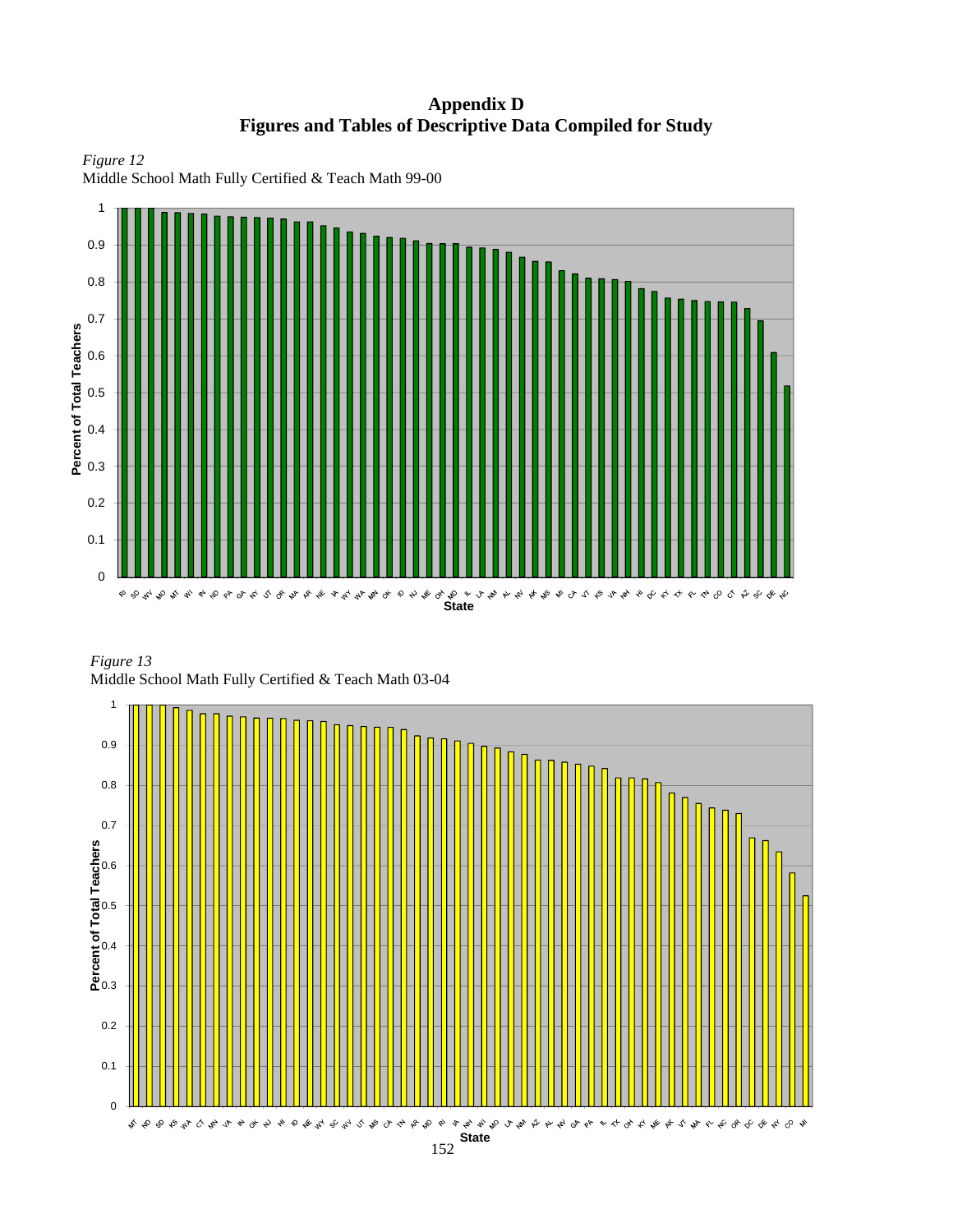0 0.1  $0.2 -$ 0.3 0.4 0.5 0.6 0.7 0.8 0.9 1 ID IN ME NV RI SC SD VT WA WV NC OK FL VA WI AR IA KS ND AK MA NY OR TN UT WY TX MN AL MT NE MS IL DE OH CO MO PA NM HI MI LA MD AZ CT CA KY DC NH GA NJ **State Percent of Total Teachers**

*Figure 14* Middle School Science Fully Certified & Teach Science 99-00

*Figure 15* Middle School Science Fully Certified & Teach Science 03-04

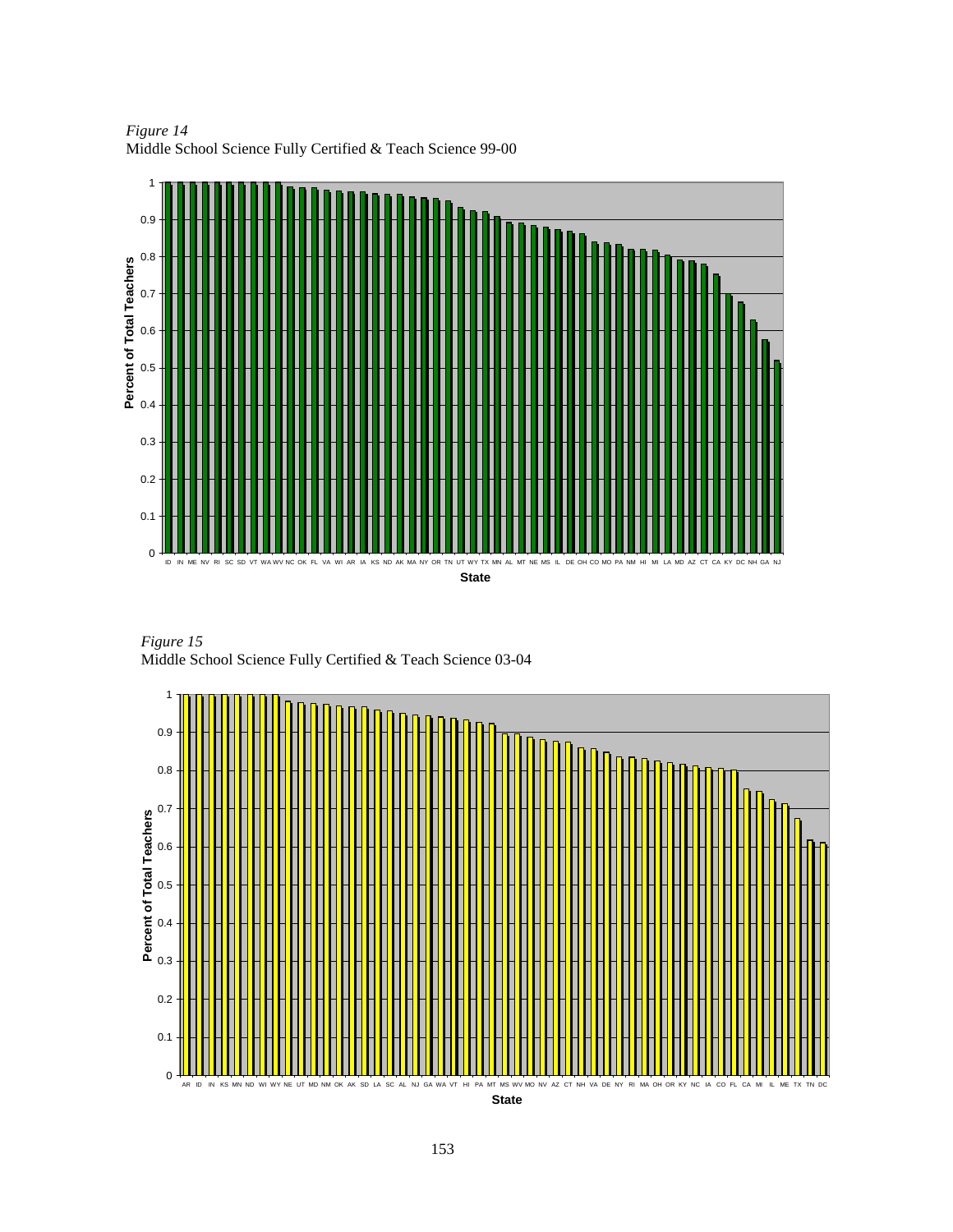*Figure 16*  Middle School Math Have Math Majors & Teach Math 99-00



*Figure 17*  Middle School Math with Math Majors & Teach Math 03-04

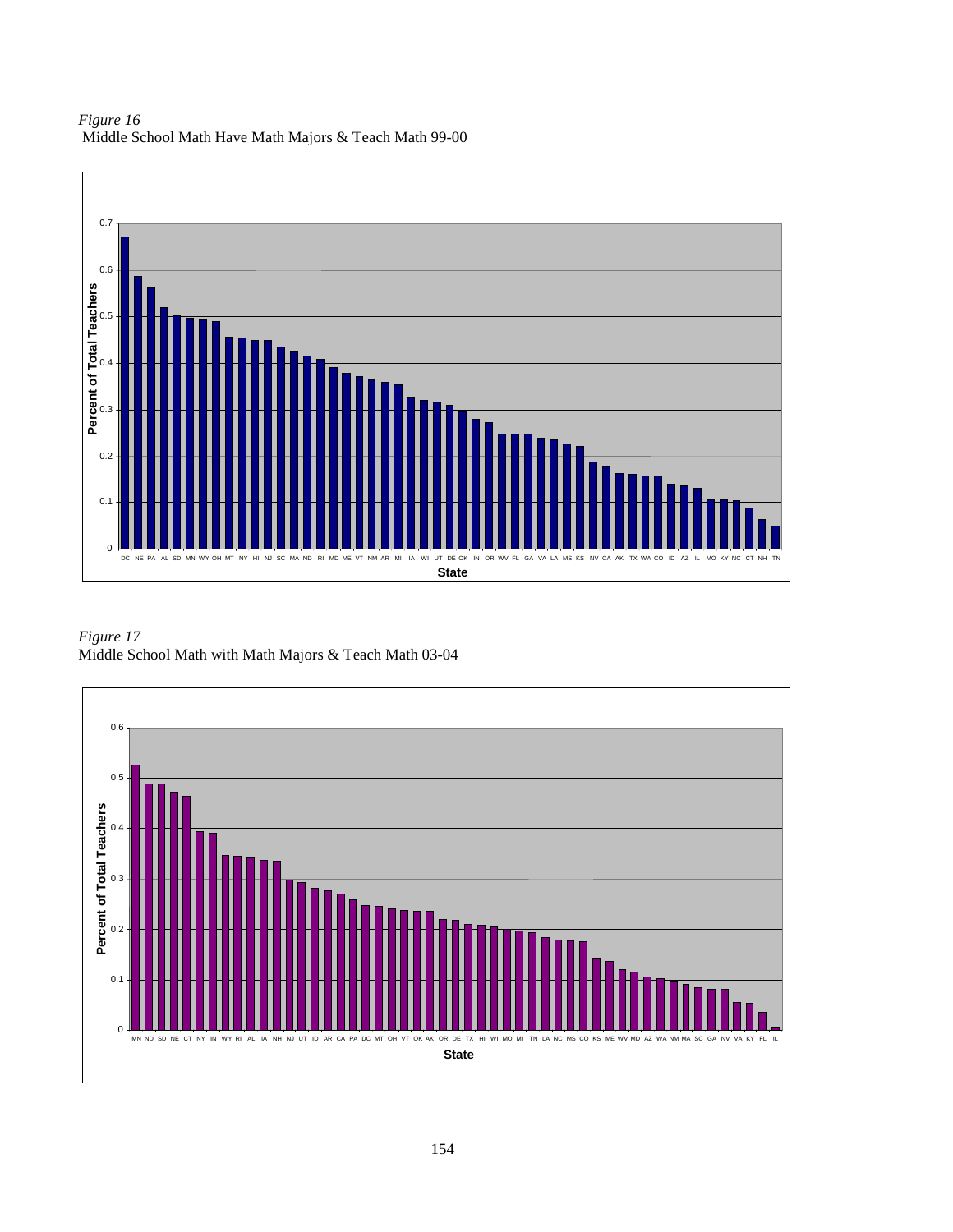



*Figure 19*  Middle School Science Teachers with Science Majors & Teach Science 03-04

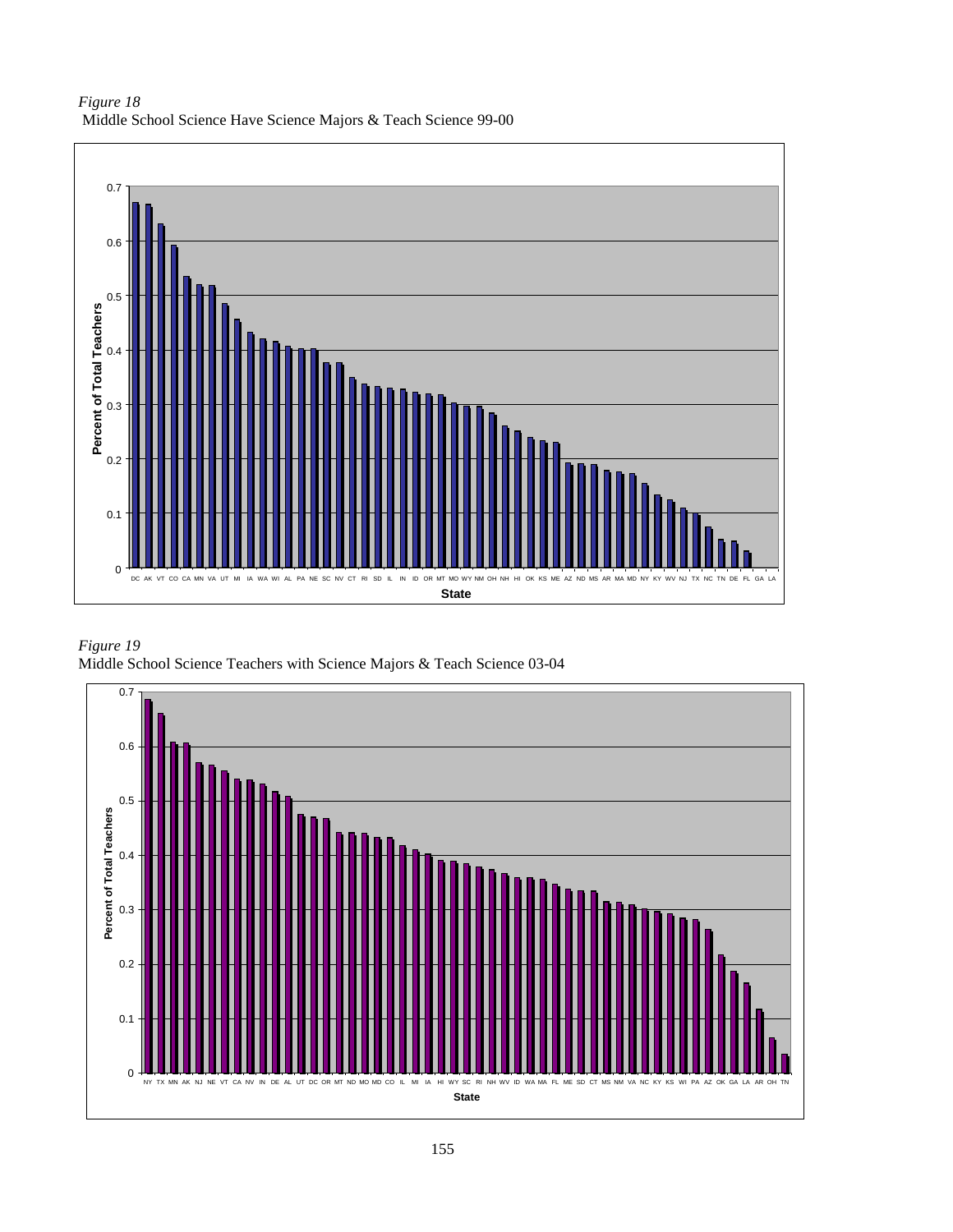



#### *Figure 21*

Overall Percent Fully Certified MS Science Teachers with Science Majors who Teach Science, 99-00 vs. 03-04

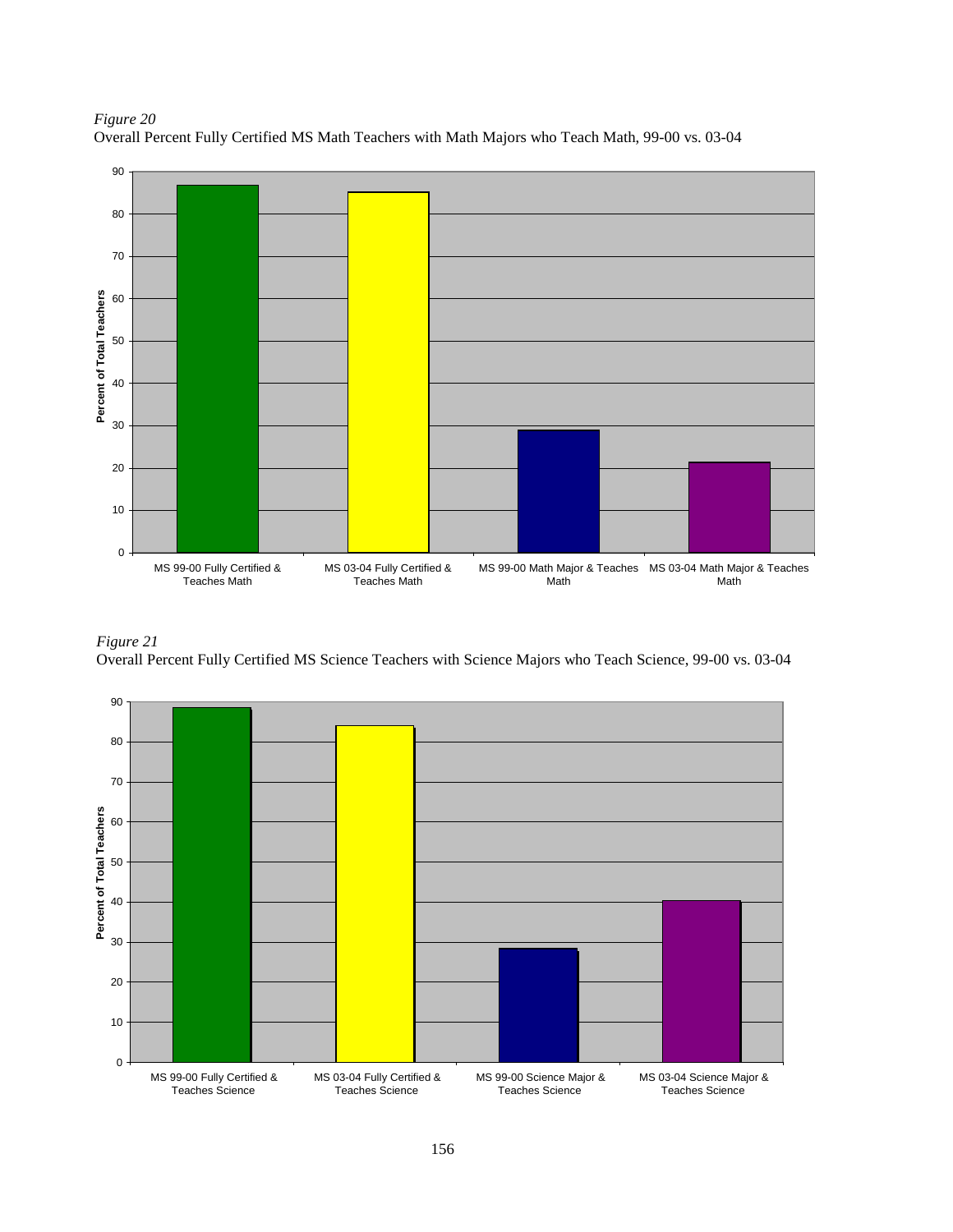Tables 17A through 17D

*States that Increased or Decreased in Both Percent MS Teachers with Science and/or Math Majors and Full Certification from 1999-00 to 2003-04* 

|           |                  | Table 17A: Increase Percent Middle-School Science<br><b>Teachers with Majors and Full Certification</b> |                  |                  |           |                  | Table 17B: Increase Percent Middle-School Math<br><b>Teachers with Majors and Full Certification</b> |                  |                  |
|-----------|------------------|---------------------------------------------------------------------------------------------------------|------------------|------------------|-----------|------------------|------------------------------------------------------------------------------------------------------|------------------|------------------|
|           | 1999-00<br>Cert. | 2003-04<br>Cert.                                                                                        | 1999-00<br>Major | 2003-04<br>Major |           | 1999-00<br>Cert. | 2003-04<br>Cert.                                                                                     | 1999-00<br>Major | 2003-04<br>Major |
| <b>MN</b> | 90.87            | 100                                                                                                     | 51.94            | 60.74            | <b>MN</b> | 92.42            | 97.83                                                                                                | 49.65            | 52.66            |
| <b>NJ</b> | 51.87            | 94.51                                                                                                   | 10.91            | 57.05            | <b>ND</b> | 97.85            | 100                                                                                                  | 41.58            | 48.94            |
| <b>NE</b> | 88.34            | 98.10                                                                                                   | 40.20            | 56.49            | <b>CT</b> | 74.54            | 97.84                                                                                                | 8.85             | 46.31            |
| <b>AL</b> | 89.19            | 95.00                                                                                                   | 40.58            | 50.84            | NΗ        | 80.14            | 90.43                                                                                                | 6.36             | 33.51            |
| <b>MT</b> | 89.01            | 92.30                                                                                                   | 31.78            | 44.17            | ID        | 91.85            | 96.23                                                                                                | 13.93            | 28.10            |
| <b>ND</b> | 96.81            | 100                                                                                                     | 19.08            | 44.11            | <b>CA</b> | 82.17            | 94.46                                                                                                | 17.83            | 27.08            |
| <b>MO</b> | 83.80            | 88.72                                                                                                   | 30.29            | 44.00            | <b>TX</b> | 75.33            | 81.86                                                                                                | 16.10            | 20.96            |
| <b>MD</b> | 79.18            | 97.50                                                                                                   | 17.26            | 43.25            | <b>TN</b> | 74.68            | 93.88                                                                                                | 4.99             | 19.32            |
| HI.       | 82.00            | 93.32                                                                                                   | 25.01            | 39.07            | <b>NC</b> | 51.84            | 73.79                                                                                                | 10.43            | 17.88            |
| <b>WY</b> | 92.47            | 100                                                                                                     | 29.62            | 38.88            |           |                  |                                                                                                      |                  |                  |
| <b>NH</b> | 62.92            | 85.96                                                                                                   | 25.97            | 37.30            |           |                  |                                                                                                      |                  |                  |
| <b>MS</b> | 87.96            | 89.63                                                                                                   | 18.94            | 31.46            |           |                  | Table 17D: Decrease Percent Middle-School Math<br><b>Teachers with Majors and Full Certification</b> |                  |                  |
| <b>NM</b> | 82.03            | 97.41                                                                                                   | 29.56            | 31.32            |           | 1999-00<br>Cert. | 2003-04<br>Cert.                                                                                     | 1999-00<br>Major | 2003-04<br>Major |
| KY.       | 69.92            | 81.65                                                                                                   | 13.30            | 29.63            | <b>SD</b> | 100              | 100                                                                                                  | 50.32            | 48.87            |
| <b>KS</b> | 96.94            | 100                                                                                                     | 23.26            | 29.21            | <b>NY</b> | 97.45            | 63.45                                                                                                | 45.53            | 39.36            |
| AZ        | 78.80            | 87.63                                                                                                   | 19.20            | 26.40            | <b>RI</b> | 100              | 91.54                                                                                                | 40.87            | 34.50            |
| GA        | 57.62            | 94.30                                                                                                   | $\mathbf{0}$     | 18.73            | <b>AL</b> | 88.04            | 86.23                                                                                                | 51.98            | 34.11            |
| LA        | 80.49            | 95.88                                                                                                   | $\mathbf 0$      | 16.51            | UT        | 97.33            | 94.62                                                                                                | 31.80            | 29.34            |
|           |                  |                                                                                                         |                  |                  | <b>AR</b> | 96.29            | 92.29                                                                                                | 35.92            | 27.67            |
|           |                  |                                                                                                         |                  |                  | PA        | 97.68            | 84.78                                                                                                | 56.32            | 25.88            |
|           |                  | Table 17C: Decrease Percent Middle-School Science<br>Teachers with Majors and Full Certification        |                  |                  | DC        | 77.45            | 66.91                                                                                                | 67.17            | 24.84            |
|           | 1999-00<br>Cert. | 2003-04<br>Cert.                                                                                        | 1999-00<br>Major | 2003-04<br>Major | <b>OH</b> | 90.40            | 81.85                                                                                                | 48.94            | 24.08            |
| AK        | 96.77            | 96.68                                                                                                   | 66.63            | 60.63            | VT        | 81.03            | 76.94                                                                                                | 37.15            | 23.74            |
| <b>VT</b> | 100              | 93.70                                                                                                   | 63.05            | 55.55            | <b>OR</b> | 97.06            | 72.97                                                                                                | 27.36            | 22.02            |
| DC        | 67.68            | 61.08                                                                                                   | 66.98            | 46.96            | WI        | 98.57            | 89.69                                                                                                | 32.12            | 20.46            |
| CO        | 83.92            | 80.57                                                                                                   | 59.22            | 43.20            | ΜI        | 83.05            | 52.46                                                                                                | 35.44            | 19.57            |
| МI        | 81.68            | 74.47                                                                                                   | 45.53            | 41.05            | LA        | 89.21            | 88.34                                                                                                | 23.68            | 18.39            |
| IA        | 97.47            | 80.80                                                                                                   | 43.24            | 40.18            | МE        | 90.41            | 80.67                                                                                                | 37.92            | 13.63            |
| <b>WA</b> | 100              | 94.02                                                                                                   | 42.03            | 35.83            | <b>WV</b> | 100              | 94.84                                                                                                | 24.81            | 12.14            |
| VA        | 97.88            | 85.79                                                                                                   | 51.77            | 30.88            | <b>NM</b> | 88.80            | 87.71                                                                                                | 36.58            | 9.55             |
| OK        | 98.55            | 96.93                                                                                                   | 23.91            | 21.77            | MA        | 96.31            | 75.49                                                                                                | 42.75            | 9.00             |
| OH        | 86.12            | 82.41                                                                                                   | 28.35            | 6.47             | <b>GA</b> | 97.56            | 85.24                                                                                                | 24.80            | 8.10             |
| TN        | 94.98            | 61.68                                                                                                   | 5.11             | 3.45             | NV.       | 86.75            | 85.77                                                                                                | 18.65            | 8.03             |
|           |                  |                                                                                                         |                  |                  | FL.       | 74.95            | 74.37                                                                                                | 24.80            | 3.47             |
|           |                  |                                                                                                         |                  |                  | IL.       | 89.44            | 84.19                                                                                                | 13.22            | .54              |

*Bold italic print* signifies states that are on both science *and* math teacher lists.